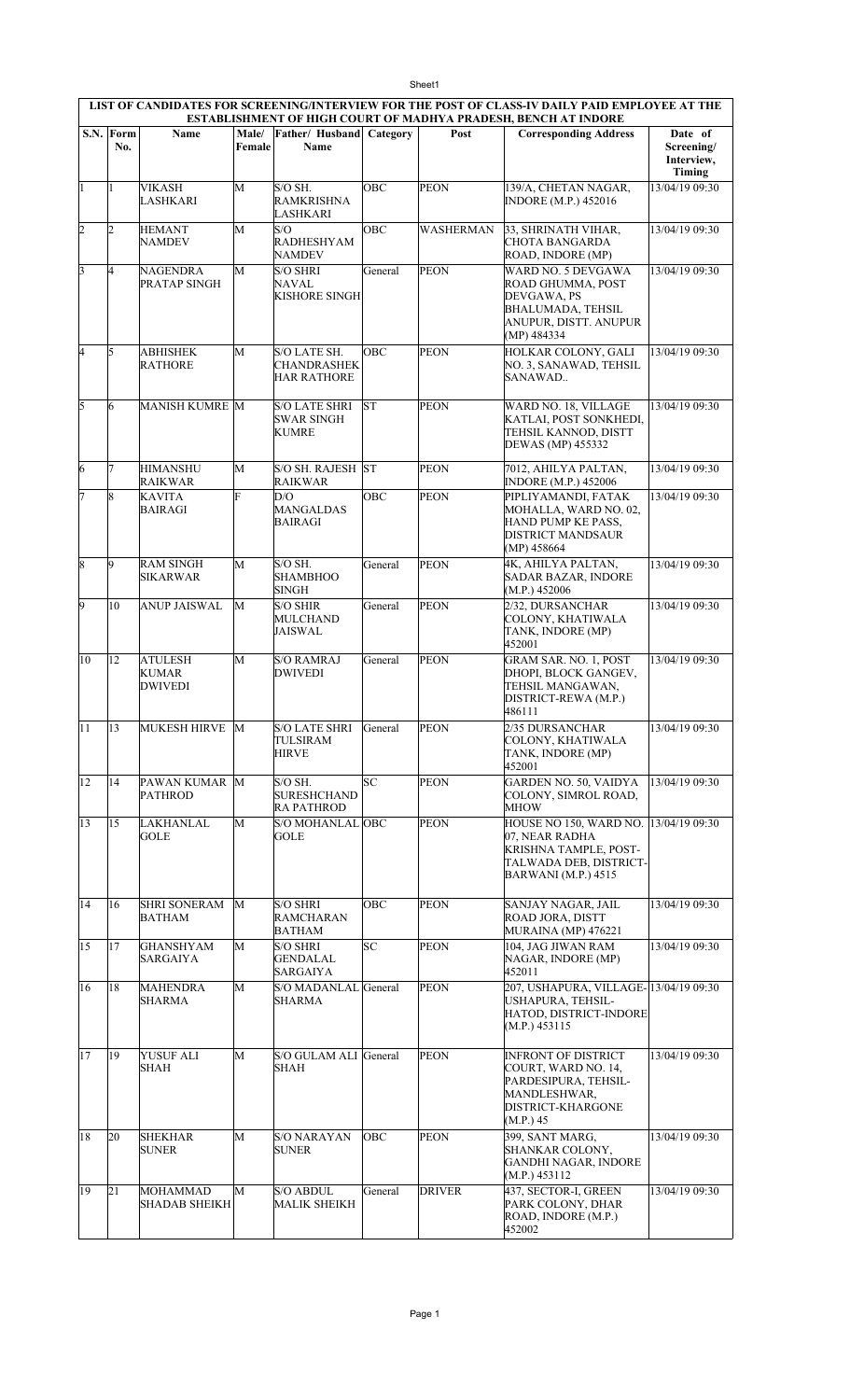|    | S.N. Form<br>No. | <b>Name</b>                          | Male/<br>Female | Father/ Husband<br>Name                               | Category | Post          | <b>Corresponding Address</b>                                                                                              | Date of<br>Screening/<br>Interview,<br>Timing |
|----|------------------|--------------------------------------|-----------------|-------------------------------------------------------|----------|---------------|---------------------------------------------------------------------------------------------------------------------------|-----------------------------------------------|
| 20 | 22               | SHABANA KHAN F                       |                 | D/O NUR<br><b>MOHAMMAD</b><br><b>KHAN</b>             | OBC      | <b>PEON</b>   | <b>BEHIND BUS STAND,</b><br>HOUSE NO. 39, YADAV<br>MOHALLA, SANAWAD,<br>DISTRICT-KHARGONE<br>(M.P.) 451111                | 13/04/19 09:30                                |
| 21 | 23               | <b>HARSH BASIYA</b>                  | М               | $S/O$ SH.<br><b>KASHIRAM</b><br><b>BASIYA</b>         | SC       | <b>PEON</b>   | C.M. II 95, INFRONT OF<br>ANAND APARTMENT,<br><b>HEERA NAGAR NEAR</b><br>RIKSHOW STAND,<br>SUKHLIYA, INDORE (M.P.)<br>452 | 13/04/19 09:30                                |
| 22 | 24               | <b>GANESH</b><br>SARGAIYA            | M               | S/O<br><b>GOANDALAL</b><br><b>SARGAIYA</b>            | SC       | <b>PEON</b>   | 104, JAG JEEVAN RAM<br>NAGAR, INDORE (M.P.)<br>452011                                                                     | 13/04/19 09:30                                |
| 23 | 25               | <b>SAPNA KHODE</b>                   | F               | <b>W/O PAWAN</b>                                      | SC       | PEON          | 54/7, GADI ADDA HARIJAN 13/04/19 09:30<br>COLONY, INDORE                                                                  |                                               |
| 24 | 28               | <b>KRISHNA</b><br>JADHAW             | M               | <b>S/O BHAU</b><br><b>SAHEB</b><br><b>JADHAW</b>      | ОВС      | WASHERMAN     | HOUSE NO. 118, SHIVAJI<br>NAGAR, MALWA MEEL,<br><b>INDORE</b>                                                             | 13/04/19 09:30                                |
| 25 | 30               | AVANTI YADAV F                       |                 | <b>W/O JITENDRA</b><br>YADAV                          | OBC      | <b>PEON</b>   | 416, DIAMOND COLONY,<br>KANADIA ROAD, INDORE<br>(M.P.) 452016                                                             | 13/04/19 09:30                                |
| 26 | 31               | <b>PRADEEP</b><br><b>RAIKWAR</b>     | M               | $S/O$ SH.<br>KANHIYALAL<br><b>RAIKWAR</b>             | OBC      | <b>DRIVER</b> | 20/5, KALIDAS MARG,<br>KANCHANPUR MAXI<br>RAOD, UJJAIN 456010                                                             | 13/04/19 09:30                                |
| 27 | 32               | <b>RAMPRATAP</b><br>PATERIYA         | М               | <b>S/O BRIJBIHARI</b><br><b>PATERIYA</b>              | General  | <b>PEON</b>   | 103, CHHITRA COLONY,<br>MEDANTA HOSPITAL KE<br>PASS, INDORE (M.P.)<br>452010                                              | 13/04/19 09:30                                |
| 28 | 33               | RAVI TAIYA                           | M               | S/O LATE SH.<br><b>BALKISHAN</b><br><b>TAIYA</b>      | SC       | <b>DRIVER</b> | 201, BAPU GANDHI<br>NAGAR, DEWAS NAKA,<br><b>INDORE M.P. 452010</b>                                                       | 13/04/19 09:30                                |
| 29 | 35               | <b>NEELESH</b><br><b>KUMAR PATEL</b> | M               | <b>S/O SANT LAL</b><br><b>PATEL</b>                   | OBC      | <b>PEON</b>   | <b>SECTOR-D, SANVER</b><br>ROAD, SUKHLIYA,<br><b>INDORE (M.P.) 452015</b>                                                 | 13/04/19 09:30                                |
| 30 | 37               | <b>DEEPIKA TOMARF</b>                |                 | D/O<br><b>SHYAMVEER</b><br><b>SINGH TOMAR</b>         | General  | <b>PEON</b>   | 6, DRAVID NAGAR,<br>POLICE LINE, INDORE, PIN<br>452002                                                                    | 13/04/19 09:30                                |
| 31 | 38               | AMAN<br>NARWALE                      | M               | S/O MANOHAR<br><b>NARWALE</b>                         | lsc      | <b>PEON</b>   | 201, BHANWARKUA<br>ROAD, HARIJAN COLONY,<br><b>INDORE PIN 452001</b>                                                      | 13/04/19 09:30                                |
| 32 | 39               | <b>AMARNATH</b><br>MISHRA            | M               | <b>S/O LATE</b><br><b>LALAN MISHRA</b>                | General  | <b>PEON</b>   | L.I.G. IIIRD 1260, WARD -3, 13/04/19 09:30<br><b>DINDYAL NAGAR</b><br>MAKRONIYA SAGAR, M.P.<br>PIN - 470004               |                                               |
| 33 | 40               | <b>MAKHAN</b><br><b>BHARTI</b>       | М               | <b>S/O LATE SHRI</b><br><b>BARATI BHARTI</b>          | SC       | <b>PEON</b>   | JUNAPANI, POST BIJORI,<br>TEH. TAMIYA, DISTT.<br>CHHINDWARA, M.P. PIN<br>480559                                           | 13/04/19 09:30                                |
| 34 | 41               | <b>SUGANLAL</b><br><b>BHARTI</b>     | M               | <b>S/O SATARLAL</b><br><b>BHARTI</b>                  | İST      | <b>PEON</b>   | <b>GRAM - JUNAPANI, POST-</b><br>BIJORI, TEH. TAMIYA,<br>DISTT. CHHINDWARA, PIN<br>480559                                 | 13/04/19 09:30                                |
| 35 | 42               | <b>BHAWANINATH M</b><br>RAWAL        |                 | S/O<br><b>BHERUNATH</b><br><b>RAWAL</b>               | OBC      | <b>DRIVER</b> | 408, FINIX TOWNSHIP,<br>KALOD HALA,<br>MANGLIYA, INDORE, M.P.<br>PIN 453771                                               | 13/04/19 09:30                                |
| 36 | 43               | <b>NARESH</b><br><b>BAGORA</b>       | M               | <b>S/O LATE SHRI</b><br><b>GOPAL</b><br><b>BAGORA</b> | General  | <b>PEON</b>   | 10-B, SHAHID HEMU<br>COLONY, KILA ROAD,<br><b>INDORE, PIN 452015</b>                                                      | 13/04/19 09:30                                |
| 37 | 44               | VEDPRAKASH<br><b>JOSHI</b>           | M               | <b>S/O KANHAIYA</b><br><b>LAL JOSHI</b>               | General  | <b>PEON</b>   | 146, NEW DURGA<br>COLONY, MARIMATA<br>CHOURAHA, INDORE, M.P.                                                              | 13/04/19 09:30                                |
| 38 | 45               | <b>ASHVIN</b>                        | M               | S/O<br><b>LEELADHAR</b>                               | ОВС      | <b>PEON</b>   | GRAM-LOKEDA, POST-<br>LOKEDA, TEH. AND DISTT.<br>UJJAIN M.P. PIN 456006                                                   | 13/04/19 09:30                                |
| 39 | 46               | SADEEP BAGADI M                      |                 | S/O<br><b>OMPRAKASH</b><br>BAGADI                     | OBC      | <b>PEON</b>   | HOUSE NO. 42, WARD<br>NO.16, BALAGANJ,<br>ARKSHITMARG,<br>MANDSAUR, M.P. 458001                                           | 13/04/19 09:30                                |
| 40 | 47               | AMIT KALOSIYA M                      |                 | <b>S/O SUNIL</b><br><b>KALOSIYA</b>                   | SC       | <b>PEON</b>   | 6, RESIDENCY AREA.<br><b>INFRONT OF PUBLIC</b><br><b>SERVICE COMMISSION,</b><br>INDORE PIN-452001                         | 13/04/19 09:30                                |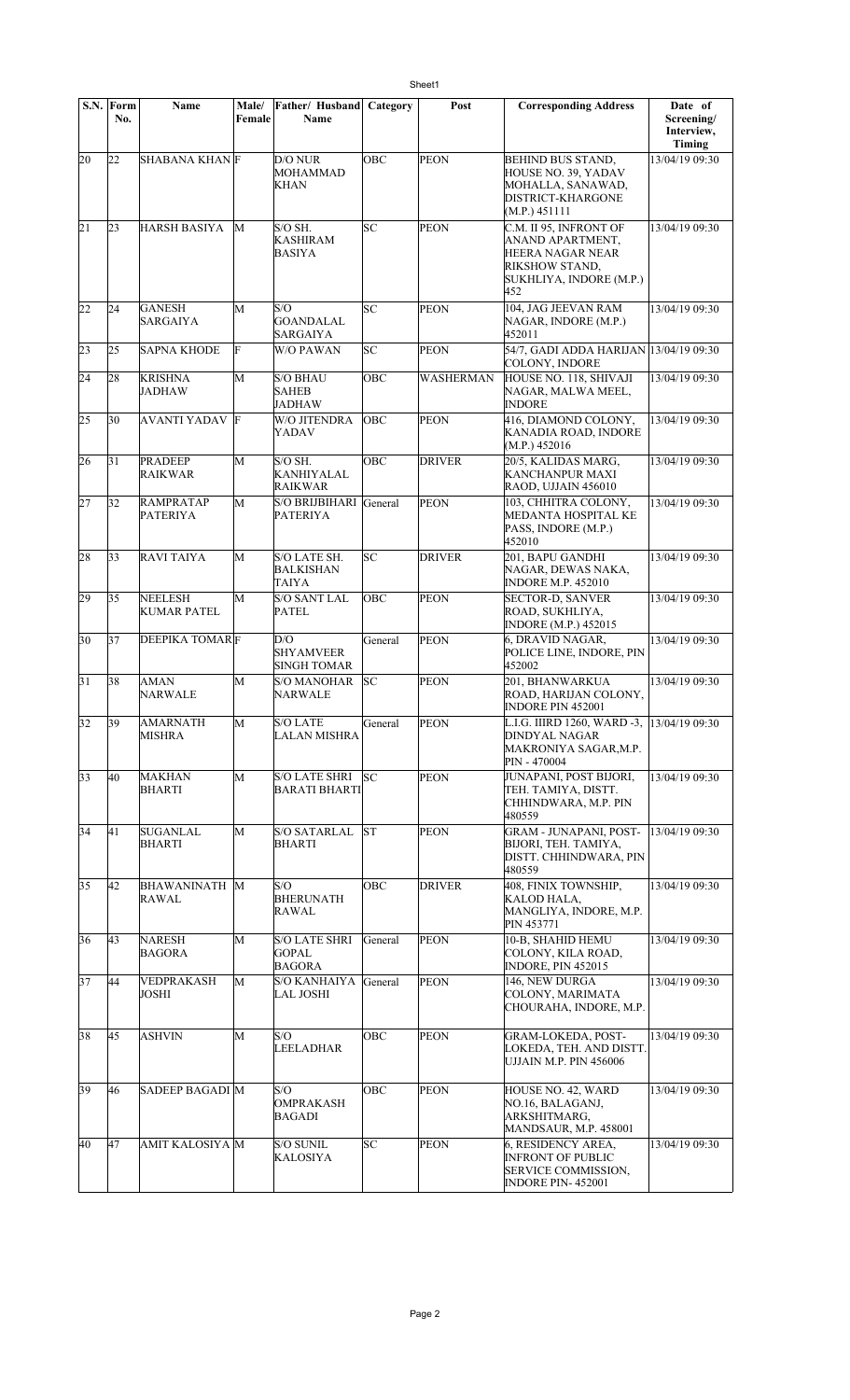|    | S.N. Form<br>No. | <b>Name</b>                           | Male/<br>Female | Father/ Husband<br>Name                                    | Category   | Post             | <b>Corresponding Address</b>                                                                                               | Date of<br>Screening/<br>Interview,<br>Timing |
|----|------------------|---------------------------------------|-----------------|------------------------------------------------------------|------------|------------------|----------------------------------------------------------------------------------------------------------------------------|-----------------------------------------------|
| 41 | 48               | MANISH VERMA M                        |                 | <b>S/O DILIP</b><br><b>VERMA</b>                           | SC         | <b>PEON</b>      | <b>GRAM- MEHGAON, POST</b><br>SEMLDA, TEH.<br>DHARMPURI, DISTT.<br>DHAR M.P. PIN 454552                                    | 13/04/19 09:30                                |
| 42 | 50               | <b>SUNIL RAO</b><br><b>NAVGIRE</b>    | M               | <b>S/O SURESH</b><br><b>RAO NAGIRE</b>                     | SC         | <b>PEON</b>      | 3313, LALJI KI BASTI<br>MHOW, INDORE 453441                                                                                | 13/04/19 09:30                                |
| 43 | 51               | <b>SUNIL PAL</b>                      | M               | S/O SH. LALLANOBC<br>PRASAD PAL                            |            | <b>PEON</b>      | 78/2, DHEERAJ NAGAR,<br>KHAJRANA, INDORE, M.P.<br>452001                                                                   | 13/04/19 09:30                                |
| 44 | 52               | DIMPLE YADAV F                        |                 | D/O VIJAY<br><b>BAHADUR</b><br>YADAV                       | OBC        | PEON             | 416, DIAMOND COLONY,<br>KANADIA ROAD, NEAR<br><b>BHARAT PETROL PUMP,</b><br><b>INDORE</b> (M.P.) 452016                    | 13/04/19 09:30                                |
| 45 | 53               | <b>SHUBHAM</b><br>AMBAVADIYA          | M               | <b>S/O SHRI</b><br>KAILASHCHAN<br>DRA<br><b>AMBAVADIYA</b> | <b>ST</b>  | <b>PEON</b>      | 348/1, MAHESH YADAV<br>NAGAR, BANGANGA,<br><b>INDORE</b> (MP) 452015                                                       | 13/04/19 09:30                                |
| 46 | 54               | <b>SUNI SOHLE</b>                     | M               | S/O SH.<br><b>LAXMAN</b><br><b>SOHLE</b>                   | SC         | <b>PEON</b>      | 342/MAYUR NAGAR,<br>MUSAKHEDI, INDORE                                                                                      | 13/04/19 09:30                                |
| 47 | 55               | <b>PANKAJ</b><br><b>KHARADI</b>       | M               | <b>S/O SHRI</b><br><b>RAMESH</b><br><b>KHARADI</b>         | lsт        | <b>WASHERMAN</b> | VILLAGE BILPAK, POST<br>BILPAK, TEHSIL RATLAM,<br>DISTT. RATLAM (MP)<br>457001                                             | 13/04/19 09:30                                |
| 48 | 56               | <b>RAIS KHAN</b>                      | M               | <b>S/O BABU</b><br><b>KHAN</b>                             | ОВС        | <b>PEON</b>      | 390, GOL CHOWRAHA,<br>DUSRI GALI, IRSHAD<br>KIRANE KE PASS, AAZAD<br>NAGAR, INDORE (M.P.)<br>452003                        | 13/04/19 09:30                                |
| 49 | 57               | <b>RAJESH KUMAR M</b><br>PARAGI       |                 | $S/O$ SH.<br>NARAYAN<br>PARAGI                             | lsт        | <b>PEON</b>      | VILL-PUNYAKHEDI,<br>POST-SARVAN, TEHSIL-<br>SAILANA, DIST-RATLAM<br>M.P. 457551                                            | 13/04/19 09:30                                |
| 50 | 59               | <b>RAJESH</b>                         | M               | S/O SH.<br><b>BHAGIRATH</b>                                | OBC        | <b>PEON</b>      | ILL- BARKHEDA BUJURG,<br>POST-BARKHEDA<br><b>BUJURG, TEHSIL-</b><br>MAHIDPUR, DIST- UJJAIN<br>M.P. 456443                  | 13/04/19 09:30                                |
| 51 | 61               | <b>HEERALAL</b><br>TADWAL             | M               | <b>S/O KEKDIYA</b><br>TADWAL                               | <b>ST</b>  | <b>PEON</b>      | AAVALYAMAL, VILLAGE- 13/04/19 09:30<br>NARJHALI, POST-<br><b>BADVANYA, TEHSIL-</b><br>DAHI, DISTRICT-DHAR<br>(M.P.) 454331 |                                               |
| 52 | 63               | ABHISHEK<br><b>DUBEY</b>              | М               | $S/O$ SH.<br><b>RAMESHCHAN</b><br><b>DRA DUBEY</b>         | General    | <b>DRIVER</b>    | MOG LINE, 10 SHIV<br>MANDIR, DHAR ROAD,<br><b>INDORE M.P.</b>                                                              | 13/04/19 09:30                                |
| 53 | 64               | <b>SUBHAM</b><br>LASKARI              | M               | <b>S/O SHRI</b><br><b>BABULAL</b><br><b>LASKARI</b>        | OBC        | <b>PEON</b>      | 91/2, DEW NAGAR, INDORE 13/04/19 09:30<br>$(MP)$ 452011                                                                    |                                               |
| 54 | 65               | <b>KISHORE</b><br>CHOUDHARY           | M               | S/O SH. KAMAL<br>SINGH<br><b>CHOUDHARY</b>                 | <b>OBC</b> | <b>PEON</b>      | VILL-MADUKHEDA, POST-13/04/19 09:30<br>MADUKHEDA, TEHSIL-<br>HATPIPLIYA, DIST-DEWAS<br>M.P. 455223                         |                                               |
| 55 | 66               | <b>BHOOPENDRA</b><br><b>KUMAR SAU</b> | М               | S/O RAM<br><b>KUMAR</b>                                    | General    | <b>DRIVER</b>    | VILLAGE-BAMHANI, POST 13/04/19 09:30<br>SIMRI (BADI), TEHSIL-<br>GOTEGAON, DISTRICT-<br>NARSINGHPUR (M.P.)<br>487114       |                                               |
| 56 | 67               | <b>PRAVEEN</b><br><b>KUSHWAH</b>      | M               | <b>S/O SHRI</b><br><b>KISHORE</b><br><b>KUSHWAHA</b>       | OBC        | <b>PEON</b>      | E/8, NEAR SANMATI<br>SCHOOL, REDIO COLONY,<br><b>RESIDENCY AREA,</b><br><b>INDORE</b> (MP) 452001                          | 13/04/19 09:30                                |
| 57 | 68               | RAHUL<br>KUSHWAHA                     | M               | S/O SH. KISHOR OBC<br>KUSHWAHA                             |            | <b>PEON</b>      | E/8 NEAR SANMATI<br>SCHOOL, RADIO COLONY,<br>RESIDENCY AREA,<br><b>INDORE M.P. 452001</b>                                  | 13/04/19 09:30                                |
| 58 | 71               | <b>SANDEEP</b><br>KHATABIYA           | M               | <b>S/O PREMLAL</b><br>KHATABIYA                            | SC         | <b>DRIVER</b>    | MUMTAJ BAG COLONY<br>(KHAJRANA) DISTT<br><b>INDORE</b> (MP) 452001                                                         | 13/04/19 09:30                                |
| 59 | 72               | <b>ROUNAK</b><br><b>CHOUHAN</b>       | M               | S/O LATE SH.<br><b>RAJESH</b><br><b>CHOUHAN</b>            | OBC        | <b>PEON</b>      | 5, TELI, BARWAL, MAIN<br>ROAD, INDORE M.P. 452002                                                                          | 13/04/19 09:30                                |
| 60 | 73               | <b>VIJAY SINGH</b><br><b>DODVE</b>    | M               | <b>S/O DHUM</b><br><b>SINGH DODVE</b>                      | lsΤ        | PEON             | VILLAGE-JAMANYA<br>PURA, POST-BAG, TEHSIL-<br>KUKSHI, DISTRICT-DHAR<br>(M.P.) 454221                                       | 13/04/19 09:30                                |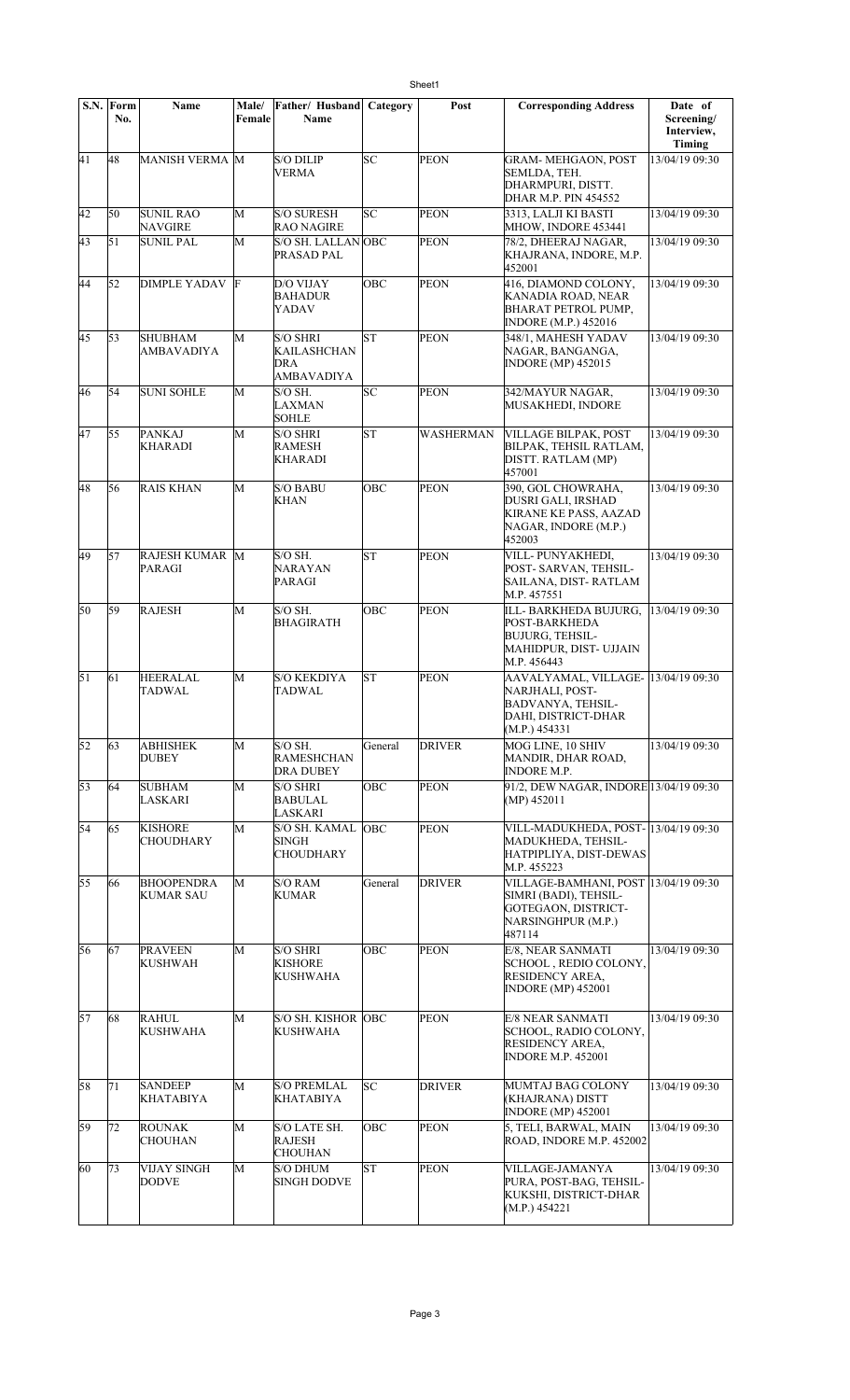|                 | $S.N.$ Form<br>No. | <b>Name</b>                         | Male/<br>Female | Father/ Husband<br>Name                              | Category | Post            | <b>Corresponding Address</b>                                                                                      | Date of<br>Screening/<br>Interview, |
|-----------------|--------------------|-------------------------------------|-----------------|------------------------------------------------------|----------|-----------------|-------------------------------------------------------------------------------------------------------------------|-------------------------------------|
| 61              | 74                 | ANTIM JAISWAL M                     |                 | S/O LATE SH.<br><b>SURESH</b><br><b>JAISWAL</b>      | General  | <b>PEON</b>     | ANTIM JAISWAL/SURESH<br>JAISWAL, MUKAM POST-<br><b>SURPALA, TEHSIL</b><br>KHARGONE, DIST-<br>KHARGONE M.P. 451440 | Timing<br>13/04/19 09:30            |
| 62              | 75                 | PIYUSH<br>KALYANE                   | M               | S/O SH.<br><b>KAMLESH</b><br><b>KALYENE</b>          | SC       | <b>PEON</b>     | NEAR SAI MANDIR, 58,<br>USHA PHATAK, JAIL<br>ROAD, INDORE MP 452003                                               | 13/04/19 09:30                      |
| 63              | 76                 | <b>RAHUL GUPTA</b>                  | M               | <b>S/O SHRI ANIL</b><br><b>GUPTA</b>                 | General  | <b>PEON</b>     | 3/2, KHATRIWADA,<br><b>BEHIND GOPAL MANDIR,</b><br><b>UJJAIN (MP)</b>                                             | 13/04/19 09:30                      |
| 64              | 77                 | <b>ROHIT RAO</b>                    | M               | <b>S/O SHRI</b><br>DAMODAR RAO                       | SC       | <b>PEON</b>     | 92, YADAV NAGAR, AGAR<br>ROAD, UJJAIN (MP) 456001                                                                 | 13/04/19 09:30                      |
| 65              | 78                 | <b>SUNIL</b><br><b>GURJARVADIYA</b> | M               | $S/O$ SH.<br>MANGILAL<br><b>GURJARVADIY</b><br>A     | lsc      | <b>GARDENER</b> | VILL-LIKHODA, POST-<br>JALODIYA, TEHSIL-<br>BADNAGAR, DIST-UJJAIN<br>M.P.                                         | 13/04/19 09:30                      |
| 66              | 79                 | ATUL HIRVE                          | M               | <b>S/O SHRI</b><br><b>SATISH HIRVE</b>               | SC       | <b>PEON</b>     | 147/2, BAIRATHI COLONY,<br>KHATIWALA TANK,<br><b>INDORE</b> (MP) 452014                                           | 13/04/19 09:30                      |
| 67              | 80                 | PANKAJ NAGAR M                      |                 | S/O SH. NAGRAJ SC<br>NAGAR                           |          | <b>PEON</b>     | 1/2 KALI KOTHI, NEAR<br>GSITS COLLAGE, INDORE<br>452003                                                           | 13/04/19 09:30                      |
| 68              | 81                 | <b>NIKHILESH</b><br><b>SHIVHARE</b> | M               | <b>S/O LOKENDRA</b><br><b>SHIVHARE</b>               | General  | PEON            | 79, SHREE MANGAL<br>NAGAR. NEAR SHUBH<br>LABH VALEY, BICHOLI<br>HASI ROAD, INDORE (M.P.)<br>452016                | 13/04/19 09:30                      |
| 69              | 82                 | <b>SEEMA</b><br><b>NANAIRIYA</b>    | Ė               | W/O LATE SH.<br><b>HANSRAJ</b><br>NANAIRIYA          | OBC      | <b>PEON</b>     | 35, KHAROL MOHALLA,<br>MUSAKHEDI, INDORE M.P.<br>452001                                                           | 13/04/19 09:30                      |
| 70              | 83                 | <b>VISHAL</b><br><b>HARIVANSHI</b>  | M               | <b>S/O LATE SHRI</b><br><b>JAGDISH</b><br>HARIVANSHI | lsc      | <b>PEON</b>     | 85/6 INFRONT OF GPO,<br>USHAGANJ, P.C. SETHI<br>HOSPITAL, INDORE (MP)<br>452001                                   | 13/04/19 09:30                      |
| $\overline{71}$ | 84                 | DULICHAND<br><b>BAGANIYA</b>        | M               | <b>S/O SIDDUJI</b><br>BAGANIYA                       | SC       | <b>PEON</b>     | VILLAGE+POST<br>ARLAWADA, TEHSIL-<br>HATPIPALIYA, DISTRICT-<br>DEWAS (M.P.) 455223                                | 13/04/19 09:30                      |
| 72              | 85                 | VIVEK K.<br><b>DAKSIYA</b>          | M               | S/O SH. VIJAY<br>KUMAR<br><b>DAKSIYA</b>             | SC       | <b>PEON</b>     | VILL-AMALPURA, POST-<br>BHAMGADH, TEHSIL-<br>KHANDWA, DIST-<br>KHANDWA, EAST NIMAR                                | 13/04/19 09:30                      |
| 73              | 86                 | MONA<br><b>HARIVANSHI</b>           | F               | D/O SHRI VIKKI SC<br>HARIVANSHI                      |          | <b>PEON</b>     | 85/6, USHAGANJ,<br>SANYOGITAGANJ, PC<br>SETHI HOSPITAL, GPO<br>CAMPUS, INDORE (MP)                                | 13/04/19 09:30                      |
| 74              | 87                 | <b>DINESH</b>                       | М               | $S/O$ SH.<br>PRABHULAL                               | OBC      | <b>PEON</b>     | 69, WARD, NO. 04,<br>NIPANIYA, BEJNATH,<br>TEHSIL-AGAR, DIST<br>AGAR, MP 465441                                   | 13/04/19 09:30                      |
| 75              | 88                 | <b>SUNIL</b><br>KUSHAWAH            | M               | S/O<br><b>NANDKISHOR</b><br><b>KUSHAWAH</b>          | OBC      | <b>PEON</b>     | VILLAGE-KAMADPUR, 71,<br>KACCHI MOHALLA,<br>KAMADPUR, DISTRICT-<br><b>INDORE</b> (M.P.) 453661                    | 13/04/19 09:30                      |
| 76              | 89                 | SONU<br><b>HARIVANSHI</b>           | F               | D/O SHRI<br>VISHAL<br>HARIVANSHI                     | SC.      | <b>PEON</b>     | 85/6, USHAGANG,<br>SANYOGITAGANJ<br>HOSPITALCAMPUS, GPO,<br><b>INDORE</b> (MP)                                    | 13/04/19 09:30                      |
| 77              | 90                 | RISHABH SATAV M                     |                 | <b>S/O SH. SUNIL</b><br><b>SATAV</b>                 | ОВС      | <b>PEON</b>     | M 220, JANTA OUARTER,<br>NANDA NAGAR, INODRE<br>M.P. 452011                                                       | 13/04/19 09:30                      |
| 78              | 91                 | <b>KARAN SINGH</b><br>CHOUHAN       | М               | $S/O$ SH.<br>DEVISINGH<br><b>CHOUHAN</b>             | General  | <b>PEON</b>     | MB-59, VEENA NAGAR,<br><b>INDORE M.P. 452010</b>                                                                  | 13/04/19 09:30                      |
| 79              | 92                 | YOGESH<br>MARMAT                    | М               | S/O<br>NANDKISHOR<br><b>MARMAT</b>                   | SC       | <b>PEON</b>     | 13, LALA KA BAGICHHA,<br>NEHRU NAGAR, ROAD NO.<br>06, INDORE (M.P.) 452011                                        | 13/04/19 09:30                      |
| 80              | 93                 | MUDABBARIN<br>SIDHIKI               | M               | <b>S/O ARFIN</b><br><b>SIDHIKI</b>                   | General  | <b>DRIVER</b>   | WARD NO. 5, TAJ COLONY, 13/04/19 09:30<br>DISTT CHATTARPUR (MP)                                                   |                                     |
| 81              | 94                 | RAHUL JATIYA                        | М               | $S/O$ SH.<br>KANHIYALAL<br>JATIYA                    | SC       | <b>PEON</b>     | 46, RAMNAGAR,<br>PANCHKUIYA ROAD,<br><b>INDORE M.P.</b>                                                           | 13/04/19 09:30                      |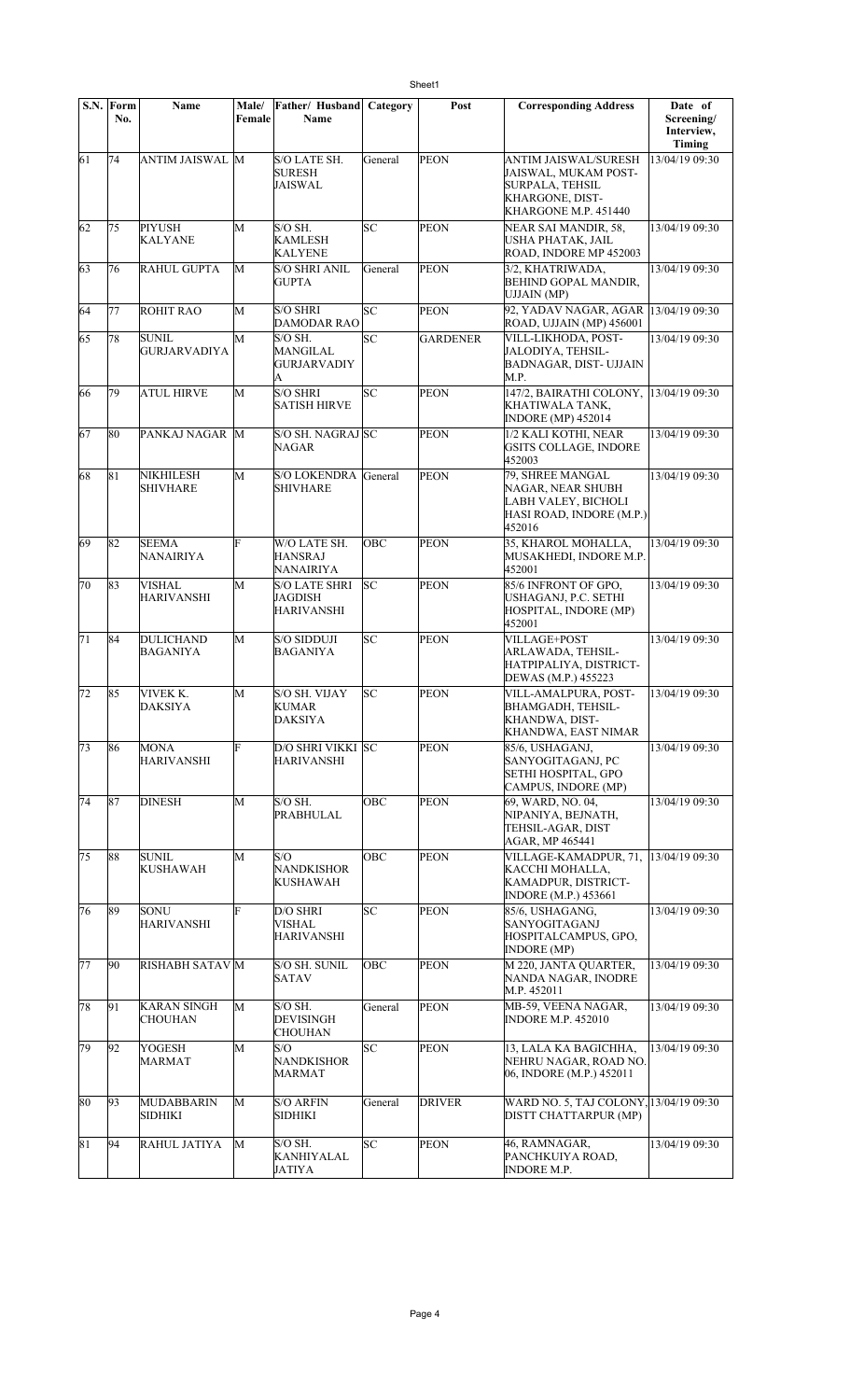| S.N. | Form<br>No. | Name                             | Male/<br>Female | Father/ Husband<br>Name                                      | Category   | Post            | <b>Corresponding Address</b>                                                                                       | Date of<br>Screening/<br>Interview,<br>Timing |
|------|-------------|----------------------------------|-----------------|--------------------------------------------------------------|------------|-----------------|--------------------------------------------------------------------------------------------------------------------|-----------------------------------------------|
| 82   | 95          | MUKESH<br><b>MELORIA</b>         | M               | <b>S/O GANPAT</b><br><b>MELORIA</b>                          | SC         | <b>GARDENER</b> | 121, RUSTAM KA<br>BAGICHHA, INDORE (M.P.)                                                                          | 13/04/19 09:30                                |
| 83   | 96          | SURESH GEDAM M                   |                 | S/O SH.<br><b>HARISHCHAND</b><br>RA GEDAM                    | SC         | <b>PEON</b>     | SURESH GEDAM, 272,<br>DEVNAGAR, BEHIND<br>AMALTAS HOTEL<br>DEVNAGAR INDORE M.P.<br>452011                          | 13/04/19 09:30                                |
| 84   | 97          | KOMAL<br><b>SOLANKI</b>          | F               | $D/O$ SH.<br><b>SITARAM</b><br><b>SOLANKI</b>                | lsc        | <b>PEON</b>     | PWD QUARTER, OLD<br>PALASIA, INDORE M.P.<br>452001                                                                 | 13/04/19 09:30                                |
| 85   | 98          | SANJAY GAWDE M                   |                 | <b>S/O SUBHASH</b><br><b>GAWDE</b>                           | lsc        | <b>PEON</b>     | 29, JOSHI MOHALLA,<br>NEAR SAI TAMPLE,<br><b>INDORE (M.P.) 452002</b>                                              | 13/04/19 09:30                                |
| 86   | 99          | <b>DEEPAK</b><br><b>POLEKAR</b>  | M               | S/O SH. GOPAL<br><b>POLEKAR</b>                              | OBC        | <b>PEON</b>     | 170/2, NETRAM KA<br>BAGICHA, AZAD NAGAR,<br><b>INDORE 452001</b>                                                   | 13/04/19 09:30                                |
| 87   | 100         | <b>ARJUN ADTIYA</b>              | М               | S/O SH.<br><b>SHOBHARAM</b><br><b>ADTIYA</b>                 | SC         | <b>PEON</b>     | VILL-BORAVA, TEHSIL-<br>KASRAWAD, DIST-<br>KHARGONE, M.P. 451001                                                   | 13/04/19 09:30                                |
| 88   | 101         | <b>ROHIT RAWAL</b>               | М               | <b>S/O RUKHDU</b><br>RAWAL                                   | SC         | <b>DRIVER</b>   | MUKAM+POST PIPRATA,<br>TEHSIL-KHARGONE,<br>DISTRICT-KHARGONE<br>(M.P.) 451001                                      | 13/04/19 09:30                                |
| 89   | 102         | <b>SACHIN BAGHEL M</b>           |                 | $S/O$ SH.<br><b>JORAWARSING</b><br><b>H BAGHEL</b>           | <b>ST</b>  | <b>DRIVER</b>   | SACHIN BAGHEL, 629 EWS 13/04/19 09:30<br>VIKASH NAGAR, DEWAS,<br><b>DIST-DEWAS M.P. 455001</b>                     |                                               |
| 90   | 104         | <b>BALCHAND</b><br>RAIKWAR       | М               | <b>S/O HARIDAS</b><br><b>RAIKWAR</b>                         | ОВС        | <b>DRIVER</b>   | WARD NO. 05, PREM<br>NAGAR COLONY,<br>KHAJURAHO, TEHSIL-<br>RAJNAGAR, DISTRICT-<br>CHHATARPUR (M.P.)<br>471606     | 13/04/19 09:30                                |
| 91   | 106         | RAHUL SHARMA M                   |                 | <b>S/O SH. SATISH</b><br><b>SHARMA</b>                       | General    | <b>PEON</b>     | 52, SHARRDHANAND<br>MARG MAIN ROAD,<br><b>INDORE</b>                                                               | 13/04/19 09:30                                |
| 92   | 107         | MRS. CHETANA<br><b>KULKARNI</b>  | F               | W/O SH.<br><b>MUKUND</b><br>KULKARNI                         | General    | <b>PEON</b>     | 29, SHAMAL APARTMENT,<br>LOKMANYA NAGAR,<br><b>KESARBAG ROAD,</b><br><b>INDORE M.P. 452009</b>                     | 13/04/19 09:30                                |
| 93   | 108         | HEMRAJ YADAV M                   |                 | S/O SH. RAJU<br>YADAV                                        | OBC        | <b>PEON</b>     | BEHIND KALYAN MIL, 201, 13/04/19 09:30<br>KULKARNI KA BHATTA,<br><b>SHEELNATH CAMP</b><br><b>INDORE M.P.</b>       |                                               |
| 94   | 109         | AMIT JHA                         | M               | <b>S/O SHRI</b><br><b>NARVAD</b><br>PRAMOD JHA               | OBC        | <b>PEON</b>     | <b>VILLAGE JAMUNDHANA</b><br>KURD, POST GHATWAR,<br>DISTT. LALITPUR (UP)                                           | 13/04/19 09:30                                |
| 95   | 110         | <b>SACHIN SONI</b>               | M               | <b>S/O SHRI</b><br><b>ASHOK JI SONI</b>                      | <b>OBC</b> | <b>PEON</b>     | 2, SURAJ POR BAI JI KA<br>WAS, RATLAM (MP) 457001                                                                  | 13/04/19 09:30                                |
| 96   | 111         | SUBHAM<br>WANKHEDE               | M               | <b>S/O SHRI DILIP</b><br><b>WANKHEDE</b>                     | OBC        | <b>PEON</b>     | 802, NEW GOURI NAGAR,<br><b>INDORE</b> (MP) 452001                                                                 | 13/04/19 09:30                                |
| 97   | 112         | <b>SUMIT</b><br><b>CHOUDHARI</b> | М               | <b>S/O SHRI</b><br>LAKHAN<br><b>CHOUDHARI</b>                | ОВС        | <b>PEON</b>     | CHINTAMAN JAWASIYA.<br><b>UJJAIN (MP) 456006</b>                                                                   | 13/04/19 09:30                                |
| 98   | 113         | PUSHPRAJ<br>YADAV                | М               | <b>S/O SHRI</b><br>MOHANLAL<br>YADAV                         | OBC        | <b>PEON</b>     | 68, KALIKA DEVI MARG,<br>WARD NO. 14, BADWANI<br>$(MP)$ 451551                                                     | 13/04/19 09:30                                |
| 99   | 114         | RAKHI YADAV                      | F               | W/O SHRI<br>PUSHPENDRA<br>YADAV                              | OBC        | <b>PEON</b>     | <b>BAPU GANDHI NAGAR</b><br>DEWAS NAKA, INDORE<br>(MP)                                                             | 13/04/19 09:30                                |
| 100  | 115         | <b>BHAGWATI</b><br>PRASAD        | М               | <b>S/O SHRI</b><br>PURUSHOTTAM                               | General    | <b>DRIVER</b>   | <b>VILLAGE AND POST</b><br>CHICHAWALI, DISTT AND<br>TEHSIL MURAINA, (MP)<br>476554                                 | 13/04/19 09:30                                |
| 101  | 116         | <b>DINESH</b><br>BHANDARE        | M               | <b>S/O SHRI</b><br><b>BHAGWAN DAS</b><br><b>BANDARE</b>      | SC         | <b>PEON</b>     | 328/3, BHAGIRATH PURA,<br><b>INDORE</b> (MP)                                                                       | 13/04/19 09:30                                |
| 102  | 117         | <b>AMIT ANIL</b><br>SAROLKAR     | M               | <b>S/O LATE SHRI</b><br>ANIL<br>SAROLKAR                     | General    | <b>PEON</b>     | 2 MISHRA NAGAR FLATE<br>NO. 102, VARDAN<br>APARTMENT,<br>ANNUPURNA MANID<br>ROAD, OPP. PETROL<br>PUMP, INDORE (MP) | 13/04/19 09:30                                |
| 103  | 118         | VISHAL KUMAR M<br><b>JOSHI</b>   |                 | <b>S/O SHRI</b><br>SUBHASH<br><b>CHANDRA</b><br><b>JOSHI</b> | General    | <b>PEON</b>     | NAYA BAJAR RINGNOD,<br>DISTT RATLAM (MP)<br>457336                                                                 | 13/04/19 09:30                                |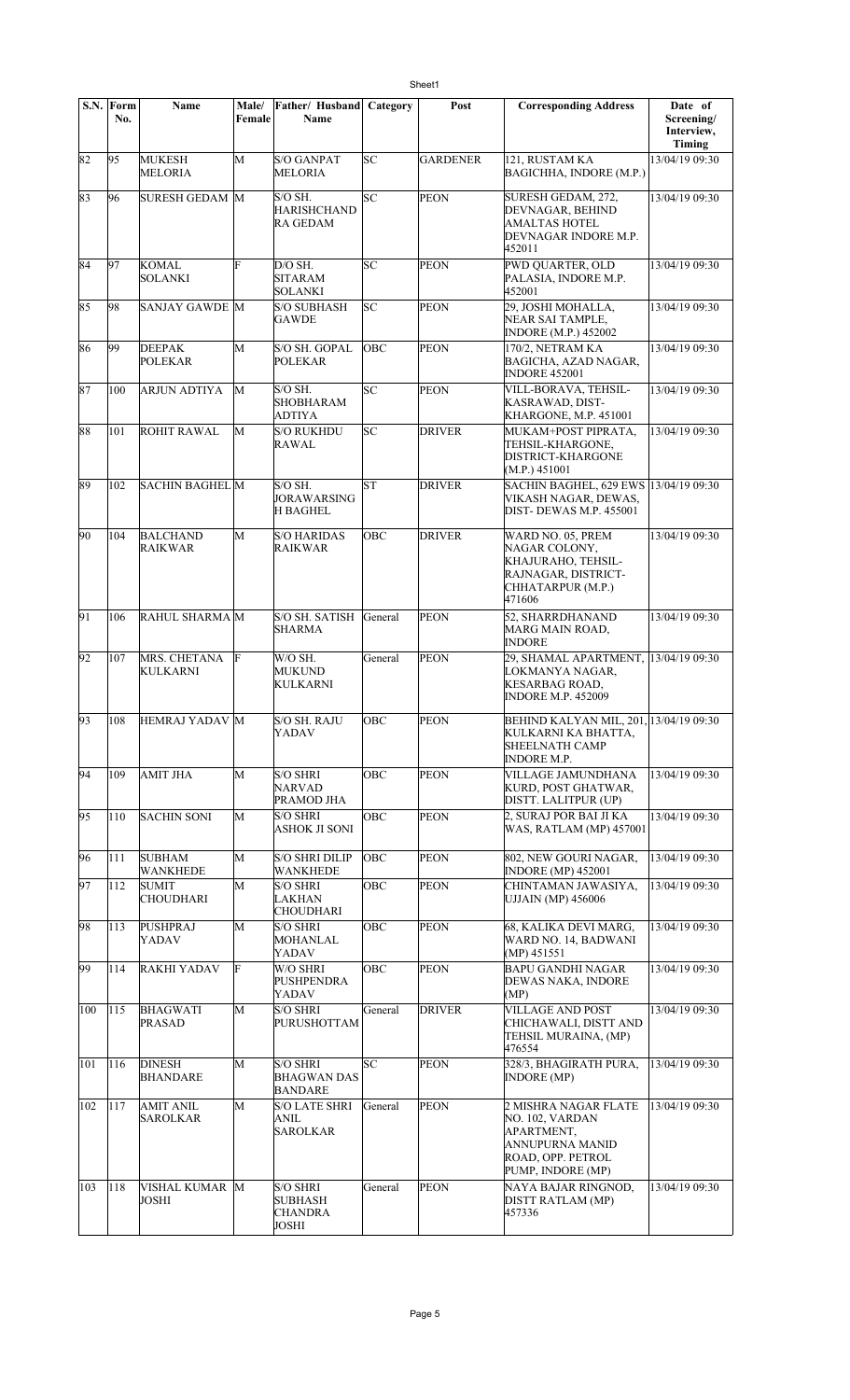|     | S.N. Form<br>No. | Name                                     | Male/<br>Female | Father/ Husband<br>Name                                | Category   | Post          | <b>Corresponding Address</b>                                                                                                                | Date of<br>Screening/<br>Interview,<br>Timing |
|-----|------------------|------------------------------------------|-----------------|--------------------------------------------------------|------------|---------------|---------------------------------------------------------------------------------------------------------------------------------------------|-----------------------------------------------|
| 104 | 119              | RAVI<br><b>VISWAKARMA</b>                | M               | <b>S/O SHRI</b><br><b>SURESHCHAND</b><br>RA            | <b>OBC</b> | <b>DRIVER</b> | H.NO. 176, VILLAGE<br>MATMOR, TEHSIL BAGLI,<br><b>DISTT DEWAS</b>                                                                           | 13/04/19 09:30                                |
| 105 | 120              | <b>RAVINDRA</b><br><b>SINGH BAIS</b>     | M               | <b>S/O SHRI</b><br><b>GULJARI SINGH</b><br><b>BAIS</b> | General    | PEON          | 156, MAHARANA PRATAP<br>NAGAR, BANGANGA,<br><b>INDORE</b> (MP) 452015                                                                       | 13/04/19 09:30                                |
| 106 | 122              | <b>SURENDRA</b><br><b>KUMAR KUMRE</b>    | M               | <b>S/O MITTHAN</b><br><b>LAL KUMRE</b>                 | <b>ST</b>  | <b>PEON</b>   | VILLAGE-KEKADAI,<br>POLICE STATION + TEHSIL<br><b>BARGHAT, DISTRICT-</b><br>SEONI (M.P.) 480667                                             | 13/04/19 09:30                                |
| 107 | 123              | <b>ARVIND KUMAR M</b><br><b>INDORIYA</b> |                 | <b>S/O RATAN LAL SC</b><br><b>INDORIYA</b>             |            | <b>DRIVER</b> | ARVIND KUMAR<br>INDORIYA C/O SHRI<br>SHANKAR LAL MISHRA,<br>LIG-381, F-SECTOR,<br>AYODHYA NAGAR,<br>BHOPAL (M.P.) 4                         | 13/04/19 09:30                                |
| 108 | 124              | <b>NARENDRA</b><br>SHARMA                | M               | <b>S/O MOHAN</b><br><b>PRASAD</b><br><b>SHARMA</b>     | General    | <b>PEON</b>   | CHOUDHARY MOHALLA,<br>AASMANI MANDIR KE<br>AAGE, MAHARAJ MOBILE<br><b>SHOP KE PASS, GUNA</b><br>(M.P.) 473001                               | 13/04/19 09:30                                |
| 109 | 125              | <b>ABHISHEK</b><br>SINGH                 | M               | S/O KANHAIYA General<br><b>SINGH</b>                   |            | <b>PEON</b>   | J-7/82, NEW POLICE LINE,<br>NEHRU NAGAR, BHOPAL<br>(M.P.) 462003                                                                            | 13/04/19 09:30                                |
| 110 | 126              | JASWANT<br>YADAV                         | M               | <b>S/O LATE SHRI</b><br><b>RAMESH</b><br>YADAV         | <b>OBC</b> | <b>PEON</b>   | 125, KULKARNI KA<br><b>BHATTA, SHEELNATH</b><br>CAMP, DIST-INDORE M.P.<br>452003                                                            | 13/04/19 09:30                                |
| 111 | 127              | <b>ANKIT RAJAK</b>                       | М               | <b>S/O BALRAM</b><br><b>RAJAK</b>                      | OBC        | <b>DRIVER</b> | C/O. BALRAM RAJA.<br>WARD NO. 03, NEAR<br>MATA MANDIR, CHOURAI,<br>DISTRICT-CHHINDWARA<br>(M.P.) 480115                                     | 13/04/19 09:30                                |
| 112 | 128              | <b>SHIVPAL</b><br><b>MALVIYA</b>         | M               | S/O SH. MANNU SC<br>LLAL                               |            | <b>PEON</b>   | 49, NEAR RAM MANDIR,<br>VILLAGE-KAWADI<br>AAGROD, DEWAS M.P.                                                                                | $\frac{13}{04/19}$ 09:30                      |
| 113 | 129              | <b>MRS. NIRMALAL F</b>                   |                 | W/O SH.<br><b>GULABCHAND</b><br><b>SAHU</b>            | General    | <b>PEON</b>   | 403, MEERA MANDIR,<br>ISHWAR NAGAR, E-6,<br>ARERA COLONY, BHOPAL,<br>TEHSIL-HUJUR, DIST-<br><b>BHOPAL</b>                                   | 13/04/19 09:30                                |
| 114 | 130              | MAHESH<br><b>SAVNER</b>                  | М               | <b>S/O BUDHAN</b><br><b>SAVNER</b>                     | SC         | <b>PEON</b>   | MUKAM+POST SIRPUR.<br>TEHSIL-KHALVA,<br>DISTRICT-KHANDWA<br>(M.P.) 450051                                                                   | 13/04/19 09:30                                |
| 115 | 131              | <b>SH. JUGAL</b><br><b>KISHORE SAHU</b>  | M               | S/O SH.<br>DEVANAND JI<br>SAHU                         | OBC        | <b>PEON</b>   | 8/1, SAHU NAGAR, 60 FEET 13/04/19 09:30<br>PALHAR NAGAR, ROAD,<br><b>INDORE M.P. 452005</b>                                                 |                                               |
| 116 | 132              | <b>SH. SUNIL</b><br><b>KUMAR BADELE</b>  | M               | $S/O$ SH.<br><b>MANOHAR LAL</b><br><b>BADELE</b>       | SC         | <b>PEON</b>   | 16/4, 96 QUARTERS DUSRI<br>PALTAN, BIJASAN ROAD,<br><b>INDORE M.P.</b>                                                                      | 13/04/19 09:30                                |
| 117 | 133              | <b>ABHISHEK</b><br>TIWARI                | M               | <b>S/O JAGDISH</b><br><b>PRASAD</b><br>TIWARI          | General    | <b>DRIVER</b> | <b>VILLAGE+POST</b><br>MALGUWN, TEHSIL-<br>BALDEOGARH, DISTRICT-<br>TIKAMGARH (M.P.)                                                        | 13/04/19 09:30                                |
| 118 | 134              | SH. SHYAM PAL                            | M               | S/O SH.<br><b>RAJENDRA PAL</b>                         | OBC        | <b>PEON</b>   | 53-54/B, RUKMANI NAGAR, 13/04/19 09:30<br><b>GALI NUMBER 01 CHOTA</b><br><b>BANGARDA ROAD,</b><br><b>INDORE M.P. 452005</b>                 |                                               |
| 119 | 139              | <b>NITESH</b><br><b>DWIVEDI</b>          | М               | <b>S/O SHRI</b><br><b>PRADEEP</b><br><b>DWIVEDI</b>    | General    | <b>PEON</b>   | 42, BAKSHI BAG COLONY, 13/04/19 09:30<br><b>BEHIND BAFNA KOTHI</b><br>NO. 1, INFRONT OF<br>HANDICAPPED OFFICE,<br><b>INDORE (MP) 452006</b> |                                               |
| 120 | 140              | NEHA DWIVEDI                             | F               | D/O SHRI<br><b>PRADEEP</b><br><b>DWIVEDI</b>           | General    | <b>PEON</b>   | 42, BAKSHI BAG COLONY,<br><b>BEHIND BAFNA KOTHI</b><br>NO. 1, INFORNT OF URDU<br>SCHOOL, INDORE (MP)<br>452006                              | 13/04/19 09:30                                |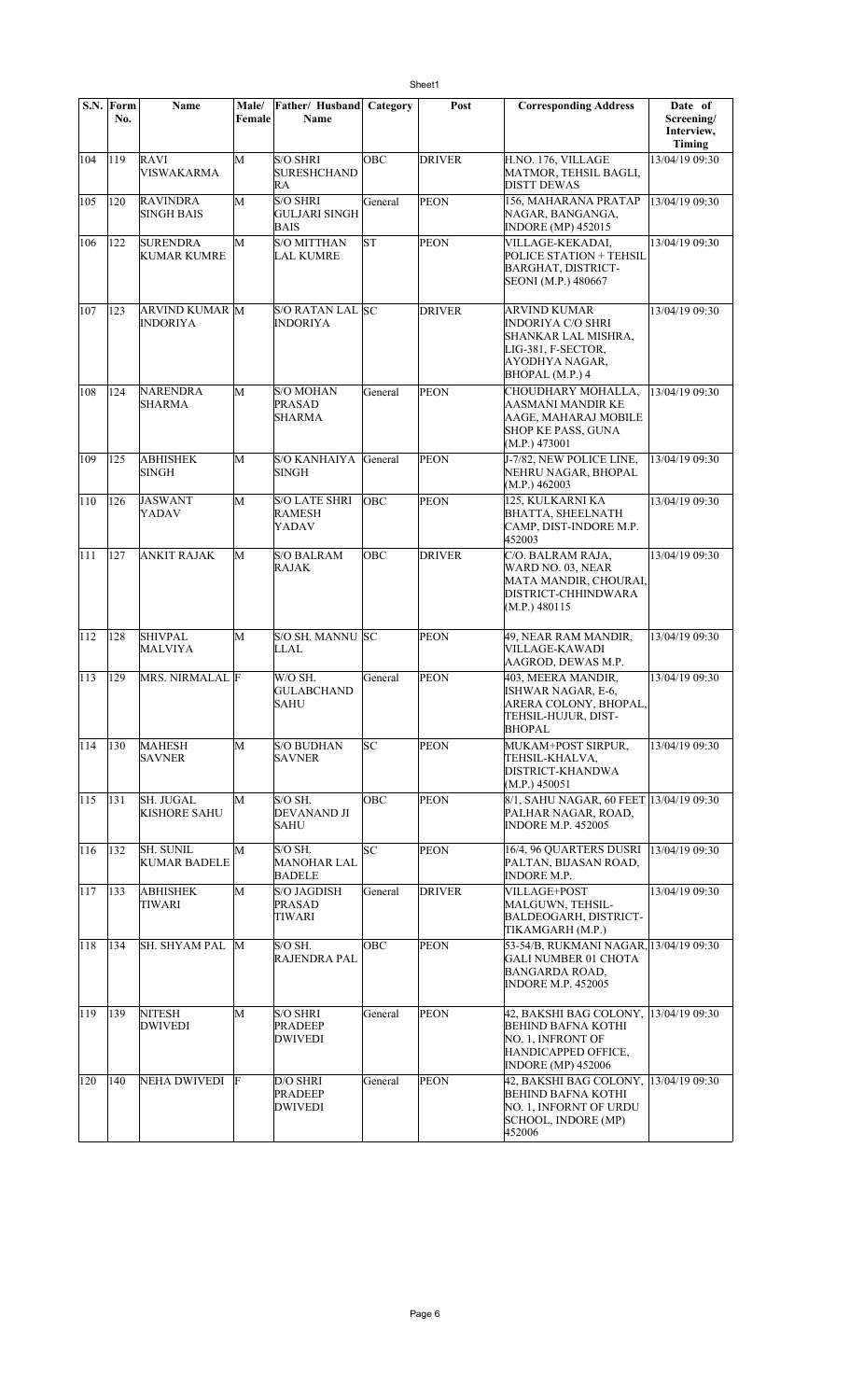|                  | S.N. Form<br>No. | <b>Name</b>                                | <b>Male/</b><br>Female | Father/Husband<br>Name                                        | Category | Post             | <b>Corresponding Address</b>                                                                                                       | Date of<br>Screening/<br>Interview,<br>Timing |
|------------------|------------------|--------------------------------------------|------------------------|---------------------------------------------------------------|----------|------------------|------------------------------------------------------------------------------------------------------------------------------------|-----------------------------------------------|
| 121              | 141              | <b>TEJMANI</b><br>KUSHWAHA                 | M                      | S/O SHRI<br><b>RAJMANI</b><br>KUSHWAHA                        | General  | <b>PEON</b>      | H.NO. 277, ASHOK NAGAR, 13/04/19 09:30<br><b>BEHIND OF PRINCE &amp;</b><br>PRINCE SCHOOL, AIRO<br>DRUM ROAD, INDORE<br>(MP) 452001 |                                               |
| 122              | 142              | <b>RAMKRISHNA</b>                          | M                      | <b>S/O SHRI</b><br>CHAGANLAL                                  | SC       | <b>PEON</b>      | MANROL, TIKAMOD,<br>LADKUI, SIHOR, DISTT<br>SIHOR (MP) 466331                                                                      | 13/04/19 09:30                                |
| $\overline{1}23$ | 143              | <b>RAVI VERMA</b>                          | M                      | <b>S/O SHRI</b><br><b>OMPRAKASH</b><br><b>VERMA</b>           | SC       | <b>PEON</b>      | 328/2, MALVIYA NAGAR,<br>VIJAY NAGAR, BEHIND<br>PRESS COMPLEX, INDORE<br>(MP) 452010                                               | 13/04/19 09:30                                |
| 124              | 144              | AMIT<br><b>CHOURASIYA</b>                  | M                      | <b>S/O SHRI</b><br>MOHANLAL<br><b>CHOURASIYA</b>              | OBC      | PEON             | 48, SILAVAT PURA, NEAR<br><b>VAIBHAV LAXMI</b><br>MANDIR, INDORE (MP)<br>452002                                                    | 13/04/19 09:30                                |
| 125              | 145              | <b>SHEKHAR PATEL M</b>                     |                        | <b>S/O SHRI</b><br><b>RANCHOR</b><br><b>PATEL</b>             | OBC      | <b>PEON</b>      | <b>VILLAGE AND POST</b><br>TIGRIYA CHOTA, TEHSIL<br><b>DEWAS, DISTT DEWAS</b><br>$(MP)$ 455111                                     | 13/04/19 09:30                                |
| 126              | 146              | <b>RAHUL</b><br><b>CHOUDHARI</b>           | M                      | <b>S/O SHRI INDER OBC</b><br><b>SINGH</b><br><b>CHOUDHARI</b> |          | <b>PEON</b>      | <b>VILLAGE AND POST</b><br>MENDHKICHAK, TEHSIL<br><b>DEWAS, DISTT DEWAS</b><br>(MP) 455111                                         | 13/04/19 09:30                                |
| 127              | 147              | <b>LOKENDRA</b><br><b>SINGH SISODIA</b>    | M                      | S/O SH. BHOPAL General<br><b>SINGH</b><br><b>SISODIYA</b>     |          | <b>PEON</b>      | D-4/14, MOG LINE, INDORE 13/04/19 09:30<br>M.P. 452009                                                                             |                                               |
| 128              | 148              | MRS. DALI<br><b>PARDESHI</b>               | F                      | W/O SH. NITESH OBC<br>PARDESHI                                |          | <b>WASHERMAN</b> | 259, CHOUDHARY PARK<br>COLONY, MUSAKHEDI,<br><b>INDORE M.P.</b>                                                                    | 13/04/19 09:30                                |
| 129              | 149              | <b>MS. NIKITA</b><br><b>PARDESHI</b>       | F                      | D/O SH.<br><b>MUKESH</b><br>PARDESHI                          | OBC      | <b>COOK</b>      | RESIDENCY AREA,<br><b>BEHIND COLLECTOR</b><br>BUNGALOW, H.N. 2,<br><b>INDORE M.P. 452001</b>                                       | 13/04/19 09:30                                |
| 130              | 150              | <b>SHRI ANKIT</b><br><b>DHOLPURE</b>       | M                      | <b>S/O SHRI</b><br><b>GAJENDRA</b><br><b>DHOLPURE</b>         | SC       | <b>PEON</b>      | 60, NEW PALASIA,<br>HARIJAN COLONY,<br><b>INDORE M.P. 452001</b>                                                                   | 13/04/19 09:30                                |
| 131              | 151              | <b>SHRI SHOURABH M</b><br><b>DHOLPURE</b>  |                        | <b>S/O SHRI</b><br><b>GAJENDRA</b><br><b>DHOLPURE</b>         | SC       | <b>PEON</b>      | 60, NEW PALASIA,<br>HARIJAN COLONY,<br><b>INDORE M.P. 452001</b>                                                                   | 13/04/19 09:30                                |
| 132              | $ 152\rangle$    | <b>RIYA SINGH</b>                          | F                      | W/O YOGESH<br>SINGH                                           | General  | <b>COOK</b>      | 1 PWD QTR BUNGLOW,<br>NO. 1, PALASIA, INDORE<br>(MP) 452001                                                                        | 13/04/19 09:30                                |
| 133              | 153              | <b>HEMENDRA</b><br>SINGH<br><b>CHOUHAN</b> | М                      | <b>S/O BHAWANI</b><br><b>SINGH</b><br><b>CHOUHAN</b>          | General  | <b>PEON</b>      | MB-59, VEENA NAGAR,<br>SUKHLIIYA, INDORE (MP)<br>452010                                                                            | 13/04/19 09:30                                |
| 134              | 154              | SHRI<br>RAMKAILASH<br><b>DANGI</b>         | M                      | <b>S/O LATE SHRI</b><br><b>GULAB JI</b><br>DANGI              | OBC      | <b>PEON</b>      | VILLAGE-GUGAHEDA,<br>POST-SONKHEDA, TEHSIL-<br>KHILCHIPUR, DIST-<br>RAJGARH M.P. 465687                                            | 13/04/19 09:30                                |
| 135              | 156              | <b>SANDEEP</b><br>PRAJAPATI                | М                      | S/O CHUNNILALOBC<br>PRAJAPATI                                 |          | <b>PEON</b>      | LALJI KI BASTI, MHOW,<br>DISTT INDORE (MP)                                                                                         | 13/04/19 09:30                                |
| 136              | 159              | <b>VISHWNATH</b><br><b>SINGH</b>           | М                      | <b>S/O MARUT</b><br>PRATAP SINGH                              | General  | <b>PEON</b>      | 1 PWD, QUARTERS<br>BUNGLOWS NO. 1,<br>PALASIA, INDORE PIN<br>452001                                                                | 13/04/19 09:30                                |
| 137              | 160              | <b>JITENDRA</b><br><b>BHABAR</b>           | M                      | <b>S/O ARJUN</b><br>BHABAR                                    | General  | <b>PEON</b>      | 433/1, INDIRA NAGAR<br>PANCHKUIYA ROAD,<br><b>INDORE PIN 452002</b>                                                                | 13/04/19 09:30                                |
| 138              | 161              | <b>SHRI MAHESH</b><br><b>BAGANA</b>        | M                      | S/O SHRI<br>SHOBHAJI<br>BAGANA                                | SC       | <b>DRIVER</b>    | VILLAGE-NABIPUR, POST-  13/04/19 09:30<br><b>BARODA, TEHSIL AND</b><br>DIST-DEWAS M.P.                                             |                                               |
| 139              | 162              | <b>RAJENDRA</b><br><b>SINGH NAGAR</b>      | M                      | <b>S/O SHRI</b><br><b>ANTAR SINGH</b><br><b>NAGAR</b>         | OBC      | <b>GARDENER</b>  | COURT CAMPUS,<br>SONKACHA, DISTT<br>DEWAS (MP) 455118                                                                              | 13/04/19 09:30                                |
| 140              | 164              | <b>MAHESH</b><br><b>SINGAD</b>             | M                      | S/O MAN SINGH ST<br><b>SINGAD</b>                             |          | <b>PEON</b>      | 12/5, SHDHHANAND<br>ANATHALAYA, INDORE<br>PIN 452007                                                                               | 13/04/19 09:30                                |
| 141              | 165              | <b>RAVI BALUNI</b>                         | M                      | S/O SHRI<br><b>GOVIND RAM</b><br><b>BALUNI</b>                | General  | PEON             | 28/2 SAHIL NAGAR,<br>MUSAKHEDI, INDORE<br>(MP) 452001                                                                              | 13/04/19 09:30                                |
| 142              | 166              | <b>SHRI SUBHASH</b><br><b>BOBDE</b>        | M                      | <b>S/O SHRI ANIL</b><br><b>BOBDE</b>                          | OBC      | <b>PEON</b>      | MUKAM AND POST JAAM, 13/04/19 09:30<br>TEHSIL-MULTAI, DIST-<br><b>BETUL 460663</b>                                                 |                                               |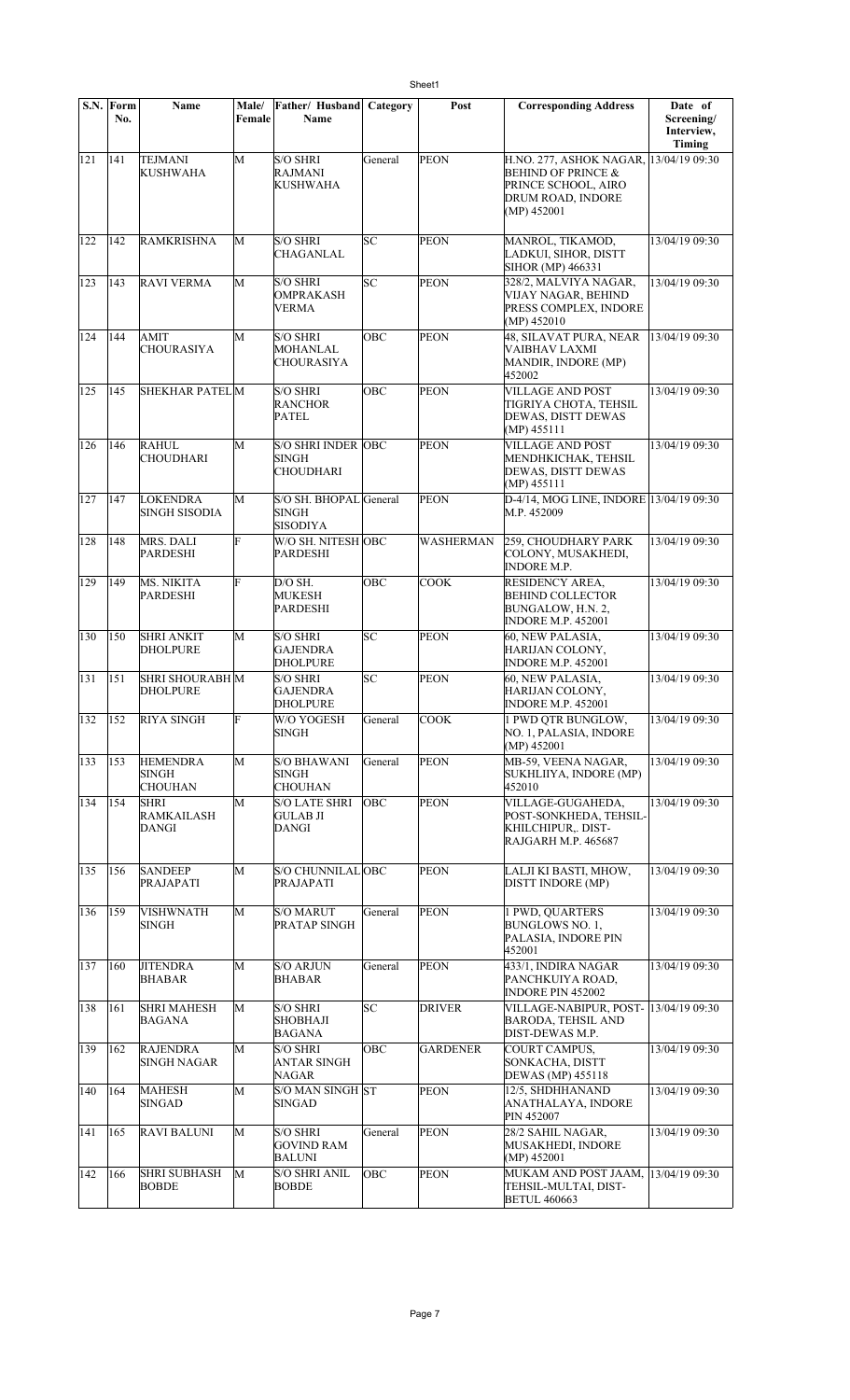|     | $S.N.$ Form<br>No. | Name                                  | Male/<br>Female | Father/ Husband<br>Name                                             | Category   | Post            | <b>Corresponding Address</b>                                                                                             | Date of<br>Screening/<br>Interview,<br><b>Timing</b> |
|-----|--------------------|---------------------------------------|-----------------|---------------------------------------------------------------------|------------|-----------------|--------------------------------------------------------------------------------------------------------------------------|------------------------------------------------------|
| 143 | 167                | <b>SHAILESH</b><br>MALVIYA            | M               | <b>S/O SHREE</b><br><b>DEVKARAN</b><br>MALVIYA                      | SC         | <b>PEON</b>     | <b>VILLAGE SHIVNAGAR</b><br>POST JOSHIGURADIYA,<br>TEHSIL MHOW, DISTT.<br><b>INDORE</b> (MP)                             | 13/04/19 09:30                                       |
| 144 | 168                | <b>BHEEM</b><br><b>BHARGAV</b>        | M               | <b>S/O SHRI</b><br>MANSHARAM<br>BHARGAV                             | General    | <b>PEON</b>     | 235, 9/A, MAYUR NAGAR,<br>NEAR PINK CITY, RING<br>ROAD, MUSAKHEDI,<br>DISTT. INDORE, PIN.<br>452001                      | 13/04/19 09:30                                       |
| 145 | 169                | <b>DEEPAK</b><br>SONGARE              | M               | <b>S/O AMBARAM</b><br>SONGARE                                       | lsc        | <b>PEON</b>     | VILLAGE SHIVNAGAR,<br>POST JOSHIGURADIA,<br>TEHSIL MHOW, DISTT<br><b>INDORE</b> (MP)                                     | 13/04/19 09:30                                       |
| 146 | 170                | <b>SHRI KAMAL</b><br>MANDLOI          | M               | <b>S/O SHRI</b><br><b>MURARILAL</b><br><b>MANDLOI</b>               | <b>OBC</b> | <b>GARDENER</b> | VILLAGE-SURAJPUR.<br>POST-JHOKAR, TEHSIL<br>AND DIST-SHAJAPUR<br>465107                                                  | 13/04/19 09:30                                       |
| 147 | 171                | ASHWIN<br>VAIDHYA                     | M               | S/O SHYAMLAL General<br>VAIDHYA                                     |            | <b>PEON</b>     | 75, AGRASEN NAGAR,<br>MAGAL BHAWAN, VISTAR<br>NO.1, MANDSOUR (M.P.)<br>PIN - 458001                                      | 13/04/19 09:30                                       |
| 148 | 172                | <b>TARLA JAIN</b>                     | F               | <b>W/O RAHUL</b><br>JAIN                                            | General    | <b>PEON</b>     | 501, SCHEME NO. 71,<br><b>SECTOR B, INDORE (MP)</b><br>452009                                                            | 13/04/19 09:30                                       |
| 149 | 173                | <b>AMANDEEP</b><br>TRIPATHI           | M               | <b>S/O SHRI</b><br><b>SANJAY</b><br><b>KUMAR</b><br><b>TRIPATHI</b> | General    | <b>DRIVER</b>   | 40, C ROAD NO. 11,<br><b>MAYUR NAGAR,</b><br>MUSAKHEDI, INDORE<br>$(MP)$ 452001                                          | 13/04/19 09:30                                       |
| 150 | 174                | <b>MADAN LAL</b>                      | M               | <b>S/O PURA LAL</b>                                                 | SC         | <b>PEON</b>     | VILLAGE-BANKALI, POST- 13/04/19 09:30<br>KHAJURI GOR, TEHSIL-<br>SITAMAU, DISTRICT-<br><b>MANDSAUR (M.P.) 458558</b>     |                                                      |
| 151 | 175                | <b>SHRI NARESH</b><br>TIWARI          | M               | <b>S/O SHRI</b><br><b>SITARAM</b><br><b>TIWARI</b>                  | General    | <b>GARDENER</b> | WARD NO. 02, RING ROAD, 13/04/19 09:30<br>SILWALI, TEHSIL SILWALI,<br>DIST-RAISEN M.P. 464886                            |                                                      |
| 152 | 176                | <b>RAINA BADOLE</b>                   | F               | <b>D/O BISAN</b><br><b>BADOLE</b>                                   | General    | <b>COOK</b>     | VILLAGE GALTAR, TEHSIL 13/04/19 09:30<br>BHAGWANPURA, DISTT.<br><b>KHARGONE</b> (MP)                                     |                                                      |
| 153 | 177                | <b>KAPILDEV</b><br><b>TIWARI</b>      | M               | <b>S/O RAJARAM</b><br>TIWARI                                        | General    | <b>PEON</b>     | <b>VILLAGE &amp; POST</b><br>MALGUVA, TEHSIL-<br><b>BALDEVGARH, DISTRICT-</b><br>TIKAMGARH (M.P.) 472115                 | 13/04/19 09:30                                       |
| 154 | 178                | <b>SHRI SACHIN</b><br><b>GOUR</b>     | М               | <b>S/O SHRI</b><br><b>HARIPRASAD</b><br><b>GOUR</b>                 | OBC        | <b>COOK</b>     | 0-22, KANWAR COLONY,<br><b>BARWAHA POST</b><br><b>BARWAHA, TEHSIL-</b><br><b>BARWAHA, DIST-</b><br>KHARGONE, M.P. 451115 | 13/04/19 09:30                                       |
| 155 | 179                | <b>DURGA TIROLE</b>                   | M               | S/O SHRI<br><b>BACHU TIROLE</b>                                     | <b>ST</b>  | <b>PEON</b>     | KU. DURGA TIROLE, C/O<br>SHRI O.P. SHARMA, 75,<br>RAJMAHAL COLONY,<br>NEAR GARDEN, INDORE<br>(MP) 452007                 | 13/04/19 09:30                                       |
| 156 | 180                | AKSHAY KHODE M                        |                 | <b>S/O RAVINDRA</b><br><b>KHODE</b>                                 | SC         | <b>PEON</b>     | HOUSE NO. 04, GADI<br>ADDA, HARIJAN COLONY,<br><b>INDORE</b> (M.P.) 452007                                               | 13/04/19 09:30                                       |
| 157 | 181                | <b>SHRI BANWARI</b><br>GOUR           | M               | S/O SHRI<br><b>GENDALAL</b><br>GOUR                                 | ОВС        | <b>PEON</b>     | 0-22, KANWAR COLONY,<br><b>BARWAHA POST</b><br>BARWAHA, TEHSIL-<br><b>BARWAHA, DIST-</b><br>KHARGONE, M.P. 451115        | 13/04/19 09:30                                       |
| 158 | 182                | <b>MEERA GOUD</b>                     | F               | D/O SHRI<br><b>JANKILAL</b><br><b>GOUD</b>                          | <b>OBC</b> | <b>GARDENER</b> | 91, SHIV DAYAL KA<br><b>BHATTA, NEAR SAINATH</b><br>SCHOOL, BANGANGA,<br>DISTT INDORE (MP) 452015                        | 13/04/19 09:30                                       |
| 159 | 183                | <b>SHRI KULDEEP</b><br><b>MALVIYA</b> | M               | <b>S/O SHRI</b><br><b>DHANRAJ</b><br>MALVIYA                        | ОВС        | <b>PEON</b>     | MUKAM POST-PASALPUR, 13/04/19 09:30<br>TEHSIL AND DIST-<br>HOSHANGABAD M.P.<br>461001                                    |                                                      |
| 160 | 184                | <b>RITESH JADON</b>                   | M               | <b>S/O SURESH</b><br><b>JADON</b>                                   | General    | <b>DRIVER</b>   | 03, JUNI INDORE, POLICE<br>LINE, INDORE (MP) 452007                                                                      | 13/04/19 09:30                                       |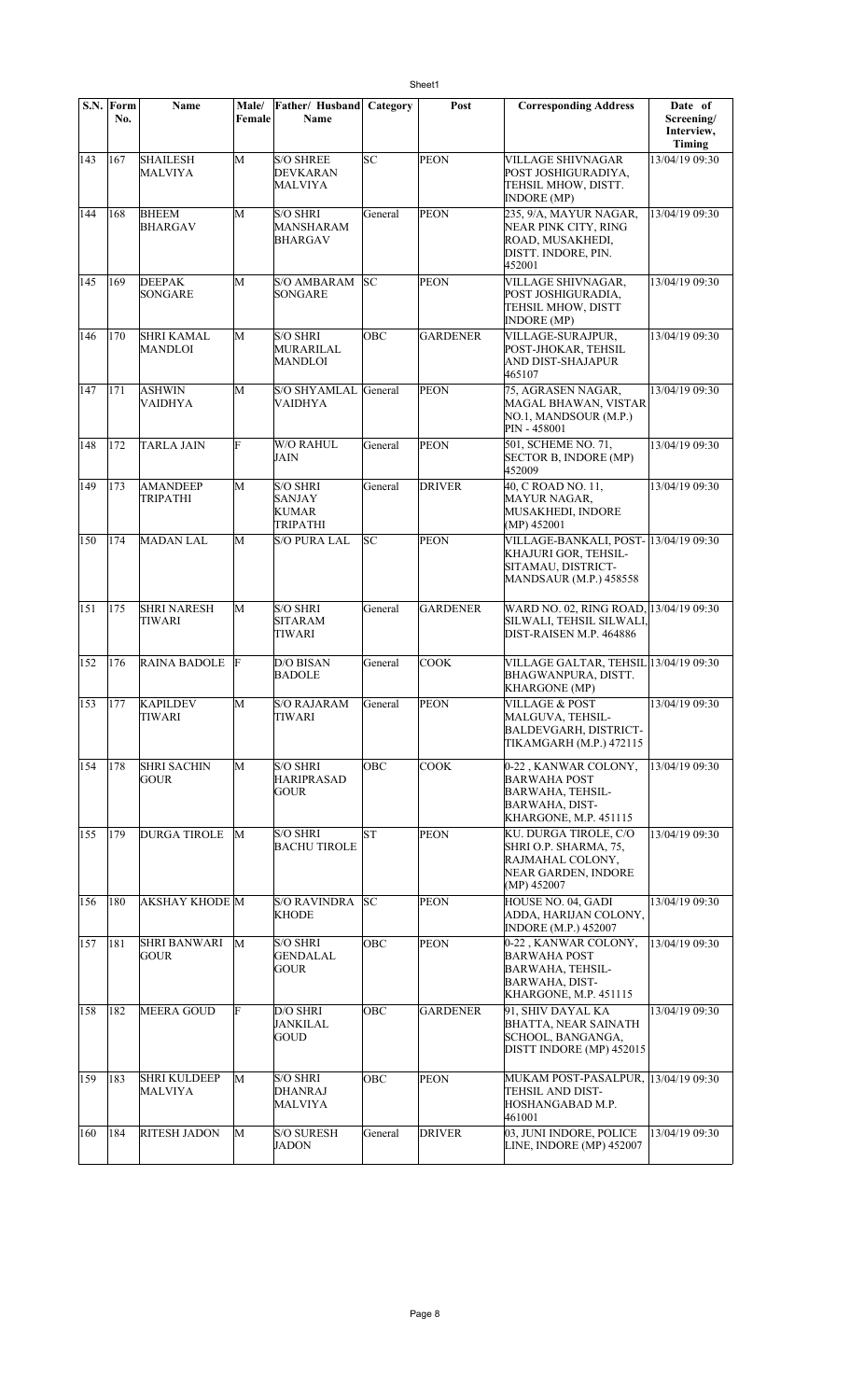|     | S.N. Form<br>No. | Name                                            | Male/<br>Female | Father/ Husband<br>Name                                             | Category  | Post            | <b>Corresponding Address</b>                                                                                                  | Date of<br>Screening/<br>Interview,<br>Timing |
|-----|------------------|-------------------------------------------------|-----------------|---------------------------------------------------------------------|-----------|-----------------|-------------------------------------------------------------------------------------------------------------------------------|-----------------------------------------------|
| 161 | 185              | PANKAJ KUMAR M<br><b>SHARMA</b>                 |                 | S/O<br><b>HARISHANKAR</b><br>SHARMA                                 | General   | <b>PEON</b>     | WARD NO. 15, MALVIYA<br>NAGAR, INFRONT OF<br>POLICE STATION, ASHTA,<br>DISTRICT-SEHORE (M.P.)<br>466116                       | 13/04/19 09:30                                |
| 162 | 186              | <b>SANJAY</b><br><b>KAITHWAS</b>                | М               | <b>S/O RAJU</b><br><b>KAITHWAS</b>                                  | SC        | <b>PEON</b>     | 226/1, CHHOTI KUMHAR<br>KHADI, BANGANGA,<br><b>INDORE PIN 452015</b>                                                          | 13/04/19 09:30                                |
| 163 | 187              | <b>SHRI ADITYA</b><br><b>CHOUHAN</b>            | М               | <b>S/O SHRI</b><br>PRAMSINGH<br><b>CHOUHAN</b>                      | General   | <b>PEON</b>     | 106-A,DWARKAPURI,<br><b>INDORE M.P. 452009</b>                                                                                | 13/04/19 09:30                                |
| 164 | 188              | <b>SHRI SONU</b><br><b>VERMA</b>                | М               | <b>S/O SHRI</b><br><b>DINESH VERMA</b>                              | General   | <b>PEON</b>     | MOTIPURA, INFRONT OF<br>SAI MANDIR, KHARGONE<br>M.P. 451001                                                                   | 13/04/19 09:30                                |
| 165 | 189              | <b>SHRI CHETAN</b><br><b>VERMA</b>              | М               | <b>S/O SHRI</b><br>RAJENDRA<br><b>VERMA</b>                         | SC        | <b>GARDENER</b> | DADAJI WARD SONKAR<br>MOHLLA, KHANDWA M.P.<br>450001                                                                          | 13/04/19 09:30                                |
| 166 | 190              | <b>ASHOK PANWARM</b>                            |                 | <b>S/O SHESHRAM</b>                                                 | OBC       | PEON            | VILLAGE-JOGALA, POST-<br>CHIDGAON MOJI, TEHSIL-<br>NASRULLAGANJ,<br>DISTRICT-SEHORE (M.P.)<br>466331                          | 13/04/19 09:30                                |
| 167 | 191              | <b>MRS. PARVATI</b>                             | F               | W/O SHRI<br>KAILASH MORE                                            | SС        | <b>PEON</b>     | 70, VILLAGE AND POST-<br>SOMAKHEDI, TEHSIL-<br>MAHESHWAR, DIST-<br>KHARGONE, M.P. 451221                                      | 13/04/19 09:30                                |
| 168 | 192              | <b>NARENDRA</b><br>PRAJAPATI                    | M               | S/O DHANI RAM General                                               |           | <b>PEON</b>     | VILLAGE-BAGOD, POST-<br><b>SEWASANI, DISTRICT-</b><br>RAISEN (M.P.) 464551                                                    | 13/04/19 09:30                                |
| 169 | 193              | <b>AMIT SAHU</b>                                | M               | <b>S/O RAVI SAHU</b>                                                | OBC       | <b>DRIVER</b>   | <b>RAJA MAHADEV</b><br>MOHALLA, PICHHOR,<br>DISTRICT-SHIVPURI (M.P.)<br>473995                                                | 13/04/19 09:30                                |
| 170 | 194              | <b>AMAN SEN</b>                                 | M               | <b>S/O TRILOK SENOBC</b>                                            |           | <b>PEON</b>     | D2/64, AAWAS NAGAR,<br>DEWAS (M.P.) 455001                                                                                    | 13/04/19 09:30                                |
| 171 | 196              | <b>RAJUL RAJAK</b>                              | M               | S/O<br>SHANKARLAL<br><b>RAJAK</b>                                   | OBC       | <b>PEON</b>     | HOUSE NO. 900/2,<br>RAMNAGAR, JABALPUR<br>RANJHI, DISTRICT-<br>JABALPUR (M.P.) 482009                                         | 13/04/19 09:30                                |
| 172 | 197              | MITESH DIWAN                                    | М               | <b>S/O PRAVEEN</b><br><b>DIWAN</b>                                  | General   | <b>DRIVER</b>   | HOUSE NO. A-3, NEW<br>POLICE LINE, DISTRICT-<br>CHHATARPUR (M.P.)<br>471001                                                   | 13/04/19 09:30                                |
| 173 | 198              | <b>KAILASH</b><br><b>DODIYA</b>                 | M               | S/O<br><b>PRABHULALJI</b><br><b>DODIYA</b>                          | SC        | <b>PEON</b>     | <b>GAON - KARNALI POST</b><br>KHAJURI GOD, TEH.<br>SITAMUA, DISTT.<br><b>MANDSAUR</b>                                         | 13/04/19 09:30                                |
| 174 | 199              | <b>MONU JATAV</b>                               | М               | <b>S/O BARELAL</b><br><b>JATAV</b>                                  | SC        | <b>PEON</b>     | <b>SHRIRAM COLONY 2</b><br>TOWER WALI GALI, A.B.<br>ROAD, GOL PAHADIYA<br>LASHKAR GWALIOR, PIN<br>47001                       | 13/04/19 09:30                                |
| 175 | 200              | <b>KARTIK SINGH</b><br><b>DHURVE</b>            | M               | S/O<br><b>RAGHUVEER</b><br><b>SINGH DHURVE</b>                      | <b>ST</b> | <b>DRIVER</b>   | H.NO. 106, KHAPRIYA<br>KHAPA, RAISEN,<br>GOHAGANJ, M.P.                                                                       | 13/04/19 09:30                                |
| 176 | 201              | <b>SANTOSH</b><br><b>VADIYA</b>                 | М               | S/O HAJARI LAL SC<br><b>VADIYA</b>                                  |           | <b>PEON</b>     | 3816, ASHOK NAGAR<br>FINGAJ UJJAIN M.P.-456010                                                                                | 13/04/19 09:30                                |
| 177 | 202              | <b>VISHAL SINGH</b><br><b>RAJPUT</b>            | M               | <b>S/O ARVIND</b><br><b>SINGH RAJPUT</b>                            | General   | <b>PEON</b>     | WARD NO. 2, NEAR<br>POLICE STATION,<br>SILWANI DISTT. RAISEN<br>M.P. BHOPAL, PIN 464886                                       | 13/04/19 09:30                                |
| 178 | 203              | <b>DEVWRAT</b><br><b>DRONAWAT</b>               | M               | <b>S/O RAMNATH</b><br><b>DRONAWAT</b>                               | General   | <b>PEON</b>     | 13/1, ANAND NAGAR,<br>AGAR ROAD, UJJAIN M.P.-<br>456001                                                                       | 13/04/19 09:30                                |
| 179 | 204              | MAYANK SINGH M<br><b>JADHAV</b>                 |                 | <b>S/O KAMAL</b><br><b>SINGH JADHAV</b>                             | General   | <b>PEON</b>     | 185/13, DESAI NAGAR,<br><b>UJJAIN (MP) 456010</b>                                                                             | 13/04/19 09:30                                |
| 180 | 205              | <b>SHRI</b><br><b>ARJINAVISH</b><br><b>SAHU</b> | M               | <b>S/O SHRI</b><br><b>RAJKARAN</b><br><b>SAHU</b>                   | OBC       | PEON            | VILLAGE-MOHAR, POST-<br>BAHARI, TEHSIL-BAHARI,<br>DIST-SIDHI M.P. 486675                                                      | 13/04/19 09:30                                |
| 181 | 206              | <b>HEMANT</b><br> SOLANKI                       | М               | <b>S/O SHRI</b><br><b>JASWANT</b><br><b>SINGH</b><br><b>SOLANKI</b> | General   | PEON            | VILLAGE AND POST<br>BADODIYAKHAN, TEHSIL<br><b>SAVER, DISTT INDORE</b><br>$(MP)$ 45355                                        | 13/04/19 09:30                                |
| 182 | 207              | MS. SUNAINA<br><b>BAIGA</b>                     | F               | D/O SHRI<br>RATANLAL<br>BAIGA                                       | <b>ST</b> | <b>PEON</b>     | VILLAGE-RATHELI, NEAR 13/04/19 09:30<br><b>SOCIETY BUILDING, POST-</b><br><b>BADHWAR, DIST-</b><br><b>UMARIYA M.P. 484661</b> |                                               |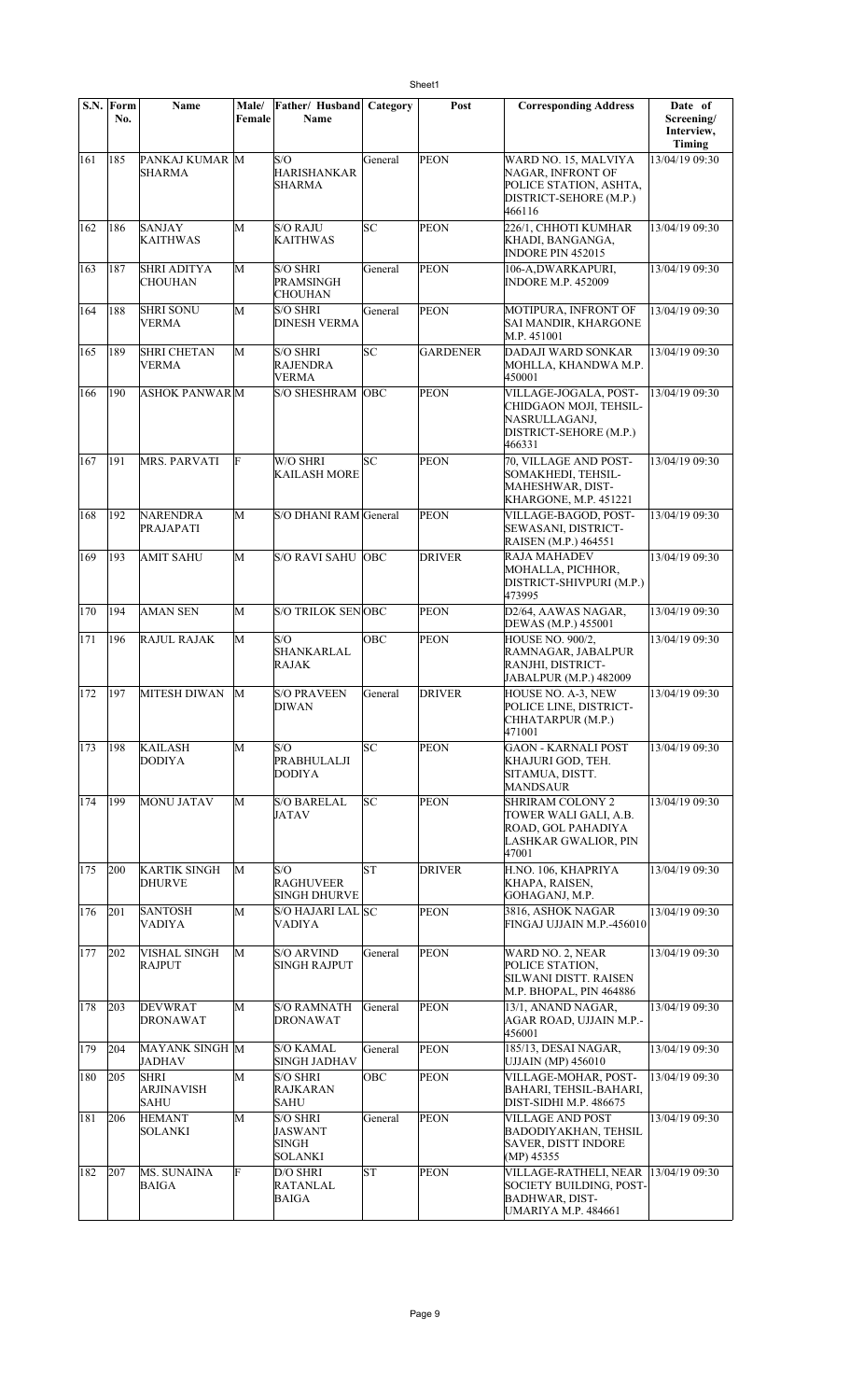|     | S.N. Form<br>No. | <b>Name</b>                                        | <b>Male/</b><br>Female | Father/Husband<br>Name                           | Category   | Post            | <b>Corresponding Address</b>                                                                              | Date of<br>Screening/<br>Interview,<br>Timing |
|-----|------------------|----------------------------------------------------|------------------------|--------------------------------------------------|------------|-----------------|-----------------------------------------------------------------------------------------------------------|-----------------------------------------------|
| 183 | 210              | <b>SATISH</b><br>TRIPATHI                          | М                      | <b>S/O UMESH</b><br><b>PRASAD</b><br>TRIPATHI    | General    | <b>PEON</b>     | H.NO. 82, KARAHILAMI<br><b>KARHI, RAMPUR</b><br><b>BAGHELAN, AMARPATAN,</b><br>SATNA M.P. -485115         | 13/04/19 09:30                                |
| 184 | 211              | YOGENDRA<br><b>DIKHIT</b>                          | М                      | <b>S/O GAJENDRA</b><br>DIKHIT                    | General    | <b>PEON</b>     | 138, SAWARIYA NAGAR,<br>CHHOTA BANGADDA,<br><b>INDORE</b>                                                 | 13/04/19 09:30                                |
| 185 | 212              | <b>SHRI VIKASH</b><br>TIWARI                       | М                      | <b>S/O SHRI</b><br>ISHWAR DAYAL<br><b>TIWARI</b> | General    | <b>DRIVER</b>   | LIG 224, TULJI VIHAR<br>COLONY, DEWAS M.P.<br>455001                                                      | 13/04/19 09:30                                |
| 186 | 213              | <b>BHARAT</b><br><b>BILLORE</b>                    | М                      | <b>S/O SHRI</b><br>ANOKHI LAL<br><b>BILLORE</b>  | SC         | <b>PEON</b>     | 96, QUARTER 11/5<br>KAVARLI LAINE, 1ST<br>BATTALION, MARIMATA<br>SQUARE, INDORE (MP)<br>452006            | 13/04/19 09:30                                |
| 187 | 214              | <b>SHRI SANJAY</b><br>DANGI                        | M                      | <b>S/O SHRI</b><br>SHIVSINGH<br>DANGI            | ОВС        | <b>GARDENER</b> | VILLAGE-MEENAGAON<br>POST-BHATKHEDA,<br>TEHSIL-KHILCHIPUR,<br>DIST-RAJGARH M.P. 465689                    | 13/04/19 09:30                                |
| 188 | 215              | <b>DHARA SINGH</b>                                 | M                      | S/O<br><b>RAMCHARAN</b>                          | SC         | <b>PEON</b>     | <b>GRAM-SETHWARI, POST-</b><br>CHEINA, TEH-JAURA,<br>DIST, MURENA (M.P.)-<br>476219                       | 13/04/19 09:30                                |
| 189 | 216              | <b>BHURASINGH</b><br><b>KUSHWAHA</b>               | M                      | S/O SHRI LALJIT OBC<br>KUSHWAHA                  |            | <b>GARDENER</b> | 314, INDRISH NAGAR,<br>MUSAKHEDI, INDORE<br>$(MP)$ 452001                                                 | 13/04/19 09:30                                |
| 190 | 217              | <b>SHRI RAVENDRAM</b><br>KUSHWAHA                  |                        | S/O SHRI<br>CHOTELAL<br>KUSHWAHA                 | General    | <b>COOK</b>     | VILLAGE-DAGDOVA.<br>POST-PANNI, TEHSIL-<br>MHOWGANJ, DIST-REEWA<br>M.P. 486333                            | 13/04/19 09:30                                |
| 191 | 218              | <b>RAHUL VERMA</b>                                 | М                      | S/O AJAY<br>VERMA                                | SC         | <b>PEON</b>     | 91/2, DEV NAGAR, INDORE 13/04/19 09:30<br>HOTEL AMAL TAAL KE<br>PASS, INDORE M.P.-42011                   |                                               |
| 192 | 219              | <b>RAHUL JOSHI</b>                                 | M                      | <b>S/O SHRI</b><br>NANDKISHOR<br>JOSHI           | OBC        | <b>PEON</b>     | 11/1, TATYA SARVATE<br>NAGAR, GALI NO. 3.<br>ALAPUR, JUNI INDORE,<br><b>INDORE</b> (MP) 452007            | 13/04/19 09:30                                |
| 193 | 220              | <b>JITENDRA</b><br><b>KUMAR</b><br><b>SINGOUR</b>  | M                      | S/O<br><b>SUDARSHAN</b><br>LAL SINGOUR           | OBC        | <b>DRIVER</b>   | <b>GRAM BORIYA, POST</b><br>GWARA, TEH. MANDLA,<br>DISTT. MANDLA PIN<br>481771                            | 13/04/19 09:30                                |
| 194 | 221              | LALIT WASIWAR M                                    |                        | S/O MOTILAL<br>WASIWAR                           | SC         | <b>PEON</b>     | 542, KULKARNI KA<br>BHATTA, SHEELNATH,<br><b>INDORE</b>                                                   | 13/04/19 09:30                                |
| 195 | 222              | <b>SANDEEP JOSHI</b>                               | M                      | S/O SHRI<br><b>NANDKISHORE</b><br>JOSHI          | OBC        | <b>PEON</b>     | 11/1, TATYA SARVATE<br>NAGAR, GALI NO. 3,<br>ALAPURA, JUNI INDORE,<br>DISTT. INDORE (MP)<br>452007        | 13/04/19 09:30                                |
| 196 | 223              | <b>SHRI</b><br><b>BHUPENDRA</b><br><b>KUSHWAHA</b> | М                      | <b>S/O SHRI</b><br>MOHANSINGH<br><b>KUSHWAHA</b> | <b>OBC</b> | <b>GARDENER</b> | SHIV NAGAR, KUMHAR<br>PURA, GWALIOR 474006                                                                | 13/04/19 09:30                                |
| 197 | 225              | <b>MUSTKIM</b>                                     | М                      | <b>S/O MUJAFFAR</b><br>UDDIN                     | General    | <b>GARDENER</b> | VILLAGE GANDHARPURI, 13/04/19 09:30<br>TEHSIL SONKACHA,<br>DISTT. DEWAS (MP) 455118                       |                                               |
| 198 | 226              | <b>SHRI SANJAY</b><br><b>VERMA</b>                 | М                      | <b>S/O SHRI</b><br>RAMSIYA<br><b>VERMA</b>       | General    | <b>PEON</b>     | NEW COLONY, BEHIND<br>INDIAN GAS AGENCY,<br>MADHUKARSHAH WARD<br>SAGAR, TEHSIL-SAGAR<br>M.P. 470001       | 13/04/19 09:30                                |
| 199 | 227              | <b>ARCHANA SEN</b>                                 | F                      | W/O ASHISH<br>SEN                                | ОВС        | <b>PEON</b>     | 555, MAIN ROAD,<br>RANGWASA, RAU,<br>DISTRICT-INDORE (M.P.)<br>453331                                     | 13/04/19 09:30                                |
| 200 | 229              | NIRAJ CHOUHANM                                     |                        | S/O LAXMAN<br><b>CHOUHAN</b>                     | <b>ST</b>  | <b>PEON</b>     | 17/119, VIVEKANAND<br>COLONY, JHABUA (M.P.)<br>457661                                                     | 13/04/19 09:30                                |
| 201 | 230              | <b>MUKESH</b><br><b>KUMAR</b>                      | M                      | <b>S/O SHRI</b><br><b>MOHANLAL</b>               | SC         | <b>COOK</b>     | 6/4, RAM NAGAR, BADI<br><b>BHAMORI, NEAR TULJA</b><br><b>BHAWANI MANDIR,</b><br><b>INDORE</b> (MP) 452001 | 13/04/19 09:30                                |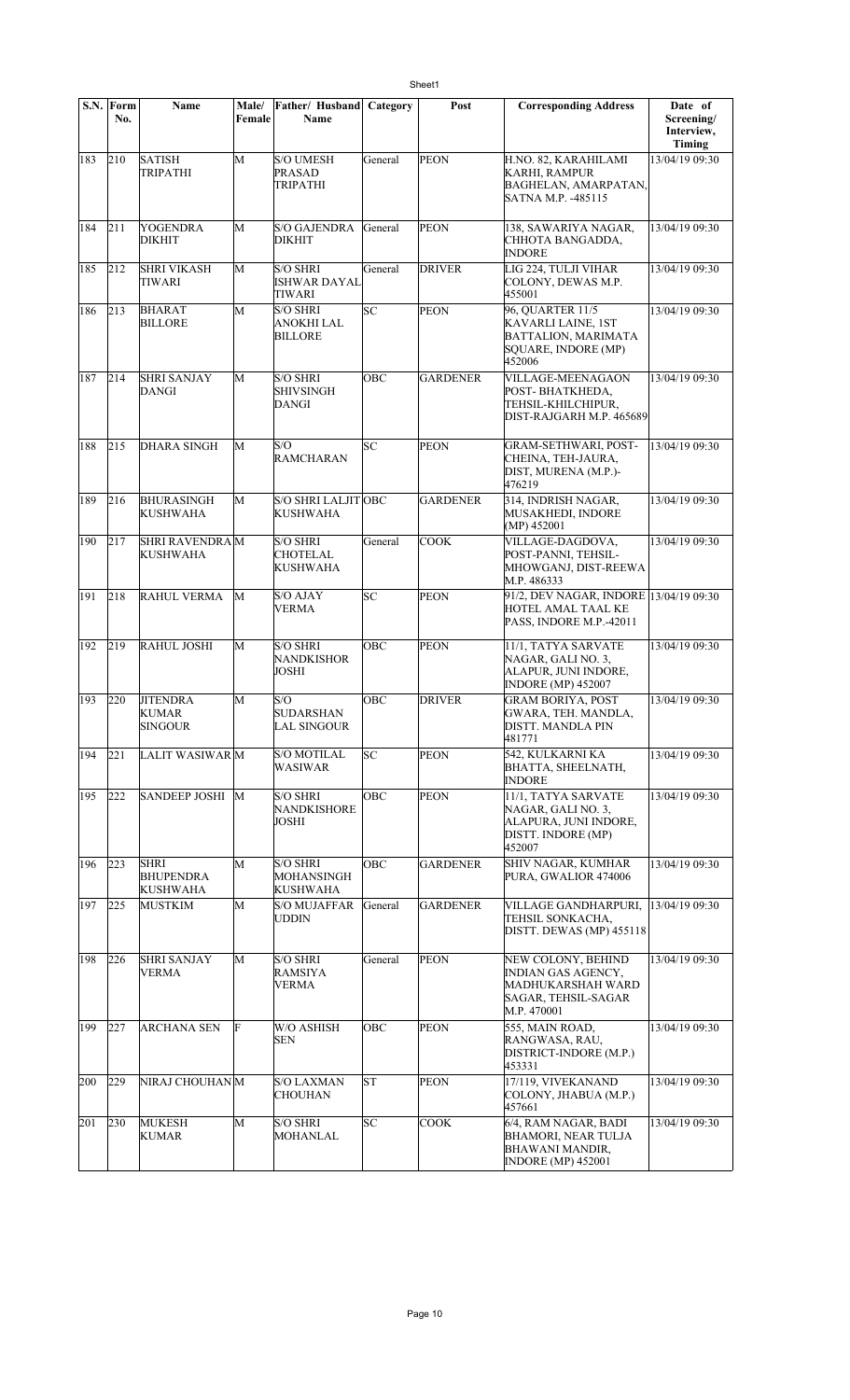|     | S.N. Form<br>No. | Name                                 | Male/<br>Female | Father/ Husband<br>Name                             | Category   | Post            | <b>Corresponding Address</b>                                                                                                          | Date of<br>Screening/<br>Interview, |
|-----|------------------|--------------------------------------|-----------------|-----------------------------------------------------|------------|-----------------|---------------------------------------------------------------------------------------------------------------------------------------|-------------------------------------|
| 202 | 231              | MOMIN PATHAN M                       |                 | <b>S/O USMAN</b><br><b>PATHAN</b>                   | <b>OBC</b> | <b>PEON</b>     | <b>MOMIN PATHAN S/O.</b><br>USMAN PATHAN, MUKAM<br>+ POST NANDRA, TEHSIL-<br>MAHESHWAR, DISTRICT-<br>KHARGONE (M.P.) 45               | Timing<br>13/04/19 09:30            |
| 203 | 232              | YAKRIT KUMAR M<br><b>SAHU</b>        |                 | <b>S/O BHAGWAN</b><br><b>DEEN</b>                   | <b>OBC</b> | <b>GARDENER</b> | WARD NO. 06, NEW<br><b>DOUBLE STORY HOUSE</b><br>NO. 681, HARAD ANUPPUR<br>$(M.P.) - 484444$                                          | 13/04/19 09:30                      |
| 204 | 233              | <b>SHAILENDRA</b><br>SINGH KHICHI    | M               | S/O<br><b>VISHVANATH</b><br><b>SINGH KHICHI</b>     | General    | <b>PEON</b>     | VILLAGE-BARGOLIYA,<br>POST-BYAVRAKALA,<br>TEHSIL-KHILCHIPUR,<br>DISTRICT-RAJGARH (M.P.)<br>465689                                     | 13/04/19 09:30                      |
| 205 | 234              | <b>PRATUSH</b><br><b>RAIBOLE</b>     | M               | <b>S/O GANESH</b><br><b>RAIBOLE</b>                 | General    | <b>PEON</b>     | M.NO. 4065, AMBEDKAR<br><b>COLONY SHIV MANDIR</b><br><b>KE PASS, KATRA</b><br>ADHARTALA, JABALPUR<br>(M.P.) PIN 482004                | 13/04/19 09:30                      |
| 206 | 235              | <b>SHRI SUNIL</b><br>KUMAR VARDE     | M               | <b>S/O SHRI</b><br><b>BALRAM</b><br>VARDE           | SC         | <b>DRIVER</b>   | C/O PRAGATI INSTITUTE,<br>JILA SAHAKARI SANGH<br>BHAWAN, NEAR PANI KI<br>TANKI, SADAR BAZAR,<br>HOSHANGABAD M.P                       | 13/04/19 09:30                      |
| 207 | 237              | <b>KRISHNA</b><br>RAIKWAR            | M               | <b>S/O SITARAM</b><br>RAIKWAR                       | OBC        | <b>PEON</b>     | 126/A, CHOUDHARY PARK 13/04/19 09:30<br>COLONY, MUSAKHEDI,<br><b>INDORE</b> (M.P.) 452001                                             |                                     |
| 208 | 238              | <b>SHRI</b><br><b>OMPRAKASH</b>      | M               | <b>S/O SHRI</b><br><b>DULARE</b><br><b>PRASAD</b>   | ∣ОВС       | <b>DRIVER</b>   | H.N. 222. WARD NO. 20,<br>AADAMGARH TEHSIL-<br>POST-HOSHANGABAD<br>M.P. 461001                                                        | 13/04/19 09:30                      |
| 209 | 239              | ASHISH<br>SONWANE                    | М               | <b>S/O VINOD</b><br><b>SONVANE</b>                  | ОВС        | WASHERMAN       | 127/A, MAA SHARDA<br>SUKHLIYA, KABEER<br>KHEDI ROAD, INDORE<br>M.P.-452010                                                            | 13/04/19 09:30                      |
| 210 | 240              | <b>NITIN</b><br><b>GAGODIYA</b>      | M               | S/O<br>HARANARAYA<br>N GAGODIYA                     | <b>ST</b>  | <b>PEON</b>     | NITIN GAGODIYA, A/26<br><b>JANTA QUARTERS,</b><br><b>INDORE</b>                                                                       | 13/04/19 09:30                      |
| 211 | 241              | <b>SHRI KAMLESH</b><br>MALVIYA       | M               | <b>S/O SHRI</b><br>RAMESHCHAN<br><b>DRA MALVIYA</b> | SC         | <b>PEON</b>     | H.NO. 1915, WARD NO. 11,<br>NEAR SHIV MANDIR,<br>NASRULLAGANJ, DIST-<br>SEOR, M.P. 466331                                             | 13/04/19 09:30                      |
| 212 | 242              | <b>POOJA</b><br><b>RAGHUWANSHI</b>   | F               | D/O<br><b>SUDARSHAN</b><br><b>RAGHUWANSHI</b>       | General    | <b>PEON</b>     | 46, SOM NAGAR,<br>KANADIA ROAD.<br>BANGALI SQUARE,<br><b>INDORE</b> (M.P.) 452016                                                     | 13/04/19 09:30                      |
| 213 | 243              | <b>ONKAR SONI</b>                    | M               | <b>S/O ARUN</b><br><b>KUMAR SONI</b>                | OBC        | <b>PEON</b>     | VYANKAT BATALIAN,<br><b>BEHIND GUPTA HOTEL,</b><br>WARD NO. 27, REWA<br>$(M.P.) - 486001$                                             | 13/04/19 09:30                      |
| 214 | 244              | <b>ANIL RAIKWAR</b>                  | M               | <b>S/O HEERA LAL OBC</b><br>RAIKWAR                 |            | <b>DRIVER</b>   | BANDA, WARD NO. 12,<br><b>BRAYDA ROAD, NEAR</b><br><b>CHITRANSH ENGLISH</b><br>SCHOOL, BANDA, TEHSIL-<br><b>BANDA, DISTRICT-SAGAR</b> | 13/04/19 09:30                      |
| 215 | 245              | <b>SHRI MAYANK</b><br>PANT           | М               | <b>S/O SHRI</b><br>MANMOHAN<br><b>PANT</b>          | SС         | COOK            | NEAR ASMANI MATA<br>MANDIR, VASKHEDI,<br>GUNA M.P. 473001                                                                             | 13/04/19 09:30                      |
| 216 | 246              | <b>NARENDRA</b><br>PARMAR            | M               | <b>S/O DEVILAL</b><br>PARMAR                        | OBC        | <b>PEON</b>     | MUKAM POST DENTHAL<br>TEH. MANASA, DISTT.<br>NEEMUCH (M.P.)-458113                                                                    | 13/04/19 09:30                      |
| 217 | 247              | <b>HARI KISHAN</b><br><b>CHOUHAN</b> | M               | S/O INDER LAL<br><b>CHOUHAN</b>                     | SC         | <b>PEON</b>     | 275 WARD NO. 2, CAMP<br>NO. 12 RAILWAY STATION<br>ROAD, BAIRAGARH<br>HUJUR, BHOPAL (M.P.)<br>462030                                   | 13/04/19 09:30                      |
| 218 | 248              | <b>DHARMENDRA</b><br>SINGH           | М               | <b>S/O RAKESH</b><br>SINGH                          | SC         | <b>PEON</b>     | SITA NAGAR, A BLOCK<br><b>BHAROLI ROAD, NEAR</b><br>KALI MATA TEMPLE,<br>DISTT. BHIND (M.P.)-<br>477001                               | 13/04/19 09:30                      |
| 219 | 249              | <b>AAKASH SONI</b>                   | М               | <b>S/O VISHNU</b><br><b>KUMAR SONI</b>              | ОВС        | <b>DRIVER</b>   | 17, SOMNATH KI NAI<br>CHAL, BEHIND M.I.G.<br>POLICE STATION, INDORE<br>(M.P.) 452001                                                  | 13/04/19 09:30                      |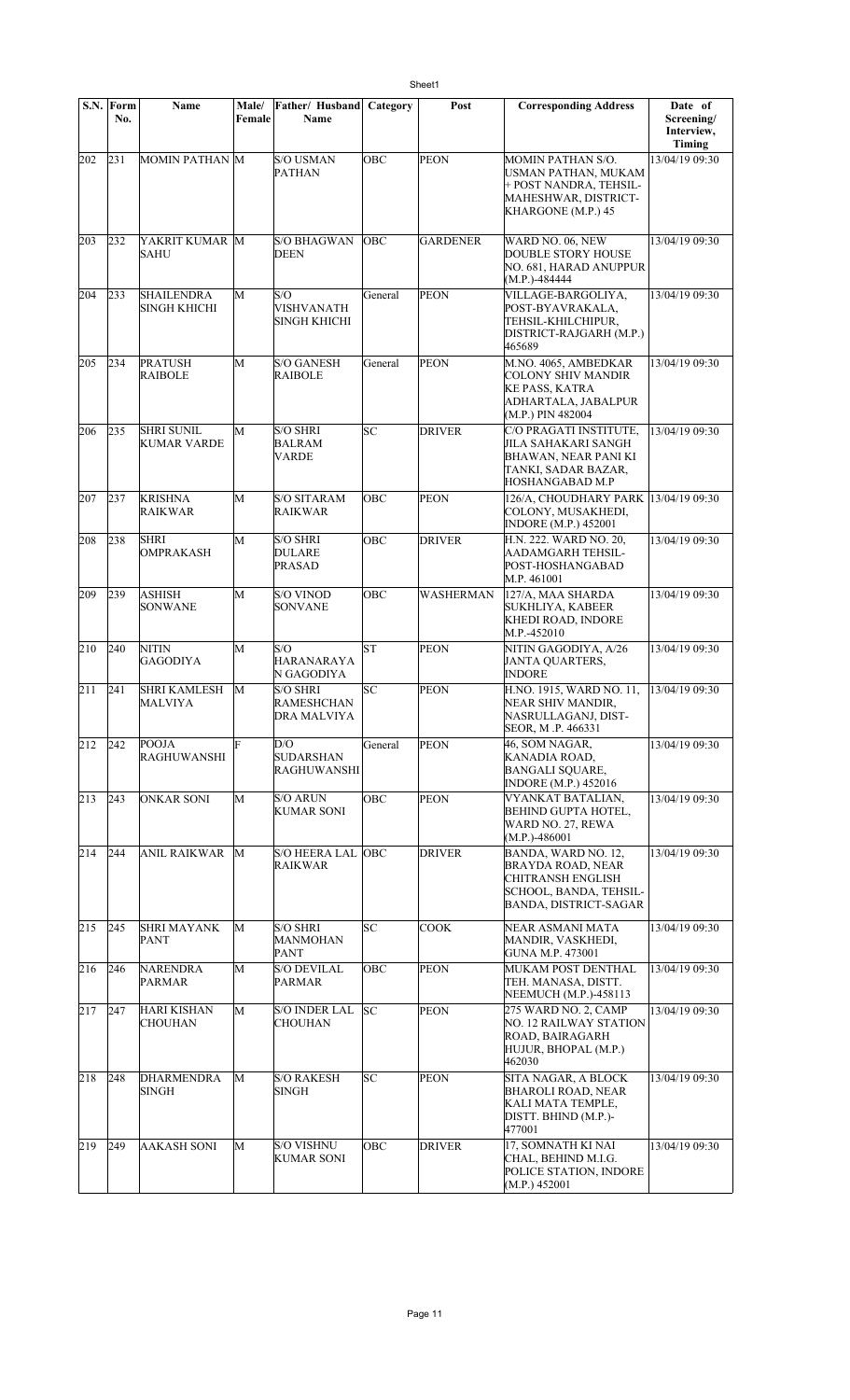|     | S.N. Form<br>No. | Name                                                 | Male/<br>Female | Father/ Husband<br>Name                                            | Category | Post             | <b>Corresponding Address</b>                                                                                  | Date of<br>Screening/ |
|-----|------------------|------------------------------------------------------|-----------------|--------------------------------------------------------------------|----------|------------------|---------------------------------------------------------------------------------------------------------------|-----------------------|
|     |                  |                                                      |                 |                                                                    |          |                  |                                                                                                               | Interview,<br>Timing  |
| 220 | 250              | <b>SHRI KAMTA</b><br><b>PRASAD</b><br><b>AHIRWAR</b> | M               | <b>S/O SHRI</b><br><b>MAIYADEEN</b><br>AHIRWAR                     | lsc      | <b>DRIVER</b>    | VILLAGE POST-PADRIYA<br>DIST-CHATARPUR M.P.<br>471408                                                         | 13/04/19 09:30        |
| 221 | 251              | <b>SHRI DIPANKAR</b><br>VISHWAS                      | M               | <b>S/O SHRI</b><br><b>BHUPESH</b><br>VISHWAS                       | OBC      | <b>DRIVER</b>    | 193, BANGALI COLONY,<br>WARD NO. 32, KHANDWA<br>M.P. 450001                                                   | 13/04/19 09:30        |
| 222 | 252              | <b>DEVESH</b><br>RATHOD                              | M               | <b>S/O RAMESH</b><br><b>RATHOD</b>                                 | OBC      | <b>PEON</b>      | MALSHIYA BAWADI<br>DHARESHWAR MARG,<br>DHAR (M.P.) PIN 45001                                                  | 13/04/19 09:30        |
| 223 | 253              | <b>AGRASEN</b><br>VERMA                              | M               | <b>S/O SHRI</b><br>PAWAN VERMA                                     | SC       | <b>PEON</b>      | 156-A, SURYADEV NAGAR, 13/04/19 09:30<br><b>INDORE (MP) 452009</b>                                            |                       |
| 224 | 254              | <b>YOGESH</b><br><b>CHOUHAN</b>                      | М               | <b>S/O SHRI</b><br>HARISINGH<br>CHOUHAN                            | SC       | <b>GARDENER</b>  | NO. 11, VILLAGE MOTHLA, 13/04/19 09:30<br>POST BETMA, TEHSIL<br>DEPALPUR, DISTT.<br><b>INDORE</b> (MP) 453001 |                       |
| 225 | 255              | <b>BANTY PARMAR M</b>                                |                 | <b>S/O SHRI</b><br><b>CHAGANLAL</b><br>PARMAR                      | SC       | <b>DRIVER</b>    | 210, AMBEDKAR NAGAR,<br>WARD NO. 22, SAGOR,<br>PITHAMPUR, DISTT. DHAR<br>(MP) 454774                          | 13/04/19 09:30        |
| 226 | 256              | <b>SHRI RATANLAL M</b>                               |                 | <b>S/O SHRI</b><br>PREMLAL                                         | General  | <b>PEON</b>      | <b>VILLAGE AND POST-</b><br>MIRZAPUR SHOHRA, DIST-<br>BADAYUN, UP 243633                                      | 13/04/19 09:30        |
| 227 | 257              | SANDIP SHARMAM                                       |                 | S/O<br><b>PUNAMCHAND</b><br><b>SHARMA</b>                          | General  | <b>PEON</b>      | SANDEEP SHARMA,<br>VILLAGE & POST-TAWLAI.<br>DISTRICT-DHAR (M.P.)<br>454449                                   | 13/04/19 09:30        |
| 228 | 258              | <b>NARENDRA</b><br><b>BAVNIYA</b>                    | M               | <b>S/O SHRI</b><br><b>SADASHIV</b><br>BAVNIYA                      | General  | <b>PEON</b>      | 73/A, NEW M.E.S. COLONY, 13/04/19 09:30<br>MHOW, DISTT INDORE<br>(MP) 453441                                  |                       |
| 229 | 259              | <b>KARAN SANKAT M</b>                                |                 | <b>S/O SHRI</b><br><b>SANTRAM</b>                                  | lsc      | <b>PEON</b>      | 101, MOHAN KI BASTI,<br>MHOW, DISTT. INDORE<br>(MP) 453441                                                    | 13/04/19 09:30        |
| 230 | 260              | <b>SHRI ASHOK</b><br><b>DESMUKH</b>                  | M               | <b>S/O SHRI</b><br>PURANLAL<br><b>DESHMUKH</b>                     | OBC      | <b>DRIVER</b>    | VILLAGE DANORA, POST-<br>MADUS, TEHSIL-BETUL<br>DIST-BETUL M.P. 460001                                        | 13/04/19 09:30        |
| 231 | 261              | <b>AKHILESH</b><br><b>KUMAR OJHA</b>                 | M               | <b>S/O INDRA PAL</b><br>OJHA                                       | General  | <b>PEON</b>      | 133A, CHOUDHARY PARK<br>COLONY, MUSAKHEDI,<br><b>INDORE</b> (M.P.) 452001                                     | 13/04/19 09:30        |
| 232 | 262              | MONIKA<br><b>KASOTIYA</b>                            | E               | W/O SHRI<br><b>RAKESH</b><br><b>KASOTIYA</b>                       | SC       | PEON             | W/O RAKESH KASOTIYA<br>508, VINOBA NAGAR,<br><b>INDORE</b> (MP) 452018                                        | 13/04/19 09:30        |
| 233 | 268              | <b>SHRI</b><br><b>YASHWANT</b><br><b>GOYAL</b>       | М               | <b>S/O SHRI</b><br><b>SURESH</b><br><b>CHANDRA</b><br><b>GOYAL</b> | SC       | <b>PEON</b>      | GANGA NAGAR DHAR<br>NAKA, JILA HOSPOTAL,<br>M.NO. 417. GALI NO. 10<br><b>INDORE M.P.</b>                      | 13/04/19 09:30        |
| 234 | 269              | <b>SHRI SANJAY</b><br><b>KUMAR</b><br><b>DEHRIYA</b> | М               | <b>S/O SHRI</b><br>KOMAL<br><b>PRASAD</b><br><b>DEHRIYA</b>        | lsc      | <b>PEON</b>      | MU. MAHENDRAWADA,<br>POST-SIHORA MADKA,<br>TEHSIL-AMARWADA,<br>DIST-CHINDWADA M.P.<br>480223                  | 13/04/19 09:30        |
| 235 | 271              | <b>SHRI AMIT</b><br><b>BHALKE</b>                    | М               | <b>S/O SHRI</b><br>DAYARAM<br><b>BHALKE</b>                        | SC       | <b>DRIVER</b>    | AZAD COLONY, KUKSHI<br><b>DIST-DHAR M.P. 454331</b>                                                           | 13/04/19 09:30        |
| 236 | 282              | <b>RAHUL NAGORE M</b>                                |                 | S/O MANNALAL OBC<br><b>NAGORE</b>                                  |          | <b>PEON</b>      | GRAM+POST - BHUDRI,<br>TEH. MAHESHWAR, DISTT.<br>KHARGONE, (M.P.) PIN<br>451220                               | 13/04/19 09:30        |
| 237 | 283              | <b>POONAM RAJAK F</b>                                |                 | W/O MOTA<br>RAJAK                                                  | OBC      | <b>WASHERMAN</b> | M.NO. 54(65) KAMALA<br>NEHRU WARD, RANITAL<br>DHOBIGHAT, JABALPUR<br>(M.P.) PIN 482002                        | 13/04/19 09:30        |
| 238 | 284              | <b>JEETU SHAKYA</b>                                  | M               | <b>S/O GANPAT</b><br>SHAKYA                                        | SC.      | <b>PEON</b>      | MAHAVEER PURA,<br>TIWARI FIRM ROAD,<br>WARD NO. 19 DABRA PIN<br>475110                                        | 13/04/19 09:30        |
| 239 | 286              | <b>KAPIL YOGI</b>                                    | M               | <b>S/O ANAND</b><br>YOGI                                           | OBC      | <b>PEON</b>      | WARD NO. 1 SIMRIYA<br>TAAL, TEH. DADRA,<br>DISTT. GWALIOR(M.P.)<br>475110                                     | 13/04/19 09:30        |
| 240 | 287              | <b>HITESH</b><br>CHOUKSE                             | М               | S/O BALAKRAM General<br><b>CHOUKSE</b>                             |          | <b>PEON</b>      | WARD NO. 07, GRAM<br>POAMA, NEAR HANUMAN<br>TEMPLE, KUNDLI KATA,<br>CHHINDWARA (M.P.)                         | 13/04/19 09:30        |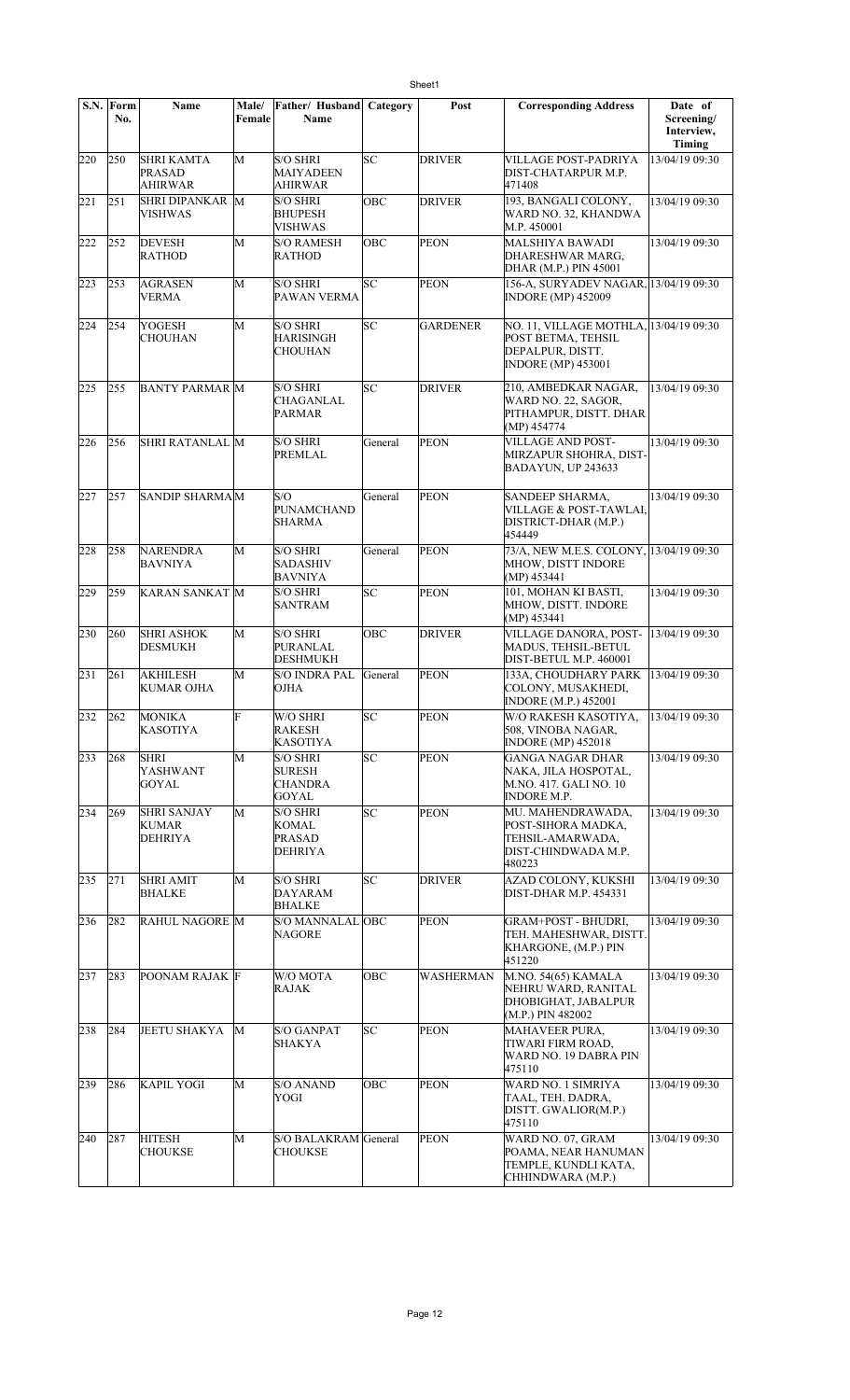|     | S.N. Form<br>No. | Name                                     | Male/<br>Female | Father/ Husband<br>Name                               | Category   | Post          | <b>Corresponding Address</b>                                                                                                   | Date of<br>Screening/<br>Interview,<br><b>Timing</b> |
|-----|------------------|------------------------------------------|-----------------|-------------------------------------------------------|------------|---------------|--------------------------------------------------------------------------------------------------------------------------------|------------------------------------------------------|
| 241 | 288              | SAGAR<br><b>ATALSIYA</b>                 | M               | <b>S/O RAJENDRA</b><br>ATALSIYA                       | <b>OBC</b> | PEON          | 30, KHALANI NAGAR,<br><b>AIRPORT ROAD, INDORE</b><br>(M.P.) PIN 452005                                                         | 13/04/19 09:30                                       |
| 242 | 289              | <b>PRINCE</b><br><b>AHIRWAR</b>          | M               | <b>S/O TULARAM</b><br><b>AHIRWAR</b>                  | lsс        | <b>PEON</b>   | HOUSE NO. E-6, AMRITO<br>KUTIRAM, GOPAL NAGAR,<br>KHAJURI KALAN BHEL,<br>PIPLANI BHOPAL, M.P. PIN<br>462022                    | 13/04/19 09:30                                       |
| 243 | 290              | PREETAM<br><b>BHANDIRGE</b>              | M               | <b>S/O NAMDEV</b><br><b>BHANDIRGE</b>                 | General    | <b>DRIVER</b> | I-2/14 NEAR SHED, 228<br>QUARTERS SOUTH T.T.<br>NAGAR, BHOPAL (M.P.)<br>PIN 462003                                             | 13/04/19 09:30                                       |
| 244 | 291              | <b>SHIV KUMAR</b><br><b>PANDAY</b>       | M               | S/O<br><b>PURUSHOTTAM</b><br><b>PANDAY</b>            | General    | <b>PEON</b>   | G, 106/66, SHIVAJI NAGAR,<br><b>BHOPAL (M.P.) PIN 462016</b>                                                                   | 13/04/19 09:30                                       |
| 245 | 293              | <b>RATAN LAL</b><br><b>MALVIY</b>        | M               | <b>S/O SHAKAR</b><br><b>LAL MALVIY</b>                | lsс        | <b>PEON</b>   | RATAN COLONY,<br>GHATABILLOD, DISTT.<br>DHAR, (M.P.) PIN 454775                                                                | 13/04/19 09:30                                       |
| 246 | 294              | <b>CHANDAN</b><br>MUDIYA                 | М               | S/O DHANIRAM General<br><b>MUNIYA</b>                 |            | <b>PEON</b>   | POST - BARHATA, TEH.<br>GOTEGAON, DISTT.<br>NARSINGHPUR, (M.P.) PIN<br>487001                                                  | 13/04/19 09:30                                       |
| 247 | 295              | <b>NIKHLESH</b><br><b>CHOUKSE</b>        | M               | <b>S/O DEVILAL</b><br><b>CHOUKSE</b>                  | General    | <b>PEON</b>   | <b>GRAM - POAMA, WARD</b><br><b>NO. 48 PANCHWATI</b><br>WARD, POST - KUNDALI<br>KALAN, DISTT AND TEH.<br>CHHINDWARA,(M.P.) PIN | 13/04/19 09:30                                       |
| 248 | 296              | <b>RAJKUMAR</b><br>BHARTI                | M               | <b>S/O PHOOLANSI ST</b><br><b>BHARTI</b>              |            | <b>PEON</b>   | DISTT. CHHIDWARA, M.P.<br>AND PIN CODE NO. 480559                                                                              | 13/04/19 09:30                                       |
| 249 | 297              | <b>PRASHANT</b><br>TIWARI                | M               | <b>S/O SURENDRA</b><br><b>PRASAD</b><br>TIWARI        | General    | <b>PEON</b>   | Q.NO. H/7, P.W.D. COLONY  13/04/19 09:30<br>MADHAV NAGAR, CAMP<br>KATNI (M.P.) PIN 483501                                      |                                                      |
| 250 | 298              | MOHASIN KHAN M                           |                 | <b>S/O RAFIK</b><br><b>KHAN</b>                       | OBC        | <b>DRIVER</b> | MAKAN NO. 210, HADKI<br>BAIDI, WARD NO. 01,<br>ANJAD, DISTT. BARWANI<br>$(M.P.)$ PIN 451556                                    | 13/04/19 09:30                                       |
| 251 | 301              | <b>SHRI ASHOK</b><br><b>KUMAR MEENA</b>  | M               | <b>S/O SHRI</b><br><b>MISHRILAL</b><br>MEENA          | OBC        | PEON          | <b>INFRONT OF ICCHAPURTI</b><br>MANDIR, HANUMAN<br>NAGAR, RASULIYA, DIST-<br>HOSHANGABAD M.P.<br>461001                        | 13/04/19 09:30                                       |
| 252 | 302              | <b>CHANDAN</b><br><b>BAGDE</b>           | M               | <b>S/O SHRI</b><br><b>ROOPCHANDRA</b><br><b>BAGDE</b> | SС         | <b>PEON</b>   | 378, BHAGIRTHPUR,<br><b>INDORE</b> (MP) 452003                                                                                 | 13/04/19 09:30                                       |
| 253 | 304              | <b>KANCHAN</b><br><b>SHAKYA</b>          | F               | D/O SHRI<br><b>SOHAN</b><br><b>SHAKYA</b>             | SC         | PEON          | 16, KULKARNI KA<br><b>BHATTA, VALLABH</b><br>NAGAR, INDORE (MP)<br>452003                                                      | 13/04/19 09:30                                       |
| 254 | 305              | <b>SHRI RAKESH</b>                       | M               | <b>S/O SHRI</b><br><b>SEWARAM</b>                     | OBC        | DRIVER        | MUKAM+POST-BADNUR,<br>127 MOHKHED, DIST-<br>CHHINDWADA, M.P.<br>480331                                                         | 13/04/19 09:30                                       |
| 255 | 306              | RAHUL SHARMA M                           |                 | <b>S/O MAHESH</b><br>SHARMA                           | General    | <b>PEON</b>   | <b>GOVARDHAN COLONY,</b><br>SAI DHAM MANDIR KE<br>PASS, BHIND ROAD, GOLE<br>KA MANDIR, GWALIOR<br>(M.P.) 474005                | 13/04/19 09:30                                       |
| 256 | 307              | <b>SHUBHAM</b><br><b>WADIYA</b>          | M               | <b>S/O SHRI</b><br><b>SHANKAR</b><br>DYAL WADIYA      | lsс        | <b>PEON</b>   | 998, KULKARNI KA<br>BHATTA, INDORE (MP)<br>452003                                                                              | 13/04/19 09:30                                       |
| 257 | 308              | <b>SHRI VIKAS</b><br><b>ROTIYA</b>       | M               | <b>S/O SHRI</b><br>KEDARNATH<br><b>ROTIYA</b>         | lsΤ        | <b>PEON</b>   | VILLAGE-MANKISAR,<br>POST-KARODIAY,<br>TEHSIL/VIKASKHAND-<br>RAMPUR NAKIN, THANA-<br>CHURHAT, DIST-SIDHI<br>M.P. 4867          | 13/04/19 09:30                                       |
| 258 | 309              | MADHUSOODAN M<br>SINGH<br><b>CHOUHAN</b> |                 | S/O<br><b>RAGHUBEER</b><br>SINGH                      | General    | <b>DRIVER</b> | NEAR CHINTAHARAN<br>TAMPLE, KARIYAHED<br>ROAD, KARAHAL,<br>DISTRICT-SHEOPUR (M.P.)<br>476355                                   | 13/04/19 09:30                                       |
| 259 | 311              | PRIYA MUWEL                              | F               | <b>D/O KALIYA</b><br><b>MUVEL</b>                     | ST         | <b>PEON</b>   | VILLAGE+POST LUNHERA  13/04/19 09:30<br>SADAK, TEHSIL-<br>MANAVAR, DISTRICT-<br>DHAR (M.P.) 45446                              |                                                      |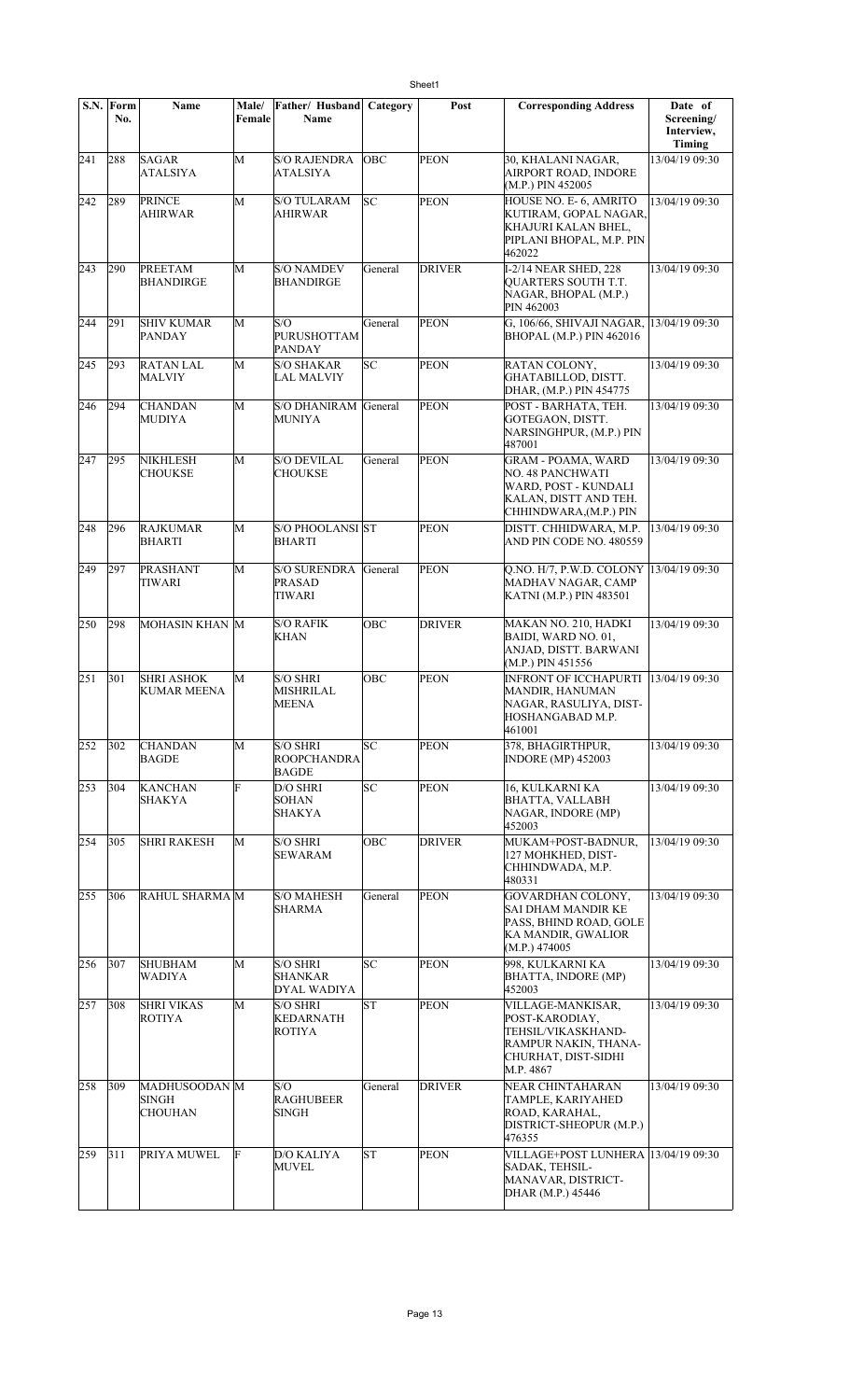|     | S.N. Form<br>No. | Name                                            | <b>Male/</b><br>Female | Father/ Husband<br><b>Name</b>                       | Category | Post          | <b>Corresponding Address</b>                                                                                     | Date of<br>Screening/<br>Interview,<br>Timing |
|-----|------------------|-------------------------------------------------|------------------------|------------------------------------------------------|----------|---------------|------------------------------------------------------------------------------------------------------------------|-----------------------------------------------|
| 260 | 312              | PRADEEP SEN                                     | M                      | <b>S/O SHRI</b><br><b>JAGDISH SEN</b>                | OBC      | <b>PEON</b>   | WARD NO. 33/20, SATAR<br>ROAD, SHRI RAM<br>COLONY, CHATTARPUR<br>(MP) 471001                                     | 13/04/19 09:30                                |
| 261 | 313              | <b>SHRI DEEPAK</b><br>KUMAR<br><b>CHOUDHARY</b> | M                      | <b>S/O SHRI</b><br>SURESH<br>CHOUDHARY               | SC       | <b>PEON</b>   | <b>BEHIND DR. PANKAJ</b><br>CHOUDHARY, SERVANT<br>QUARTER, DR. COLONY,<br><b>DIST-REWA M.P. 486001</b>           | 13/04/19 09:30                                |
| 262 | 314              | <b>MAHESH PAL</b>                               | М                      | <b>S/O BABULAL</b><br>PAL                            | ОВС      | <b>PEON</b>   |                                                                                                                  | 13/04/19 09:30                                |
| 263 | 315              | <b>SHRI MANISH</b><br>PRAJAPAT                  | M                      | <b>S/O SHRI</b><br>KANHIYALAL<br>PRAJAPAT            | General  | <b>PEON</b>   | 37, NANDA MARG,<br>BADWAH, DIST-<br>KHARGONE, M.P. 451115                                                        | 13/04/19 09:30                                |
| 264 | 316              | MOHAMMAD<br><b>ASHFAK</b>                       | M                      | S/O<br>MOHAMMAD<br>AYYUB                             | OBC      | <b>DRIVER</b> | 558, KOHINOOR COLONY,<br><b>AZAD NAGAR, INDORE</b><br>(MP) 452001                                                | 13/04/19 09:30                                |
| 265 | 317              | LAVKUSH<br><b>RAJAK</b>                         | M                      | <b>S/O SHRI</b><br>BHOLA RAJAK                       | OBC      | PEON          | H.NO. 54 (65) KAMLA<br>NEHRU WARD RANITAL<br>DHOBIGHAT, JABALPUR<br>M.P. 482002                                  | 13/04/19 09:30                                |
| 266 | 318              | <b>AJAY VERMA</b>                               | M                      | S/O<br><b>RADHESHYAM</b><br>VERMA                    | SC       | <b>PEON</b>   | VILLAGE-UN BUJURG,<br>TEHSIL-KHARGONE (M.P.)<br>451440                                                           | 13/04/19 09:30                                |
| 267 | $ 319\rangle$    | LAKHAN<br><b>BANODHA</b>                        | M                      | S/O SHRI<br><b>NANDKISHORE</b><br><b>BANODHA</b>     | SC       | <b>PEON</b>   | H.NO. 2, SARSWATI<br>NAGAR, BEHIND JUNI<br><b>INDORE POLICE STATION,</b><br><b>INDORE (MP) 452007</b>            | 13/04/19 09:30                                |
| 268 | 320              | <b>SHRI PRABHAT</b><br><b>KUMAR</b><br>TRIPATHI | М                      | <b>S/O SHRI</b><br>MAHENDRA<br>NATH TRIPATHI         | General  | <b>PEON</b>   | CIVIL WARD NO. 4,<br>STADIUM ROAD, LAL<br><b>BAHADUR SHASTRI</b><br>RASHAN DUKAN, DAMOH<br>M.P. 9399519929       | 13/04/19 09:30                                |
| 269 | 321              | <b>JITENDRA</b><br><b>AHIRWAR</b>               | M                      | <b>S/O BHAROSI</b><br>AHIRWAR                        | SC       | <b>PEON</b>   | SHIV WARD, CADI<br><b>BAJARIYA, STATION</b><br>ROAD, BEHIND UNIQUE<br>COLLECTION, BINA,<br>DISTRICT-SAGAR (M.P.) | 13/04/19 09:30                                |
| 270 | 322              | <b>RAMKUMAR</b><br><b>BANODHA</b>               | M                      | <b>S/O SHRI</b><br>NANDKISHORE<br><b>BANODHA</b>     | lsc      | <b>PEON</b>   | H.NO. 2, SARSWATI<br>NAGAR, BEHIND JUNI<br><b>INDORE POLICE STATION,</b><br><b>INDORE (MP) 452007</b>            | 13/04/19 09:30                                |
| 271 | 323              | SAWAN DAGAR                                     | М                      | <b>S/O SHRI</b><br>MADANLAL<br>DAGAR                 | SC       | <b>PEON</b>   | 01- I BLOCK, BHURI<br>TEKARI, INDORE (MP)<br>452016                                                              | 13/04/19 09:30                                |
| 272 | 324              | <b>SHRI SATISH</b><br>JADHAV                    | М                      | <b>S/O SHRI</b><br>KARANSINGH<br><b>JADHAV</b>       | SC       | <b>PEON</b>   | JABRAN COLONY,<br>RADHAGANJ, DEWAS M.P.<br>455001                                                                | 13/04/19 09:30                                |
| 273 | 325              | GIRISH PARMAR M                                 |                        | S/O<br>CHAMPALAL<br><b>PARMAR</b>                    | General  | <b>PEON</b>   | TALAB CHOWK,<br>KAJIPURA, GOSHALA<br>MARG, KHARGONE (M.P.)<br>451001                                             | 13/04/19 09:30                                |
| 274 | 326              | <b>UDAYSINGH</b><br><b>KUSHWAHA</b>             | M                      | <b>S/O SHRI</b><br>JAGDISH SINGH<br><b>KUSHWAHA</b>  | OBC      | <b>DRIVER</b> | 31/16/09, CRP LINE,<br><b>INDORE</b> (MP) 452001                                                                 | 13/04/19 09:30                                |
| 275 | 333              | POOLSINGH<br><b>CHOUHAN</b>                     | M                      | <b>S/O SHRI</b><br>BAPUSINGH<br>CHOUHAN              | SΤ       | PEON          | RAMADHAMA, TEHSIL<br>MANAWAR, DISTT. DHAR<br>(MP)                                                                | 13/04/19 09:30                                |
| 276 | 334              | MS. ASHA<br>BHARTI                              | F                      | D/O SHRI<br><b>RUPLAL</b><br>BHARTI                  | lΣ       | <b>PEON</b>   | VILLAGE-SAJKUHI, POST-<br>LAHAGDUA, TEHSIL-<br>TAMIYA, DIST-<br>CHHINDWADA M.P. 480557                           | 13/04/19 09:30                                |
| 277 | 335              | <b>SHRI AKLESH</b>                              | M                      | <b>S/O SHRI</b><br><b>BONDAR SINGH</b>               | OBC      | <b>PEON</b>   | VILLAGE-BORASA, POST-<br><b>BAMULIYA BHATI,</b><br>TEHSIL-ASTHA, DIST-<br>SEOR M.P. 466116                       | 13/04/19 09:30                                |
| 278 | 337              | <b>RAHUL</b><br>DHANGAR                         | М                      | <b>S/O BADRI</b><br>DHANGAR                          | OBC      | <b>PEON</b>   | VILLAGE+POST SEGVAL.<br>TEHSIL-THEKRI,<br>DISTRICT-BARWANI (M.P.)<br>451660                                      | 13/04/19 09:30                                |
| 279 | 338              | <b>SHRI DEEPESH</b><br><b>JATAV</b>             | M                      | S/O LATE SHRI<br><b>JAMNA PRASAD</b><br><b>JATAV</b> | lsc      | <b>PEON</b>   | 114, DR. AMBEDKAR<br>NAGAR, INFRONTOF<br>GOVT. SCHOOL, INDORE<br>M.P. 452011                                     | 13/04/19 09:30                                |
| 280 | 339              | <b>RAJKUMAR</b><br><b>TALVARIYA</b>             | М                      | <b>S/O JAGDISH</b><br><b>TALVARIYA</b>               | SC       | <b>PEON</b>   | 114/4, TILAK MARG,<br>MANAVAR, DISTRICT-<br>DHAR (M.P.) 454446                                                   | 13/04/19 09:30                                |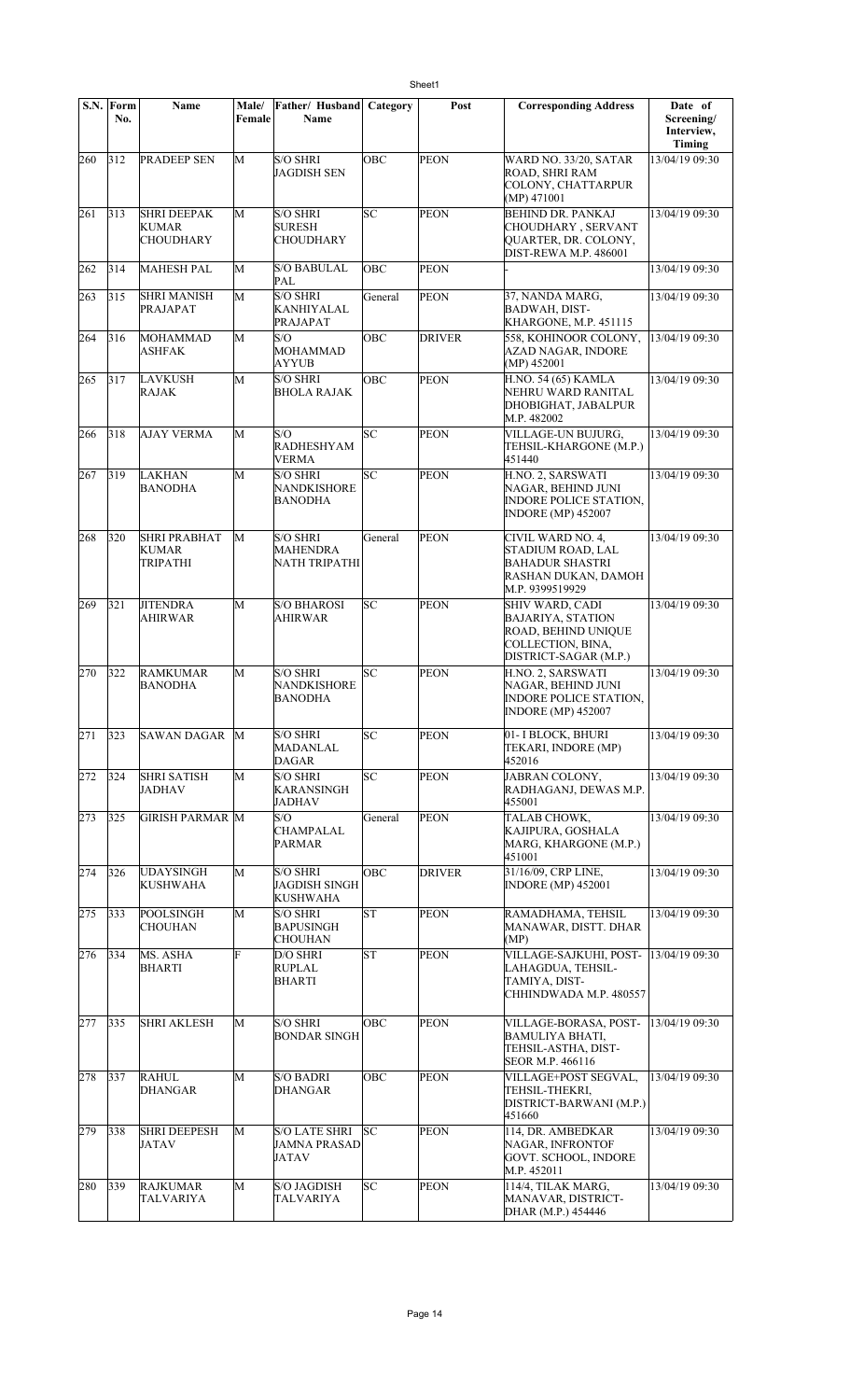|     | S.N. Form<br>No. | Name                                                   | Male/<br>Female | Father/ Husband<br><b>Name</b>                                       | Category | Post            | <b>Corresponding Address</b>                                                                                        | Date of<br>Screening/<br>Interview, |
|-----|------------------|--------------------------------------------------------|-----------------|----------------------------------------------------------------------|----------|-----------------|---------------------------------------------------------------------------------------------------------------------|-------------------------------------|
| 281 | 340              | <b>SHRI ANKIT</b><br>KAHAR                             | M               | <b>S/O SHRI</b><br><b>DHARMENDRA</b><br><b>KAHAR</b>                 | OBC      | <b>PEON</b>     | MUKAM POST-<br><b>BINJHAWADA, TEHSIL-</b><br>CHOURAI, DIST-<br>CHHINDWADA M.P. 480115                               | Timing<br>13/04/19 09:30            |
| 282 | 341              | <b>NEERAJ</b><br><b>SHARMA</b>                         | M               | <b>S/O HEERA</b><br><b>MANI SHARMA</b>                               | General  | <b>DRIVER</b>   | HOUSE NO. 829,<br>SIDDHBABA WARD NO. 34.<br>LALMAATI, NEAR<br>RAMLEELA GROUND,<br>JABALPUR (M.P.) 482001            | 13/04/19 09:30                      |
| 283 | 343              | <b>MS. VANDANA</b><br><b>CHARPE</b>                    | F               | D/O SHRI<br><b>SHIVNATH</b><br><b>CHARPE</b>                         | General  | <b>PEON</b>     | MOHAN NAGAR, WARD<br><b>NO. 46, DIST-</b><br>CHHINDWADA M.P. 480001                                                 | 13/04/19 09:30                      |
| 284 | 344              | <b>HARDAYAL</b><br>AHIRWAR                             | M               | S/O<br><b>MAIYADEEN</b><br>AHIRWAR                                   | SC       | <b>PEON</b>     | <b>VILLAGE+POST</b><br>PADARIYA, DISTRICT-<br>CHHATARPUR (M.P.)<br>471408                                           | 13/04/19 09:30                      |
| 285 | 345              | <b>SHRI AASHISH</b><br>KHANDARALE                      | M               | <b>S/O SHRI</b><br><b>RAMDAS</b><br>KHANDARALE                       | OBC      | <b>PEON</b>     | 89/9, NEHRU NAGAR,<br>NEAR AMRIT DHAM,<br><b>INDORE M.P. 452001</b>                                                 | 13/04/19 09:30                      |
| 286 | 346              | <b>SHRI PRAVIN</b><br><b>BHASKAR</b><br><b>SAVKARE</b> | M               | <b>S/O SHRI</b><br><b>BHASKAR</b><br>SAVKARE                         | SC       | <b>PEON</b>     | PARDESIPURA,72,<br>ADARSH BIJASAN,<br>NAGAR, INDORE 452003                                                          | 13/04/19 09:30                      |
| 287 | 347              | <b>SUNIL</b><br><b>BHARTIYA</b>                        | M               | <b>S/O RAMSIYA</b>                                                   | General  | <b>PEON</b>     | NEW COLONY, BEHIND<br>INDIAN GAS AGENCY,<br>MADHUKAR SHAH WARD,<br>SAGAR, DISTRICT-SAGAR<br>(M.P.) 470002           | 13/04/19 09:30                      |
| 288 | 348              | <b>SHRI GOKUL</b><br><b>CHOUHAN</b>                    | M               | <b>S/O SHRI</b><br><b>RAMESHWAR</b><br><b>CHOUHAN</b>                | lsс      | <b>PEON</b>     | 68, SANT NAGAR, NX<br>KHANDWA ROAD INDORE<br>M.P. 452020                                                            | 13/04/19 09:30                      |
| 289 | 349              | <b>SHRI</b><br><b>MAHENDRA</b><br>RAJORIYA             | M               | <b>S/O SHRI</b><br><b>SITARAM</b><br><b>RAJORIYA</b>                 | SC       | <b>PEON</b>     | 53, DAYALU NAGAR,<br>KAJIPALASIA, INDORE<br>452016                                                                  | 13/04/19 09:30                      |
| 290 | 350              | <b>RAJNI GOYAL</b>                                     | F               | W/O<br><b>RAGHUNANDA</b><br>N GOYAL                                  | SC       | <b>PEON</b>     | 313, IDRIS NAGAR,<br>MUSAKHEDI, INDORE<br>(M.P.) 452001                                                             | 13/04/19 09:30                      |
| 291 | 351              | <b>SHRI MEETESH</b><br>LAKHAN                          | M               | <b>S/O SHRI</b><br>RAMLAL<br>LAKHAN                                  | SC       | <b>DRIVER</b>   | 16, SUKH NAGAR<br>COLONY, KODRIYA,<br>MHOW, DIST-INDORE M.P.                                                        | 13/04/19 09:30                      |
| 292 | 352              | <b>MOHAN</b><br><b>CHOUHAN</b>                         | M               | <b>S/O JUVAN</b><br>SINGH                                            | ST       | <b>PEON</b>     | 4, BHILVAT FALIYA,<br>VILLAGE-MAACHHLIYA,<br>TEHSIL-ALIRAJPUR.<br>DISTRICT-ALIRAJPUR<br>(M.P.) 457887               | 13/04/19 09:30                      |
| 293 | 353              | <b>AMIT JADHAV</b>                                     | М               | <b>S/O HIRASINGH ST</b><br>JADHAV                                    |          | <b>PEON</b>     | 13/B. DHAR ROAD.<br>PRATAP NAGAR, SHREE<br>RAM TALAVALI, INFRONT<br>OF CHHOITHRAM<br>NETRALAY, INDORE (M.P.)<br>453 | 13/04/19 09:30                      |
| 294 | 354              | <b>SHILP SHINDE</b>                                    | М               | <b>S/O SHYAM</b><br><b>RAO SHINDE</b>                                | SC       | <b>PEON</b>     | 3104, SAAT RASTA, KALI<br>MATA MANDIR, MHOW,<br><b>INDORE (M.P.)</b>                                                | 13/04/19 09:30                      |
| 295 | 362              | <b>SWAPNIL PATEL M</b>                                 |                 | S/O SHRI ISWAR OBC<br><b>PATEL</b>                                   |          | <b>GARDENER</b> | 45, RAJARAM NAGAR,<br><b>DEWAS</b> (MP) 455001                                                                      | 13/04/19 09:30                      |
| 296 | 365              | <b>YOGESH</b><br>MAKASARE                              | M               | <b>S/O RAJARAM</b><br><b>MAKASARE</b>                                | SC       | <b>PEON</b>     | 11-C, BRIJ VIHAR COLONY, 13/04/19 09:30<br>ANNAPURNA ROAD,<br><b>INDORE M.P.</b>                                    |                                     |
| 297 | 366              | PAWAN SEN                                              | М               | <b>S/O HIRALAL</b><br><b>SEN</b>                                     | OBC      | PEON            | 36, SONIYA PALACE<br><b>INDORE (M.P.) PIN 452001</b>                                                                | 13/04/19 09:30                      |
| 298 | 367              | <b>ABHISHEK</b>                                        | M               | S/O SHRI VINOD OBC                                                   |          | <b>PEON</b>     | <b>BAKHARIYA KHAL ROAD</b><br>NARAYANGAR, TEHSIL<br>MALHARGAR, DISTT.<br>MANDSOUR (MP) 458553                       | 13/04/19 09:30                      |
| 299 | 368              | <b>KRISHANKANT</b><br><b>SEN</b>                       | М               | S/O<br><b>RAMESHCHAN</b><br><b>DRA SEN</b>                           | OBC      | <b>PEON</b>     | 117/2, KINGS PARK<br>COLONY,<br>GOURISHANKAR NAGAR,<br><b>INDORE</b>                                                | 13/04/19 09:30                      |
| 300 | 369              | <b>ANIL KUMAR</b><br><b>KALOSIYA</b>                   | M               | <b>S/O SHRI</b><br><b>KISHORE</b><br><b>KUMAR</b><br><b>KALOSIYA</b> | SC       | <b>PEON</b>     | 41, CHOTA MALIPURA,<br>PADAKHANA, HARIJAN<br><b>BASTI, JAORA, DISTT.</b><br>RATLAM (MP)                             | 13/04/19 09:30                      |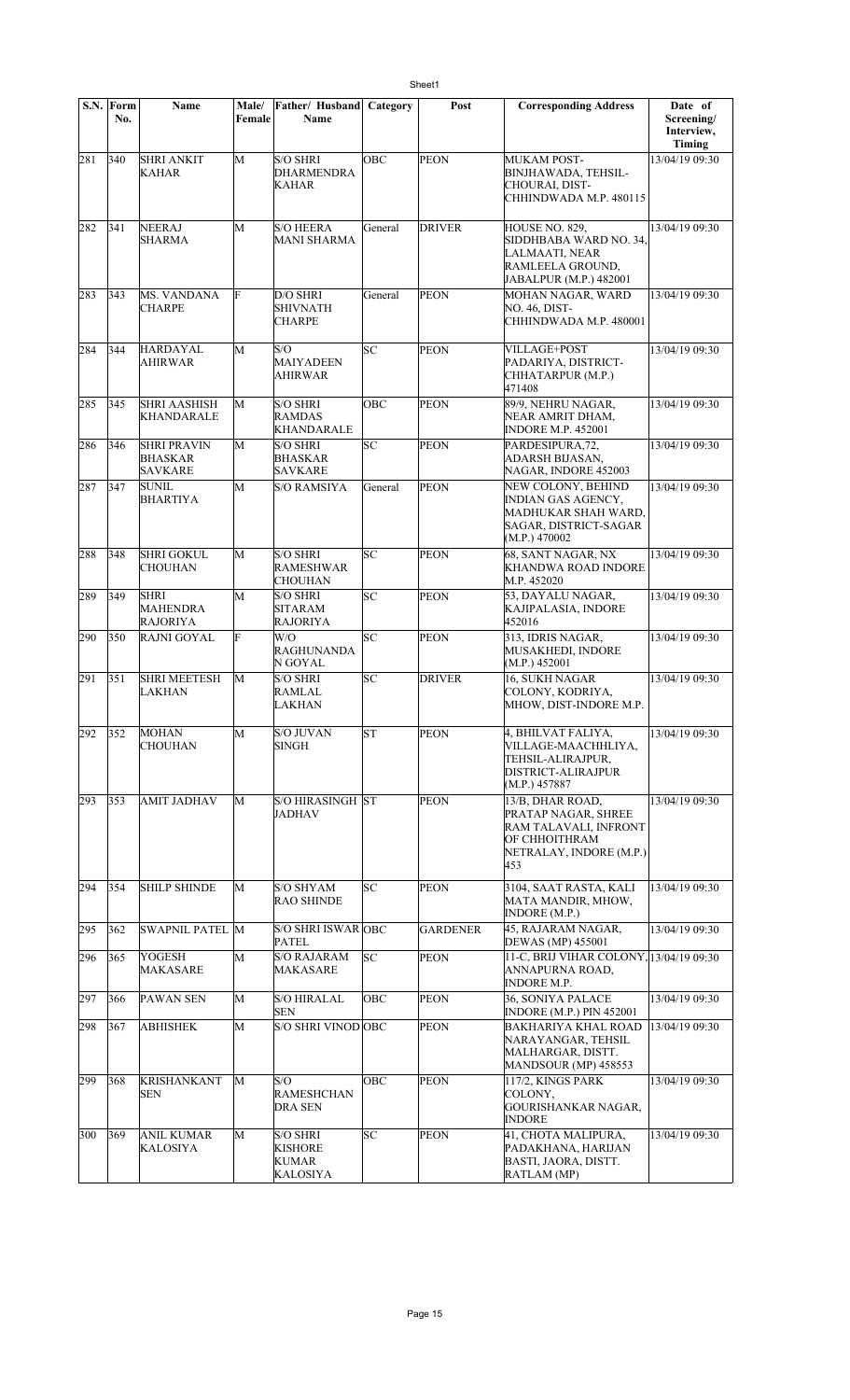|     | S.N. Form<br>No. | <b>Name</b>                          | Male/<br>Female | Father/ Husband<br>Name                                | Category | Post          | <b>Corresponding Address</b>                                                                                                             | Date of<br>Screening/<br>Interview, |
|-----|------------------|--------------------------------------|-----------------|--------------------------------------------------------|----------|---------------|------------------------------------------------------------------------------------------------------------------------------------------|-------------------------------------|
|     |                  |                                      |                 |                                                        |          |               |                                                                                                                                          | Timing                              |
| 301 | 370              | <b>DHARMENDRA</b><br>MAKASARE        | M               | <b>S/O RAJARAM</b><br>MAKASARE                         | SC       | <b>PEON</b>   | 11-C, BRIJ VIHAR COLONY, 13/04/19 09:30<br><b>INDORE</b> (M.P.)-452009                                                                   |                                     |
| 302 | 371              | <b>SANGEETA</b><br><b>BAGRE</b>      | F               | W/O NILESH<br><b>BAGRE</b>                             | lsс      | <b>PEON</b>   | 4/4, NEW PALASIA<br>COLONY, INDORE (M.P.)<br><b>PIN CODE 452001</b>                                                                      | 13/04/19 09:30                      |
| 303 | 372              | <b>VAIBHAV</b><br>AHERSHINGE         | M               | <b>S/O SHRIPAD</b><br>AHERSHINGE                       | General  | <b>PEON</b>   | 110/303, MONIKA PLAZA,<br><b>INDRAPURI COLONY,</b><br><b>BHAWANKUA, INDORE</b><br>$(M.P.)-452001$                                        | 13/04/19 09:30                      |
| 304 | 373              | <b>MAMTA</b><br><b>MALIVYA</b>       | F               | D/O SHRI<br><b>GOVARDHAN</b><br>LAL                    | lsс      | <b>PEON</b>   | 96/13, CHANDRALOK<br>NAGAR, GANESHPURI,<br><b>BALGAR ROAD, DEWAS</b><br>(MP)                                                             | 13/04/19 09:30                      |
| 305 | 374              | ANJU                                 | F               | D/O<br><b>SHAILENDRA</b>                               | SC       | PEON          | 21, GRAM KESHARPURA,<br>PATELPURA, NEAR GOVT.<br><b>B.R.G.F. CONTROL</b><br><b>BHAWAN, POST</b><br>KAKALDA TEH.<br><b>MANAWAR DISTT.</b> | 13/04/19 09:30                      |
| 306 | 375              | <b>CHHOTELAL</b><br><b>UTAWDE</b>    | M               | <b>S/O SUKHALAL</b><br>UTAWDE                          | lsc      | <b>DRIVER</b> | 21, GRAM KESHARPURA,<br>PATELPURA, NEAR GOVT.<br><b>B.R.G.F. CONTROL</b><br><b>BHAWAN, POST</b><br>SAKALDA, TEH.<br><b>MANAWAR DISTT</b> | 13/04/19 09:30                      |
| 307 | 377              | <b>SUMIT</b><br>CHOUHAN              | M               | <b>S/O SHRI HARI</b><br>CHOUHAN                        | OBC      | <b>PEON</b>   | NEAR PANI KI TANKI,<br><b>MALI MOHALLA,</b><br>JAITAPUR, KHARGONE<br>(MP) 451001                                                         | 13/04/19 09:30                      |
| 308 | 378              | <b>SHALINI MISHRAF</b>               |                 | D/O SHRI<br>JAGDISH<br><b>PRASAD</b><br>MISHRA         | General  | <b>PEON</b>   | <b>SHALINI MISHRA W/O</b><br>SHRI BRAJESH TIWARI,<br>WARD NO. 20, INFRONT OF<br><b>BEHAR HANUMANJI,</b><br>SATAI ROAD, DISTT.            | 13/04/19 09:30                      |
| 309 | 379              | PRAGATI<br><b>BHAGWAT</b>            | F               | W/O UDAY<br><b>BHAGWAT</b>                             | General  | <b>PEON</b>   | 150-B, SIDDHI PURAM<br>COLONY, ANNAPURNA<br><b>ROAD, LOVE KUSH</b><br><b>BEKARY KE PASS WALI,</b><br>INDORE (M.P.) PIN 452009            | 13/04/19 09:30                      |
| 310 | 380              | <b>RAJKUMAR</b><br><b>MALVIYA</b>    | M               | <b>S/O SHRI</b><br><b>JIWANSINGH</b><br><b>MALVIYA</b> | lsс      | <b>PEON</b>   | <b>BANK OF INDIA.</b><br>SONKACHA, 110 MG<br>ROAD, SONKACHA, DISTT<br>DEWAS (MP) 455118                                                  | 13/04/19 09:30                      |
| 311 | 381              | RAHUL RAWAL                          | M               | <b>S/O UDAY</b><br>NATH RAWAL                          | OBC      | <b>PEON</b>   | 31/16, M.NO. 12, C.R.P.<br>LINE, INDORE (M.P.) PIN<br>452001                                                                             | 13/04/19 09:30                      |
| 312 | 382              | <b>SUNIL KUMAR</b><br>SINGH          | M               | <b>S/O ANGAD</b><br><b>SINGH</b>                       | General  | <b>DRIVER</b> | SHIVAJI PATEL NAGAR,<br>M.NO. 5, BIJALIYA ROAD<br><b>BICHOLI BYPASS</b><br>VAISHNAV MATA<br><b>MANDIR</b>                                | 13/04/19 09:30                      |
| 313 | 383              | <b>JITENDRA</b><br><b>CHOUHAN</b>    | M               | S/O KAILASH<br><b>CHOUHAN</b>                          | lsт      | <b>PEON</b>   | VILLAGE-GAJINDA, POST-<br>BAIGRAM, TEHSIL-MHOW,<br>DISTRICT-INDORE (M.P.)<br>453441                                                      | 13/04/19 09:30                      |
| 314 | 384              | <b>SHRI KAILASH</b><br><b>MOURI</b>  | M               | <b>S/O SHRI</b><br>KEKDIYA<br><b>MOURI</b>             | lsт      | DRIVER        | VILLAGE-KULEDI, POST<br>NARWALI, TEHSIL-<br>KUKSHI, DIST-DHAR M.P<br>454221                                                              | 13/04/19 09:30                      |
| 315 | 385              | <b>DHARMENDRA</b><br>KUMAR PATKAR    | M               | S/O<br>SATYANARAYA<br>N PATKAR                         | OBC      | <b>DRIVER</b> | <b>DHARMENDRA KUMAR</b><br>PATKAR, LALMATI<br>CHANDMARI NAVIN<br>DURGA MANDIR,<br>YASHIKA STUDIO KE<br>PICHHE, MO. NO. 158               | 13/04/19 09:30                      |
| 316 | 386              | <b>SHRI PRAVESH</b><br><b>NAMDEV</b> | М               | <b>S/O SHRI</b><br><b>RAMSWAROOP</b><br><b>NAMDEV</b>  | OBC      | PEON          | VILLAGE-BHATNAVAR,<br>TEHSIL-POHARI, DIST-<br>SHIVPURI M.P. 473775                                                                       | 13/04/19 09:30                      |
| 317 | 387              | <b>SAMEER</b><br><b>MANSURI</b>      | M               | S/O<br><b>MOHAMMAD</b><br><b>MANSURI</b>               | General  | <b>PEON</b>   | MOHAMMAD MANSURI,<br>36, SHAHI BAG COLONY<br>KHAJRANA KANADIYA,<br><b>INDORE</b> (M.P.) 452016                                           | 13/04/19 09:30                      |
| 318 | 388              | DHEERAJ PATEL M                      |                 | <b>S/O RAM</b><br><b>SANJEEVAN</b><br><b>PATEL</b>     | General  | <b>PEON</b>   |                                                                                                                                          | 13/04/19 09:30                      |
| 319 | 389              | <b>DHARMENDRA</b>                    | M               | <b>S/O SHRI</b><br><b>BABULAL</b>                      | OBC      | <b>DRIVER</b> | VILLAGE-LEKODA,<br>TEHSIL AND DIST-UJJAIN<br>M.P. 456006                                                                                 | 13/04/19 09:30                      |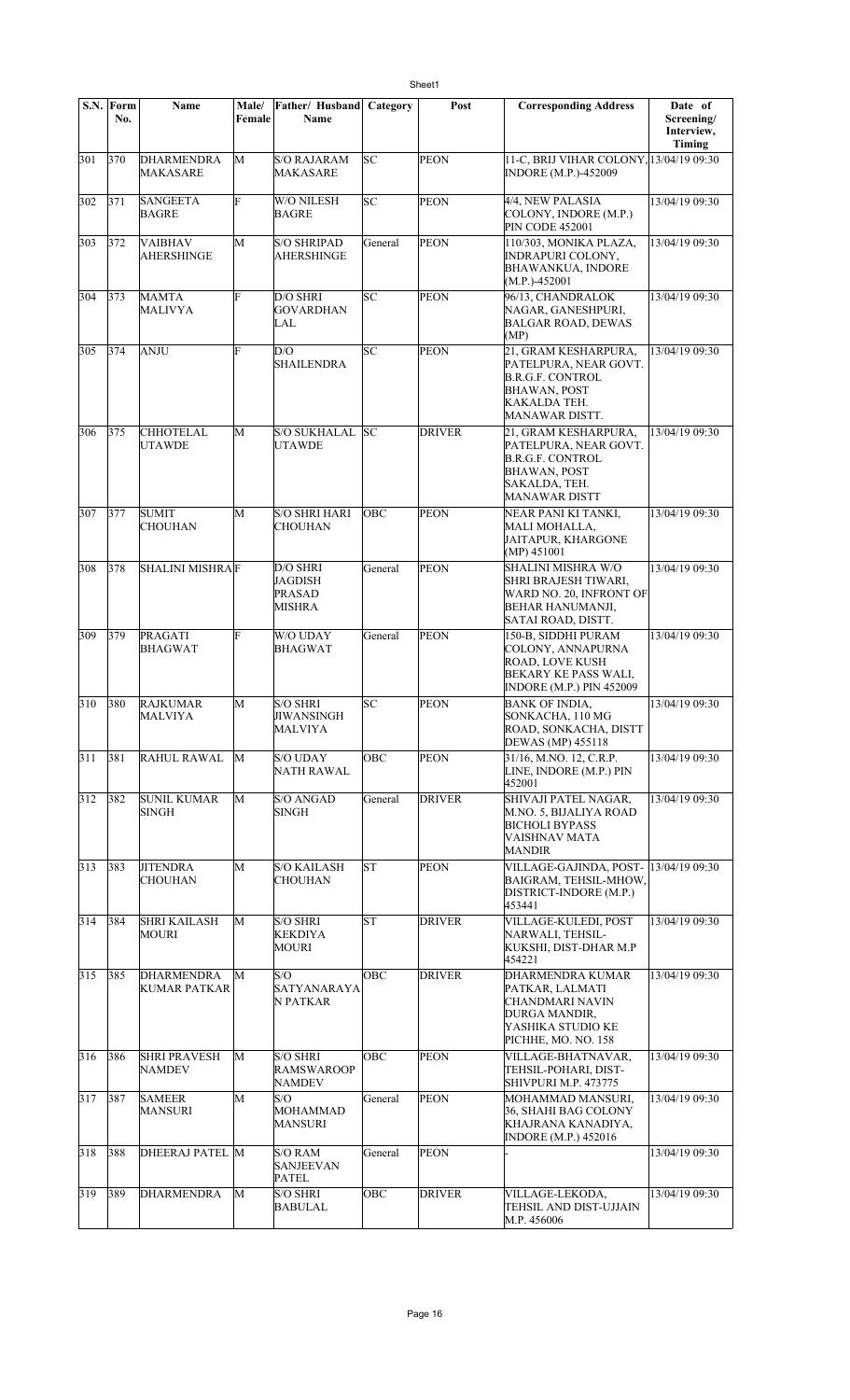|     | S.N. Form<br>No. | Name                                                  | Male/<br>Female | Father/ Husband<br><b>Name</b>                               | Category  | Post             | <b>Corresponding Address</b>                                                                                     | Date of<br>Screening/<br>Interview,<br>Timing |
|-----|------------------|-------------------------------------------------------|-----------------|--------------------------------------------------------------|-----------|------------------|------------------------------------------------------------------------------------------------------------------|-----------------------------------------------|
| 320 | 390              | <b>MRS. NIRMALA</b><br><b>KHARE</b>                   | F               | W/O SHRI<br><b>PRAVEEN</b><br><b>KHARE</b>                   | SC        | <b>PEON</b>      | 41, ASHOK NAGAR,<br><b>BHANWARKU ROAD,</b><br><b>INDORE M.P. 452001</b>                                          | 13/04/19 09:30                                |
| 321 | 391              | <b>SHRI</b><br><b>HARISHANKAR</b><br><b>MEHROLIYA</b> | M               | <b>S/O SHRI</b><br><b>DASHRATHSIN</b><br><b>GH MEHROLIYA</b> | <b>SC</b> | <b>PEON</b>      | <b>C-BLOCK, NEAR ROYAL</b><br>TAYLOR, VILLAGE-BIRLA<br><b>GRAM, NAGDA JUNCTION</b><br>DIST-UJJAIN M.P. 456331    | 13/04/19 09:30                                |
| 322 | 392              | <b>SHRI SUNNI</b><br><b>SETHIYA</b>                   | М               | <b>S/O SHRI</b><br><b>MOHAN</b><br><b>SETHIYA</b>            | General   | <b>PEON</b>      | 7/1, AVANTIPURA,<br>ANKPAT MARG, UJJAIN<br>M.P. 456006                                                           | 13/04/19 09:30                                |
| 323 | 393              | <b>SHRI JHILESH</b><br><b>KASHYAP</b>                 | М               | <b>S/O SHRI</b><br><b>TRILOKENDRA</b><br><b>KASHYAP</b>      | General   | PEON             | 4/5, AVANTIPURA,<br>ANKPAT MARG, UJJAIN<br>M.P. 456006                                                           | 13/04/19 09:30                                |
| 324 | 394              | SHRI CHAITNYA M<br>PHOOLMALI                          |                 | <b>S/O SHRI</b><br>JAGDISH<br>PHOOLMALI                      | OBC       | <b>DRIVER</b>    | 304, LOK PALACE,<br>DARGAH ROAD, ARMY<br>HEADQUARTER, INDORE<br>M.P. 452006                                      | 13/04/19 09:30                                |
| 325 | 395              | <b>ROHIT BHAGOREM</b>                                 |                 | <b>S/O MUKESH</b><br><b>BHAGORE</b>                          | SC        | <b>PEON</b>      | 20, GANGA NAGAR,<br>AERODRUM ROAD,<br><b>INDORE</b> (M.P.) 452005                                                | 13/04/19 09:30                                |
| 326 | 396              | <b>SHRI JEEVEN</b><br><b>SINGH UMATH</b>              | M               | <b>S/O SHRI</b><br><b>SARDAR SINGH</b><br>UMATH              | General   | <b>DRIVER</b>    | VILLAGE-BADODIYA<br>KHAN, TEHSIL SANVER,<br>DIST INDORE M.P. 453551                                              | 13/04/19 09:30                                |
| 327 | 397              | AJAY SOLANKI                                          | М               | S/O ANIL<br><b>SOLANKI</b>                                   | OBC       | <b>WASHERMAN</b> | 3127, SECTOR-E, SUDAMA<br>NAGAR, INDORE (M.P.)<br>452009                                                         | 13/04/19 09:30                                |
| 328 | 398              | <b>SHRI SHIVRAM</b><br><b>SEN</b>                     | М               | <b>S/O SHRI</b><br><b>SHOBHARAM</b><br><b>SEN</b>            | OBC       | <b>PEON</b>      | BABU MURAI COLONY,<br>159/7, AIRPORT ROAD<br><b>INDORE M.P.</b>                                                  | 13/04/19 09:30                                |
| 329 | 399              | SHRI PRASHANT M<br><b>GAUTAM</b>                      |                 | <b>S/O SHRI</b><br><b>RAJEEV</b><br><b>GAUTAM</b>            | General   | <b>DRIVER</b>    | 458, YADAV NAND<br>NAGAR, BANGANGA<br><b>INDORE M.P. 452015</b>                                                  | 13/04/19 09:30                                |
| 330 | 400              | <b>SAJAL</b><br>AGRAWAL                               | M               | <b>S/O RAJNISH</b><br>AGRAWAL                                | General   | <b>PEON</b>      | 2253, D, SUDAMA NAGAR,<br><b>INDORE</b> (M.P.)                                                                   | 13/04/19 09:30                                |
| 331 | 401              | <b>DHEERAJ</b><br><b>BAGORA</b>                       | М               | <b>S/O BADRILAL</b><br><b>BAGORA</b>                         | General   | <b>PEON</b>      | 100, BRAHM BAG<br>COLONY, NEAR<br>MARIMATA CHOWRAHA,<br><b>INDORE</b> (M.P.) 452006                              | 13/04/19 09:30                                |
| 332 | 402              | <b>SHRI ARVIND</b><br><b>GOIYA</b>                    | М               | <b>S/O SHRI</b><br><b>BABULAL</b><br><b>GOIYA</b>            | SC        | <b>DRIVER</b>    | <b>KENDRIYA JAIL PARISAR,</b><br><b>INDORE, DIST-INDORE</b><br>M.P. 452003                                       | 13/04/19 09:30                                |
| 333 | 403              | <b>RAJU LAHANE</b>                                    | M               | <b>S/O PRAHLAD</b><br>LAHANE                                 | General   | <b>PEON</b>      | 497/15, RAM NAGAR, BADI 13/04/19 09:30<br>BHAMORI, INDORE (M.P.)                                                 |                                               |
| 334 | 404              | <b>LOKESH BHATI</b>                                   | M               | S/O SHRI<br>TULSIRAM<br><b>BHATI</b>                         | OBC       | <b>PEON</b>      | 287, PANCHMURTI<br>NAGAR, GALI NO. 4,<br>SWASTIK KIRANA WALI<br>GALI, INDORE M.P. 452002                         | 13/04/19 09:30                                |
| 335 | 405              | <b>AKASH VERMA</b>                                    | М               | <b>S/O ARUN</b><br><b>KUMAR VERMA</b>                        | OBC       | <b>PEON</b>      | NEHRU NAGAR,<br><b>GHASILAL KI CHAAL.</b><br>GALI NO. 01, INDORE<br>(M.P.)                                       | 13/04/19 09:30                                |
| 336 | 406              | <b>SHRI SHUBHAM</b><br><b>RATHORE</b>                 | M               | S/O SHRI GOPALOBC<br><b>RATHORE</b>                          |           | <b>PEON</b>      | 23, TELI BAKHAL,<br>MALHARGANJ, INDORE<br>M.P. 452002                                                            | 13/04/19 09:30                                |
| 337 | 407              | <b>RAJENDRA</b><br><b>CHOUHAN</b>                     | M               | <b>S/O SURESH</b><br><b>CHOUHAN</b>                          | SC        | <b>PEON</b>      | 159, PIPLYA KUMAR,<br>NIPANIYA ROAD, DEWAS<br>NAKA, INDORE (M.P.)                                                | 13/04/19 09:30                                |
| 338 | 408              | <b>ASHOK KUMAR</b><br><b>SEN</b>                      | M               | <b>S/O JAGDEESH</b><br>PRASAD SEN                            | OBC       | <b>PEON</b>      | ASHOK KUMAR SEN S/O.<br>SHRI JAGDISH PRASAD<br>SEN, WARD NO. 33, SATAI<br>ROAD, BEHAR KE PASS,<br>CHHATARPUR (M. | 13/04/19 09:30                                |
| 339 | 409              | <b>SHRI SAGAR</b><br>YADAV                            | М               | <b>S/O SHRI HEERA SC</b><br>YADAV                            |           | <b>PEON</b>      | PRESTIGE COLLEGE<br>SHCEME NO. 54, BOMBAY<br><b>HOSPITAL KE PAS INDORE</b><br>M.P. 452010                        | 13/04/19 09:30                                |
| 340 | 410              | <b>SANDEEP</b><br><b>KAITHWAS</b>                     | М               | S/O KAMAL<br><b>KAITHWAS</b>                                 | SC        | <b>COOK</b>      | 46, BHAGYA LAXMI<br>COLONY, INDORE (M.P.)<br>452010                                                              | 13/04/19 09:30                                |
| 341 | 411              | <b>SHRI SHYAM</b><br><b>BAMNIYA</b>                   | М               | <b>S/O SHRI</b><br>RAMSINGH<br>BAMNIYA                       | <b>ST</b> | <b>GARDENER</b>  | H.NO. 218,. WARD NO. 13,<br>BIDGAON, GRAM-BEHARI,<br>TEHSIL-BAGLI, DIST-<br>DEWAS M.P. 455227`                   | 13/04/19 09:30                                |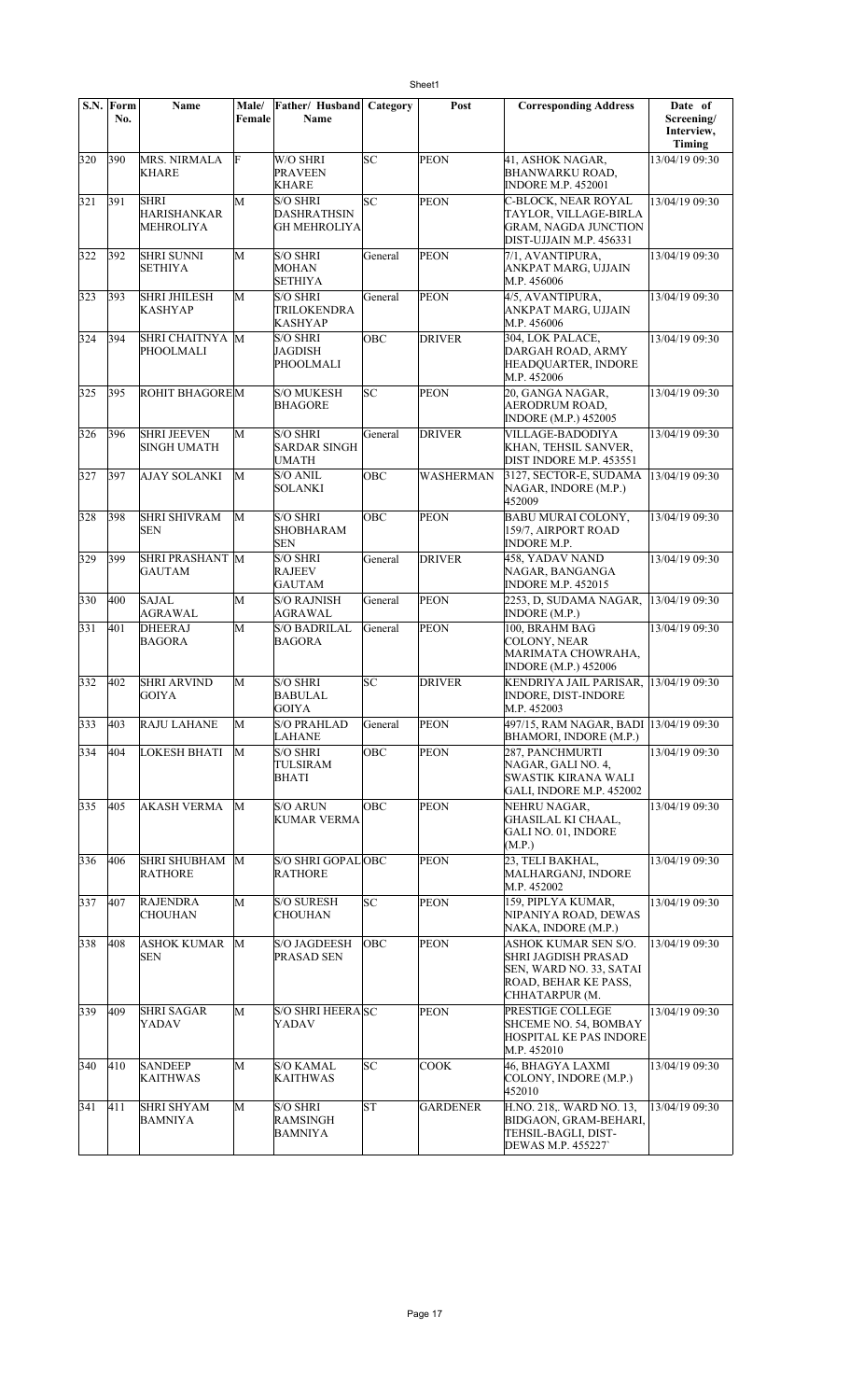|     | S.N. Form<br>No. | <b>Name</b>                               | Male/<br>Female | Father/ Husband<br>Name                                 | Category   | Post            | <b>Corresponding Address</b>                                                                                | Date of<br>Screening/<br>Interview,<br>Timing |
|-----|------------------|-------------------------------------------|-----------------|---------------------------------------------------------|------------|-----------------|-------------------------------------------------------------------------------------------------------------|-----------------------------------------------|
| 342 | 412              | <b>SHRI DIPENDRA</b><br><b>RAJPUT</b>     | M               | <b>S/O SHRI</b><br><b>RAJESH RAJPUT</b>                 | General    | <b>PEON</b>     | 22, LAXMINARAYAN<br>WARD POLICE LINE,<br>KARELI DIST.<br>NARSINGHPUR M.P. 487221                            | 13/04/19 09:30                                |
| 343 | 413              | <b>DINESH</b><br>SOLANKI                  | M               | <b>S/O BABULAL</b><br><b>SOLANKI</b>                    | OBC        | WASHERMAN       | SHIVAJI MARG.<br>SARDARPUR, DISTRICT-<br>DHAR (M.P.) 454111                                                 | 13/04/19 09:30                                |
| 344 | 414              | <b>SHRI</b><br><b>KRISHNKANT</b><br>YADAV | M               | <b>S/O SHRI</b><br>SHANTILAL<br>YADAV                   | General    | GARDENER        | 08 GANI NO. MAYUR<br>NAGAR, MUSAKHEDI,<br>NEAR VEER GYM, INDORE<br>M.P. 452001                              | 13/04/19 09:30                                |
| 345 | 415              | <b>VEER SINGH</b><br><b>MEENA</b>         | M               | S/O<br><b>SUNDARLAL</b><br><b>MEENA</b>                 | General    | <b>GARDENER</b> |                                                                                                             | 13/04/19 09:30                                |
| 346 | 416              | <b>GAMBHIR SINGH M</b><br><b>KANNOJ</b>   |                 | <b>S/O BHIM</b><br><b>SINGH KANNOJ</b>                  | <b>ST</b>  | <b>PEON</b>     | VILLAGE-DIGAVI, POST-<br>AALI, TEHSIL-DAHI,<br>DISTRICT-DHAR (M.P.)<br>454331                               | 13/04/19 09:30                                |
| 347 | 418              | <b>SATISH SEN</b>                         | M               | S/O<br>PREMNARAYA<br>N SEN                              | OBC        | <b>PEON</b>     | 235, ATAL NEHRU NAGAR, 13/04/19 09:30<br>VIDISHA ROAD,<br>BHANPUR, BHOPAL (M.P.)<br>462037                  |                                               |
| 348 | 419              | <b>KUNDAN</b><br><b>SONIYAR</b>           | M               | <b>S/O MANGILAL</b><br><b>SONIYAR</b>                   | <b>OBC</b> | <b>PEON</b>     | <b>BEHIND GOVERNMENT</b><br>SCHOOL, JETAAPUR,<br>KHARGONE (M.P.) 451001                                     | 13/04/19 09:30                                |
| 349 | 420              | <b>MRS. RUPALI</b><br><b>BELSER</b>       | F               | W/O SHRI AMIT  OBC<br><b>BELSER</b>                     |            | <b>COOK</b>     | 273, A GALI NO. 1 MAYUR<br>NAGAR, MUSAKHEDI,<br><b>INDORE 452001</b>                                        | 13/04/19 09:30                                |
| 350 | 421              | <b>RAMNARESH</b><br><b>SHUKLA</b>         | M               | S/O<br><b>RAMKISHORE</b><br>SHUKLA                      | General    | <b>PEON</b>     | <b>INFRONT OF HEERA</b><br>NAGAR POLICE STATION,<br>132/129, AADESH MOLIK<br>NAGAR, INDORE (M.P.)<br>452010 | 13/04/19 09:30                                |
| 351 | 422              | <b>VIKAS</b><br><b>PRAJAPATI</b>          | M               | <b>S/O BHAGIRATHOBC</b><br>PRAJAPATI                    |            | <b>PEON</b>     | 3304, LALJI KI BASTI,<br>MHOW, DISTRICT-INDORE<br>(M.P.) 453441                                             | 13/04/19 09:30                                |
| 352 | 424              | <b>RAJA NORIYA</b>                        | M               | <b>S/O PRADEEP</b><br><b>NORIYA</b>                     | OBC        | <b>PEON</b>     | SINGHPUR CHOWRAHA,<br>KANDELI, NARSINGHPUR<br>(M.P.) 487001                                                 | 13/04/19 09:30                                |
| 353 | 425              | <b>SHRI NITIN</b><br><b>DIVEKAR</b>       | M               | <b>S/O SHRI</b><br><b>BHERURAO</b><br><b>DIVEKAR</b>    | SC         | PEON            | 12/4, DWARKAPURI,<br>HAWA BUNGALOW ROAD,<br><b>INDORE M.P. 452009</b>                                       | 13/04/19 09:30                                |
| 354 | 426              | ROHIT KHARE                               | М               | <b>S/O KAILASH</b><br><b>CHANDRA</b><br><b>KHARE</b>    | lsт        | <b>PEON</b>     | PLOT NO. 299, RAJAT<br><b>GREEN, VILLAGE-</b><br>KODARIYA, MHOW.<br>DISTRICT-INDORE (M.P.)<br>453441        | 13/04/19 09:30                                |
| 355 | 427              | MRS. KUSUM<br><b>SALVI</b>                | F               | D/O SHRI<br><b>HEERALAL</b><br><b>SALVI</b>             | SC         | <b>PEON</b>     | 261, CHITAWAD KANKAD<br><b>KALKA MANDIR KE PAS</b><br><b>INDORE M.P.</b>                                    | 13/04/19 09:30                                |
| 356 | 428              | <b>VIKAS LAKHAN</b>                       | M               | <b>S/O SHYAMLAL</b><br><b>LAKHAN</b>                    | lsc        | <b>PEON</b>     | HOUSE NO. 2639, YADAV<br>MOHALLA, C.B. QUARTER,<br>PENSION LINE, MHOW,<br>DISTRICT-INDORE (M.P.)<br>453441  | 13/04/19 09:30                                |
| 357 | 429              | AFJAL KHAN                                | M               | <b>S/O SALEEM</b><br><b>KHAN</b>                        | OBC        | <b>GARDENER</b> | GRAM+POST GULAWATA,<br>TEH. SARANGPUR DISTT.<br>RAJGARH (M.P.)-465697                                       | 13/04/19 09:30                                |
| 358 | 430              | <b>SATISH</b><br><b>MUJALDE</b>           | M               | S/O<br><b>RAMESHCHAN</b><br>DRA MUJALDE                 | SC         | <b>PEON</b>     | <b>GRAM+POST BALKUA,</b><br>DISTT.-TEHSIL BADWANI<br>$(M.P.) -451551$                                       | 13/04/19 09:30                                |
| 359 | 431              | YOGESH<br>SANKAT                          | M               | <b>S/O JAGDISH</b><br>SANKAT                            | SC         | PEON            | 38, AMAR TEKRI, INDORE<br>(M.P.)                                                                            | 13/04/19 09:30                                |
| 360 | 432              | <b>PRASHANT</b><br><b>SHRIVASTAVA</b>     | M               | <b>S/O SUDHIR</b><br><b>KUMAR</b><br><b>SHRIVASTAVA</b> | General    | PEON            | MUKAM+POST SIREGAON, 13/04/19 09:30<br>TAHSHIL GADARWARA,<br>DISTRICT-NARSINGHPUR<br>(M.P.) 487551          |                                               |
| 361 | 433              | NAND KISHORE<br>SAHU                      | M               | <b>S/O CHINDU</b><br>LAL SAHU                           | OBC        | PEON            | MUKAM+POST ARI,<br>TAHSIL BARGHAT,<br>DISTRICT SEONI (M.P)<br>480771                                        | 13/04/19 09:30                                |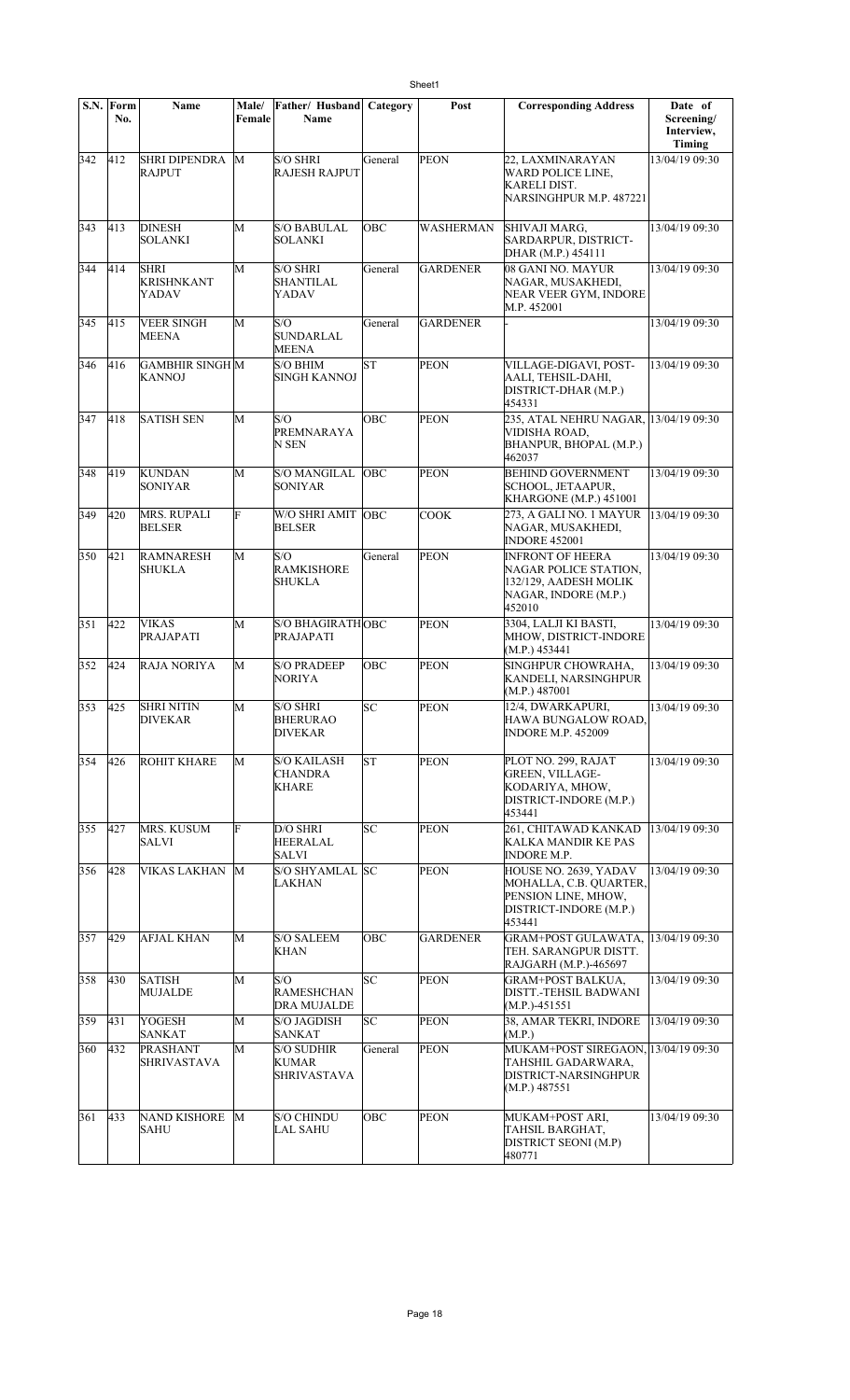|     | S.N. Form<br>No. | Name                                  | Male/<br>Female | Father/ Husband<br>Name                         | Category   | Post            | <b>Corresponding Address</b>                                                                                      | Date of<br>Screening/<br>Interview,<br>Timing |
|-----|------------------|---------------------------------------|-----------------|-------------------------------------------------|------------|-----------------|-------------------------------------------------------------------------------------------------------------------|-----------------------------------------------|
| 362 | 434              | MANISH MISHRAM                        |                 | <b>S/O UTTAM</b><br>MISHRA                      | General    | <b>PEON</b>     | 340/C, MAYUR NAGAR,<br>GALI NO. 17, MUSAKHEDI,<br>DISTRICT-INDORE (M.P.)<br>452001                                | 13/04/19 09:30                                |
| 363 | 435              | <b>CHETAN</b><br>AMODKAR              | M               | <b>S/O GANESH</b><br>AMODKAR                    | <b>OBC</b> | <b>PEON</b>     | <b>GALI NO. 17, 142, MAYUR</b><br>NAGAR, MUSAKHEDI,<br><b>INDORE</b> (M.P.) 452001                                | 13/04/19 09:30                                |
| 364 | 436              | <b>SANDEEP</b><br><b>SHARMA</b>       | M               | <b>S/O ARJUN</b><br>SHARMA                      | General    | <b>PEON</b>     | NAKHARIYA MANDIR<br>ROAD NARAYANGARH,<br>TAHSIL-MALHARGARH,<br><b>DISTRICT MANDSOUR</b><br>458553                 | 13/04/19 09:30                                |
| 365 | 437              | <b>DILEEP KUMAR</b><br>DODE           | M               | <b>S/O RAMESH</b><br><b>CHANDRA</b>             | <b>OBC</b> | <b>PEON</b>     | 18, NAGESHWAR MARG,<br>SHEETLA MATA BAZAR,<br><b>BARWAH, DISTRICT-</b><br>KHARGONE 451115                         | 13/04/19 09:30                                |
| 366 | 438              | <b>ALOK NATH</b><br><b>CHOURASIYA</b> | M               | <b>S/O HEMANT</b><br>KUMAR<br><b>CHOURASIYA</b> | <b>OBC</b> | <b>GARDENER</b> | HOUSE NO. 01.<br><b>GAVOIPURA, TIPATTA</b><br>BAZAR, WARD NO. 06,<br>RAISEN (M.P.) 464551                         | 13/04/19 09:30                                |
| 367 | 439              | <b>GOVIND</b>                         | M               | <b>S/O KANHAYA</b><br><b>LAL</b>                | OBC        | <b>PEON</b>     | <b>GRAM GIDORI, POST</b><br><b>BASKHEDA, (KHUJNER)</b><br>TEH + DISTT. RAJGARH<br><b>BAIORA (M.P.) PIN 465687</b> | 13/04/19 09:30                                |
| 368 | 440              | TARJAN KARAN M                        |                 | <b>S/O CHAIN</b><br><b>SINGH</b>                | General    | <b>DRIVER</b>   | 53 GAREEM NAGAR.<br>NAYAPURA, KOLAR<br>NAGAR NIGAM, TAHSIL<br>HUZOOR DISTRICT-<br><b>BHOPAL 462042</b>            | 13/04/19 09:30                                |
| 369 | 441              | AASHISH<br><b>BHARTI</b>              | M               | <b>S/O RUPLAL</b><br><b>BHARTI</b>              | lsт        | <b>GARDENER</b> | NOT MENTIONED.                                                                                                    | 13/04/19 09:30                                |
| 370 | 442              | <b>MOHAR SINGH</b><br><b>SEN</b>      | M               | <b>S/O LAXMAN</b><br><b>SINGH SEN</b>           | OBC        | COOK            | LAVERI, DISTRICT-<br>VIDISHA (M.P.) 464114                                                                        | 13/04/19 09:30                                |
| 371 | 443              | <b>ANIL SOLANKI</b>                   | M               | <b>S/O BABULAL</b><br>SOLANKI                   | OBC        | WASHERMAN       | WARD NO. 5 SHIVAJI<br>MARG, SARDARPUR,<br>DISTT. DHAR (M.P.) PIN<br>454111                                        | 13/04/19 09:30                                |
| 372 | 444              | <b>MITHUN</b><br><b>PARMAR</b>        | M               | <b>S/O KASHIRAM</b><br><b>PARMAR</b>            | <b>SC</b>  | <b>PEON</b>     |                                                                                                                   | 13/04/19 09:30                                |
| 373 | 445              | KAILASH<br><b>CHANDRA</b><br>SITOLA   | M               | <b>S/O BABULAL</b><br><b>SITOLA</b>             | SC         | <b>GARDENER</b> |                                                                                                                   | 13/04/19 09:30                                |
| 374 | 446              | <b>RAVINDRA</b><br><b>SOLANKI</b>     | M               | S/O<br><b>RAMESHWAR</b><br>SOLANKI              | SC         | PEON            | 411-1, MALVIYA<br>MOHALLA, DATODA,<br>TEHSIL MHOW, DISTT.<br><b>INDORE</b>                                        | 13/04/19 09:30                                |
| 375 | 447              | PAWAN DEWDA                           | M               | S/O<br><b>NANDKISHORE</b><br>DEWDA              | OBC        | <b>GARDENER</b> | <b>BEHIND DISTRICT</b><br>PANCHAYAT,<br>HATHITHAN, DISTT. DHAR<br>(M.P.)                                          | 13/04/19 09:30                                |
| 376 | 448              | <b>KAILASH</b>                        | М               | S/O<br>AATMARAM                                 | OBC        | <b>PEON</b>     | VILLAGE+POST BAFAPUR, 13/04/19 09:30<br>DHAKNI, TEHSIL-AASHTA,<br>DISTRICT-SEHORE (M.P.)                          |                                               |
| 377 | 449              | <b>SHUBHAM</b><br><b>PATEL</b>        | М               | S/O<br><b>RADHESHYAM</b><br>PATEL               | OBC        | <b>PEON</b>     | <b>GRAM DHANORA TEH</b><br><b>DEWAS POST KELOD</b><br>NARIYAKHEDA, DEWAS-<br>455001                               | 13/04/19 09:30                                |
| 378 | 450              | <b>GANESH</b><br>THAKUR               | М               | <b>S/O NANURAM</b><br>THAKUR                    | lsΤ        | <b>PEON</b>     | WARD NO. 4, GULJHARA<br>MARWADA MOHALLA,<br>DHAMNOD, DHAR (M.P.)<br>PIN 454552                                    | 13/04/19 09:30                                |
| 379 | 451              | <b>RITESH KHATRI</b>                  | M               | S/O RATAN LAL SC<br><b>KHATRI</b>               |            | <b>PEON</b>     | 41 A, UTTAM NAGAR,<br>PETROL PUMP KE SAMNE,<br>ITAWA, DEWAS (M.P.)<br>455001                                      | 13/04/19 09:30                                |
| 380 | 452              | <b>SANGEETA</b><br><b>PRAJAPAT</b>    | F               | <b>W/O LATE</b><br>RAMAWTAR<br>PRAJAPAT         | General    | PEON            | 107 KASHIPURI COLONY.<br>BHANGARH ROAD, 84 R 10<br>CHOURAHA, INDORE<br>(M.P.) PIN 453555                          | 13/04/19 09:30                                |
| 381 | 453              | <b>GOPI CHAND</b><br>SHARMA           | М               | <b>S/O BHAGWATI</b><br><b>SHARAN</b><br>SHARMA  | General    | <b>DRIVER</b>   | HOUSE NO. 199, BEHIND<br>VERMA POLTRI FORM,<br>PATAN ROAD, KARMETA,<br>JABALPUR (M.P.) 482002                     | 13/04/19 09:30                                |
| 382 | 454              | <b>ANKIT PUREY</b>                    | М               | <b>S/O UMESH</b><br><b>PUREY</b>                | General    | PEON            | 37, PARASHAR NAGAR,<br>RAJENDRA NAGAR,<br><b>INDORE</b> (M.P.) 452012                                             | 13/04/19 09:30                                |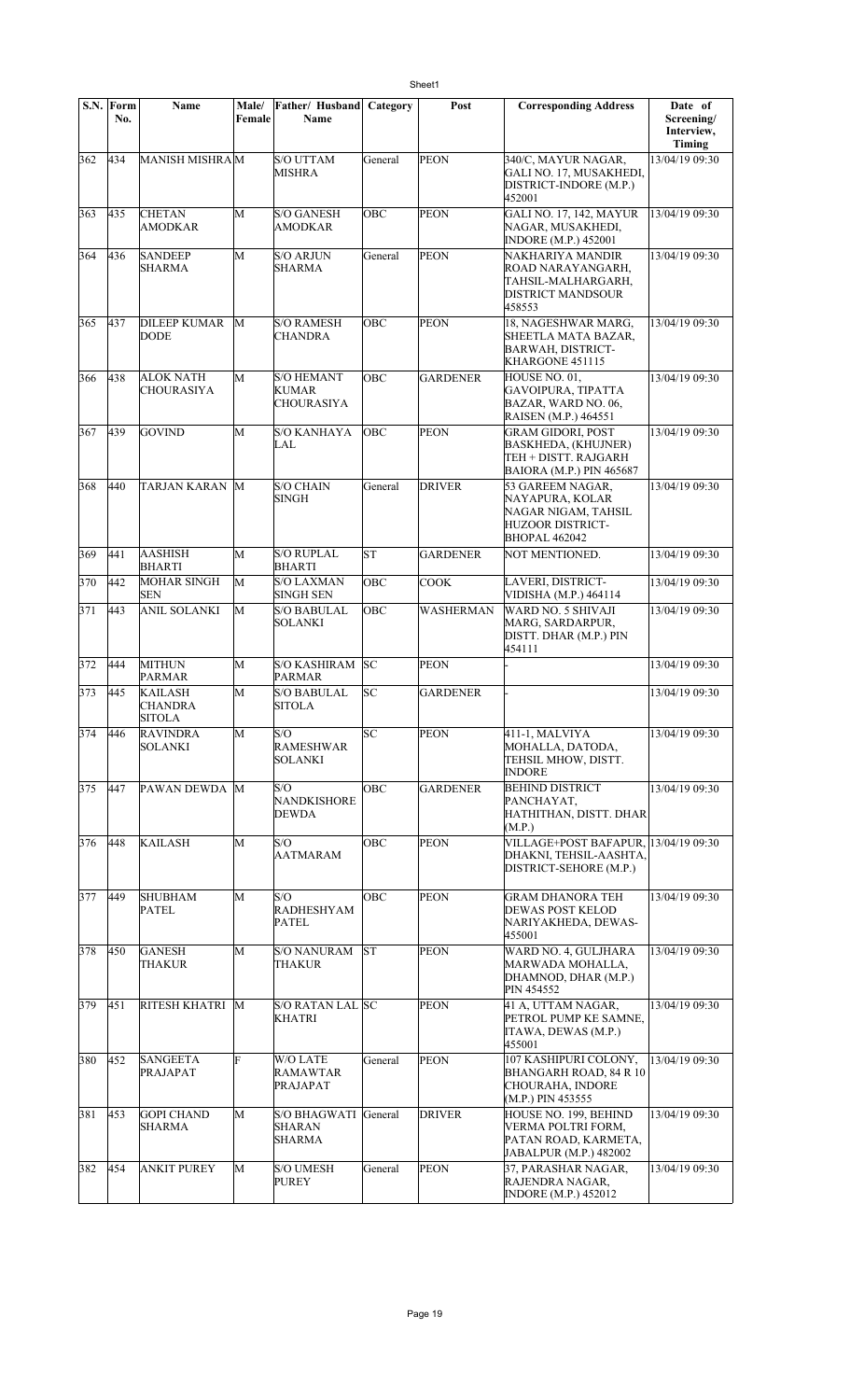|           | S.N. Form<br>No. | <b>Name</b>                            | Male/<br>Female | Father/ Husband<br>Name                         | Category | Post            | <b>Corresponding Address</b>                                                                                                 | Date of<br>Screening/<br>Interview,<br>Timing |
|-----------|------------------|----------------------------------------|-----------------|-------------------------------------------------|----------|-----------------|------------------------------------------------------------------------------------------------------------------------------|-----------------------------------------------|
| 383       | 457              | <b>MANMEET</b><br><b>KAPUR</b>         | M               | S/O<br><b>SHAILENDRA</b><br><b>KAPUR</b>        | General  | <b>PEON</b>     | <b>19 YASHWANT NIWAS</b><br>ROAD. BIMA DISPENSARY<br><b>STAFF QUARTERS INDORE</b><br>452003                                  | 13/04/19 09:30                                |
| 384       | 460              | <b>NEHA GHOGLE</b>                     | F               | W/O ASHWINI<br><b>KUMAR</b><br><b>GHOGLE</b>    | lsс      | <b>PEON</b>     | G-2 MANAS RAJAT VIHAR<br>COLONY KODARIYA<br><b>MHOW DISTRICT INDORE</b><br>(M.P.) 453441                                     | 13/04/19 09:30                                |
| 385       | 461              | VINOD<br><b>AGNIHOTRI</b>              | M               | <b>S/O KAMTA</b><br><b>PRASAD</b><br>AGNIHOTRI  | General  | <b>PEON</b>     | SAHARA CITY HOMES,<br><b>BICHOLI MARDANA.</b><br><b>INDORE</b> (M.P.) 452016                                                 | 13/04/19 09:30                                |
| 386       | 462              | <b>SURESH KUMAR M</b><br><b>PATEL</b>  |                 | <b>S/O DHARAM</b><br><b>SINGH PATEL</b>         | OBC      | <b>PEON</b>     | <b>GRAM &amp; POST TILAWAD</b><br>(MAINA), TAHSIL-KALA<br>PIPAL, DISTRICT-<br>SHAJAPUR (M.P.) 465333                         | 13/04/19 09:30                                |
| 387       | 463              | <b>NEERAJ</b><br><b>AGNIHOTRI</b>      | M               | <b>S/O KAMTA</b><br><b>PRASAD</b><br>AGNIHOTRI  | General  | <b>GARDENER</b> | RAHUL NAGAR, 06,<br><b>BICHOLI MARDANA.</b><br><b>INDORE</b> (M.P.) 452016                                                   | 13/04/19 09:30                                |
| 388       | 464              | <b>AKSHAY KUMARM</b>                   |                 | <b>S/O ASHOK</b><br><b>KUMAR</b>                | lsс      | <b>GARDENER</b> | <b>DISTRICT JABALPUR</b>                                                                                                     | 13/04/19 09:30                                |
| 389       | 465              | MANGILAL                               | M               | <b>S/O VEERAM</b><br><b>SINGH</b>               | OBC      | <b>DRIVER</b>   | D-3/16, M.O.G. LINE,<br><b>INDORE</b> (M.P.)                                                                                 | 13/04/19 09:30                                |
| 390       | 466              | <b>MAHESH</b>                          | M               | S/O DEVKARAN OBC                                |          | PEON            | VILLAGE-RAMGARH,<br>TEHSIL-NARSINGHGARH,<br>DISTRICT-RAJGARH (M.P.)<br>465669                                                | 13/04/19 09:30                                |
| 391       | 467              | <b>DILIP SINGH</b><br>BHURIYA          | M               | <b>S/O SUBRAN</b><br>SINGH<br><b>BHURIYA</b>    | lst      | <b>PEON</b>     | 479 ADIWASI BHEEL<br>COLONY MUSAKHEDI,<br><b>INDORE</b> (M.P.) 452001                                                        | 13/04/19 09:30                                |
| 392       | 468              | <b>SATENDRA</b><br>NARWARE             | M               | <b>S/O BALDEO</b><br>NARWARE                    | General  | <b>DRIVER</b>   | <b>SATENDRA NARVARE,</b><br><b>SHANKAR WARD,</b><br>TELEPHONE COLONY,<br><b>BETUL (M.P.) 460001</b>                          | 13/04/19 09:30                                |
| 393       | 469              | PANKAJ VERMA M                         |                 | S/O<br><b>MANSHARAM</b><br>VERMA                | lsс      | PEON            | 242/N NANDAN NAGAR<br>DHAR ROAD INDORE<br>452002                                                                             | 13/04/19 09:30                                |
| 394       | 470              | <b>RAMENDRA</b><br><b>SINGH</b>        | M               | S/O<br><b>PRAVENDRA</b><br><b>SINGH</b>         | General  | <b>PEON</b>     | VILLAGE-RAMGARH,<br>TEHSIL-NARSINGHGARH,<br>DISTRICT-RAJGARH (M.P.)<br>465669                                                | 13/04/19 09:30                                |
| $395$ 471 |                  | <b>DEEPAK KUMAR M</b><br>VERMA         |                 | S/O HARI OM<br>VERMA                            | SC       | <b>PEON</b>     | 56 AZAD NAGAR PURANI 13/04/19 09:30<br>JAIL KE PICHE, INDORE<br>(M.P.) 452001                                                |                                               |
| 396       | 472              | <b>SATENDRA</b><br><b>SINGH DHAKAD</b> | M               | <b>S/O BABULAL</b><br><b>DHAKAD</b>             | OBC      | <b>DRIVER</b>   | VILLAGE-BUD SIRTHARA,<br>POST-KAILARAS,<br>DISTRICT-MURENA (M.P.)<br>476224                                                  | 13/04/19 09:30                                |
| 397       | 473              | <b>SATYENDRA</b><br><b>PATWA</b>       | М               | <b>S/O DHARA</b><br>SINGH PATWA                 | SC       | <b>DRIVER</b>   | PARMOLE KI KUIYA<br>MARG, PATWA MOHALLA,<br>DATIYA (M.P.) 475661                                                             | 13/04/19 09:30                                |
| 398       | 474              | <b>SATENDRA</b><br>JATAV               | М               | <b>S/O KESHAV</b><br>JATAV                      | lsc      | <b>COOK</b>     | <b>GRAM NIDHAN TAHSIL</b><br>JAORA DISTRICT MORENA<br>476221                                                                 | 13/04/19 09:30                                |
| 399       | 475              | <b>SURESH KUMAR M</b>                  |                 | S/O MOHANLAL SC                                 |          | WASHERMAN       | HOUSE NO. 107,<br><b>BAGSEVANIYA, PURANI</b><br>BASTI, BHOPAL (M.P.)<br>462043                                               | 13/04/19 09:30                                |
| 400       | 476              | <b>SANDEEP</b><br><b>SHRIVAS</b>       | М               | <b>S/O ASHOK</b><br>SHRIVAS                     | OBC      | PEON            | 67, GOVIND NAGAR,<br>KHARCHA MURGI DANA<br>KENDRA KE PICHHE,<br>SAWER ROAD, INDORE,<br>PIN 452015                            | 13/04/19 09:30                                |
| 401       | 477              | ARVIND<br><b>SOLANKI</b>               | М               | S/O<br><b>RAMPRASAD</b><br><b>SOLANKI</b>       | SC       | <b>PEON</b>     | 153, SHRI KRISHNA VIHAR 13/04/19 09:30<br>COLONY, KHAJRANA,<br><b>MALVIYA PUMP KE</b><br>PICHHE, INDORE (M.P.) PIN<br>452016 |                                               |
| 402       | 478              | <b>ABHISHEK</b><br><b>BAGADI</b>       | М               | <b>S/O MUKESH</b><br><b>BAGADI</b>              | OBC      | <b>PEON</b>     | 82, ABHINAV NAGAR,<br><b>INDORE</b> (M.P.)                                                                                   | 13/04/19 09:30                                |
| 403       | 479              | <b>CHANDRABHAN</b> M<br><b>YADAV</b>   |                 | <b>S/O RAM</b><br><b>SUNDAR</b><br><b>YADAV</b> | lsт      | GARDENER        | 123, ADARSH MOLIK,<br>SUKALIYA, INDORE-<br>452001                                                                            | 13/04/19 09:30                                |
| 404       | 480              | <b>RANU SINGH</b><br><b>JADON</b>      | M               | <b>S/O ROOP</b><br><b>SINGH JADON</b>           | General  | <b>DRIVER</b>   | <b>GRAM AND POST</b><br>KATHON, TEH. VIJAYPUR,<br>DISTT. SHEOPUR (M.P.) PIN<br>476332                                        | 13/04/19 09:30                                |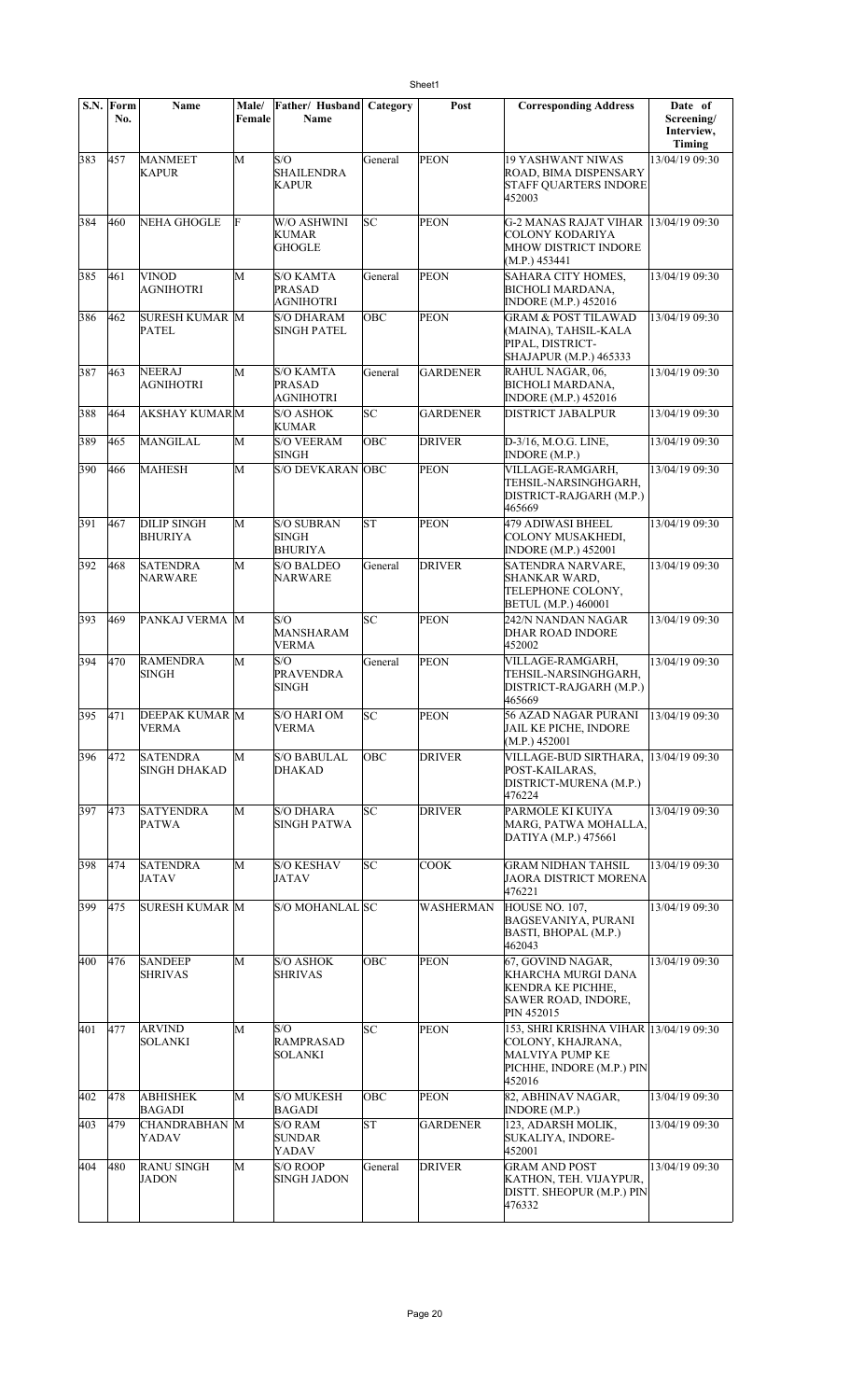|     | S.N. Form<br>No. | Name                                | Male/<br>Female | Father/ Husband<br>Name                             | Category  | Post             | <b>Corresponding Address</b>                                                                                            | Date of<br>Screening/ |
|-----|------------------|-------------------------------------|-----------------|-----------------------------------------------------|-----------|------------------|-------------------------------------------------------------------------------------------------------------------------|-----------------------|
|     |                  |                                     |                 |                                                     |           |                  |                                                                                                                         | Interview,<br>Timing  |
| 405 | 481              | <b>MOHIT</b><br><b>PANCHAL</b>      | М               | <b>S/O ASHOK</b><br><b>KUMAR</b><br><b>PANCHAL</b>  | SC        | <b>PEON</b>      | B.L. PANCHAL, 31/A,<br><b>SUBHASH NAGAR, NEAR 3</b><br>PULIYA, INDORE                                                   | 13/04/19 09:30        |
| 406 | 482              | <b>NILESH</b><br><b>SIRESWAL</b>    | M               | <b>S/O KAMAL</b><br><b>KUMAR</b><br><b>SIRESWAL</b> | SC        | <b>PEON</b>      | 197, DEV NAGAR,<br>HARIJAN COLONY,<br><b>INDORE</b>                                                                     | 13/04/19 09:30        |
| 407 | 483              | <b>MAHESH</b><br>LUHARE             | M               | <b>S/O RAJESH</b><br>LAHURE                         | OBC       | <b>PEON</b>      | <b>RAJ KUMAR</b><br><b>BRIDGE(VALLABH</b><br>NAGAR) INDORE (M.P.)<br>PIN 452003                                         | 13/04/19 09:30        |
| 408 | 484              | <b>RAHUL</b><br><b>RATHORE</b>      | M               | <b>S/O SHIVRAM</b><br><b>RATHORE</b>                | SC        | <b>PEON</b>      | GRAM SONGEER POST<br>HATOD, DISTT. INDORE<br>$(M.P.)-453111$                                                            | 13/04/19 09:30        |
| 409 | 485              | POOJA                               | Ė               | W/O ANIL                                            | OBC       | <b>COOK</b>      | 80/10, CHHATRIPURA, IN<br>FRONT OF POLICE LINE,<br><b>INDORE M.P.</b>                                                   | 13/04/19 09:30        |
| 410 | 486              | MOHIT SHARMA M                      |                 | <b>S/O SATISH</b><br><b>SHARMA</b>                  | General   | <b>PEON</b>      | 52, SHRADDHANAND<br>MARG, MAIN ROAD,<br><b>INDORE</b> (M.P.)-452001                                                     | 13/04/19 09:30        |
| 411 | 487              | <b>OWES KHAN</b>                    | M               | <b>S/O SHAREEF</b><br>AHMED                         | General   | <b>PEON</b>      | 3-B, NEW KHIJRABAD<br>COLONY, KHAJRANA,<br><b>INDORE</b> (M.P.)-452016                                                  | 13/04/19 09:30        |
| 412 | 488              | <b>HANSU SIALVAT M</b>              |                 | <b>S/O KALLU</b><br><b>SILAVAT</b>                  | SC        | <b>PEON</b>      | 9/1 KALALI MOHALLA NAI 13/04/19 09:30<br>ANAJ MANDI GATE KE<br>PASS, CHHAWANI,<br>INDOER (M.P.) PIN 422001              |                       |
| 413 | 489              | HEMANT JAT                          | M               | S/O<br><b>OMPRAKASH</b><br>JAT                      | OBC       | <b>DRIVER</b>    | SADAR BAJAR, MADAN<br>COLONY, HOSHANGABAD<br>PIN 461001                                                                 | 13/04/19 09:30        |
| 414 | 490              | <b>RAJU MUKESH</b>                  | M               | <b>S/O CHHOGA</b><br><b>LAL MUKESH</b>              | lsс       | <b>PEON</b>      | HOUSE NO. 50, BARWANI<br>ROAD, NAAKE KE PASS,<br>RAJPUR, TEHSIL-RAJPUR,<br>DISTRICT-BARWANI (M.P.)<br>451447            | 13/04/19 09:30        |
| 415 | 492              | <b>SEMWATI BAI</b><br><b>MARAVI</b> | F               | <b>W/O MANOJ</b><br><b>MARAVI</b>                   | <b>ST</b> | <b>PEON</b>      | SEMWATI BAI C/O. R.K.<br><b>INDRUSTRIES, NEAR</b><br>AGRAWAL PETROL PUMP,<br>P.O.-R.F.R.C., MANDLA<br>ROAD, SALIWADA, J | 13/04/19 09:30        |
| 416 | 493              | <b>KIRAN SARWAN F</b>               |                 | <b>W/O PANKAJ</b><br><b>SARWAN</b>                  | lsс       | <b>PEON</b>      | F-4, SAMTA AWAS GRAH,<br>NEMAWAR ROAD,<br>NAVLAKHA, INDORE<br>$(M.P.)-452001$                                           | 13/04/19 09:30        |
| 417 | 494              | <b>NITIN</b><br><b>CHOUDHARY</b>    | М               | <b>S/O MOHAN</b><br><b>CHOUDHARY</b>                | OBC       | <b>DRIVER</b>    | 459. GRAM/POST-KALOD.<br>DISTT. DEWAS (M.P.)--<br>455001                                                                | 13/04/19 09:30        |
| 418 | 495              | RAJ KUMAR                           | M               | <b>S/O RAMESH</b><br><b>DHASHORIYA</b>              | SC        | <b>PEON</b>      | 519, MALVIYA MOHALLA,<br><b>BAJRANG GALI,</b><br>KANADIYA, DISTT. 452016                                                | 13/04/19 09:30        |
| 419 | 496              | JAIKI YADAV                         | М               | <b>S/O BABULAL</b><br>YADAV                         | OBC       | <b>PEON</b>      | <b>GRAM CHORAL TEH.</b><br>AMBEDKAR NAGAR,<br>DISTT. INDORE (M.P.)<br>453441                                            | 13/04/19 09:30        |
| 420 | 497              | KAVITA YADAV F                      |                 | W/O NOT<br><b>MENTIONED</b>                         | OBC       | <b>PEON</b>      | GRAM+POST CHOURAL<br>TEH. ABMEDKAR NAGAR,<br>DISTT. INDORE (M.P.) PIN<br>453441                                         | 13/04/19 09:30        |
| 421 | 498              | <b>DEEPAK SINGH</b>                 | М               | <b>S/O SAJAN</b><br><b>SINGH</b>                    | OBC       | <b>PEON</b>      | H.NO. 117, KHAJRIYA<br>GHENGHI, DISTT. SEHORE<br>(M.P.)                                                                 | 13/04/19 09:30        |
| 422 | 499              | LOKENDRA<br><b>SINGH PAWAR</b>      | M               | <b>S/O HINDU</b><br><b>SINGH PAWAR</b>              | General   | <b>DRIVER</b>    | <b>GRAM-RAJPURA, POST-</b><br><b>BILAWALI, DISTT. DEWAS</b><br>$(M.P.)-455001$                                          | 13/04/19 09:30        |
| 423 | 500              | VIJAY SINGH                         | M               | S/O<br><b>RANBAHADUR</b><br><b>SINGH</b>            | General   | <b>PEON</b>      | <b>G.P.O. NEHRU STADIUM,</b><br><b>BYPASS, RESIDENCY</b><br>KOTHI, INDORE PIN 452001                                    | 13/04/19 09:30        |
| 424 | 501              | <b>SUMAN LOT</b>                    | F               | W/O MOHAN<br>LOT                                    | SC        | <b>WASHERMAN</b> | 28, MEDICAL COLLEGE<br><b>HOSTEL SERVANT</b><br>QUARTER, G.P.O., INDORE-<br>452001                                      | 13/04/19 09:30        |
| 425 | 502              | ANIL YADAV                          | М               | S/O RAMDHANI General<br>YADAV                       |           | <b>PEON</b>      | 19, RADHA KRISHN VIHAR 13/04/19 09:30<br>COLONY, TIGARIYA,<br><b>BADSHAH ROAD, INDORE</b><br>(M.P.) PIN 452007          |                       |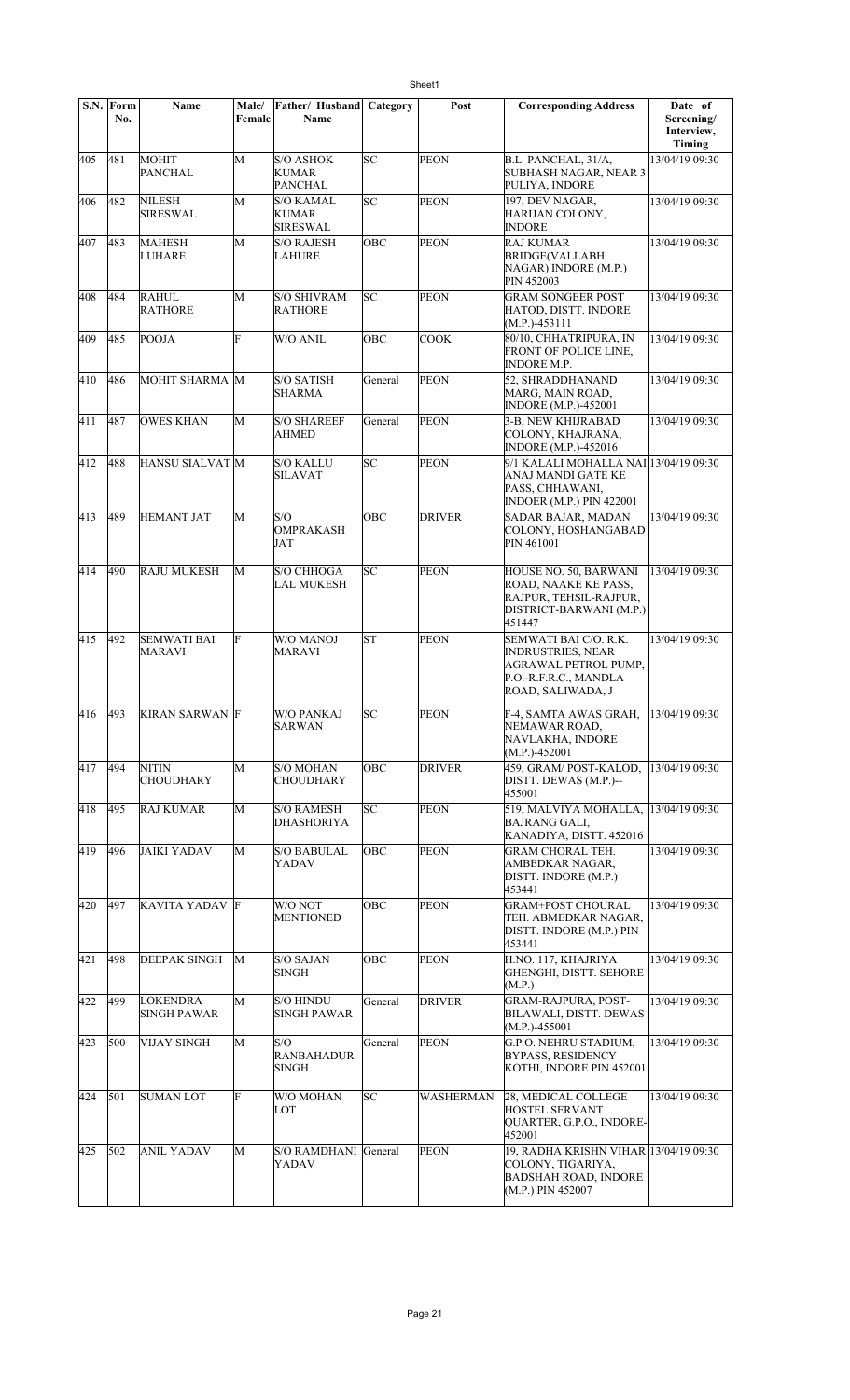|     | S.N. Form<br>No. | <b>Name</b>                                        | Male/<br>Female | Father/ Husband<br>Name                             | Category   | Post             | <b>Corresponding Address</b>                                                                            | Date of<br>Screening/ |
|-----|------------------|----------------------------------------------------|-----------------|-----------------------------------------------------|------------|------------------|---------------------------------------------------------------------------------------------------------|-----------------------|
|     |                  |                                                    |                 |                                                     |            |                  |                                                                                                         | Interview,<br>Timing  |
| 426 | 503              | <b>KARSHIMA</b><br>SARAVATE                        | F               | W/O SUMIT<br>SARAVATE                               | lsc        | <b>PEON</b>      | 49/2, GOMA KI FAIL,<br>MALWA MILL, VALLABH<br>NAGAR, INDORE (M.P.)-<br>452003                           | 13/04/19 09:30        |
| 427 | 505              | <b>RAVI KUMAR</b><br>JAISWAL                       | М               | <b>S/O RAJENDRA</b><br><b>PRASAD</b>                | General    | <b>PEON</b>      | G.P.O., NEAR NEHRU<br><b>STADIUM, RESIDENCY</b><br>KOTHI, INDORE-452001                                 | 13/04/19 09:30        |
| 428 | 506              | ASHISH GUPTA                                       | М               | <b>S/O RAMESH</b><br><b>CHANDRA</b><br><b>GUPTA</b> | General    | <b>DRIVER</b>    | 1/5, OLD P. AND T.<br>COLONY, KHATIWALA<br><b>TANK, INDORE</b>                                          | 13/04/19 09:30        |
| 429 | 507              | ASHOK<br>MAKWANA                                   | M               | <b>S/O ANTER</b><br><b>SINGH</b><br>MAKWANA         | lsτ        | <b>DRIVER</b>    | 232, ANNAPURNA NAGAR,<br>NANAKHEDA, UJJAIN<br>(M.P.) 456010                                             | 13/04/19 09:30        |
| 430 | 508              | PRAVEEN SINGH M<br><b>RAJPOOT</b>                  |                 | <b>S/O DAULAT</b><br><b>SINGH</b><br><b>RAJPOOT</b> | General    | <b>PEON</b>      | WARD NO. 09 BAIRASIYA,<br>DISTRICT BHOPAL 463106                                                        | 13/04/19 09:30        |
| 431 | 509              | <b>SANJAY</b><br>CHOUHAN                           | M               | <b>S/O BHEEM</b><br><b>SINGH</b><br><b>CHOUHAN</b>  | <b>OBC</b> | <b>PEON</b>      | WARD NO. 15, PATEL<br>COLONY, SARDARPUR,<br>DISTRICT-DHAR (M.P.)<br>454111                              | 13/04/19 09:30        |
| 432 | $\vert$ 510      | <b>BHAWNA</b>                                      | F               | W/O ASHOK<br>KATARIYA                               | lst        | <b>PEON</b>      |                                                                                                         | 13/04/19 09:30        |
| 433 | 513              | <b>NRIPENDRA</b><br>TIWARI                         | M               | S/O<br><b>SATRUGHAN</b><br><b>PRASAD</b><br>TIWARI  | General    | <b>DRIVER</b>    | 25/1, SAVID NAGAR,<br>KANADIA ROAD, INDORE<br>(M.P.) 452018                                             | 13/04/19 09:30        |
| 434 | 515              | <b>SHAILESH</b><br><b>KUMAR</b><br><b>TRIPATHI</b> | M               | S/O<br><b>SACHCHIDANA</b><br>ND TRIPATHI            | General    | <b>PEON</b>      | MISIRPURA HANUMANA,<br>DISTT. REWA, (M.P.) PIN<br>486335                                                | 13/04/19 09:30        |
| 435 | 517              | KUNAL JADHAV                                       | M               | <b>S/O DILIP</b><br>JADHAV                          | General    | <b>PEON</b>      | POLIC CHOUKI KE PICHE,<br>WARD NO. 13 RAJGARH,<br>DISTRICT DHAR 454116                                  | 13/04/19 09:30        |
| 436 | 518              | <b>DEEPAK</b><br><b>SULTANIYA</b>                  | M               | S/O MULCHAND OBC<br><b>SULTANIYA</b>                |            | <b>WASHERMAN</b> | 83/2, TRILOK NAGAR,<br>ITAVA, DEWAS (M.P.)<br>455001                                                    | 13/04/19 09:30        |
| 437 | 519              | <b>ASHA KHATRI</b>                                 | F               | <b>W/O PAWAN</b><br><b>KHATRI</b>                   | lsс        | <b>PEON</b>      | <b>132 NEW PANCHSHEEL</b><br>COLONY, MUSAKHEDI,<br>INDORE(M.P.) PIN 452001                              | 13/04/19 09:30        |
| 438 | 520              | <b>ABHISHEK</b><br>VERMA                           | M               | S/O<br><b>GOURISHANKA</b><br>R VERMA                | OBC        | <b>PEON</b>      | <b>67 NEW DEWAS ROAD</b><br><b>INDORE BALLABH NAGAR</b><br><b>INDORE</b> (M.P.) 452003                  | 13/04/19 09:30        |
| 439 | 521              | VICKY NIGWAL                                       | M               | <b>S/O SURESH</b><br>NIGWAL                         | ST         | PEON             |                                                                                                         | 13/04/19 09:30        |
| 440 | 522              | <b>SACHIN PATEL</b>                                | M               | <b>S/O TULSIRAM</b><br><b>PATEL</b>                 | OBC        | <b>PEON</b>      | VILLAGE-MEDAKI CHAD,<br>TEHSIL-DEWAS,<br>DISTRICT-DEWAS (M.P.)<br>455001                                | 13/04/19 09:30        |
| 441 | 523              | <b>SHUBHAM</b><br>NAKWAL                           | M               | <b>S/O ARJUN</b><br><b>NAKWAL</b>                   | SC         | <b>PEON</b>      | 190, DEVNAGAR,<br><b>AMALTAS HOTEL KE</b><br>PICHHE, RAM MANDIR KE<br>PASS, INDORE (M.P.) PIN<br>452001 | 13/04/19 09:30        |
| 442 | 524              | <b>GIRIRAJ SONI</b>                                | M               | <b>S/O VINOD</b><br><b>KUMAR SONI</b>               | OBC        | <b>PEON</b>      | HOUSE NO. 06 NAVGRIH<br><b>MANDIR NEHARU NAGAR</b><br><b>BHADBHADA ROAD</b><br>BHOPAL (M.P.) 462003     | 13/04/19 09:30        |
| 443 | 525              | <b>SUNITA</b>                                      | F               | D/O DONGAR<br><b>PYASE</b>                          | lsс        | <b>PEON</b>      | HOUSE NO. 702.<br>RAVINDRA NAGAR<br>COLONY, WARD NO. 03,<br><b>DISTRICT-KHANDWA</b><br>(M.P.) 450001    | 13/04/19 09:30        |
| 444 | 526              | <b>CHANDU</b><br><b>SESODEYA</b>                   | M               | <b>S/O CHEIN</b><br><b>SINGH</b><br><b>SESODEYA</b> | lΣ         | <b>PEON</b>      |                                                                                                         | 13/04/19 09:30        |
| 445 | 527              | <b>DILIP MUKESH</b>                                | М               | <b>S/O CHHOGA</b><br>LAL MUKESH                     | SC         | <b>PEON</b>      | 50, BARWANI ROAD,<br>NAAKE KE PASS, RAJPUR,<br>TEHSIL-RAJPUR,<br>DISTRICT-BARWANI (M.P.)<br>451447      | 13/04/19 09:30        |
| 446 | 528              | <b>SHIVA JOGI</b>                                  | М               | <b>S/O BALUNATH SC</b><br>JOGI                      |            | PEON             | <b>KASRAWAD DISTRICT</b><br>KHARGONE, (M.P.) 451228                                                     | 13/04/19 09:30        |
| 447 | 529              | <b>RAKESH PATEL</b>                                | M               | <b>S/O SILDAR</b><br><b>PATEL</b>                   | ST         | <b>DRIVER</b>    |                                                                                                         | 13/04/19 09:30        |
| 448 | 530              | KIRAN NAKWAL F                                     |                 | <b>W/O RAKESH</b><br><b>NAKWAL</b>                  | SC         | <b>PEON</b>      | 13/1, NEW PANCHSHEEL<br>COLONY, MUSAKHEDI,<br>INDORE (M.P.) PIN 452001                                  | 13/04/19 09:30        |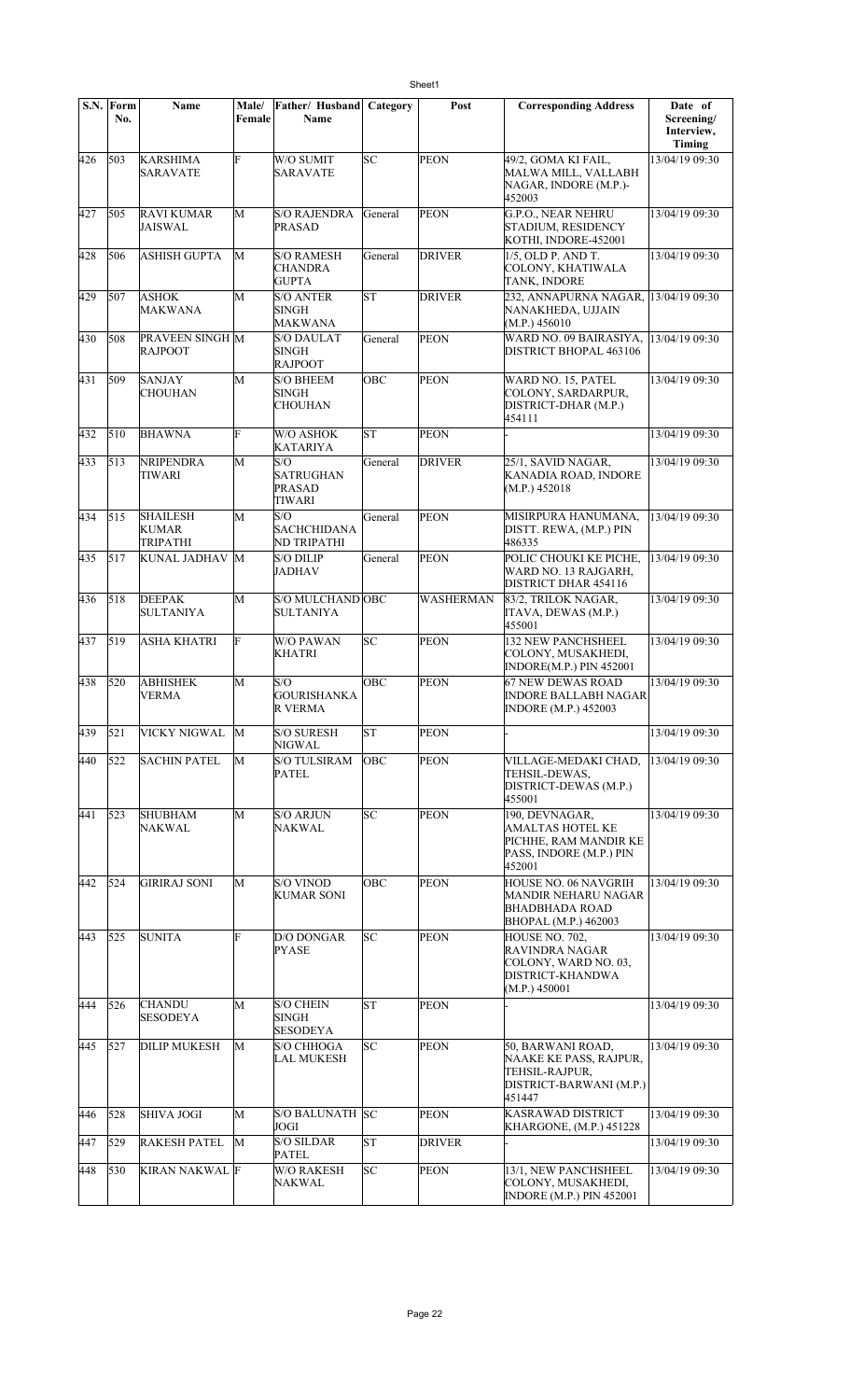|     | S.N. Form<br>No. | <b>Name</b>                               | Male/<br>Female | Father/ Husband Category<br>Name                         |            | Post            | <b>Corresponding Address</b>                                                                                                   | Date of<br>Screening/<br>Interview,<br><b>Timing</b> |
|-----|------------------|-------------------------------------------|-----------------|----------------------------------------------------------|------------|-----------------|--------------------------------------------------------------------------------------------------------------------------------|------------------------------------------------------|
| 449 | 531              | MADHURI GOUD F                            |                 | <b>W/O SANJAY</b><br>GOUD                                | OBC        | <b>GARDENER</b> | 63 NARTH KAMATHI PURA 13/04/19 09:30<br><b>BAKSHI BAGH SADAR</b><br><b>BAZAR INDORE (M.P.)</b>                                 |                                                      |
| 450 | 532              | <b>CHANDRAWATI</b><br><b>KUSHWAHA</b>     | F               | W/O JAMUNA<br><b>PRASAD</b><br><b>KUSHWAHA</b>           | <b>OBC</b> | <b>PEON</b>     | 477/1, INFRONT OF MAHA<br>KAUSHAL COLLEGE,<br>SOUTH CIVIL LINE,<br>JABALPUR (M.P.)                                             | 13/04/19 09:30                                       |
| 451 | 534              | <b>RAKESH</b><br><b>KUSHWAHA</b>          | М               | <b>S/O BHAIYA</b><br>LAL<br>KUSHWAHA                     | OBC        | <b>DRIVER</b>   | WARD NO 01 BAIYA<br><b>COLONY LATERI</b><br>DISTRICT VIDISHA (M.P.)<br>464114                                                  | 13/04/19 09:30                                       |
| 452 | 535              | <b>RAJESH MEDA</b>                        | M               | <b>S/O DHANNA</b><br><b>MEDA</b>                         | lsт        | <b>PEON</b>     | VILLAGE-CHAROLIPADA,<br>POST-JHABUA, DISTRICT-<br>JHABUA (M.P.) 457661                                                         | 13/04/19 09:30                                       |
| 453 | 537              | <b>LOKESH</b><br><b>PATIDAR</b>           | M               | S/O<br><b>RAMESHWAR</b><br><b>PATIDAR</b>                | OBC        | <b>PEON</b>     | MUKAM+POST UN,<br>PATIDAR MOHALLA,<br>TEHSIL+DISTRICT<br>KHARGONE (M.P.) 451440                                                | 13/04/19 09:30                                       |
| 454 | 538              | <b>BUTSINGH</b><br><b>CHOUHAN</b>         | М               | S/O IDA<br>CHOUHAN                                       | <b>ST</b>  | <b>PEON</b>     | <b>GRAM KALBHI, POST</b><br>DHOLYA TEH. DAHI,<br>DISTT. DHAR (M.P.) 454331                                                     | 13/04/19 09:30                                       |
| 455 | 539              | <b>PUSHP KUMAR</b><br><b>CHOUREY</b>      | М               | <b>S/O BHAGWAN</b><br><b>DAS CHOUREY</b>                 | General    | <b>PEON</b>     | HOUSE NO. 323 NEW<br>CHOUKSE NAGAR LAMBA<br>KHEDA, BAIRASIYA ROAD<br>BHOPAL (M.P.)                                             | 13/04/19 09:30                                       |
| 456 | 540              | <b>SAROJ SEN</b>                          | F               | D/O GURU<br>PRASAD SEN                                   | General    | <b>PEON</b>     | NEAR L.I.C., JAG MOHAN<br>DAS WARD, KATNI (M.P.)                                                                               | 13/04/19 09:30                                       |
| 457 | 541              | <b>DEEPESH</b><br><b>PALIYA</b>           | М               | <b>S/O MUKESH</b><br>KUMAR PALIYA                        | General    | <b>PEON</b>     | DURGA MANDI KE PASS<br>DURGA COLONY GUNA,<br>TEH. AND DISTT. (M.P.)                                                            | 13/04/19 09:30                                       |
| 458 | 542              | GIRIRAJ                                   | М               | <b>S/O PRATAP</b><br>SINGH GURJAR                        | OBC        | <b>PEON</b>     | SARSWATI SHISHU<br>MANDIR KE PASS<br>COLLEGE ROAD<br>NARSINGHGARH (M.P.)<br>465669                                             | 13/04/19 09:30                                       |
| 459 | 544              | CHETAN MEHTA M                            |                 | <b>S/O JAMSINGH</b><br><b>MEHTA</b>                      | lst        | <b>DRIVER</b>   | ABHINAV COLONY PATIL<br>DHARMASHALA WALI<br>GALI, SENDHWA, DISTT.<br><b>BARWANI</b> (M.P.) 451666                              | 13/04/19 09:30                                       |
|     |                  | 460 545 RAJKUMAR<br><b>VISHWAKARMA</b>    | $\overline{M}$  | S/O<br><b>LAKHANLAL</b><br>VISHWAKARM<br>A               | OBC        | <b>PEON</b>     | BILKISGANJ, JHAGARIYA, 13/04/19 09:30<br>DISTRICT-SEHORE (M.P.)<br>466111                                                      |                                                      |
| 461 | 547              | <b>SAWAN PATEL</b>                        | М               | <b>S/O BHURE</b><br><b>SINGH PATEL</b>                   | General    | <b>PEON</b>     | H.N. 243, WARD NO. 11<br><b>GRAM KAPALYA KHEDI,</b><br>MUKATI MOHALLA,<br>KAPALYA KHEDI, TESHIL<br>THIKARI, DISTRICT BA        | 13/04/19 09:30                                       |
| 462 | 549              | <b>RAGHUNATH</b><br>MANDLOI               | M               | S/O<br><b>KUNWARSINGH</b><br><b>MANDLOI</b>              | ST         | <b>GARDENER</b> | <b>GRAM SALKHEDA POST</b><br>DABDI, TEH. JOBAT,<br>DISTT. ALIRAJPUR (M.P.)<br>PIN 457990                                       | 13/04/19 09:30                                       |
| 463 | 550              | <b>MAHENDRA</b><br><b>MEWADA</b>          | M               | <b>S/O RAMSINGH</b><br>MEWADA                            | OBC        | <b>PEON</b>     | BILKISGANJ, JHAGARIYA,<br>DISTRICT-SEHORE (M.P.)<br>466111                                                                     | 13/04/19 09:30                                       |
| 464 | 552              | SANJAY KUWAL M                            |                 | S/O<br>OMPRAKASH<br><b>KUWAL</b>                         | SC         | <b>PEON</b>     | 415, KULKARNI KA<br><b>BHATTA, SHILNATH</b><br>CAMP, INDORE (M.P.)<br>452003                                                   | 13/04/19 09:30                                       |
| 465 | 555              | POOJA<br><b>BABERIYA</b>                  | F               | W/O AVINASH                                              | SΤ         | <b>PEON</b>     |                                                                                                                                | 13/04/19 09:30                                       |
| 466 | 557              | <b>DEV KISHORE</b><br><b>PARASHAR</b>     | M               | S/O OM<br>PRAKASH<br><b>PARASHAR</b>                     | General    | PEON            | SARSWATI NAGAR, MATA 13/04/19 09:30<br><b>MANDIR KE PASS,</b><br>GOVINDPURI,<br>UNIVERSITY ROAD<br><b>GWALIOR</b> (M.P) 474011 |                                                      |
| 467 | 558              | USHA CHOPADA F                            |                 | <b>D/O TEKARAM</b><br><b>CHOPADA</b>                     | SC         | <b>PEON</b>     | 235, RAJEEV AWAS VIHAR, 13/04/19 09:30<br><b>INDORE (M.P.) PIN 452010</b>                                                      |                                                      |
| 468 | 562              | <b>RAJESH KUMAR M</b><br><b>CHOUDHARY</b> |                 | <b>S/O KAILASH</b><br><b>CHANDRA</b><br><b>CHOUDHARY</b> | OBC        | <b>PEON</b>     | RAJESH S/O. KAILASH<br>CHANDRA CHOUDHARY,<br>VILLAGE + POST<br>SIROLYA, DISTRICT-<br>DEWAS (M.P.) 455001                       | 13/04/19 09:30                                       |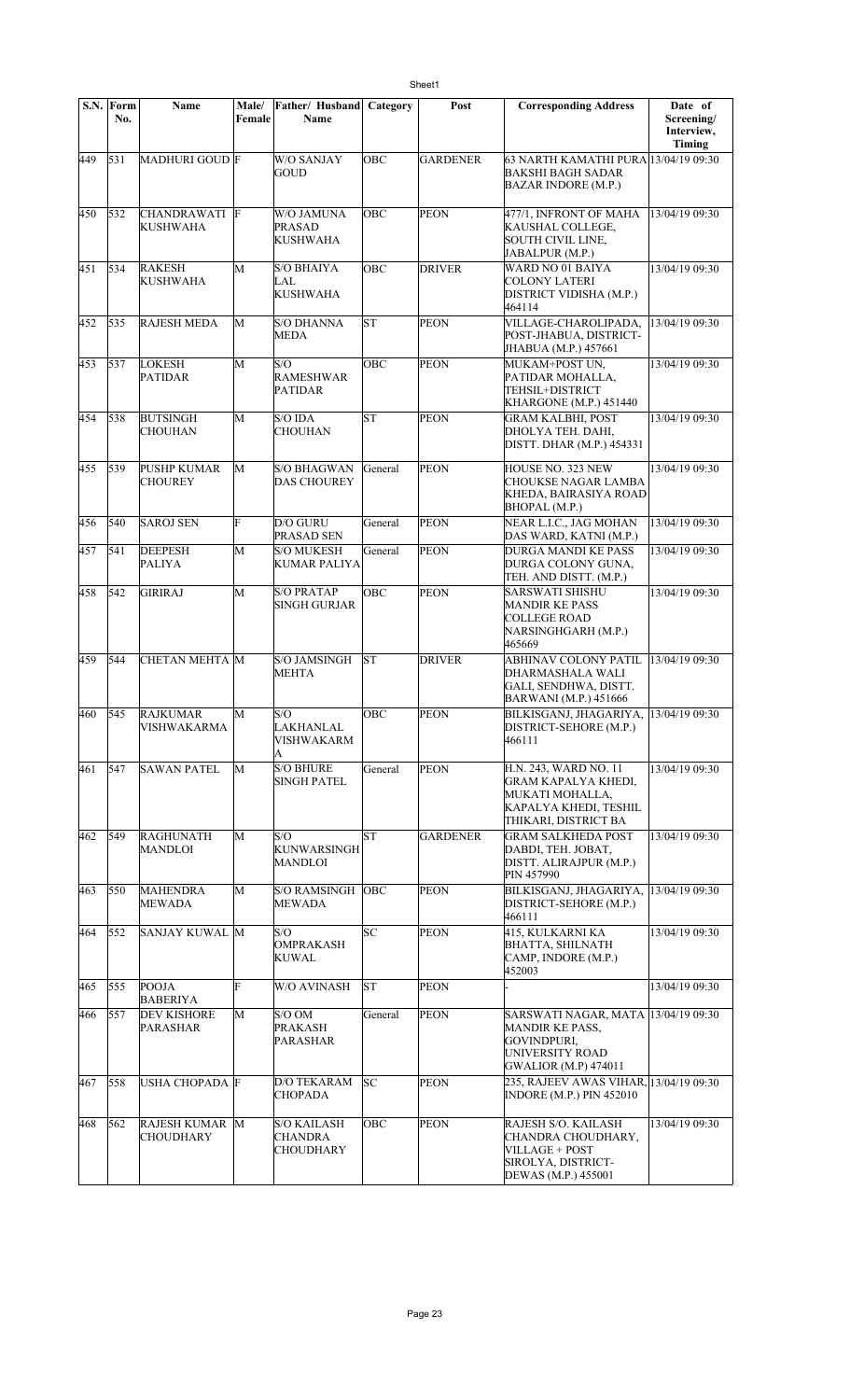|     | S.N. Form<br>No. | Name                                     | Male/<br>Female | Father/Husband<br>Name                                  | Category   | Post             | <b>Corresponding Address</b>                                                                                           | Date of<br>Screening/<br>Interview,<br>Timing |
|-----|------------------|------------------------------------------|-----------------|---------------------------------------------------------|------------|------------------|------------------------------------------------------------------------------------------------------------------------|-----------------------------------------------|
| 469 | 563              | <b>RAVINDRA</b><br><b>SINGH RAJPUT</b>   | M               | <b>S/O KEDAR</b><br><b>SINGH RAJPUT</b>                 | OBC        | <b>DRIVER</b>    | <b>BAI SAHAB KI PARED,</b><br>LAXMI GANJ, DOCTOR<br>KAMAL KISHORE KE<br>SAMNE WALI GALI,<br>LASHKAR, GWALIOR<br>474001 | 13/04/19 09:30                                |
| 470 | 566              | <b>REKHA</b><br><b>SURYAWANSHI</b>       | F               | D/O AMAR<br><b>SINGH</b><br><b>SURYAWANSHI</b>          | OBC        | <b>PEON</b>      | 927 JANTA COLONY<br>STADIUM GROUND<br><b>INDORE 452011</b>                                                             | 13/04/19 09:30                                |
| 471 | 567              | RAJAT SONWAR M                           |                 | S/O MANGILAL<br>SONWAR                                  | SC         | WASHERMAN        | 8, BHALEKARI PURA, BHOI 13/04/19 09:30<br>MOHALLE KE PASS,<br><b>INDORE (M.P.)</b>                                     |                                               |
| 472 | 568              | <b>AMRAPALI</b><br>TOMAR                 | F               | <b>D/O VIKRAM</b><br><b>SINGH TOMAR</b>                 | General    | <b>PEON</b>      | 118-B, SINGAPUR<br>TOWNSHIP, PHASE -2,<br>DHABLI PACHWATI KE<br>PASS, DEWAS NAKA,<br>INDORE (M.P.)                     | 13/04/19 09:30                                |
| 473 | 569              | <b>KULVANT</b><br><b>CHOUHAN</b>         | М               | <b>S/O RAJARAM</b><br><b>SINGH</b>                      | General    | <b>PEON</b>      | 3337, LALJI KI LASSI,<br>MHOW, (M.P.) PIN 453441                                                                       | 13/04/19 09:30                                |
| 474 | 570              | <b>DIPESH GEHLOT M</b>                   |                 | <b>S/O ONKAR</b><br><b>SINGH GEHLOT</b>                 | SC         | <b>DRIVER</b>    | 70/1, MARUTI NAGAR,<br>SUKHLIYA, INDORE, PIN<br>452010                                                                 | 13/04/19 09:30                                |
| 475 | 571              | <b>RAHUL MAHER</b>                       | M               | <b>S/O MAHESH</b><br><b>MAHER</b>                       | SC         | <b>WASHERMAN</b> | 315/316, RAJ NAGAR<br><b>SECTOR - F MAHESH TENT</b><br><b>HOUSE, INDORE PIN</b><br>452002                              | 13/04/19 09:30                                |
| 476 | 572              | YASH KAUSHAL M                           |                 | <b>S/O ROHIT</b><br>KAUSHAL                             | OBC        | <b>PEON</b>      | MOTI MAHAL, MOHAN<br>MARG MHOW 3407,<br><b>INDORE</b>                                                                  | 13/04/19 09:30                                |
| 477 | 573              | <b>KRISHNA RAO</b>                       | M               | <b>S/O RAMESH</b><br>RAOJI                              | lsт        | <b>GARDENER</b>  | LALJI KI BASTI, MHOW,<br>DISTT. INDORE (M.P.)<br>453441                                                                | 13/04/19 09:30                                |
| 478 | 574              | MIHIR<br>KANOJIYA                        | M               | <b>S/O SANJAY</b><br>KANOJIYA                           | General    | WASHERMAN        | 22/2 PARSI MOHALLA,<br>CHHAWANI, INDORE<br>(M.P.) PIN 452001                                                           | 13/04/19 09:30                                |
| 479 | 575              | <b>SHRI SHIV</b>                         | M               | <b>S/O SHRI KESAR SC</b><br><b>SINGH</b>                |            | <b>PEON</b>      | 115, KHATI PIPLIYA POST-<br><b>BURANA KHEDI, INDORE</b><br>M.P. 452016                                                 | 13/04/19 09:30                                |
| 480 | 576              | <b>SHRI KAMAL</b><br><b>KAUSHAL</b>      | M               | <b>S/O LATE SHRI</b><br>PYARELAL JI                     | OBC        | <b>PEON</b>      | 15/11, NEELGANGA<br>RAMNEWAS KI CHAL,<br><b>UJJAIN M.P. 456010</b>                                                     | 13/04/19 09:30                                |
| 481 | 577              | <b>SHRI SURENDRA</b> M<br><b>SANTORE</b> |                 | <b>S/O SHRI RAM</b><br>AVATAR<br><b>KEWAT</b>           | OBC        | PEON             | H.NO. 106, MOTILAL<br>NAGAR, KAROD, BHOPAL<br>M.P.                                                                     | 13/04/19 09:30                                |
| 482 | 578              | <b>SHRI DEEPAK</b><br><b>KUMAR PARTE</b> | M               | <b>S/O SHRI</b><br><b>BAHADUR</b><br><b>SINGH PARTE</b> | lsт        | <b>DRIVER</b>    | GRAM-SIMRIYA, POST-<br>JAHARMHOW, TEHSIL-<br>NAINPUR, DIST-MANDLA<br>M.P. 481771                                       | 13/04/19 09:30                                |
| 483 | 579              | <b>SHRI DHIRAJ</b><br><b>RATHORE</b>     | M               | <b>S/O SHRI</b><br>RAMPRASAD<br><b>RATHORE</b>          | SC         | <b>DRIVER</b>    | 62, BHAGYA SHRI<br>COLONY, VIJAY NAGAR,<br><b>INDORE M.P. 452010</b>                                                   | 13/04/19 09:30                                |
| 484 | 580              | <b>SMT. SANDHYA</b><br><b>SIRSIYA</b>    | F               | W/O SHRI<br>AKASH SIRSIYA                               | SC         | PEON             | 109, BAPU GANDHI<br>NAGAR, DEWAS ROAD<br>NIRANJANPUR INDORE<br>M.P. 452010                                             | 13/04/19 09:30                                |
| 485 | 581              | <b>PRADEEP</b><br><b>CHOUHAN</b>         | M               | <b>S/O RAJKUMAR OBC</b><br><b>CHOUHAN</b>               |            | <b>PEON</b>      | 2350, LINIYA PURA,<br>MHOW, DISTRICT-INDORE<br>(M.P.) 453441                                                           | 13/04/19 09:30                                |
| 486 | 582              | <b>SMT. KAMNA</b><br><b>PANCHAL</b>      | F               | W/O SHRI<br><b>ARJUN</b><br><b>PANCHAL</b>              | SC         | <b>PEON</b>      | 173, KARMCHARI<br>COLONY, DEWAS M.P.<br>455001                                                                         | 13/04/19 09:30                                |
| 487 | 583              | <b>DAYARAM</b><br><b>PATIDAR</b>         | M               | S/O MOHANLAL OBC<br><b>PATIDAR</b>                      |            | <b>DRIVER</b>    |                                                                                                                        | 13/04/19 09:30                                |
| 488 | 584              | <b>SHRI SACHIN</b><br><b>KUMAR</b>       | M               | <b>S/O SHRI</b><br><b>BABULAL</b>                       | <b>OBC</b> | <b>GARDENER</b>  | BAKHARIYA KHAL ROAD, 13/04/19 09:30<br>NARAYANGARH, TEHSIL-<br>MALHARGARH, DIST-<br>MANDSAUR M.P. 488553               |                                               |
| 489 | 585              | <b>VIRENDRA</b><br><b>KAUSHAL</b>        | M               | S/O<br><b>RAMAKISHAN</b><br><b>KAUSHAL</b>              | <b>OBC</b> | <b>PEON</b>      | HOUSE NO. 3303, LAL JI KI   13/04/19 09:30<br><b>BASTI, MHOW, DISTRICT-</b><br><b>INDORE</b> (M.P.) 453441             |                                               |
| 490 | 586              | <b>SHRI</b><br>DEVNARAYAN                | M               | <b>S/O SHRI</b><br><b>OMPRAKASH</b>                     | General    | <b>PEON</b>      | WARD NO. 2.<br><b>GURUNANAK MARG,</b><br>SANAWAD, DIST-<br>KHARGONE, M.P. 451111                                       | 13/04/19 09:30                                |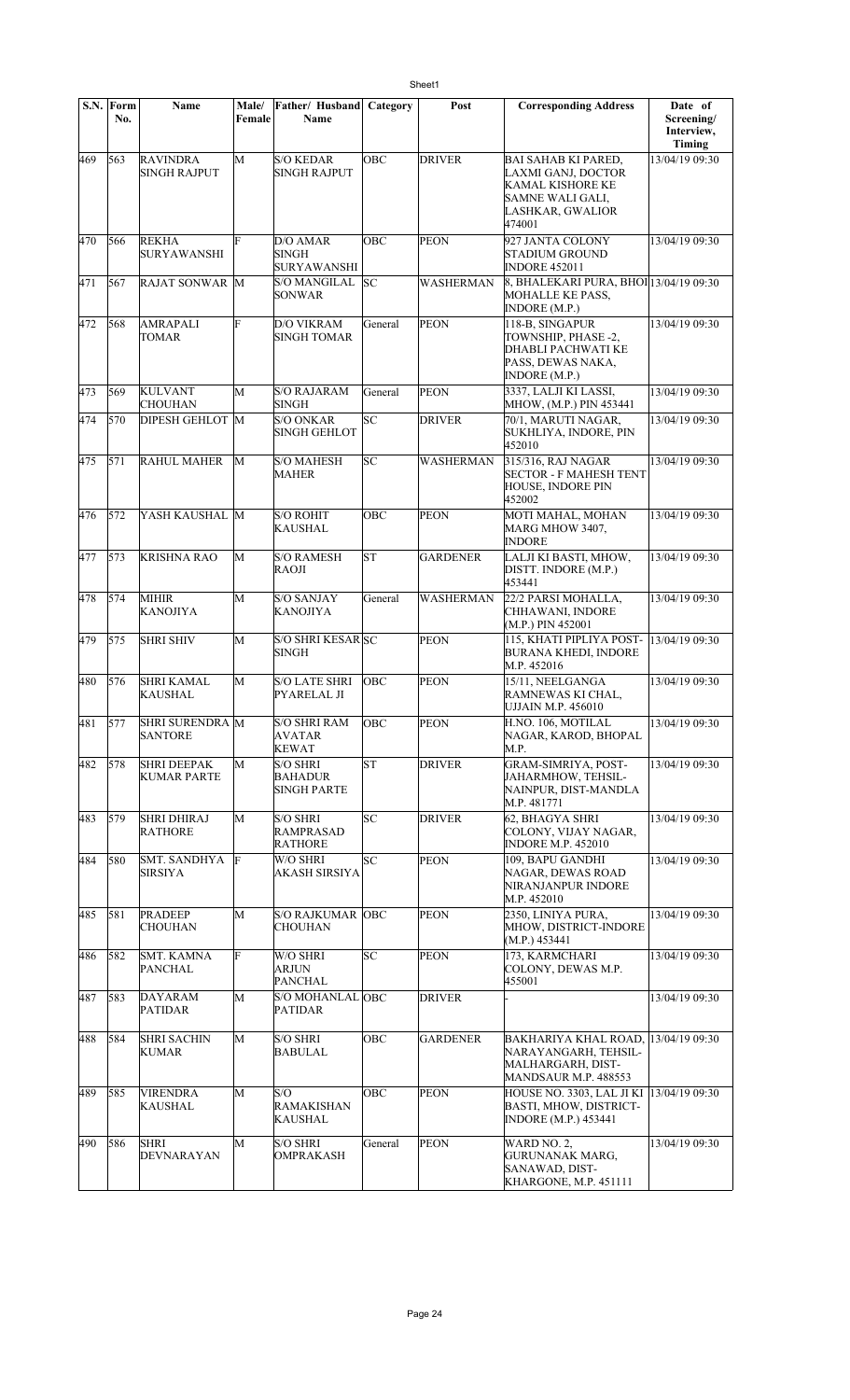|     | S.N. Form<br>No. | <b>Name</b>                                           | Male/<br>Female | Father/ Husband<br>Name                             | Category  | Post            | <b>Corresponding Address</b>                                                                                       | Date of<br>Screening/<br>Interview,<br>Timing |
|-----|------------------|-------------------------------------------------------|-----------------|-----------------------------------------------------|-----------|-----------------|--------------------------------------------------------------------------------------------------------------------|-----------------------------------------------|
| 491 | 587              | ROHIT KULHAREM                                        |                 | S/O<br><b>KANHAIYALAL</b><br><b>KULHARE</b>         | OBC       | <b>PEON</b>     | HOUSE NO. 124, SELIG 2,<br>SECTOR-B, SCHEME NO.<br>78, ARANYA, VIJAY<br>NAGAR, INDORE (M.P.)<br>452010             | 13/04/19 09:30                                |
| 492 | 588              | <b>SHRI KAILASH</b><br>BARIYA                         | M               | <b>S/O SHRI</b><br>JOTUSINGH<br><b>BARIYA</b>       | <b>ST</b> | <b>PEON</b>     | GRAM-VADLIPADA, POST- 13/04/19 09:30<br>RAJALA, TEHSIL-<br>RANAPUR, DIST-JHABUA<br>M.P. 457661                     |                                               |
| 493 | 589              | <b>VIVEK MISHRA</b>                                   | М               | S/O<br>SHREEKANT<br>MISHRA                          | General   | <b>PEON</b>     | HOUSE NO. 161, BHEEM<br>NAGAR, HOCKEY HOSTEL,<br>NEAR SANTOSH KIRANA<br>STORE, HOJUR, BHOPAL<br>(M.P.) 462004      | 13/04/19 09:30                                |
| 494 | 590              | SHRI GAJENDRA M<br><b>SINGH</b>                       |                 | <b>S/O SHRI</b><br>MANSINGH                         | lsc       | <b>PEON</b>     | 6/13, GYANCHANDRA<br>JAIN, SCHE. N0. 54, VIJAY<br>NAGAR, INDORE M.P.<br>452010                                     | 13/04/19 09:30                                |
| 495 | 592              | <b>SHRI SUNIL</b><br>NANDLAL                          | М               | <b>S/O SHRI</b><br><b>KUNJILAL</b><br>NANDLAL       | OBC       | <b>PEON</b>     | 329, A, SUNDAR NAGAR,<br><b>MAIN SUKALYA INDORE</b>                                                                | 13/04/19 09:30                                |
| 496 | 593              | <b>ALPESH BORADEM</b>                                 |                 | S/O YOGENDRA OBC<br><b>BORADE</b>                   |           | <b>PEON</b>     | 385, C SECTOR, PRAJAPAT<br>NAGAR, GURUKUL<br><b>SCHOOL MAIN ROAD,</b><br><b>INDORE (M.P.) 452009</b>               | 13/04/19 09:30                                |
| 497 | 594              | SMT. MAYA<br><b>KHARE</b>                             | F               | W/O SHRI<br><b>MANOJ KHARE</b>                      | lsc       | <b>PEON</b>     | 2904, MOHAN MARG,<br>MHOW M.P. 453441                                                                              | 13/04/19 09:30                                |
| 498 | 596              | <b>ANIL SINGH</b><br><b>RATHORE</b>                   | M               | S/O<br>SHAILENDRA<br><b>KUMAR</b><br><b>RATHORE</b> | SC        | PEON            | 2, SAMTA NAGAR,<br>VILLAGE-PALDA, INDORE<br>(M.P.) 452001                                                          | 13/04/19 09:30                                |
| 499 | 597              | <b>SMT. UMA</b><br><b>PUROHIT</b>                     | F               | W/O SHRI<br>JAGDISHCHAN<br><b>DRA PUROHIT</b>       | General   | <b>PEON</b>     | 72, REVENUE NAGAR,<br>NEAR ANNAPURNA ROAD<br><b>INDORE M.P.</b>                                                    | 13/04/19 09:30                                |
| 500 | 598              | <b>SHIVLAL</b><br><b>SHARMA</b>                       | M               | S/O<br>NARAYANLAL<br><b>SHARMA</b>                  | General   | <b>PEON</b>     | BARDA-BARKHEDA.<br>TEHSIL-BADOD,<br>DISTRICT-AGAR MALWA<br>(M.P.) 465447                                           | 13/04/19 09:30                                |
| 501 | 599              | <b>SMT. SONIYA</b><br><b>GOSAR</b>                    | F               | W/O SHRI<br><b>DEEPAK GOSAR</b>                     | SC        | <b>PEON</b>     | NX-B, GANESH DHAM<br>PIPLIYAHANA<br>CHOURAHA INDORE M.P.<br>452001                                                 | 13/04/19 09:30                                |
| 502 | 601              | AJAY SOLANKI                                          | М               | S/O DASHRATH General<br>SINGH<br>SOLANKI            |           | <b>PEON</b>     | <b>GRAM PANDYA GHAT</b><br>KHEDI, POST SEJGOAN,<br>TEH. MAHESHWAR, DISTT.<br><b>KHARGONE (M.P.) PIN</b><br>451225  | 13/04/19 09:30                                |
| 503 | 602              | <b>SHRI HARISH</b>                                    | M               | <b>S/O LATE SHRI</b><br>ATMARAM                     | lst       | <b>GARDENER</b> | BADHA KANKRIYA, POST- 13/04/19 09:30<br><b>MANPUR, DIST INDORE</b><br>M.P. 453661                                  |                                               |
| 504 | 603              | RAJYAWARDHA M<br>N SINGH KHICHI                       |                 | <b>S/O BHAGWAN</b><br><b>SINGH</b>                  | General   | <b>PEON</b>     | <b>GRAM CHANDPURA, TEH.</b><br>+POST KHILCHIPUR,<br>DISTT. RAJGARH, (M.P.)<br>PIN 465679                           | 13/04/19 09:30                                |
| 505 | 604              | <b>MAMTA GUPTA</b>                                    | F               | D/O<br><b>RAMSWAROOP</b><br><b>GUPTA</b>            | General   | <b>PEON</b>     | HOUSE NO. 64, SECTOR-E,<br>L/2, SLICE-4, SCHEME NO.<br>78, ARANYA NAGAR,<br><b>INDORE</b> (M.P.) 452010            | 13/04/19 09:30                                |
| 506 | 605              | <b>SHRI ASHUTOSH M</b>                                |                 | <b>S/O SHRI</b><br><b>RAGHUVEER</b><br><b>SINGH</b> | lsc       | <b>GARDENER</b> | <b>GRAM-GULKHEDI, POST-</b><br>PIPLYA RASODA, TEHSIL-<br>PACHORE DIST-RAJGARH<br>(BYAWRA)                          | 13/04/19 09:30                                |
| 507 | 607              | <b>RAJNI GUPTA</b>                                    | М               | S/O<br><b>RAMSWAROOP</b><br><b>GUPTA</b>            | General   | <b>PEON</b>     | HOUSE NO. 64, SECTOR-E,<br>L/2, SLICE-4, SCHEME NO.<br>78, ARANYA NAGAR,<br><b>INDORE</b> (M.P.) 452010            | 13/04/19 09:30                                |
| 508 | 609              | <b>SHRI NILESH</b><br>YADAV                           | M               | <b>S/O SHRI BADRI OBC</b><br><b>PRASAD</b><br>YADAV |           | <b>DRIVER</b>   | <b>SHRI RAM COLONY</b><br>DEWARI KALA MAIN<br>ROAD SAGAR M.P. 470226                                               | 13/04/19 09:30                                |
| 509 | $ 610\rangle$    | <b>ISHWAR</b><br><b>RANGWAL</b>                       | M               | S/O<br><b>KANHAIYALAL</b><br><b>RANGWAL</b>         | SC        | <b>PEON</b>     | 572, PANCHAM KI PHEL,<br><b>INDORE</b> (M.P.) 452001                                                               | 13/04/19 09:30                                |
| 510 | 611              | <b>MOHAMMAD</b><br><b>SHAFOT ALI</b><br><b>SAYYAD</b> | M               | <b>S/O MANSOOR</b><br>ALI                           | General   | <b>DRIVER</b>   | SAJAY NAGAR, JAKDIYA<br><b>MASJIT KE PASS WARD</b><br><b>NO 23 PASHCHIM</b><br>KHARGONE, (M.P.) PIN<br>CODE 451001 | 13/04/19 09:30                                |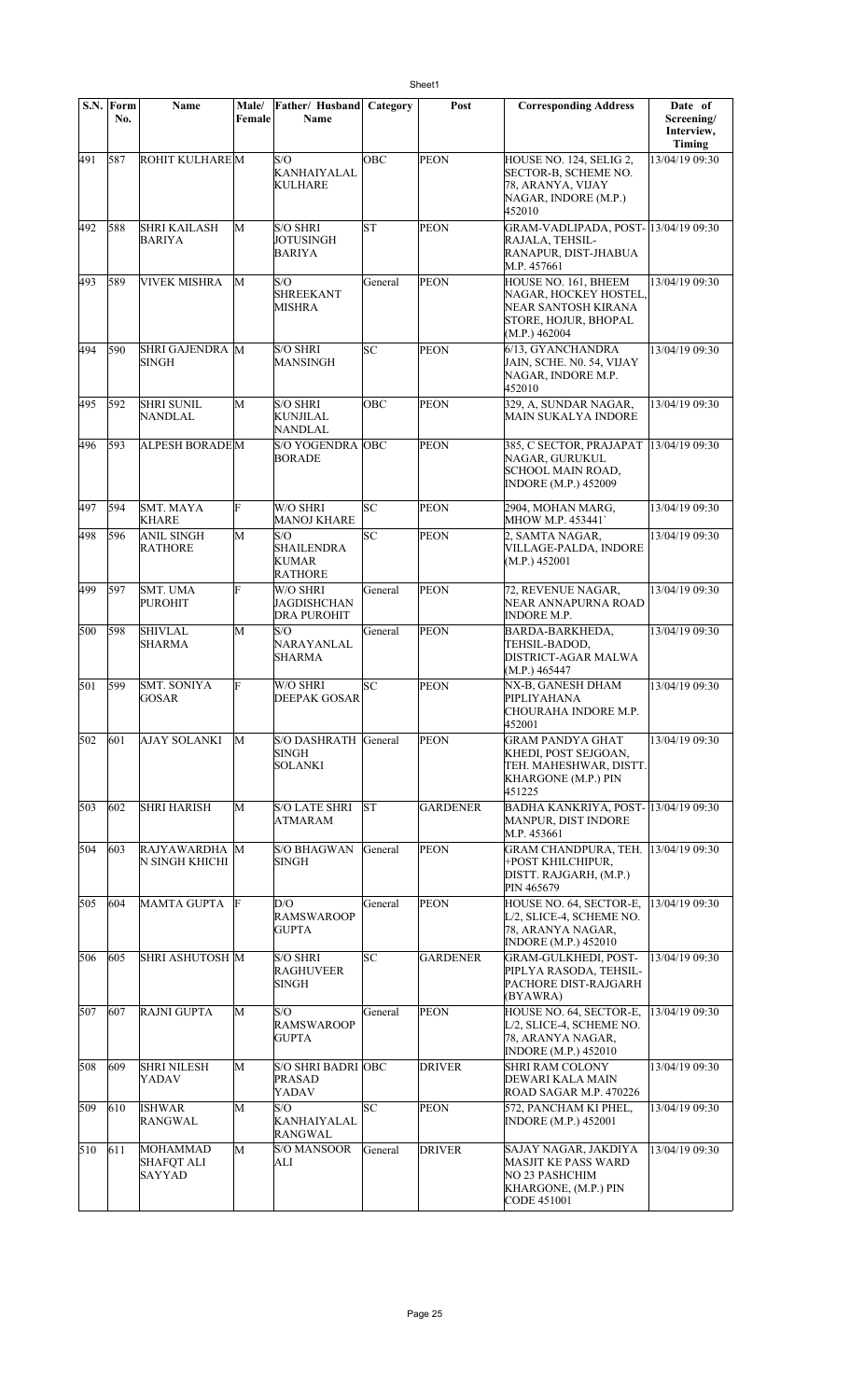|     | S.N. Form<br>No. | Name                                              | Male/<br>Female | Father/ Husband<br><b>Name</b>                          | Category | Post            | <b>Corresponding Address</b>                                                                                            | Date of<br>Screening/<br>Interview,<br>Timing |
|-----|------------------|---------------------------------------------------|-----------------|---------------------------------------------------------|----------|-----------------|-------------------------------------------------------------------------------------------------------------------------|-----------------------------------------------|
| 511 | 613              | VINOD KUMAR<br><b>BHATIYA</b>                     | M               | S/O<br>SHANKARLAL<br><b>BHATIYA</b>                     | OBC      | <b>PEON</b>     |                                                                                                                         | 13/04/19 09:30                                |
| 512 | 614              | <b>SMT. RITU</b><br>YADAV                         | F               | W/O SHRI<br>NILESH YADAV                                | OBC      | <b>PEON</b>     | PRATHVI WARD DEWARI<br>KALA MAIN ROAD SAGAR<br>M.P. 470226                                                              | 13/04/19 09:30                                |
| 513 | 615              | <b>RAHUL SINGH</b><br><b>GUJAR</b>                | M               | <b>S/O SAHAB</b><br><b>SINGH GUJAR</b>                  | OBC      | <b>PEON</b>     | 61/1, GALI NO.2, POLICE<br>CHOUKI KE PASS, PATARA<br>ROAD, BARKHEDI, DISTT.<br><b>BHOPAL, JAHANGIRABAD,</b><br>(M.P.) P | 13/04/19 09:30                                |
| 514 | 617              | SHRI HITENDRA M<br><b>HUKUMCHANDR</b><br>A BAGUL  |                 | <b>S/O SHRI</b><br><b>HUKUMCHAND</b><br><b>RA BAGUL</b> | OBC      | <b>PEON</b>     | 802, NEW GOURI NAGAR<br><b>INDORE M.P 452010</b>                                                                        | 13/04/19 09:30                                |
| 515 | 620              | MADHUBALA<br>TIWARI                               | F               | W/O DINESH<br>TIWARI                                    | General  | PEON            | 236/2, BHAGATSINGH<br>NAGAR, KHARCHA,<br><b>SANVER ROAD, INDORE</b><br>(M.P.) 452015                                    | 13/04/19 09:30                                |
| 516 | 621              | <b>SHRI AJAY</b>                                  | M               | <b>S/O SHRI</b><br><b>ROOPSINGH</b>                     | lsc      | <b>GARDENER</b> | GRAM-NEELKANTH<br>TEHSIL-UJJAIN DIST-<br>UJJAIN 456006                                                                  | 13/04/19 09:30                                |
| 517 | 623              | <b>RITESH</b><br><b>MALVIYA</b>                   | M               | <b>S/O SHRI</b><br>NARAYAN JI<br><b>MALVIYA</b>         | SC       | <b>GARDENER</b> | NEELKANTH, TEHSIL-<br>UJJAIN DIST-UJJAIN 456006                                                                         | 13/04/19 09:30                                |
| 518 | 624              | <b>KAILASH</b><br><b>PALIWAL</b>                  | M               | S/O<br>DEVNARAYAN<br><b>PALIWAL</b>                     | General  | <b>PEON</b>     | 70, KHAGASI KA<br><b>BAGICHA, KEELA ROAD,</b><br>INDORE (M.P.) PIN 452015                                               | 13/04/19 09:30                                |
| 519 | 625              | <b>SHRI SANJAY</b><br>YADAV                       | M               | S/O SHRI VIMAL SC<br>YADAV                              |          | <b>GARDENER</b> | <b>GRAM-NEELKANTH,</b><br>TEHSIL-UJJAIN, DIST-<br><b>UJJAIN M.P. 456006</b>                                             | 13/04/19 09:30                                |
| 520 | 627              | <b>SHRI SHUBHAM</b><br>JADHAV                     | M               | <b>S/O SHRI</b><br><b>ANTARSINGH</b><br><b>JADHAV</b>   | SC       | <b>GARDENER</b> | NEELKANTH, TEHSIL-<br>UJJAIN, DIST-UJJAIN M.P.<br>456006                                                                | 13/04/19 09:30                                |
| 521 | 629              | <b>SHRI RAHUL</b><br><b>WAMNE</b>                 | M               | <b>S/O SHRI SUNIL OBC</b><br><b>WAMNE</b>               |          | <b>DRIVER</b>   | 180-C, SPECIAL GANDHI<br>NAGAR, INDORE M.P.<br>453112                                                                   | 13/04/19 09:30                                |
| 522 | 630              | <b>LALIT GUPTA</b>                                | M               | S/O<br><b>KAILASHCHAN</b><br>DRA GUPTA                  | General  | <b>PEON</b>     | <b>VILLAGE+POST</b><br>NAGALWADI, TEHSIL-<br>RAJPUR, DISTRICT-<br><b>BARWANI</b> (M.P.) 451449                          | 13/04/19 09:30                                |
| 523 | 631              | <b>SHRI</b><br><b>DHIRENDRA</b><br><b>SAVLIYA</b> | M               | <b>S/O SHRI</b><br><b>GENDALAL</b><br><b>SAVLIYA</b>    | SC       | <b>PEON</b>     | GRAM+POST-<br>DOULATPUR, TEHSIL-<br>SONKACCHA, DIST-<br>DEWAS M.P. 455118                                               | 13/04/19 09:30                                |
| 524 | 632              | <b>SHRI</b><br><b>CHOPSINGH</b><br><b>DODVE</b>   | M               | <b>S/O SHRI</b><br><b>RADTIYA</b><br><b>DODVE</b>       | lsт      | <b>PEON</b>     | GRAM-PADLA, POST-<br>KHANDLAI, TEHSIL-<br>MANAWAR, DIST-DHAR<br>M.P. 454446                                             | 13/04/19 09:30                                |
| 525 | 633              | <b>ASHISH PANTHI</b>                              | M               | S/O SHYAMLAL SC<br><b>PANTHI</b>                        |          | <b>DRIVER</b>   | 1596/9, NANDA NAGAR,<br><b>INDORE</b> (M.P.) 452011                                                                     | 13/04/19 09:30                                |
| 526 | 634              | <b>SMT. RAVINA</b><br><b>MAKWANA</b>              | F               | W/O SHRI<br><b>DINESH</b><br><b>MAKWANA</b>             | SC       | <b>COOK</b>     | <b>GRAM-KARMADI, POST-</b><br>DILIP NAGAR, DIST-<br><b>RATLAM MP. 457001</b>                                            | 13/04/19 09:30                                |
| 527 | 635              | <b>SONU SINDAL</b>                                | М               | S/O<br>SHIVNARAYAN<br><b>SINDAL</b>                     | SC       | <b>PEON</b>     | 23, VILLAGE-RINJLAY,<br>POST-BISLAWAD,<br>AIRPORT ROAD, INDORE<br>(M.P.) 453001                                         | 13/04/19 09:30                                |
| 528 | 636              | <b>SHRI DINESH</b><br><b>MAKWANA</b>              | М               | <b>S/O SHRI</b><br>PANNALAL<br>MAKWANA                  | SC       | <b>PEON</b>     | <b>GRAM-KARMADI, POST-</b><br>DILIP NAGAR, DIST-<br><b>RATLAM MP. 457001</b>                                            | 13/04/19 09:30                                |
| 529 | 637              | <b>BILAMSINGH</b><br><b>ANARE</b>                 | М               | <b>S/O THAKUR</b><br><b>SINGH ANARE</b>                 | ST       | <b>PEON</b>     | VILLAGE-JHARPANYA,<br>POST-AKHADA, TEHSIL-<br>KUKSHI, DISTRICT-DHAR<br>(M.P.) 454221                                    | 13/04/19 09:30                                |
| 530 | 638              | <b>HEMLATA</b><br><b>KEHAL</b>                    | F               | W/O DINESH<br><b>KEHAL</b>                              | lsc      | <b>PEON</b>     | 208 RUSTAM KA<br>BAGICHA, INDORE (M.P.)<br>452003                                                                       | 13/04/19 09:30                                |
| 531 | $ 639\rangle$    | <b>ASHISH</b><br><b>KALYANE</b>                   | M               | <b>S/O RAJESH</b><br><b>KALYANE</b>                     | SC.      | <b>PEON</b>     | 620-A, VIDUR NAGAR,<br>AHIRKHEDI ROAD.<br><b>INDORE (M.P.) 452009</b>                                                   | 13/04/19 09:30                                |
| 532 | 640              | <b>DEVI SINGH</b><br><b>LODHI</b>                 | M               | <b>S/O BRAJESH</b><br>SINGH                             | OBC      | <b>PEON</b>     | <b>GRAM &amp; POST GAHORA,</b><br>TEHSIL ISAGARH.<br><b>DISTRICT ASHOK NAGAR</b><br>(M.P.)473335                        | 13/04/19 09:30                                |
| 533 | 641              | SUNIL MALVIYA M                                   |                 | <b>S/O JAGDISH</b><br><b>MALVIYA</b>                    | OBC      | WASHERMAN       | 493, VIKAS NAGAR,<br>CHHOTA BANGADA,<br><b>INDORE</b> (M.P.) 452005                                                     | 13/04/19 09:30                                |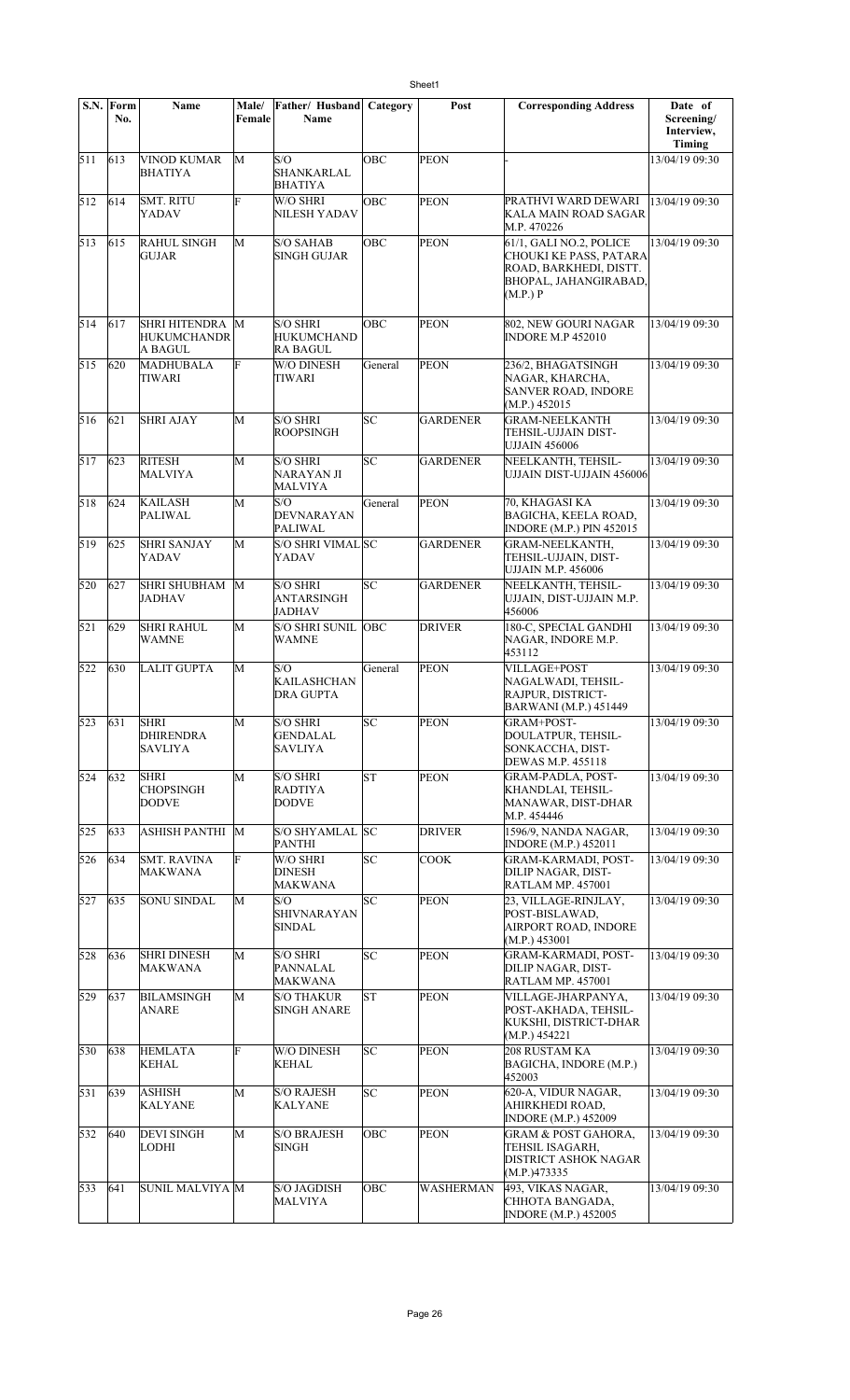|     | S.N. Form<br>No. | Name                                | <b>Male/</b><br>Female | Father/ Husband<br>Name                            | Category   | Post            | <b>Corresponding Address</b>                                                                                               | Date of<br>Screening/<br>Interview,<br>Timing |
|-----|------------------|-------------------------------------|------------------------|----------------------------------------------------|------------|-----------------|----------------------------------------------------------------------------------------------------------------------------|-----------------------------------------------|
| 534 | 642              | <b>JAVED KHAN</b>                   | M                      | <b>S/O JUBER</b><br><b>KHAN</b>                    | OBC        | <b>PEON</b>     | C/O JUBER KHAN,<br>NAYAPURA JANPAD KA<br>SAMNE, GOGAWA, DISTT.<br>KHARGONE (M.P.) 451335                                   | 13/04/19 09:30                                |
| 535 | 643              | <b>RAHUL KUMAR</b><br><b>SHARMA</b> | M                      | S/O RAVI<br><b>SHARMA</b>                          | General    | <b>PEON</b>     | <b>BADA MANDIR KE PASS</b><br><b>GRAM PIPLYA KULMI,</b><br>TEH. JEERAPUR, DISTT.<br>RAJGARH(BIORA) M.P. PIN<br>465693      | 13/04/19 09:30                                |
| 536 | 644              | NEETU YADAV                         | F                      | <b>D/O ASHOK</b><br><b>YADAV</b>                   | OBC        | <b>COOK</b>     | BAJARANG MARG, GWALI 13/04/19 09:30<br>MOHALLA BADWAH,<br>DISTT. KHARGONE (M.P.)<br>PIN 451115                             |                                               |
| 537 | 645              | <b>SATISH</b><br><b>CHOURASIYA</b>  | M                      | S/O<br><b>RAMNARESH</b><br><b>CHOURASIYA</b>       | <b>OBC</b> | <b>PEON</b>     | 1476/11, NANDA NAGAR,<br>INDORE(M.P.)                                                                                      | 13/04/19 09:30                                |
| 538 | 646              | <b>HEMANT</b><br>CHOUHAN            | M                      | <b>S/O GURUNAM</b><br><b>CHOUHAN</b>               | SC         | <b>PEON</b>     | D-BLOCK, C.R.P., IN<br>FRONT OF POLICE LINE,<br>BEHIND M.Y. HOSPITAL,<br>INDORE (M.P.)                                     | 13/04/19 09:30                                |
| 539 | 647              | <b>SHANTILAL</b>                    | M                      | S/O<br><b>BHAWARLAL</b>                            | OBC        | <b>PEON</b>     | LEKHA VIBHAG.<br><b>BHARTIYA PRABANDH</b><br>SANSTHAN, INDORE,<br>PRABANDH RAU-<br>PITHAMPUR ROAD,<br><b>INDORE 453556</b> | 13/04/19 09:30                                |
| 540 | 648              | <b>SANJAY KUMAR M</b>               |                        | <b>S/O RAM SINGH OBC</b><br><b>VERMA</b>           |            | <b>PEON</b>     | GRAM-POST MUNGAWALI 13/04/19 09:30<br>DISTT. TEH. SEHORE<br>$(M.P.) - 466001$                                              |                                               |
| 541 | 649              | <b>SAPANA</b><br><b>DHAWAN</b>      | F                      | D/O LATE<br><b>KISHORE</b><br><b>DHAWAN</b>        | lsc        | <b>PEON</b>     | 845 PANCHAM KI PHEL,<br>NEAR JANJEERWALA<br>SQUARE, INDORE                                                                 | 13/04/19 09:30                                |
| 542 | 650              | <b>GOVIND MORE</b>                  | M                      | <b>S/O RAMESH</b><br><b>MORE</b>                   | <b>OBC</b> | <b>GARDENER</b> | WARD NO. 29, DUBEY<br>COLONY, PADAM KUND<br>WARD, KHANDWA (M.P.)                                                           | 13/04/19 09:30                                |
| 543 | 651              | RAVI VERMA                          | M                      | <b>S/O VISHNU</b><br><b>VERMA</b>                  | SC         | <b>PEON</b>     | (BANGLA NO. 136) DHRUV 13/04/19 09:30<br><b>SAHAB KA BANGLA</b><br>MHOW, DISTT. INDORE<br>(M.P.)                           |                                               |
| 544 | 653              | <b>PRAVEEN SOPRAM</b>               |                        | <b>S/O JAGDISH</b><br><b>SOPRA</b>                 | OBC        | PEON            | MOLANA AJAD MARG,<br>MANDLESHWAR, TEH.<br>MAHESHWAR, DISTT.<br>KHARGONE, (M.P.) PIN<br>451221                              | 13/04/19 09:30                                |
| 545 | 654              | <b>CHHOTELAL</b><br>GURJAR          | М                      | S/O<br><b>MANSHARAM</b>                            | General    | <b>PEON</b>     | <b>GRAM JATARTHI, POST</b><br>JHALODI, TEH. DABARA,<br>DISTT. GWALIOR, (M.P.)<br>PIN 475220                                | 13/04/19 09:30                                |
| 546 | 655              | RUPESH BAWNE M                      |                        | <b>S/O NANAK</b><br><b>RAM BAWNE</b>               | General    | <b>GARDENER</b> | WARD NO. 25, DADAJI<br>WARD, GANGOUR GALI,<br>KHANDWA, M.P. PIN<br>450001                                                  | 13/04/19 09:30                                |
| 547 | 656              | SANJAY<br><b>KOTHARI</b>            | M                      | S/O<br><b>PRAHLADSIING</b><br><b>H KOTHARI</b>     | SC         | <b>PEON</b>     | 111, JAY HIND NAGAR,<br>BANGANGA, INDORE PIN<br>452015                                                                     | 13/04/19 09:30                                |
| 548 | 657              | <b>HRADESH</b><br>TIWARI            | M                      | <b>S/O KAMTA</b><br><b>PRASAD</b><br><b>TIWARI</b> | General    | <b>PEON</b>     | PURANI GAS AGENCY<br>SHRIWASHTAV NURSING<br>HOME KE PASS JAWAHAR<br>MARG, CHHATERPUR,<br>(M.P.) PIN 471001                 | 13/04/19 09:30                                |
| 549 | 658              | NEPAL SINGH<br>BATTI                | M                      | S/O<br>CHAMARILAL<br><b>BATTI</b>                  | ST         | <b>PEON</b>     | 03 PANCHSHEEL COLONY, 13/04/19 09:30<br>TEMPO STAND KE PASS<br>MUSAKHEDI, INDORE PIN<br>452001                             |                                               |
| 550 | 659              | <b>DINESH PATIL</b>                 | M                      | <b>S/O GULAB</b><br><b>PATIL</b>                   | General    | <b>PEON</b>     | A1/73, F-TYPE, SAGAR<br>VALLABH BHAI PATEL<br>WARD, WARD NO. 6,<br>NEPANAGAR, DISTT.<br>BURHANPUR (M.P.)-450221            | 13/04/19 09:30                                |
| 551 | 660              | <b>AJAY SINGH</b><br><b>PAWAR</b>   | M                      | <b>S/O BAGWAN</b><br><b>SINGH PAWAR</b>            | General    | <b>DRIVER</b>   | DISTRICT PANCHAYAT,<br>DAMDAMA UJJAIN, DISTT.<br>UJJAIN PIN 456010                                                         | 13/04/19 09:30                                |
| 552 | 661              | <b>VIJAY GOYAL</b>                  | M                      | <b>S/O MATADEEN SC</b>                             |            | <b>GARDENER</b> | NAYAPURA JAMANA<br>ROAD, BHIND WARD NO.<br>24, (M.P.)-477001                                                               | 13/04/19 09:30                                |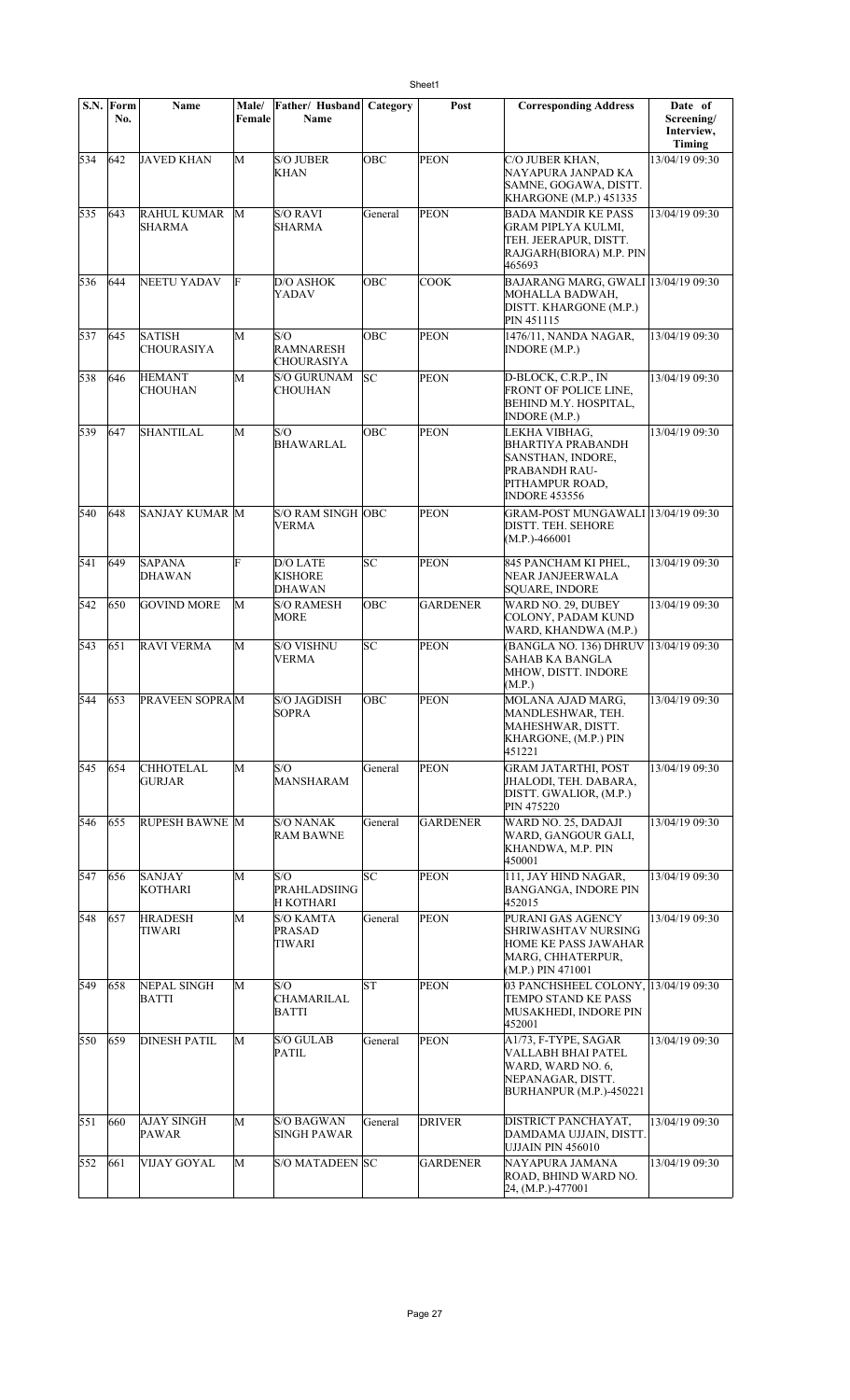|     | S.N. Form<br>No. | Name                                         | Male/<br>Female | <b>Father/ Husband Category</b><br>Name                       |           | Post            | <b>Corresponding Address</b>                                                                                                   | Date of<br>Screening/<br>Interview,<br>Timing |
|-----|------------------|----------------------------------------------|-----------------|---------------------------------------------------------------|-----------|-----------------|--------------------------------------------------------------------------------------------------------------------------------|-----------------------------------------------|
| 553 | 662              | <b>ABHISHEK</b><br>CHAWLA                    | M               | <b>S/O JITENDRA</b><br>CHAWLA                                 | lsc       | <b>PEON</b>     | 94, EWS, DONGRE NAGAR, 13/04/19 09:30<br>RATLAM (M.P.)-457001                                                                  |                                               |
| 554 | 663              | <b>ROHIT DAWAR</b>                           | М               | <b>S/O BADRILAL</b><br><b>DAWAR</b>                           | <b>ST</b> | <b>GARDENER</b> | GRAM-BHAGORA, TEH.<br>MHOW DISTT. INDORE<br>$(M.P.) - 453441$                                                                  | 13/04/19 09:30                                |
| 555 | 664              | <b>DEVKARAN</b>                              | М               | S/O RAMESH                                                    | ST        | <b>GARDENER</b> | GRAM+POST+BHAGORA,<br>TEH. MHOW, DISTT.<br><b>INDORE</b> (M.P.)-453441                                                         | 13/04/19 09:30                                |
| 556 | 665              | <b>MEENA</b><br><b>BHADORIYA</b>             | F               | W/O<br><b>BALBAHDUR</b><br><b>SINGH</b><br><b>BHADORIYA</b>   | General   | <b>GARDENER</b> | 100/2 GOVIND COLONY<br>KILA ROAD, INDORE<br>452015                                                                             | 13/04/19 09:30                                |
| 557 | 666              | <b>MAHENDRA</b><br><b>JATAV</b>              | M               | <b>S/O RAMESH</b><br><b>KUMAR JATAV</b>                       | SC        | <b>PEON</b>     | IN FRONT OF STATE<br>BANK, MAIN ROAD,<br>SHERPURA, BARASIYA,<br>WARD NO. 15, -463106                                           | 13/04/19 09:30                                |
| 558 | 667              | <b>ARVIND KUMAR M</b>                        |                 | <b>S/O NARAYAN</b><br><b>SINGH</b>                            | OBC       | WASHERMAN       | <b>VILLAGE &amp; POST</b><br><b>GADORA, TEHSIL-</b><br>ISAGARH, DISTRICT-<br><b>ASHOK NAGAR (M.P.)</b><br>473335               | 13/04/19 09:30                                |
| 559 | 668              | <b>SONVEER SINGH M</b>                       |                 | S/O<br><b>RAMAVATAR</b><br><b>SINGH</b>                       | SC        | <b>GARDENER</b> | NEW AMBEDKAR NAGAR,<br>WARD NO. 21, SAKHMOLI<br>FARM HOUSE KE PICHE,<br><b>BYPASS ROAD, BHIND</b><br>$(M.P.) - 477001$         | 13/04/19 09:30                                |
| 560 | $ 669\rangle$    | <b>MONTU</b><br>MALVIYA                      | M               | S/O<br><b>GOVERDHAN</b><br>LAL MALVIYA                        | OBC       | WASHERMAN       | 13 SUTAR GALI, 97 NAGAR 13/04/19 09:30<br>NIGAM ROAD, MASIH<br>VIDHYA BHAWAN KE<br>PASS GALI MAIN, INDORE<br>(M.P.) PIN 452007 |                                               |
| 561 | 670              | <b>SUNIL</b>                                 | M               | <b>S/O KAMLESH</b>                                            | SC        | <b>PEON</b>     | WARD NO. 11, SHIVHARE<br>KA PURA, BHIND (M.P.)                                                                                 | 13/04/19 09:30                                |
| 562 | 671              | <b>SHRI VIJAY</b><br><b>KUSHWAH</b>          | M               | <b>S/O SHRI</b><br><b>JAGDISH</b><br><b>KUSHWAH</b>           | OBC       | <b>PEON</b>     | WARD NO. 12, BADONI,<br><b>BADONI KHURD, DIST-</b><br>DATIYA M.P. 475686                                                       | 13/04/19 09:30                                |
| 563 | 672              | <b>DEEPAK</b><br><b>PATHOTE</b>              | M               | <b>S/O BABULAL</b><br><b>PATHOTE</b>                          | lsс       | <b>PEON</b>     | VILLAGE-KANKARIYANV, 13/04/19 09:30<br>POST-DOGAWAN, WEST<br>NIMAR, TEHSIL-<br>KASRAWAD, DISTRICT-<br>KHARGONE (M.P.) 451228   |                                               |
| 564 | 673              | <b>RAVI HATILA</b>                           | M               | <b>S/O MOHAN</b><br>SINGH HATILA                              | lΣ        | <b>DRIVER</b>   | 288 MAKAN AADIWASI<br>BHEEL COLONY,<br>MUSAKHEDI INDORE<br>(M.P.) PIN 452001                                                   | 13/04/19 09:30                                |
| 565 | 674              | <b>SUNITA NATH</b>                           | F               | D/O HARI<br>SHANKAR<br><b>NATH</b>                            | SC        | <b>PEON</b>     | 555, GADHI, NEAR<br><b>GOVERNMENT HOSPITAL,</b><br>WARD NO. 20, GRAM<br>GADHI, TEH.<br>GAIRATGANJ, DISTT.<br>RAISEN (M.P.)     | 13/04/19 09:30                                |
| 566 | 675              | PREMCHAND<br>GANGLE                          | M               | <b>S/O AMBARAM</b><br>KANHA<br><b>GANGLE</b>                  | SC        | <b>PEON</b>     | VILLAGE-MAKADKHEDA,<br>POST & TEHSIL<br>KASRAWAD, DISTRICT-<br>KHARGONE (M.P.)                                                 | 13/04/19 09:30                                |
| 567 | 676              | <b>MS. MONIKA</b><br>YADAV                   | F               | D/O SHRI<br>ASHOK YADAV                                       | OBC       | <b>PEON</b>     | 45, GAWALI MOHLLA,<br><b>BAJRANG MARG,</b><br><b>BADWAHA, DIST-</b><br>KHARGONE M.P. 451115                                    | 13/04/19 09:30                                |
| 568 | 677              | DHARMENDRA<br><b>PANWAR</b>                  | M               | <b>S/O MADAN</b><br><b>LAL PANWAR</b>                         | SC        | <b>DRIVER</b>   | 160, PIPLYAHANA,<br><b>INDORE (M.P.) PIN 452001</b>                                                                            | 13/04/19 09:30                                |
| 569 | 678              | <b>SHRI HARSHIT</b><br><b>THAKUR</b>         | M               | <b>S/O LATE SHRI</b><br><b>BHANWAR</b><br><b>SINGH THAKUR</b> | General   | <b>DRIVER</b>   | D-17/1, MOG LINE NEAR<br><b>EYE HOSPITAL PIN</b><br>(452002) INDORE(M.P.)                                                      | 13/04/19 09:30                                |
| 570 | $ 679\rangle$    | <b>SHYAMLAL</b><br><b>SURYAVANSHI</b>        | M               | S/O<br>SHANKARLAL<br><b>SURYAVANSHI</b>                       | SC        | <b>PEON</b>     | 226, VIVEKANAND<br>COLONY, WARD NO. 23,<br>AGAR, DISTRICT-AGAR<br>MALWA (M.P.) 465441                                          | 13/04/19 09:30                                |
| 571 | 680              | <b>SHRI PAWAN</b><br><b>KUMAR</b><br>MISHARA | M               | S/O SHRI<br><b>RAMAKANT</b><br><b>MISHRA</b>                  | General   | <b>PEON</b>     | H.NO. 903/1, KALIMATA<br><b>MANDIR KE PICHE</b><br>AMANPUR, JABALPUR<br>DIST-JABALPUR                                          | 13/04/19 09:30                                |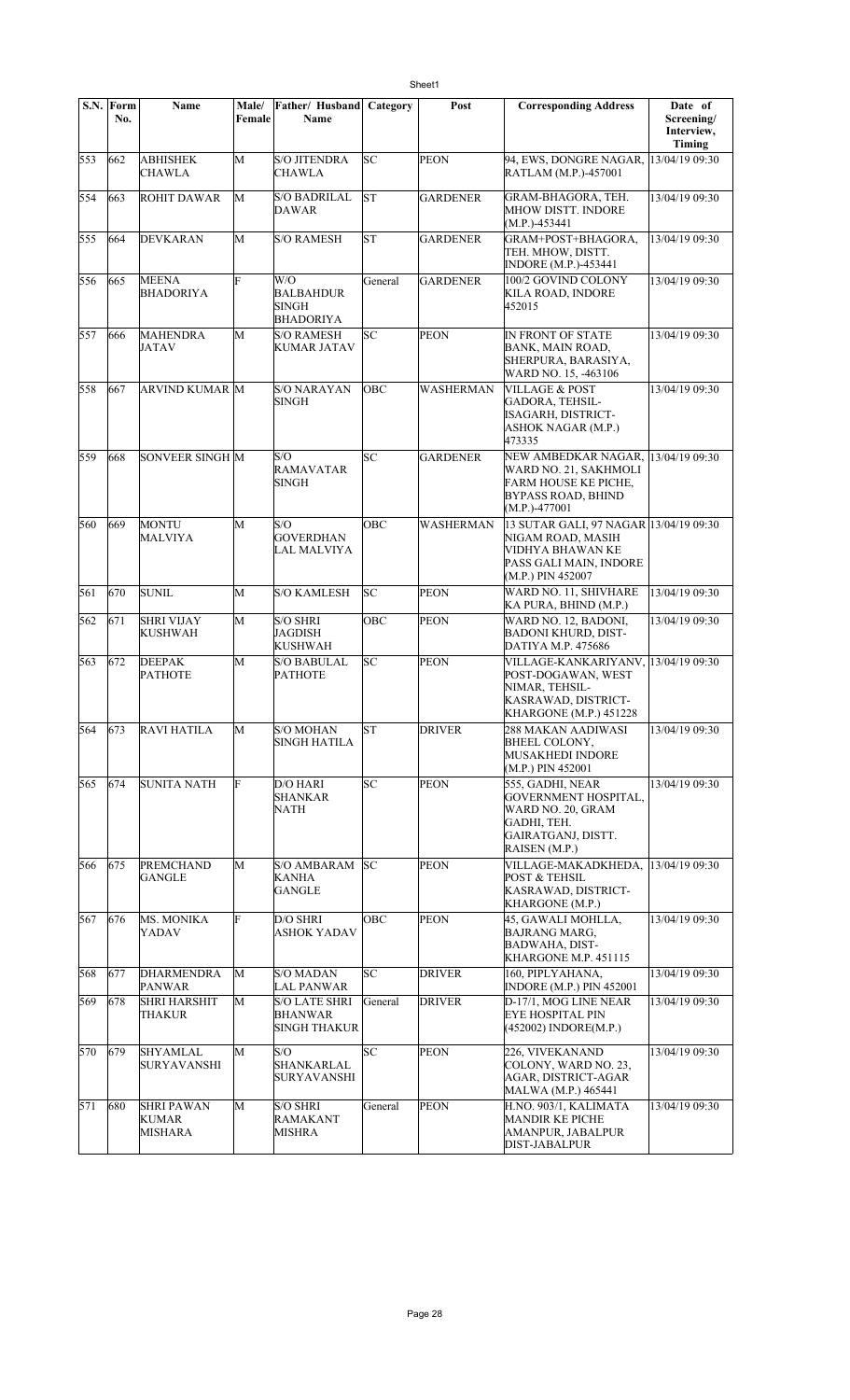|     | S.N. Form<br>No. | Name                                                   | Male/<br>Female | Father/ Husband<br>Name                                     | Category  | Post            | <b>Corresponding Address</b>                                                                                                            | Date of<br>Screening/<br>Interview,<br>Timing |
|-----|------------------|--------------------------------------------------------|-----------------|-------------------------------------------------------------|-----------|-----------------|-----------------------------------------------------------------------------------------------------------------------------------------|-----------------------------------------------|
| 572 | 681              | <b>SHRI AJAY</b><br><b>KUMAR BHUTE</b>                 | M               | <b>S/O SHRI</b><br><b>CHAMHARULA</b><br><b>L BHUTE</b>      | OBC       | <b>GARDENER</b> | WARD NO. 06, KIRNAPUR,<br><b>GUJARI CHOUK</b><br>KIRNAPUR, TEHSIL-<br><b>KIRNAPUR, DIST-</b><br><b>BALAGHAT M.P. 481115</b>             | 13/04/19 09:30                                |
| 573 | 682              | <b>AJAY CHAPRI</b>                                     | M               | <b>S/O SHRAVAN</b><br><b>CHAPRI</b>                         | SC        | <b>PEON</b>     | C/O SHRAVAN CHAPRI, 31, 13/04/19 09:30<br>KHANPURA, MANDSAUR<br>(M.P.) 458001                                                           |                                               |
| 574 | 683              | <b>DEVENDRA</b><br><b>BHARTI</b>                       | М               | <b>S/O MOHAN</b><br><b>BHARTI</b>                           | ST        | <b>PEON</b>     | PANDU PIPARIYA, POST<br>BIJORI, TEHSIL TAMIYA,<br>DISTRICT- CHHINDWARA<br>(M.P.) 408559                                                 | 13/04/19 09:30                                |
| 575 | 684              | MOHAN VERMA M                                          |                 | S/O NANURAM                                                 | lsc       | <b>PEON</b>     | MOTIPURA, INFRONT OF<br><b>GOVERNMENT HIGH</b><br><b>SCHOOL, KHARGONE</b><br>(M.P.) 451001                                              | 13/04/19 09:30                                |
| 576 | 685              | <b>SHRI MOHD.</b><br><b>ALIK ALI</b><br><b>SAIYYAD</b> | М               | <b>S/O SHRI</b><br><b>MANSUR ALI</b>                        | General   | <b>PEON</b>     | SANJAY NAGAR, JAKRIYA 13/04/19 09:30<br><b>MASJIT KE PAS, WARD</b><br>NO. 23, EAST NIMAR,<br>KHARGONE M.P. 451001                       |                                               |
| 577 | 687              | <b>ASHISH</b><br><b>CHAWLA</b>                         | M               | <b>S/O BHARATI</b><br><b>CHAWLA</b>                         | lsс       | <b>PEON</b>     | 94 EWS DOGRE NAGAR,<br>RATLAM (M.P.) PIN 457001                                                                                         | 13/04/19 09:30                                |
| 578 | 688              | SHOHABBATSIN M<br><b>GH ANARE</b>                      |                 | <b>S/O SHAM</b><br><b>SINGH ANARE</b>                       | <b>ST</b> | <b>PEON</b>     | SHOHABBAT SINGH<br>ANARE S/O. SHAM SINGH<br>ANARE, VILLAGE-<br>JHARPANYA, POST-<br>AKHADA, TEHSIL-<br>KUKSHI, DISTRICT                  | 13/04/19 09:30                                |
| 579 | 689              | <b>SHRI HARINDRA M</b><br>PRAJAPATI                    |                 | <b>S/O SHRI</b><br><b>BHAGIRATH</b><br>PRAJAPATI            | General   | <b>PEON</b>     | VILLAGE- MAKRARA<br>POST- KARYA TEHSIL-<br>KOLARAS DISTRICT-<br>SHIVPURI(M.P.) PIN-<br>473770                                           | 13/04/19 09:30                                |
| 580 | 690              | <b>ASHISH</b><br><b>CHOUHAN</b>                        | М               | <b>S/O ASHOK</b><br><b>CHOUHAN</b>                          | SC        | <b>PEON</b>     | 161, MALVI MOHALLA,<br>PIPLIYAHANA, INDORE<br>(M.P.) 452001                                                                             | 13/04/19 09:30                                |
| 581 | 691              | <b>SHRI KRISHNA</b><br><b>KUMAR</b><br><b>DWIVEDI</b>  | М               | S/O SHRI DIN<br><b>BANDHU</b><br><b>SHARMA</b>              | General   | <b>DRIVER</b>   | 54, COMPANY, A.S.C.<br>SUPPLY DIPOT, JABALPUR                                                                                           | 13/04/19 09:30                                |
| 582 | 692              | TARUN KUMAR<br><b>SHARMA</b>                           | M               | <b>S/O KAILASH</b><br><b>CHANDRA</b><br><b>SHARMA</b>       | OBC       | COOK            | VILLAGE-RAJOD SUTAR<br>GALI, TEHSIL-<br>SARDARPUR, DISTRICT-<br>DHAR (M.P.) 454660                                                      | 13/04/19 09:30                                |
| 583 | 693              | <b>KAMLESH</b><br><b>PRASAD SAKET</b>                  | М               | <b>S/O MOTI LAL</b><br><b>SAKET</b>                         | SC        | <b>PEON</b>     | <b>GRAM RAIKHOR LALAN</b><br>TOL RAMPUR NAIKIN<br>WARD4 DISTT. SIDHI<br>(M.P.) PIN. 486775                                              | 13/04/19 09:30                                |
| 584 | 694              | <b>RAHUL KUMAR</b><br><b>CHOUDHRY</b>                  | M               | <b>S/O NARENDRA OBC</b><br><b>KUMAR</b><br><b>CHOUDHRY</b>  |           | <b>PEON</b>     | <b>GRAM JANOR, POST</b><br>RANKAI (PIPARIYA)<br>TEHSIL-KARELI, DISTRICT<br>NARSINGHPUR 487221                                           | 13/04/19 09:30                                |
| 585 | 695              | <b>SHRI RISHABH</b><br>LAMBHATE                        | М               | S/O MAHENDRA OBC<br>LAMBHATE                                |           | <b>PEON</b>     | <b>20 SIRUMAL COLONY</b><br>HEMU COLONY KI<br>AKHARI GALI MAHESH<br><b>GUARD LINE KAMLA</b><br>NEHRU DHARMASHALA<br><b>INDORE PIN C</b> | 13/04/19 09:30                                |
| 586 | 696              | <b>AMJAD KHAN</b>                                      | М               | <b>S/O ASLAM</b><br><b>KHAN</b>                             | General   | <b>PEON</b>     | 56, MOMAN TOLA,<br>VISHNU GALI NO. 01,<br>DEWAS (M.P.)                                                                                  | 13/04/19 09:30                                |
| 587 | 697              | <b>RISHI VERMA</b>                                     | М               | <b>S/O BHAGWAN</b><br><b>DAS VERMA</b>                      | OBC       | <b>PEON</b>     | SCHEME NO. 136, GOLDEN 13/04/19 09:30<br>PUMP B BLOCK<br>VASUNDHARA GALEXY<br>FLAT NO 405 4TH FLOOR<br><b>INDORE 452010</b>             |                                               |
| 588 | 698              | AMAN BAWANE M                                          |                 | S/O<br><b>AJAYPRAKASH</b>                                   | OBC       | <b>PEON</b>     | 1977 BHOI MOHALLA,<br>MHOW DISTT. INDORE<br>(M.P.) PIN 453441                                                                           | 13/04/19 09:30                                |
| 589 | 699              | <b>SHRI PAWAN</b><br><b>SEN</b>                        | М               | <b>S/O LATE SHRI</b><br><b>DEVENDRA</b><br><b>KUMAR SEN</b> | OBC       | <b>PEON</b>     | ASHOK NAGAR ROAD,<br>HARIYA NAI KA<br>BAGICHA, CANT, GUNA<br>M.P. 473001                                                                | 13/04/19 09:30                                |
| 590 | 700              | <b>SHRI ANIL</b><br><b>MALVIYA</b>                     | М               | <b>S/O SHRI</b><br><b>JAGDISH</b><br><b>MALVIYA</b>         | OBC       | WASHERMAN       | 493 VIKAS NAGAR<br>CHHOTA BANGDADA<br><b>INDORE</b>                                                                                     | 13/04/19 09:30                                |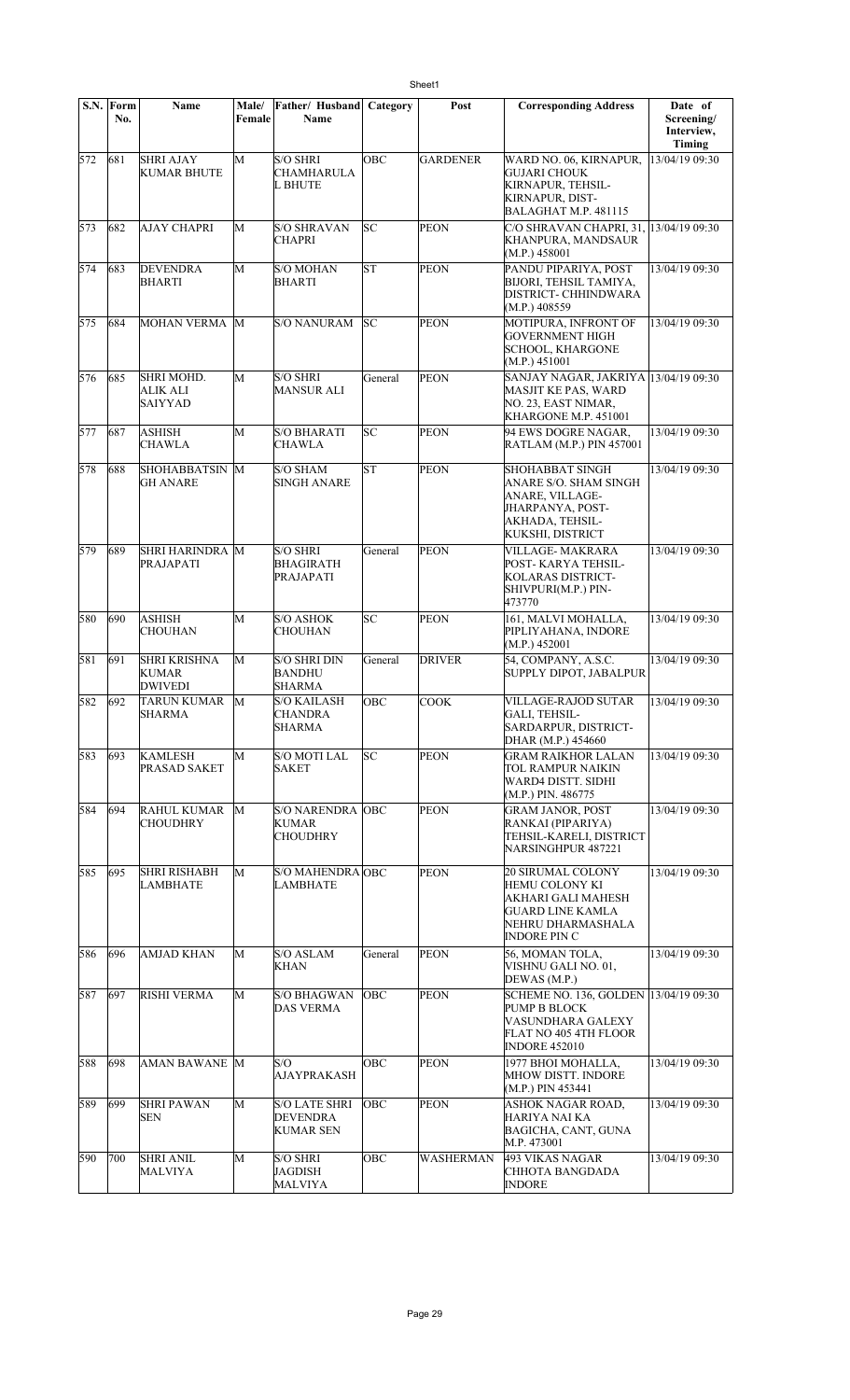|     | S.N. Form<br>No. | Name                                          | Male/<br>Female | Father/ Husband<br>Name                                | Category   | Post            | <b>Corresponding Address</b>                                                                                       | Date of<br>Screening/<br>Interview,<br>Timing |
|-----|------------------|-----------------------------------------------|-----------------|--------------------------------------------------------|------------|-----------------|--------------------------------------------------------------------------------------------------------------------|-----------------------------------------------|
| 591 | 701              | <b>SHRI SUJIT</b><br><b>VERMA</b>             | M               | <b>S/O SHRI</b><br><b>GURUCHARAN</b><br><b>VERMA</b>   | SC         | <b>GARDENER</b> | H.NO. 43, TANGA KHANA,<br>MHOW, DIST-INDORE M.P.<br>453441                                                         | 13/04/19 09:30                                |
| 592 | 702              | <b>RUSHAM BAVNE M</b>                         |                 | <b>S/O AJAY</b><br><b>PRAKASH</b><br><b>BAVNE</b>      | OBC        | <b>GARDENER</b> | 1977 BHOI MOHALL,<br>MHOW DISTT. INDORE<br>(M.P.) PIN 453441                                                       | 13/04/19 09:30                                |
| 593 | 703              | <b>SHRI SALMAN</b><br><b>KHAN</b>             | M               | <b>S/O SHRI</b><br><b>SHAKIR KHAN</b>                  | OBC        | <b>PEON</b>     | 79 SHAHI BAG KHAJRANA<br><b>INDORE</b>                                                                             | 13/04/19 09:30                                |
| 594 | 704              | <b>SHRI VIJAY</b><br><b>KUMAR MISHRA</b>      | M               | S/O SHRI RAJIV<br><b>LOCHAN</b><br><b>MISHRA</b>       | General    | <b>DRIVER</b>   | 54 LOY ASC (SUP)<br>JABALPUR M.P. 482001                                                                           | 13/04/19 09:30                                |
| 595 | 705              | <b>OMPRAKASH</b><br><b>MEWAD</b>              | М               | <b>S/O BHAGWAN</b><br><b>SINGH</b>                     | General    | <b>PEON</b>     | <b>GRAM CHANDERI, POST-</b><br><b>BADIYA KHEDI, TEH.</b><br>SEHORE, DISTT. SEHORE<br>(M.P.) PIN 466001             | 13/04/19 09:30                                |
| 596 | 706              | <b>SHRI NILESH</b><br>KAILASH SONI            | M               | <b>S/O SHRI</b><br><b>KAILASH SONI</b>                 | OBC        | <b>DRIVER</b>   | 23, BAJRANG MARG,<br>BADWAHA, WARD NO. 18,<br>DIST-KHARGONE M.P.<br>451115                                         | 13/04/19 09:30                                |
| 597 | 707              | <b>SUNIL BAJPAI</b>                           | М               | S/O<br><b>OMKARESHWA</b><br>R BAJPAI                   | General    | <b>DRIVER</b>   | <b>WARD NO 03 SHANTI</b><br>NAGAR BETMA, TEHSIL<br>DEPALPUR DISTRICT -<br>INDORE (M.P.) 53001                      | 13/04/19 09:30                                |
| 598 | 708              | <b>SHRI SUDHIR</b><br><b>SISODIYA</b>         | M               | <b>S/O SHRI</b><br><b>MURLIDHAR</b><br><b>SISODIYA</b> | OBC        | PEON            | GRAM-ROJDI, TEHSIL AND 13/04/19 09:30<br>POST-HATOD, DIST-<br><b>INDORE M.P. 453111</b>                            |                                               |
| 599 | 709              | <b>SHRI JITENDRA</b><br><b>MEWADA</b>         | M               | <b>S/O SHRI</b><br><b>RAMSINGH</b><br><b>MEWADA</b>    | OBC        | <b>DRIVER</b>   | BILKISGANJ, JHAGRIYA,<br><b>DIST-SEOR M.P. 466111</b>                                                              | 13/04/19 09:30                                |
| 600 | 710              | <b>ARUN SAHU</b>                              | M               | <b>S/O GULAB</b><br><b>SAHU</b>                        | General    | PEON            | POST MAHATPUR, TEHSIL<br>MULTAI, DISTRICT-<br>BETUL (M.P.) 460661                                                  | 13/04/19 09:30                                |
| 601 | 711              | <b>SHRI VIMLESH</b><br><b>KUMAR RATHOR</b>    | M               | <b>S/O SHRI</b><br><b>HARVILASH</b><br><b>RATHOR</b>   | OBC        | <b>PEON</b>     | WARD NO. 26, SAROJ<br>NAGAR, BHIND, 477001                                                                         | 13/04/19 09:30                                |
| 602 | 712              | <b>NILESH</b><br>PRAJAPAT                     | M               | <b>S/O LEELA BAI</b><br><b>PRAJAPAT</b>                | OBC        | PEON            | KAMAL KUMAR, 238<br>RAWAL, CHOUK KUMAR<br>MOHALLA COMPLEX,<br>GRAM COMPLEX DISTT.<br>AND TEH. INDORE (M.P.)<br>PIN | 13/04/19 09:30                                |
| 603 | 713              | <b>SHRI KULDEEP</b><br>VISHWAKARMA            | М               | <b>S/O SHRI VINOD OBC</b><br><b>KUMAR</b>              |            | <b>PEON</b>     | SAGAR ROAD, BIJAWAR<br>NAKA, MUKTI DHAM KE<br>PICHE, CHHATARPUR M.P.<br>471001                                     | 13/04/19 09:30                                |
| 604 | 714              | KAMLESH<br><b>CHOUHAN</b>                     | М               | S/O RANCHHOD ST<br><b>CHOUHAN</b>                      |            | <b>DRIVER</b>   | 349 D.R.P. LINE<br>INDORE(M.P.) PIN-452007                                                                         | 13/04/19 09:30                                |
| 605 | 715              | <b>RAHUL</b><br><b>BAGWAN</b>                 | М               | <b>S/O BHERULAL</b><br><b>BAGWAN</b>                   | <b>OBC</b> | <b>PEON</b>     | <b>BHERULAL BAGWAN,</b><br>RAWALA CHOUK,<br>COMPEL GRAM CAMPEL,<br>DISTT. AND TEH. INDORE<br>(M.P.) PIN 452020     | 13/04/19 09:30                                |
| 606 | 717              | SANJEET YADAV M                               |                 | <b>S/O JHAGRU</b><br><b>PRASAD</b><br>YADAV            | OBC        | <b>PEON</b>     | 158/4 SURAJ NAGAR<br>BANGALI CHOURAHA.<br>KANADIYA ROAD INDORE<br>(M.P.) 452016                                    | 13/04/19 09:30                                |
| 607 | 718              | <b>RAMESH KUMARM</b><br>RAJAK                 |                 | <b>S/O JAMUNA</b><br>PRASAD RAJAK                      | OBC        | <b>GARDENER</b> | KOTEDAR RAJAK C/O<br>RAMESH KUMAR RAJAK<br>222 CHOUDHARY PARK<br>RING ROAD, MUSAKHEDI<br><b>INDORE</b>             | 13/04/19 09:30                                |
| 608 | 719              | <b>SHRI GANESH</b><br>KUMAR<br><b>MESHRAM</b> | М               | S/O SHRI<br><b>LALURAM</b><br><b>MESHRAM</b>           | SC         | <b>PEON</b>     | WARD NO. 15, SONPURI<br>ROAD, KIRNAPUR,<br>TEHSIL-KIRNAPUR, DIST-<br>BALAGHAT M.P. 481115                          | 13/04/19 09:30                                |
| 609 | 720              | PRITESH KUMAR M<br><b>ATHYA</b>               |                 | S/O NANHELAL SC<br><b>ATHYA</b>                        |            | <b>DRIVER</b>   | GRAM-AAWRI<br>(BARKHERA), P.O.<br>AAMKHEDA, TEH & DISTT.<br>DAMOH (M.P.)                                           | 13/04/19 09:30                                |
| 610 | 721              | <b>SHRI SUNNI</b><br><b>VERMA</b>             | M               | <b>S/O SHRI</b><br><b>GURUCHARAN</b><br><b>VERMA</b>   | SC         | <b>PEON</b>     | H.NO. 43, TANGA KHANA,<br>MHOW, DIST-INDORE M.P.<br>453441                                                         | 13/04/19 09:30                                |
| 611 | 722              | RAMCHANDRA<br><b>SHAKYA</b>                   | M               | S/O NATHURAM SC<br>SHAKYA                              |            | <b>PEON</b>     | <b>G-101 JANAKPURI GATE</b><br>KE PASS, ADITYA PURAM<br>COLONY BHIND ROAD,<br>DISTT. GAWLIOR (M.P.)<br>PIN 474020  | 13/04/19 09:30                                |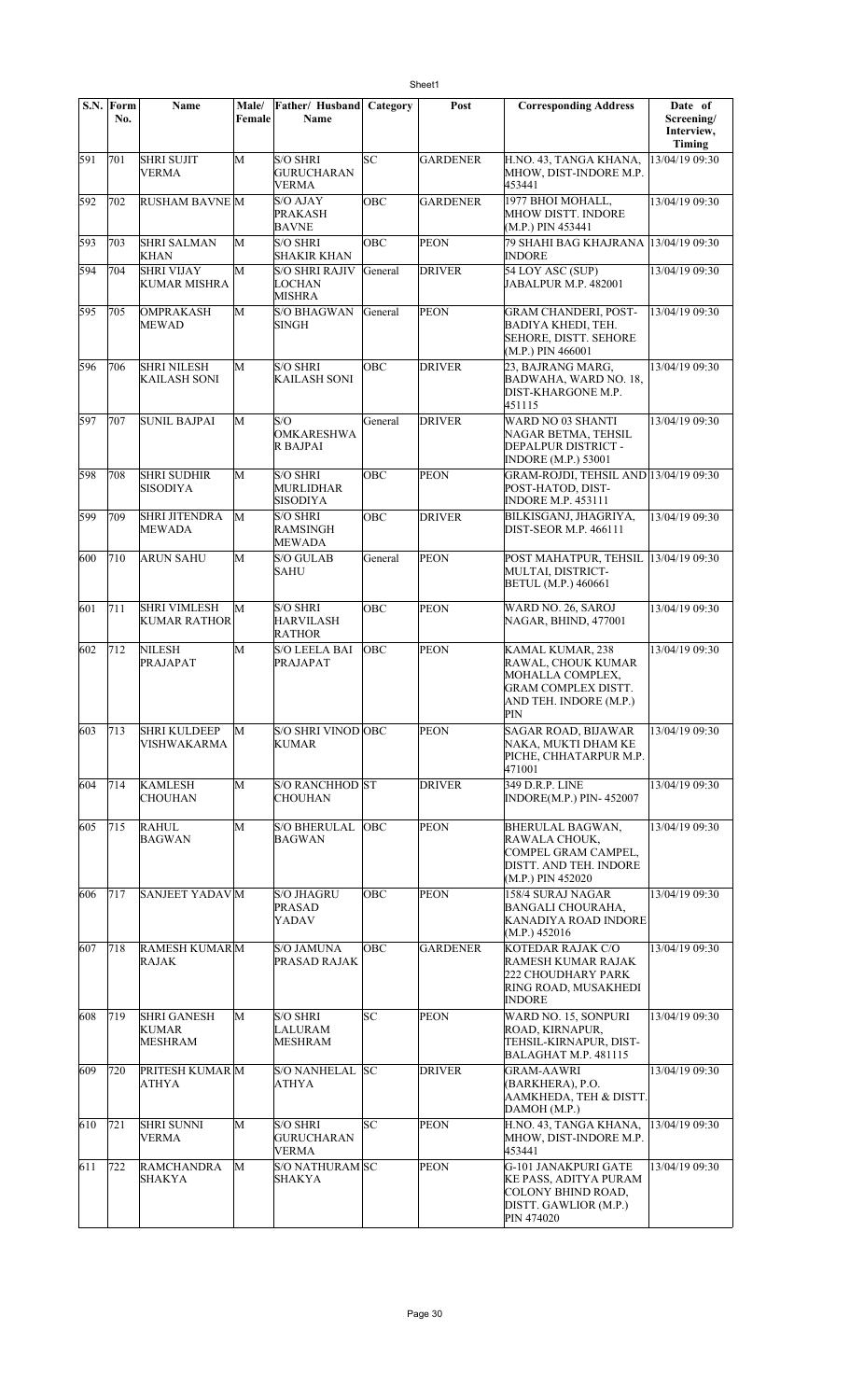|     | S.N. Form<br>No. | Name                                          | Male/<br>Female | Father/ Husband<br>Name                              | Category | Post             | <b>Corresponding Address</b>                                                                                            | Date of<br>Screening/<br>Interview,<br>Timing |
|-----|------------------|-----------------------------------------------|-----------------|------------------------------------------------------|----------|------------------|-------------------------------------------------------------------------------------------------------------------------|-----------------------------------------------|
| 612 | 723              | PANKAJ<br><b>SILAWAT</b>                      | M               | <b>S/O RAJENDRA</b><br><b>SILAWAT</b>                | lsc      | <b>PEON</b>      | <b>126 SHANKAR MANDIR</b><br>SURAJ NAGAR BANGALI<br>CHOURAHA, INDORE<br>(M.P.) 452007                                   | 13/04/19 09:30                                |
| 613 | 724              | POOJA BHARTI                                  | F               | <b>W/O DEVENDRAST</b><br><b>BHARTI</b>               |          | <b>PEON</b>      | PANDUPIPARIYA, POST<br>BIJORI TEH. TAMIYA<br>DISTT. CHHINDWARA<br>$(M.P.) - 480559$                                     | 13/04/19 09:30                                |
| 614 | 725              | <b>SHRI RAVI</b><br><b>RATHOR</b>             | M               | <b>S/O SHRI</b><br><b>KISHOR JI</b><br><b>RATHOR</b> | OBC      | <b>PEON</b>      | SANJAY COLONY,<br>RAJGARH, TEHSIL-<br>SARDARPUR, DIST-DHAR<br>M.P.                                                      | 13/04/19 09:30                                |
| 615 | 726              | <b>SHRI KULDEEP</b><br><b>PATIDAR</b>         | М               | <b>S/O SHRI</b><br><b>DASHRATH</b><br><b>PATIDAR</b> | OBC      | <b>PEON</b>      | <b>BAKHARIYA MANDIR</b><br>ROAD, NARAYANGARH,<br>TEHSIL-MALHARGARH,<br>DIST-MANDSAUR M.P.<br>458553                     | 13/04/19 09:30                                |
| 616 | 727              | DINESH KUMAR M<br><b>SHREEPATRE</b>           |                 | <b>S/O KISAN LAL</b><br><b>SHREEPATRE</b>            | OBC      | <b>WASHERMAN</b> | WARD NO. 03, GRAM<br>NAITRA, POST DIST.<br>BALAGHAT-481001                                                              | 13/04/19 09:30                                |
| 617 | 728              | <b>SHRI ARVIND</b><br>SONVE                   | M               | <b>S/O SHRI</b><br><b>GAJANAD</b><br><b>SONVE</b>    | SC       | <b>DRIVER</b>    | <b>D-196 D.R.P. LINE</b><br>INDORE(M.P.) PIN-452007                                                                     | 13/04/19 09:30                                |
| 618 | 729              | <b>SUNY BARSE</b>                             | M               | <b>S/O VIJAY</b><br><b>BARSE</b>                     | SC       | <b>PEON</b>      | <b>8 C B QUARTERS YADAV</b><br><b>MOHALLA MHOW</b><br><b>DISTRICT INDORE</b>                                            | 13/04/19 09:30                                |
| 619 | 730              | <b>AJAY BAGHELA</b>                           | M               | <b>S/O AMBRAM</b><br><b>BAGHELA</b>                  | OBC      | <b>PEON</b>      | <b>DEWAS POST OFFICE</b><br><b>DEWAS, PIN 455001</b>                                                                    | 13/04/19 09:30                                |
| 620 | 731              | <b>SHRI AAYUSH</b><br>PATEL                   | M               | <b>S/O SHRI AJAY</b><br><b>PATEL</b>                 | SC       | <b>PEON</b>      | 7/1, RANIPURA, INDORE<br>M.P. 452007                                                                                    | 13/04/19 09:30                                |
| 621 | 732              | <b>RAKESH PATEL</b>                           | М               | <b>S/O JAGDISH</b><br><b>PATEL</b>                   | OBC      | <b>DRIVER</b>    | GRAM POLLOD TEH.<br><b>SAVER DISTT. INDORE</b><br><b>POST</b><br>CHANDRAWATIGANJ<br>$(M.P.) - 453551$                   | 13/04/19 09:30                                |
| 622 | 733              | <b>SHRI PANKAJ</b><br><b>GAWALI</b>           | M               | <b>S/O SHRI</b><br><b>RAKESH</b><br>GAWALI           | SC       | <b>PEON</b>      | 104, ANIL NAGAR,<br><b>OPPOSITE BARFANI</b><br>DHAM, INDORE M.P.<br>452011                                              | 13/04/19 09:30                                |
| 623 | 734              | <b>SANJAY</b><br><b>RATHOR</b>                | M               | <b>S/O TULSIRAM</b><br><b>RATHOR</b>                 | lsс      | <b>PEON</b>      | <b>GRET ROAD, SHANTI</b><br>NAGAR, BETMA, DISTT.<br><b>INDORE (M.P.) PIN 453001</b>                                     | 13/04/19 09:30                                |
| 624 | 735              | <b>SHAILENDRA</b><br>KALYANE                  | M               | <b>S/O MAHESH</b><br><b>KALYANE</b>                  | SC       | PEON             | 123/2, SARWAHARA<br>NAGAR, NEAR TEEN<br>PULIYA, INDORE (M.P.)-<br>452001                                                | 13/04/19 09:30                                |
| 625 | 736              | <b>YOGENDRA</b><br><b>SISODIYA</b>            | M               | S/O<br>KEDARSINGH<br><b>SISODIYA</b>                 | OBC      | <b>PEON</b>      |                                                                                                                         | 13/04/19 09:30                                |
| 626 | 737              | <b>REENA</b><br><b>KUSHWAH</b>                | F               | W/O LATE<br>CHANCHAL<br><b>KUSHWAH</b>               | OBC      | <b>PEON</b>      | 52, KAILASH KA BHATTA<br><b>BADI BHAMORI, INDORE</b><br>PIN 452011                                                      | 13/04/19 09:30                                |
| 627 | 739              | <b>SHRI JITENDRA</b><br><b>CHOUHAN</b>        | М               | <b>S/O SHRI</b><br><b>RANCHHOD</b><br><b>CHOUHAN</b> | SC       | <b>DRIVER</b>    | 349 D.R.P. LINE<br><b>INDORE(M.P.) 452007</b>                                                                           | 13/04/19 09:30                                |
| 628 | 741              | <b>JITENDRA</b><br><b>KUSHWAHA</b>            | M               | <b>S/O HARI GYAN</b><br><b>KUSHWAHA</b>              | OBC      | <b>COOK</b>      | A/4 C R P C LINE INDORE<br>(M.P.) 452001                                                                                | 13/04/19 09:30                                |
| 629 | 742              | <b>SHRI SWAROOP</b><br>KUMAR<br><b>SHARMA</b> | M               | <b>S/O LATE SHRI</b><br>NEMICHAND<br><b>SHARMA</b>   | General  | <b>PEON</b>      | WARD NO. 6.<br>JAYPRAKASH WARD,<br><b>GANDHI SHALA SCHOOL</b><br>KE PICHE, PIPRIYA, DIST-<br>HOSHANGABAD M.P.<br>461775 | 13/04/19 09:30                                |
| 630 | 743              | <b>MOHAN</b>                                  | M               | S/O SHYAM LAL OBC                                    |          | <b>PEON</b>      | HOUSE NO 437 TEHSIL<br><b>SANWER DISTRICT</b><br><b>INDORE</b> (M.P.) 453551                                            | 13/04/19 09:30                                |
| 631 | 744              | <b>SHRI MANISH</b><br><b>DAS PADWAR</b>       | M               | <b>S/O SHRI</b><br><b>MULDAS</b>                     | OBC      | <b>PEON</b>      | <b>GRAM-POST-PADMI</b><br>CHOURAHA, TEHSIL-<br>MANDLA, DIST-MANDLA<br>M.P.                                              | 13/04/19 09:30                                |
| 632 | 746              | <b>RAVI RATHOR</b>                            | M               | <b>S/O TULSIRAM</b><br><b>RATHOR</b>                 | SC       | <b>DRIVER</b>    | <b>GRET ROAD SHANTI</b><br>NAGAR BETMA DISTT.<br><b>INDORE</b> (M.P.) 453001                                            | 13/04/19 09:30                                |
| 633 | 747              | <b>GULAB RAJA</b>                             | M               | <b>S/O SHEKH</b><br><b>RASHID</b>                    | General  | <b>GARDENER</b>  | J.K. TAILOR, MAHAL<br>ROAD, PURANI TEHSIL KE<br>AAGE, CHHATARPUR,<br>DISTT. CHHATARPUR<br>$(M.P.) -471001$              | 13/04/19 09:30                                |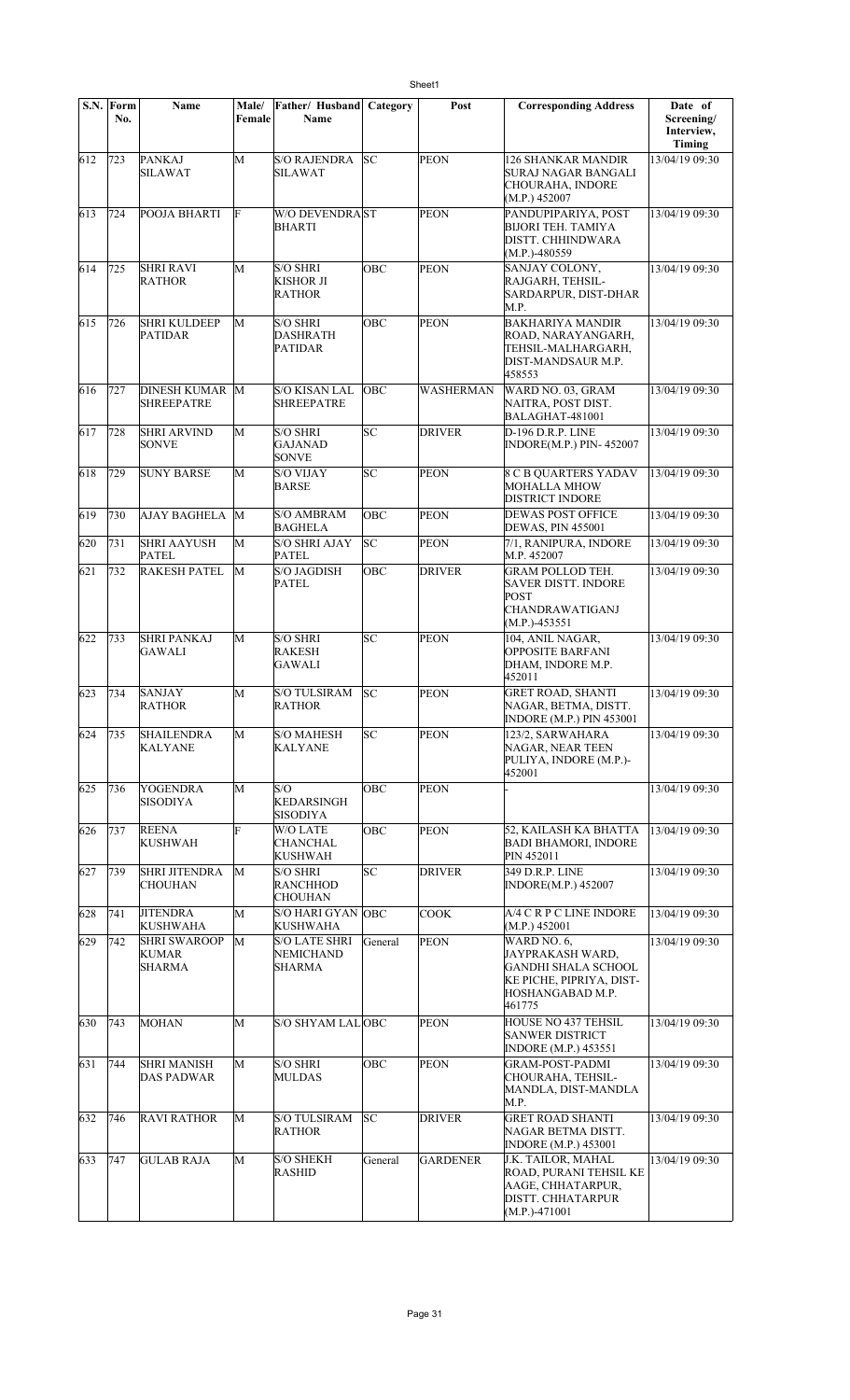|     | S.N. Form<br>No. | Name                                 | Male/<br>Female | Father/ Husband<br><b>Name</b>                    | Category   | Post            | <b>Corresponding Address</b>                                                                                    | Date of<br>Screening/<br>Interview,<br>Timing |
|-----|------------------|--------------------------------------|-----------------|---------------------------------------------------|------------|-----------------|-----------------------------------------------------------------------------------------------------------------|-----------------------------------------------|
| 634 | 748              | <b>PRADEEP</b><br>VISHWAKARMA        | M               | S/O<br><b>LEELADHAR</b><br><b>VISHWAKARM</b><br>A | OBC        | <b>PEON</b>     |                                                                                                                 | 13/04/19 09:30                                |
| 635 | 749              | <b>PRIYANKA</b><br><b>KUSHWAH</b>    | F               | <b>D/O DINESH</b><br><b>KUSHWAH</b>               | <b>OBC</b> | <b>PEON</b>     | 298 JAGJEEVAN RAM<br>NAGAR, INDORE (M.P.)<br>452010                                                             | 13/04/19 09:30                                |
| 636 | 750              | <b>SHRI NAVNEET</b><br><b>SHARMA</b> | M               | S/O SHRI VINOD General<br><b>JI SHARMA</b>        |            | <b>DRIVER</b>   | BAKHARIYA KHAL RAOD<br>NARAYANGARH, DIST-<br>MANDSAUR, TEHSIL-<br>MALHARGARH M.P. 458553                        | 13/04/19 09:30                                |
| 637 | 752              | <b>VINOD</b>                         | M               | <b>S/O BABULAL</b>                                | SC         | PEON            | HOUSE NO 590 GRAM<br>CHANDRA WATI GANJ,<br>TEHSIL SANWER,<br>DISTRICT INDORE (M.P.)<br>453551                   | 13/04/19 09:30                                |
| 638 | 753              | <b>SHIVA</b><br>KAWADIYA             | M               | <b>S/O GANPAT</b><br>KAWADIYA                     | SC         | <b>PEON</b>     | <b>GRAM CHANDRAWATI</b><br><b>GANJ TEHSIL SANWER,</b><br>DISTRICT INDORE (M.P.)<br>453551                       | 13/04/19 09:30                                |
| 639 | 754              | <b>SANJIV VERMA</b>                  | M               | S/O GAYA<br><b>PRASAD</b><br><b>VERMA</b>         | General    | COOK            | D 19/3 KEWRALI LINE<br>FIRST BATA. SAF INDORE<br>452006                                                         | 13/04/19 09:30                                |
| 640 | 755              | POONAM JADAV F                       |                 | <b>D/O GAJENDRA</b><br><b>SINGH JADAV</b>         | General    | <b>PEON</b>     | H. N. A/122, MAYUR<br>NAGAR, GALI NO 8A<br><b>MUSAKHEDI, INDORE</b><br>(M.P.) 452001                            | 13/04/19 09:30                                |
| 641 | 756              | <b>SHIVAM</b><br><b>CHANWARE</b>     | M               | <b>S/O NARESH</b><br><b>CHANWARE</b>              | SC         | <b>PEON</b>     | M.NO. 1681, TAL<br>MOHALLA MHOW, DISTT.<br><b>INDORE (M.P.) PIN 453441</b>                                      | 13/04/19 09:30                                |
| 642 | 757              | MOHIT<br><b>KALYANE</b>              | M               | <b>S/O NIRMAL</b><br><b>KALYANE</b>               | lsc        | PEON            | 62, USHAFATAK JAIL<br>ROAD, INDORE (M.P.) PIN<br>452007                                                         | 13/04/19 09:30                                |
| 643 | 758              | <b>PRATIBHA</b><br>THAKUR            | F               | <b>D/O LATE</b><br><b>KAMALKISHOR</b><br>E THAKUR | General    | <b>PEON</b>     | 439, VIJAY NAGAR<br><b>COMPLEX KE SAMNE,</b><br>ALKAPURI, DEWAS (M.P.)<br>PIN 455001                            | 13/04/19 09:30                                |
| 644 | 759              | AJIT<br><b>RAGHUWANSHI</b>           | М               | S/O<br><b>CHAMPALAL</b><br><b>RAGHUWANSHI</b>     | General    | <b>PEON</b>     | <b>GRAM KHEDLI KILA,</b><br>MOHAGAON, POST<br>KHANDARA, TEH. BETUL,<br>DISTT. BETUL, PIN 460001                 | 13/04/19 09:30                                |
| 645 | 760              | KUNAL SHAHNI M                       |                 | S/O MOHALLAL SC<br>SHAHNI                         |            | DRIVER          | <b>GRAM+POST KHARADI</b><br>TEH. MAHESHWAR DISTT.<br>KHARGONE (M.P.)-451224                                     | 13/04/19 09:30                                |
| 646 | 761              | LALIT<br><b>RAGHUWANSHI</b>          | М               | S/O<br><b>CHAMPALAL</b><br><b>RAGHUWANSHI</b>     | General    | <b>GARDENER</b> | 76 GURUKUL COLONY<br>WARD NO. 14 RAU TEH.<br><b>INDORE DISTT. INDORE</b><br>$(M.P.)$ PIN 453331                 | 13/04/19 09:30                                |
| 647 | 762              | CHANDRAKANT M<br>GOLE                |                 | S/O MOTI LAL<br>GOLE                              | ОВС        | <b>PEON</b>     | 270. PATNIPURA<br><b>BHEROBABA TEMPLE</b><br>ROAD, INDORE (M.P.)-<br>452007                                     | 13/04/19 09:30                                |
| 648 | 763              | <b>HEMLATA</b><br><b>RENKE</b>       | F               | D/O HEERALAL SC<br><b>RENKE</b>                   |            | <b>PEON</b>     | 54, CHOUDHARI PARK<br>COLONY, MUSAKHEDI,<br><b>INDORE</b> (M.P.)-452001                                         | 13/04/19 09:30                                |
| 649 | 764              | <b>RAM KUMAR</b><br>RAJAK            | М               | <b>S/O LAXMAN</b><br>PRASAD RAJAK                 | General    | <b>PEON</b>     | TRIVEDI WAKIL KE PASS<br>BARIYAGHAT SAGAR<br>(M.P.) PIN 470002                                                  | 13/04/19 09:30                                |
| 650 | 765              | LAKHAN<br>PARMAR                     | M               | <b>S/O JAGDISH</b><br><b>PARMAR</b>               | SC         | <b>PEON</b>     | 178, GRAM PANOD TEH.<br><b>SANVER DISTT. INDORE</b><br>$(M.P.) - 453551$                                        | 13/04/19 09:30                                |
| 651 | 766              | <b>JITENDRA</b><br>KUMAR             | M               | S/O MUNNALAL OBC                                  |            | <b>PEON</b>     | S.D.M. BANGLE KE<br>PICHHE, SANTRA MANDI,<br>TAPTI WARD MULTAI<br>TEH. MULTAI DISTT.<br><b>BETUL PIN 460661</b> | 13/04/19 09:30                                |
| 652 | 767              | <b>HYDER KHAN</b>                    | M               | S/O BABU SHAH General                             |            | <b>PEON</b>     | <b>GRAM PIRKATARIYA</b><br>(CHHIPRA) POST-CHHIPRA<br>TEH. SANVER DISTT.<br><b>INDORE</b> (M.P.)-455001          | 13/04/19 09:30                                |
| 653 | 768              | <b>SUBHASH</b><br>ANGARE             | M               | S/O<br><b>CHHOTELAL</b>                           | lsт        | <b>PEON</b>     | GHOSI KHEDA, TEH.<br>MHOW, DISTT. INDORE<br>(M.P.) PIN 452020                                                   | 13/04/19 09:30                                |
| 654 | 769              | <b>ADITYA PARE</b>                   | M               | S/O VILAS PARE General                            |            | <b>PEON</b>     | LIG. G-4/22, JAWAHAR<br>NAGAR, NANAKHEDA,<br><b>UJJAIN (M.P.) PIN 456010</b>                                    | 13/04/19 09:30                                |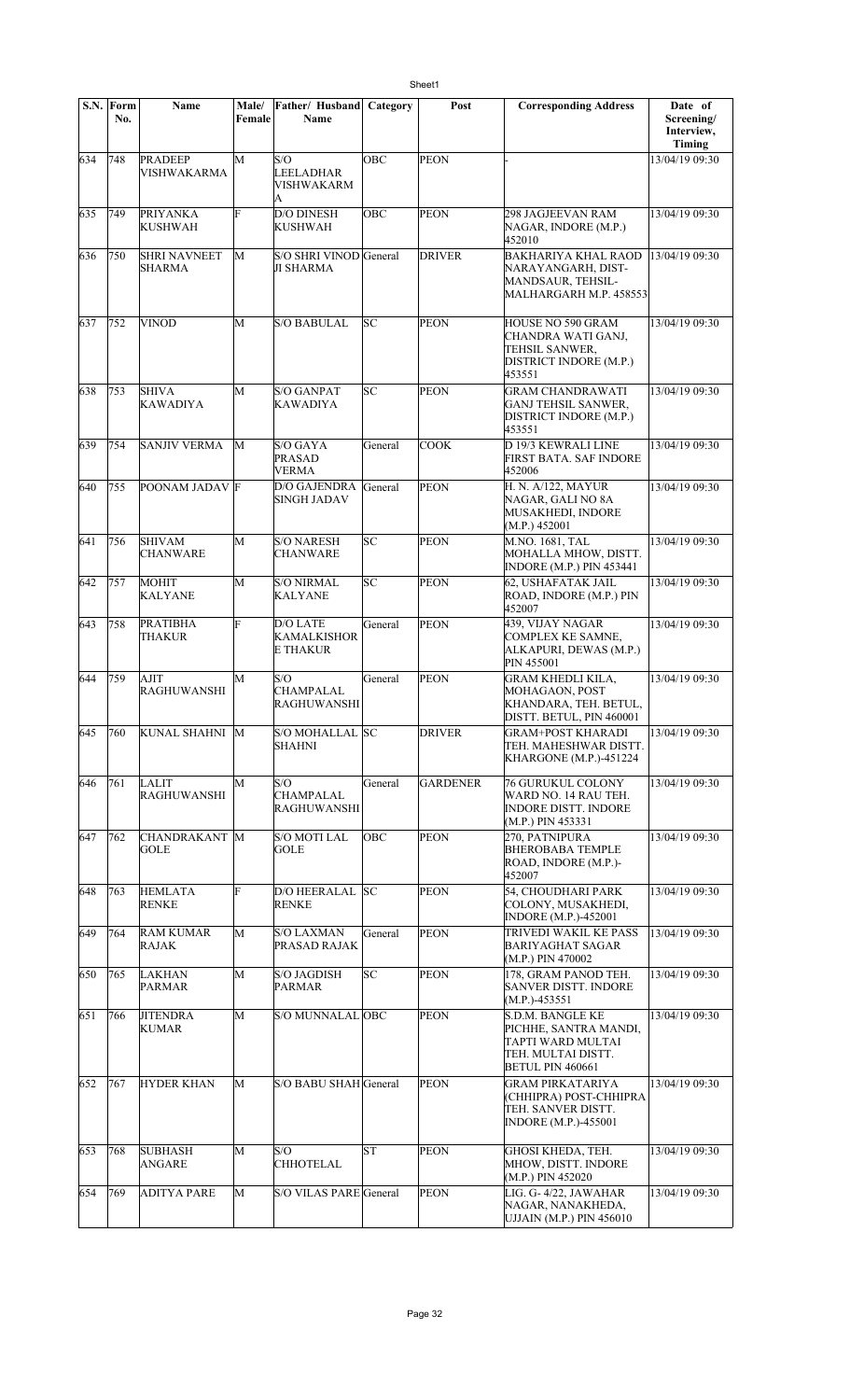|     | $\overline{\textbf{S}}\textbf{N}$ . Form | <b>Name</b>                                       | Male/        | Father/ Husband                                     | Category   | Post            | <b>Corresponding Address</b>                                                                                   | Date of                            |
|-----|------------------------------------------|---------------------------------------------------|--------------|-----------------------------------------------------|------------|-----------------|----------------------------------------------------------------------------------------------------------------|------------------------------------|
|     | No.                                      |                                                   | Female       | Name                                                |            |                 |                                                                                                                | Screening/<br>Interview,<br>Timing |
| 655 | 770                                      | <b>SANDHYA</b>                                    | F            | <b>D/O LATE</b><br><b>RAMESH</b>                    | lsт        | <b>PEON</b>     | 344, AADIWASI, BHEEL<br>COLONY, MUSAKHEDI,<br><b>INDORE</b> (M.P.)                                             | 13/04/19 09:30                     |
| 656 | 771                                      | HITESH GURJAR M                                   |              | S/O<br><b>OMPRAKASH</b><br><b>GURJAR</b>            | OBC        | <b>PEON</b>     | 79, BHAGIRATH PURA,<br>INDORE(M.P.) PIN 452003                                                                 | 13/04/19 09:30                     |
| 657 | 772                                      | LOKENDRA<br>VAISHNAV                              | M            | <b>S/O SHEETAL</b><br><b>DAS VAISHNAV</b>           | <b>OBC</b> | <b>DRIVER</b>   | 16, ANANT NAGAR,<br>ANKPAT MARG, UJJAIN<br>(M.P.) PIN 456006                                                   | 13/04/19 09:30                     |
| 658 | 773                                      | <b>ANIL BERAGI</b>                                | M            | <b>S/O SOHANLAL</b><br><b>BERAGI</b>                | OBC        | <b>DRIVER</b>   | 41, GANESH BAG COLONY, 13/04/19 09:30<br><b>MAYUR HOSPITAL KE</b><br>PICHHE, INDORE (M.P.) PIN<br>452016       |                                    |
| 659 | 774                                      | <b>DHEERAJ</b><br><b>SIRESWAL</b>                 | M            | <b>S/O KISHOR</b><br>SIRESWAL                       | lsс        | <b>PEON</b>     | 20/4, NEW PALASIA<br>HARIJAN COLONY, NEAR<br>56 SHOPS, INDORE (M.P.)-<br>452001                                | 13/04/19 09:30                     |
| 660 | 775                                      | <b>PANKAJ</b><br>CHOUHAN                          | M            | <b>S/O LAXMAN</b><br>CHOUHAN                        | SC         | <b>PEON</b>     | 60 NEW DEWAS ROAD,<br><b>RAJKUMAR BRIDGE</b><br>VALLABH NAGAR,<br><b>INDORE (M.P.) PIN 452003</b>              | 13/04/19 09:30                     |
| 661 | 776                                      | <b>PRAKASH</b><br><b>CHOUHAN</b>                  | M            | S/O<br><b>RAMESHCHAN</b><br><b>DRA CHOUHAN</b>      | SC         | <b>PEON</b>     | <b>GRAM PETLAWAD, POST</b><br>CHANDRAWATIGANJ,<br>TEH. SAWER, DISTT.<br><b>INDORE (M.P.) PIN 453551</b>        | 13/04/19 09:30                     |
| 662 | 777                                      | <b>RAVI JGDHANE</b>                               | M            | S/O SHYAMLAL SC<br>JGDHANE                          |            | PEON            | NO. 93/9 SARWATE<br><b>QUARTERS, AIR FILED</b><br>M.C.T.E. MHOW, INDORE<br>(M.P.) 453441                       | 13/04/19 09:30                     |
| 663 | 778                                      | <b>UDAY RAJ</b><br><b>SINGH MEHRA</b>             | M            | S/O SHYAMLAL SC<br><b>MEHRA</b>                     |            | <b>PEON</b>     | M.NO. B-25 RAJ HOMES<br>MINAL RESIDENCY (OLD)<br>J.K. ROAD BHOPAL (M.P.)<br>PIN 462023                         | 13/04/19 09:30                     |
| 664 | 779                                      | <b>VINEET GOUR</b>                                | M            | S/O<br><b>GOURISHANKA</b><br>R                      | OBC        | <b>PEON</b>     | <b>I.T.I. ROAD, FOREST DEPO</b><br>KE SAMNE, PILIKHANTI<br>WARD NO. 16<br>HOSHNGABAD, (M.P.) PIN<br>461001     | 13/04/19 09:30                     |
| 665 | 780                                      | <b>PANKAJ</b>                                     | M            | <b>S/O KAILASH</b>                                  | General    | GARDENER        | <b>GRAM OROLIYA, POST</b><br>OROLIYA, TEH. ASTHA,<br>DISTT. SEHORE (M.P.) PIN<br>466116                        | 13/04/19 09:30                     |
| 666 | 781                                      | <b>DILIP KUMAR</b><br>SOLANKI                     | M            | <b>S/O SHIV</b><br>NARAYANJI<br><b>SOLANKI</b>      | SC         | <b>DRIVER</b>   | 4 PREM NAGAR, RING<br>ROAD, UJJAIN (M.P.) PIN<br>456001                                                        | 13/04/19 09:30                     |
| 667 | 782                                      | <b>KARAN SINGH</b>                                | M            | <b>S/O CHANDAN</b><br><b>SINGH</b>                  | OBC        | <b>PEON</b>     | <b>GRAM - JAMLI POST</b><br>KHERI, TEH. ICHHAWAR,<br>DISTT. SEHORE (M.P.) PIN<br>466115                        | 13/04/19 09:30                     |
| 668 | 783                                      | <b>SHRI ANIL</b><br>KUMAR ARYA                    | M            | <b>S/O SHRI</b><br>MANGILAL<br>ARYA                 | SC         | PEON            | 36/2, NEW PANCHSHEEL<br>COLONY, MUSAKHEDI,<br><b>INDORE M.P. 452001</b>                                        | 13/04/19 09:30                     |
| 669 | 784                                      | PANKAJ KUMAR M                                    |              | <b>S/O SHRIRAM</b>                                  | OBC        | <b>PEON</b>     | CIVIL LINE ROAD,<br>NANDISHWAR COLONY,<br><b>JAIN AASHRAM KE PASS</b><br><b>GALI NO. 3 TIKAMGARH</b><br>(M.P.) | 13/04/19 09:30                     |
| 670 | 785                                      | RANI MALVIYA                                      | F            | <b>D/O DEEPAK</b><br><b>MALVIYA</b>                 | OBC        | WASHERMAN       | 111, MARATHI MOHALLA,<br><b>INDORE (M.P.) PIN 452006</b>                                                       | 13/04/19 09:30                     |
| 671 | 786                                      | <b>SHRI SATISH</b><br><b>MURADIYA</b>             | M            | <b>S/O SHRI</b><br>SHOBHARAM                        | SΤ         | <b>PEON</b>     | 18/1, AMAR TEKRI,<br>MALWA MIL, INDORE M.P.<br>452001                                                          | 13/04/19 09:30                     |
| 672 | 787                                      | <b>SUANCHAL</b><br><b>PRASAD</b><br><b>SHUKLA</b> | M            | <b>S/O SUMANT</b><br><b>PRASAD</b><br><b>SHUKLA</b> | General    | <b>PEON</b>     | A-11 CRP LINE, INDORE<br>(M.P.) 452001                                                                         | 13/04/19 09:30                     |
| 673 | 788                                      | MS. KOMAL<br>MURADIYA                             | F            | D/O SHRI<br>SHOBHARAM<br>MURADIYA                   | lsΤ        | <b>PEON</b>     | 18/1, AMAR TEKRI,<br>MALWA MIL, INDORE M.P.<br>452001                                                          | 13/04/19 09:30                     |
| 674 | 790                                      | <b>SHRI GOURAV</b><br>SHARMA                      | M            | S/O SHRI VICKY General<br>SHARMA                    |            | <b>PEON</b>     | 441, LAXMIPURI COLONY<br>MAHESH GAURD LINE KE<br>PASS INDORE(M.P.)-452006                                      | 13/04/19 09:30                     |
| 675 | 791                                      | <b>SHRI SURESH</b><br>KUMAR                       | M            | <b>S/O SHRI</b><br><b>RAMCHANDRA</b>                | SC         | <b>PEON</b>     | GRAM+POST-RANAYAL,<br>TEHSIL-KALAPIPAL, DIST-<br>SHAJAPUR M.P. 465337                                          | 13/04/19 09:30                     |
| 676 | 792                                      | <b>DEVENDRA</b><br>MALVIYA                        | $\mathbf{M}$ | <b>S/O KEVALRAM OBC</b><br>MALVIYA                  |            | <b>GARDENER</b> | <b>BARWAHA, DISTRICT</b><br><b>KHARGONE</b>                                                                    | 13/04/19 09:30                     |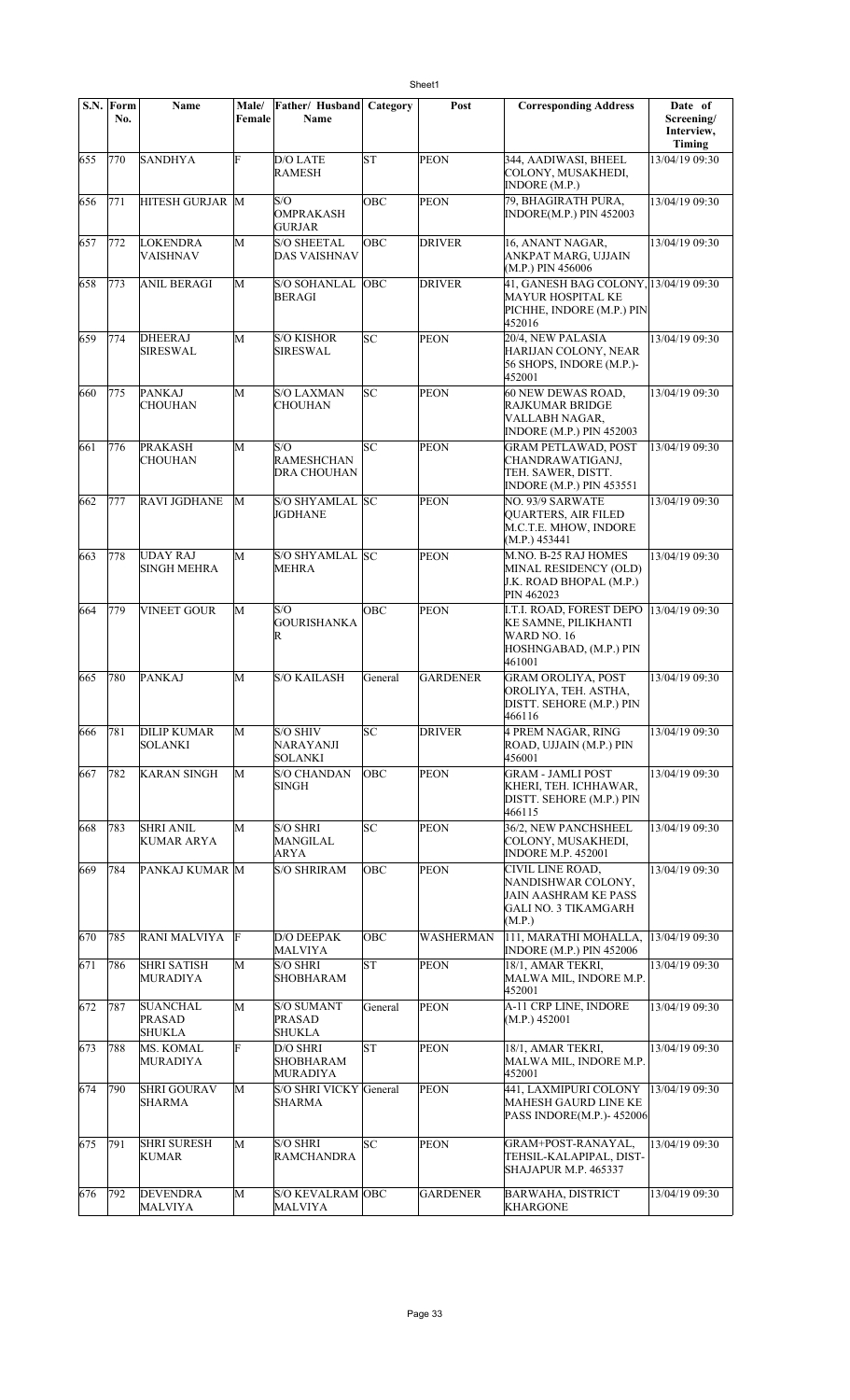|     | S.N. Form<br>No. | Name                                  | Male/<br>Female | Father/ Husband<br>Name                                | Category  | Post              | <b>Corresponding Address</b>                                                                                                             | Date of<br>Screening/<br>Interview,<br>Timing |
|-----|------------------|---------------------------------------|-----------------|--------------------------------------------------------|-----------|-------------------|------------------------------------------------------------------------------------------------------------------------------------------|-----------------------------------------------|
| 677 | 793              | <b>VIKAS ASTHANAM</b>                 |                 | <b>S/O AWADH</b><br><b>KUMAR</b><br><b>ASTHANA</b>     | General   | <b>PEON</b>       | FL-304 F SECTOR<br>DINDYAL DYAL NAGAR,<br><b>GOLE KA MANDIR</b><br>MAHARAJPURA, AIR<br><b>FORCE STATION</b><br><b>GWALIOR (M.P.) PIN</b> | 13/04/19 09:30                                |
| 678 | 794              | <b>ARADHANA</b><br>HARDIA             | F               | D/O<br><b>MAHENDRA</b><br><b>HARIDIA</b>               | OBC       | PEON              |                                                                                                                                          | 13/04/19 09:30                                |
| 679 | 795              | <b>SHRI</b><br><b>KAMALSINGH</b>      | M               | <b>S/O SHRI</b><br>RANJIT SINGH                        | SC        | <b>PEON</b>       | GRAM+POST-KHADIHAT,<br>TEHSIL-ASHTA, THANA,<br>ASHTA, DIST-SEOR, M.P.<br>466117                                                          | 13/04/19 09:30                                |
| 680 | 796              | <b>SHRI KUNDAN</b><br><b>SANWER</b>   | M               | <b>S/O SHRI</b><br><b>GABBU SINGH</b><br><b>SANWER</b> | SC        | <b>DRIVER</b>     | 161 LIG COLONY<br>DHAR(M.P)-454001                                                                                                       | 13/04/19 09:30                                |
| 681 | 797              | <b>JITENDRA GAUD M</b>                |                 | <b>S/O MANGLIYA</b><br><b>GAUD</b>                     | General   | <b>DRIVER</b>     | LUHAR MOHALLA,<br>SHIVPURI ROAD,<br>VIJAYPUR, DISTRICT-<br>SHEOPUR (M.P.) 476332                                                         | 13/04/19 09:30                                |
| 682 | 798              | <b>PUSHPA</b><br><b>PANWAR</b>        | F               | <b>W/O HEMANT</b><br><b>SINGH PANWAR</b>               | General   | <b>PEON</b>       | 144, BHOLENATH<br>COLONY, AIRPORT ROAD,<br><b>INDORE (M.P.) PIN 452005</b>                                                               | 13/04/19 09:30                                |
| 683 | 799              | <b>SATISH</b><br><b>RATHORE</b>       | M               | S/O<br><b>BANWARILAL</b><br><b>RATHORE</b>             | General   | PEON              | LUHAR MOHALLA,<br>SHIVPURI ROAD,<br>VIJAYPUR, DISTRICT-<br><b>SHEOPUR (M.P.) 476332</b>                                                  | 13/04/19 09:30                                |
| 684 | 800              | SHRI SHISHUPAL M<br>YADAV             |                 | <b>S/O SHRI</b><br><b>HUKUM SINGH</b><br>YADAV         | ОВС       | <b>PEON</b>       | 3G, SIRSOURA,<br>MUNGAWALI,<br>ASHOKNAGAR M.P. 473443                                                                                    | 13/04/19 09:30                                |
| 685 | 802              | <b>SHRI SANDEEP</b><br>RAO            | M               | <b>S/O SHRI</b><br><b>GOVIND RAO</b>                   | SC        | <b>PEON</b>       | <b>151-B SOUTH SHANTI</b><br>NAGAR MHOWGAON<br>MHOW (M.P.)-453441                                                                        | 13/04/19 09:30                                |
| 686 | 803              | HEMANT SINGH M<br>PAWAR               |                 | <b>S/O ONKAR</b><br><b>SINGH PAWAR</b>                 | ОВС       | <b>PEON</b>       | 144. BHOLENATH<br>COLONY, AIRPORT ROAD,<br><b>INDORE (M.P.)-452005</b>                                                                   | 13/04/19 09:30                                |
| 687 | 804              | SAWAN KUMAR M<br><b>MOURYA</b>        |                 | <b>S/O CHANDRA</b><br><b>GUPT MOURYA</b>               | SC        | <b>PEON</b>       | HIG-143 YUGANTAR<br><b>COLONY NEAR VIDHYA</b><br><b>SAGAR INSTITUTE</b><br>AWADHPURI, KALEBADI<br>RAOD, BARKHEDA, BHEL,<br><b>BHOPAL</b> | 13/04/19 09:30                                |
| 688 | 805              | <b>SHRI VEDANT</b><br><b>NIGAM</b>    | М               | <b>S/O SHRI KAPIL</b><br><b>NIGAM</b>                  | General   | <b>PEON</b>       | WARD NO. 8, 41,<br>LAXMIBAI MARG,<br>SANWER, DIST-INDORE<br>M.P. 453551                                                                  | 13/04/19 09:30                                |
| 689 | 806              | SANJAY SINGH<br><b>MAKWANA</b>        | M               | <b>S/O VIJAY</b><br><b>SINGH</b><br>MAKWANA            | General   | <b>PEON</b>       | 307, LAXMIPURI COLONY, 13/04/19 09:30<br>KILA MAIDAN, INDORE-<br>452006                                                                  |                                               |
| 690 | 807              | SUNIL SHARMA                          | M               | <b>S/O SIDHNATH</b><br>SHARMA                          | General   | <b>PEON</b>       | 209, KUMHARA, GRAM<br>BIJANA, DISTT. SHAJAPUR<br>(M.P.) PIN 465001                                                                       | 13/04/19 09:30                                |
| 691 | 808              | <b>SHRI KULDEEP</b><br><b>KALYANE</b> | M               | <b>S/O SHRI ANIL</b><br>KALYANE                        | БC        | <b>PEON</b>       | 42, USHA FATAK, JAIL<br>ROAD, INDORE M.P. 452009                                                                                         | 13/04/19 09:30                                |
| 692 | 810              | VIJAY VERMA                           | M               | <b>S/O RAMLAL</b><br>VERMA                             | OBC       | <b>PEON</b>       | MAKAN NO. 22,<br>GURUKRIPA COLONY,<br>WARD NO 06, LOKMANYA<br>JAYPRAKASH NARAYAN<br>BHANDARI MARG,<br>DISTRICT KHAN                      | 13/04/19 09:30                                |
| 693 | 811              | <b>SHRI RAVI</b><br><b>PATIDAR</b>    | М               | S/O SHRI<br>SHYAMLAL<br><b>PATIDAR</b>                 | OBC       | <b>PEON</b>       | M.N. 338 SHITLA MATA<br>GALI KODRIYA TEHSIL-<br><b>MHOW DISTRICT-</b><br>INDORE(M.P.) 453441                                             | 13/04/19 09:30                                |
| 694 | 812              | <b>SHRI LOKESH</b><br>TAYDE           | М               | S/O SHRI<br><b>MOHAN TAYDE</b>                         | <b>SC</b> | <b>PEON</b>       | D, DAYANAND MARG<br><b>GANJI COMPOUND.</b><br>TAKKAR NIWAS KE<br>SAMNE, INDORE M.P.<br>452007                                            | 13/04/19 09:30                                |
| 695 | 813              | <b>MANISH VYAS</b>                    | M               | <b>S/O DEVILAL</b><br>VYAS                             | General   | $\overline{COOK}$ | 557, GOVIND COLONY,<br>KILA ROAD, INDORE (M.P.)                                                                                          | 13/04/19 09:30                                |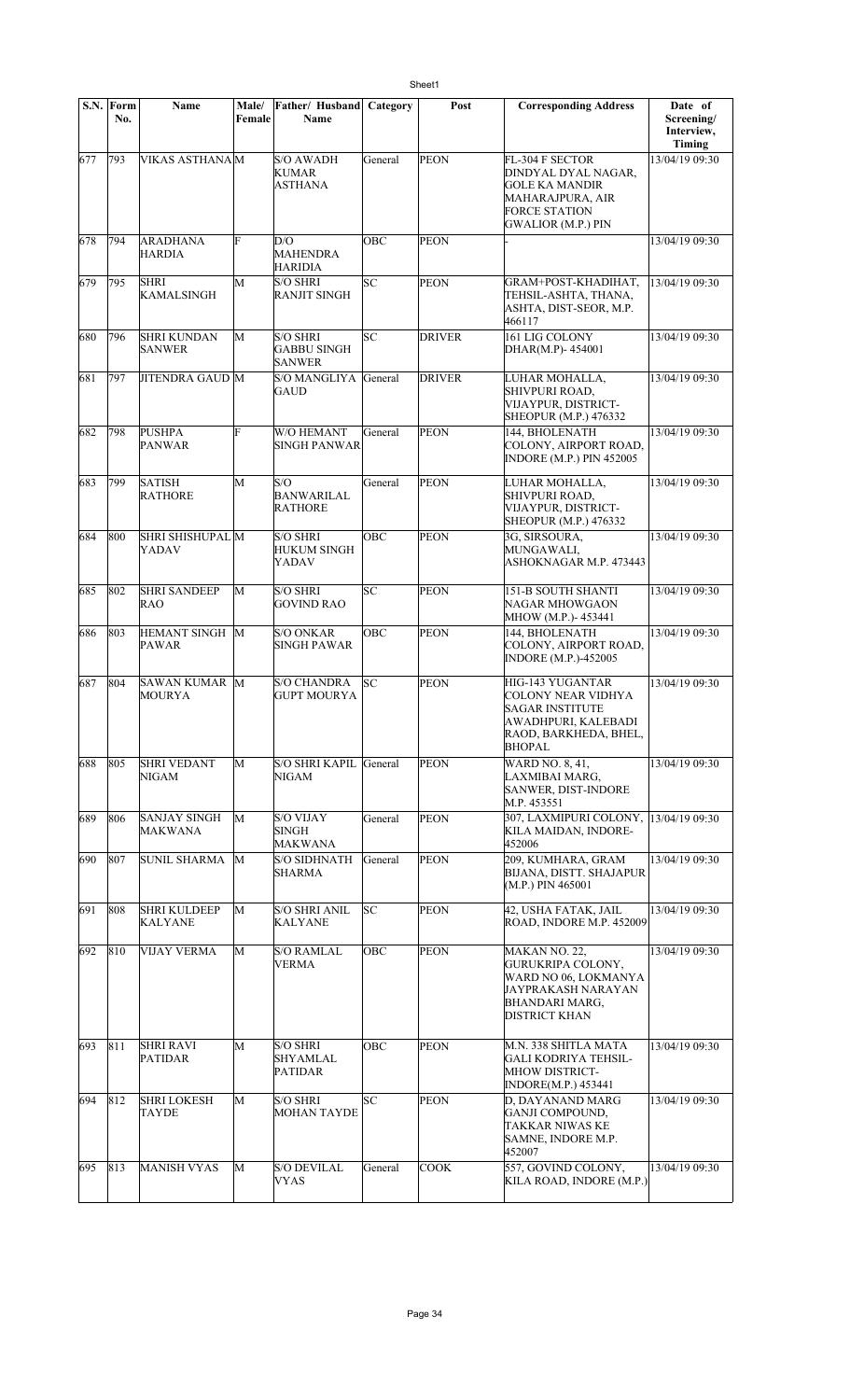|     | S.N. Form<br>No. | Name                                               | Male/<br>Female | Father/ Husband<br>Name                         | Category   | Post            | <b>Corresponding Address</b>                                                                                            | Date of<br>Screening/<br>Interview,<br>Timing |
|-----|------------------|----------------------------------------------------|-----------------|-------------------------------------------------|------------|-----------------|-------------------------------------------------------------------------------------------------------------------------|-----------------------------------------------|
| 696 | 814              | <b>MANOJ KUMAR</b>                                 | М               | <b>S/O LAXMAN</b><br>SINGH                      | General    | <b>PEON</b>     | GALI NO. 4, WARD NO. 12,<br>ARJUN NAGAR,<br>OBEDULLAGANJ, DIST.<br>RAISEN (M.P.)-464993                                 | 13/04/19 09:30                                |
| 697 | 816              | <b>MEENU</b><br>VIJAYWARGIYA                       | F               | D/O BRAJ<br><b>MOHAN</b><br>VIJAYWARGIY<br>A    | General    | <b>PEON</b>     | 362 GRAM PANCHAYAT<br>KE PASS, BUDI BARLAI,<br><b>KSHIPRA INDORE (M.P.)</b><br>453771                                   | 13/04/19 09:30                                |
| 698 | 817              | <b>MAHENDRA</b><br><b>SINGH DHAKAD</b>             | М               | <b>S/O KISHAN</b><br>SINGH DHAKAD               | OBC        | <b>PEON</b>     | WARD NO. 8, HIRANIYA,<br>POST-OBEDULLAGANJ,<br>TEHSIL-GOHARGANJ,<br>DISTRICT-RAISEN (M.P.)<br>464993                    | 13/04/19 09:30                                |
| 699 | 818              | SHRI RAJKISHOR M<br><b>MIMROT</b>                  |                 | S/O SHRI<br>OMPRAKASH<br>MIMROT                 | SC         | <b>PEON</b>     | 556, BAJRANG NAGAR,<br><b>INDORE M.P. 452011</b>                                                                        | 13/04/19 09:30                                |
| 700 | 819              | CHHAYA                                             | F               | <b>D/O JOT KUMARISC</b>                         |            | <b>PEON</b>     | H.NO. 168/1, MAYADHAM<br><b>GOPAL NAGAR, KHAJURI</b><br>KALA, BHOPAL DISTT.<br>BHOPAL (M.P.)-462022                     | 13/04/19 09:30                                |
| 701 | 820              | <b>SHRI SUBHASH</b><br>CHOPDA                      | M               | S/O SHRI TARA<br>SINGH CHOPDA                   | lst        | COOK            | <b>GRAM- CHORAL DAM</b><br>POST-BADGONDA<br>TEHSIL- MHOW DISTRICT-<br><b>INDORE(M.P.) 453441</b>                        | 13/04/19 09:30                                |
| 702 | 821              | <b>JITENDRA</b><br>CHOUHAN                         | М               | <b>S/O JALAM</b><br>SINGH<br>CHOUHAN            | SC         | <b>DRIVER</b>   | 25/8 SOUTH GADRAKHEDI, 13/04/19 09:30<br>MARIMATA CHOURAHA<br><b>INDORE 452006</b>                                      |                                               |
| 703 | 822              | <b>SHRI RAVI</b><br>TAYADE                         | М               | S/O SHRI<br><b>MOHAN</b><br>TAYADE              | SC         | <b>PEON</b>     | 5/2, DAYANAND MARG,<br>GANJI COMPOUND.<br>TAKKAR NIWAS KE<br>SAMANE, INDORE M.P.<br>452007                              | 13/04/19 09:30                                |
| 704 | 823              | MANISH TAHAD M                                     |                 | S/O<br><b>JAGANNATH</b><br>TAHAD                | <b>ST</b>  | <b>PEON</b>     | 39, ADIWASI BHEEL<br>COLONY, MUSAKHEDI,<br><b>INDORE</b> (M.P.) 452001                                                  | 13/04/19 09:30                                |
| 705 | 824              | <b>RAJENDRA</b><br>SINHA                           | М               | <b>S/O VIRENDRA</b><br><b>KUMAR SINHA</b>       | General    | <b>PEON</b>     | H.NO. 133, WARD NO. 15,<br><b>SHARDA NAGAR,</b><br>OBAIDULLAGANJ, DISTT.<br>RAISEN (M.P.)-464993                        | 13/04/19 09:30                                |
| 706 | $\sqrt{825}$     | SHRI SHUBHAM M<br><b>VERMA</b>                     |                 | S/O SOHAN LAL SC<br>VERMA                       |            | <b>GARDENER</b> | HOUSE NO. 3251 LAL JI KI 13/04/19 09:30<br><b>BASTI MHOW DISTRICT-</b><br><b>INDORE PIN CODE-453441</b>                 |                                               |
| 707 | 826              | <b>SHRI NITIN</b><br><b>KUMAR RATHOR</b>           | М               | <b>S/O SHRI</b><br>MADANLAL<br>RATHOR           | <b>OBC</b> | <b>PEON</b>     | GRAM-RINGNOD, TEHSIL-  13/04/19 09:30<br>SARDARPUR, DIST-DHAR<br>M.P. 454116                                            |                                               |
| 708 | 828              | <b>SHRI ASHISH</b><br><b>DEEPAK RAO</b><br>DESHMUK | М               | <b>S/O SHRI</b><br><b>DEEPAK RAO</b><br>DESHMUK | General    | <b>PEON</b>     | 04 GURUNANAK WARD<br>MAKHAN LAL SCHOOL KE<br>PASS TAPAL-CHAL<br><b>KHANDWA DISTRICT-</b><br><b>KHANDWA(M.P.) 450001</b> | 13/04/19 09:30                                |
| 709 | 829              | <b>MS. DURGA</b>                                   | F               | D/O SHRI<br><b>SHERSINGH</b>                    | ST         | <b>PEON</b>     | <b>430. ADIVASI BHIL</b><br>COLONY, MUSAKHEDI,<br><b>INDORE M.P. 452001</b>                                             | 13/04/19 09:30                                |
| 710 | 830              | <b>BHUPENDRA</b><br><b>SHANKHWAR</b>               | М               | <b>S/O NARAYAN</b><br><b>SHANKHWAR</b>          | SC         | <b>PEON</b>     | <b>182 PURANI HOUSING</b><br><b>BOARD COLONY</b><br><b>BARWANI</b> (M.P.) 451551                                        | 13/04/19 09:30                                |
| 711 | 831              | <b>ANJALI</b><br><b>BHURIYA</b>                    | F               | <b>D/O SUBHASH</b><br><b>BHURIYA</b>            | ST         | <b>PEON</b>     | 99, AADIWASI BHEEL<br>COLONY, MUSAKHEDI,<br>INDORE (M.P.) NEAR P.T.S.<br>-452001                                        | 13/04/19 09:30                                |
| 712 | 832              | <b>RENUKA</b><br><b>BHURIYA</b>                    | F               | D/O SUBHASH<br>BHURIYA                          | ST         | <b>PEON</b>     | 99, AADIWASI BHEEL<br>COLONY, MUSAKHEDI,<br>INDORE (M.P.) NEAR P.T.S.<br>-452001                                        | 13/04/19 09:30                                |
| 713 | 833              | RAJAT HARDIA                                       | М               | S/O MAHENDRA OBC<br><b>HARDIA</b>               |            | <b>PEON</b>     |                                                                                                                         | 13/04/19 09:30                                |
| 714 | 834              | MS. POOJA<br><b>BHABOR</b>                         | F               | D/O SHRI CHAIN ST<br><b>SINGH BHABOR</b>        |            | <b>PEON</b>     | 350, ADIWASI BHEEL<br>COLONY, MUSAKHEDI,<br><b>INDORE M.P. 452001</b>                                                   | 13/04/19 09:30                                |
| 715 | 836              | <b>RANJEET</b><br>CHOUHAN                          | М               | S/O<br>NAVALSINGH<br><b>CHOUHAN</b>             | ST         | <b>PEON</b>     | VILLAGE-<br><b>BHIKANYAKHEDI, POST-</b><br>KUWAD, TEHSIL-<br>MANAWAR, DISTRICT-<br>DHAR (M.P.) 454446                   | 13/04/19 09:30                                |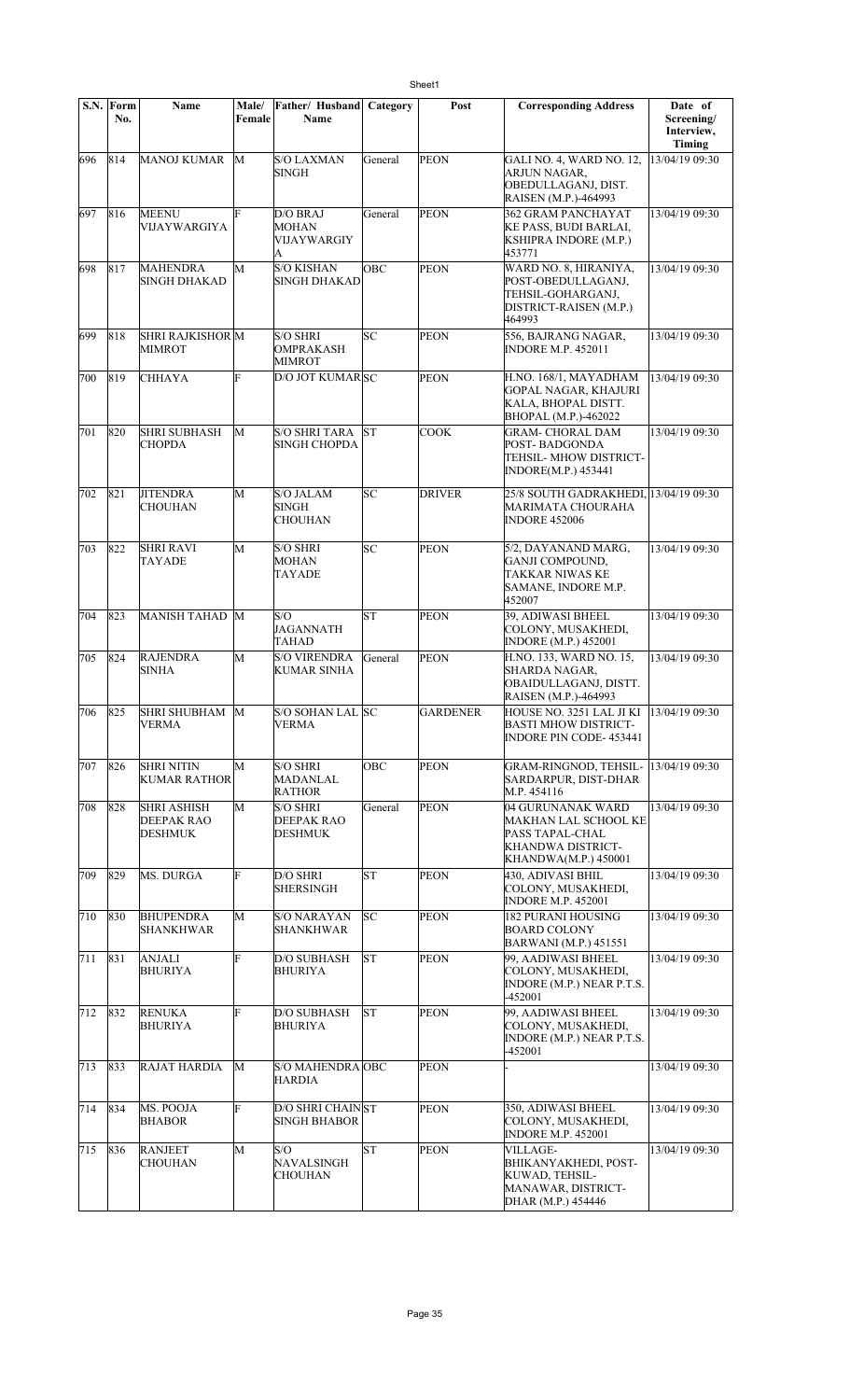|     | $\overline{\textbf{S}}$ .N. Form<br>No. | Name                                              | Male/<br>Female | Father/ Husband<br>Name                                       | Category      | Post             | <b>Corresponding Address</b>                                                                            | Date of<br>Screening/<br>Interview,<br><b>Timing</b> |
|-----|-----------------------------------------|---------------------------------------------------|-----------------|---------------------------------------------------------------|---------------|------------------|---------------------------------------------------------------------------------------------------------|------------------------------------------------------|
| 716 | 837                                     | PRASHANT<br><b>OMRE</b>                           | M               | S/O LAL CHAND OBC<br><b>OMRE</b>                              |               | <b>PEON</b>      | GARDEN NO. 93, MEHTA<br>KI CHAOL, LIC OFFICE KE<br>PICHE, MHOW-453441                                   | 13/04/19 09:30                                       |
| 717 | 838                                     | <b>SHRI RAJNEESH</b>                              | M               | <b>S/O SHRI</b><br><b>SHERSINGH</b>                           | SΤ            | <b>PEON</b>      | 430, ADIWASI BHEEL<br>COLONY, MUSAKHEDI,<br><b>INDORE M.P. 452001</b>                                   | 13/04/19 09:30                                       |
| 718 | 839                                     | <b>BRIJ MOHAN</b><br><b>UPADHYAY</b>              | M               | <b>S/O VIRENDRA</b><br><b>KUMAR</b><br><b>UPADHYAY</b>        | General       | <b>COOK</b>      |                                                                                                         | 13/04/19 09:30                                       |
| 719 | 840                                     | <b>SHRI SURESH</b><br><b>TADWALA</b>              | M               | <b>S/O SHRI</b><br><b>GULABSINGH</b><br>TADWALA               | SΤ            | <b>DRIVER</b>    | 439/2 BHEEL COLONY,<br>MUSAKHEDI, INDORE M.P.<br>452001                                                 | 13/04/19 09:30                                       |
| 720 | 841                                     | <b>SHRI RAHUL</b><br><b>CHOUDHARY</b>             | M               | <b>S/O SHRI</b><br><b>SURESH</b><br>CHOUDHARY                 | OBC           | <b>PEON</b>      | <b>GRAM-DARJIKARADIYA</b><br>POST-GURAN, TEHSIL-<br><b>SANWER, DIST-INDORE</b><br>M.P.                  | 13/04/19 09:30                                       |
| 721 | 842                                     | <b>SHARAD</b><br>VAKODE                           | M               | <b>S/O SURESH</b><br><b>VAKODE</b>                            | SC            | <b>DRIVER</b>    | 306-C, MAYUR NAGAR,<br>MUSAKHEDI, INDORE<br>(M.P.) 4520010                                              | 13/04/19 09:30                                       |
| 722 | 843                                     | <b>REENA BHILALA F</b>                            |                 | D/O<br><b>BHAVSINGH</b>                                       | <b>ST</b>     | <b>PEON</b>      | <b>GRAM BABLI POST</b><br>PANDA, TEHSIL<br>SARANGPUR, DISTRICT-<br>RAJGARH (M.P.) 465687                | 13/04/19 09:30                                       |
| 723 | 844                                     | <b>CHANCHAL</b><br><b>SINGH NOREGA</b>            | M               | S/O<br><b>DEEWANSINGH</b><br>NAREGA                           | General       | <b>COOK</b>      | HOTEL SURYA THAKAN<br>WALA KUWA, INDORE<br>(M.P.) PIN 452001                                            | 13/04/19 09:30                                       |
| 724 | 845                                     | <b>MANOJ ALANSE</b>                               | M               | S/O BABULAL JI SC<br>ALANSE                                   |               | <b>DRIVER</b>    | 464, SECTOR A,<br>RAJNAGAR, INDORE<br>$(M.P.)-452001$                                                   | 13/04/19 09:30                                       |
| 725 | 847                                     | <b>BRIJESH KUMAR M</b><br><b>DUBEY</b>            |                 | <b>S/O RAMA</b><br><b>SHANKAR</b><br><b>DUBEY</b>             | General       | <b>WASHERMAN</b> | ROOM NO. MIG-II-554,<br>CHIRAHULA COLONY,<br>DISTRICT-REWA (M.P.)<br>486001                             | 13/04/19 09:30                                       |
| 726 | 848                                     | <b>SHRI</b><br><b>KANHIYALAL</b><br><b>SHARMA</b> | M               | <b>S/O SHRI</b><br>SHIVNARAYAN<br><b>SHARMA</b>               | General       | <b>WASHERMAN</b> | GRAM-PIPLYA VISHNYA,<br>TEHSIL-MALHARGARH,<br>DIST-MANDSAUR M.P.<br>POST PEHDA 458339                   | 13/04/19 09:30                                       |
| 727 | 850                                     | <b>SHRI</b><br>YASHAVANT<br><b>PATEL</b>          | M               | <b>S/O SHRI</b><br><b>VIKARAM</b><br>SINGH                    | General       | <b>DRIVER</b>    | <b>GRAM+ POST- BHUTIYA</b><br><b>BUJURG TEHSIL-</b><br>TONKKHURD DISTRICT-<br>DEWAS(M.P.) PIN-455116    | 13/04/19 09:30                                       |
| 728 | 851                                     | <b>SANJU BHILALA F</b>                            |                 | <b>D/O RAMESH</b><br>CHANDRA<br>BHILALA                       | <b>ST</b>     | <b>PEON</b>      | <b>GRAM BABLI POST</b><br>PANDA, TEHSIL<br>SARANGPUR, DISTRICT-<br>RAJGARH (BAORA) M.P.<br>465687       | 13/04/19 09:30                                       |
| 729 | 852                                     | <b>SHRI VINOD</b><br><b>KUMAR BAIGA</b>           | М               | <b>S/O LATE SHRI</b><br>JHADUWA<br><b>BAIGA</b>               | IST           | <b>COOK</b>      | <b>GRAM-PADAMNIPKALA,</b><br>POST-PADAMNIPKALA,<br>DIST-SHAHDOL, TEHSIL-<br>SOHAGPUR M.P. 484001        | 13/04/19 09:30                                       |
| 730 | 853                                     | <b>SHRI</b><br>MAHENDRA<br><b>VAIDHYA</b>         | M               | <b>S/O LATE SHRI</b><br><b>YUVRAJ</b><br><b>VAIDHYA</b>       | $ S_{\rm C} $ | <b>PEON</b>      | GRAM+POST-LADSA,<br>TEHSIL-LAJI, DIST-<br>BALAGHAT M.P. 481224                                          | 13/04/19 09:30                                       |
| 731 | 854                                     | <b>VISHAL</b><br><b>SHARMA</b>                    | M               | S/O<br><b>GHANSHYAM</b><br><b>SHARMA</b>                      | General       | <b>DRIVER</b>    | <b>GRAM RANAWA, POST</b><br>KUNWAR KOTARI, TEHSIL<br>NARSINGHGARH,<br>DISTRICT-RAJGARH (M.P.)<br>465685 | 13/04/19 09:30                                       |
| 732 | 856                                     | KANAK JOSHI                                       | M               | <b>S/O MAHESH</b><br><b>JOSHI</b>                             | General       | <b>GARDENER</b>  | 1260, GOURI NAGAR,<br><b>INDORE (M.P.) PIN 452010</b>                                                   | 13/04/19 09:30                                       |
| 733 | 857                                     | <b>SHRI JAY</b><br>KUMAR VERMA                    | М               | <b>S/O SHRI</b><br>JAGDISH<br><b>VERMA</b>                    | ОВС           | <b>PEON</b>      | WARD NO. 13 VAISHNAV<br>COLONY SANAWAD<br>TEHSIL- SANAWAD<br>DISTRICT-<br>KHARGONE(M.P.)-451111         | 13/04/19 09:30                                       |
| 734 | 858                                     | <b>SHRI JITENDRA</b><br><b>PANWAR</b>             | M               | <b>S/O LATE SHRI</b><br><b>BAHADUR</b><br><b>SINGH PANWAR</b> | OBC           | <b>PEON</b>      | 562/11, NANDBAG<br>COLONY, SECTOR-E,<br><b>INDORE M.P. 452006</b>                                       | 13/04/19 09:30                                       |
| 735 | 859                                     | POOJA BHILALA F                                   |                 | <b>D/O MANSINGH ST</b><br><b>BHILALA</b>                      |               | <b>PEON</b>      | GRAM BABLI POST<br>PANDA, TEHSIL<br>SARANGPUR, DISTRICT-<br>RAJGARH (M.P.) 465687                       | 13/04/19 09:30                                       |
| 736 | 860                                     | <b>SHRI SHANTILAL</b> M                           |                 | <b>S/O SHRI AJAY</b><br><b>MEDHE</b>                          | SC            | <b>PEON</b>      | GRAM-MOHMMADPURA,<br>TEHSIL+DIST-<br><b>BURHANPUR, POST-</b><br>BAHADURPUR M.P. 450331                  | 13/04/19 09:30                                       |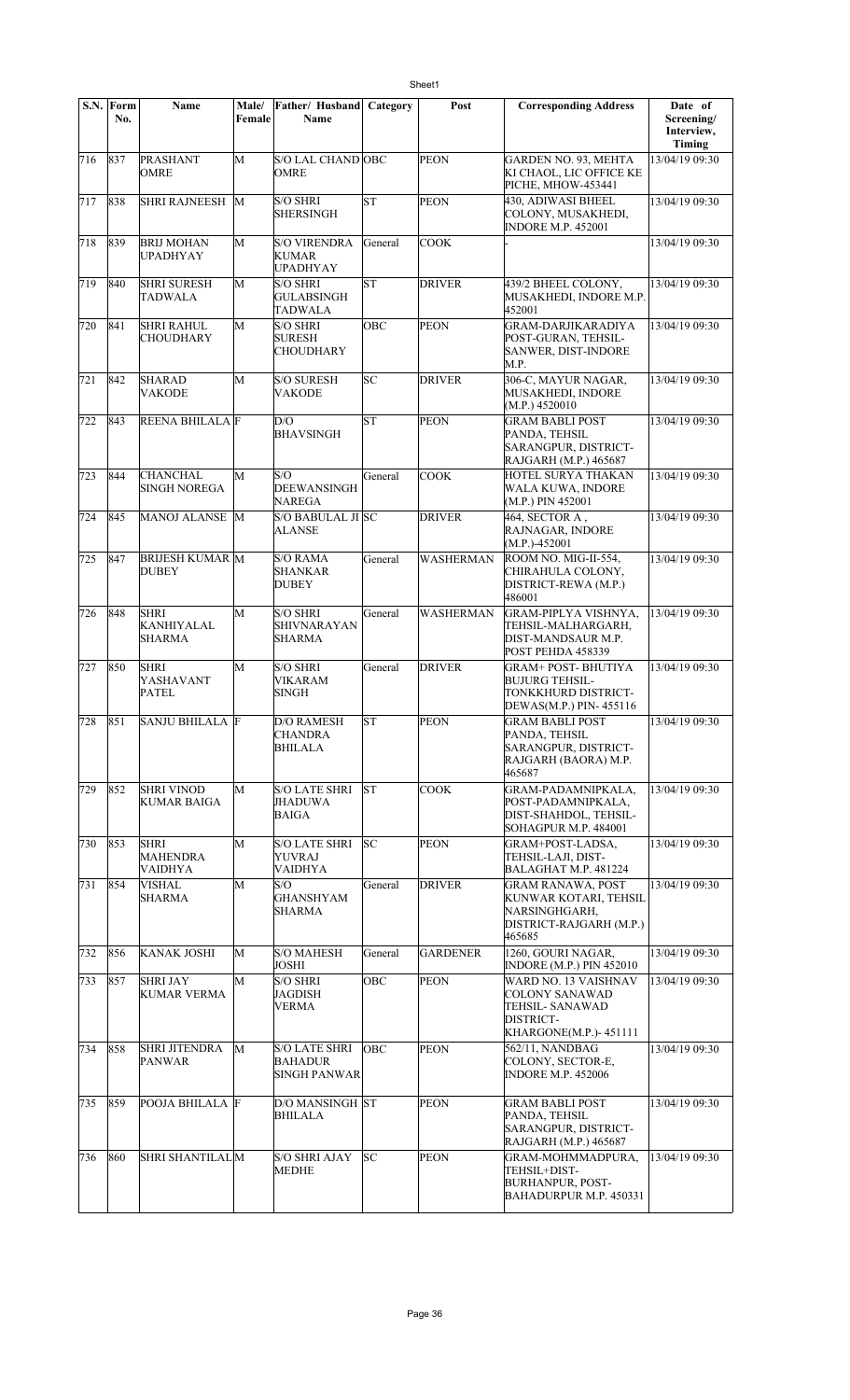|         | S.N. Form<br>No. | Name                                          | Male/<br>Female | Father/ Husband<br>Name                                   | Category          | Post             | <b>Corresponding Address</b>                                                                                               | Date of<br>Screening/<br>Interview,<br>Timing |
|---------|------------------|-----------------------------------------------|-----------------|-----------------------------------------------------------|-------------------|------------------|----------------------------------------------------------------------------------------------------------------------------|-----------------------------------------------|
| 737     | 862              | <b>BHARAT</b><br><b>JETPURIYA</b>             | M               | S/O JAGDISH<br><b>JETPURIYA</b>                           | SC                | <b>PEON</b>      | 186/11, LAL GALI, KOLI<br>MOHALLA,<br>PARDESHIPURA, INDORE<br>(M.P.)                                                       | 13/04/19 09:30                                |
| 738     | 864              | <b>SHUBHAM</b><br><b>BHILALA</b>              | М               | <b>S/O HIRALAL</b><br><b>BHILALA</b>                      | <b>ST</b>         | <b>PEON</b>      | <b>GRAM BABLI, POST</b><br>PANDA, TEHSIL-<br>SARANGPUR, DISTRICT-<br>RAJGARH (M.P.) 465687                                 | 13/04/19 09:30                                |
| 739     | 865              | <b>HEENA</b><br>JETPURIYA                     | Ė               | D/O JAGDISH<br><b>JETPURIYA</b>                           | SC                | <b>PEON</b>      | 186/11, LAL GALI, KOLI<br>MOHALLA,<br>PARDESHIPURA, INDORE<br>(M.P.)                                                       | 13/04/19 09:30                                |
| 740     | 866              | <b>NAGESH</b><br>TANWAR                       | М               | <b>S/O ASHOK</b><br>TANWAR                                | OBC               | <b>PEON</b>      | WARD NO. 02, SUBHAS<br>MARG, MANDLESHWAR,<br><b>DISTRICT-KHARGONE</b><br>(M.P.) 451221                                     | 13/04/19 09:30                                |
| 741     | 867              | <b>SHRI NAVED</b><br><b>SHEKH</b>             | M               | <b>S/O SHRI</b><br><b>SHAKIL HUSEN</b><br><b>SHEKH</b>    | OBC               | <b>DRIVER</b>    | 27, INDIRA NAGAR, BNP<br>ROAD DEWAS M.P.                                                                                   | 13/04/19 09:30                                |
| 742     | 868              | <b>SHRI RAKESH</b><br><b>SHYAM</b>            | M               | <b>S/O SHRI</b><br>PRAKASH<br>SHYAM                       | SC                | <b>DRIVER</b>    | S/O PRAKASH SHYAM<br>NEW PANI TANKI KE PASS<br>GAOGIWADA POST-<br><b>GAOGIWADA TEHSIL-</b><br>CHHIDWADA DISTRICT-<br>CHHID | 13/04/19 09:30                                |
| 743     | 869              | <b>DHARMENDRA</b><br>PRAJAPAT                 | M               | S/O<br>NANDKISHORE<br>PRAJAPAT                            | <b>OBC</b>        | <b>PEON</b>      | VILLAGE-RANAPUR,<br>DISTRICT-JHABUA (M.P.)<br>457993                                                                       | 13/04/19 09:30                                |
| 744     | 870              | <b>VIJAY</b>                                  | М               | <b>S/O RAM</b><br>KISHAN                                  | SΤ                | <b>WASHERMAN</b> | VIJAY DAWAR, PALAK,<br>CITY TOLI, KHEDA ROAD,<br>H.NO. 122, MHOW (M.P.)-<br>453441                                         | 13/04/19 09:30                                |
| 745     | 871              | <b>DILIP BARAMAN M</b>                        |                 | <b>S/O PUNAJI</b><br><b>BARAMAN</b>                       | SC                | <b>GARDENER</b>  | <b>GRAM BAKAWA</b><br>TEH.BARWAH DISTT.<br>KHARGON(M.P.)<br>PIN.451113                                                     | 13/04/19 09:30                                |
| 746     | 873              | <b>APEKSHA</b><br><b>YADAV</b>                | F               | D/O GOVIND<br><b>YADAV</b>                                | General           | <b>PEON</b>      | VIVEKANAND WARD,<br><b>KATANGI ROAD</b><br>(SIGHWAHINI MANDIR KE<br>PICHE) SEONI (M.P.) 480661                             | 13/04/19 09:30                                |
| 747 875 |                  | GOKUL VERMA M                                 |                 | <b>S/O NIRBHAY</b><br>SIGH                                | $ S\overline{C} $ | <b>DRIVER</b>    | 64, KHATRIKHEDI,<br>KANADIYA ROAD,<br><b>INDORE</b> (M.P.)-452016                                                          | 13/04/19 09:30                                |
| 748     | 876              | <b>SMT. PUSHPA</b><br><b>VED</b>              | F               | W/O LATE SHRI SC<br><b>SUNIL VED</b>                      |                   | <b>PEON</b>      | H.NO. F/4, SCHEME NO. 94,<br>MUSAKHEDI RING ROAD,<br><b>INDORE M.P. 452001</b>                                             | 13/04/19 09:30                                |
| 749     | 877              | <b>ASHRITA</b><br><b>PARMAR</b>               | F               | <b>D/O ASHOK</b><br><b>PARMAR</b>                         | ST                | <b>PEON</b>      | 13 ADIWASI BHEEL<br>COLONY, MUSAKHEDI,<br><b>INDORE</b> (M.P.) 452001                                                      | 13/04/19 09:30                                |
| 750     | 878              | <b>ARJUN MISHRA</b>                           | М               | <b>S/O MANISH</b><br><b>MISHRA</b>                        | General           | <b>PEON</b>      | 21-A, SURAJ NAGAR,<br>RANGBAWADI, DISTRICT-<br>UJJAIN (M.P.) 456006                                                        | 13/04/19 09:30                                |
| 751     | 879              | <b>SUNIL KUMAR</b><br><b>THAKUR</b>           | М               | <b>S/O JAGPAL</b><br><b>SINGH</b>                         | ST                | <b>DRIVER</b>    | RAIKHEDI, TEH. PIPRIYA,<br>DISTT. HOSHANGABAD<br>(M.P.) PIN 461775                                                         | 13/04/19 09:30                                |
| 752     | 880              | SMT. GYAN<br><b>SHREE</b><br><b>SHAKYAWAR</b> | F               | W/O SHRI<br><b>BHAGWANSING</b><br>H SHAKYAWAR             | SC                | <b>PEON</b>      | SMT. GYAN SHREE<br>SHAKYAWAR, 43 KACHHI<br><b>MOHALLA INDORE PIN-</b><br>452007                                            | 13/04/19 09:30                                |
| 753     | 881              | <b>SHRI RAKESH</b><br><b>YADAV</b>            | M               | <b>S/O SHRI</b><br><b>CHANDRASHEK</b><br><b>HAR YADAV</b> | OBC               | <b>PEON</b>      | 11/2, BHAWANI SAGAR<br>DEWAS, DIST-DEWAS M.P.<br>455001                                                                    | 13/04/19 09:30                                |
| 754     | 882              | OSOM SOLANKI                                  | M               | <b>S/O RAMDEV</b><br><b>SOLANKI</b>                       | SC                | <b>PEON</b>      | 27 SUKHDEV NAGAR<br>AIRPORT ROAD, INDORE<br><b>BIJASAN ROAD INDORE</b><br>(M.P.) 452005                                    | 13/04/19 09:30                                |
| 755     | 883              | ARJUN<br><b>CHOUHAN</b>                       | M               | <b>S/O NARAYAN</b><br><b>CHOUHAN</b>                      | SC                | <b>PEON</b>      | <b>SANCHAR NAGAR,</b><br>KHAJRANA, INDORE (M.P.)<br>452016                                                                 | 13/04/19 09:30                                |
| 756     | 884              | <b>DEVENDRA</b><br><b>KUMAR JATAV</b>         | М               | <b>S/O BABULAL</b><br><b>JATAV</b>                        | ST                | <b>PEON</b>      | 1320/25, NANDA NAGAR,<br><b>STREET NO. 24, INDORE</b><br>(M.P.) 452011                                                     | 13/04/19 09:30                                |
| 757     | 885              | <b>VIJAY SONI</b>                             | М               | S/O ATUL SONI                                             | OBC               | <b>PEON</b>      | 50/11, GAVALI MOHALLA,<br>WARD NO. 18, BARWAH,<br>DISTRICT-KHARGONE<br>(M.P.) 451115                                       | 13/04/19 09:30                                |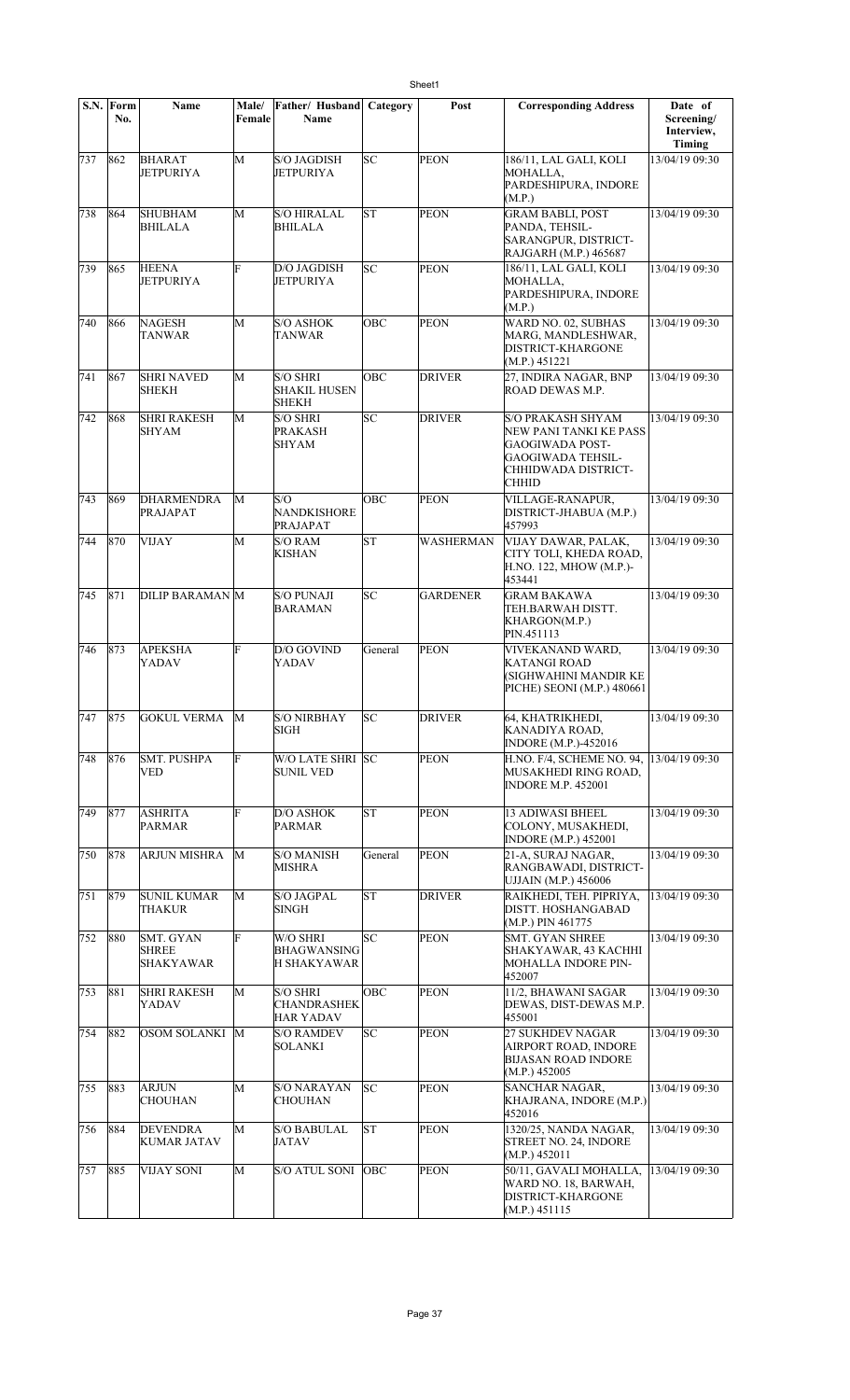|     | S.N. Form<br>No. | Name                                            | Male/<br>Female | Father/Husband<br>Name                                    | Category  | Post            | <b>Corresponding Address</b>                                                                                                                  | Date of<br>Screening/<br>Interview, |
|-----|------------------|-------------------------------------------------|-----------------|-----------------------------------------------------------|-----------|-----------------|-----------------------------------------------------------------------------------------------------------------------------------------------|-------------------------------------|
| 758 | 886              | SUNIL SOLANKI M                                 |                 | <b>S/O SAMPAT</b><br><b>SOLANKI</b>                       | SC        | <b>DRIVER</b>   | 507 RAMANAND NAGAR<br><b>DHAR ROAD INDORE</b>                                                                                                 | Timing<br>13/04/19 09:30            |
| 759 | 887              | LAXMAN<br>THAKARIYA                             | M               | <b>S/O BABBU</b>                                          | <b>ST</b> | <b>COOK</b>     | (M.P.) 452002<br>VILLAGE-BAKHARI,<br>TEHSIL-TAMIYA,<br>DISTRICT-CHHINDWARA                                                                    | 13/04/19 09:30                      |
| 760 | 888              | <b>ANURADHA</b><br><b>GOSAR</b>                 | F               | <b>W/O CHANDAN</b><br><b>GOSAR</b>                        | lsс       | <b>PEON</b>     | (M.P.) 480559<br><b>SANJAY COLONY</b><br>CHHATRI CHOUK,<br>PALIWAL COMPLEX KE<br>PASS MAKDONE TEH.<br>TARANA, DISTT. UJJAIN<br>$(M.P.)$ PIN 4 | 13/04/19 09:30                      |
| 761 | 889              | <b>DEEPIKA</b><br><b>KUMARAWAT</b><br>(BADSARE) | F               | D/O GOPAL LAL OBC<br><b>KUMARAWAT</b>                     |           | <b>PEON</b>     | 7, NANDAMARG<br><b>UPDAKGHAR KE PICHHE,</b><br><b>COMPLEX GRAPHICS KE</b><br>PICHHE BADWAH, POST+<br>TEH. BADWAH, DISTT.<br><b>KHAR</b>       | 13/04/19 09:30                      |
| 762 | 890              | <b>MAMTA</b><br>BAIRAGI                         | F               | <b>D/O VISHNU</b><br><b>BAIRAGI</b>                       | General   | <b>PEON</b>     | 589 GOMTGIRI NAYA<br><b>BASERE GADHI NAGAR</b><br><b>INDORE (M.P.) PIN. 453112</b>                                                            | 13/04/19 09:30                      |
| 763 | 891              | <b>DEVENDRA</b><br><b>SWAMY</b>                 | M               | <b>S/O SHYAMRAJ</b><br><b>SWAMY</b>                       | General   | <b>DRIVER</b>   | 175 JOSHI MOHALLA<br>AMBEDKAR COLONY,<br>MHOW (M.P.) PIN 453441                                                                               | 13/04/19 09:30                      |
| 764 | 892              | <b>AAYUSH BAIRGI M</b>                          |                 | <b>S/O UMESH</b><br><b>BAIRGI</b>                         | OBC       | <b>PEON</b>     | 4, GANGA NAGAR,<br>AIRPORT ROAD, INDORE<br>$(M.P.)-452005$                                                                                    | 13/04/19 09:30                      |
| 765 | 893              | <b>DHARMENDRA</b><br><b>AHIRWAR</b>             | M               | S/O<br><b>GANGARAM</b><br><b>AHIRWAR</b>                  | SC        | <b>COOK</b>     | WARD NO. 20, GALI NO. 02, 13/04/19 09:30<br>MOHANGIRI, VIDISHA<br>$(M.P.)-464001$                                                             |                                     |
| 766 | 894              | <b>ASHA RATHOD</b>                              | IF              | D/O<br><b>PARMANAND</b><br><b>ROTHOD</b>                  | SC        | <b>PEON</b>     | 168, SUBHASH NAGAR,<br>NEAR SANTOSHI MATA<br>TEMPLE, RATLAM (M.P.)-<br>457001                                                                 | 13/04/19 09:30                      |
| 767 | 895              | <b>NADEEM</b><br>ANSARI                         | M               | <b>S/O SALIM</b><br><b>ANSARI</b>                         | OBC       | <b>PEON</b>     | 2/5, MALWA MILL, PAKKI<br>CHAAL, NANGA NAGAR,<br>INDORE (M.P.)-452011                                                                         | 13/04/19 09:30                      |
| 768 | 897              | <b>SHRI SHIVAM</b><br>TIWARI                    | M               | S/O SHRI<br><b>SOHAN LAL</b><br>TIWARI                    | General   | <b>PEON</b>     | S/O SOHAN LAL TIWARI,<br><b>GRAM-THILAPUR POST-</b><br>RAMPUR DISTRICT-<br>CHHATARPUR(M.P.) 471201                                            | 13/04/19 09:30                      |
| 769 | 898              | ANSHUL RAO<br><b>BHALEKAR</b>                   | М               | <b>S/O RAJESH</b><br>RAO<br><b>BHALEKAR</b>               | SC        | <b>DRIVER</b>   | 127, NEW COLONY, NEAR<br>NEGI TAILOR, KODARIYA,<br>MHOW DISTT. INDORE<br>(M.P.) PIN 453441                                                    | 13/04/19 09:30                      |
| 770 | 899              | <b>SHRI RAKESH</b><br><b>SHRIVASTAV</b>         | M               | <b>S/O SHRI</b><br>SATYANARAYA<br>NЛ<br><b>SHRIVASTAV</b> | General   | PEON            | 27/1 CHOUSATH YOGINI<br><b>MARG VRANDAVANPURA</b><br>UJJAIN(M.P.) PIN-456006                                                                  | 13/04/19 09:30                      |
| 771 | 900              | <b>VIRENDRA</b><br><b>SINGH KIRAR</b>           | M               | <b>S/O LAXMI</b><br>NARAYAN<br><b>KIRAR</b>               | ОВС       | <b>PEON</b>     | <b>GRAM, RAMPURA POST</b><br>KIRATPUR TEH. SILWANI<br>DISTT. RAISEN (M.P.)                                                                    | 13/04/19 09:30                      |
| 772 | 901              | <b>MOHIT DAVE</b>                               | М               | S/O<br>NANDKISHORE<br><b>DAVE</b>                         | General   | <b>PEON</b>     | 5. SHAHID HEMU<br>COLONY, INDORE (M.P.)-<br>452015                                                                                            | 13/04/19 09:30                      |
| 773 | 902              | MAHESH<br>KUMAR<br>JAVARIYA                     | М               | S/O<br>PREMARAYAN<br>JAVARIYA                             | SC        | <b>GARDENER</b> | <b>MAHESH KUMAR</b><br><b>JAWARIYA BHATTA</b><br>MOHALLA, VALLABH<br>GANJ PACHMADI, TEH.<br>PIPRIYA, DISTT.<br>HOSHANGABAD (M.P.)             | 13/04/19 09:30                      |
| 774 | 903              | <b>SMT. HEMLATA</b><br>MAIYAR                   | F               | W/O SHRI<br><b>RAJESH</b><br><b>MAIYAR</b>                | General   | <b>COOK</b>     | H.NO. 50, CHIRAD<br>MOHALLA, MUSAKHEDI,<br><b>INDORE M.P. 452001</b>                                                                          | 13/04/19 09:30                      |
| 775 | 904              | <b>ALKA PARMAR</b>                              | F               | D/O<br><b>SARWARAM</b><br><b>PARMAR</b>                   | <b>ST</b> | <b>PEON</b>     | 58, BHAWANIYA MARG,<br>MATHDIPURA, SUNDRAIL,<br>DISTT. DHAR (M.P.)-454552                                                                     | $13/04/19$ 09:30                    |
| 776 | 905              | <b>SHRI SHIVAM</b><br>JAISWAL                   | M               | S/O SHRI<br><b>NANKISHORE</b><br><b>JAISWAL</b>           | OBC       | <b>PEON</b>     | SUBHASH MARG GALI NO. 13/04/19 09:30<br>01 NAGDA JUNCTION<br><b>UJJAIN DISTRICT-</b><br>UJJAIN(M.P.) PIN CODE-<br>456335                      |                                     |
| 777 | 906              | <b>SHUBHAM</b><br><b>SHARMA</b>                 | M               | <b>S/O KESHAVA</b><br>NAND SHARMA                         | General   | <b>PEON</b>     | BENIRAM KA BAGEECHA,<br>KALAPATHA KHEJRA<br>ROAD, CANTT, GUNA<br>$(M.P.)-473001$                                                              | 13/04/19 09:30                      |
| 778 | 907              | ASHISH<br><b>MOURYA</b>                         | M               | <b>S/O AMLESH</b><br><b>MOURYA</b>                        | General   | <b>PEON</b>     | SAI NAGAR, NAYA GOAN<br>JABALPUR, (M.P.)                                                                                                      | 13/04/19 09:30                      |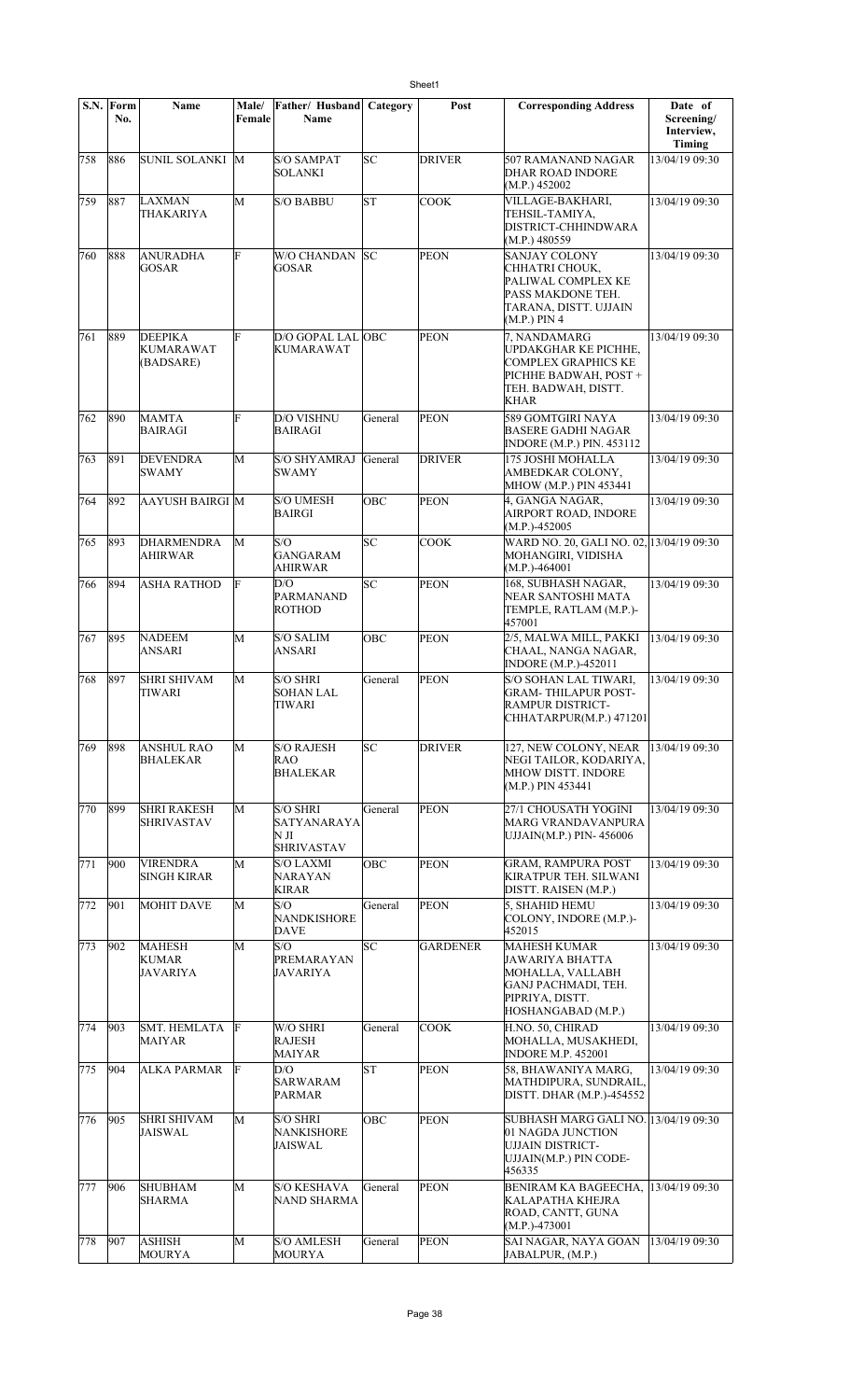|     | S.N. Form<br>No. | Name                                             | Male/<br>Female | Father/ Husband<br>Name                               | Category   | Post          | <b>Corresponding Address</b>                                                                             | Date of<br>Screening/<br>Interview, |
|-----|------------------|--------------------------------------------------|-----------------|-------------------------------------------------------|------------|---------------|----------------------------------------------------------------------------------------------------------|-------------------------------------|
| 779 | 908              | <b>DILIP SHINGARE M</b>                          |                 | <b>S/O DHANRAJ</b><br><b>SHINGARE</b>                 | OBC        | <b>PEON</b>   | B/3, C.R.P. POLICE LINE,<br>INDORE (M.P.) PIN 452001                                                     | Timing<br>13/04/19 09:30            |
| 780 | 910              | <b>SHRI ALBAAZ</b><br>SHEIKH                     | M               | <b>S/O SHRI</b><br><b>MOINUDDIN</b><br><b>SHEIKH</b>  | General    | <b>DRIVER</b> | 1 DEVISINGH COLONY<br>RATLAM 457001 RATLAM                                                               | 13/04/19 09:30                      |
| 781 | 911              | <b>JEEVAN</b><br>HARDIYA                         | М               | <b>S/O SUBHASH</b><br><b>HARDIYA</b>                  | OBC        | <b>PEON</b>   | 17/1, GOMA KI FAIL<br><b>MALWA MEEL</b><br>INDORE(M.P.) DISTT.<br><b>INDORE PIN 452001</b>               | 13/04/19 09:30                      |
| 782 | 912              | <b>DEEPAK AHIRE</b>                              | М               | <b>S/O SHRI</b><br>NARSINGH<br><b>AHIRE</b>           | lsт        | COOK          | <b>GRAM-CHITRAI, POST-</b><br>CHACHRIYA, TEHSIL-<br>SENDHWA, DIST-<br><b>BARWANI M.P. 451666</b>         | 13/04/19 09:30                      |
| 783 | 913              | SHRI AKHILESH<br><b>RATHORE</b>                  | M               | <b>S/O LATE SHRI</b><br>YASHWANT JI<br><b>RATHORE</b> | OBC        | <b>PEON</b>   | 251, MAA SHARDA<br>NAGAR, INDORE DIST<br><b>INDORE M.P. 452010</b>                                       | 13/04/19 09:30                      |
| 784 | 914              | <b>RAJWATI</b><br>JAISWAL                        | F               | <b>W/O RAMRAJ</b><br>JAISWAL                          | OBC        | <b>PEON</b>   | <b>GRAM-KATAI POST-</b><br>NIWAS TEHSIL-<br>SARAIDISTRICT-<br>SINGHROLI(M.P.) 486669                     | 13/04/19 09:30                      |
| 785 | 915              | <b>SMT. SAVITA</b><br>MISHRA                     | F               | W/O SHRI<br><b>RAJESH</b><br>MISHRA                   | General    | <b>PEON</b>   | 717, SCHEME NO. 51,<br><b>INDORE M.P. 452006</b>                                                         | 13/04/19 09:30                      |
| 786 | 916              | <b>MOTIRAM</b><br><b>RATHORE</b>                 | M               | S/O BHIMSINGH OBC<br><b>RATHORE</b>                   |            | <b>DRIVER</b> | <b>GRAM-POST BHAGORA</b><br>TEH. MHOW DISTT.<br><b>INDORE (453441)</b>                                   | 13/04/19 09:30                      |
| 787 | 917              | MUKESH YADAVM                                    |                 | S/O<br><b>HUKUMCHAND</b><br>YADAV                     | OBC        | <b>PEON</b>   | 84, GWALI MOHALLA<br><b>SAWER DISTT. INDORE</b><br>(M.P.) PIN 453551                                     | 13/04/19 09:30                      |
| 788 | 918              | <b>SHRI</b><br><b>MANVENDRA</b><br><b>CHADAR</b> | M               | <b>S/O SHRI MIHI</b><br><b>LAL CHADAR</b>             | SC         | <b>DRIVER</b> | VIVEKANAND NAGAR NAI 13/04/19 09:30<br>TIMES COLLEGE KE PASS<br>DAMOH PIN CODE- 470661                   |                                     |
| 789 | 919              | NARENDRA<br>CHOUHAN                              | М               | <b>S/O PREM</b><br>SINGH<br><b>CHOUHAN</b>            | SC         | <b>DRIVER</b> | H.NO. 187, WARD NO. 03,<br>DHANNAD KHARD<br>PITHAMPUR TEH. DHAR<br>DISTT. DHAR (M.P.)-454775             | 13/04/19 09:30                      |
| 790 | 920              | <b>AJAY KULPARE</b>                              | M               | <b>S/O RAJU</b><br><b>KULPARE</b>                     | lsс        | <b>PEON</b>   | 374 BADI GWAL TOLI<br>MAIN ROAD, INDORE<br>(M.P.) PIN 452001                                             | 13/04/19 09:30                      |
| 791 | 921              | <b>SHRI AAKASH</b><br><b>MITHOURIYA</b>          | M               | <b>S/O SHRI</b><br><b>RAJMAL</b><br>MITHOURIYA        | SC         | <b>DRIVER</b> | 186, GURU SHANKAR<br>NAGAR, PROSPERAS<br>SCHOOL KE PAS , HAWA<br>BUNGALOW, INDORE M.P.<br>452009         | 13/04/19 09:30                      |
| 792 | 922              | <b>PRADEEP</b><br>VERMA                          | М               | <b>S/O MANOHAR</b><br><b>LAL VERMA</b>                | OBC        | <b>DRIVER</b> | 66/1, BIYABANI, MAIN<br>ROAD, INDORE (M.P.)                                                              | 13/04/19 09:30                      |
| 793 | 923              | <b>RADHESHYAM</b><br>DAMER                       | М               | <b>S/O RATAN LAL ST</b><br><b>DAMER</b>               |            | <b>PEON</b>   | <b>GRAM SINDURIYA, PACH</b><br>MAHUWA, POST - RAJOD,<br>TEH. SARDARPUR, DISTT.<br>DHAR (M.P.) PIN 454660 | 13/04/19 09:30                      |
| 794 | 924              | <b>PRAMILA</b>                                   | Ė               | W/O PREM<br>SINGH                                     | General    | <b>PEON</b>   | HOUSE NO. 259, VILLAGE-<br>JAMUNIYARAOJI, TEHSIL-<br>MANASA, DISTRICT-<br>NEEMUCH (M.P.) 458110          | 13/04/19 09:30                      |
| 795 | 925              | <b>CHINTU</b><br><b>KUSHWAH</b>                  | М               | <b>S/O DEV SINGH</b><br><b>KUSHWAH</b>                | <b>OBC</b> | <b>COOK</b>   | PURANA HOLI DANDA,<br>TALAB ROAD, WARD NO.<br>18, AMBAH, DISTRICT-<br>MURENA (M.P.) 476111               | 13/04/19 09:30                      |
| 796 | 926              | <b>SHRI AAKASH</b><br><b>SINGAR</b>              | M               | <b>S/O SHRI</b><br><b>PRABHULAL</b><br><b>SINGAR</b>  | SΤ         | <b>DRIVER</b> | 3/8, MUSAKHEDI, BHEEL<br>COLONY, INDORE M.P.<br>452001                                                   | 13/04/19 09:30                      |
| 797 | 927              | <b>JAY KUMAR</b><br><b>BHAWSAR</b>               | M               | S/O SUDHAKAR OBC<br><b>BHAWSAR</b>                    |            | <b>DRIVER</b> | 7/1, SHREERAM NAGAR,<br>NEAR SAI TEMPLE,<br>SANVER ROAD, UJJAIN<br>(M.P.)                                | 13/04/19 09:30                      |
| 798 | 928              | <b>SHRI AASHISH</b><br><b>PATEL</b>              | М               | <b>S/O SHRI</b><br><b>SHALIGRAM</b>                   | OBC        | <b>DRIVER</b> | <b>GRAM+POST CHOUTA</b><br>TIGRIYA DIST AND<br>TEHSIL=DEWAS M.P.<br>455111                               | 13/04/19 09:30                      |
| 799 | 929              | <b>SHRI VINIT</b><br>PANDIT                      | M               | <b>S/O SHRI</b><br><b>RAVINDRA</b><br><b>PANDIT</b>   | General    | <b>PEON</b>   | 900, DWARKAPURI, JAIN<br>MANDIR KE PICHE,<br><b>INDORE DIST INDORE M.P.</b><br>452009                    | 13/04/19 09:30                      |

Sheet1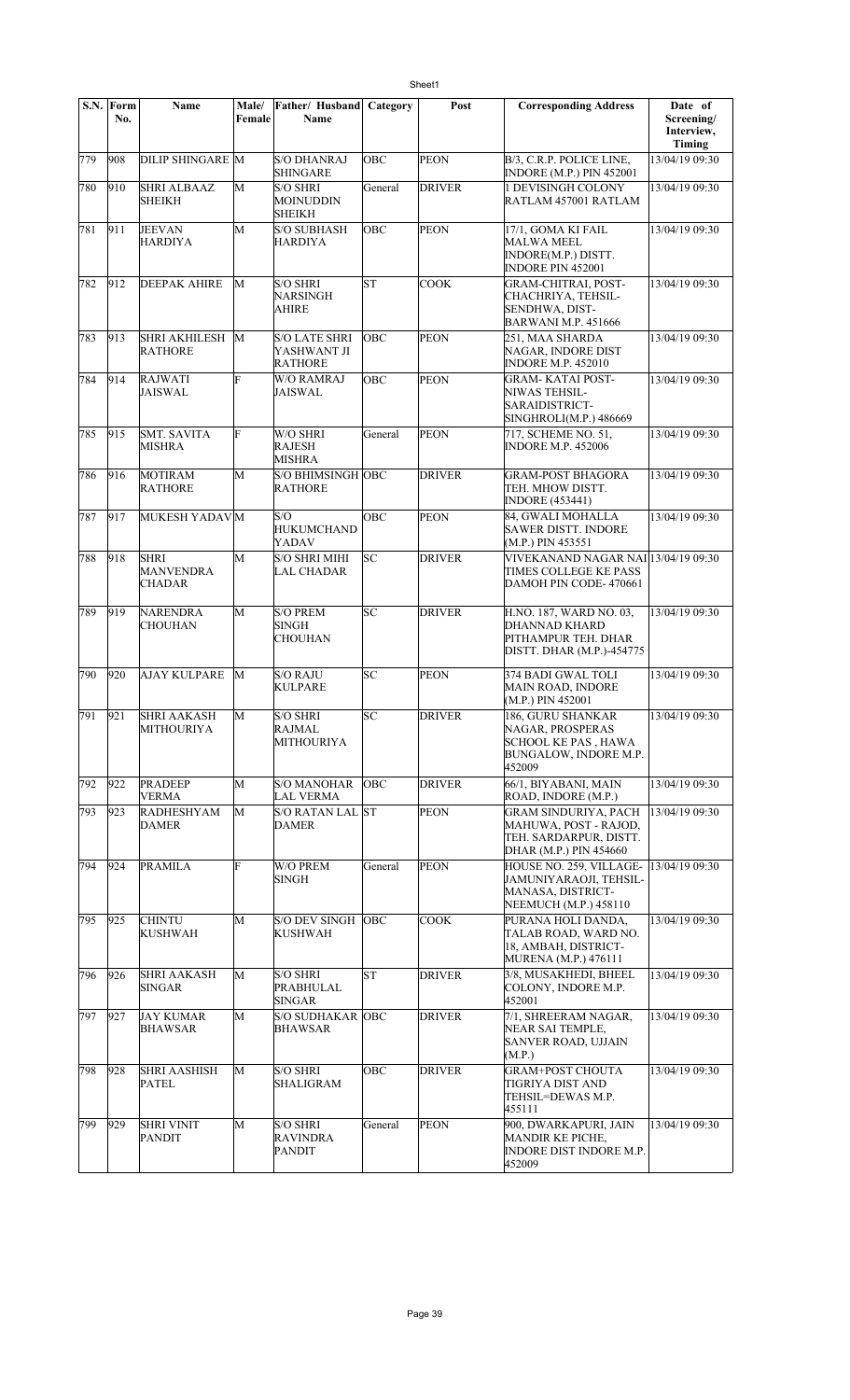|     | S.N. Form<br>No. | <b>Name</b>                         | Male/<br>Female | Father/ Husband<br>Name                             | Category   | Post             | <b>Corresponding Address</b>                                                                                                   | Date of<br>Screening/<br>Interview,<br>Timing |
|-----|------------------|-------------------------------------|-----------------|-----------------------------------------------------|------------|------------------|--------------------------------------------------------------------------------------------------------------------------------|-----------------------------------------------|
| 800 | 930              | YASHPAL SINGH M                     |                 | <b>S/O RAMPAL</b><br>SINGH                          | General    | <b>PEON</b>      | NANDA NAGAR, INDORE<br>(M.P.) 452010                                                                                           | 13/04/19 09:30                                |
| 801 | 931              | <b>SHRI ANIL</b><br>NAGAR           | M               | <b>S/O SHRI</b><br>TIKARAM JI<br><b>NAGAR</b>       | OBC        | COOK             | GRAM-DARANA, TEHSIL-<br>SARANGPUR, DIST-<br>RAJGARH M.P. 465687                                                                | 13/04/19 09:30                                |
| 802 | 932              | <b>SHRI RAJA RAI</b>                | M               | <b>S/O SHRI</b><br><b>RAJESH RAI</b>                | <b>OBC</b> | <b>PEON</b>      | 126 RAHATGARH NAKA<br>SHIVAJI WARD KHURAI<br>DISTRICT- SAGAR(M.P.)<br>470117                                                   | 13/04/19 09:30                                |
| 803 | 933              | <b>MANISH</b><br><b>KUSHWAH</b>     | M               | <b>S/O LAKHAN</b><br><b>KUSHWAH</b>                 | OBC        | <b>PEON</b>      | 95/1, GALI NO. 1, 3 PULIYA<br><b>KE PASS SARWHARA</b><br>NAGAR INDORE (M.P.) PIN<br>452001                                     | 13/04/19 09:30                                |
| 804 | 934              | <b>VINOD VERMA</b>                  | M               | <b>S/O HARIRAM</b><br>VERMA                         | SC         | <b>PEON</b>      |                                                                                                                                | 13/04/19 09:30                                |
| 805 | 935              | <b>ROHIT PARGI</b>                  | M               | <b>S/O LALCHAND</b><br><b>PARGI</b>                 | <b>ST</b>  | <b>PEON</b>      | <b>367 SANJAY GANDHI</b><br>NAGAR, PALDA INDORE<br>(M.P.) PIN 452001                                                           | 13/04/19 09:30                                |
| 806 | 936              | <b>SHUBHAM</b><br><b>PARDESHI</b>   | M               | <b>S/O BABBU</b><br><b>PARDESHI</b>                 | OBC        | <b>WASHERMAN</b> | 154, SANGHI, STREET,<br>MHOW (M.P.)-453441                                                                                     | 13/04/19 09:30                                |
| 807 | 937              | <b>RAHUL</b>                        | M               | <b>S/O NATHULAL</b>                                 | lst        | <b>GARDENER</b>  | <b>GRAM CHORDIYATEH.</b><br><b>MHOW DISTT. INDORE</b><br>$(M.P.) -453441$                                                      | 13/04/19 09:30                                |
| 808 | 938              | <b>ROHIT SINGAR</b>                 | M               | <b>S/O KISHORE</b><br><b>SINGAR</b>                 | lst        | <b>PEON</b>      | 563, AADIVASI, BHEEL<br>COLONY, INDORE (M.P.)-<br>452001                                                                       | 13/04/19 09:30                                |
| 809 | 939              | LALU YADAV                          | M               | <b>S/O DWARKA</b><br><b>PRASAD</b><br>YADAV         | OBC        | <b>PEON</b>      |                                                                                                                                | 13/04/19 09:30                                |
| 810 | 940              | <b>MS. SUNITA</b><br><b>KURVETI</b> | F               | D/O SHRI<br><b>KASHIRAM</b>                         | lsт        | <b>PEON</b>      | <b>SHAILAM APARTMENT</b><br>NAVLAKHA, FLAT NO. 207,<br>SAJAN NAGAR, INDORE<br>M.P. 452001                                      | 13/04/19 09:30                                |
| 811 | 941              | <b>ROHIT</b><br><b>PARDESHI</b>     | M               | <b>S/O BABBU</b><br><b>PARDESHI</b>                 | OBC        | <b>WASHERMAN</b> | 154, SANGHI STREET,<br>MHOW (M.P.)-453441                                                                                      | 13/04/19 09:30                                |
| 812 | 942              | <b>HARISH</b>                       | M               | S/O<br><b>CHANDRAPRAK</b><br>ASH                    | SC         | <b>PEON</b>      | <b>BADA BUM,</b><br>JAWHARGANJ, SANT<br>GOGAJI GALI, KHANDWA,<br>DISTRICT-KHANDWA<br>(M.P.) 450001                             | 13/04/19 09:30                                |
| 813 | 943              | AKASH KOTIYA M                      |                 | S/O<br><b>OMPRAKASH</b><br>KOTIYA                   | SC         | <b>DRIVER</b>    | 129, GRAM-SUTARKHEDI, 13/04/19 09:30<br>SIMROL ROAD, MHOW,<br>DISTT. INDORE (M.P.)-<br>453441                                  |                                               |
| 814 | 944              | <b>RAJESH</b><br><b>NARVARIYA</b>   | M               | S/O<br><b>RAMESHCHAN</b><br>DRA<br><b>NARVARIYA</b> | <b>OBC</b> | <b>PEON</b>      | SCHEME NO. 54, HOUSE<br>NO. 471EK, INDORE (M.P.)<br>452010                                                                     | 13/04/19 09:30                                |
| 815 | 945              | <b>SANGEETA</b><br><b>MAROTH</b>    | F               | W/O UMMED<br><b>SINGH MAROTH</b>                    | lsc        | <b>PEON</b>      | 7, JOSHI COLONY, DEV<br><b>SHREE TALKIES ROAD,</b><br><b>INDORE</b> (M.P.)-452001                                              | 13/04/19 09:30                                |
| 816 | 947              | <b>SUNIL KUMAR</b>                  | M               | <b>S/O RAMESH</b><br><b>CHANDRA</b>                 | General    | <b>PEON</b>      | VILLAGE+POST CHOUBA<br>PIPLIYA, TEHSIL &<br>DISTRICT-DEWAS (M.P.)<br>455221                                                    | 13/04/19 09:30                                |
| 817 | 948              | <b>SHRI MOHIT</b><br><b>RAJORA</b>  | М               | <b>S/O SHRI</b><br><b>RAMESH</b><br><b>RAJORA</b>   | SC         | <b>COOK</b>      | <b>38 SHRDHA PALACE</b><br><b>KADORIYA MHOW</b><br><b>INODRE(M.P.) 453441</b>                                                  | 13/04/19 09:30                                |
| 818 | 949              | <b>MAKHAN JATAV M</b>               |                 | <b>S/O JAIRAM</b><br><b>JATAV</b>                   | SC         | <b>DRIVER</b>    | <b>BADIYAKEEMA MARG,</b><br>721, BHICHOLI MARDANA,<br>DUDHIYA POWER HOUSE,<br>NEAR PETROL PUMP,<br><b>INDORE</b> (M.P.)-452016 | 13/04/19 09:30                                |
| 819 | 950              | <b>SHRI OMKAR</b><br>PATANKAR       | М               | <b>S/O SHRI</b><br><b>BUDHRAO</b><br>PATANKAR       | General    | COOK             | GRAM-KANHAKHAPA,<br>JAWRA, POST-JAWRA,<br>TEHSIL-MULTAI, DIST-<br><b>BETUL M.P. 460004</b>                                     | 13/04/19 09:30                                |
| 820 | 951              | SHRI AZAD JAAT M                    |                 | <b>S/O SHRI</b><br><b>GHANSHYAM</b><br>JAAT         | General    | <b>PEON</b>      | GRAM-GARIPIPLIYA,<br>POST-KHUDEL, TEHSIL<br>AND DIST-INDORE M.P.<br>452016                                                     | 13/04/19 09:30                                |
| 821 | 952              | <b>SHRI SURESH</b><br><b>BHARTI</b> | М               | <b>S/O LATE SHRI</b><br><b>BABULAL</b><br>BHARTI    | OBC        | <b>PEON</b>      | 38/1 KRISHNA BAG<br><b>COLONY AERODROME</b><br>ROAD INDORE(M.P.) PIN<br>452005                                                 | 13/04/19 09:30                                |
| 822 | 953              | <b>SHRI ANKIT</b><br>PATEL          | M               | <b>S/O SHRI</b><br>KAUSHAL<br><b>PATEL</b>          | OBC        | <b>DRIVER</b>    | 77/4, NEW PANCHSHEEL<br>COLONY, PTS ROAD,<br>MUSAKHEDI, INDORE M.P.<br>452001                                                  | 13/04/19 09:30                                |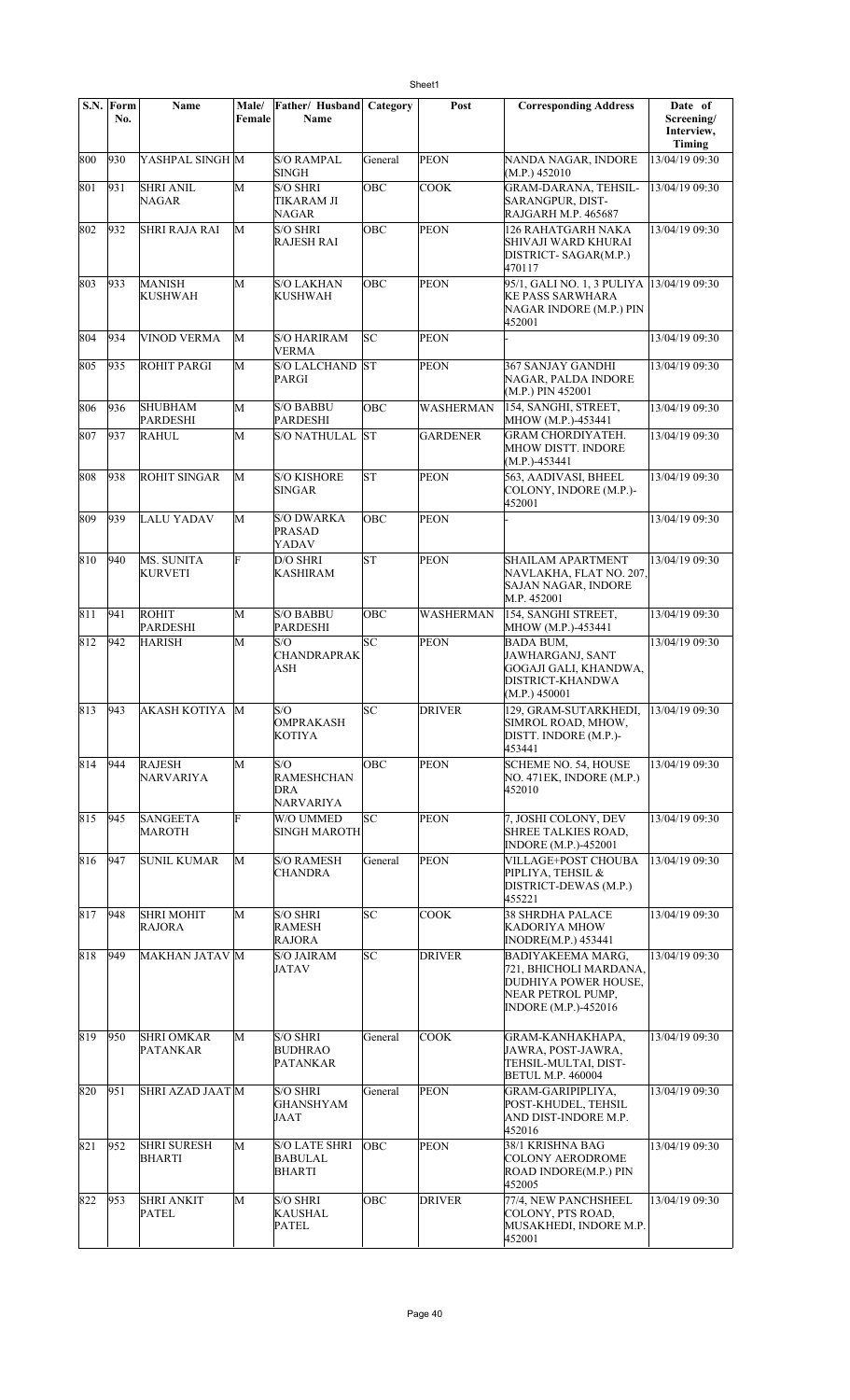|         | S.N. Form<br>No. | Name                                      | Male/<br>Female | Father/ Husband<br><b>Name</b>                           | Category | Post            | <b>Corresponding Address</b>                                                                                                               | Date of<br>Screening/ |
|---------|------------------|-------------------------------------------|-----------------|----------------------------------------------------------|----------|-----------------|--------------------------------------------------------------------------------------------------------------------------------------------|-----------------------|
|         |                  |                                           |                 |                                                          |          |                 |                                                                                                                                            | Interview,<br>Timing  |
| 823     | 955              | <b>SHRI ANIL</b><br><b>SOLANKI</b>        | M               | <b>S/O SHRI</b><br>JAGDISH<br><b>SOLANKI</b>             | lsc      | <b>PEON</b>     | 74, SHRIRAM TALAWALI<br>DHAR ROAD, INDORE M.P.<br>453001                                                                                   | 13/04/19 09:30        |
| 824     | 956              | <b>SHRI GOURAV</b><br>JAIN                | M               | <b>S/O SHRI</b><br><b>SOHANLAL</b><br>JAIN               | General  | <b>PEON</b>     | 239/6, GANGA COLONY,<br>DHAR ROAD, INDORE M.P.                                                                                             | 13/04/19 09:30        |
| 825     | 957              | NAEM KURESHI F                            |                 | <b>D/O ABRAR</b><br><b>HUSAIN</b><br><b>KURESHI</b>      | General  | <b>PEON</b>     | WARD NO. 06 MANAJI KI<br>GALI KILA RAJGARH TEH.<br>AND DISTT. RAJGARH<br>(BIAORA) (M.P.)PIN 465661                                         | 13/04/19 09:30        |
| 826     | 958              | <b>RAJENDRA</b>                           | M               | S/O FARENDRA General<br><b>SINGH</b>                     |          | <b>PEON</b>     | 512/2, KUWAMATPURA,<br>DISTT. INDORE (M.P.)-<br>452002                                                                                     | 13/04/19 09:30        |
| 827     | 959              | <b>SHRI SUNIL</b><br><b>MOHNIYA</b>       | M               | <b>S/O SHRI</b><br><b>OMPRAKASH</b><br><b>MOHNIYA</b>    | lst      | PEON            | E-24/I, LAVKUSH AWAS<br>VIHAR, SUKHLIYA,<br><b>INDORE MP 452010</b>                                                                        | 13/04/19 09:30        |
| 828     | 960              | <b>SHRI GAJRAJ</b><br><b>SINGH GEHLOT</b> | M               | <b>S/O SHRI</b><br><b>NIRBHAY</b><br><b>SINGH GEHLOT</b> | lsc      | <b>PEON</b>     | <b>220 SANJAY COLONY</b><br>POLYTECHANIC COLEGE<br><b>KE SAMNE DHAR(M.P.)</b><br>PIN 454001                                                | 13/04/19 09:30        |
| 829     | 961              | SHRI SHUBHAM<br><b>JETPURIYA</b>          | M               | <b>S/O SHRI</b><br><b>JAGDISH</b>                        | SC       | <b>GARDENER</b> | 186/11, LAL GALI,<br>PARDESHIPURA, INDORE<br>M.P.                                                                                          | 13/04/19 09:30        |
| 830     | 962              | <b>BRIJESH LODHI</b>                      | М               | S/O HARISINGH OBC<br><b>LODHI</b>                        |          | <b>PEON</b>     | WARD NO. 8, BELOT BAI<br>PAAS GANJ BASODA,<br>DISTT. VIDISHA (M.P.)-<br>464221                                                             | 13/04/19 09:30        |
| 831     | 963              | YOGESH YADAV M                            |                 | S/O<br><b>RAMASHISH</b><br>YADAV                         | ОВС      | <b>PEON</b>     | 48/1 NEW PANSHEEL<br>COLONY, MUSAKHEDI,<br><b>INDORE PIN 452001</b>                                                                        | 13/04/19 09:30        |
| 832     | 964              | YUVRAJ RAJAK                              | M               | S/O JEEVANLAL OBC<br><b>RAJAK</b>                        |          | <b>PEON</b>     | TRIPATH MOHALLA,<br>MALODA ROAD,<br>VILLAGE+POST<br><b>BHATPACHLANA, TEHSIL-</b><br><b>BADNAGAR, DISTRICT-</b><br><b>UJJAIN</b> (M.P.) 456 | 13/04/19 09:30        |
| 833     | 965              | <b>NANDRAM</b><br><b>KHEDE</b>            | M               | <b>S/O AMRIYA</b><br><b>KHEDE</b>                        | lsс      | <b>PEON</b>     | <b>GRAM SULGAON POST</b><br>DHARGAON, TEHSIL<br>MAHESHWAR, DISTRICT-<br>KHARGONE (M.P.) 451221                                             | 13/04/19 09:30        |
| 834 967 |                  | <b>SHRI RAJU</b><br><b>SOLANKI</b>        | $\overline{M}$  | <b>S/O SHRI</b><br><b>RUPSINGH</b><br><b>SOLANKI</b>     | ST       | <b>DRIVER</b>   | <b>GRAM- MOGARIKHEDA</b><br>POST-KUNJARI TEHSIL-<br>NIWALI DISTRICT-<br>BARWANI(M.P.) 451666                                               | 13/04/19 09:30        |
| 835     | 968              | <b>RAHUL</b><br><b>RATHORE</b>            | М               | <b>S/O SANTOSH</b><br><b>RATHORE</b>                     | OBC      | <b>PEON</b>     | RAHUL S/O. SANTOSH<br>RATHORE, 73, BIKRAM<br>NAGAR, WARD NO. 07,<br>UTTAM NAGAR, NEAR<br>WATER TANK, ITAVA,<br><b>DIST</b>                 | 13/04/19 09:30        |
| 836     | 969              | <b>ATUL SONI</b>                          | М               | <b>S/O MAHESH</b><br>SONI                                | OBC      | <b>DRIVER</b>   | B/298 DRP LINE, JAIL<br>ROAD, INDORE (M.P.)<br>452007                                                                                      | 13/04/19 09:30        |
| 837     | 971              | <b>DEEPAK</b><br><b>RATHORE</b>           | M               | <b>S/O MANGILAL</b><br><b>RATHORE</b>                    | OBC      | <b>PEON</b>     | VAN VIBHAG NARSARI,<br>BALGARH, DEWAS,<br>DISTRICT-DEWAS (M.P.)<br>455001                                                                  | 13/04/19 09:30        |
| 838     | 972              | POOJA JOSHI                               | F               | D/O SHANTILAL General<br>JOSHI                           |          | <b>PEON</b>     | 580/3, GOVIND COLONY<br>MALWA BHARTI HIGH<br>SCHOOL KE PASS, KILA<br>MAIDAN ROAD, (M.P.) PIN<br>452015                                     | 13/04/19 09:30        |
| 839     | 974              | <b>ABHISHEK</b><br><b>TIWARI</b>          | M               | <b>S/O ASHOK</b><br>TIWARI                               | General  | <b>PEON</b>     | 198/6 FIROZ GANDHI<br>NAGAR, INDORE (M.P.)<br>452003                                                                                       | 13/04/19 09:30        |
| 840     | 975              | <b>SHRI JITESH RAOM</b>                   |                 | <b>S/O SHRI</b><br>DHANSHYAM<br><b>RAO</b>               | General  | <b>GARDENER</b> | JITESH RAO S/O SHRI<br>DHANSHYAM RAO<br>KHEDAPATI BALAJI RAOD<br>JUNA BAGHANA<br>NEEMUCH PIN CODE-<br>458441(M.P.)                         | 13/04/19 09:30        |
| 841     | 976              | <b>NAVIN</b><br>SARASWAL                  | M               | <b>S/O SURAJ</b><br>SARASWAL                             | SС       | PEON            | 20, NEW PALASIA,<br>HARIJAN COLONY,<br><b>INDORE</b> (M.P.) 452001                                                                         | 13/04/19 09:30        |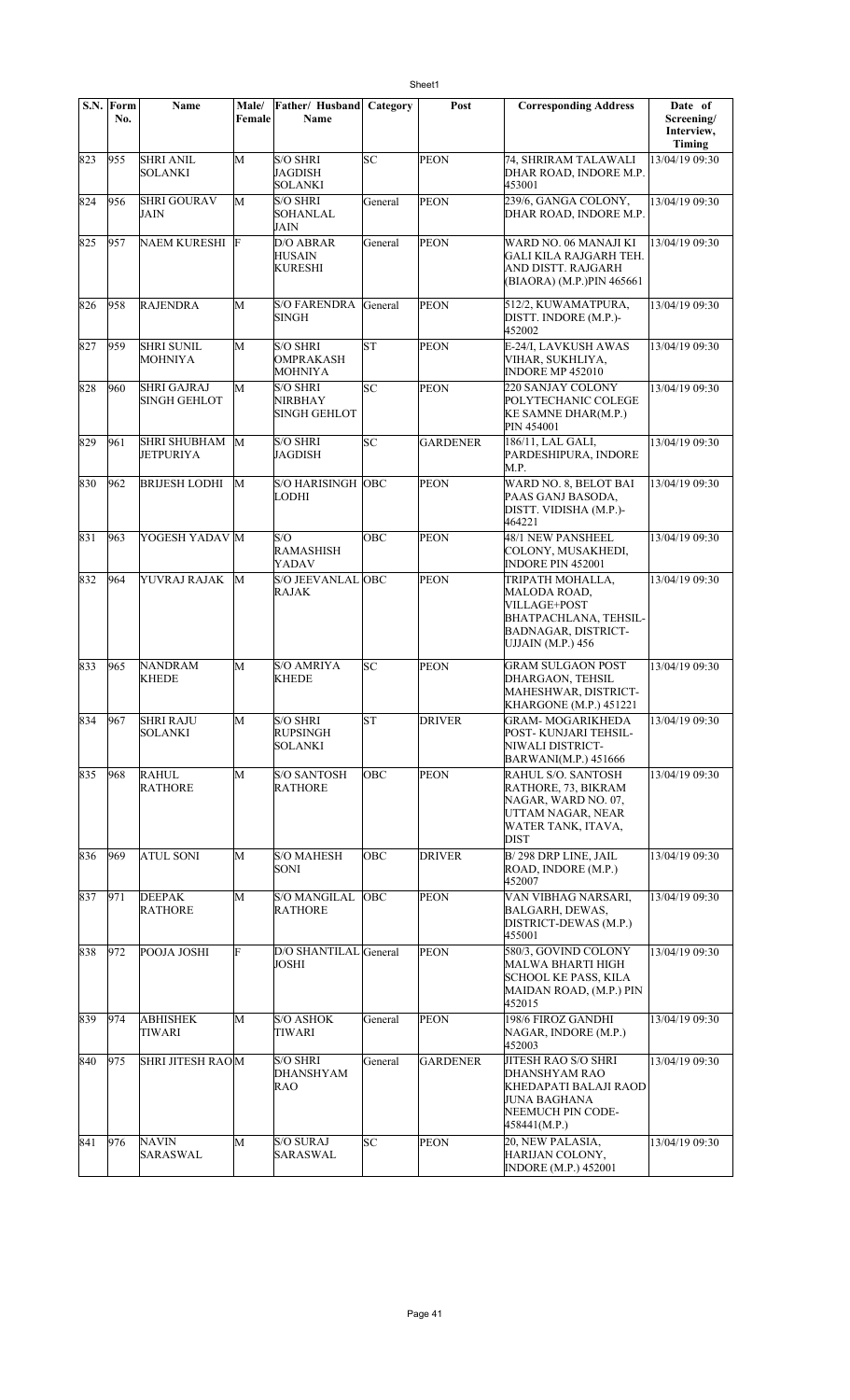|     | S.N. Form<br>No. | <b>Name</b>                          | <b>Male/</b><br>Female | Father/ Husband<br>Name                         | Category  | Post             | <b>Corresponding Address</b>                                                                                               | Date of<br>Screening/<br>Interview,<br>Timing |
|-----|------------------|--------------------------------------|------------------------|-------------------------------------------------|-----------|------------------|----------------------------------------------------------------------------------------------------------------------------|-----------------------------------------------|
| 842 | 977              | VIPIN DHAWAN                         | М                      | S/O KARAN<br>SINGH<br><b>DHAWAN</b>             | SC        | <b>DRIVER</b>    | C-136 AANAND NAGAR,<br>BASANT VIHAR MAIN<br>ROAD, NANAKHEDA<br>UJJAIN PIN 456010                                           | 13/04/19 09:30                                |
| 843 | 978              | DEENBANDHU<br><b>MISHRA</b>          | М                      | S/O<br>HARIVANSH<br>PRASAD<br>MISHRA            | General   | <b>PEON</b>      | <b>VILLAGE+POST</b><br><b>BAIKUNTHPUR, TEHSIL-</b><br>SIRMOR, DISTRICT-REWA<br>(M.P.) 486441                               | 13/04/19 09:30                                |
| 844 | 979              | SHRI KAMAL<br>SISODIYA               | М                      | S/O SHRI PHOOL SC<br>CHAND<br>SISODIYA          |           | <b>PEON</b>      | <b>BINYU 58/2224 AARA</b><br><b>MACHINE ROAD</b><br><b>BAIRAGADH</b><br>BHOPAL(M.P.) 462030                                | 13/04/19 09:30                                |
| 845 | 980              | <b>ANJU</b>                          | F                      | D/O RAMESH<br>WAKHALA                           | <b>ST</b> | <b>PEON</b>      | <b>37 ADIWASI BHEEL</b><br>COLONY, MUSAKHEDI,<br><b>INDORE</b> (M.P.) 452001                                               | 13/04/19 09:30                                |
| 846 | 981              | <b>MOHIT SEN</b>                     | М                      | <b>S/O UMESH SEN OBC</b>                        |           | <b>PEON</b>      | NIJAMAT MARG KASBA<br><b>SEHORE TEH. SEHORE</b><br>DISTT. SEHORE (M.P.) PIN<br>466001                                      | 13/04/19 09:30                                |
| 847 | 983              | <b>MOHIT</b><br><b>CHOUHADIYA</b>    | M                      | S/O BHAGWAN<br>LAL.<br><b>CHOUHADIYA</b>        | lsс       | <b>PEON</b>      | 68/3, AADARSH, MEGHDUT 13/04/19 09:30<br>NAGAR, VIJAY NAGAR,<br><b>INDORE</b> (M.P.) 452010                                |                                               |
| 848 | 984              | PINKESH SAINI                        | М                      | S/O<br><b>RADHESHYAM</b><br>SAINI               | OBC       | <b>DRIVER</b>    | 11 A SAI BABA NAGAR,<br><b>DWARKAPURI, INDORE</b>                                                                          | 13/04/19 09:30                                |
| 849 | 985              | NUKESH PARDHI M                      |                        | S/O SOHAN LAL OBC<br><b>PARDHI</b>              |           | <b>PEON</b>      |                                                                                                                            | 13/04/19 09:30                                |
| 850 | 986              | <b>PRINCE</b><br><b>VILKINSHAN</b>   | М                      | <b>S/O LATE</b><br>VILKINSHAN                   | lΣ        | <b>PEON</b>      | G.P.O (POST OFFICE)<br><b>INDORE</b>                                                                                       | 13/04/19 09:30                                |
| 851 | 987              | <b>HEMANT MEHRAM</b>                 |                        | S/O JANTAR<br><b>LAL MEHRA</b>                  | <b>SC</b> | <b>COOK</b>      | <b>SHEKHAR BUNGALOW</b><br>OUT HOUSE, WARD NO. 06,<br>PACHMADI, DISTRICT-<br>HOSHANGABAD (M.P.)<br>461881                  | 13/04/19 09:30                                |
| 852 | 989              | <b>MOHINI BHABORF</b>                |                        | <b>D/O VIKRAM</b><br><b>BHABOR</b>              | lsт       | <b>PEON</b>      | 407/3 BHEEL COLONY<br>MUSAKHEDI, INDORE<br>(M.P.) 452001                                                                   | 13/04/19 09:30                                |
| 853 | $ 990\rangle$    | <b>SHRI PRASHANT M</b><br>BARGAL     |                        | <b>S/O LATE SHRI</b><br>ASHOK<br><b>BARGAL</b>  | General   | <b>PEON</b>      | PRASHANT BARGAL<br>PEMDE BHAKAN KE<br>SAMNE BARGAL BHAKAN<br><b>FINE ART STUDIO KE</b><br>UPER NAI SADAK<br>LASHKAR GWALIO | 13/04/19 09:30                                |
| 854 | 992              | DHARMENDRA<br><b>KANCHOLE</b>        | М                      | S/O<br>ANANDRAM<br><b>KANCHOLE</b>              | SC        | <b>DRIVER</b>    | <b>GRAM BHASNER, POST</b><br>KUKDOL,<br>TEHSIL+DISTRICT<br><b>KHARGONE</b>                                                 | 13/04/19 09:30                                |
| 855 | 993              | <b>ROSE MARY</b><br><b>RUPLAL</b>    | F                      | D/O LATE<br>VILKINSON<br><b>RUPLAL</b>          | ST        | <b>PEON</b>      | G.P.O.                                                                                                                     | 13/04/19 09:30                                |
| 856 | 994              | <b>SHRI SACHIN</b><br><b>PARDESI</b> | М                      | <b>S/O SHRI VIJAY</b><br>PARDESI                | OBC       | WASHERMAN        | <b>GRAM- GANGLYA KHEDI</b><br><b>MASJID KE PASS MHOW</b><br>POST-KAILOD DISTRICT-<br>INDORE(M.P.) PIN CODE-<br>453441      | 13/04/19 09:30                                |
| 857 | 995              | SANGEETA<br>MISHRA                   | F                      | W/O RAKESH<br>MISHRA                            | General   | PEON             | C/O GOVIND PRASAD<br><b>SHUKLA, SUBHASH</b><br>MARG, KANNOD,<br><b>DISTRICT DEWAS 455332</b>                               | 13/04/19 09:30                                |
| 858 | 996              | <b>SUKHDEV</b><br><b>JEERATI</b>     | М                      | S/O<br><b>CHHOGALAL</b><br>JEERATI              | <b>ST</b> | <b>GARDENER</b>  | KHAMBATI FORM HOUSE,<br>SUKH NIWAS ROAD, CET<br><b>CHOURAHA KE PASS</b><br><b>INDORE</b> (M.P.)                            | 13/04/19 09:30                                |
| 859 | 997              | <b>DEEPAK VERMA M</b>                |                        | <b>S/O JAMNA LAL OBC</b><br>VERMA               |           | <b>WASHERMAN</b> | TILAK MARG,<br>PADAKHANAGANJ,<br>(RAJGARH) (SYAWAR)<br>$(M.P.)-465661$                                                     | 13/04/19 09:30                                |
| 860 | 998              | <b>SHRI AMIT</b><br>SHARMA           | М                      | <b>S/O SHRI</b><br>KAILASH<br>NARAYAN<br>SHARMA | General   | <b>DRIVER</b>    | WARD NO. 06 GANDHI<br>ROAD KARERA DISTRICT-<br> SHIVPURI(M.P.)- 473660                                                     | 13/04/19 09:30                                |
| 861 | 1000             | <b>SHRI ANKIT</b><br><b>CHAUHAN</b>  | М                      | S/O SHRI<br>MANOHAR<br>CHAUHAN                  | General   | WASHERMAN        | 2345 LUNIYA PURA MHOW 13/04/19 09:30<br>DISTRICT-INDORE(M.P.)<br>PIN-453441                                                |                                               |
| 862 | 1001             | <b>DEEPAK</b><br><b>PUROHAIT</b>     | М                      | <b>S/O RAMESH</b><br><b>CHANDRA</b>             | OBC       | <b>DRIVER</b>    | POST - LIBRIYA DISTT.<br><b>DHAR, PIN 454111</b>                                                                           | 13/04/19 09:30                                |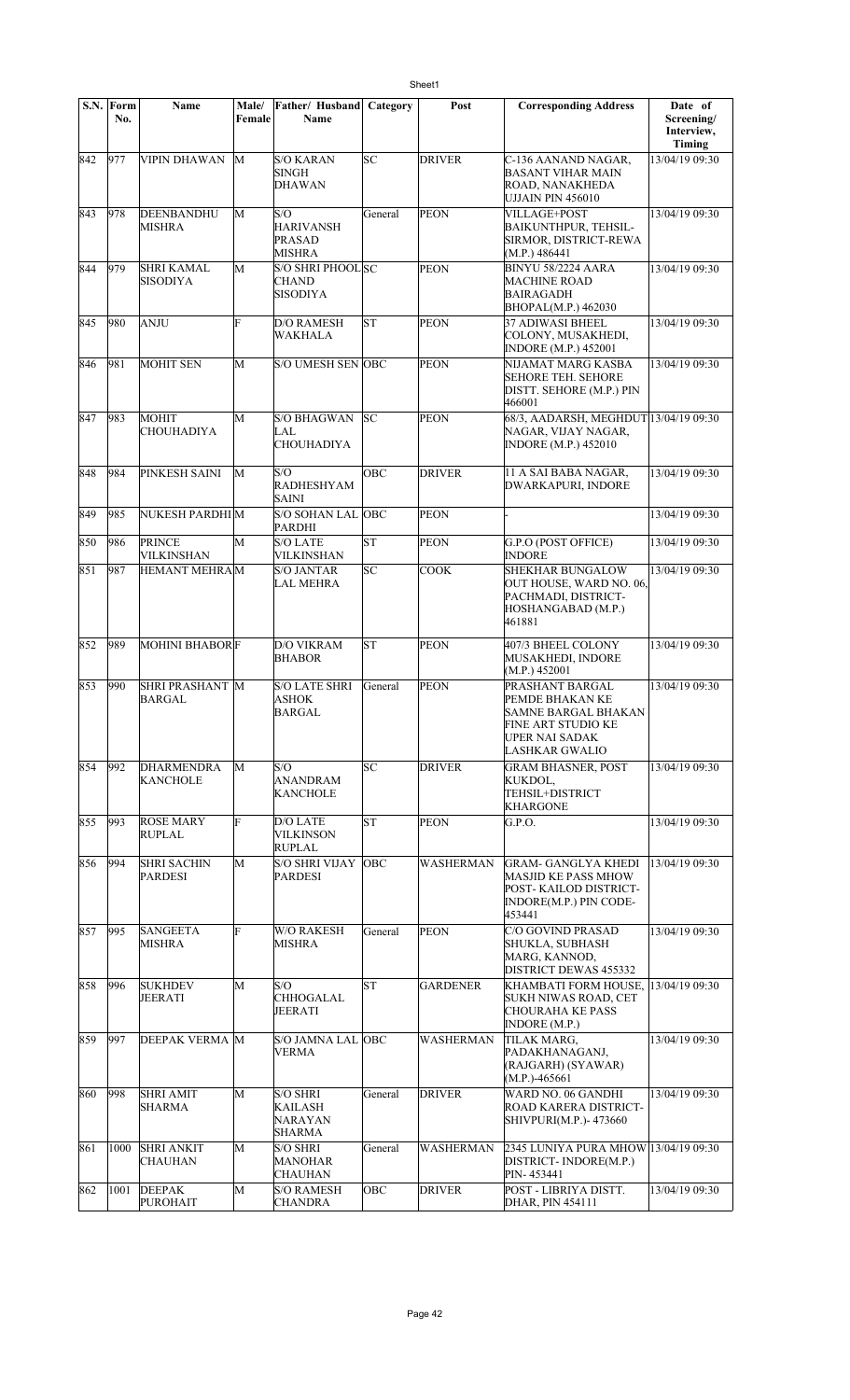|     | S.N. Form<br>No. | Name                                              | Male/<br>Female | Father/ Husband<br><b>Name</b>                                               | Category   | Post          | <b>Corresponding Address</b>                                                                                             | Date of<br>Screening/<br>Interview,<br>Timing |
|-----|------------------|---------------------------------------------------|-----------------|------------------------------------------------------------------------------|------------|---------------|--------------------------------------------------------------------------------------------------------------------------|-----------------------------------------------|
| 863 | 1003             | <b>SUNIL PRAJAPATM</b>                            |                 | <b>S/O SHRIRAM</b><br>PRAJAPAT                                               | General    | <b>PEON</b>   | H.NO. 120, BHOLENATH<br>DHAM COLONY, GAURI<br>NAGAR, KHATIPURA,<br>NEAR RAM TEMPLE,<br>INDORE (M.P.)                     | 13/04/19 09:30                                |
| 864 | 1004             | <b>SHRI SUNIL</b><br>DEHARIYA                     | M               | <b>S/O SHRI</b><br><b>GAYAPRASAD</b><br><b>DEHARIYA</b>                      | SC         | <b>PEON</b>   | RAILWAY STATION KE<br>PICHHE TRILOKI NAGAR<br><b>WARD NO. 19</b><br>CHHINDWADA DISTRICT-<br>CHHINDWADA PIN CODE-<br>4800 | 13/04/19 09:30                                |
| 865 | 1005             | <b>SAGAR SOLANKIM</b>                             |                 | <b>S/O RAJA RAM</b><br>SOLANKI                                               | lst        | <b>DRIVER</b> | <b>GRAM MOGARIKHEDA,</b><br>POST KUNJARI, TEHSIL<br>NIWALI, DISTRICT<br><b>BARWANI</b> (M.P.) 451666                     | 13/04/19 09:30                                |
| 866 | 1006             | <b>SHRI SHIVAM</b><br>RATHORE                     | M               | <b>S/O SHRI</b><br><b>MADHUSUDAN</b><br><b>RATHORE</b>                       | ОВС        | <b>PEON</b>   | MUKAM+POST-BAMANDI, 13/04/19 09:30<br>POST-KASRAWAD, DIST-<br>KHARGONE M.P. 451228                                       |                                               |
| 867 | 1007             | <b>SAURABH</b><br>PARASHAR                        | M               | S/O<br><b>SHIVKUMAR</b>                                                      | General    | <b>DRIVER</b> | WARD NO. 29, GEETA<br><b>BHAWAN GALI, VAIRAG</b><br>PURA, BHIND PIN 477001                                               | 13/04/19 09:30                                |
| 868 | 1008             | <b>SHRI MANOJ</b><br>PANDIT LOTHE                 | M               | <b>S/O SHRI</b><br>PANDIT LOTHE                                              | OBC        | <b>DRIVER</b> | 653-SECTOR B, SCHEME<br>NO. 136, INDORE M.P.<br>452010                                                                   | 13/04/19 09:30                                |
| 869 | 1009             | SUNITA YADAV                                      | F               | D/O<br><b>JANGBAHADUR</b><br>YADAV                                           | OBC        | PEON          |                                                                                                                          | 13/04/19 09:30                                |
| 870 | 1010             | <b>RAHUL</b><br>PARASAR                           | M               | S/O<br><b>SHIVKUMAR</b>                                                      | General    | <b>DRIVER</b> | WARD NO. 29, GEETA<br>BHAWAN GALI,<br>VAIRAGIPURA BHIND                                                                  | 13/04/19 09:30                                |
| 871 | 1011             | <b>SHRI PALASH</b><br><b>KOSHTA</b>               | M               | <b>S/O SHRI</b><br><b>SURENDRA</b><br><b>KOSHTA</b>                          | OBC        | <b>PEON</b>   | 72/4, ANIL NAGAR,<br><b>INDORE M.P. 452010</b>                                                                           | 13/04/19 09:30                                |
| 872 | 1012             | <b>KAMLENDRA</b><br><b>TIWARI</b>                 | M               | <b>S/O BHARAT</b><br><b>MUNI TIWARI</b>                                      | General    | <b>PEON</b>   | <b>GRAM POST</b><br>HANUMANGARH, SIDHI<br>(M.P.) 486771                                                                  | 13/04/19 09:30                                |
| 873 | 1013             | <b>ASHISH</b><br><b>RATHORE</b>                   | M               | S/O<br><b>RAMSWAROOP</b><br><b>RATHORE</b>                                   | ОВС        | <b>DRIVER</b> | WARD NO. 6 GABOIPURA<br>RAISEN DISTT. RAISEN<br>(M.P.) PIN 464551                                                        | 13/04/19 09:30                                |
| 874 | 1014             | <b>SHRI SONU</b><br>NEELKANTH                     | M               | <b>S/O SHRI</b><br>RAGHUNATH JI<br>NEELKANTH                                 | SС         | <b>PEON</b>   | 30/3, VINOBA NAGAR,<br><b>INDORE M.P. 452009</b>                                                                         | 13/04/19 09:30                                |
| 875 | 1015             | SHRI DEVENDRA M<br><b>SINGH RATHORE</b>           |                 | <b>S/O LATE SHRI</b><br><b>BHANUPRATAP</b><br><b>SINGH</b><br><b>RATHORE</b> | General    | <b>DRIVER</b> | 206/1 WARD NO. 03<br>KAISHAV NAGAR<br>NAVEEN GAS GODAWAN<br>KE PASS TANKI<br>CHOURAHA DISTRICT-<br>SHAJAPUR(M.P.)        | 13/04/19 09:30                                |
| 876 | 1016             | <b>RAJESH</b><br>MAHOBIYA                         | М               | <b>S/O BABULAL</b><br>MAHOBIYA                                               | SC         | <b>PEON</b>   | <b>SINGHPUR ROAD.</b><br><b>INFRONT OF ICE</b><br>FACTORY, WARD NO 22<br>SHAHDOL (M.P.) 484001                           | 13/04/19 09:30                                |
| 877 | 1017             | <b>SACHIN SEN</b>                                 | M               | S/O<br><b>HARINARAYAN</b><br><b>SEN</b>                                      | <b>OBC</b> | <b>PEON</b>   | TILAK MARG GANJ,<br>RAJGARH, BIOARA (M.P.)<br>PIN 465661                                                                 | 13/04/19 09:30                                |
| 878 | 1018             | <b>SHRI PARIKSHIT M</b><br><b>SUNGAT</b>          |                 | <b>S/O SHRI</b><br><b>FAKIRA</b><br><b>SUNGAT</b>                            | lsc        | <b>PEON</b>   | 304, GANDHI NAGAR,<br>WARD NO. 46, KHANDWA<br>M.P. 450001                                                                | 13/04/19 09:30                                |
| 879 | 1019             | <b>PRIYANSH</b><br><b>KUMAR</b><br><b>SONWANI</b> | M               | <b>S/O VINAY</b><br>KUMAR                                                    | ST         | <b>PEON</b>   | WARD NO. 05, COURT KE<br>PICHE WALI ROAD,<br>SOHAGPUR, DISTRICT<br>SHAHDOL (M.P.) 484001                                 | 13/04/19 09:30                                |
| 880 | 1020             | <b>SHRI NEELESH</b><br>MANDLOI                    | М               | <b>S/O SHRI</b><br><b>SHAILENDRA</b><br><b>KUMAR</b><br><b>MANDLOI</b>       | General    | <b>DRIVER</b> | H.NO. 158/C, SARSWATI<br>COLONY, CHERITAL<br>WARD, JABALPUR M.P.<br>482002                                               | 13/04/19 09:30                                |
| 881 | 1021             | SHRI ABHISHEK M<br><b>KUMAR</b><br><b>SHARMA</b>  |                 | <b>S/O SHRI</b><br>GANGA<br><b>PRASAD</b><br><b>SHARMA</b>                   | General    | PEON          | FLAT NO. E-510<br>ANNAPURNA COMPLEX B<br>& T CHOURAHA KOTRA<br><b>SULTANABAD</b><br>BHOPAL(M.P.) PIN CODE-<br>462003     | 13/04/19 09:30                                |
| 882 | 1022             | <b>SUNIL KUMAR</b><br><b>DAHAYAT</b>              | M               | <b>S/O KUSMAYE</b><br>LAL DAHAYAT                                            | SС         | <b>PEON</b>   | <b>GRAM HADDA (HARIJAN</b><br><b>BASTI) POST SOMWARA</b><br>TEH. NAGOD DISTT.<br>SATNA (M.P.) PIN 485446                 | 13/04/19 09:30                                |
| 883 | 1023             | DAYARAM<br>NOGIYA                                 | M               | S/O<br><b>MADHUKAR</b><br><b>NOGIYA</b>                                      | SC         | <b>PEON</b>   |                                                                                                                          | 13/04/19 09:30                                |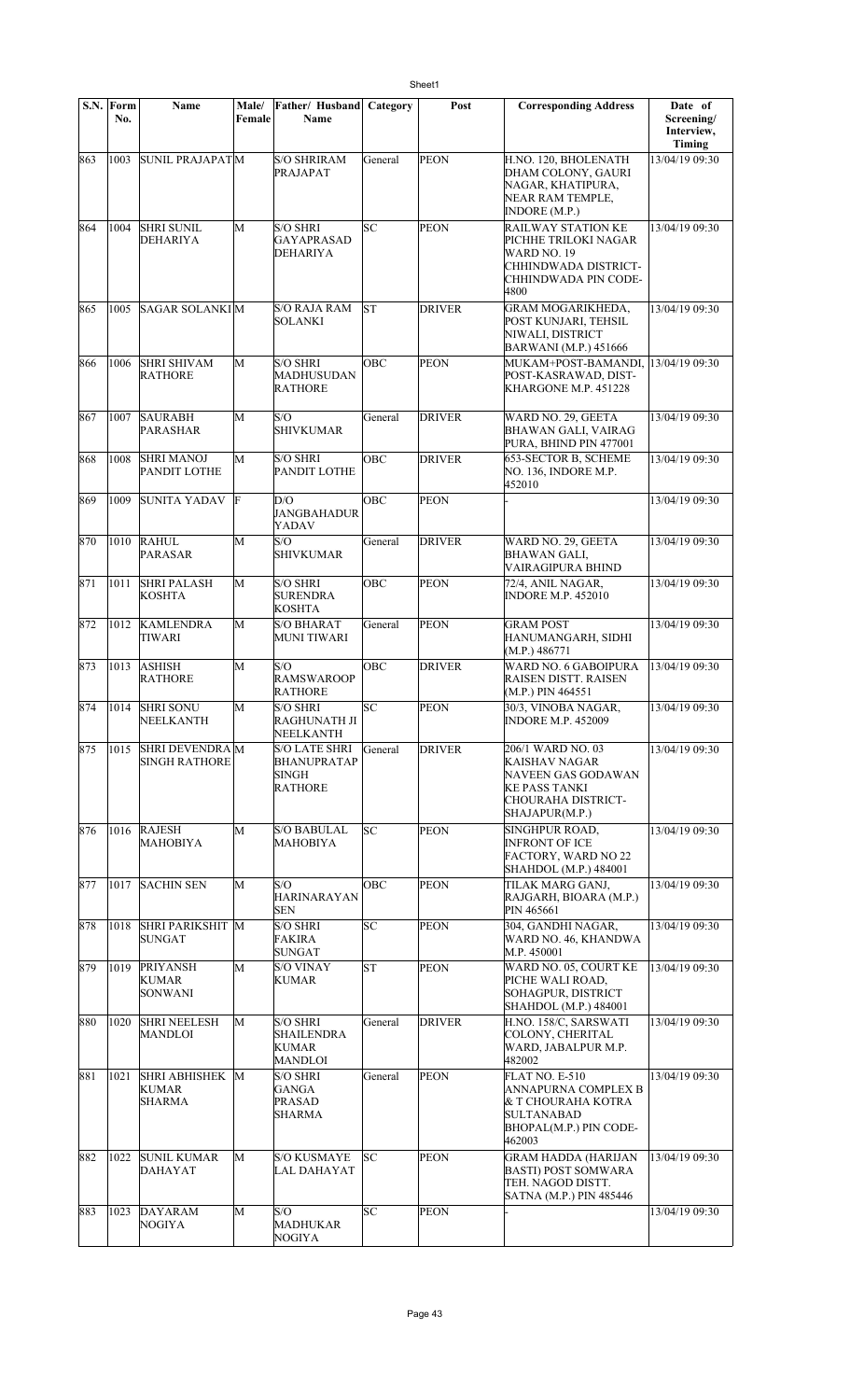| S.N. | Form<br>No. | <b>Name</b>                            | Male/<br>Female | Father/ Husband<br>Name                                                | Category | Post               | <b>Corresponding Address</b>                                                                                                    | Date of<br>Screening/<br>Interview,<br>Timing |
|------|-------------|----------------------------------------|-----------------|------------------------------------------------------------------------|----------|--------------------|---------------------------------------------------------------------------------------------------------------------------------|-----------------------------------------------|
| 884  | 1024        | <b>NASEEM KHAN</b>                     | M               | S/O GAGGUR<br><b>MOHAMMAD</b><br><b>KHAN</b>                           | OBC      | <b>PEON</b>        | WARD NO. 13 PRAGYA<br>SCHOOL KE PASS LOOTHI<br><b>BALAGHAT (M.P.) PIN</b><br>481001                                             | 13/04/19 09:30                                |
| 885  | 1025        | <b>SHRI SURAJ</b>                      | М               | <b>S/O SHRI</b><br>RAMJILAL                                            | SC       | <b>GARDENER</b>    | <b>GRAM-AAM KA PURA.</b><br>NAND GAGOLI, MORENA<br>M.P.                                                                         | 13/04/19 09:30                                |
| 886  | 1026        | <b>SHRI DEEPAK</b><br>KUSHWAH          | М               | <b>S/O SHRI</b><br><b>KADWA</b><br><b>KUSHWAH</b>                      | OBC      | <b>WASHERMAN</b>   | KACHHI MOHALLA WARD 13/04/19 09:30<br>NO.04 GRAM- JHAKRUD<br>POST- SUNDRAIL TEHSIL-<br>DHARAMPURI DISTRICT-<br>DHAR(M.P.) PIN C |                                               |
| 887  | 1027        | <b>AMIT VISOPIYA</b>                   | М               | <b>S/O KAILASH</b><br><b>CHAND</b>                                     | SC       | <b>PEON</b>        | 183, RUKMANI NAGAR,<br><b>INDORE</b>                                                                                            | 13/04/19 09:30                                |
| 888  | 1028        | <b>ISRAEL PATEL</b>                    | М               | <b>S/O AYYUB</b><br>PATEL                                              | OBC      | <b>DRIVER</b>      | 24 MADARSA ROAD,<br><b>GRAM AAKYA DISTRICT</b><br>DEWAS (M.P.) 455001                                                           | 13/04/19 09:30                                |
| 889  | 1029        | <b>SHRI AKHILESH</b><br><b>MISHRA</b>  | M               | <b>S/O SHRI</b><br><b>SHIVSHANKAR</b><br><b>MISHRA</b>                 | General  | $\overline{C}$ OOK | GRAM-MAMDAR, POST-<br>MAMDAR, TEHSIL-<br>RAMPUR NEKIN, DIST-<br>SIDHI M.P. 486775                                               | 13/04/19 09:30                                |
| 890  | 1030        | <b>SHRI NIKIL</b><br><b>MAHORE</b>     | M               | <b>S/O SHRI ARUN</b><br><b>MAHORE</b>                                  | General  | PEON               | NIKIL MAHORE S/O ARUN<br>MAHORE MU.+PO.-<br>TAREGAON(JEEN) TEHSIL<br>+ DISTRICT- BAITUL(M.P.)<br>460001                         | 13/04/19 09:30                                |
| 891  | 1031        | JANAK BAGORA M                         |                 | S/O UDHYALAL General<br><b>BAGORA</b>                                  |          | <b>PEON</b>        | 142 SHAHIN NAGAR<br>MUSAKHEDI, INDORE<br>(M.P.) PIN 452001                                                                      | 13/04/19 09:30                                |
| 892  | 1033        | <b>PRAKASH</b><br><b>SAWNER</b>        | M               | S/O<br><b>NAVALSINGH</b><br><b>SAWNER</b>                              | lsс      | <b>PEON</b>        | 95, DEVENDRA NAGAR<br><b>KESHARBAG ROAD,</b><br><b>KESHARBAG RAILWAY</b><br>BRIDGE KE PASS INDORE<br>(M.P.) PIN 452009          | 13/04/19 09:30                                |
| 893  | 1034        | <b>LEENA SEN</b>                       | F               | <b>D/O DINESH</b><br><b>SEN</b>                                        | OBC      | <b>PEON</b>        | <b>BADE HNUMAN MANDIR</b><br><b>BIRJA PURA RAJGARH</b><br>BIORA (M.P.) PIN. 465661                                              | 13/04/19 09:30                                |
| 894  | 1035        | RAHUL SHARMA M                         |                 | S/O AWADHESH General<br><b>SHARMA</b>                                  |          | <b>PEON</b>        | E 218 SADAR BAZAR<br>POLICE LINE INDORE<br>(M.P.) PIN 452006                                                                    | 13/04/19 09:30                                |
| 895  |             | 1036 MUBIN KHAN                        | M               | <b>S/O MUNNA</b><br>KHAN                                               | OBC      | <b>DRIVER</b>      | WARD NO. 30, SUBHASH<br>NAGAR, BHIND, DISTT.<br>BHIND (M.P.)-477001                                                             | 13/04/19 09:30                                |
| 896  | 1037        | <b>SHAKTI SINGH</b><br><b>SIKARWAR</b> | М               | <b>S/O LATE</b><br><b>RAGHUVEER</b><br><b>SINGH</b><br><b>SIKARWAR</b> | General  | <b>PEON</b>        | 62, AHILYA PALTAN<br>INDORE (M.P.) PIN 452006                                                                                   | 13/04/19 09:30                                |
| 897  | 1038        | <b>SHIVKANYA</b><br><b>SISODIYA</b>    | F               | <b>D/O JOGINDRA</b><br><b>SINGH</b><br><b>SISODIYA</b>                 | General  | <b>PEON</b>        | NEELKAMAL TALKIES,<br>GRAM ROOP KHEDA,<br>TEHSIL SANAWAD,<br><b>DISTRICT KHARGONE</b><br>(M.P.)                                 | 13/04/19 09:30                                |
| 898  | 1039        | <b>NAVEEN</b><br><b>SOLANKI</b>        | М               | <b>S/O BADRILAL</b><br><b>SOLANKI</b>                                  | OBC      | <b>PEON</b>        | POST BHASOLA TEH.<br><b>BADNAVAR, DISTT. DHAR</b><br>$(M.P.) - 454660$                                                          | 13/04/19 09:30                                |
| 899  | 1040        | <b>SHRI DEEPAK</b><br>PARDHI           | М               | <b>S/O SHRI</b><br><b>BHAGWAT LAL</b><br><b>PARDHI</b>                 | OBC      | <b>PEON</b>        |                                                                                                                                 | 13/04/19 09:30                                |
| 900  | 1041        | AMIT TIWARI                            | M               | <b>S/O SURESH</b><br>TIWARI                                            | General  | <b>DRIVER</b>      | 111, RAMBAG, MHOW<br>DISTT. INDORE PIN 453441                                                                                   | 13/04/19 09:30                                |
| 901  | 1042        | <b>PRAKASH SINGH M</b>                 |                 | <b>S/O PANCHAM</b><br><b>SINGH</b>                                     | lsт      | <b>PEON</b>        | <b>GRAM GANGALIYA</b><br>KHEDI, TEH. MHOW,<br>DISTT. INDORE (M.P.)-<br>453441                                                   | 13/04/19 09:30                                |
| 902  | 1043        | <b>JITENDRA MORE M</b>                 |                 | <b>S/O SURESH</b><br>MORE                                              | SC       | <b>PEON</b>        | 336 SHRIDHY APURI<br>COLONY FOOTI KOTHI,<br><b>INDORE (M.P.) 452009</b>                                                         | 13/04/19 09:30                                |
| 903  | 1044        | <b>SHRI AMIT</b><br>SOLANKI            | М               | <b>S/O LATE SHRI</b><br>MUKESH<br><b>SOLANKI</b>                       | General  | <b>PEON</b>        | JANTA-107<br><b>HARSHAVARDHAN</b><br>NAGAR BHAOPAL (M.P.)<br>462003                                                             | 13/04/19 09:30                                |
| 904  | 1045        | <b>KIRTI DUBEY</b>                     | F               | W/O MUKESH<br><b>DUBEY</b>                                             | General  | PEON               | 30, L.I.G., CIVIL LINE,<br>DEWAS (M.P.)-455001                                                                                  | 13/04/19 09:30                                |
| 905  | 1046        | <b>DEEPAK KUMAR M</b><br><b>ENGLE</b>  |                 | S/O N.R. ENGLE SC                                                      |          | <b>PEON</b>        | H.NO. 028, BEHIND SANT<br>THOMAS BOYS HOSTEL,<br><b>GANESH TALAI,</b><br><b>KHANDWA</b>                                         | 13/04/19 09:30                                |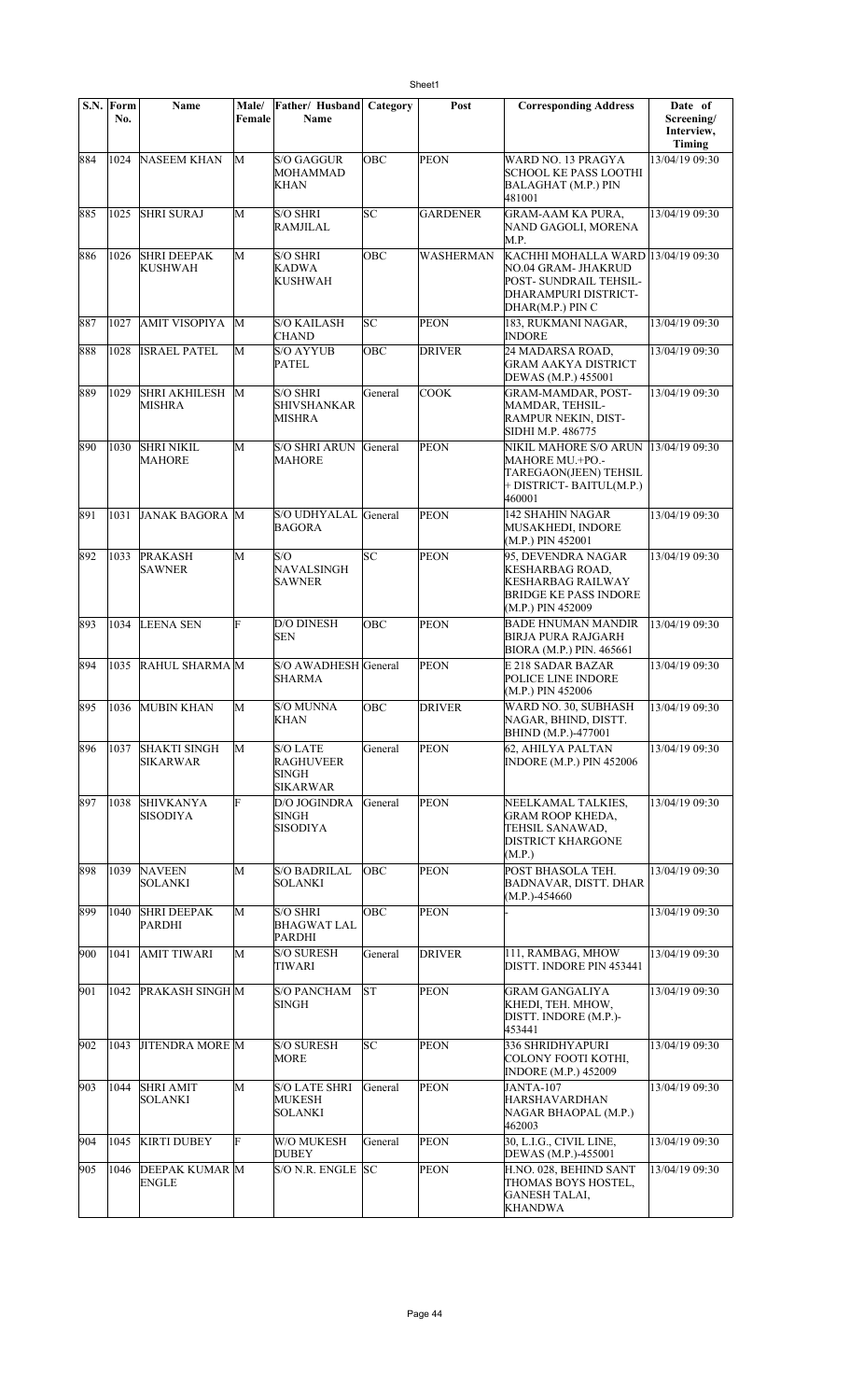|     | S.N. Form<br>No. | <b>Name</b>                           | Male/<br>Female | Father/ Husband<br><b>Name</b>                  | Category   | Post             | <b>Corresponding Address</b>                                                                                        | Date of<br>Screening/<br>Interview,<br><b>Timing</b> |
|-----|------------------|---------------------------------------|-----------------|-------------------------------------------------|------------|------------------|---------------------------------------------------------------------------------------------------------------------|------------------------------------------------------|
| 906 | 1047             | <b>RAHUL SALVI</b>                    | $\overline{M}$  | S/O PRAKASH<br><b>SALVI</b>                     | General    | <b>PEON</b>      | M.NO. 40 B SANTRAM<br><b>SINDHI COLONY SAWER</b><br>ROAD, UJJAIN (M.P.) PIN<br>456010                               | 13/04/19 09:30                                       |
| 907 | 1048             | <b>MADHU PAL</b>                      | F               | W/O MANOJ                                       | lsт        | <b>PEON</b>      | 319/4, MALWA BHEEL<br>PALTON, BHEEL COLONY,<br>DISTT. INDORE (M.P.)-<br>452001                                      | 13/04/19 09:30                                       |
| 908 | 1049             | <b>SANJAY PATIL</b>                   | М               | <b>S/O TOTARAM</b><br>PATIL                     | OBC        | <b>PEON</b>      | 10AA, SANRACHNA<br>AVENUE, AMAR TOWER,<br>G/F, SCHEME NO. 54,<br>VIJAY NAGAR, INDORE<br>$(M.P.)-452010$             | 13/04/19 09:30                                       |
| 909 | 1050             | <b>DEVESH</b><br><b>GEHLOT</b>        | М               | <b>S/O MUKESH</b><br>GEHLOT                     | OBC        | <b>PEON</b>      | 2/18, NEHRU NAGAR,<br>ROAD NO. 9, INDORE<br>(M.P.) PIN 452001                                                       | 13/04/19 09:30                                       |
| 910 | 1051             | <b>SHUBHAM</b>                        | М               | S/O MUKESH<br>SOLANKI                           | SC         | <b>PEON</b>      | H.NO. 511, KANADIYA,<br>NEAR BAJRANG TEMPLE,<br><b>INDORE</b>                                                       | 13/04/19 09:30                                       |
| 911 | 1052             | <b>AABID KHAN</b>                     | M               | S/O HABIB<br>KHAN                               | General    | <b>PEON</b>      | A-1, TAILORS WALI GALI,<br>MAHAVEERPURA,<br><b>MURENA</b> (M.P.)-476001                                             | 13/04/19 09:30                                       |
| 912 | 1053             | <b>KAPIL PRAFUL</b><br><b>BUNDELA</b> | M               | <b>S/O PRAFUL</b><br>BUNDELA                    | OBC        | <b>PEON</b>      | 24-3, SNEHLATAGANJ,<br><b>INDORE-452001</b>                                                                         | 13/04/19 09:30                                       |
| 913 | 1054             | <b>NAHAR SINGH</b>                    | M               | <b>S/O BETAL</b><br>SINGH                       | SC         | <b>PEON</b>      | <b>BAGH KA PURA (RUAR),</b><br>POST ADHANNAPUR, TEH.<br>POTSA, DISTT. MORENA<br>$(M.P.) - 476111$                   | 13/04/19 09:30                                       |
| 914 | 1055             | <b>BRAHMJIT</b><br><b>SINGH</b>       | М               | <b>S/O LAKHAN</b><br>SINGH                      | lsc        | <b>PEON</b>      | <b>BAGH KA PURA (RUAR),</b><br>POST ADHANNAPUR TE.<br>PORSA, DISTT. MORENA<br>$(M.P.) - 476111$                     | 13/04/19 09:30                                       |
| 915 | 1056             | <b>RAJESH RATHORM</b>                 |                 | <b>S/O JAGDISH</b><br>RATHOR                    | lsc        | <b>PEON</b>      | 31/17, Q.NO. 4, CRP LINE,<br><b>BEHIND MYH, INDORE</b><br>$(M.P.) - 452001$                                         | 13/04/19 09:30                                       |
| 916 | 1057             | <b>RANI RATHOR</b>                    | F               | <b>W/O RAJESH</b><br>RATHOR                     | SC         | <b>PEON</b>      | 31/17, Q.NO. 4, CRP LINE,<br><b>BEHIND MYH, INDORE</b><br>$(M.P.)-452001$                                           | 13/04/19 09:30                                       |
| 917 | 1058             | TARUN RAO<br>VAIRAL                   | M               | <b>S/O DEEPAK</b><br>RAO VAIRAL                 | SC         | <b>PEON</b>      | 113 ARIHANT PARISAR,<br>RATLAM (M.P.)                                                                               | 13/04/19 09:30                                       |
| 918 | 1059             | <b>SRHI RAJENDRA M</b><br>PRAJAPAT    |                 | <b>S/O SHRI</b><br><b>BHERULAL</b><br>PRAJAPAT  | OBC        | <b>PEON</b>      | GRAM-KERWASA, POST-<br>SARSI, TEHSIL-JAWRA,<br>DIST-RATLAM M.P. 457226                                              | 13/04/19 09:30                                       |
| 919 | 1060             | <b>IMRANUDDIN</b><br><b>SHEIKH</b>    | M               | S/O<br><b>KAMRIUDDIN</b><br>SHEIKH              | OBC        | <b>PEON</b>      | 112 AJAD NAGAR MASJID<br>A UMAR KE PASS, KIRANA<br><b>KE PICHE KHARGONE</b><br>(M.P.) 451001                        | 13/04/19 09:30                                       |
| 920 | 1063             | <b>TARUN KUMAR</b><br><b>ATHYA</b>    | M               | <b>S/O MIHI LAL</b><br>ATHYA                    | SC         | <b>PEON</b>      | VIVEKANAND NAGAR NAI 13/04/19 09:30<br>TIMES COLLEGE KE PASS,<br>DAMOH (M.P.) 470661                                |                                                      |
| 921 | 1065             | <b>VIJAY VERMA</b>                    | М               | S/O JAGDISH<br>VERMA                            | OBC        | <b>PEON</b>      | WARD NO 13 VAISHNAV<br><b>COLLEGE SANAWAD</b><br><b>TEHSIL SANAWAD</b><br><b>DISTRICT-KHARGONE</b><br>(M.P.) 451111 | 13/04/19 09:30                                       |
| 922 | 1067             | <b>MOHIT</b><br><b>GONDINIYA</b>      | М               | S/O ISHWAR<br>SINGH<br><b>GONDINIYA</b>         | SC         | <b>PEON</b>      | 58/2 PARDESHI PURA<br><b>INDORE 452011</b>                                                                          | 13/04/19 09:30                                       |
| 923 | 1070             | <b>SAURABH</b><br>GONDENIYA           | М               | S/O ISHWAR<br>SINGH<br>GONDENIYA                | SC         | <b>PEON</b>      | 108/2 PARDESHIPURA<br><b>INDORE</b> (M.P.) 452011                                                                   | 13/04/19 09:30                                       |
| 924 | 1071             | <b>DEEPAK VERMA M</b>                 |                 | <b>S/O ASHOK</b><br>VERMA                       | <b>OBC</b> | <b>PEON</b>      | <b>BAIDIPURA CHHOTI</b><br>KHARGONE, TEHSIL<br>MAHESHWAR, DISTRICT-<br><b>KHARGONE</b>                              | 13/04/19 09:30                                       |
| 925 | 1072             | <b>SMT. MEENA</b><br>LODHI            | F               | W/O SHRI<br><b>RAMBABU</b><br>LODHI             | General    | COOK             | <b>GRAM-PITHOLI,</b><br>TEHSIL=BANDA BELAI,<br>DIST-SAGAR M.P.                                                      | 13/04/19 09:30                                       |
| 926 | 1073             | <b>SHRI SWARAJYA</b> M<br>KEER        |                 | <b>S/O SHRI</b><br><b>GANGARAM</b><br>KEER      | <b>OBC</b> | <b>PEON</b>      | NEW BUS STAND, NEAR<br>POST OFFICE, SEORE<br>466001                                                                 | 13/04/19 09:30                                       |
| 927 | 1075             | <b>SHRI NARESH</b><br><b>RAJAK</b>    | M               | <b>S/O SHRI</b><br>BUDDHU SINGH<br><b>RAJAK</b> | <b>OBC</b> | <b>WASHERMAN</b> | <b>ANAND TALKIES KE PAS</b><br>DATIYA M.P. 475661                                                                   | 13/04/19 09:30                                       |
| 928 | 1077             | <b>SHRI SHEKHAR</b><br>GIRWAL         | М               | <b>S/O SHRI</b><br><b>AMICHANDRA</b><br>GIRWAL  | lΣ         | <b>GARDENER</b>  | GRAM-GOLKHEDA, POST- 13/04/19 09:30<br>MANPUR, TEHSIL-MHWO,<br>DIST-INDORE M.P. 453661                              |                                                      |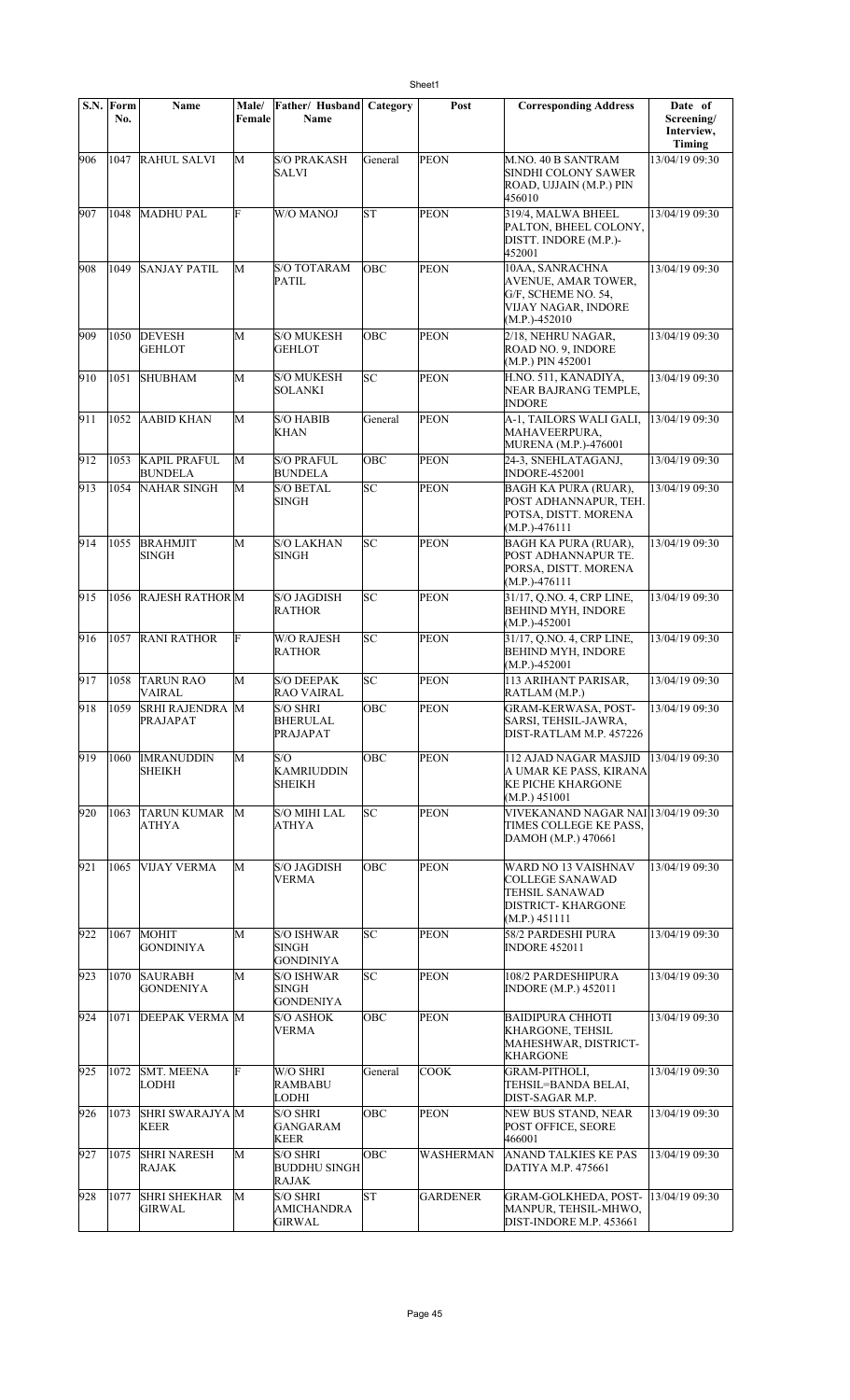|     | S.N. Form<br>No. | Name                                              | Male/<br>Female | Father/ Husband<br>Name                                   | Category   | Post          | <b>Corresponding Address</b>                                                                                  | Date of<br>Screening/<br>Interview,<br><b>Timing</b> |
|-----|------------------|---------------------------------------------------|-----------------|-----------------------------------------------------------|------------|---------------|---------------------------------------------------------------------------------------------------------------|------------------------------------------------------|
| 929 | 1079             | <b>BHANU KISHOR</b><br><b>KARMA</b>               | M               | <b>S/O PRAMOD</b><br><b>KARMA</b>                         | OBC        | <b>DRIVER</b> | JAWAR MARG WARD NO.<br>8, MANDLESHWAR, TEH.<br>MAHESHWAR DISTT.<br>KHARGONE                                   | 13/04/19 09:30                                       |
| 930 | 1080             | <b>SHRI PRADEEP</b><br>KUMAR<br><b>CHATURVEDI</b> | M               | <b>S/O SHRI</b><br><b>RAMSWAROOP</b><br><b>CHATURVEDI</b> | General    | <b>PEON</b>   | MAA RAJRAJESHWARI<br>COLONY WARD NO. 14,<br>KARERA, TEHSIL-<br>KARERA, DIST-SHIVPURI<br>M.P. 473660           | 13/04/19 09:30                                       |
| 931 | 1082             | <b>DEEPAK DAWAR M</b>                             |                 | <b>S/O TEJ SINGH</b><br><b>DAWAR</b>                      | lst        | <b>DRIVER</b> | 20/8, KEWLARI LINE<br>(S.A.F.), SADAR BAZAR,<br><b>INDORE (M.P.)-452006</b>                                   | 13/04/19 09:30                                       |
| 932 | 1083             | <b>VIDHYA</b><br>KOKHARI                          | F               | W/O<br><b>RAGHVENDRA</b><br><b>KOTHARI</b>                | General    | <b>PEON</b>   | 166 KISHANGANJ, MHOW,<br>DISTRICT INDORE (M.P.)<br>453441                                                     | 13/04/19 09:30                                       |
| 933 | 1084             | <b>SHRI KULDEEP</b><br>PAL                        | M               | S/O SHRI GOPALOBC<br>PRASAD PAL                           |            | PEON          | PATANKAR KA BADA.<br>VINAY COACHING KE<br>SAMNE, CHOTI BUA KA<br>POOL, LASHKAR,<br><b>GWALIOR M.P. 474001</b> | 13/04/19 09:30                                       |
| 934 | 1085             | <b>SAJAN DHIMAN</b>                               | M               | <b>S/O DWARIKA</b><br><b>PRASAD</b><br><b>DHIMAN</b>      | SC         | <b>PEON</b>   | 76/3, SAMVID NAGAR,<br>KANADIYA ROAD,<br><b>INDORE (M.P.)-452018</b>                                          | 13/04/19 09:30                                       |
| 935 | 1086             | <b>JUGAL KISHOR</b><br><b>VERMA</b>               | M               | <b>S/O KAILASH</b><br><b>CHANDRA</b><br><b>VERMA</b>      | lsc        | <b>PEON</b>   | .                                                                                                             | 13/04/19 09:30                                       |
| 936 | 1087             | <b>SHYAMJI</b><br>MISHRA                          | M               | S/O SHIVBAHOR General<br><b>MISHRA</b>                    |            | <b>PEON</b>   | <b>RESIDENCY KOTHI,</b><br><b>INDORE (M.P.)-452001</b>                                                        | 13/04/19 09:30                                       |
| 937 | 1088             | <b>ANIL RAI</b>                                   | M               | <b>S/O MUKESH</b><br>RAI                                  | <b>OBC</b> | PEON          | 473, SHYAM NAGAR, SEN<br>SUKHLIYA, INDORE (M.P.)-<br>452010                                                   | 13/04/19 09:30                                       |
| 938 | 1089             | <b>BHUSAN</b><br><b>BUNDELA</b>                   | M               | <b>S/O NARESH</b><br><b>BUNDELA</b>                       | OBC        | <b>PEON</b>   |                                                                                                               | 13/04/19 09:30                                       |
| 939 | 1090             | <b>TARUN KUMAR</b><br><b>SEN</b>                  | M               | S/O<br><b>GHANSHYAM</b><br><b>SEN</b>                     | OBC        | <b>PEON</b>   | 09, LOTIYA, BHESWA<br>MATA JI, TEH.<br>SARANGPUR, RAJGARH<br>(BIAORA) (M.P.)-465697                           | 13/04/19 09:30                                       |
| 940 | 1091             | <b>SHRI SUDHAKARM</b><br><b>SINGH</b>             |                 | <b>S/O SHRI</b><br><b>SURYABALI</b><br><b>SINGH</b>       | <b>OBC</b> | <b>DRIVER</b> | <b>EXNK SUDHAKAR SINGH</b><br>4 TRAINING BATTALION<br>(MTPL) EME CENTER<br>SECUNDRABAD PIN 500010             | 13/04/19 09:30                                       |
| 941 | 1093             | <b>RAHUL GOUD</b>                                 | M               | S/O BHAGIRATH General<br>GOUD                             |            | <b>PEON</b>   | 7, BHAKSI BAGH, NORTH<br>KAMATIPURA, SADAR<br>BAZAR, MAIN ROAD,<br><b>INDORE (M.P.)-452006</b>                | 13/04/19 09:30                                       |
| 942 | 1094             | <b>NITIN KASBE</b>                                | M               | <b>S/O SURESH</b><br><b>KASBE</b>                         | OBC        | PEON          | 204-A, CLERK COLONY,<br>INFRONT OF ITI GROUND.<br>MR-9 ROAD, INDORE (M.P.)<br>452001                          | 13/04/19 09:30                                       |
| 943 | 1095             | <b>AASHISH</b><br><b>RAIKWAR</b>                  | M               | <b>S/O LAKHAN</b><br><b>RAIKWAR</b>                       | General    | <b>PEON</b>   | 47, AHILYA PALTON,<br><b>SADAR BAZAR, INDORE</b><br>$(M.P.)-452006$                                           | 13/04/19 09:30                                       |
| 944 | 1096             | <b>SHRI MAHESH</b><br><b>GADER</b>                | M               | <b>S/O SHRI</b><br>JAGDISH<br><b>GADER</b>                | <b>OBC</b> | <b>PEON</b>   | WARD NO.6, UKAWA,<br>DIST-BALAGHAT M.P.<br>481105                                                             | 13/04/19 09:30                                       |
| 945 | 1098             | <b>ANIL SONVE</b>                                 | M               | <b>S/O GAJANAND</b><br><b>SONVE</b>                       | lsc        | <b>PEON</b>   | D 196 DRP LINE, INDORE<br>452007                                                                              | 13/04/19 09:30                                       |
| 946 | 1099             | <b>ROBIN KHARE</b>                                | M               | S/O NARENDRA SC<br>KHARE                                  |            | <b>PEON</b>   | 11/2, DAULATGANJ,<br><b>INDORE (M.P.) 452007</b>                                                              | 13/04/19 09:30                                       |
| 947 | 1100             | <b>SHRI SHIVAM</b><br>GARG                        | M               | S/O SHRI K.K.<br>GARG                                     | General    | <b>PEON</b>   | H.NO. 9, METRI NAGAR,<br>MAHRAJPUR, ADHARTAL,<br>JABALPUR M.P. 482004                                         | 13/04/19 09:30                                       |
| 948 | 1101             | PANCHALI JAT                                      | F               | D/O<br><b>CHANGIRAM</b><br>JAT                            | OBC        | PEON          | HOUSE NO. 54, WARD NO.<br>03, M.G. ROAD,<br><b>BHOURASA, BHOURASA</b><br>KASBA, DEWAS (M.P.)<br>455115        | 13/04/19 09:30                                       |
| 949 | 1102             | <b>PAPPU MUVEL</b>                                | M               | <b>S/O GULAB</b><br><b>SINGH</b>                          | <b>ST</b>  | <b>DRIVER</b> |                                                                                                               | 13/04/19 09:30                                       |
| 950 | 1103             | <b>PRIYANKA</b><br><b>RAJPUT</b>                  | F               | W/O<br><b>GYANENDRA</b><br><b>SINGH RAJPUT</b>            | General    | <b>PEON</b>   | HAMLAPUR, NEAR DIPO<br>GATE, SUBHASH WARD<br>NO. 1, THAKUR KIRANA,<br>BAITUL (M.P.)-461111                    | 13/04/19 09:30                                       |
| 951 | 1104             | <b>HARSHIT</b><br><b>RATHORE</b>                  | M               | <b>S/O ASHOK</b><br><b>RATHORE</b>                        | OBC        | <b>PEON</b>   | 278/4, SAMAJWAD NAGAR, 13/04/19 09:30<br>MHOW NAKA, INDORE<br>(M.P.) 452002                                   |                                                      |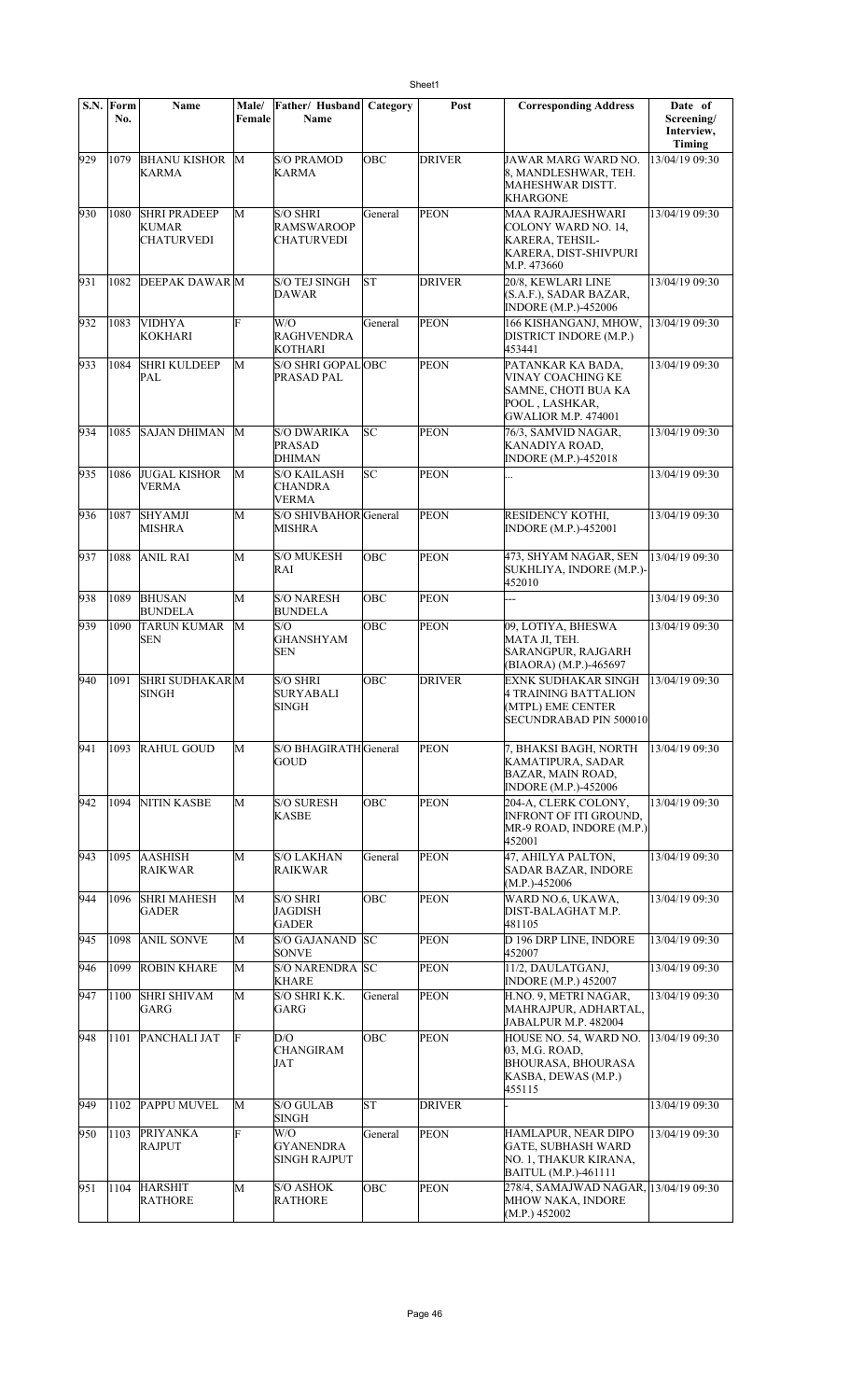|     | S.N. Form | Name                                             | Male/  | Father/ Husband                                            | Category   | Post          | <b>Corresponding Address</b>                                                                                               | Date of                            |
|-----|-----------|--------------------------------------------------|--------|------------------------------------------------------------|------------|---------------|----------------------------------------------------------------------------------------------------------------------------|------------------------------------|
|     | No.       |                                                  | Female | <b>Name</b>                                                |            |               |                                                                                                                            | Screening/<br>Interview,<br>Timing |
| 952 | 1105      | <b>GAUTAM BOYATM</b>                             |        | <b>S/O MUKESH</b><br><b>BOYAT</b>                          | lsc        | <b>PEON</b>   | 43-B, SANGAM NAGAR,<br>ARMY HEADOUARTERS,<br>KILA MEDAN ROAD,<br><b>INDORE</b> (M.P.) 452006                               | 13/04/19 09:30                     |
| 953 | 1106      | <b>ABHISHEK</b><br><b>BHAIRAVE</b>               | M      | <b>S/O MANOJ</b><br><b>BHAIRAVE</b>                        | SC         | <b>PEON</b>   | 201 DEV NAGAR A B<br>ROAD. AMALTAS HOTEL<br>KE PICHE, RAM MANDIR<br>WALI GALI, H COLONY<br><b>INDORE</b> (MP) 452001       | 13/04/19 09:30                     |
| 954 | 1107      | <b>ANKIT GOUD</b>                                | M      | <b>S/O BHURELAL</b><br>GOUD                                | General    | PEON          | 98, BHISTI MOHALLA,<br>SADAR BAZAR, INDORE-<br>452006                                                                      | 13/04/19 09:30                     |
| 955 | 1108      | MS. NIRANJANA F<br>SINGH                         |        | <b>D/O LATE SHRI</b><br><b>BRIJ KISHOR</b><br><b>SINGH</b> | General    | <b>PEON</b>   | NIRANJANA SINGH, D/O<br>LATE SHRI BRIJ KISHOR<br>SINGH, SAMRITAN<br>HOSPITAL KE CHURCH KE<br>PICHE, PATERI, POST           | 13/04/19 09:30                     |
| 956 | 1109      | NITIN BOYAT                                      | M      | <b>S/O MUKESH</b><br><b>BOYAT</b>                          | SC         | <b>DRIVER</b> | 43-B. SANGAM NAGAR.<br>ARMY HEADOUARTERS,<br>KILA MEDAN ROAD,<br><b>INDORE (M.P.) 452006</b>                               | 13/04/19 09:30                     |
| 957 | 1110      | <b>SHADAL</b><br><b>SAMEER</b>                   | M      | S/O<br><b>IPHATEEDAR</b>                                   | OBC        | <b>PEON</b>   | 108 SILAWATPURA MAIN<br>ROAD INDORE 452002                                                                                 | 13/04/19 09:30                     |
| 958 | 1111      | <b>SOMDUTT</b><br><b>KUSHWAHA</b>                | M      | <b>S/O JAMUNA</b><br><b>PRASAD</b><br><b>KUSHWAHA</b>      | General    | <b>COOK</b>   | <b>WARD NO. 07.</b><br><b>GHUCHIYARI, TIKURI</b><br>UNMULAN, REWA (M.P.)<br>486115                                         | 13/04/19 09:30                     |
| 959 | 1112      | <b>BHAWINI</b><br><b>RATHORE</b>                 | F      | <b>W/O NAVNEET</b><br><b>RATHORE</b>                       | General    | <b>PEON</b>   | FLAT NO. 107, 1ST FLOOR<br>BLOCK-A, 518, NAYA NO.<br>41, SHEELNATH CAMP,<br>LUVKUSH APARTMENT,<br>INDORE (M.P.)4           | 13/04/19 09:30                     |
| 960 | 1113      | <b>VINAY</b><br><b>KUSHWAH</b>                   | M      | <b>S/O SURESH</b><br><b>KUSHWAH</b>                        | OBC        | <b>PEON</b>   | 663, VILLAGE-NALCHA,<br>DISTRICT-DHAR (M.P.)<br>454002                                                                     | 13/04/19 09:30                     |
| 961 | 1114      | <b>NAVNEET</b><br><b>RATHORE</b>                 | M      | <b>S/O MAHESH</b><br><b>KUMAR</b><br><b>RATHORE</b>        | OBC        | <b>PEON</b>   | FLAT NO. 107, 1ST FLOOR<br>BLOCK-A, 518, NAYA NO.<br>41, SHEELNATH CAMP,<br>LUVKUSH APARTMENT,<br><b>INDORE</b> (M.P.)-    | 13/04/19 09:30                     |
| 962 |           | 1115 LATA SAGAR                                  | F      | <b>D/O HARIDAS</b><br>SAGAR                                | SС         | <b>PEON</b>   | WARD NO. 06, RAMGANJ,<br>NEAR JORKALA MATA<br>TEMPLE, HOSHANGABAD<br>$(M.P.) - 461001$                                     | 13/04/19 09:30                     |
| 963 | 1116      | GOVIND SAGAR M                                   |        | <b>S/O HARIDAS</b><br><b>SAGAR</b>                         | SC         | <b>PEON</b>   | WARD NO. 06, RAMGANJ,<br>NEAR JORKALA MATA<br>TEMPLE, HOSHANGABAD<br>$(M.P.) - 461001$                                     | 13/04/19 09:30                     |
| 964 | 1117      | MANOJ KUMAR<br><b>RAIKWAR</b>                    | M      | <b>S/O SUNDAR</b><br><b>LAL RAIKWAR</b>                    | ST         | <b>PEON</b>   | 60. AJAY BAGH COLONY.<br>MUSAKHEDI, NEAR<br><b>JAISWAL KIRANA.</b><br><b>INDORE</b> (M.P.)-452001                          | 13/04/19 09:30                     |
| 965 | 1118      | <b>RISHABH</b><br><b>PARDESI</b>                 | M      | <b>S/O NIRMAL</b><br><b>PARDESI</b>                        | OBC        | <b>PEON</b>   | 27. SIA VIHAR COLONY<br>VANDANA NAGAR KE<br>PASS, INDORE                                                                   | 13/04/19 09:30                     |
| 966 | 1119      | <b>SHRI RAJNEESH</b><br><b>MISHRA</b>            | M      | <b>S/O SHRI</b><br>CHANDRAMOL<br><b>MISHRA</b>             | General    | PEON          | HOUSE NO. 95 N. WAN A<br><b>SECTOR GOVINDPURA</b><br>BHOPAL (M.P.) PIN CODE-<br>463023                                     | 13/04/19 09:30                     |
| 967 | 1120      | <b>SANJAY</b><br><b>RATHORE</b>                  | М      | <b>S/O KAMAL</b><br><b>SINGH</b><br><b>RATHORE</b>         | <b>OBC</b> | <b>PEON</b>   | WARD NO. 09 M.NO. 130.<br><b>MAIN ROAD GRAM +POST</b><br>JATAPUR KALA TEH.<br>HARSUD DISTT.<br>KHANDWA (M.P.) PIN<br>45011 | 13/04/19 09:30                     |
| 968 | 1121      | <b>SHRI</b><br><b>MURLIDAHR</b><br><b>AMRODE</b> | M      | <b>S/O SHRI DEVI</b><br><b>SINGH AMRODE</b>                | OBC        | <b>DRIVER</b> | <b>GRAM- JAITPUR KALA</b><br>POST- UMARHAR TEHSIL<br>& DISTRICT-<br>CHHINDWADA(M.P.) PIN<br>CODE-480110                    | 13/04/19 09:30                     |
| 969 | 1122      | <b>ABHISEK</b><br>KUMBHAKAR                      | M      | <b>S/O MANGILAL</b><br>KUMBHAKAR                           | OBC        | <b>PEON</b>   | RAIPUR ROAD EIDGAH KE 13/04/19 09:30<br>PICHHE SHUJALPUR(CITY)<br>(M.P.) DISTT. SHAJAPUR                                   |                                    |
| 970 | 1123      | <b>SHRI NAVDEEP</b><br><b>CHOUHAN</b>            | M      | <b>S/O SHRI</b><br><b>VIJAYRAV</b><br><b>CHOUHAN</b>       | General    | <b>PEON</b>   |                                                                                                                            | 13/04/19 09:30                     |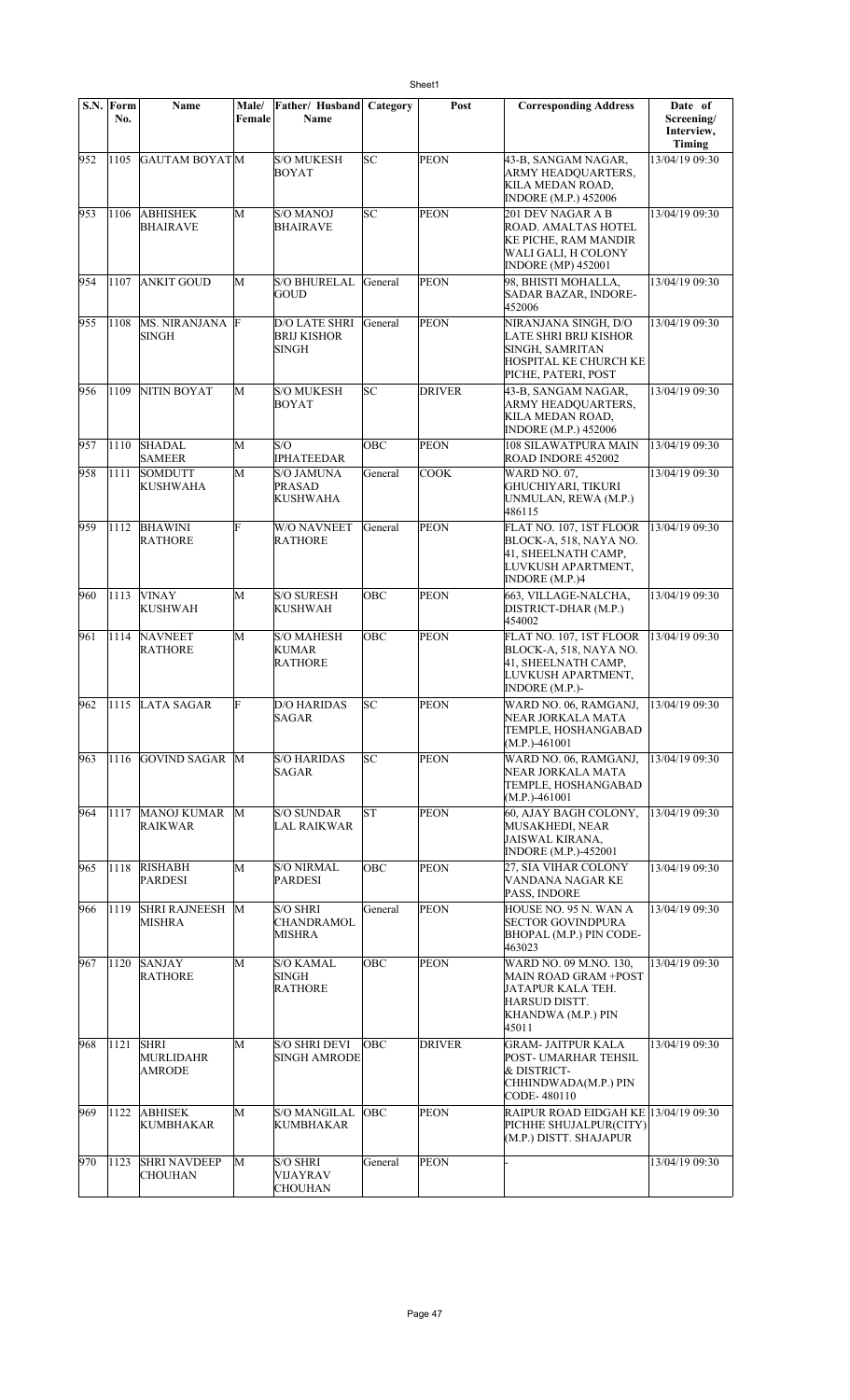|     | S.N. Form<br>No. | <b>Name</b>                                 | Male/<br>Female | Father/ Husband<br>Name                                                 | Category   | Post            | <b>Corresponding Address</b>                                                                                                 | Date of<br>Screening/<br>Interview,<br>Timing |
|-----|------------------|---------------------------------------------|-----------------|-------------------------------------------------------------------------|------------|-----------------|------------------------------------------------------------------------------------------------------------------------------|-----------------------------------------------|
| 971 | 1124             | LOKESH<br><b>RATHORE</b>                    | M               | <b>S/O RAMSINGH</b><br><b>RATHORE</b>                                   | <b>OBC</b> | <b>PEON</b>     | 138, CHHOTA BAJAR<br>KAYDHA, TEH. TARANA,<br>POST KAYDHA, DISTT.<br>UJJAIN PIN 456665                                        | 13/04/19 09:30                                |
| 972 | 1125             | <b>SHRI</b><br>MUHAMMAD<br><b>SIDDEEQ</b>   | M               | <b>S/O SHRI</b><br>MUHAMMAD<br><b>SHAHZAD</b>                           | General    | <b>PEON</b>     | <b>BADRI GALI CHANDNI</b><br><b>CHOUK SABALGARH</b><br>DISTRICT-MORENA(M.P.)<br>PIN-476229                                   | 13/04/19 09:30                                |
| 973 | 1128             | <b>SHRI SAFIK</b><br><b>KHAN</b>            | M               | <b>S/O SHRI</b><br><b>MUNNA KHAN</b>                                    | General    | <b>DRIVER</b>   |                                                                                                                              | 13/04/19 09:30                                |
| 974 | 1130             | <b>SHRI SUMIT</b><br>RAJAK                  | M               | <b>S/O SHRI</b><br><b>MADAN LAL</b><br>RAJAK                            | OBC        | <b>PEON</b>     | CHANA KOTHAR,<br>DEVGARH KOTHI KE<br>SAMNE, KAMPU,<br>KASHKAR, GWALIOR M.P.<br>474001                                        | 13/04/19 09:30                                |
| 975 | 1131             | <b>SHRI MOHAR</b><br>SINGH YADAV            | M               | <b>S/O SHRI</b><br>NAVAB SINGH<br>YADAV                                 | General    | <b>PEON</b>     | <b>GRAM- JAFRABAD POST-</b><br>EMLIYA TEHSIL- JOURA<br>DISTRICT- MURENA(M.P.)<br>476621                                      | 13/04/19 09:30                                |
| 976 | 1132             | <b>SHRI VINOD</b><br>KUSHAWAH               | M               | <b>S/O SHRI</b><br><b>SHAMBHOO</b><br><b>PRASAD</b><br><b>KUSHAWAHA</b> | <b>OBC</b> | <b>PEON</b>     | 298, JAGJEEVAN RAM<br>NAGAR, INDORE M.P.<br>452010                                                                           | 13/04/19 09:30                                |
| 977 | 1133             | MRS. BHARTI<br><b>SEN</b>                   | F               | W/O SHRI<br><b>RAMKISHORE</b><br><b>SEN</b>                             | <b>OBC</b> | <b>PEON</b>     | <b>BHARTI SEN W/O SHRI</b><br>RAMKISHORE SEN GRAM-<br>HEERAPUR TEHSIL-<br>SHAHGARH DISTRICT-<br>SAGAR(M.P.) 470339           | 13/04/19 09:30                                |
| 978 | 1135             | <b>SHUBHAM</b><br>CHOUDHARY                 | M               | <b>S/O SHRI</b><br><b>SANTOSH</b><br><b>CHOUDHARY</b>                   | SC         | <b>PEON</b>     | 764, VEDANT SCHOOL KE<br>PICHE, VANDE MATRAM<br>DWAR KE PAS, SUDAMA<br>NAGAR, INDORE M.P.<br>452009                          | 13/04/19 09:30                                |
| 979 | 1136             | <b>SHRI</b><br><b>DHARMENDRA</b><br>CHOUHAN | M               | <b>S/O SHRI</b><br><b>BHAGWANSING</b><br><b>H CHOUHAN</b>               | General    | <b>PEON</b>     | 38/1 SURANA NAGAR<br><b>BADWAH TEHSIL-</b><br><b>BADWAH DISTRICT-</b><br><b>KHARGONE(M.P.) PIN</b><br>CONDE-451115           | 13/04/19 09:30                                |
| 980 | 1138             | <b>SHRI NARENDRAM</b><br><b>SINGH</b>       |                 | <b>S/O SHRI</b><br><b>MANGU SINGH</b>                                   | OBC        | <b>PEON</b>     | <b>GRAM- CHHOTI GUD</b><br><b>BHELI POST- HARSOL</b><br>TEHSIL- MALHARGARH<br>DISTRICT-<br>MANDSAUR(M.P.) PIN<br>CODE-458553 | 13/04/19 09:30                                |
| 981 | 1139             | <b>HITESHWAR</b><br><b>KHEDE</b>            | $\mathbf{M}$    | S/O<br><b>RAMESHWAR</b><br><b>KHEDE</b>                                 | SC         | <b>PEON</b>     | 87/1, TEJAJI NAGAR,<br>KASTURBA, GRAM<br>KHANDWA ROAD,<br><b>INDORE (M.P.) - 452001</b>                                      | 13/04/19 09:30                                |
| 982 | 1140             | <b>SHRI NITIN</b><br>PARMAR                 | M               | S/O SHRI<br>ASHOK<br><b>PARMAR</b>                                      | <b>ST</b>  | PEON            | 13, ADIVASI BHEEL<br>COLONY, MUSAKHEDI,<br><b>INDORE M.P. 452001</b>                                                         | 13/04/19 09:30                                |
| 983 | 1141             | <b>SHRI SANJAY</b><br><b>BAMNIYA</b>        | M               | <b>S/O SHRI</b><br><b>KASNA</b><br><b>BAMNIYA</b>                       | ST         | <b>GARDENER</b> | GRAM-RINGOL<br>KHANDIWAP FALIYA,<br><b>TEHSIL-</b><br>CHANDRASHEHAR AZAD<br>NAGAR, (BHABRA), DIST-<br>ALIRAJPUR M.P. 457882  | 13/04/19 09:30                                |
| 984 | 1142             | <b>SHRI ABHISEK</b><br><b>SONKER</b>        | M               | <b>S/O SHRI JAY</b><br><b>PRAKASH</b><br><b>SONKER</b>                  | SC         | <b>PEON</b>     | 14/1 PARSI MOHALLA<br>CHHAWANI INDORE PIN<br>CODE-452001                                                                     | 13/04/19 09:30                                |
| 985 | 1143             | <b>SHRI TARUN</b><br><b>BHAVEL</b>          | M               | <b>S/O SHRI</b><br>KAILASH<br>BHAVEL                                    | SC         | <b>PEON</b>     | PURANI JAMUNA DEVI<br>SCHOOK KE SAMNE,<br><b>GRAM-SILKUA, TEHSIL</b><br>DAHI, DIST-DHAR M.P.<br>454331                       | 13/04/19 09:30                                |
| 986 | 1144             | <b>TARUNA GAUD</b>                          | F               | W/O RISHI<br><b>KUMAR GAUD</b>                                          | General    | <b>PEON</b>     | 16-C, SUVIDHI<br>NAGAR, CHOTA<br><b>BANGADDA, INDORE</b><br>(M.P.) 452005                                                    | 13/04/19 09:30                                |
| 987 | 1145             | MS. AMRAWATI F<br><b>BAIGA</b>              |                 | <b>D/O LATE SHRI</b><br><b>RAMLAKHAN</b><br>BAIGA                       | lst.       | <b>PEON</b>     | <b>GRAM-PIPARTARA</b><br>(MURADHAWA TOLA)<br>POST-LALPUR, TEHSIL-<br>SOHAGPUR, DIST-<br><b>SHEHDOL M.P. 484110</b>           | 13/04/19 09:30                                |
| 988 | 1146             | <b>SHRI JITENDRA</b><br>DAWAR               | M               | <b>S/O SHRI</b><br>KAILASH<br><b>DAWAR</b>                              | ST         | <b>GARDENER</b> |                                                                                                                              | 13/04/19 09:30                                |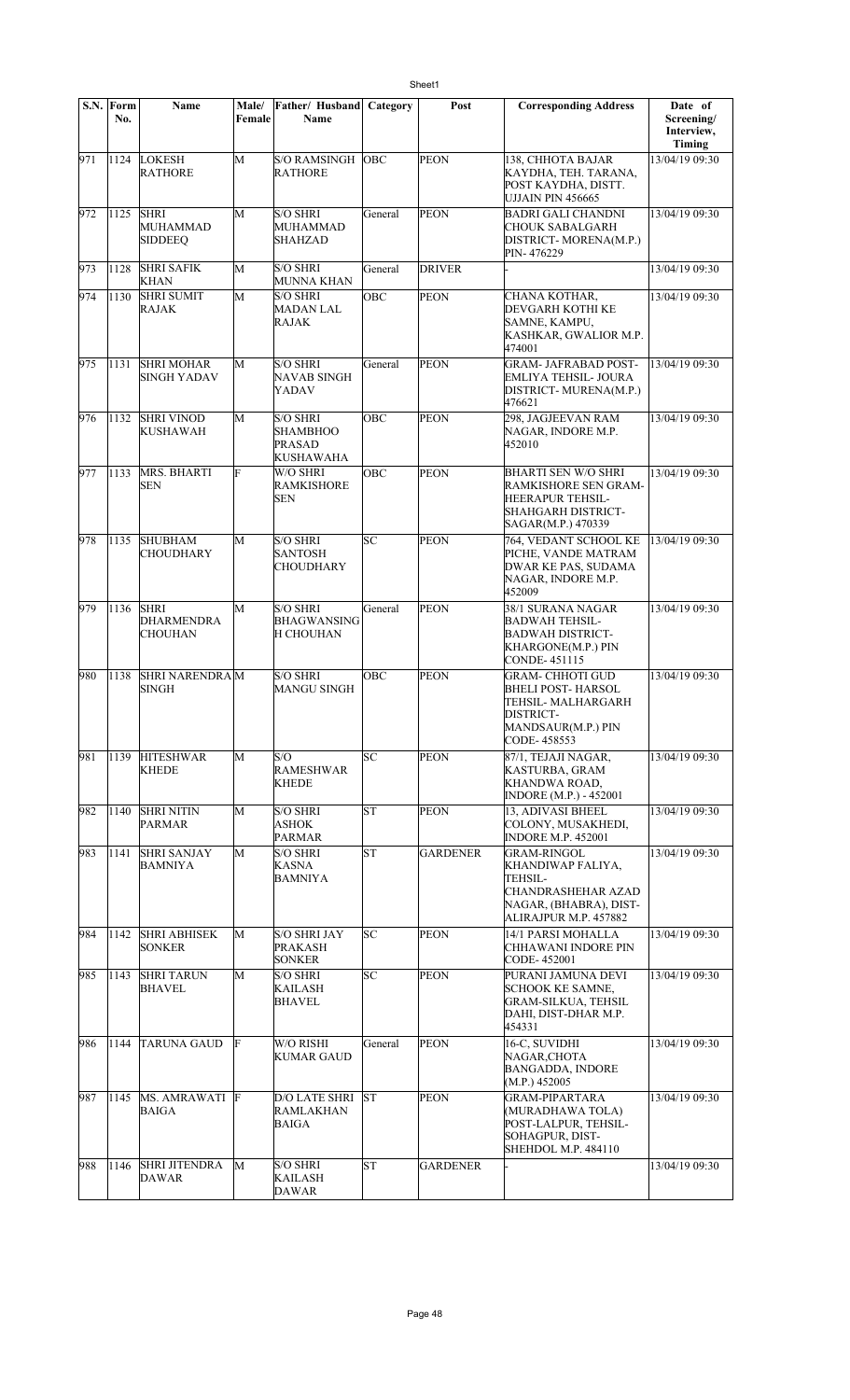|             | S.N. Form<br>No. | <b>Name</b>                                            | Male/<br>Female | Father/ Husband Category<br>Name                         |            | Post          | <b>Corresponding Address</b>                                                                                | Date of<br>Screening/<br>Interview,<br>Timing |
|-------------|------------------|--------------------------------------------------------|-----------------|----------------------------------------------------------|------------|---------------|-------------------------------------------------------------------------------------------------------------|-----------------------------------------------|
| 989         | 1147             | MS. SOMWATI<br><b>BAIGA</b>                            | F               | <b>D/O LATE SHRI</b><br><b>RAMLAKHAN</b><br><b>BAIGA</b> | lsт        | <b>PEON</b>   | <b>GRAM-PIPARTARA</b><br>(MURADHAWA TOLA)<br>POST-LALPUR, TEHSIL-<br>SOHAGPUR, DIST-<br>SHEHDOL M.P. 484110 | 13/04/19 09:30                                |
| 990         | 1148             | <b>ROHIT</b><br>CHOUHAN                                | M               | <b>S/O PRAKASH</b><br><b>CHOUHAN</b>                     | SC         | <b>DRIVER</b> | 349/A, VYANKATESH<br>VIHAR, CHOTA<br><b>BANGGADDA ROAD.</b><br><b>INDORE (M.P.) 452005</b>                  | 13/04/19 09:30                                |
| 991         | 1149             | USHA YADAV                                             | M               | <b>S/O SHRI RAJU</b>                                     | <b>OBC</b> | <b>PEON</b>   | YADAV MOHALLA<br>SUBHASH WARD NO. 1<br>HAMLAPUR BAITUL(M.P.)<br>460001                                      | 13/04/19 09:30                                |
| 992         | 1150             | <b>SHRI</b><br><b>SHABBIRUL</b><br><b>HASAN</b>        | M               | <b>S/O SHRI LAL</b><br><b>BABU</b>                       | ОВС        | <b>PEON</b>   | <b>GRAM POST-BADHAWA</b><br><b>BADA, TEHSIL-</b><br>SOHAGPUR, DIST-<br>SHEHDOL M.P.                         | 13/04/19 09:30                                |
| 993         | 1151             | <b>PRIYANKA</b><br><b>NAHAR</b>                        | F               | D/O<br><b>CHATURBHUJ</b><br>NAHAR                        | SC         | <b>PEON</b>   | 349/A, VYANKATESH<br>VIHAR, CHOTA<br><b>BANGGADDA ROAD,</b><br><b>INDORE</b> (M.P.) 452005                  | 13/04/19 09:30                                |
| 994         | 1152             | YOGESH VERMA M                                         |                 | <b>S/O KAILASH</b><br><b>CHANDRA</b><br><b>VERMA</b>     | ОВС        | <b>PEON</b>   | 46,MALIPURA JUNI<br>INDORE, M.P. PIN 452007                                                                 | 13/04/19 09:30                                |
| 995         | 1153             | <b>SHRI</b><br><b>PUSHPENDRA</b><br><b>SINGH PATEL</b> | M               | <b>S/O SHRI</b><br>ANJANI KUMAR<br><b>SINGH</b>          | ОВС        | <b>COOK</b>   | GRAM+POST-BADHUA,<br>TEHSIL-CHURHAT, THANA<br>KAMJI, DIST-SIDHI M.P.<br>486771                              | 13/04/19 09:30                                |
| 996         | 1154             | <b>SHRI VIJAY</b><br>KUMAR KORI                        | M               | <b>S/O SHRI SHIV</b><br>PRASAD KORI                      | SC         | <b>PEON</b>   | <b>GRAM-HADHA, POST</b><br>OFFICE-PINOURA, TEHSIL-<br>BANDHAWGARH, DIST-<br><b>UMARIYA M.P. 484555</b>      | 14/04/19 09:30                                |
| 997         | 1155             | <b>ANKIT TOMAR</b>                                     | M               | <b>S/O HEMRAJ</b><br><b>SINGH TOMAR</b>                  | General    | <b>DRIVER</b> | D-1, C.R.P. POLICE LINE,<br>BEHIND M.Y. HOSPITAL,<br><b>INDORE</b> (M.P.) 452001                            | 14/04/19 09:30                                |
| 998         | 1156             | NARENDRA PAL M                                         |                 | <b>S/O HARI</b><br><b>SEVAK PAL</b>                      | ОВС        | <b>PEON</b>   | 34/4, NANDBAG COLONEY  14/04/19 09:30<br><b>INDORE MP 452006</b>                                            |                                               |
| 999         | 1157             | <b>SHRI KAMAL</b><br>BAGWAIYA                          | M               | <b>S/O SHRI</b><br>PRAKASH<br>BAGWAIYA                   | ОВС        | <b>PEON</b>   | KAMAL BAGWAIYA S/O<br>PRAKASH BAGWAIYA,<br>JOGI MOHALLA GANJ<br>SEHORE(M.P.) 466001                         | 14/04/19 09:30                                |
| 1000   1158 |                  | <b>AJAY DUBEY</b>                                      | М               | <b>S/O DEVENDRA</b><br><b>DUBEY</b>                      | General    | <b>PEON</b>   | <b>GRAM POST KARADIYA</b><br>(BETMA) TEH. HATOD<br>DIST. INDORE (M.P.) 453001                               | 14/04/19 09:30                                |
| 1001 1159   |                  | <b>SHRI SOMESH</b><br><b>KUMAR THAKUR</b>              | M               | <b>S/O LATE SHRI</b><br><b>RAMESH</b><br>KUMAR<br>THAKUR | SC         | <b>PEON</b>   | 326, CHOTI OMATI<br>KHALASI LINE JABALPUR<br>M.P. 482007                                                    | 14/04/19 09:30                                |
| 1002 1161   |                  | <b>SHRI SUNIL</b><br><b>RAJPUT</b>                     | M               | <b>S/O SHRI</b><br>RAMCHARAN<br>RAJPUT                   | OBC        | <b>PEON</b>   | GRAM-AHAR,<br><b>VIKASHKHAND-</b><br>BALDEVGARH, DIST-<br>TIKAMGARH M.P. 471001                             | 14/04/19 09:30                                |
| 1003 1162   |                  | <b>SMT. VIDHYA</b><br>SINGARIYA                        | F               | D/O SHRI<br><b>GANESH RAM</b><br>SINGARIYA               | General    | <b>PEON</b>   | <b>INDRAPRASTHA COLONY</b><br>SHANKAR MANDIR KE<br>PASS MALAKHEDI ROAD<br>HOSANGABAD (M.P.) PIN<br>461001   | 14/04/19 09:30                                |
| 1004 1163   |                  | MOHD MASOOD M                                          |                 | S/O MOHD<br>SAIED                                        | General    | <b>PEON</b>   |                                                                                                             | 14/04/19 09:30                                |
|             | 1005 1164        | <b>DEVENDRA</b><br><b>LODHI</b>                        | M               | <b>S/O LATE</b><br><b>RAMPRASAD</b><br>LODHI             | OBC        | <b>PEON</b>   | 17/30, SADAR BAZAR,<br><b>LADDU LINE, SAGAR</b><br>(M.P.) 470001                                            | 14/04/19 09:30                                |
| 1006 1165   |                  | <b>SHRI SANTOSH</b><br>NAI                             | M               | <b>S/O SHRI</b><br><b>JAGANNATH</b><br>NAI               | OBC        | <b>PEON</b>   | <b>GRAM-GADA LOKAR</b><br>SINGH TOLA, POST-GADA<br>BAVAN SINGH TOLA,<br>DIST-SIDHI                          | 14/04/19 09:30                                |
| 1007 1166   |                  | <b>SANJAY SHUKLAM</b>                                  |                 | S/O<br>KAMLAKANT<br>SHUKLA                               | General    | <b>DRIVER</b> | 173/D DRP LINE CENTRAL<br>JAIL KE SAMNE INDORE<br>(M.P.)                                                    | 14/04/19 09:30                                |
| 1008 1167   |                  | <b>ARPIT GEHLOT</b>                                    | M               | <b>S/O LEKHRAJ</b><br><b>GEHLOT</b>                      | General    | <b>PEON</b>   | 35, BAJRANG NAGAR,<br><b>BEHIND CHIMANGANJ</b><br>MANDI, UJJAIN (M.P.)<br>456006                            | 14/04/19 09:30                                |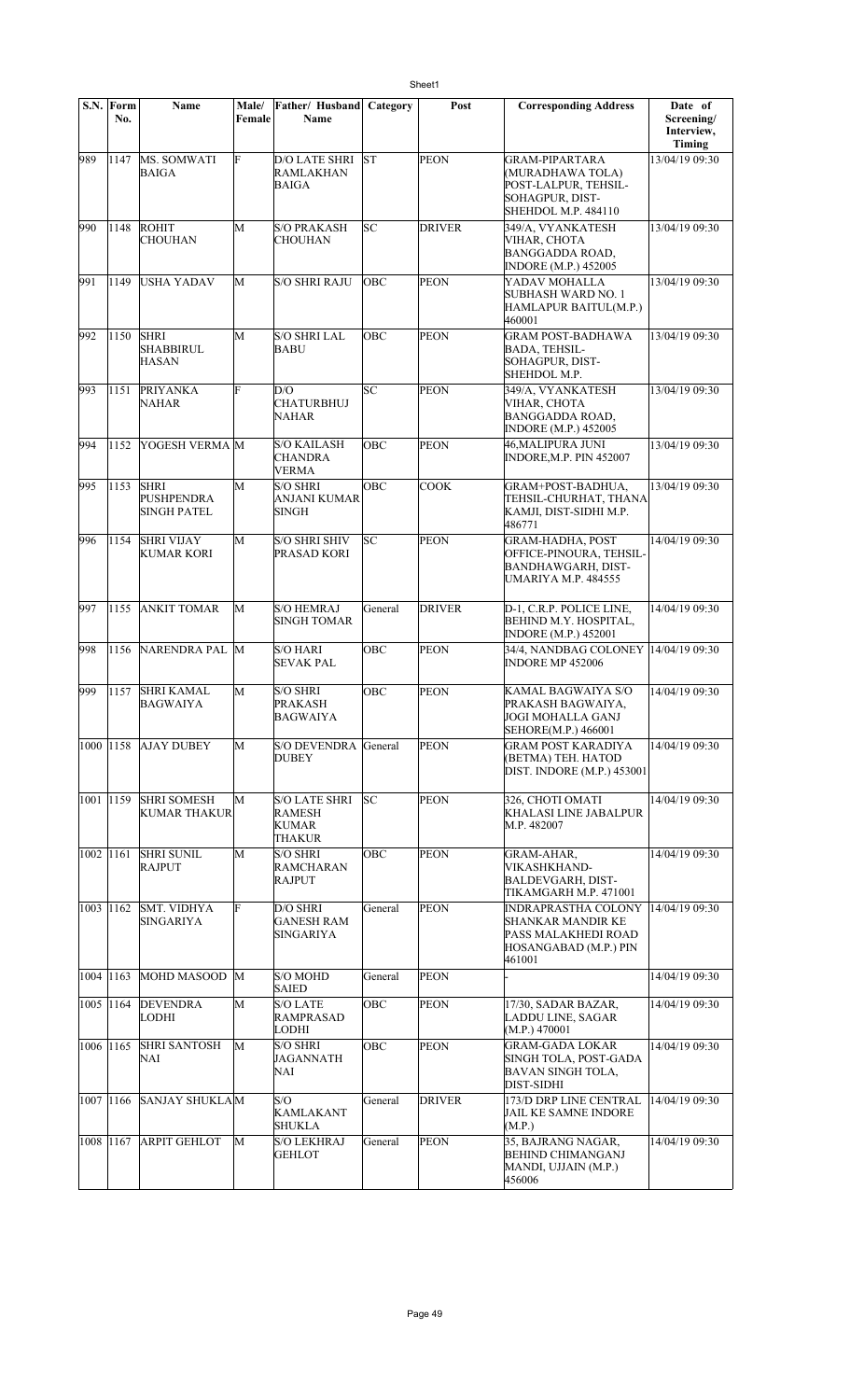|           | S.N. Form<br>No. | Name                                             | <b>Male/</b><br>Female | Father/ Husband<br><b>Name</b>                      | Category   | Post            | <b>Corresponding Address</b>                                                                                                   | Date of<br>Screening/<br>Interview, |
|-----------|------------------|--------------------------------------------------|------------------------|-----------------------------------------------------|------------|-----------------|--------------------------------------------------------------------------------------------------------------------------------|-------------------------------------|
| 1009 1168 |                  | SHRI YOGENDRAM<br>SINGH                          |                        | <b>S/O SHRI</b><br>KAILASHNARA<br>YAN               | SC         | <b>DRIVER</b>   | <b>GRAM-KADOURA KA</b><br><b>BADAPUR, TEHSIL-ATER,</b><br>DIST-BHIND M.P. POST-<br><b>BALARPURA 477001</b>                     | Timing<br>14/04/19 09:30            |
| 1010 1169 |                  | <b>SHRI KULDEEP</b><br><b>SINGH</b>              | M                      | S/O SHRI S.R.<br><b>AKELA</b>                       | lsc        | <b>PEON</b>     | 17 UMABIHAR RAJHARSH<br>COLONY KOLAR ROAD<br>BHOPAL(M.P.) PIN 462042                                                           | 14/04/19 09:30                      |
| 1011 1170 |                  | <b>GURUCHARAN</b><br><b>CHOKASE</b>              | M                      | S/O<br><b>RADHESHYAM</b><br><b>CHOKSE</b>           | <b>OBC</b> | <b>DRIVER</b>   | <b>302 RUKMANI NAGAR</b><br><b>GALI NO 03 CHHOTA</b><br><b>BAGDARA ROAD INDORE</b>                                             | 14/04/19 09:30                      |
| 1012 1171 |                  | <b>AAKASH NAYAK M</b>                            |                        | <b>S/O HEMANT</b><br><b>KUMAR NAYAK</b>             | OBC        | <b>PEON</b>     | AAKASH NAYAK, C/O<br><b>SHRI J.P;SINGH</b><br>PAWAR, HOUSE<br>NO.112, ANAND NAGAR,<br>SENTPAL SCHHOL<br>ROAD, BHOPAL, M.P.4620 | 14/04/19 09:30                      |
| 1013 1172 |                  | <b>SHRI KOMAL</b><br>KUSHWAHA                    | M                      | <b>S/O LATE SHRI</b><br><b>RAMDAS</b><br>KUSHAWAHA  | OBC        | <b>DRIVER</b>   | WARD NO. 12, BADONI<br>KHURD, TEHSIL-BADONI,<br>DIST-DATIYA M.P. 475686                                                        | 14/04/19 09:30                      |
| 1014 1173 |                  | <b>PANKAJ</b><br><b>KULPARE</b>                  | М                      | <b>S/O RAJU</b><br><b>KULPARE</b>                   | lsc        | <b>GARDENER</b> | 374 BARI GWALTOLI MAIN 14/04/19 09:30<br>ROAD INDORE 452001                                                                    |                                     |
| 1015 1174 |                  | <b>AAKASH YADAV</b> M                            |                        | <b>S/O SHRI</b><br><b>DINESH YADAV</b>              | OBC        | <b>DRIVER</b>   | DISTRICT-SAGAR(M.P.)<br>470001                                                                                                 | 14/04/19 09:30                      |
| 1016 1175 |                  | <b>AKHILESH</b><br>TIWARI                        | M                      | <b>S/O MAHESH</b><br>TIWARI                         | General    | <b>PEON</b>     | 38 A VYANKETESH VIHAR 14/04/19 09:30<br><b>COLONY CHHOTA</b><br>BAGDARA INDORE (M.P.)                                          |                                     |
| 1017 1176 |                  | <b>SHRI</b><br><b>UMASHANKAR</b><br>PURI         | M                      | <b>S/O SHRI</b><br><b>RAMNARAYAN</b><br><b>PURI</b> | General    | <b>DRIVER</b>   | GRAM-DANGRIYA KA<br>PURA (TIKTOULI GURJAR).<br>THAAN-SUMAWALI, POST-<br><b>GHURAIYA BASAI.</b><br>TEHSIL-JOURA, DIST-MOR       | 14/04/19 09:30                      |
| 1018 1178 |                  | MOHANLAL<br><b>GADWAL</b>                        | М                      | <b>S/O LAXMI</b><br>NARAYAN<br>GADWAL               | OBC        | <b>DRIVER</b>   | 119 KADAMBARI COLONY, 14/04/19 09:30<br>RAU, OPP. SILICON SEATS,<br>RAU, INDORE (M.P.) POST-<br>RAJENDRA NAGAR 452012          |                                     |
| 1019 1179 |                  | <b>SHUBHAM</b><br><b>GANESH</b><br><b>PARMAR</b> | М                      | <b>S/O GANESH</b><br><b>PARMAR</b>                  | OBC        | <b>DRIVER</b>   | 12 MAMTA NAGAR<br><b>RAJENDRA NAGAR</b><br><b>INDORE 452012</b>                                                                | 14/04/19 09:30                      |
| 1020 1180 |                  | <b>SHRI MANISH</b><br><b>KUMAR GHARU</b>         | М                      | <b>S/O SHRI</b><br><b>RAMESH</b><br><b>GHARU</b>    | SC         | <b>PEON</b>     | I-1/128 SHASAKIY AWAS<br>KOTRA SULTANABAD<br><b>BARODA BANK KE PASS</b><br>BHOPAL(M.P.)                                        | 14/04/19 09:30                      |
| 1021 1181 |                  | MS. ASHA UIKEY F                                 |                        | D/O SHRI<br>RAMSINGH<br><b>UIKEY</b>                | ST         | <b>PEON</b>     | MUKAM-DULNIYA, POST-<br>BIJOURI, TEHSIL-TAMIYA,<br>DIST-CHHINDWARA M.P.                                                        | 14/04/19 09:30                      |
| 1022 1182 |                  | <b>YOGESH</b><br>KAKODIYA                        | M                      | S/O MANGI LAL ST<br>KAKODIYA                        |            | <b>PEON</b>     | GRAM KHEDA HEERAPUR  14/04/19 09:30<br>POST CHANDRAKESHAR<br><b>BANDH TEHSIL</b><br>SATWAS, DISTRICT<br>DEWAS, MP.455440       |                                     |
| 1023 1183 |                  | <b>DHARMENDRA</b><br>SINGH                       | М                      | <b>S/O KUMER</b><br><b>SINGH</b>                    | General    | <b>PEON</b>     | 393 KRISHNA BAG<br>COLONY INDORE (M.P.)<br>PIN 452010                                                                          | 14/04/19 09:30                      |
| 1024 1184 |                  | <b>SHRI NITESH</b><br><b>SHINDE</b>              | М                      | <b>S/O SHRI ANIL</b><br><b>SHINDE</b>               | SC         | <b>PEON</b>     | M5/F2 CRISTIAN<br>QUARTER, ARANYA<br>NAGAR, VIJAY NAGAR<br><b>INDORE M.P. 452010</b>                                           | 14/04/19 09:30                      |
| 1025 1185 |                  | <b>AMJAD KHAN</b>                                | М                      | S/O ALAM<br><b>KHAN</b>                             | OBC        | <b>DRIVER</b>   | 7/65 TONKI ROAD GANDHI 14/04/19 09:30<br>NAGAR MANAWAR,<br>TEHSIL MANAWAR<br>DISTRICT DHAR (M.P.)<br>454446                    |                                     |
| 1026 1186 |                  | <b>ARUN PATEL</b>                                | М                      | <b>S/O MAKHAN</b><br>PATEL                          | OBC        | <b>PEON</b>     | 435, GRAM & POST<br><b>KAMPEL DISTT AND</b><br>TEHSIL INDORE (M.P.)-<br>452020                                                 | 14/04/19 09:30                      |
| 1027 1187 |                  | <b>SHRI KAPIL DEV M</b><br>TIWARI                |                        | <b>S/O SHRI DAYA</b><br>SHANKAR<br><b>TIWARI</b>    | General    | <b>DRIVER</b>   | MU.PO. BAMHORI KALA<br>TEHSIL- GADARWARA<br>DISTRICT-<br>NARSINGHPUR(M.P.) PIN<br>CODE-487555                                  | 14/04/19 09:30                      |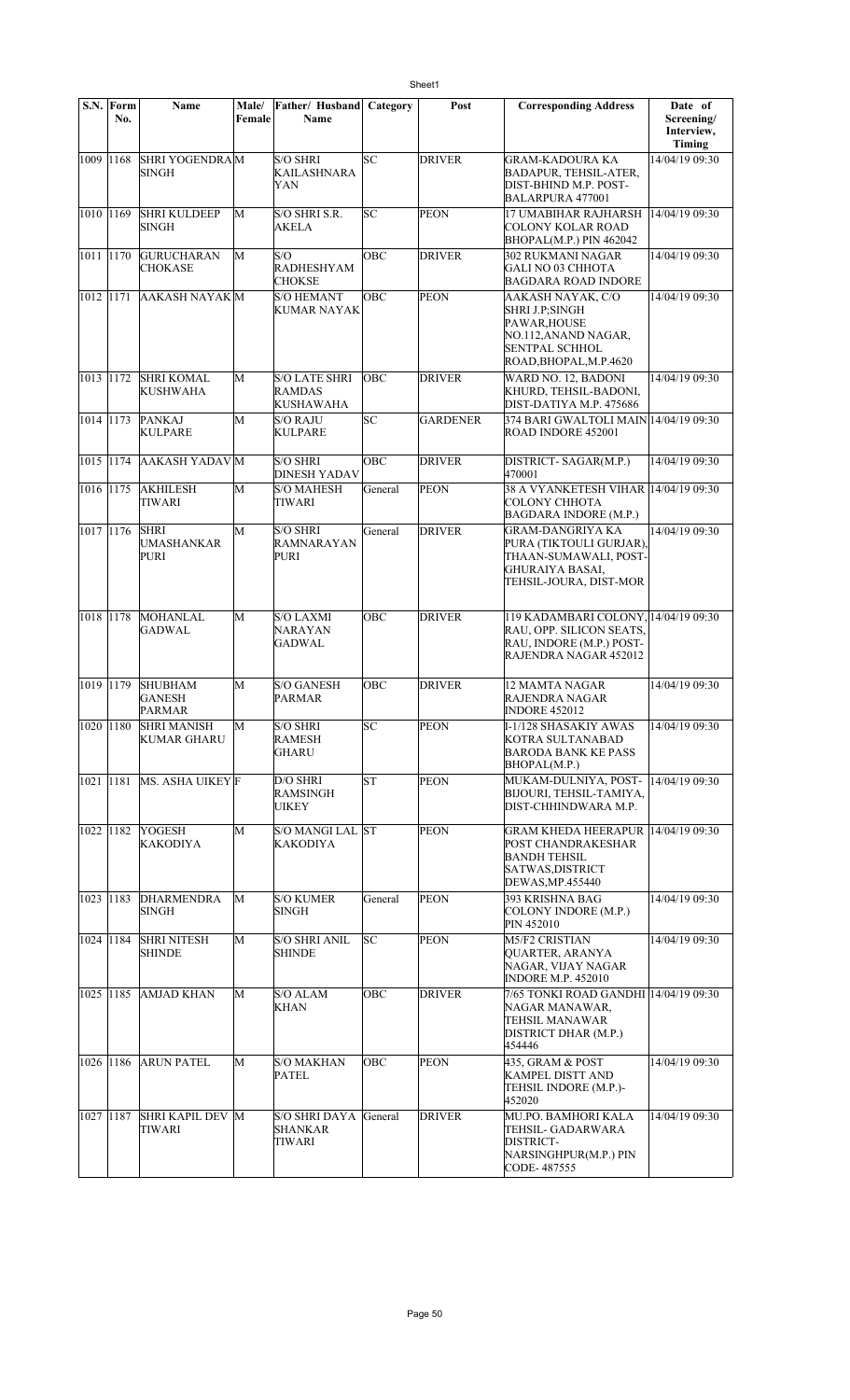|             | S.N. Form<br>No. | Name                                             | Male/<br>Female | Father/ Husband<br><b>Name</b>                          | Category   | Post            | <b>Corresponding Address</b>                                                                                        | Date of<br>Screening/<br>Interview,<br>Timing |
|-------------|------------------|--------------------------------------------------|-----------------|---------------------------------------------------------|------------|-----------------|---------------------------------------------------------------------------------------------------------------------|-----------------------------------------------|
| 1028 1188   |                  | <b>SHRI NIRPAL</b>                               | M               | <b>S/O SHRI</b><br><b>VISHAWNATH</b>                    | OBC        | <b>PEON</b>     | NANDPUR ROAD,<br>VADOSHWAR RR.<br>GARDEN KE PAS 476001                                                              | 14/04/19 09:30                                |
| 1029 1189   |                  | <b>RITIK YADAV</b>                               | M               | <b>S/O KISHORE</b><br>YADAV                             | OBC        | <b>PEON</b>     | 100-B, BHAKT PRAHALAD<br>NAGAR (BIYABANI)<br><b>INDORE</b> (M.P.) 452002                                            | 14/04/19 09:30                                |
|             |                  | 1030 1190 KAPIL PATEL                            | M               | <b>S/O SURESH</b><br><b>PATEL</b>                       | General    | <b>PEON</b>     | 435, GRAM & POST<br><b>KAMPEL DISTT AND</b><br>TEHSIL INDORE (M.P.)-<br>452020                                      | 14/04/19 09:30                                |
| 1031 1191   |                  | <b>ALOK TIWARI</b>                               | M               | <b>S/O KRISHNA</b><br><b>KUMAR TIWARI</b>               | General    | <b>PEON</b>     | 1061 SCHEME NO 51 NEAR 14/04/19 09:30<br><b>SANGAM NAGAR INDORE</b><br>452006                                       |                                               |
| 1032 1192   |                  | <b>SHRAWAN</b><br><b>KUMAR</b><br>VISHWAKARMA    | М               | S/O<br><b>GANGARAM</b><br><b>VISHWAKARM</b><br>A        | OBC        | <b>PEON</b>     | 439 SHREE RAM NAGAR<br>OPP SHIVAM PUBLIC<br>SCHOOL HAWA BANGLA<br><b>INDORE</b>                                     | 14/04/19 09:30                                |
| 1033 1193   |                  | <b>SHRI VISHAL</b><br>KANNOJIYA                  | М               | <b>S/O SHRI</b><br><b>BABULAL</b><br><b>KANNOJIYA</b>   | <b>OBC</b> | <b>PEON</b>     | ARMY BAJRIYA, GOS GALI 14/04/19 09:30<br>LASHKAR, GWALIOR M.P.<br>474001                                            |                                               |
| 1034 1194   |                  | <b>SHRI RAMESH</b><br><b>NAPIT</b>               | M               | <b>S/O SHRI</b><br><b>SAUKHILAL</b><br><b>NAPIT</b>     | General    | <b>PEON</b>     | <b>GRAM-BAISARHA POST-</b><br>AMILAI TEHSIL- RAMPUR<br>NAIKIN DISTRICT-<br>SIDHI(M.P.) 486776                       | 14/04/19 09:30                                |
| 1035 1195   |                  | <b>BEERAM</b><br><b>BHILALA</b>                  | М               | <b>S/O MADHU</b><br><b>SINGH BHILALA</b>                | <b>ST</b>  | <b>PEON</b>     | TILAK MARG RUDRA<br>AVTAR HANUMAN<br><b>MANDIR GALI DAWA</b><br>HOUSE RAJGARH (M.P.)<br>465661                      | 14/04/19 09:30                                |
| 1036 1196   |                  | <b>SHRI ANKIT</b><br><b>CHOUBEY</b>              | М               | <b>S/O SHRI</b><br><b>SHIVSHANKAR</b><br><b>CHOUBEY</b> | General    | <b>PEON</b>     | <b>LAL BAHADUR SHASTRI</b><br>WARD NO. 12, BARGHAT,<br>DIST-SEONI M.P. 480667                                       | 14/04/19 09:30                                |
| 1037 1197   |                  | <b>GAJENDRA</b><br>VIJAYVARGIYA                  | M               | <b>S/O ANIL</b><br>VIJAYVARGIYA                         | General    | <b>PEON</b>     | 54, MITRA BANDHU<br>NAGAR, KANADIA ROAD,<br><b>INDORE</b> (M.P.) 452018                                             | 14/04/19 09:30                                |
| 1038 1198   |                  | <b>ASHOK VERMA</b>                               | М               | <b>S/O NARAYAN</b><br><b>VERMA</b>                      | OBC        | <b>PEON</b>     | 60 NEW DEWAS ROAD,<br>PINJRA POUL GOSHALA<br>RAJKUMAR BRIDGE KE<br>PASS (CHAR BHUJA<br>MITHAI WALE KE PASS)<br>INDO | 14/04/19 09:30                                |
|             |                  | 1039 1199 MAKHAN LAL                             | M               | S/O GAYA<br>PRASAD                                      | OBC        | <b>GARDENER</b> | 54, LUNIYAPURA JUNY,<br><b>INDORE-452001</b>                                                                        | 14/04/19 09:30                                |
| 1040 1200   |                  | <b>ASHOK DAWA</b>                                | М               | <b>S/O KAILASH</b><br>NARAYAN<br><b>DAWA</b>            | ST         | <b>PEON</b>     | TILAK MARG RUDRA<br>AVTAR HANUMAN<br>MANDIR GALI RAJGARH<br>(M.P.) 465661                                           | 14/04/19 09:30                                |
| 1041 1201   |                  | <b>SHRI SHIVAM</b><br><b>MEENA</b>               | M               | <b>S/O SHRI LEKH</b><br><b>RAJ MEENA</b>                | <b>OBC</b> | <b>PEON</b>     | WARD NO. 36 POLICE LINE 14/04/19 09:30<br>KE PICHHE JAY PRAKASH<br>NAGAR ROYAL VIDISHA<br>(M.P.) 404601             |                                               |
| 1042        | 1202             | <b>SHRI MANOJ</b><br>KUMAR<br><b>MEWADE</b>      | М               | <b>S/O SHRI</b><br>BADRILAL<br>MEWADE                   | OBC        | <b>PEON</b>     | PT. DIN DAYAL NAGAR.<br>BYPASS ROAD, RAJGARH,<br>TEHSIL AND DIST-<br>RAJGARH (BYWARA) M.P.<br>465661                | 14/04/19 09:30                                |
| 1043 1203   |                  | <b>RAHUL LOT</b>                                 | М               | S/O SHRICHAND SC<br>LOT                                 |            | <b>PEON</b>     | 50/6 NAVLAKHA MAIN<br>ROAD GADI ADDA<br>HARIJAN COLONEY JUNI<br><b>INDORE</b>                                       | 14/04/19 09:30                                |
| 1044 1204   |                  | <b>KUNAL POTE</b>                                | М               | <b>S/O MANOJ</b><br>POTE                                | General    | <b>DRIVER</b>   | <b>GRAM PIPAL KHEDA,</b><br>POST UTAWAD, TEHSIL<br>DHAR DISTRICT DHAR<br>454001                                     | 14/04/19 09:30                                |
| 1045 1205   |                  | <b>SHYAM</b><br>AHIRWAR                          | M               | <b>S/O BABULAL</b><br>AHIRWAR                           | SC         | <b>DRIVER</b>   | <b>GRAM + POST KANARDI,</b><br>TEH. TARANA DIST.<br>UJJAIN (M.P.)                                                   | 14/04/19 09:30                                |
| 1046 1206   |                  | <b>SHRI PRAKASH</b><br><b>CHANDRA</b><br> GURJAR | М               | <b>S/O SHRI</b><br>RATAN LAL<br>GURJAR                  | General    | <b>GARDENER</b> | GRAM-KATHODIYA, POST-14/04/19 09:30<br>BIRADA VAYA-GANGRAR,<br>TEHSIL AND DIST-<br>CHITTORGARH, RAJ.<br>312901      |                                               |
| 1047   1207 |                  | <b>SAYYED</b><br><b>AZHARUDDIN</b>               | M               | S/O<br><b>SHAKILUDDIN</b>                               | General    | <b>PEON</b>     |                                                                                                                     | 14/04/19 09:30                                |
| 1048 1208   |                  | <b>SHRI MAHESH</b><br>THAKUR                     | М               | <b>S/O SHRI RAM</b><br>SINGH                            | General    | <b>PEON</b>     | M.P.E.B. ROAD GATLA<br>MANDI SEHORE (M.P.)<br>466001                                                                | 14/04/19 09:30                                |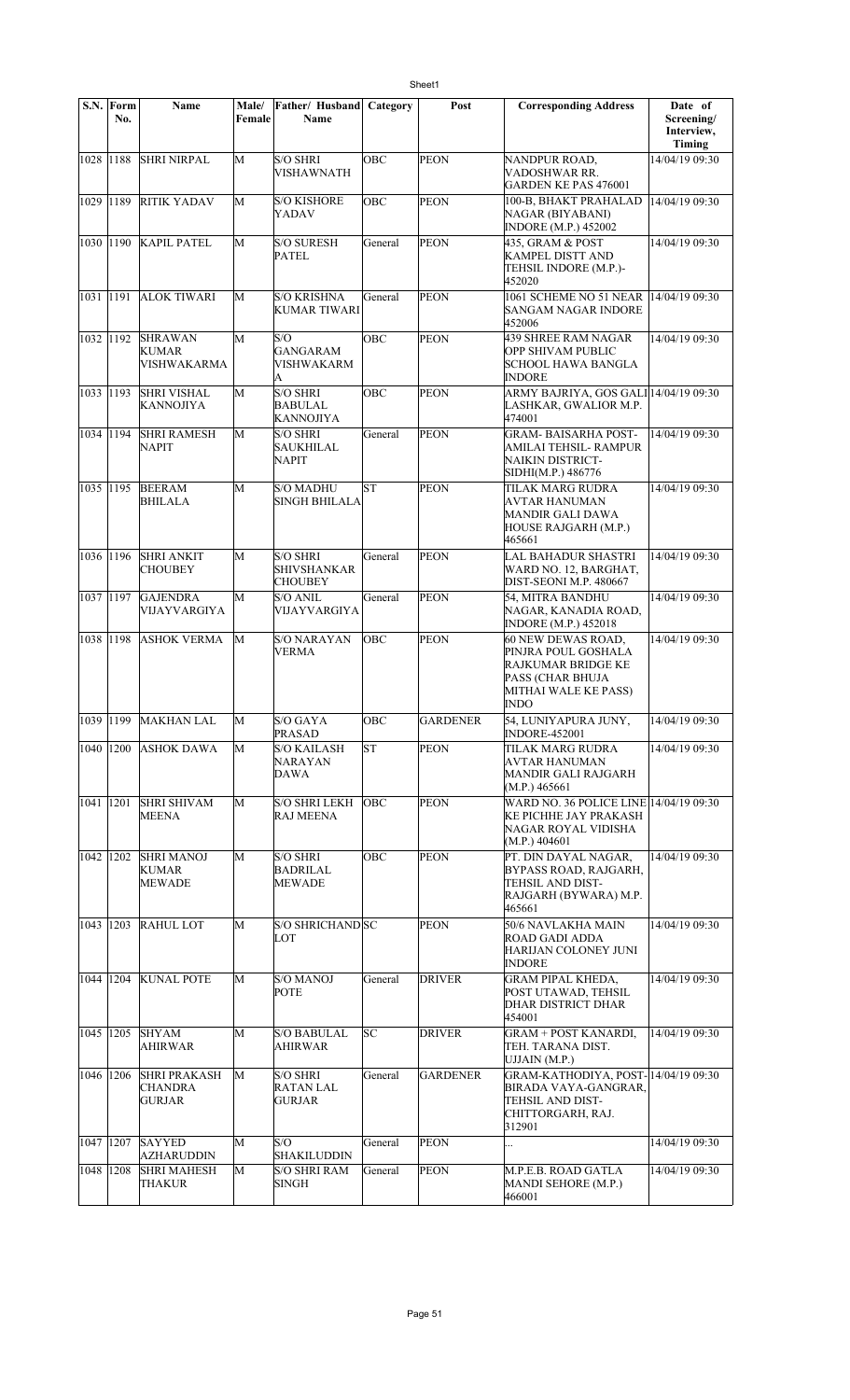|             | S.N. Form<br>No. | Name                                    | Male/<br>Female | Father/ Husband<br>Name                          | Category   | Post             | <b>Corresponding Address</b>                                                                                        | Date of<br>Screening/<br>Interview,<br><b>Timing</b> |
|-------------|------------------|-----------------------------------------|-----------------|--------------------------------------------------|------------|------------------|---------------------------------------------------------------------------------------------------------------------|------------------------------------------------------|
| 1049        | 1209             | <b>SHRI LOKESH</b>                      | M               | <b>S/O SHRI</b><br>BANESINGH                     | OBC        | PEON             | <b>GRAM-ARANYAPUR,</b><br>TEHSIL-SHUJALPUR,<br>POST-SHUJALPUR MANDI.<br>DIST-SHAJAPUR M.P.<br>465333                | 14/04/19 09:30                                       |
| 1050 1210   |                  | <b>DHEERAJ</b><br><b>CHOUHAN</b>        | M               | <b>S/O NANURAM</b><br>CHOUHAN                    | SC         | <b>PEON</b>      | 104, NEHRU NAGAR,<br>MENDAKI ROAD, NEAR<br>KARMDEEP SCHOOL,<br>DEWAS (M.P.)                                         | 14/04/19 09:30                                       |
| 1051 1211   |                  | <b>INDER SINGH</b><br><b>JEENA</b>      | M               | <b>S/O HEERA</b><br>SINGH JEENA                  | General    | <b>PEON</b>      | JD-1 NYAYADHISH AWAS<br><b>INDORE</b> (M.P.) 452001                                                                 | 14/04/19 09:30                                       |
| 1052 1212   |                  | <b>DEVENDRA</b><br>CHOUDHARY            | M               | <b>S/O DHARMRAJ</b><br>CHAUDHARY                 | OBC        | <b>PEON</b>      | <b>GRAM BHATKHEDI POST</b><br>BHATKHEDI TEH.MHOW<br><b>DISTRICT INDORE</b><br>M.P.453441                            | 14/04/19 09:30                                       |
| 1053 1213   |                  | VEISHALI RAVI<br><b>BADWANIYA</b>       | F               | W/O RAVI<br>BADWANIYA                            | OBC        | WASHERMAN        | 7, RAJA BAG COLONY,<br><b>GURUNANK COLONY LAL</b><br><b>BAG INDORE (M.P.) PIN</b><br>452001                         | 14/04/19 09:30                                       |
| 1054 1214   |                  | <b>SHRI VISHNU</b><br><b>RAIKWAR</b>    | М               | <b>S/O SHRI</b><br>SHANKAR LAL<br><b>RAIKWAR</b> | OBC        | <b>PEON</b>      | <b>KILE ANDAR VAIS</b><br>DARWAJA, NURANI<br>MASJID KE SAMNE WARD<br>NO. 14, VIDISHA M.P.<br>464001                 | 14/04/19 09:30                                       |
| 1055 1215   |                  | <b>SHRI SHOAIB</b><br>AHMED KHAN        | M               | <b>S/O SHRI</b><br>ZAHEER<br>AHMED KHAN          | <b>OBC</b> | <b>DRIVER</b>    | MAULANA AZAD WARD<br>NO. 11 TEH. BAIHAR<br>DISTRICT-<br>BALAGHAT(M.P.) PIN<br>CODE-481111                           | 14/04/19 09:30                                       |
| 1056 1216   |                  | KULDEEP SINGH M<br><b>SOLANKI</b>       |                 | <b>S/O LATE</b><br>PURANMAL<br>SOLANKI           | lsc        | <b>PEON</b>      | 22, NUTAN NAGAR, B.N.P.<br>ROAD, NEAR GAJARA<br><b>GEARS CHOURAHA,</b><br>DEWAS (M.P.)                              | 14/04/19 09:30                                       |
| 1057 1217   |                  | <b>DEVISINGH</b><br><b>KALME</b>        | М               | S/O GOKUL<br><b>SINGH KALME</b>                  | <b>ST</b>  | <b>PEON</b>      | JD-1 NYAYADHISH AWAS<br><b>COLLECTOR BUNGALOW</b><br>KE PICHE INDORE 452001                                         | 14/04/19 09:30                                       |
| 1058 1218   |                  | <b>ASHA SANJAY</b><br><b>GAHLOT</b>     | F               | W/O SANJAY<br>GAHLOT                             | SC         | <b>PEON</b>      | 47, TYPE-II,<br>DOORSANCHAR COLONY,<br>KHATIWALA TANK,<br><b>INDORE-452014</b>                                      | 14/04/19 09:30                                       |
|             |                  | 1059 1219 ANAND MOHAN M<br>MANDE        |                 | <b>S/O KEDAR</b><br>NATH PANDE                   | General    | <b>PEON</b>      | HOUSE NO.1062<br>MANJUNATH DIXITPURA<br>JABALPUR M.P.482002                                                         | 14/04/19 09:30                                       |
| 1060 1220   |                  | <b>SHRI SHAKIR</b><br>ALI               | M               | <b>S/O SHRI SABIR  OBC</b><br>ALI                |            | <b>PEON</b>      | 23, DHOBI MOHALLA,<br>WARD NO. 10, SANWAD,<br><b>DIST-KHARGONE</b>                                                  | 14/04/19 09:30                                       |
| 1061 1221   |                  | <b>RAVI KUMAR</b><br>BADWANIYA          | M               | <b>S/O LATE</b><br>GOVIND<br><b>BADWANIYA</b>    | OBC        | <b>WASHERMAN</b> | 7, RAJA BAG COLONY<br>NEAR GURUNANAK<br><b>COLONY LAL BAG</b><br>PALACE INDORE (M.P.) PIN<br>452007                 | 14/04/19 09:30                                       |
| 1062 1222   |                  | <b>ASHISH KUMAR</b> M<br><b>VERMA</b>   |                 | <b>S/O ARUN</b><br><b>KUMAR VERMA</b>            | OBC        | <b>COOK</b>      | C 6 RADIO COLONY<br><b>INDORE</b> (M.P.)                                                                            | 14/04/19 09:30                                       |
| 1063 1223   |                  | <b>VANDANA</b><br>BANODHA               | F               | <b>W/O BHARAT</b><br>BANODHA                     | SС         | PEON             | HOUSE NO.2,SARASWATI<br>NAGAR JUNI INDORE OPP.<br>OF THANE INDORE<br>MP452007                                       | 14/04/19 09:30                                       |
| 1064   1224 |                  | <b>SHRI AJAY</b><br><b>KUMAR SAKLEY</b> | М               | <b>S/O SHRI</b><br>SHANKARLAL<br><b>SAKLEY</b>   | SC         | <b>PEON</b>      | MAKAN NO. L.I.G. II 127<br><b>RAMNAGAR COLONY</b><br><b>JASWADI ROAD</b><br><b>KHANDWA(M.P.) PIN</b><br>CODE-450001 | 14/04/19 09:30                                       |
| 1065 1225   |                  | <b>KUNAL YADAV</b>                      | M               | <b>S/O LAXMAN</b><br>YADAV                       | OBC        | <b>PEON</b>      | 23/4, CHHOTI GWALTIALI, 14/04/19 09:30<br><b>INDORE</b> (M.P.) 452001                                               |                                                      |
|             | 1066   1226      | <b>RISHABH JAT</b>                      | М               | S/O MOHANLAL OBC<br>JAT                          |            | <b>DRIVER</b>    | <b>GRAM TAWALAI KHURD,</b><br>TEH. MANAWAR, DIST.<br>DHAR POST. KOTHADA<br>(M.P.) 454449                            | 14/04/19 09:30                                       |
| 1067 1227   |                  | SHRI DILIP SONI M                       |                 | <b>S/O SHRI</b><br>SADASHIV SONI                 | <b>OBC</b> | <b>PEON</b>      | <b>F-12 ASHOK NAGAR</b><br>KHANDWA (M.P.)                                                                           | 14/04/19 09:30                                       |
| 1068 1228   |                  | <b>MANISH</b><br><b>CHAWRE</b>          | M               | S/O<br><b>GYANCHAND</b><br>CHAWRE                | SC         | PEON             | 235, SAVARIYA<br>NAGAR,CHOTA<br><b>BANGGADDA ROAD,</b><br><b>INDORE</b> (M.P.) 452006                               | 14/04/19 09:30                                       |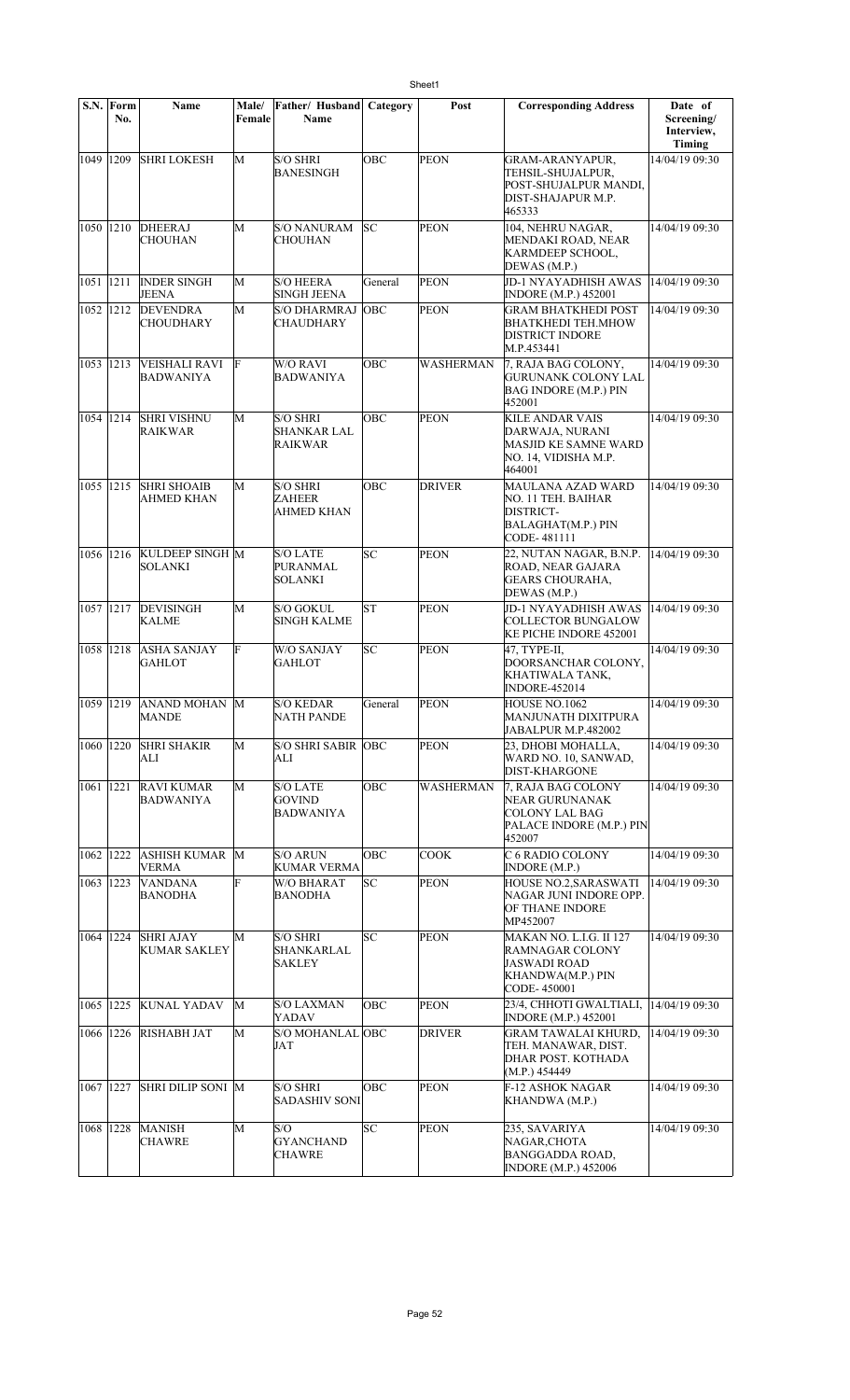|           | S.N. Form<br>No. | Name                                         | Male/<br>Female | Father/ Husband<br><b>Name</b>                               | Category   | Post               | <b>Corresponding Address</b>                                                                                  | Date of<br>Screening/ |
|-----------|------------------|----------------------------------------------|-----------------|--------------------------------------------------------------|------------|--------------------|---------------------------------------------------------------------------------------------------------------|-----------------------|
|           |                  |                                              |                 |                                                              |            |                    |                                                                                                               | Interview,<br>Timing  |
| 1069 1229 |                  | <b>SHRI KAMAL</b><br><b>CHOUHAN</b>          | M               | S/O SHRI UDAY<br><b>SINGH</b><br><b>CHOUHAN</b>              | SC         | <b>DRIVER</b>      | FADKE MARG DHAR(M.P.)  14/04/19 09:30<br>454001                                                               |                       |
| 1070 1230 |                  | <b>MANOJ KUMAR</b>                           | M               | <b>S/O BADRI LAL</b>                                         | <b>OBC</b> | <b>PEON</b>        | 316/7 GOVIND NAGAR,<br>KHARCHA, BANGANGA,<br><b>INDORE</b> (M.P.) 452015                                      | 14/04/19 09:30        |
| 1071 1231 |                  | <b>RAJKUMAR</b><br><b>VERMA</b>              | M               | <b>S/O SATUWA</b><br><b>VERMA</b>                            | lsс        | <b>PEON</b>        | 18, NARMADA PROJECT<br><b>STORE GOL CHOURAHA</b><br>AJAD NAGAR INDORE                                         | 14/04/19 09:30        |
| 1072 1232 |                  | VIKAS YADAV                                  | M               | <b>S/O BRIJLAL</b><br>YADAV                                  | General    | <b>GARDENER</b>    |                                                                                                               | 14/04/19 09:30        |
| 1073 1233 |                  | MOHD. ZEN                                    | M               | S/O MOHD.<br>NAUSHAD                                         | General    | <b>PEON</b>        | 72/1, MOTI TABELA,<br><b>INDORE</b> (M.P.) 452007                                                             | 14/04/19 09:30        |
| 1074 1234 |                  | <b>HARENDRA</b><br><b>KUMAR BRAR</b>         | M               | <b>S/O MUNNA</b><br><b>LAL BRAR</b>                          | SC         | <b>PEON</b>        | <b>GRAM LIDHORA TAL POST 14/04/19 09:30</b><br>SAGRBARA TEH.JTARA<br><b>DISTRICT TEKAMGARGH</b><br>M.P.472118 |                       |
| 1075 1235 |                  | <b>SHRI RAKESH</b><br><b>BATHAM</b>          | M               | <b>S/O SHRI</b><br><b>NARAYAN</b><br><b>BATHAM</b>           | OBC        | <b>PEON</b>        | WARD NO. 29, KALI MATA 14/04/19 09:30<br><b>MANDIR KE PAS,</b><br>SAISPURA, SEOPURI, DIST-<br>SEOPURI 473551  |                       |
| 1076 1236 |                  | <b>RAJESH</b><br>PALIWAL                     | M               | <b>S/O SOHANLAL</b><br>PALIWAL                               | General    | <b>PEON</b>        | <b>13 KHASGI KA BAGICHA</b><br>KILA ROAD INDORE (M.P.)<br>452015                                              | 14/04/19 09:30        |
| 1077 1237 |                  | JYOTI MANDLOI F                              |                 | <b>D/O PRAKASH</b><br><b>MANDLOI</b>                         | lsc        | $\overline{C}$ OOK | 115, SHRI KRISHNA<br>NAGAR.<br>MUSAKHEDI, INDORE<br>(M.P.) 452001                                             | 14/04/19 09:30        |
| 1078 1238 |                  | <b>AJAY RATHORE</b>                          | M               | <b>S/O SATYA</b><br><b>NARAYAN</b><br><b>RATHORE</b>         | OBC        | <b>PEON</b>        | 127 ADARSH INDIRA<br>NAGAR DHAR ROAD<br><b>INDORE 452001</b>                                                  | 14/04/19 09:30        |
| 1079 1239 |                  | MS. ARCHANA<br>BHARATI                       | F               | D/O SHRI<br><b>SHRILAL</b><br><b>BHARATI</b>                 | lsт        | <b>PEON</b>        | <b>GRAM-DULNIOYA, POST-</b><br>BIJOURI, TEHSIL-TAMIYA,<br>DIST-CHHINDWARA M.P.<br>480559                      | 14/04/19 09:30        |
| 1080 1240 |                  | <b>KALYAN SINGH</b><br>THAKUR                | M               | <b>S/O LATE RAM</b><br><b>SWAROOP</b><br><b>SINGH THAKUR</b> | General    | <b>PEON</b>        | <b>BAJARANG KUTI WARD</b><br>NO.11<br>TEH.NASRULLAGANJ<br><b>DISTRCIT SEHORE MP</b><br>466331                 | 14/04/19 09:30        |
|           |                  | 1081   1241   ANUP KHAKHA                    | M               | <b>S/O BOLTAS</b><br><b>KHAKHA</b>                           | <b>ST</b>  | <b>PEON</b>        | 47, GANESH NAGAR,<br>PARDESIPURA, INDORE<br>(M.P.) 452003                                                     | 14/04/19 09:30        |
| 1082 1242 |                  | <b>SHRI ARUN</b><br><b>RATHORE</b>           | М               | <b>S/O SHRI</b><br><b>RAJESH</b><br><b>RATHORE</b>           | OBC        | <b>DRIVER</b>      | <b>SAHID DEEP SINGH</b><br>CHOUHAN WARD 32,<br>PERACITY COLONY,<br>HARDA M.P.                                 | 14/04/19 09:30        |
| 1083 1243 |                  | NISHA GOUSAR                                 | F               | W/O SANJAY<br><b>GOUSAR</b>                                  | SC         | <b>PEON</b>        | 331 CHAMBAL RAILWAY<br>STATION GOUTAMPURA<br><b>ROAD TEHSIL DEPALPUR</b><br>DISTRICT INDORE (M.P.)<br>453220  | 14/04/19 09:30        |
| 1084 1244 |                  | <b>DHARMDEV</b><br><b>SONKAR</b>             | М               | S/O RAM<br>PRAKASH<br><b>SONKAR</b>                          | SС         | <b>GARDENER</b>    | 57, LUNIYAPURA, JUNI<br><b>INDORE-452001</b>                                                                  | 14/04/19 09:30        |
| 1085 1245 |                  | <b>BANSAL RAJAK</b>                          | M               | <b>S/O ASHOK</b><br>RAJAK                                    | OBC        | <b>PEON</b>        | HOUSE NO.07, WARD<br>NO.28, NEAR CHHOTI<br><b>MATA MANDIR ,KILA</b><br>ROAD BAJRIYA BHIND<br>M.P.477001       | 14/04/19 09:30        |
| 1086 1246 |                  | <b>SHRI MAUSAM</b><br>KAHN                   | М               | <b>S/O SHRI LATIF</b><br><b>KHAN</b>                         | <b>OBC</b> | <b>PEON</b>        | VANKHANDESHWAR<br>ROAD HATHI KHANA<br><b>BHIND</b> (M.P.) 477001                                              | 14/04/19 09:30        |
| 1087 1247 |                  | <b>SHRI VIJAY</b><br>KUMRA<br><b>PARDHAN</b> | М               | <b>S/O LATE SHRI</b><br>BALIRAM<br><b>PARDHAN</b>            | lst        | <b>PEON</b>        | GRAM-KARCHUVAI, POST-14/04/19 09:30<br>ADEGAON, TEHSIL-<br>LAKHANADAUN, DIST-<br><b>SEONI M.P. 480887</b>     |                       |
| 1088 1248 |                  | <b>KUNDAN</b><br><b>SINGAR</b>               | M               | <b>S/O RAJESH</b><br><b>SINGAR</b>                           | lst.       | <b>PEON</b>        | 305/4, AADIWASI BHEEL<br>COLONY, MUSAKHEDI,<br><b>INDORE-452001</b>                                           | 14/04/19 09:30        |
| 1089 1249 |                  | <b>SANJAY</b><br><b>GOUSAR</b>               | M               | <b>S/O RAMAJI</b><br><b>GOUSAR</b>                           | SC         | <b>PEON</b>        | 331 CHAMBAL RAILWAY<br>STATION GOUTAMPURA<br><b>ROAD TEHSIL DEPALPUR</b><br>DISTRICT INDORE (M.P.)<br>453220  | 14/04/19 09:30        |
| 1090 1250 |                  | <b>ASHISH</b><br>KASHYAP                     | M               | <b>S/O DWARKA</b><br>PRASAD<br><b>KASHYAP</b>                | OBC        | <b>PEON</b>        | <b>153 KUMAR KHADI</b><br><b>INDORE 452015</b>                                                                | 14/04/19 09:30        |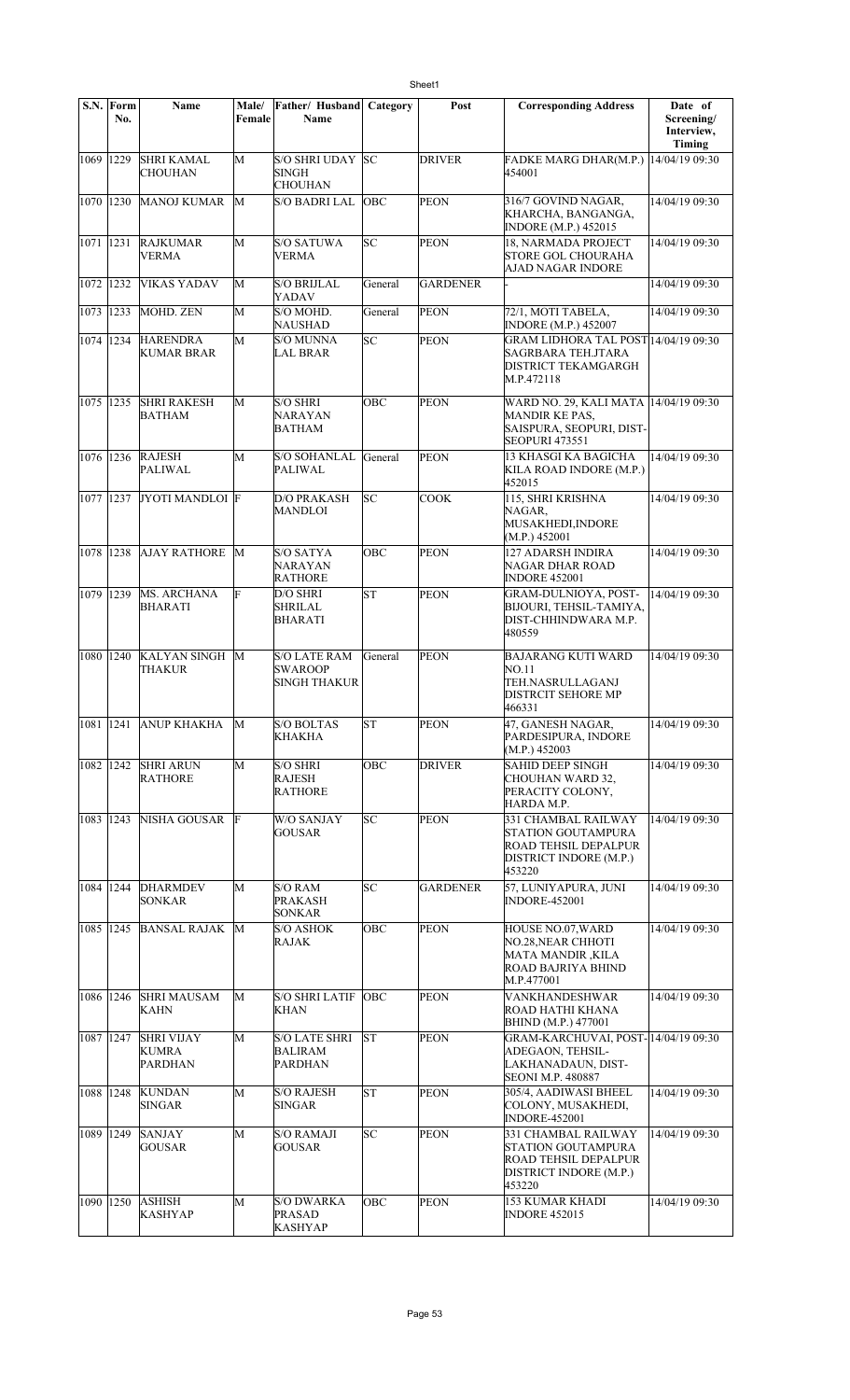|                         | S.N. Form<br>No. | <b>Name</b>                                       | Male/<br>Female | Father/ Husband<br>Name                                  | Category   | Post            | <b>Corresponding Address</b>                                                                                    | Date of<br>Screening/<br>Interview,<br>Timing |
|-------------------------|------------------|---------------------------------------------------|-----------------|----------------------------------------------------------|------------|-----------------|-----------------------------------------------------------------------------------------------------------------|-----------------------------------------------|
| 1091 1251               |                  | <b>ASHOK</b><br><b>CHOUHAN</b>                    | M               | <b>S/O SANTOSH</b><br>CHOUHAN                            | SC         | <b>PEON</b>     | GRAM-<br>DHARAVARADHAM TEH.<br>DEPALPUR DISTT. INDORE<br>$(M.P.)-453001$                                        | 14/04/19 09:30                                |
| 1092 1252               |                  | <b>SHRI ANKUR</b><br>SINGH                        | M               | <b>S/O SHRI</b><br><b>RANDHIR</b><br><b>SINGH</b>        | General    | <b>DRIVER</b>   | WARD NO. 18, ROADGAON 14/04/19 09:30<br><b>BODAVI AAMLA, DIST-</b><br><b>BETUL M.P. 460553</b>                  |                                               |
| 1093 1253               |                  | MOHD. IRFAN                                       | М               | S/O MOHD.<br><b>IQBAL</b>                                | General    | <b>DRIVER</b>   | 3-B, DEVKI NAGAR,<br><b>INDORE</b> (M.P.) 452011                                                                | 14/04/19 09:30                                |
| 1094 1254               |                  | <b>SOURABH</b><br>YADAV                           | M               | <b>S/O BHAGVAT</b><br>YADAV                              | OBC        | <b>DRIVER</b>   | VILL KANAUTIYA TEH<br>KARELI DISTT<br>NARSINGHPUR M.P. PIN<br>CODE 487221                                       | 14/04/19 09:30                                |
| 1095 1255               |                  | <b>SHRI SUSHIL</b><br><b>SUKHDIYA</b>             | M               | <b>S/O SHRI</b><br>YOGESH<br><b>SUKHDIYA</b>             | SC         | <b>PEON</b>     | <b>INDORE 452009</b>                                                                                            | 14/04/19 09:30                                |
| 1096 1256               |                  | <b>AMRITA SOMLA</b><br>(GADAWA)                   | F               | <b>D/O SANJAY</b><br><b>SOMLA</b><br>(GODAWA)            | lΣ         | <b>PEON</b>     | ÷,                                                                                                              | 14/04/19 09:30                                |
| 1097 1257               |                  | <b>SANJAY</b><br><b>CHOUHAN</b>                   | M               | S/O SHAILELSH ST<br><b>CHOUHAN</b>                       |            | <b>DRIVER</b>   | A-9 AKASHWANI VIHAR<br><b>RESIDENCY AREA INDORE</b><br>452001                                                   | 14/04/19 09:30                                |
| 1098 1258               |                  | <b>SHRI</b><br>OMPRAKASH<br><b>SAHU</b>           | M               | <b>S/O SHRI</b><br><b>HARINARAYAN</b><br><b>SAHU</b>     | OBC        | <b>PEON</b>     | THANA MOTI NAGAR,<br><b>DULHA DEV MANDIR</b><br>GALI, SAGAR M.P. 470002                                         | 14/04/19 09:30                                |
| 1099 1260               |                  | <b>SWETA</b>                                      | Ë               | D/O SHYAM<br><b>SINGH</b>                                | lsт        | <b>PEON</b>     |                                                                                                                 | 14/04/19 09:30                                |
| 1100                    | 1261             | <b>RANI RATHORE</b>                               | F               | W/O TRILOK<br><b>CHANDRA</b><br><b>RATHORE</b>           | General    | <b>PEON</b>     | 61, SILAVAT PURA,<br><b>INDORE</b> (M.P.) 452002                                                                | 14/04/19 09:30                                |
| $\overline{1101}$  1262 |                  | MS. ASHA<br>PARMAR                                | F               | D/O SHRI<br><b>ASHOK</b><br><b>PARMAR</b>                | lst        | <b>PEON</b>     | 13, ADIVASI BHEEL<br>COLONY, MUSAKHEDI,<br><b>INDORE M.P. 452001</b>                                            | 14/04/19 09:30                                |
| 1102                    | 1263             | <b>SHRI SANTOSH</b><br><b>BHURIYA</b>             | M               | <b>S/O SHRI</b><br><b>KESHAR SINGH</b><br><b>BHURIYA</b> | lΣ         | <b>COOK</b>     | 569 BHOJ HOSPITAL KE<br>PICHHE INDRA COLONY<br><b>DHAR DISTRICT-</b><br>DHAR(M.P.) PIN 454001                   | 14/04/19 09:30                                |
| 1103 1264               |                  | <b>MANOJ</b><br><b>RATHORE</b>                    | M               | <b>S/O SURESH</b><br><b>RATHORE</b>                      | OBC        | PEON            | <b>59 SHANKAR BAGH</b><br>COLONY MARIMATA<br><b>CHOURAHA, INDORE</b><br>(M.P.) 452015                           | 14/04/19 09:30                                |
| 1104 1265               |                  | <b>AKSHAY BELE</b>                                | M               | <b>S/O RAKESH</b><br><b>BELE</b>                         | SC         | <b>COOK</b>     | <b>SUBHASH VARD DIPO</b><br><b>ROAD HAMLAPUR BETUL</b><br>M.P. 460001                                           | 14/04/19 09:30                                |
| 1105 1266               |                  | <b>ANAND</b><br>KAUSHAL                           | M               | <b>S/O MAHESH</b><br>KAUSHAL                             | <b>OBC</b> | <b>PEON</b>     | GRAM ROJDI<br>TEH.HATOD,DISTRICT<br><b>INDORE MP 453111</b>                                                     | 14/04/19 09:30                                |
| 1106 1267               |                  | NIKHIL SAINI                                      | M               | <b>S/O DINESH</b><br><b>SAINI</b>                        | OBC        | <b>DRIVER</b>   | 31/17, QUARTERS NO. 12<br>N.C.C. CENTEEN KE PASS,<br><b>INDORE (M.P.) PIN 452001</b>                            | 14/04/19 09:30                                |
| 1107                    | 1268             | LOKESH GAGLE M                                    |                 | <b>S/O BOKHAR</b><br><b>GAGLE</b>                        | SC         | <b>PEON</b>     | HOUSE NO 02 GRAM<br><b>GULJHARI VIKHRON</b><br><b>GRAM GULJHARA TEHSIL</b><br>DHARMPURI DISTRICT<br>DHAR 454552 | 14/04/19 09:30                                |
| 1108                    | 1269             | <b>PAWAN</b><br><b>SIRASWAL</b>                   | M               | <b>S/O RAJENDRA</b><br><b>SIRASWAL</b>                   | lsс        | <b>PEON</b>     | 74/1, SARVAHARA NAGAR, 14/04/19 09:30<br><b>INDORE</b> (M.P.) 452011                                            |                                               |
| 1109                    | 1270             | <b>SHRI MANOJ</b><br><b>KUMAR SONI</b>            | M               | <b>S/O SHRI</b><br><b>KRAPARAM</b><br>SONI               | OBC        | <b>DRIVER</b>   | DEHAT THANE KE PASS<br>BHIND (M.P.) PIN CODE-<br>477001                                                         | 14/04/19 09:30                                |
| 1110 1271               |                  | <b>SHRI SURENDRA M</b><br>SINGH                   |                 | <b>S/O SHRI</b><br><b>BHARAT SINGH</b>                   | General    | <b>DRIVER</b>   | <b>GRAM+POST BYAWARA</b><br>KALA, TEHSIL-<br>KHILCHIPUR, DIST-<br>RAJGARH M.P. 465689                           | 14/04/19 09:30                                |
| 1111 1272               |                  | <b>PRAKASH</b><br><b>KUMAR</b><br><b>BHARTIYA</b> | M               | <b>S/O MOHAN</b><br>LAL BHARTIYA                         | lsт        | <b>PEON</b>     | S/O. MOHAN LAL<br>BHARITIYA, WARD NO. 07,<br>BAIGA TOLA, NAKAWAL,<br>RAMNAGAR, MANDLA<br>(M.P.) 481661          | 14/04/19 09:30                                |
| 1112 1273               |                  | VISHAL<br><b>ANTARVEDI</b>                        | M               | <b>S/O ANIL</b><br>ANTARVEDI                             | SC         | <b>PEON</b>     | 86, 432 NORTH TODA<br>INDORE (M.P.) PIN 452007                                                                  | 14/04/19 09:30                                |
| 1113                    | 1274             | NITIN RATHORE M                                   |                 | <b>S/O BHIMSING</b><br><b>RATHORE</b>                    | ОВС        | <b>GARDENER</b> | <b>VILL BHAGAURA TEH</b><br><b>MAHU DISTT INDORE</b><br>453441                                                  | 14/04/19 09:30                                |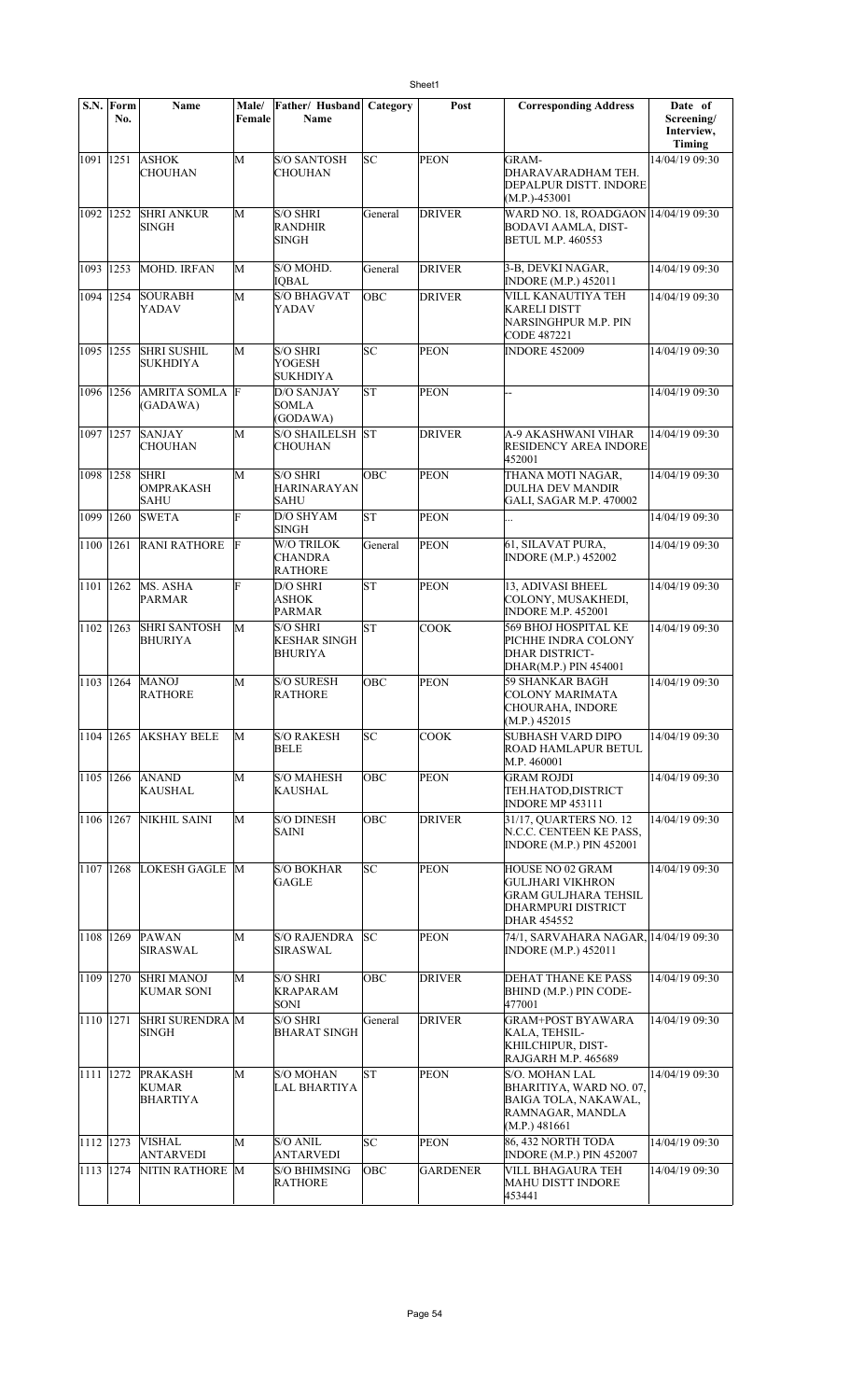|           | S.N. Form<br>No. | Name                                                 | Male/<br>Female | Father/ Husband<br>Name                              | Category   | Post             | <b>Corresponding Address</b>                                                                                      | Date of<br>Screening/<br>Interview,<br>Timing |
|-----------|------------------|------------------------------------------------------|-----------------|------------------------------------------------------|------------|------------------|-------------------------------------------------------------------------------------------------------------------|-----------------------------------------------|
| 1114 1275 |                  | <b>SANTOSH</b>                                       | M               | S/O KANHAIYA   OBC<br>LAL                            |            | <b>PEON</b>      | <b>GRAM GAWAL POST</b><br>CHOURAL TEHSIL MHOW.<br>DISTRICT INDORE (M.P.)                                          | 14/04/19 09:30                                |
| 1115 1276 |                  | <b>RAHUL KUMAR</b><br>ARYA                           | M               | <b>S/O MANGILAL</b><br>ARYA                          | lsc        | <b>PEON</b>      | WARD NO. 13, SHEETALA<br>MATA MOHALLA, ANJAD,<br>DIST. BADWANI, (M.P.)<br>451556                                  | 14/04/19 09:30                                |
| 1116 1277 |                  | <b>RAKESH JATAV</b>                                  | М               | S/O PRASDILAL SC                                     |            | <b>PEON</b>      | HOUSE NO. 46, MEERA<br>MANDIR, ISHWAR NAGAR,<br>DANA PANI ROAD, B.D.O<br>MULTI, NEAR 12 NUMBER<br>STOP, ARERA CO  | 14/04/19 09:30                                |
| 1117 1278 |                  | <b>SHRI MANISH</b>                                   | M               | <b>S/O SHRI</b><br><b>ASHOK KUMAR</b>                | General    | <b>PEON</b>      | 440, A, NARAYAN DAS KA<br>ATTA, SHIV CHOUK KE<br>PAS, SAJIDEHADA KOTA,<br>RAJ. 324009                             | 14/04/19 09:30                                |
| 1118 1279 |                  | <b>SHRI SAKIV</b><br><b>KHAN</b>                     | M               | <b>S/O SHRI</b><br><b>LATEEB KHAN</b>                | <b>OBC</b> | <b>GARDENER</b>  | VANKHANDESHWAR<br>ROAD HATHI KHANA<br><b>BHIND</b> (M.P.) 477001                                                  | 14/04/19 09:30                                |
| 1119 1280 |                  | <b>SHOBHA SAGAR F</b>                                |                 | D/O LATE<br><b>HARIDAS</b><br><b>SAGAR</b>           | SC         | <b>PEON</b>      | WARD NO. 6 RAMGANJ,<br>JORKALA MATA MANDIR<br>KE PASS HOSHANGABAD,<br>$(M.P.)$ PIN 461001                         | 14/04/19 09:30                                |
| 1120 1281 |                  | <b>SHRI BHAGWAN</b><br> SINGH DANGI                  | M               | <b>S/O SHRI</b><br>RATANLAL<br>DANGI                 | OBC        | <b>PEON</b>      | <b>GRAM-KHUMANPURA.</b><br>POST-JAITPURA, TEHSIL-<br>JIRAPUR, DIST-RAJGARH<br>M.P. 465691                         | 14/04/19 09:30                                |
| 1121 1282 |                  | <b>VIRENDRA</b><br><b>CHOUHAN</b>                    | M               | <b>S/O JAGDISH</b><br><b>CHOUHAN</b>                 | SC         | <b>DRIVER</b>    | 312, NAI BASTI, KAILOD,<br>TEHSIL & DISTRICT<br><b>INDORE</b> (M.P.) 452020                                       | 14/04/19 09:30                                |
| 1122 1283 |                  | <b>SANJIV KUMAR</b>                                  | M               | S/O MUNNALAL SC                                      |            | <b>DRIVER</b>    | <b>GRAM POST MURAT</b><br>PURA, TEH. RAUN, DIST.<br>BHIND (M.P.)                                                  | 14/04/19 09:30                                |
| 1123 1284 |                  | <b>YUVRAJ</b><br>PARMAR                              | M               | <b>S/O BABULAL</b><br><b>PARMAR</b>                  | lsс        | <b>DRIVER</b>    | <b>GRAM BACHHANPUR,</b><br>VIKAS KHAND NALCHHA.<br><b>POST</b><br><b>BACHHANPUR, TEH.DIST.D</b><br>HAR M.P.454010 | 14/04/19 09:30                                |
| 1124 1285 |                  | <b>MITHLESH</b><br><b>BODKHE</b>                     | M               | <b>S/O SAHEBRAO</b><br><b>BODKHE</b>                 | OBC        | <b>DRIVER</b>    | 375 KRISHN BAGH<br><b>COLONY INDORE</b>                                                                           | 14/04/19 09:30                                |
| 1125 1286 |                  | <b>MANISH</b><br>GOYARE                              | M               | S/O<br><b>GOPICHAND</b><br>GOYARE                    | SC         | <b>PEON</b>      | 259 KISHANGANJ MAHU<br>RESHAM KENDRA KE PAS<br>HARIJAN MOHALLA<br>453441                                          | 14/04/19 09:30                                |
| 1126 1287 |                  | <b>SHRI SHIV</b><br><b>NARAYAN</b><br><b>PARIHAR</b> | M               | <b>S/O SHRI</b><br><b>SHANKAR LAL</b><br>PARIHAR     | SC.        | <b>PEON</b>      | 337 RINDA NEW ABADI<br><b>DISTRICT &amp; TEHSIL-</b><br>MANDSAUR(M.P.) PIN-<br>458667                             | 14/04/19 09:30                                |
| 1127 1288 |                  | <b>SONU RAJAK</b>                                    | М               | <b>S/O RAMHET</b><br><b>RAJAK</b>                    | OBC        | <b>WASHERMAN</b> |                                                                                                                   | 14/04/19 09:30                                |
| 1128 1289 |                  | <b>SHRI KRISHNA</b><br><b>KUMAR</b><br>SHARMA        | M               | <b>S/O SHRI</b><br><b>BRIJESH</b><br>KUMAR<br>SHARMA | General    | <b>PEON</b>      | <b>GRAM-CHAIRA, POST-</b><br>CHAIRA, TEHSIL-NAURA,<br>DIST-MORENA M.P. 476221                                     | 14/04/19 09:30                                |
| 1129 1290 |                  | <b>SHUBHAM</b><br><b>UPADHYAY</b>                    | М               | S/O<br><b>CHAMPALAL</b><br><b>UPADHYAY</b>           | General    | <b>PEON</b>      | 168/3 ALKAPURI COLONY<br><b>MUSAKHEDI INDORE</b><br>(M.P.)                                                        | 14/04/19 09:30                                |
| 1130 1291 |                  | <b>VIVEK GAUD</b>                                    | М               | <b>S/O JOGENDRA</b><br>GAUD                          | Говс       | <b>PEON</b>      | 4, SMRITI NAGAR, CHOTA<br><b>BAGDA ROAD, INDORE</b><br>452005                                                     | 14/04/19 09:30                                |
| 1131 1292 |                  | <b>DEEPAK</b><br><b>GONDIYA</b>                      | M               | <b>S/O RAJENDRA</b><br><b>GONDIYA</b>                | lSΤ        | <b>PEON</b>      | ZILA PANCHAYAT<br>CAMPUS, THITHAPUR,<br><b>GWALIOR (M.P.)</b>                                                     | 14/04/19 09:30                                |
| 1132 1293 |                  | <b>ADARSH KUMAR</b> M                                |                 | S/O MUNNALAL SC                                      |            | <b>DRIVER</b>    | <b>GRAM POST MURAT</b><br>PURA, TEH. RAUN, DIST.<br>BHIND (M.P.)                                                  | 14/04/19 09:30                                |
| 1133 1294 |                  | MANNU VERMA M                                        |                 | <b>S/O PAPPU</b><br><b>VERMA</b>                     | OBC        | <b>COOK</b>      | NAYA MACHHALI BAJAR<br><b>BADVAH DISTT</b><br><b>KHARGONE TEH BARWAH</b><br>451115                                | 14/04/19 09:30                                |
| 1134 1295 |                  | <b>ATUL DUBEY</b>                                    | M               | <b>S/O NIRMAL</b><br><b>KUMAR DUBEY</b>              | General    | <b>DRIVER</b>    | D/29 CHINAR PARK<br>COLONY MHOW GAON<br>DISTRICT INDORE (M.P.)<br>453441                                          | 14/04/19 09:30                                |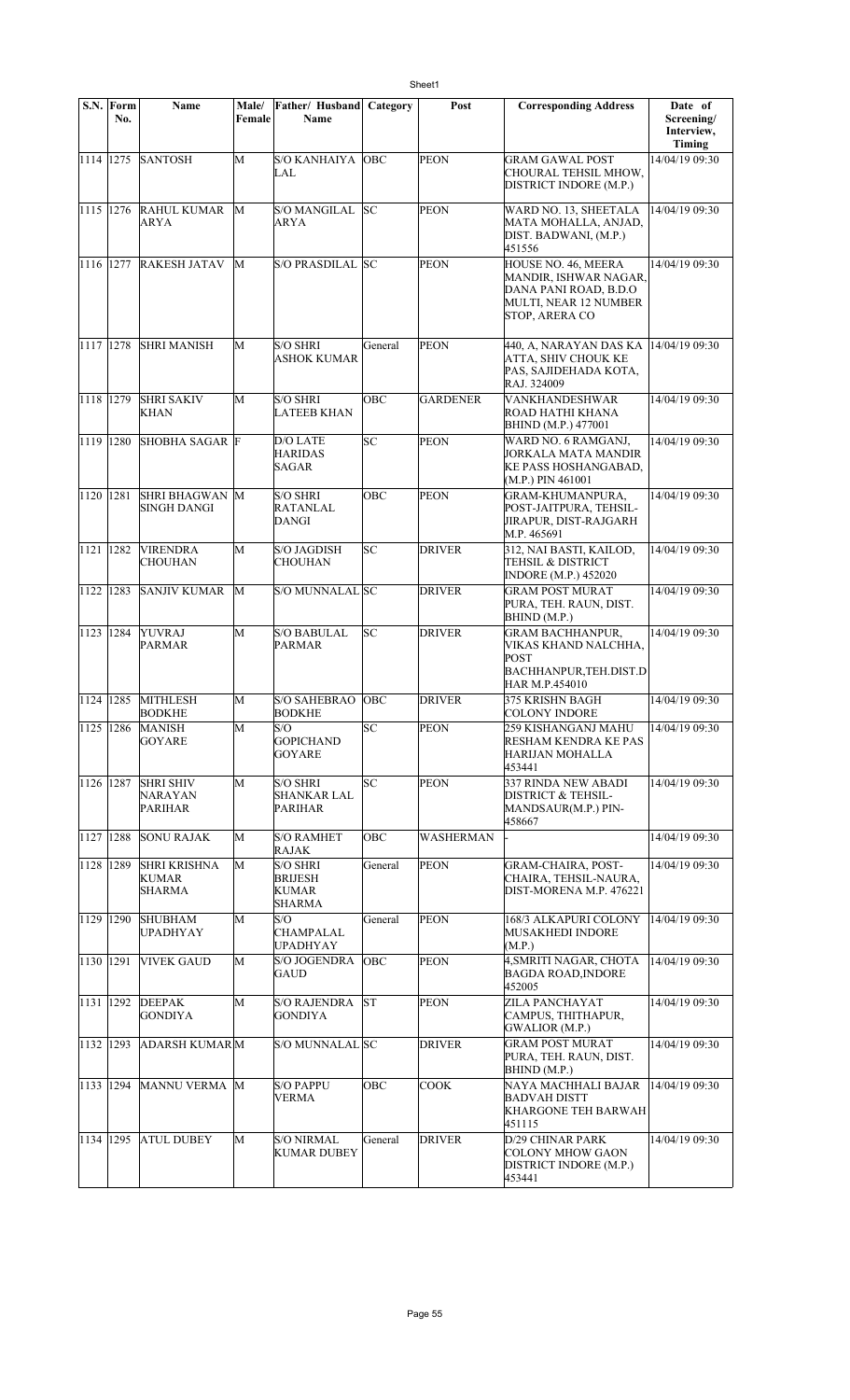|           | S.N. Form<br>No. | <b>Name</b>                        | Male/<br>Female | Father/Husband<br>Name                             | Category   | Post            | <b>Corresponding Address</b>                                                                                                      | Date of<br>Screening/<br>Interview,<br>Timing |
|-----------|------------------|------------------------------------|-----------------|----------------------------------------------------|------------|-----------------|-----------------------------------------------------------------------------------------------------------------------------------|-----------------------------------------------|
|           | 1135 1296        | <b>ROHIT YADAV</b>                 | М               | <b>S/O LATE SHRI</b><br>MANOHAR<br>YADAV           | <b>OBC</b> | <b>DRIVER</b>   | 113 JAVRA COMPOUND<br><b>INDORE M.P.452001</b>                                                                                    | 14/04/19 09:30                                |
|           | 1136 1297        | <b>SHRI</b><br><b>BHUPENDRA</b>    | M               | <b>S/O SHRI</b><br><b>DHARAMSINGH</b>              | OBC        | <b>COOK</b>     | <b>GRAM+POST-TILAWAD</b><br>(MAINA) TEHSIL-<br>KALAPIPAL, DIST-<br>SHAJAPUR M.P. 465333                                           | 14/04/19 09:30                                |
|           | 1137 1298        | <b>ANURAG</b><br><b>SHUKLA</b>     | M               | <b>S/O RAJENDRA</b><br>PRASAD<br><b>SHUKLA</b>     | General    | <b>PEON</b>     | 2140, WRIGHT TOWN<br>HAWA GHAR, NEAR<br>STADIUM, JABALPUR<br>(M.P.)                                                               | 14/04/19 09:30                                |
|           | 1138 1299        | <b>MATA PRASAD</b>                 | M               | S/O MUNNALAL SC                                    |            | <b>PEON</b>     | <b>GRAM POST MURATPURA, 14/04/19 09:30</b><br>TEH. RAUN, DIST. BHIND<br>(M.P.)                                                    |                                               |
|           | 1139 1300        | <b>SHRI SANTOSH</b>                | M               | <b>S/O SHRI</b><br>MANGILAL                        | <b>OBC</b> | <b>PEON</b>     | GRAM-AGERA, TEHSIL-<br>SONKACCHA, POST-<br>DOULATPUR, DIST-<br>DEWAS M.P. 455118                                                  | 14/04/19 09:30                                |
| 1140 1301 |                  | <b>SHRI RATAN</b><br><b>SINGH</b>  | M               | <b>S/O SHRI</b><br><b>MAHENDRA</b><br><b>SINGH</b> | General    | <b>PEON</b>     | 577 NANDBAG COLONY<br>SECTOR 10/01 TIGRIYA<br>ROAD INDORE(M.P.)<br>452006                                                         | 14/04/19 09:30                                |
|           | 1141 1302        | <b>AKASH SHARMA M</b>              |                 | <b>S/O HEMRAJ</b><br><b>SHARMA</b>                 | General    | <b>PEON</b>     | 68/40 GYANDEEP SCHOOL<br>AAM KI PAL GULAB BADI<br>AJMER                                                                           | 14/04/19 09:30                                |
| 1142 1303 |                  | <b>ARVIND</b><br>AATRAM            | M               | <b>S/O CHINDU</b><br>AATRAM                        | <b>ST</b>  | <b>PEON</b>     | 107 SATYAM VIHAR<br><b>COLONY 24 BUNGALOW</b><br><b>KE PASS BAJRANG</b><br>NAGAR SARKARI SCHOOL<br>KE PICHE INDORE (M.P.)<br>4520 | 14/04/19 09:30                                |
| 1143      | 1304             | MOH.KAMAR<br><b>KHAN</b>           | M               | <b>S/O KALEM</b><br><b>KHAN</b>                    | General    | <b>DRIVER</b>   | 101/2,JUNA RISALA<br>INDORE MP 452001                                                                                             | 14/04/19 09:30                                |
| 1144 1305 |                  | <b>VINOD NAGAR</b>                 | M               | S/O<br><b>RAMSWAROOP</b><br>NAGAR                  | OBC        | <b>PEON</b>     | VILLAGE-NODANI, POST-<br>TILAKHEDI, TEHSIL-<br>HUZUR, DISTRICT-<br>BHOPAL (M.P.) 462030                                           | 14/04/19 09:30                                |
| 1145 1306 |                  | YOGESH YADAV M                     |                 | <b>S/O KISHORE</b><br>YADAV                        | OBC        | <b>GARDENER</b> | 20, KACHI MOHALLA,<br><b>INDORE (M.P.) 452007</b>                                                                                 | 14/04/19 09:30                                |
|           | 1146 1307        | <b>ANITA ESKE</b>                  | F               | <b>D/O BHIMSINGH ST</b><br><b>ESKE</b>             |            | <b>PEON</b>     | VILLAGE-ESKYAPURA,<br>POST-LUNHERA (SADAK),<br>TEHSIL-MANAWAR,<br>DISTRICT-DHAR (M.P.)<br>454446                                  | 14/04/19 09:30                                |
|           | 1147 1308        | YOGESH KUMAR M                     |                 | <b>S/O BHANWAR</b><br>LAL                          | <b>OBC</b> | <b>DRIVER</b>   | <b>SHIVALAY MARG</b><br>POLAYKALAN TEHSIL<br>POLAYKALAN DISTRICT<br>SHAJAPUR (M.P.) 465116                                        | 14/04/19 09:30                                |
|           | 1148 1309        | <b>SHRI HANSRAJ</b><br>NEWARE      | M               | <b>S/O SHRI</b><br>AMBIKA<br><b>NEWARE</b>         | ОВС        | <b>PEON</b>     | I 38 INDRAH VIHAR<br>FOREST COLONY BHOPAL<br>462016                                                                               | 14/04/19 09:30                                |
|           | 1149 1310        | <b>JAIPRAKASH</b><br><b>BADORE</b> | М               | <b>S/O MAHESH</b><br><b>BADORE</b>                 | SC         | <b>PEON</b>     | 195 RUSTAM KA BAGICHA  14/04/19 09:30<br>MALWA MILL INDORE MP.<br>452003                                                          |                                               |
| 1150 1311 |                  | <b>SANJAY</b>                      | M               | S/O SHIVJI RAM SC                                  |            | <b>PEON</b>     | <b>GRAM POST. PIPALDA</b><br>DIST. INDORE (M.P.) 452020                                                                           | 14/04/19 09:30                                |
| 1151 1312 |                  | <b>PRERNA MASAR F</b>              |                 | W/O RAHUL<br><b>MASAR</b>                          | ST         | PEON            |                                                                                                                                   | 14/04/19 09:30                                |
|           | 1152 1313        | <b>SHRI ARIF</b>                   | M               | S/O SHRI MOH.<br>TAHIR                             | <b>OBC</b> | <b>DRIVER</b>   | <b>MAKAN NO. 7 SANJAY</b><br>GANDHI NAGAR A.S.C.<br>BUCHDI MAI PASS SADAR<br>CANT JABALPUR(M.P.) PIN<br>482001                    | 14/04/19 09:30                                |
|           | 1153 1314        | <b>NILESH</b><br><b>CHOUHAN</b>    | M               | <b>S/O RAJENDRA</b><br><b>CHOUHAN</b>              | lsc        | <b>DRIVER</b>   | 256 KISHANGANJ MAHU<br>RESHAM KENDRA KE PAS<br>TEH MAHU DISTT INDORE<br>M.P. 453441                                               | 14/04/19 09:30                                |

Sheet1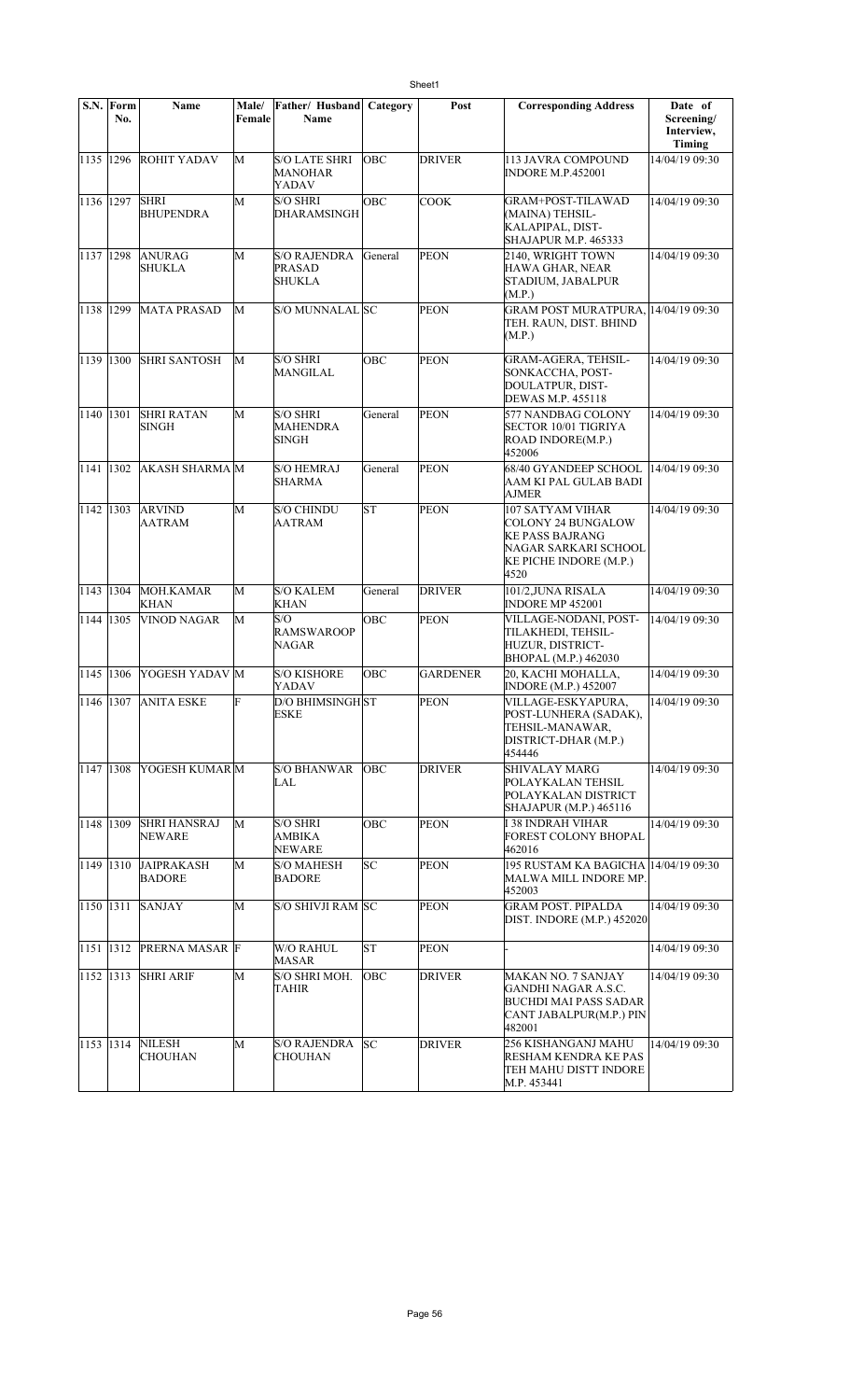|                     | S.N. Form<br>No. | <b>Name</b>                              | Male/<br>Female | Father/ Husband<br>Name                                | Category | Post             | <b>Corresponding Address</b>                                                                                              | Date of<br>Screening/<br>Interview,<br><b>Timing</b> |
|---------------------|------------------|------------------------------------------|-----------------|--------------------------------------------------------|----------|------------------|---------------------------------------------------------------------------------------------------------------------------|------------------------------------------------------|
| 1154 1315           |                  | <b>SANTOSH</b><br>KATARIYA               | M               | <b>S/O SHIVLAL</b><br><b>KATARIYA</b>                  | SC       | <b>PEON</b>      | <b>GRAM NANYAKHEDI</b><br>(AHIR) POST -KANAD TEH.<br>- AGAR DISTT.<br>AGAR(MALWA) PIN 465230                              | 14/04/19 09:30                                       |
| 1155 1316           |                  | <b>DEVKANYA</b>                          | F               | W/O VIJAY<br><b>KUMAR</b>                              | SC       | <b>PEON</b>      | 36, AMAR TEKARI,<br>MALWA MEEL VALMIKI<br>DHARMASHALA KE PASS                                                             | 14/04/19 09:30                                       |
| 1156 1317           |                  | <b>AAKASH</b><br><b>GHAWARI</b>          | M               | <b>S/O KAILASH</b><br><b>GHAWARI</b>                   | SС       | <b>PEON</b>      | AMAR TEKARI VIKAS<br>NAGAR KE PASS INDORE<br>(M.P.) PIN 452003                                                            | 14/04/19 09:30                                       |
| 1157 1318           |                  | <b>OMPRAKASH</b><br>VYAS                 | M               | S/O<br>SHIVNARAYAN<br><b>VYAS</b>                      | General  | <b>PEON</b>      | 16/5, JEEVAN DEEP<br>COLONY, INDORE (M.P.)-<br>452001                                                                     | 14/04/19 09:30                                       |
| 1158 1319           |                  | <b>SHRI RAHUL</b><br><b>DUBEY</b>        | М               | <b>S/O SHRI</b><br><b>SHYAMSUNDA</b><br><b>R DUBEY</b> | General  | <b>PEON</b>      | RUHUL DUBEY S/O SHRI<br><b>S.S. DUBEY M-146 PARIJIT</b><br>APARTMENT KHATIWALA<br>TANK INDORE(M.P.) PIN                   | 14/04/19 09:30                                       |
| 1159 1320           |                  | <b>SHRI PRADEEP</b><br><b>KUMAR SAHU</b> | M               | <b>S/O SHRI KHILU OBC</b><br><b>RAM SAHU</b>           |          | <b>PEON</b>      | PLOT NO. 306 STAF<br>COLLECTION 53 GOUTAM<br>NAGAR BADI PANI KI<br>TANKI KE PASS<br><b>GOVINDPURA BHOPAL</b><br>(M.P.) 46 | 14/04/19 09:30                                       |
| 1160                | 1321             | <b>KARAN SINGH</b><br><b>PARIHAR</b>     | M               | <b>S/O SURENDRA</b><br><b>SINGH</b><br><b>PARIHAR</b>  | General  | <b>GARDENER</b>  | 55/1 INDIRA NAGAR<br>JHOPADPATTI INDORE,<br>PIN 452002                                                                    | 14/04/19 09:30                                       |
| 1161 1322           |                  | SHRI MANGILAL M<br><b>BAROLIYA</b>       |                 | <b>S/O SHRI</b><br><b>RAMESH</b><br><b>CHANDRA</b>     | OBC      | <b>WASHERMAN</b> | VILLAGE+ POST-<br>NANDAVATA TEHSIL-<br>DALOUDA DISTRICT-<br>MANDSAUR(M.P.) 458667                                         | 14/04/19 09:30                                       |
| 1162 1323           |                  | <b>NARENDRA</b><br><b>SIROLIYA</b>       | M               | S/O GENDA LAL SC<br><b>SIROLIYA</b>                    |          | <b>PEON</b>      | 64,TILAK PATH RAMBAG,<br><b>INDORE MP 452007</b>                                                                          | 14/04/19 09:30                                       |
| 1163 1324           |                  | <b>SHRI AMIT</b><br><b>KUNVAR</b>        | М               | <b>S/O SHRI</b><br><b>SEVARAM</b><br>KUNVAR            | SC       | <b>DRIVER</b>    | LEO COMPOUND SADAR<br>CANT JABALPUR(M.P.)                                                                                 | 14/04/19 09:30                                       |
| 1164 1325           |                  | AKASH<br><b>CHANDRAWAL</b>               | M               | <b>S/O MUKESH</b><br>CHANDRAWAL                        | SC       | <b>GARDENER</b>  | RAJEEV NAGAR BINJANA<br>DEWAS, WARD NO.16, POST<br><b>BINJANA,DEWAS</b><br>M.P.455001                                     | 14/04/19 09:30                                       |
| 1165 1326           |                  | <b>DHARMENDRA</b><br>SOLANKI             | М               | S/O<br><b>SHIVNAYARAN</b><br>SOLANKI                   | ОВС      | <b>GARDENER</b>  | WARD NO. 03, BUS STAND 14/04/19 09:30<br><b>SANVER THANE KE</b><br>SAMNE DISTT. INDORE<br>453551                          |                                                      |
| 1166 1327           |                  | LAV GAUTAM                               | M               | S/O<br><b>BALGOVIND</b><br><b>GAUTAM</b>               | General  | <b>PEON</b>      | 25, GANRAJ NAGAR,<br><b>INDORE (M.P.) PIN 452001</b>                                                                      | 14/04/19 09:30                                       |
| 1167 1328           |                  | <b>SUNEEL KUMAR M</b><br><b>SAVITA</b>   |                 | <b>S/O RAM VILAS</b><br><b>SAVITA</b>                  | OBC      | <b>COOK</b>      | <b>GRAM JARAH, DISTRCIT</b><br><b>MURENA M.P.476001</b>                                                                   | 14/04/19 09:30                                       |
| 1168 1329           |                  | <b>KAMAL</b><br><b>DHANAK</b>            | M               | <b>S/O JIVANLAL</b><br><b>DHANAK</b>                   | SC.      | <b>PEON</b>      | VILL BAMHORI REGUVAN 14/04/19 09:30<br>POST RAJAUA TEH &<br>DISTT SAGAR 470001                                            |                                                      |
| 1169 1330           |                  | <b>SHRI HARENDRAM</b><br>SINGH           |                 | <b>S/O SHRI</b><br><b>RAMSWROOP</b><br><b>SINGH</b>    | OBC      | <b>PEON</b>      | <b>GRAM &amp; POST-NUNHAD</b><br>TEHSIL- GORMI DISTRICT-<br>BHIND(M.P.) 477660                                            | 14/04/19 09:30                                       |
| 1170 1331           |                  | <b>SHUBHAM</b><br><b>KUSHWAHA</b>        | М               | <b>S/O RAMESH</b><br><b>KUSHWAHA</b>                   | OBC      | <b>PEON</b>      | 12, YASHODA<br>NAGAR, INDORE<br>M.P.452010                                                                                | 14/04/19 09:30                                       |
| 1171 1332           |                  | <b>SHRI ANIL</b>                         | M               | <b>S/O SHRI</b><br><b>NATTHU</b>                       | General  | <b>PEON</b>      | ANIL NATTHU SINGUN<br>POST- SINGUN DISTRICT-<br> KHARGONE(M.P.) 451001                                                    | 14/04/19 09:30                                       |
| 1172 1333           |                  | POOJA NINAMA                             | F               | <b>W/O JITENDRA</b><br>NINAMA                          | lst      | <b>PEON</b>      | 519, ADIVASI BHIL<br>COLONY, MUSAKHEDI,<br><b>INDORE</b> (M.P.) 452001                                                    | 14/04/19 09:30                                       |
| $\sqrt{1173}$  1334 |                  | <b>SUSHIL SAHU</b>                       | M               | S/O NANHE LAL OBC<br><b>SAHU</b>                       |          | <b>PEON</b>      | MANNU GARRIAGE GALI,<br><b>BHAGAT SINGH</b><br>WARD, SAGAR, MP 470002                                                     | 14/04/19 09:30                                       |
| 1174 1335           |                  | <b>MANAK</b><br><b>CHANDRA</b>           | М               | <b>S/O RAMESH</b><br><b>CHANDRA</b>                    | SC       | <b>COOK</b>      | MUKAM POST<br>KUNCHDAUD(JANGIR)<br>TEH JEERAN DISTT<br>NEEMUCH M.P. 458339                                                | 14/04/19 09:30                                       |
| 1175 1336           |                  | <b>SHRI YOGESH</b><br><b>SURYAWANSHI</b> | M               | <b>S/O SHRI</b><br>SHOBHARAM<br><b>SURYAWANSHI</b>     | lsc      | <b>PEON</b>      | <b>GRAM &amp; POST-</b><br>SATTAGARH KHEDA<br><b>DISTRICT &amp; TEHSIL-</b><br>RATLAM(M.P.) PIN 457441                    | 14/04/19 09:30                                       |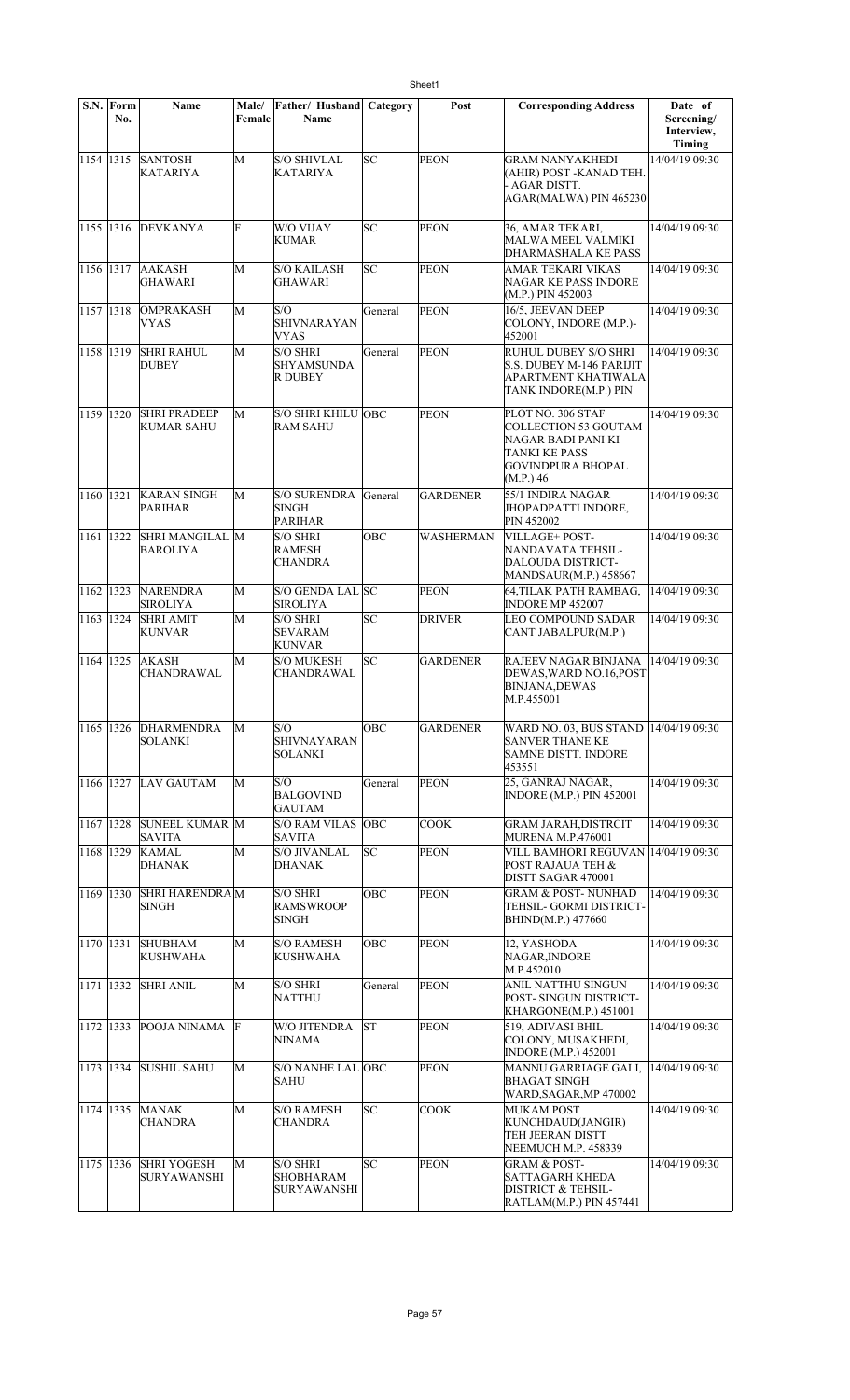| S.N.      | Form<br>No. | Name                                | Male/<br>Female | Father/ Husband<br><b>Name</b>                                            | Category   | Post            | <b>Corresponding Address</b>                                                                                           | Date of<br>Screening/<br>Interview,<br>Timing |
|-----------|-------------|-------------------------------------|-----------------|---------------------------------------------------------------------------|------------|-----------------|------------------------------------------------------------------------------------------------------------------------|-----------------------------------------------|
| 1176 1337 |             | VIVEK DHAKAD M                      |                 | S/O<br><b>RAMSWAROOP</b><br><b>DHAKAD</b>                                 | OBC        | <b>PEON</b>     | <b>GRAM RAMPUR</b><br>KALAN, TEH. SABALGARH,<br>POST RAMPUR KALAN<br><b>DISTRICT MURENA</b><br>M.P.476229              | 14/04/19 09:30                                |
| 1177 1338 |             | MAHESH<br><b>RATADIYAN</b>          | M               | <b>S/O NANDRAM</b>                                                        | <b>OBC</b> | PEON            | VILL SINDPAN STATION<br>POST BOTALGANJ TEH &<br>DISTT MANDSAUR MP.<br>458664                                           | 14/04/19 09:30                                |
| 1178 1339 |             | <b>SHRI MOHIT</b>                   | M               | <b>S/O SHRI</b><br>ASHOK                                                  | lsс        | <b>DRIVER</b>   | 3143 CHHOTA TELI<br>MOHALLA MHOW (M.P.)<br><b>INDORE PIN CODE-453441</b>                                               | 14/04/19 09:30                                |
| 1179 1340 |             | MANISH KUMAR M<br>GANGSAR           |                 | S/O<br><b>KAMALSINGH</b>                                                  | OBC        | PEON            | I/500 L.I.G. COLONY M.I.G.<br>THANE KE PICHHE,<br>INDORE (M.P.)                                                        | 14/04/19 09:30                                |
| 1180 1341 |             | <b>DINESH CHADARM</b>               |                 | <b>S/O KHUMAN</b><br><b>CHADAR</b>                                        | lsс        | PEON            | <b>GRAM SUATLA POST TILI</b><br>DISTRCIT SAGAR<br>RAJGHAT ROAD, INFRONT<br>OF PHE, SUATALA<br>M.P.470002               | 14/04/19 09:30                                |
| 1181 1342 |             | <b>MANISH</b><br>KANAUJIYA          | M               | <b>S/O LATE</b><br><b>SURESH</b><br><b>KUMAR</b><br>KANAUJIYA             | SС         | WASHERMAN       | H.NO. 1098 HANUMAN<br><b>MANDIR RELWAY</b><br><b>STATIOIN KE PAS</b><br><b>BAIRAGARH BHOPAL</b><br>462030              | 14/04/19 09:30                                |
| 1182      | 1343        | <b>SHRI BRIJESH</b><br>KUMAR PANDEY | M               | <b>S/O LATE SHRI</b><br><b>RAVENDRA</b><br><b>PRASAD</b><br><b>PANDEY</b> | General    | <b>DRIVER</b>   | BRIJESH KUMAR PANDEY<br>C/O SHRI MOTILAL<br><b>DWIWEDI RAJ RATH</b><br>PRESS KE PASS DWARIKA<br>NAGAR REWA (M.P.) PIN- | 14/04/19 09:30                                |
| 1183      | 1344        | <b>LAKHAN SINGH</b>                 | M               | <b>S/O MEHARBAN ST</b><br><b>SINGH</b>                                    |            | <b>PEON</b>     | <b>GRAM MODIPUR, POST-</b><br>CHITAWAD, TEH.<br>GULANA, DISTT.<br>SHAJAPUR (M.P.) PIN<br>465227                        | 14/04/19 09:30                                |
| 1184 1345 |             | <b>AJAHAR UDDIN</b>                 | M               | <b>S/O LATE</b><br><b>BAHEED UDDIN</b>                                    | OBC        | <b>COOK</b>     | SHIVAJI VARD AKHADI<br><b>MOHALLA KANDELI</b><br>NARSINGHPUR MP 487001                                                 | 14/04/19 09:30                                |
| 1185 1346 |             | <b>VARSHA</b>                       | F               | <b>D/O RAJU</b>                                                           | lsτ        | <b>PEON</b>     | 155, ADIVASI BHIL<br>COLONY, MUSAKHEDI,<br><b>INDORE (M.P.) 452001</b>                                                 | 14/04/19 09:30                                |
| 1186 1347 |             | <b>MAHENDRA</b><br>SHAKYA           | M               | S/O<br><b>RAMCHANDRA</b><br>SHAKYA                                        | General    | DRIVER          | <b>GRAM AND POST</b><br>UDOTPURA, TEHSIL<br>ATER,DISTRCIT BHIND MP<br>477001                                           | 14/04/19 09:30                                |
| 1187 1348 |             | <b>SHRI SANDEEP</b><br>KAITHAVAS    | M               | <b>S/O SHRI DEEN</b><br>DAYAL<br><b>KAITHAVAS</b>                         | lsc        | <b>DRIVER</b>   | 3158 CHHOTI TELI<br>MOHALLA MHOW (M.P.)<br><b>INDORE PIN 453441</b>                                                    | 14/04/19 09:30                                |
| 1188 1349 |             | SUNITA MASAR                        | F               | D/O RAJU<br><b>MASAR</b>                                                  | ST         | PEON            | 327, ADIVASI BHIL<br>COLONY, GALI NO. 4,<br><b>MUSAKHEDI, INDORE</b><br>(M.P.) 452001                                  | 14/04/19 09:30                                |
| 1189 1350 |             | <b>REENA SHINDE</b>                 | F               | W/O RAJKUMARSC<br>SHINDE                                                  |            | <b>COOK</b>     | 135 RP LINE INDORE DISTT 14/04/19 09:30<br><b>INDORE 411016</b>                                                        |                                               |
| 1190 1351 |             | <b>SANJAY SAHU</b>                  | M               | <b>S/O RAMESH</b><br>SAHU                                                 | OBC        | <b>PEON</b>     | 187/A, KUSHWAH NAGAR,<br><b>BANGANGA, INDORE</b><br>(M.P.) 452006                                                      | 14/04/19 09:30                                |
| 1191 1352 |             | KOMAL KOL                           | F               | W/O SUNIL<br>KUMAR KOL                                                    | ST         | <b>PEON</b>     | BLOCK C-3, OLD S.P.<br>OFFICE, BEHIND<br><b>BADWALI CHOWKI, DIST.</b><br><b>INDORE</b> (M.P.) 452006                   | 14/04/19 09:30                                |
| 1192 1353 |             | NISHA SEN                           | F               | W/O DINESH<br><b>SEN</b>                                                  | OBC        | <b>PEON</b>     | <b>142 MAHAVEER NAGAR</b><br>PIPALI NAKA UJJAIN<br>DISTT UJJAIN 456006                                                 | 14/04/19 09:30                                |
| 1193 1354 |             | <b>SANGEETA</b><br>VASHUNIYA        | F               | D/O LATE<br>KAILASH<br>VASHUNIYA                                          | <b>ST</b>  | <b>PEON</b>     | 285, BHIL PALTAN,<br><b>INDORE</b> (M.P.) 452001                                                                       | 14/04/19 09:30                                |
| 1194 1355 |             | <b>SHRI VINOD</b><br><b>PARMAR</b>  | M               | <b>S/O KESHARAM SC</b><br>JI PARMAR                                       |            | <b>GARDENER</b> |                                                                                                                        | 14/04/19 09:30                                |
| 1195 1356 |             | <b>RANU</b><br>VASUNIYA             | F               | <b>D/O LATE</b><br>KAILASH<br>VASUNIYA                                    | ST         | PEON            | 285, BHIL PALTAN,<br><b>INDORE</b> (M.P.) 452001                                                                       | 14/04/19 09:30                                |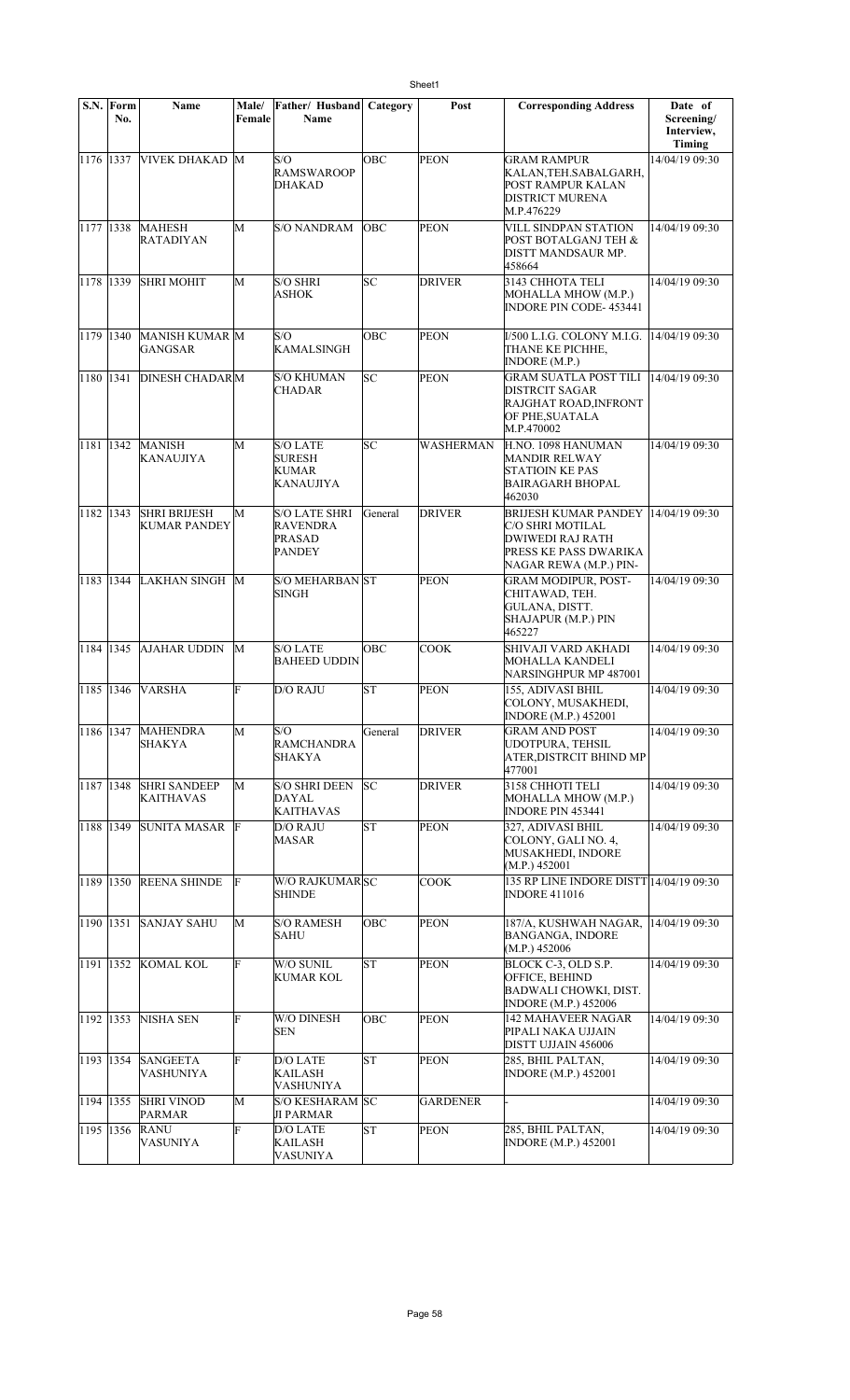|           | S.N. Form<br>No. | <b>Name</b>                                     | <b>Male/</b><br>Female | Father/ Husband<br>Name                                        | Category | Post            | <b>Corresponding Address</b>                                                                                               | Date of<br>Screening/<br>Interview,<br><b>Timing</b> |
|-----------|------------------|-------------------------------------------------|------------------------|----------------------------------------------------------------|----------|-----------------|----------------------------------------------------------------------------------------------------------------------------|------------------------------------------------------|
| 1196 1357 |                  | RAMBHARAT<br>PAL                                | M                      | <b>S/O VIJAY</b><br><b>SINGH</b>                               | OBC      | <b>PEON</b>     | <b>MODI AND MODI</b><br>ADVOCATE PARAKH JI KA<br>BADA, DAULATAGANJ<br>LASHKAR, GWAIOR, MP<br>474001                        | 14/04/19 09:30                                       |
| 1197      | 1358             | <b>ABHISHEK</b><br><b>SHARMA</b>                | M                      | <b>S/O MAHESH</b><br><b>SHARMA</b>                             | General  | <b>PEON</b>     | <b>SARANGPUR VARD NO 16</b><br>TALAINI DISTT RAJGARH<br>465693                                                             | 14/04/19 09:30                                       |
| 1198      | 1359             | <b>DEEPAK KUMAR M</b>                           |                        | <b>S/O MANOHAR</b><br>LAL                                      | OBC      | <b>PEON</b>     | <b>GRAM JAMNER, TEH.</b><br>SUJALPUR, DIST.<br>SHAJAPUR (M.P.) 465335                                                      | 14/04/19 09:30                                       |
| 1199      | 1360             | <b>SHRI YUVRAJ</b><br><b>PANDEY</b>             | M                      | <b>S/O SHRI</b><br><b>RAJESH</b><br><b>PANDEY</b>              | General  | <b>PEON</b>     | AWASTHI COLONY MOTI<br>WARD KOTHI BAZAR<br><b>BAITUL</b>                                                                   | 14/04/19 09:30                                       |
| 1200      | 1361             | <b>NAVNEET</b><br>MAHAVRI                       | M                      | <b>S/O SATISH</b><br><b>CHANDRA</b><br><b>MAHAVRI</b>          | SC       | <b>GARDENER</b> | <b>SATISH CHANDRA</b><br>MAHAVRI, C/O NAVNEET<br><b>MAHAVRI</b><br>H.NO.100, SUTAR<br>KHEDI,MHOW,MP 453441                 | 14/04/19 09:30                                       |
| 1201      | 1362             | <b>AKASH</b><br>DHOULPURE                       | M                      | <b>S/O LATE</b><br><b>TEJKARAN</b><br><b>DHOULPURE</b>         | SC       | <b>PEON</b>     | 242, REVENUE NAGAR,<br>ANNAPURNA ROAD, NEAR<br>POWER HOUSE, INDORE<br>(M.P.) 452009                                        | 14/04/19 09:30                                       |
| 1202 1363 |                  | <b>SHRI HRITIK</b><br>YADAV                     | M                      | S/O SHRI SURAJ SC<br><b>BHAN YADAV</b>                         |          | <b>PEON</b>     | LALA KA BAZAR<br><b>HANUMAN GALI</b><br>MAHATMA GANDHI<br><b>SCHOOL KE PASS</b><br>LASHKAR GWALIOR (M.P.)<br>PIN-474001    | 14/04/19 09:30                                       |
| 1203 1364 |                  | <b>HANUMAN</b><br>SHARMA                        | M                      | S/O<br><b>SHIVPRASAD</b><br><b>SHARMA</b>                      | General  | <b>DRIVER</b>   | VILL POST PIPALYA<br>KULMI TEH JIRAPUR<br>DISTT RAJGARH BYAVRA<br>465693                                                   | 14/04/19 09:30                                       |
| 1204 1365 |                  | <b>BABITA</b><br><b>RATHORE</b>                 | F                      | W/O ANIL<br><b>RATHORE</b>                                     | OBC      | <b>PEON</b>     | HOUSE NO. 2/3 URDU<br>SCHOOL KE PAS BAKSHI<br><b>BAG IMLI BAJAR INDORE</b>                                                 | 14/04/19 09:30                                       |
| 1205      | 1366             | <b>SHIVANI</b><br><b>CHAUHAN</b>                | F                      | <b>D/O LAKHAN</b><br>CHAUHAN                                   | SC       | <b>PEON</b>     | 28/1,SUGANDH<br>NAGAR, SANWER ROAD,<br>INDORE, MP 452015                                                                   | 14/04/19 09:30                                       |
| 1206      | 1367             | <b>SHRI YOGESH</b><br>SHARMA                    | M                      | <b>S/O SHRI</b><br><b>MUNNA LAL</b><br>SHARMA                  | General  | <b>PEON</b>     | MAKAN NO. LIG-641<br>PURANI HOUSINGH WARD<br>COLONY PANI KI TANKI<br><b>KE PASS MORENA(M.P.)</b><br><b>PIN CODE-476001</b> | 14/04/19 09:30                                       |
| 1207 1368 |                  | <b>SHUBHAM</b><br><b>CHOUHAN</b>                | M                      | S/O SHYAMLAL SC<br><b>CHOUHAN</b>                              |          | <b>PEON</b>     | 230/6, RUKMANI NAGAR,<br><b>CHOTA BANGADDA</b><br>ROAD, INDORE (M.P.)<br>452005                                            | 14/04/19 09:30                                       |
| 1208 1369 |                  | <b>SHRI</b><br><b>BHUPENDRA</b><br><b>SINGH</b> | M                      | <b>S/O SHRI</b><br><b>SHIVCHARAN</b>                           | General  | <b>PEON</b>     | WARD NO. 11 PURANA<br><b>JOURA DISTRICT-</b><br>MORENA(M.P.) 476221                                                        | 14/04/19 09:30                                       |
| 1209      | 1370             | NILESH VERMA                                    | M                      | <b>S/O ANIL</b><br><b>VERMA</b>                                | SC       | <b>PEON</b>     | D-2. RESIDENCY AREA.<br><b>INDORE</b> (M.P.) 452001                                                                        | 14/04/19 09:30                                       |
| 1210 1371 |                  | <b>LAKHAN</b><br><b>BORIYA</b>                  | M                      | <b>S/O LATE</b><br>TEJRAM<br><b>BORIYA</b>                     | SC       | PEON            | 4 BALAI MOHALLA JUNI<br><b>INDORE 452001</b>                                                                               | 14/04/19 09:30                                       |
| 1211 1372 |                  | <b>SHRI RAMROOP</b>                             | M                      | <b>S/O LATE SHRI</b><br><b>RAMKISHAN</b><br><b>SINGH SARAV</b> | lsc      | <b>PEON</b>     | GRAM-<br>KHARAMPURA(RAJOUDH<br>A) POST- SADHA TEHSIL-<br>PORASA DISTRICT-<br>MORENA(M.P.) 476115                           | 14/04/19 09:30                                       |
| 1212 1373 |                  | <b>SADIK HUSAIN</b>                             | M                      | <b>S/O SALIM</b><br><b>HUSAIN</b>                              | OBC      | <b>GARDENER</b> | <b>GRAM AND POST</b><br><b>DHALPAT</b><br>TEH.SUWASARA, DISTRICT<br><b>MANDSAUR MP</b>                                     | 14/04/19 09:30                                       |
| 1213 1374 |                  | <b>SHRI PAWAN</b><br><b>KUMAR</b>               | М                      | <b>S/O SHRI</b><br><b>RATANLAL</b>                             | General  | <b>PEON</b>     | <b>WARD NO. 7 GANESH</b><br>SCHOOL KE PASS<br>MAHAJANAPETH<br><b>BURHANPUR(M.P.) PIN</b><br>CODE-450331                    | 14/04/19 09:30                                       |
| 1214 1375 |                  | <b>ARJUN VERMA</b>                              | M                      | <b>S/O KANHAIYA</b><br>LAL                                     | lsc      | <b>PEON</b>     | H.NO.52,KISHANGANJ<br>NAKA MHOW, MP 453441                                                                                 | 14/04/19 09:30                                       |
| 1215 1376 |                  | <b>VISHAL</b><br><b>BATHAM</b>                  | M                      | <b>S/O VINOD</b><br><b>BATHAM</b>                              | General  | WASHERMAN       | <b>70 B MITRABANDHU</b><br>NAGAR INDORE BAGALI<br><b>SOUARE KE PAS INDORE</b><br>MP. 452016                                | 14/04/19 09:30                                       |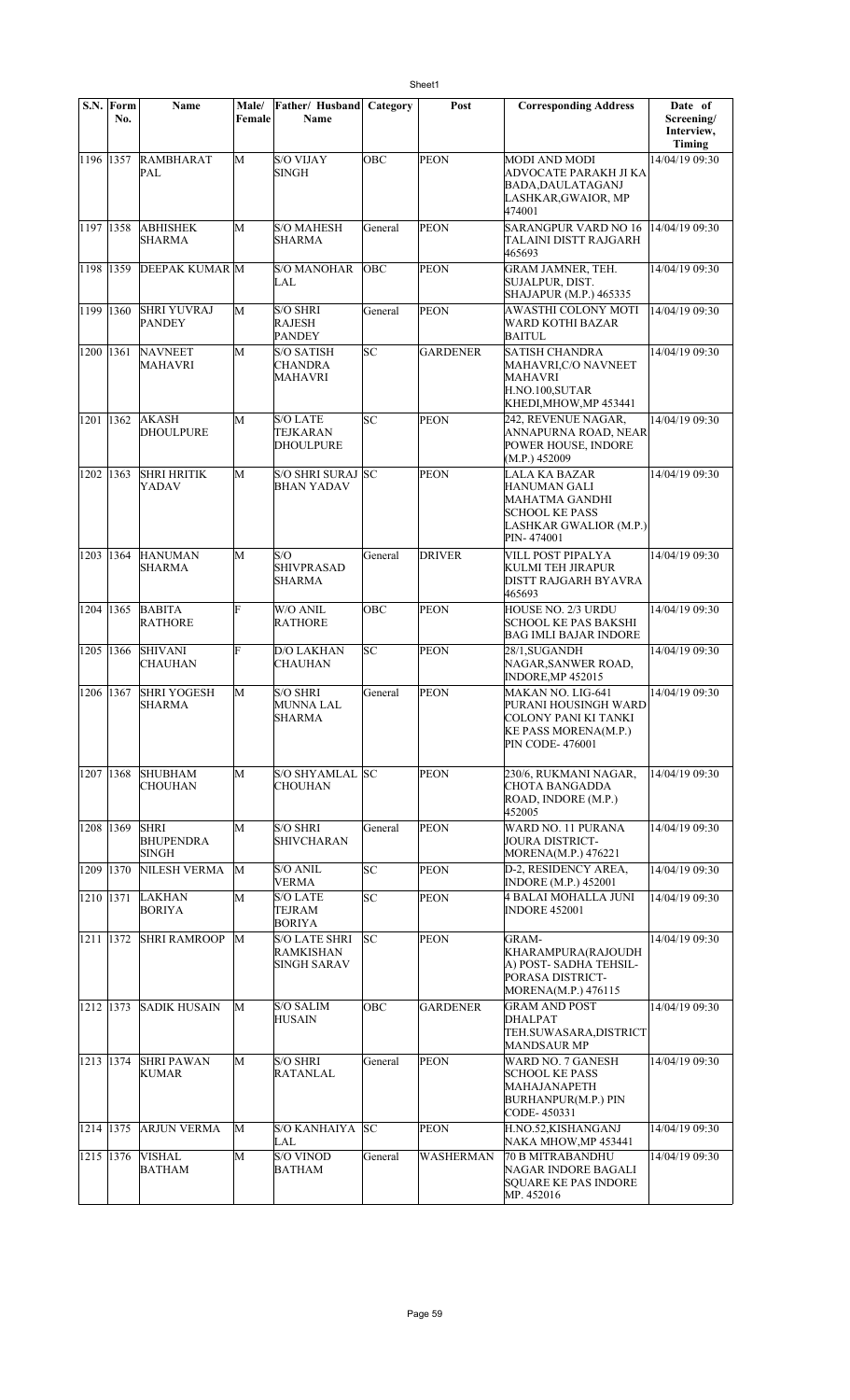|                     | S.N. Form<br>No. | Name                                | Male/<br>Female | <b>Father/ Husband Category</b><br>Name        |            | Post            | <b>Corresponding Address</b>                                                                            | Date of<br>Screening/<br>Interview,<br>Timing |
|---------------------|------------------|-------------------------------------|-----------------|------------------------------------------------|------------|-----------------|---------------------------------------------------------------------------------------------------------|-----------------------------------------------|
| $\sqrt{1216}$  1377 |                  | MAHENDRA LAL M<br>MARKAM            |                 | <b>S/O MAKHAN</b><br>LAL MARKAM                | <b>ST</b>  | <b>PEON</b>     | 23-A, ASHA NAGAR, M.R.9,<br>RING ROAD, KHAJRANA,<br><b>INDORE</b> (M.P.) 452016                         | 14/04/19 09:30                                |
| 1217 1378           |                  | <b>SHRI KAPIL</b><br><b>PATEL</b>   | M               | <b>S/O PANNALAL</b><br><b>PATEL</b>            | <b>OBC</b> | <b>PEON</b>     | GRAM- SILOTA POST-<br>PANDHANA DISTRICT-<br>KHANDWA(M.P.) 450337                                        | 14/04/19 09:30                                |
| 1218 1379           |                  | MANGLA<br><b>SHRIVAS</b>            | F               | W/O NARAYAN<br>DAS SHRIVAS                     | <b>OBC</b> | <b>PEON</b>     | 11, GOPAL PURA, MAKSI<br>ROAD, UJJAIN (M.P.)                                                            | 14/04/19 09:30                                |
| 1219                | 1380             | <b>SULOCHANA</b><br><b>DHOLPURE</b> | F               | W/O AKASH<br><b>DHOLPURE</b>                   | SC         | <b>PEON</b>     | 242. REVENUE NAGAR.<br>ANNAPURNA ROAD, NEAR<br>POWER HOUSE, INDORE<br>(M.P.) 452009                     | 14/04/19 09:30                                |
| 1220 1381           |                  | <b>SHALINI</b><br><b>BHABOR</b>     | F               | D/O<br><b>MAHENDRA</b><br>SINGH BHABOR         | lsт        | PEON            | 388. ADIVASI BHIL<br>COLONY, MUSAKHEDI,<br><b>INDORE</b> (M.P.) 452001                                  | 14/04/19 09:30                                |
| 1221 1382           |                  | LALIT SOLANKI                       | M               | S/O SUNER<br>SOLANKI                           | General    | <b>PEON</b>     | <b>GRAM UPDINATHA POST</b><br>JHALARIYA INDORE (M.P.)<br>452016                                         | 14/04/19 09:30                                |
| 1222                | 1383             | <b>ANSHUL HAROD M</b>               |                 | <b>S/O RAJENDRA</b><br><b>HAROD</b>            | SC         | <b>PEON</b>     |                                                                                                         | 14/04/19 09:30                                |
| 1223                | 1384             | <b>ABHISHEK</b><br><b>DHEBANE</b>   | М               | <b>S/O ASHOK</b><br><b>DHEBANE</b>             | SC         | <b>PEON</b>     | 32/13, NANDA<br>NAGAR, NEAR<br>GURUDWARA DIST.<br>INDORE (M.P.) 452011                                  | 14/04/19 09:30                                |
| 1224 1385           |                  | <b>SAI PRASHANT</b><br>CHARAR       | М               | <b>S/O KIRTI</b><br>KUMAR<br>CHARAR            | lsc        | <b>GARDENER</b> | <b>GURUDWARE KE PASS</b><br>NAYA GAON, MURWARA<br>DISTT. KATNI (M.P.) PIN<br>483501                     | 14/04/19 09:30                                |
| 1225 1387           |                  | <b>SHRI DURGESH</b><br>BHARATI      | М               | S/O LATE SHRI<br>BUDHANLAL<br><b>BHARATI</b>   | lsт        | <b>PEON</b>     | MUKAM-DULNIYA POST-<br>BIJOURI, TEHSIL-TAMIYA,<br>DIST-CHHINDWARA M.P.<br>480559                        | 14/04/19 09:30                                |
| 1226                | 1388             | <b>MANISH</b><br><b>BAMNIYA</b>     | М               | <b>S/O RAMSINGH</b><br>BAMNIYA                 | lst        | <b>PEON</b>     | 476, GALI NO. 2, BHIL<br>COLONY, MUSAKHEDI,<br><b>INDORE</b> (M.P.) 452001                              | 14/04/19 09:30                                |
| 1227                | 1389             | <b>RAJESH</b><br>SOLANKI            | M               | S/O<br><b>BALMUKKUND</b><br>SOLANKI            | OBC        | <b>PEON</b>     |                                                                                                         | 14/04/19 09:30                                |
| 1228 1390           |                  | <b>SHRI VIKSHAM</b><br>BHARATI      | М               | <b>S/O SHRI</b><br>TULSIRAM<br>BHARATI         | lsт        | <b>PEON</b>     | MUKAM-SAILAKHEDA,<br>POST-KOHKA, TEHSIL-<br>PARASIA, DIST-<br>CHHINDWARA M.P. 480557                    | 14/04/19 09:30                                |
| 1229 1393           |                  | <b>JYOTI DAWAR</b>                  | F               | W/O ANIL<br>DAWAR                              | lsт        | <b>PEON</b>     | 11/5, 72 QUARTERSPOLICE 14/04/19 09:30<br>TRAINING COLLEGE (PTC).<br>MUSAKHEDI, INDORE<br>(M.P.) 452001 |                                               |
| 1230 1394           |                  | <b>SHRI DEVRAJ</b><br>PUJASYA       | М               | <b>S/O SHRI</b><br>VENIRAM<br>PUJASYA          | OBC        | <b>DRIVER</b>   | 359, GRAM-ROOPKHEDA,<br><b>INDRA NAGAR,</b><br>SANAWAD, DIST-<br>KHARGONE M.P. 451111                   | 14/04/19 09:30                                |
| 1231                | 1395             | <b>SHARMILA</b>                     | F               | D/O SHRI VIJAY OBC<br>KUMAR                    |            | <b>COOK</b>     | M.N. 243 SANTOSHI MATA<br>MANDIR PUSHPA NAGAR<br>ROAD BHOPAL(M.P.)<br>462010                            | 14/04/19 09:30                                |
| 1232 1396           |                  | <b>SHRI RAHUL</b><br>DHURVE         | М               | S/O SHRI<br>MAHAVEER<br><b>DHURVE</b>          | <b>ST</b>  | <b>PEON</b>     | GRAM-BAJGHUNDI, POST-<br>PANDULATA, TEHSIL-<br><b>BAIHAR, DIST-BALAGHAT</b><br>M.P. 481117              | 14/04/19 09:30                                |
| 1233 1397           |                  | PANKAJ<br><b>PARTETI</b>            | M               | S/O ANTLAL<br>PARTETI                          | SΤ         | <b>PEON</b>     | <b>ALOK NAGAR,</b><br>MUSAKHEDI, INDORE<br>(M.P.)                                                       | 14/04/19 09:30                                |
| 1234 1398           |                  | <b>TULARAM</b><br>AHIRWAR           | M               | S/O SANTA<br>AHIRWAR                           | SC         | <b>PEON</b>     |                                                                                                         | 14/04/19 09:30                                |
| 1235 1400           |                  | HEERA BHARTI                        | F               | W/O AMARSI<br><b>BHARTI</b>                    | ST         | <b>PEON</b>     | MUKAM DHULNIYA, POST 14/04/19 09:30<br><b>BIJORI, TEHSIL TAMIYA</b><br>DISTRICT- CHHINDWARA<br>(M.P.)   |                                               |
| 1236                | 1401             | TARUN KUMAR<br><b>SHINDE</b>        | M               | <b>S/O KAMAL</b><br><b>KUMAR SHINDE</b>        | SC         | <b>PEON</b>     | 19, KHANDWA ROAD,<br>SANAVAD, DIST.<br>KHARGONE (M.P.) 451111                                           | 14/04/19 09:30                                |
| 1237                | 1402             | CHHABI RAM<br>RAJAK                 | М               | <b>S/O LATE</b><br><b>DARSHAN LAL</b><br>RAJAK | <b>OBC</b> | <b>PEON</b>     | <b>BEHIND RAILWAY</b><br>STATION, RAJAK<br><b>GALI, WARD</b><br>NO.29,TUSSIPURA,MURAI<br>NA MP 476001   | 14/04/19 09:30                                |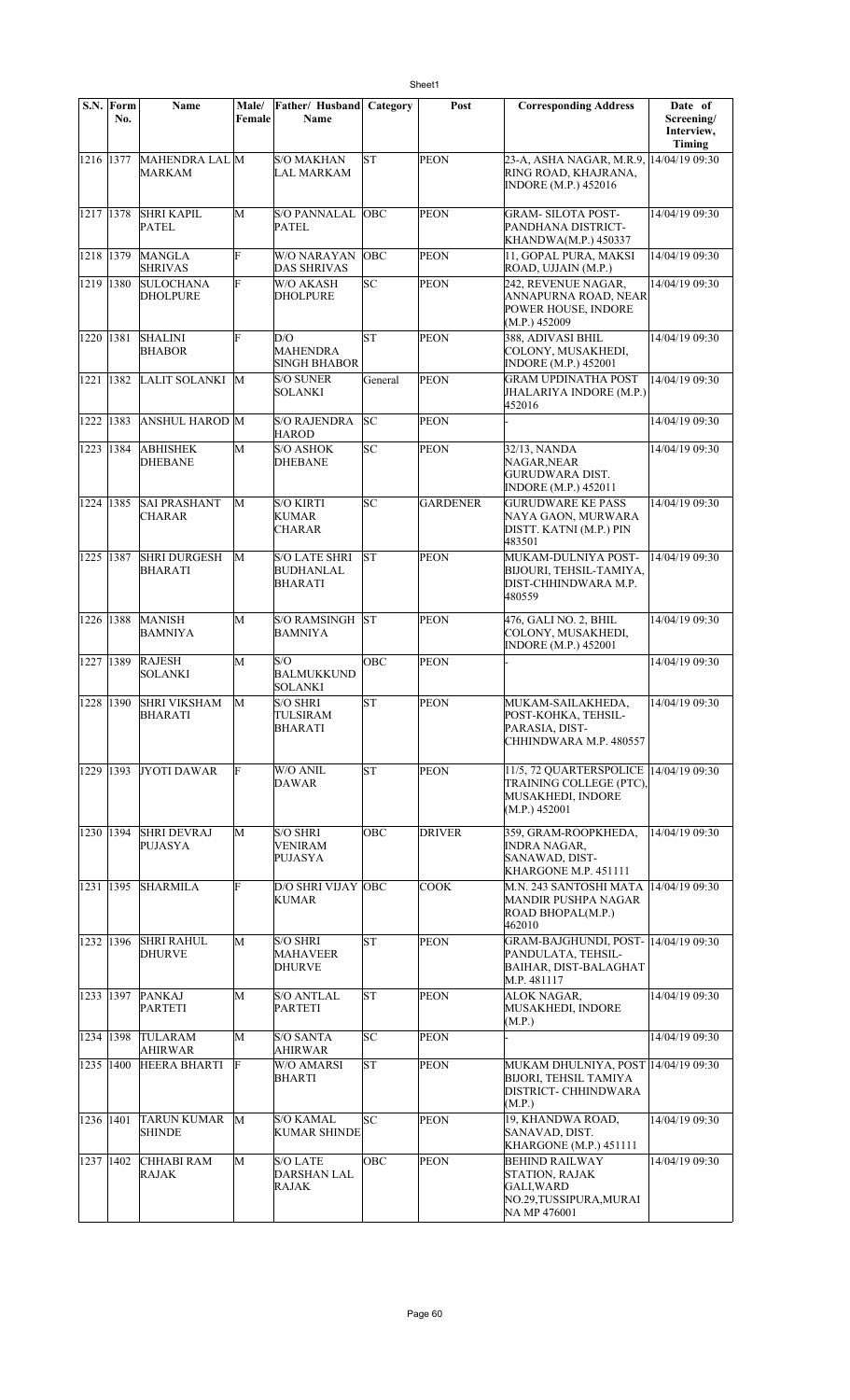|             | S.N. Form<br>No. | Name                                           | Male/<br>Female | Father/ Husband<br>Name                                    | Category   | Post            | <b>Corresponding Address</b>                                                                            | Date of<br>Screening/<br>Interview,<br>Timing |
|-------------|------------------|------------------------------------------------|-----------------|------------------------------------------------------------|------------|-----------------|---------------------------------------------------------------------------------------------------------|-----------------------------------------------|
| 1238 1403   |                  | <b>SHRI</b><br><b>KRISHNKANT</b><br>DOHRE      | M               | <b>S/O SHRI</b><br>SRAVAN<br><b>KUMAR DOHRE</b>            | lsc        | <b>PEON</b>     | <b>GRAM-JAMALI, POST-</b><br>KHAIRI, TEHSIL-<br><b>ICCHAWAR, DIST-SEHOR</b><br>M.P. 466115              | 14/04/19 09:30                                |
| 1239 1404   |                  | <b>JITENDRA</b><br>PAHADIA                     | M               | <b>S/O SURESH</b><br><b>CHANDRA</b><br>PAHADIA             | SΤ         | <b>COOK</b>     | 58 HARINAGAR NEW<br>BADNAGAR ROAD<br>GUMANDEV MANDIR KE<br>PICHE, UJJAIN (M.P.)                         | 14/04/19 09:30                                |
| 1240   1406 |                  | SHRI SHUBHAM<br>YADAV                          | M               | <b>S/O LATE SHRI</b><br>HARIRAM<br>YADAV                   | OBC        | <b>PEON</b>     | PURANI NAGAR PALIKA<br><b>KE PAS, DHOSIPURA</b><br>GUNA 473001                                          | 14/04/19 09:30                                |
| 1241 1407   |                  | ALKESH TIWARI M                                |                 | <b>S/O KAILASH</b><br>TIWARI                               | General    | <b>DRIVER</b>   | 200 GRAM POST<br>CHOURAL, NEAR POLICE<br>STATION, GRAM<br>CHOURAL                                       | 14/04/19 09:30                                |
| 1242   1408 |                  | <b>RAVINDRA</b><br>VASABE                      | M               | <b>S/O KADWA</b><br>VASABE                                 | SC         | <b>PEON</b>     | <b>VILLAGE AND POST</b><br>JASWADI, NEAR SAI<br>MANDIR, HARIJAN<br>MOHALLA, DIST.KHANDW<br>A, MP 450881 | 14/04/19 09:30                                |
| 1243 1409   |                  | <b>DHARMENDRA</b>                              | M               | <b>S/O SHRI</b><br><b>BABULAL</b>                          | lsc        | <b>PEON</b>     | H. AND WARD NO.<br>GIS29/35, PAHALI NO. 1,<br>MANOHAR NAGAR<br>MORENA M.P. 476001                       | 14/04/19 09:30                                |
| 1244 1410   |                  | <b>SANTOSH</b><br><b>KOKATE</b>                | М               | <b>S/O SHAHADEV</b><br><b>KOKATE</b>                       | <b>OBC</b> | <b>DRIVER</b>   | 409/11, RAM NAGURE<br><b>BADI BHAMORI INDORE</b><br>(M.P.) PIN 4520010                                  | 14/04/19 09:30                                |
| 1245 1411   |                  | <b>ASHOK</b><br>KUSHWAHA                       | М               | S/O RAM<br><b>KRISHNA</b><br><b>KUSHWAHA</b>               | OBC        | <b>GARDENER</b> | 251 WARD NO. 12 GRAM<br>PATWARA TEHSIL<br>NAGOD, PATWARA,<br>DISTRICT SATNA (M.P.)<br>485446            | 14/04/19 09:30                                |
| 1246 1412   |                  | RAHUL VERMA                                    | М               | <b>S/O KISHOR</b><br><b>VERMA</b>                          | OBC        | <b>COOK</b>     | <b>QUARTER NO. 41 TYPE 2</b><br>MALFAM C PWD COLONY<br>RESIDENCY AREA INDORE<br>452001                  | 14/04/19 09:30                                |
| 1247 1413   |                  | <b>SHRI BRIJESH</b><br>KUMAR<br><b>SILAWAT</b> | M               | <b>S/O SHRI GOPAL SC</b><br><b>SINGH</b><br><b>SILAWAT</b> |            | <b>DRIVER</b>   | FOREST OFFICE RAOD,<br>DOHAR MOHALLA, GANJ<br><b>SEHORE 466001</b>                                      | 14/04/19 09:30                                |
| 1248 1414   |                  | <b>JITENDRA PAL</b>                            | M               | <b>S/O ROOP</b><br><b>NARAYAN PAL</b>                      | OBC        | <b>PEON</b>     | 403, BADI GWALTOLI,<br><b>GAVLI MOHALLA, INDORE</b><br>(M.P.) 452001                                    | 14/04/19 09:30                                |
| 1249 1415   |                  | <b>MANOJ KUMAR</b><br><b>KUSHWAHA</b>          | M               | S/O<br><b>RAMKRISHNA</b><br>KUSHWAHA                       | OBC        | PEON            | 251 WARD NO 12 GRAM<br>PATWARA, TEHSIL<br>NAGOD PATWAR,<br>DISTRICT SATNA (M.P.)<br>485446              | 14/04/19 09:30                                |
| 1250 1416   |                  | <b>SHRI SHIVAM</b><br><b>CARPENTER</b>         | M               | S/O SHRI<br><b>RAMBABU</b><br><b>CARPENTER</b>             | General    | <b>PEON</b>     | GRAM-POST-LIMBODA,<br>TEHSIL AND DIST-<br>RAJGARH (BYAWARA)<br>M.P. 465687                              | 14/04/19 09:30                                |
| 1251 1417   |                  | <b>SHRI HEMANT</b><br>RAIKWAR                  | M               | <b>S/O SHRI LALIT</b><br><b>RAIKWAR</b>                    | lst        | <b>DRIVER</b>   | 5/1 USHAGANJ CHHAWANI 14/04/19 09:30<br><b>INDORE</b> (M.P.) 452001                                     |                                               |
| 1252 1418   |                  | <b>VUSHNU</b><br>PRASAD MISHRA                 | М               | <b>S/O RAJARAM</b><br>MISHRA                               | General    | <b>PEON</b>     | <b>18 AZAD NAGAR YADAV</b><br>DHARMSHALA KE<br>PEECHHE INDORE MP<br>452001                              | 14/04/19 09:30                                |
| 1253 1419   |                  | <b>DEVENDRA</b><br>GHUGE                       | М               | S/O ANIL<br><b>KUMAR GHUGE</b>                             | OBC        | <b>PEON</b>     | <b>75 MAHAL KACHHARI</b><br>ROAD, JUNI INDORE,<br><b>INDORE</b> (M.P.) 452007                           | 14/04/19 09:30                                |
| 1254 1420   |                  | <b>SHRI VYOM</b><br>SHRIVASTAVA                | M               | S/O SHRI VINOD General<br>SHRIVASTAVA                      |            | <b>DRIVER</b>   | H.NO. 207, SATYAM<br>NAGAR, TILI WARD<br>SAGAR M.P. 470002                                              | 14/04/19 09:30                                |
| 1255 1421   |                  | <b>GOVIND SINGH</b>                            | M               | <b>S/O VISHAL</b><br><b>SINGH</b>                          | General    | <b>PEON</b>     | KALINDRI GOLD CITY,<br>H.NO. 224 B. NEAR<br>ARVINDO HOSPITAL,<br>INDORE (M.P.)                          | 14/04/19 09:30                                |
| 1256 1422   |                  | <b>DHANRAJ SINGH M</b>                         |                 | <b>S/O BHARAT</b><br>SINGH                                 | General    | <b>PEON</b>     | JAYPRAKASH NAGAR<br>(DHANCHA BHAWAN) MIG<br>- 150, DISTT. DEWAS (M.P.)<br>PIN 455001                    | 14/04/19 09:30                                |
| 1257 1423   |                  | <b>KIRTI</b><br>NAGALKAR                       | Ë               | W/O SANTOSH<br>NAGALKAR                                    | Ōвс        | <b>COOK</b>     | <b>LOYANCE BHAWAN</b><br>INFRONT OF DISTT.<br>HOSPITAL, BEHIND PRETI<br>PARISAR , KHANDWA MP<br>450001  | 14/04/19 09:30                                |
| 1258 1424   |                  | <b>SHRI MOHAN</b><br><b>SINGH</b>              | М               | $\overline{S}/O$ SHRI<br><b>RANSINGH</b>                   | General    | <b>PEON</b>     | WARD NO. 19, HOUSING<br>WARD COLONY, BHIND<br>M.P. 477001                                               | 14/04/19 09:30                                |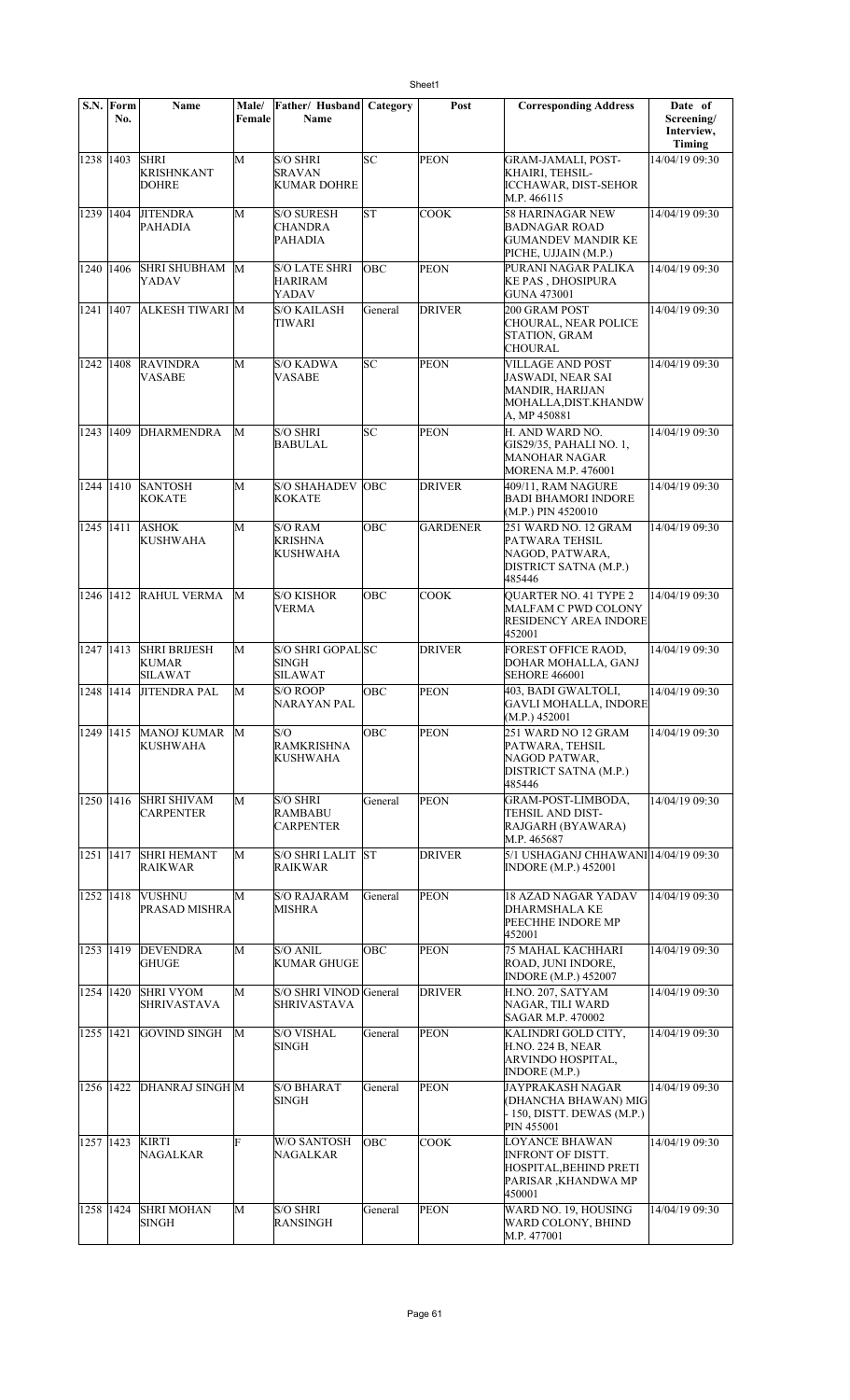| S.N.        | Form<br>No. | <b>Name</b>                                          | Male/<br>Female | Father/ Husband<br>Name                                                | Category   | Post          | <b>Corresponding Address</b>                                                                                | Date of<br>Screening/<br>Interview,<br>Timing |
|-------------|-------------|------------------------------------------------------|-----------------|------------------------------------------------------------------------|------------|---------------|-------------------------------------------------------------------------------------------------------------|-----------------------------------------------|
| 1259 1425   |             | <b>REKHA SAWNER</b> F                                |                 | <b>W/O LATE</b><br><b>MANOJ</b><br><b>SAWNER</b>                       | SC         | <b>PEON</b>   | SHIVAJI NAGAR KUNDI<br><b>BHANDARA ROAD</b><br>LALBAG BURHANPUR MP<br>450331                                | 14/04/19 09:30                                |
| 1260        | 1426        | <b>SHUBHAM</b><br><b>CHAWRE</b>                      | М               | <b>S/O ANAND</b><br><b>CHAWRE</b>                                      | SC         | <b>PEON</b>   | <b>20 RAJENDRA NAGAR</b><br>DIAMOND PARK KE<br>SAMNE, INDORE (M.P.)<br>452012                               | 14/04/19 09:30                                |
| 1261 1427   |             | SHRI AIJAK MINJ M                                    |                 | <b>S/O SHRI HAM</b><br><b>MINJ</b>                                     | General    | WASHERMAN     | M.N. 119 DAYAL MORYA<br><b>BAIRASI GALI</b><br>BHAGIRATHPURA<br>INDORE(M.P.) PIN CODE-<br>452003            | 14/04/19 09:30                                |
| 1262 1428   |             | <b>SOURABH SEN</b>                                   | М               | <b>S/O SURESH</b><br><b>SEN</b>                                        | OBC        | <b>PEON</b>   | 145, TILAK NAGAR,<br>MITTAL MEDICAL STORE,<br>PIN-452018                                                    | 14/04/19 09:30                                |
| 1263 1429   |             | <b>SHRI</b><br><b>MAHENDRA</b><br>RUPAREL            | М               | <b>S/O LATE SHRI</b><br>NANA JI<br><b>RUPAREL</b>                      | SC         | <b>DRIVER</b> | 146, H.NO. LAXMAN<br>NAGAR SABJI FARM.<br>ARERA COLONY, BHARAT<br>NAGAR RAOD, BHOPAL<br>M.P. 462039         | 14/04/19 09:30                                |
| 1264 1430   |             | <b>GULBAZ KHAN</b>                                   | М               | <b>S/O RIYAZ</b><br><b>KHAN</b>                                        | General    | <b>DRIVER</b> | ONKAR MARG, MUSLIM<br>COLONY, GANDHI NAGAR<br><b>INDORE (M.P.) PIN 453112</b>                               | 14/04/19 09:30                                |
| 1265 1431   |             | <b>LAKHAN LAL</b><br>CHAUDHARY                       | M               | <b>S/O MUDI</b><br><b>PRASAD</b><br>CHAUDHARY                          | lsc        | PEON          | H.NO.1274, KANCHGHAR<br>NAI BASTI STATION ROAD<br>JABALPUR, MP 482001                                       | 14/04/19 09:30                                |
| 1266 1432   |             | <b>GAURAV</b><br>KASHYAP                             | М               | S/O<br><b>SHIVSHANKAR</b><br><b>KASHYAP</b>                            | OBC        | <b>PEON</b>   | 127 VRINDAVAN COLONY  14/04/19 09:30<br><b>INDORE MP. 452001</b>                                            |                                               |
| 1267 1433   |             | SHRI AKHILESH<br>YADAV                               | M               | <b>S/O SHRI</b><br><b>BHAGWANDAS</b><br>YADAV                          | <b>OBC</b> | <b>PEON</b>   | 11/23 NEHRU NAGAR<br><b>INDORE DISTRICT-</b><br>INDORE(M.P.) PIN CODE-<br>452011                            | 14/04/19 09:30                                |
| 1268 1434   |             | ANKIT THAKUR M                                       |                 | <b>S/O SOHAN</b><br><b>SINGH THAKUR</b>                                | OBC        | <b>PEON</b>   | UTAWAD, TEHSIL DHAR,<br>DISTRICT DHAR (M.P.)<br>454001                                                      | 14/04/19 09:30                                |
| 1269 1435   |             | <b>SHRI RAJ</b><br><b>KUMAR PANDEY</b>               | М               | <b>S/O SHRI</b><br>RAJESH<br><b>PANDEY</b>                             | General    | <b>DRIVER</b> | AWASTHI COLONY, MOTI<br>WARD BETUL M.P. 460001                                                              | 14/04/19 09:30                                |
| 1270   1436 |             | <b>SHRI SHIVAM</b><br><b>VERMA</b>                   | М               | <b>S/O LATE SHRI</b><br><b>KAMAL</b><br><b>KISHORE</b><br><b>VERMA</b> | lsc        | <b>COOK</b>   | WARD NO. 11, KURIMANA   14/04/19 09:30<br>MOHALLA, BADONI<br>KHURD DIST-DATIYA M.P.                         |                                               |
| 1271 1437   |             | PUSHPRAJ<br><b>SINGH UIKEY</b>                       | М               | <b>S/O SURPAN</b><br><b>SINGH UIKEY</b>                                | lsΤ        | <b>PEON</b>   | WARD NO.5<br>COMPOUNDER<br>TOLA,BAIHAR,<br>DISTT.BALAGHAT MP<br>481111                                      | 14/04/19 09:30                                |
| 1272 1439   |             | <b>SHRI VISHAL</b><br><b>KALYANE</b>                 | M               | <b>S/O SHRI</b><br><b>HEMRAJ</b><br><b>KALYANE</b>                     | SC         | <b>PEON</b>   | 51 USHA FATAK JAIL<br>ROAD INDORE(M.P.) PIN<br>CODE-452003                                                  | 14/04/19 09:30                                |
| 1273 1440   |             | <b>CHANDRA</b><br><b>SHEKHAR</b><br><b>CHOUDHARY</b> | M               | S/O MOHANLAL OBC<br><b>CHOUDHARY</b>                                   |            | <b>DRIVER</b> | RAJBADA CHOUK, BAGDI.<br>DHAR (M.P.) 454001                                                                 | 14/04/19 09:30                                |
| 1274 1441   |             | <b>SHRI SHEKH</b><br>AMAN                            | M               | <b>S/O SHRI SHEKHOBC</b><br><b>ANEEM</b>                               |            | <b>DRIVER</b> | CHABI, DIST-MANDLA,<br>TEHSIL-GHUGHRI, POST-<br>GHUGHRI 481672                                              | 14/04/19 09:30                                |
| 1275 1442   |             | <b>TULSIDAS</b><br><b>NAMDEV</b>                     | М               | S/O<br><b>JAYNENDRA</b><br><b>NAMDEV</b>                               | OBC        | <b>PEON</b>   | <b>GRAM SILODI, POST</b><br>MUNDI,DISTT.UMRIYA MP<br>484661                                                 | 14/04/19 09:30                                |
| 1276 1443   |             | <b>SHRI DINESH</b><br>JATAV                          | M               | <b>S/O SHRI</b><br><b>RAGHUVEER</b><br><b>JATAV</b>                    | SC.        | <b>PEON</b>   | <b>SCHOOL ROAD</b><br><b>BAINIPURA, KHARE KUA</b><br>KE PAS WARD NO. 13.<br>SABALGARH, DIST-<br>MORENA M.P. | 14/04/19 09:30                                |
| 1277 1444   |             | <b>RAJESH</b><br><b>CHOUHAN</b>                      | M               | <b>S/O SURESH</b><br><b>CHOUHAN</b>                                    | SC         | <b>PEON</b>   | 20/02 HARIJAN COLONY<br><b>GADI ADDA INDORE (M.P.)</b><br>452001                                            | 14/04/19 09:30                                |
| 1278 1445   |             | <b>PRIYANKA</b><br>GANAVA                            | F               | D/O GOVIND<br><b>GANAVA</b>                                            | ST         | <b>PEON</b>   | 306 ADIVASI BHEEL<br><b>COLONY MUSAKHEDI</b><br><b>INDORE MP 452001</b>                                     | 14/04/19 09:30                                |
| 1279 1446   |             | <b>SHRI</b><br><b>TARACHADRA</b><br><b>PATIL</b>     | М               | <b>S/O SHRI</b><br><b>MADAN PATIL</b>                                  | OBC        | <b>PEON</b>   | MU. POST- PENPUR<br>DISTRICT-<br><b>KHARGONE(M.P.) PIN</b><br>CODE-451441                                   | 14/04/19 09:30                                |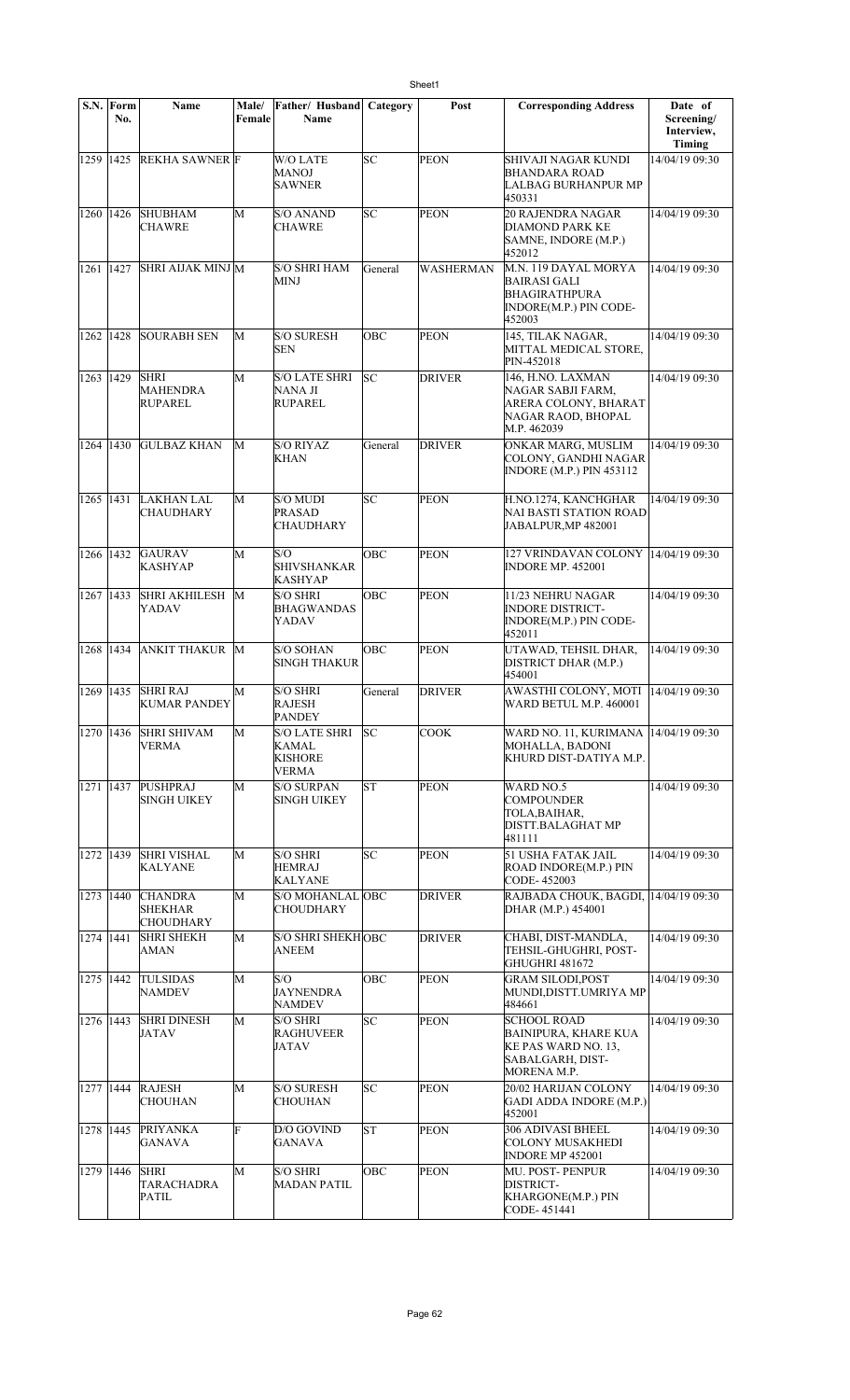|           | S.N. Form<br>No. | Name                                 | Male/<br>Female | Father/ Husband<br><b>Name</b>                                | Category   | Post             | <b>Corresponding Address</b>                                                                                             | Date of<br>Screening/<br>Interview,<br>Timing |
|-----------|------------------|--------------------------------------|-----------------|---------------------------------------------------------------|------------|------------------|--------------------------------------------------------------------------------------------------------------------------|-----------------------------------------------|
| 1280      | 1449             | <b>SHRI DEEPAK</b><br>TIWARI         | M               | <b>S/O SHRI</b><br>KAILASH<br>TIWARI                          | General    | <b>DRIVER</b>    | 342/ POLICE CHOUKI<br><b>GRAM- CHORAL TEHSIL-</b><br><b>MHOW DISTRICT-</b><br>INDORE(M.P.)                               | 14/04/19 09:30                                |
| 1281      | 1450             | NITIN JAVANJAL M                     |                 | <b>S/O KRISHNA</b><br>JAVANJAL                                | OBC        | <b>PEON</b>      | 185/3 NANDA NAGAR<br><b>INDORE MP. 452011</b>                                                                            | 14/04/19 09:30                                |
| 1282      | 1451             | <b>SUKHVEER</b><br><b>BAGHEL</b>     | M               | <b>S/O BHAGWAN</b><br>DAS BAGHEL                              | General    | <b>COOK</b>      | JAWAHAR NAVODAYA<br>VIDYALAYA<br>SUSNER, DISTT. AAGAR<br>MALWA MP                                                        | 14/04/19 09:30                                |
| 1283      | 1452             | <b>SHRI NARAYAN</b><br>SOLANKI       | M               | <b>S/O SHRI</b><br><b>KISHAN</b><br><b>SOLANKI</b>            | <b>ST</b>  | <b>PEON</b>      | <b>GRAM-KHARGONE POST-</b><br>LONGSARI TEHSIL-<br>KUKSHI DISTRICT-<br>DHAR(M.P.)                                         | 14/04/19 09:30                                |
| 1284 1453 |                  | SONALI<br>THAKARE                    | F               | D/O<br><b>SAHDEVRAV</b><br>THAKARE                            | OBC        | <b>PEON</b>      | MQ 610 SAUBHAPUR<br><b>COLONY PATHAKHEDA</b><br>DISTT BETUL 460449                                                       | 14/04/19 09:30                                |
| 1285 1455 |                  | <b>MS. VARSHA</b><br><b>DIGHEKAR</b> | M               | <b>S/O SHRI BABU</b><br><b>RAO DIGHEKAR</b>                   | <b>OBC</b> | <b>PEON</b>      | VARSHA DIGHEKAR D/11/6 14/04/19 09:30<br><b>S.A.F. FIRST BATALIYAN</b><br>DISTRICT-INDORE(M.P.)<br>PIN 452006            |                                               |
| 1286      | 1456             | <b>GAJENDRA</b><br><b>CHOUHAN</b>    | M               | <b>S/O SURESH</b><br><b>CHOUHAN</b>                           | SC         | <b>PEON</b>      | 20/02 HARIJAN COLONY<br><b>GADI ADDA INDORE (M.P.)</b>                                                                   | 14/04/19 09:30                                |
| 1287      | 1457             | <b>SHRI RITIK</b><br>PRAJAPATI       | M               | <b>S/O SHRI</b><br>RAJARAM<br>PRAJAPATI                       | OBC        | <b>PEON</b>      | <b>GRAM-JAMONIYA TALAB,</b><br>POST-MUNGAWALI, DIST-<br><b>SEHORE M.P. 466001</b>                                        | 14/04/19 09:30                                |
| 1288      | 1458             | <b>DIVYA</b><br><b>VASUNIYA</b>      | F               | <b>D/O MANOJ</b><br><b>VASUNIYA</b>                           | <b>ST</b>  | <b>PEON</b>      | 154, ADIVASI BHIL<br>COLONY, MUSAKHEDI,<br><b>INDORE</b> (M.P.) 452001                                                   | 14/04/19 09:30                                |
| 1289      | 1459             | PRIYA BHOI                           | F               | <b>D/O TULSIRAM</b><br><b>BHOI</b>                            | OBC        | <b>PEON</b>      | TILAK NAGAR 192/5<br>SOORAJ NAGAR MAYOOR<br><b>HOSPITAL KE PICHHE</b><br><b>BENGALI CHOURAHA</b><br><b>INDORE 452016</b> | 14/04/19 09:30                                |
| 1290      | 1460             | <b>SHRI SHAILESH</b><br>KUMAR        | M               | <b>S/O SHRI ANIK</b><br><b>KUMAR</b>                          | lsс        | <b>PEON</b>      | <b>SAMARTH RESIDENCY</b><br>H.NO. 202, DILIP NAGAR<br>KE PAS, GRAM NENOD,<br>DIST-INDORE M.P. 453211                     | 14/04/19 09:30                                |
| 1291      | 1461             | PANKAJ BOYAT                         | M               | <b>S/O ASHOK</b><br><b>BOYAT</b>                              | SC         | <b>PEON</b>      | 7, USHA PHATAK, JAIL<br>ROAD, INDORE (M.P.)                                                                              | 14/04/19 09:30                                |
| 1292 1462 |                  | <b>AJAY KUMAR</b><br><b>GANVEER</b>  | M               | S/O<br><b>GHYANSHYAM</b><br><b>GANVEER</b>                    | SС         | <b>DRIVER</b>    | C/O SHRI SHAILESH<br>KUMAR BARKE B-93/94<br><b>SHANTI PERADIES</b><br>HARSOLA ROAD, MHOW<br>DISTT.INDORE MP 453449       | 14/04/19 09:30                                |
| 1293      | 1463             | <b>MOHSIN KHAN</b><br><b>MANSURI</b> | М               | <b>S/O MUNSHI</b><br>KHAN<br><b>MANSURI</b>                   | General    | <b>DRIVER</b>    | HOUSE NO 66 KH INDIRA<br><b>COLONY KHALWA TEHSIL</b><br>KHALWA DISTRICT<br>KHANDWA                                       | 14/04/19 09:30                                |
| 1294 1464 |                  | <b>SHRI RAHUL</b><br>SHARMA          | M               | <b>S/O SHRI VIJAY</b><br><b>SHARMA</b>                        | OBC        | <b>DRIVER</b>    | 93, BADAL KA BHATTA,<br>DP KE PAS, INDORE M.P.<br>452015                                                                 | 14/04/19 09:30                                |
| 1295      | 1465             | <b>RAKESH VERMA M</b>                |                 | <b>S/O LATE</b><br>MANGILALJI<br>VERMA                        | SC         | <b>PEON</b>      | 63, TILAK PATH, INDORE<br>(M.P.) 452001                                                                                  | 14/04/19 09:30                                |
| 1296 1466 |                  | <b>SHRI BHARAT</b><br>MALVIYA        | M               | <b>S/O SHRI</b><br><b>SURESH</b><br><b>CHANDRA</b><br>MALVIYA | OBC        | <b>WASHERMAN</b> | 86, BANGANGA, MAIN<br>ROAD, SAHU CYCLE KE<br>PAS, INDORE M.P. 452015                                                     | 14/04/19 09:30                                |
| 1297      | 1467             | <b>VIVEK KHARE</b>                   | M               | <b>S/O SANJAY</b><br><b>KHARE</b>                             | SC         | <b>PEON</b>      | 447 MAIN SHYAM NAGAR<br>INDORE MADAN MAHAL<br>KE PAS INDORE MP                                                           | 14/04/19 09:30                                |
| 1298      | 1468             | <b>GOKUL</b><br>MAKWANA              | M               | <b>S/O PRATAP</b>                                             | OBC        | <b>GARDENER</b>  | WARD NO 09 GRAM<br><b>BORIYA, TEHSIL</b><br><b>DEPALPUR, POST</b><br>ORANGPUR DISTRICT<br><b>INDORE</b>                  | 14/04/19 09:30                                |
| 1299      | 1469             | <b>SHRI SAGAR</b><br>GADE            | M               | <b>S/O SHRI</b><br><b>SATISH GADE</b>                         | General    | <b>PEON</b>      | 5-A, TIRUPATI NAGAR,<br>AIRPORT ROAD, INDORE<br>M.P. 452005                                                              | 14/04/19 09:30                                |
| 1300      | 1470             | <b>MUKESH MORI</b>                   | M               | <b>S/O RAMEHS</b><br>MORI                                     | OBC        | <b>GARDENER</b>  | DUBEY COLONEY PADAM 14/04/19 09:30<br>KUND WARD NO.29<br><b>KHANDWA MP</b>                                               |                                               |
| 1301      | 1471             | <b>LOKENDRA</b><br>DUBEY             | M               | S/O<br><b>PURUSHOTTAM</b><br><b>DUBEY</b>                     | General    | <b>PEON</b>      | 14, NALIYA BAKHAL,<br><b>BHARAT MARG, INDORE</b><br>(M.P.) 452001                                                        | 14/04/19 09:30                                |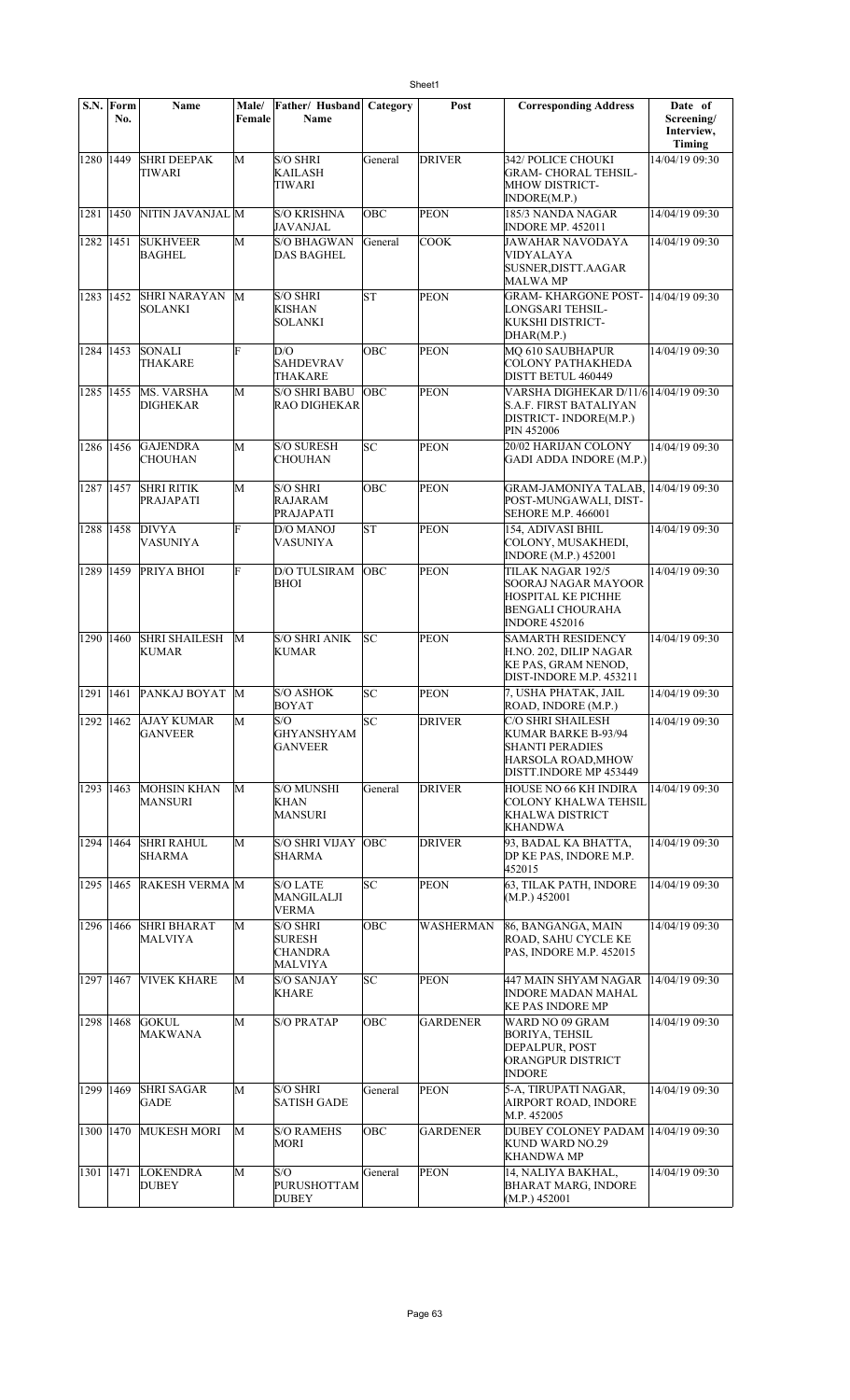|             | S.N. Form<br>No. | Name                                              | Male/<br>Female | Father/ Husband<br>Name                                | Category   | Post            | <b>Corresponding Address</b>                                                                                               | Date of<br>Screening/ |
|-------------|------------------|---------------------------------------------------|-----------------|--------------------------------------------------------|------------|-----------------|----------------------------------------------------------------------------------------------------------------------------|-----------------------|
|             |                  |                                                   |                 |                                                        |            |                 |                                                                                                                            | Interview,<br>Timing  |
| 1302 1472   |                  | <b>GOVIND YADAV M</b>                             |                 | <b>S/O KALURAM</b><br><b>YADAV</b>                     | <b>OBC</b> | <b>GARDENER</b> | 103/3 JAGDISHPURI<br>NORTH MUSAKHEDI,<br><b>INDORE (M.P.) PIN 452001</b>                                                   | 14/04/19 09:30        |
| 1303 1473   |                  | <b>ROHAN BOYAT</b>                                | М               | <b>S/O PAWAN</b><br><b>BOYAT</b>                       | SC         | <b>PEON</b>     | 04 USHA FATAK JAIL<br>ROAD INDORE (M.P.)<br>452001                                                                         | 14/04/19 09:30        |
| 1304 1474   |                  | <b>SHRI HARIOM</b><br>THAKUR                      | M               | <b>S/O SHRI</b><br>MOHANSINGH<br>THAKUR                | lΣT        | <b>PEON</b>     | GRAM-GHICHLAY,<br>TEHSIL-SONKACCHA.<br>DIST-DEWAS M.P.                                                                     | 14/04/19 09:30        |
| 1305 1476   |                  | <b>CHANDRASHEK</b><br><b>HAR PARAG</b>            | М               | <b>S/O RAM</b><br><b>MANOHAR</b><br><b>PARAG</b>       | SC         | <b>COOK</b>     | H.NO.1240 DWARKA<br>NAGAR WARD, LALMATHI<br>KACHHIYANA MOHALLA<br>JABALPUR MP 482001                                       | 14/04/19 09:30        |
| 1306 1477   |                  | <b>KANHA BOYAT</b>                                | M               | <b>S/O PAVAN</b><br><b>KUMAR BOYAT</b>                 | SC         | <b>PEON</b>     | 04 USHA FATAK JAIN<br>ROAD, INDORE (M.P.)                                                                                  | 14/04/19 09:30        |
| 1307 1478   |                  | <b>SEEMA</b><br>TRIPATHI                          | Ë               | <b>W/O RAJESH</b><br><b>KUMAR</b><br>TRIPATHI          | General    | <b>PEON</b>     | 1154 FINIX TOWN KAILOD<br><b>HALA GRAM</b><br>KAILODHALA IDNORE<br>NEAR NAV ADARSH<br>VIDYA NIKETAN SCHOOL<br>KE SAMNE THA | 14/04/19 09:30        |
| 1308 1479   |                  | <b>AKHILESH</b><br><b>KUMAR</b><br><b>CHOUHAN</b> | М               | <b>S/O MANGILAL</b><br>CHOUHAN                         | lsc        | <b>DRIVER</b>   | 104-A, SANT NAGAR,<br>KHANDWA NAKA,<br><b>BHAWARKUAN, INDORE</b><br>(M.P.)                                                 | 14/04/19 09:30        |
| 1309 1480   |                  | <b>KULDEEP</b><br>TAGAD                           | M               | <b>S/O MANOHAR</b><br>TAGAD                            | General    | <b>PEON</b>     | 45 MAKAN NO., TILLOR<br><b>KHURD, INFRONT OF</b><br><b>GOVERNMENT HOSPITAL</b><br>DISTT. INDORE (M.P.) PIN<br>452020       | 14/04/19 09:30        |
| 1310 1481   |                  | <b>SHRI ASHISH</b><br>KUMAR<br><b>GONTIYA</b>     | M               | <b>S/O SHRI</b><br><b>BUDDHINATH</b><br><b>GONTIYA</b> | lst        | <b>DRIVER</b>   | RANJHI TALAIYA,<br>HANUMAN MANDIR KE<br>PICHE,<br><b>CHANDRASHEKHAR</b><br>WARD DIST-JABALPUR<br>M.P. 482005               | 14/04/19 09:30        |
| 1311 1482   |                  | <b>MANISH</b><br><b>NARWALIYA</b>                 | M               | S/O<br><b>TARACHAND</b><br>NARWALIYA                   | SC         | <b>PEON</b>     | 98/2 SHEETAL NAGAR<br><b>BANGANGA INDORE</b><br>452006                                                                     | 14/04/19 09:30        |
| 1312 1483   |                  | <b>SHRI MUKESH</b><br>KUMAR SAGAR                 | M               | <b>S/O SHRI</b><br>JAMNAPRASAD<br><b>JI SAGAR</b>      | SC         | <b>PEON</b>     | 185, PANCHWATI NAGAR,<br><b>INDORE M.P. 452005</b>                                                                         | 14/04/19 09:30        |
| 1313 1486   |                  | <b>SHRI DEEPAK</b><br>MISHRA                      | M               | <b>S/O SHRI SHIV</b><br><b>SHANKAR</b><br>MISHRA       | General    | <b>PEON</b>     | A-4, 1ST BATTALION (16<br><b>QUARTER), HEAD</b><br>QUARTER, INDORE M.P.<br>452006                                          | 14/04/19 09:30        |
| 1314 1487   |                  | <b>SHADAB ANSARIM</b>                             |                 | S/O ABDUL AJIJ General<br><b>ANSARI</b>                |            | <b>DRIVER</b>   | 78 FAJALPURA UJJAIN MP<br>456001                                                                                           | 14/04/19 09:30        |
| 1315 1488   |                  | <b>SHUBHAM</b><br><b>BATHARI</b>                  | M               | <b>S/O SANTOSH</b><br><b>BATHARI</b>                   | OBC        | <b>GARDENER</b> | 3/1 MURAI MOHALLAH<br>JUNI INDORE (M.P.) 452007                                                                            | 14/04/19 09:30        |
| 1316 1489   |                  | POORAN SINGH                                      | М               | <b>S/O RAMDAS</b>                                      | SC         | <b>PEON</b>     | <b>GRAM BADOKHAR, OPP.</b><br>SHAMSHAN ROAD, UPAR<br>WALI BASTI, DIST.<br>MORENA (M.P.) 476001                             | 14/04/19 09:30        |
| 1317 1490   |                  | <b>LALITA BALI</b>                                | F               | W/O LATE SHRI SC<br><b>VIKRAM BALI</b>                 |            | <b>PEON</b>     |                                                                                                                            | 14/04/19 09:30        |
| 1318 1491   |                  | <b>SHRI GOURAV</b><br><b>MISHRA</b>               | M               | <b>S/O SHRI</b><br><b>SHIVSHANKAR</b><br>MISHRA        | General    | <b>PEON</b>     | A-4, 1ST BATTALION (16<br><b>QUARTER), HEAD</b><br>QUARTER, INDORE M.P.<br>452006                                          | 14/04/19 09:30        |
| 1319 1493   |                  | JYOTI GUPTA                                       | F               | W/O GOPAL<br><b>GUPTA</b>                              | OBC        | <b>PEON</b>     | <b>81 BALMIKI NAGAR</b><br><b>BANGANGA INDORE (M.P.)</b><br>452015                                                         | 14/04/19 09:30        |
| 1320 1494   |                  | <b>SUMIT DUBEY</b>                                | M               | <b>S/O RAMESH</b><br><b>KUMAR DUBEY</b>                | General    | PEON            | 39, PUSHP KUNJ COLONY,<br>UJJAIN ROAD, ITAWA,<br>DEWAS (M.P.) 455001                                                       | 14/04/19 09:30        |
| 1321   1495 |                  | <b>LOKESH KUMAR M</b><br><b>KORI</b>              |                 | <b>S/O LATE</b><br><b>SITARAM KORI</b>                 | SC         | <b>DRIVER</b>   | <b>MATA MADIYA KE PASS</b><br><b>MANSARAM CHAURAHA</b><br>BITHAL NAGAR WARD<br>NO.16 SAGAR CANT MP<br>470001               | 14/04/19 09:30        |
| 1322 1496   |                  | <b>SHRI MANOJ</b><br><b>CHOUBE</b>                | M               | <b>S/O SHRI DILIP</b><br><b>CHOUBE</b>                 | SC         | <b>PEON</b>     | DEV VILLA COLONY,<br>SANAWAD, WARD NO. 13<br>H.NO. B7B DIST-<br>KHARGONE M.P. 451111                                       | 14/04/19 09:30        |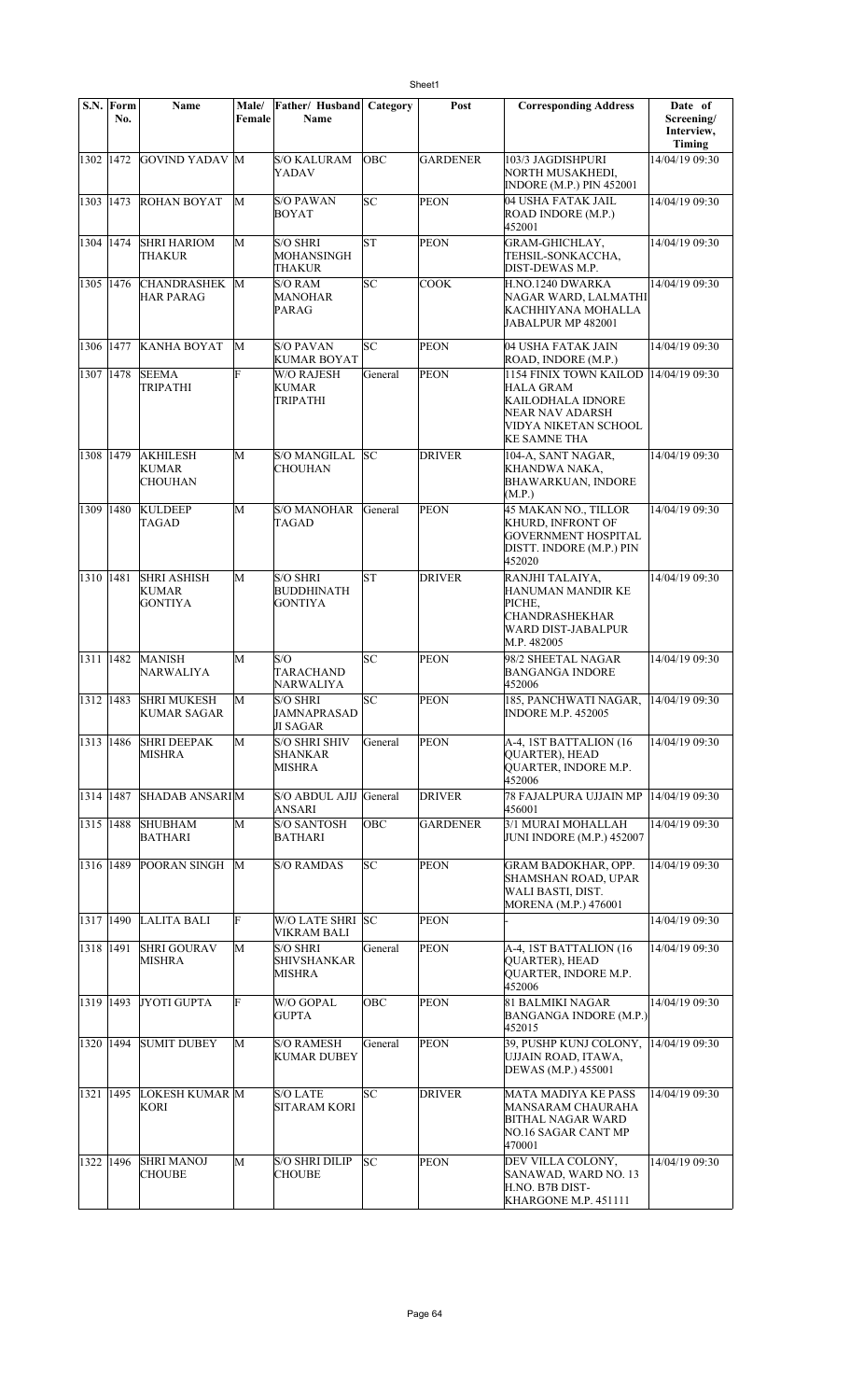| S.N.      | Form<br>No. | Name                                           | Male/<br>Female | Father/ Husband<br>Name                               | Category  | Post             | <b>Corresponding Address</b>                                                                                                   | Date of<br>Screening/<br>Interview,<br><b>Timing</b> |
|-----------|-------------|------------------------------------------------|-----------------|-------------------------------------------------------|-----------|------------------|--------------------------------------------------------------------------------------------------------------------------------|------------------------------------------------------|
| 1323 1498 |             | <b>RAJENDRA</b><br>DAWAR                       | M               | <b>S/O BABULAL</b><br>DAWAR                           | <b>ST</b> | <b>PEON</b>      | 35 G MODEL VILLAGE<br>COLONY B/H RAJMAHAL<br>COLONY INDORE (M.P.)                                                              | 14/04/19 09:30                                       |
| 1324 1499 |             | <b>SHRI RATIRAM</b>                            | М               | <b>S/O LATE SHRI</b><br><b>SUMMAT</b><br><b>SINGH</b> | lst       | <b>PEON</b>      | GRAM-KUTARA GHONDI,<br>POST-SUNDARPUR<br>THANA-KHAMRIYA,<br>TEHSIL-KUNDAM, DIST-<br>JABALPUR M.P. 482005                       | 14/04/19 09:30                                       |
| 1325 1500 |             | PANKAJ KUMAR M<br>PATIL                        |                 | <b>S/O RAMESH</b><br><b>OMKAR PATIL</b>               | OBC       | <b>PEON</b>      | A-352 BEED COLONEY<br>WARD NO.18 NEPANAGAR<br>DISTT.BURHANPUR 450221                                                           | 14/04/19 09:30                                       |
| 1326 1501 |             | <b>RAM PRASAD</b><br>DANGI                     | М               | <b>S/O MANGILAL</b><br><b>DANGI</b>                   | OBC       | <b>PEON</b>      | GRAM GUNGAHERA, POST 14/04/19 09:30<br>SONKHERA, TEHSIL<br>KHILCHIPUR, DISTRICT<br>RAJGARH (M.P.)                              |                                                      |
| 1327 1502 |             | <b>SHRI SOURABH</b><br>KUMAR<br><b>SURYESH</b> | M               | <b>S/O SHRI</b><br><b>ASHOK</b><br><b>SURYESH</b>     | OBC       | <b>DRIVER</b>    | <b>SUBHASH NAGAR</b><br>SHASHTRI WARD ITI KE<br>PICHHE DR. SUKLA KE<br>BAZU MAI SAGAR(M.P.)<br>PIN NO. 470002                  | 14/04/19 09:30                                       |
| 1328 1503 |             | <b>MEENA BURDE</b>                             | F               | W/O SUNIL<br><b>BURDE</b>                             | <b>ST</b> | <b>PEON</b>      | 860/9, NANDA NAGAR,<br><b>INDORE</b> (M.P.) 452011                                                                             | 14/04/19 09:30                                       |
| 1329      | 1504        | <b>GOUTAM</b><br><b>CHOUHAN</b>                | M               | <b>S/O RAJKUMAR</b><br><b>CHOUHAN</b>                 | OBC       | <b>WASHERMAN</b> | 91/1 KUMAVATPURA GADI 14/04/19 09:30<br>ADDA CHOURAHA JUNI<br><b>INDORE MP</b>                                                 |                                                      |
| 1330 1505 |             | <b>ANIL BAMNIYA</b>                            | М               | S/O<br><b>JUWARSINGH</b><br><b>BAMNIYA</b>            | lst       | <b>PEON</b>      | 42 GRAM LAKHAD KHAI<br><b>BABLI BUJURG DHAR</b><br>(M.P.)                                                                      | 14/04/19 09:30                                       |
| 1331      | 1506        | <b>REETA BHABOR F</b>                          |                 | <b>D/O DARSHAN</b><br><b>SINGH</b>                    | lst       | <b>PEON</b>      | 63 ADIWASI BHEET<br>COLONEY MUSAKHEDI.<br><b>INDORE MP 4520011</b>                                                             | 14/04/19 09:30                                       |
| 1332 1507 |             | RAHUL SOLANKIM                                 |                 | <b>S/O DARIYAV</b><br><b>SINGH</b><br><b>SOLANKI</b>  | <b>ST</b> | <b>DRIVER</b>    | SRIPT HOUSE DHAR (M.P.)<br>PIN 454001                                                                                          | 14/04/19 09:30                                       |
| 1333 1508 |             | <b>AJAY NAGAR</b>                              | M               | <b>S/O DINESH</b><br>NAGAR                            | SC        | <b>PEON</b>      | 25/2, CHATRIBAG,<br>RAJASVA GRAM, INDORE<br>(M.P.) 452001                                                                      | 14/04/19 09:30                                       |
| 1334 1509 |             | <b>RAJNEESH</b><br><b>KUMAR GARD</b>           | M               | <b>S/O RAM</b><br><b>BIHARI GARG</b>                  | General   | <b>COOK</b>      | <b>128 PATNIPURA INDORE</b><br>(M.P.) 452011                                                                                   | 14/04/19 09:30                                       |
|           |             | 1335 1510 SHRI HARSH<br>VISHWAKARMA            | M               | <b>S/O SHRI</b><br>ASHOK<br>VISHWAKARM<br>A           | OBC       | <b>DRIVER</b>    | 1450/1-51 CHANDAN<br>COLONY GANGA NAGAR.<br>SHANKAR MANDIR KE<br>PAS, JABALPUR M.P.<br>482003                                  | 14/04/19 09:30                                       |
| 1336 1511 |             | <b>NAYNIKA</b><br><b>BHAIRAVE</b>              | F               | D/O VINOD<br><b>BHAIRAVE</b>                          | lsc       | <b>PEON</b>      | <b>10 NEW BIJALPUR POST</b><br>RAJENDRA NAGAR<br><b>INDORE</b> (M.P.) 452012                                                   | 14/04/19 09:30                                       |
| 1337 1512 |             | <b>SHUBHAM</b><br>SINGH<br><b>CHOUHAN</b>      | M               | <b>S/O RAJ SINGH</b><br><b>CHOUHAN</b>                | General   | <b>PEON</b>      | <b>BEHIND MOGHAT THANA, 14/04/19 09:30</b><br>WARD NO. 39, PATEL<br>MARG, MAHARANI LAXMI<br><b>BAI WARD, KHANDWA</b><br>(M.P.) |                                                      |
| 1338 1513 |             | <b>ASLAM KHAN</b>                              | M               | <b>S/O ABDUL</b><br><b>SHAKUR</b>                     | OBC       | <b>DRIVER</b>    | <b>INFRONT OF JAGANPUR</b><br>CHAK DARGAH B.G. ROAD<br><b>GUNA MP 473001</b>                                                   | 14/04/19 09:30                                       |
| 1339 1514 |             | <b>SMT. MAYA</b><br><b>CHOURE</b>              | F               | W/O SHRI<br><b>VINOD CHOURE</b>                       | General   | <b>PEON</b>      | <b>GRAM-JALKUA, POST-</b><br>SIGONT (JASWADI), DIST-<br>KHANDWA M.P. 450881                                                    | 14/04/19 09:30                                       |
| 1340 1515 |             | <b>DEEPA</b><br><b>VAISHNAV</b>                | F               | <b>D/O KAILASH</b><br><b>VAISHNAV</b>                 | OBC       | <b>PEON</b>      | 148 KRISHNA BAG<br><b>COLONY BEHIND</b><br><b>BARFANI DHAM ASHRAM</b><br>MR9 ROAD INDORE M.P.<br>452010                        | 14/04/19 09:30                                       |
| 1341 1516 |             | <b>RAJENDRA</b><br><b>MAIDA</b>                | М               | S/O AMAR<br><b>SINGH MAIDA</b>                        | lsт       | <b>PEON</b>      | <b>MAHAKAL PANTH SIRVI</b><br>MOHALLA PETLAWAD,<br>JHABUA (M.P.) 457773                                                        | 14/04/19 09:30                                       |
| 1342 1517 |             | <b>ROSHAN</b><br><b>BHURIYA</b>                | M               | <b>S/O JAMSINGH</b><br><b>BHURIYA</b>                 | İSΤ       | <b>DRIVER</b>    | D 194, D.R.P. LINE, INDORE 14/04/19 09:30<br>(M.P.) 452007                                                                     |                                                      |
| 1343 1518 |             | <b>SHARAD</b><br><b>CHOUHAN</b>                | М               | S/O NABBULAL<br><b>CHOUHAN</b>                        | SC        | PEON             | 1052 HAIDER COLONY,<br>HATOD, TEH. HATOD,<br>DISTT. INDORE (M.P.) PIN<br>453111                                                | 14/04/19 09:30                                       |
| 1344 1519 |             | <b>SHRI MURARI</b><br><b>MANJHI</b>            | M               | <b>S/O SHRI</b><br><b>SEVARAM</b>                     | OBC       | <b>DRIVER</b>    | CHOUPAR MOHALLA,<br>PICHOR, DABARA, DIST-<br><b>GWALIOR M.P. 475115</b>                                                        | 14/04/19 09:30                                       |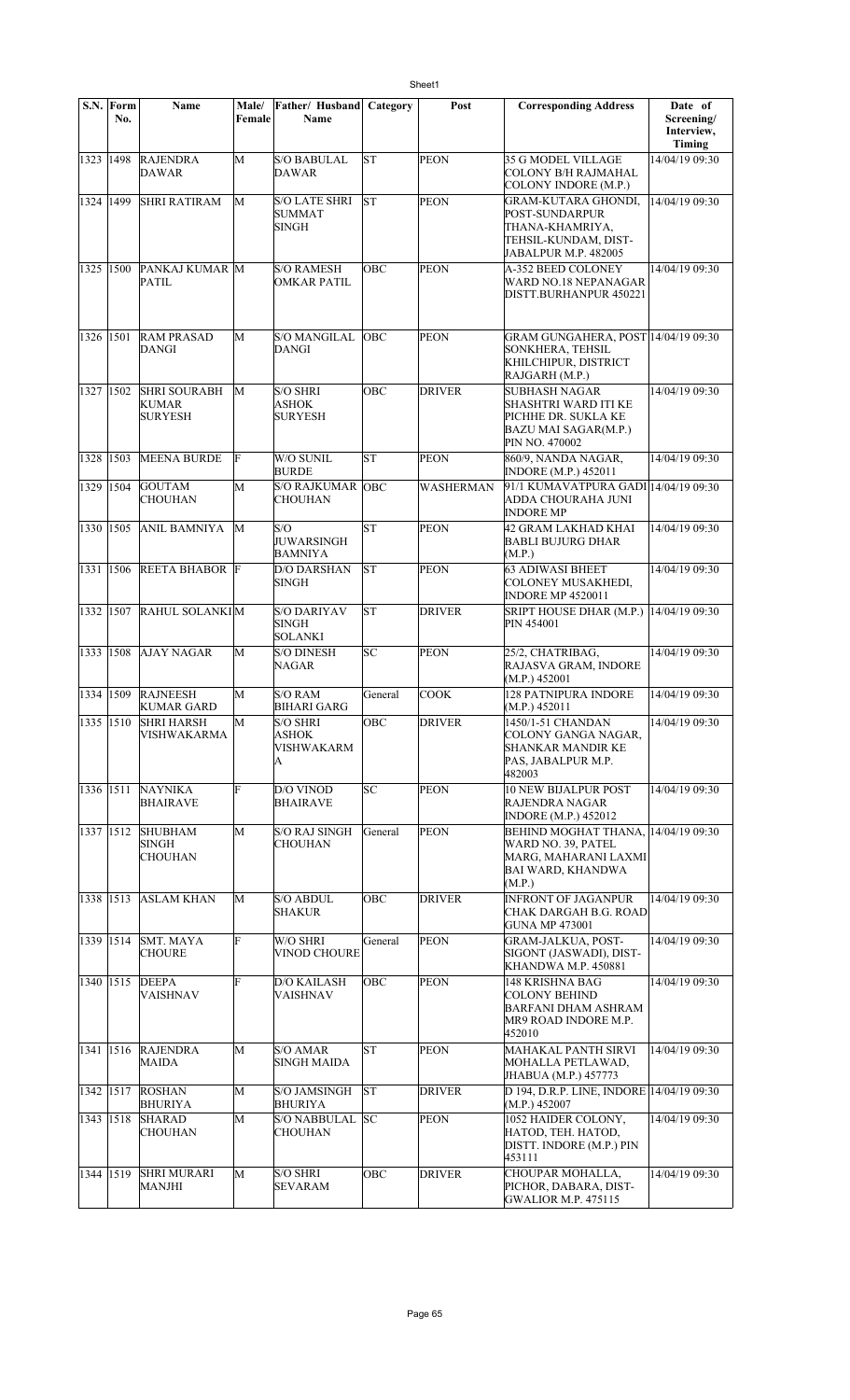|             | S.N. Form<br>No. | Name                                   | Male/<br>Female | Father/ Husband<br>Name                                     | Category   | Post            | <b>Corresponding Address</b>                                                                                  | Date of<br>Screening/<br>Interview,<br>Timing |
|-------------|------------------|----------------------------------------|-----------------|-------------------------------------------------------------|------------|-----------------|---------------------------------------------------------------------------------------------------------------|-----------------------------------------------|
| 1345 1520   |                  | <b>AAKASH VERMAM</b>                   |                 | S/O<br><b>SHIVMANGAL</b><br>VERMA                           | lsc        | <b>DRIVER</b>   | 16/142, NEAR ADARSH<br><b>GYAN MANDIR SCHOOL</b><br>MADIYA BITHAL NAGAR<br><b>SAGAR MP</b>                    | 14/04/19 09:30                                |
| 1346 1522   |                  | <b>VIPIN YADAV</b>                     | М               | <b>S/O MANOJ</b><br>YADAV                                   | OBC        | <b>PEON</b>     | 20, VASUDEV BAGH<br>MANIK BAG ROAD INDRA<br><b>VIDYA MANDIR</b><br>COMPOUND, INDORE PIN<br>452007             | 14/04/19 09:30                                |
| 1347   1523 |                  | <b>HEMLATA GIRI</b>                    | F               | <b>W/O RAJESH</b><br>GIRI                                   | ОВС        | <b>COOK</b>     | 59 GRAM MAKHAWAD<br>POST BOLAI, TEH.<br><b>GULANA, DIST. SHAJAPUR</b><br>(M.P.) 465220                        | 14/04/19 09:30                                |
| 1348 1525   |                  | <b>TARUN GAUSAR M</b>                  |                 | <b>S/O VINOD</b><br><b>GAUSAR</b>                           | SC         | <b>PEON</b>     | 50 DURGA NAGAR<br>CHHOTA BAGDAHA ROAD<br><b>INDORE MP 452005</b>                                              | 14/04/19 09:30                                |
| 1349 1527   |                  | <b>AKASH</b><br><b>CHOUKSE</b>         | M               | S/O RAJKUMAR OBC<br><b>CHOUKSE</b>                          |            | <b>PEON</b>     | 22, AADARSH BIJASAN<br>NAGAR, PERDESIPURA,<br>INDORE (M.P.)                                                   | 14/04/19 09:30                                |
| 1350 1528   |                  | <b>RAHUL</b><br><b>KASHYAP</b>         | M               | <b>S/O LATE</b><br><b>RAJENDRA</b><br>KASHYAP               | lsc        | <b>DRIVER</b>   |                                                                                                               | 14/04/19 09:30                                |
| 1351 1530   |                  | NIKKY IMOLE                            | M               | S/O<br><b>GHANSHYAM</b><br><b>IMOLE</b>                     | SC         | <b>PEON</b>     | 10/3, BIYABANI, INDORE<br>(M.P.) 452002                                                                       | 14/04/19 09:30                                |
| 1352 1531   |                  | <b>SHYAM LAL</b><br><b>DASHANE</b>     | M               | <b>S/O BIHARILAL</b><br><b>DASHANE</b>                      | <b>ST</b>  | <b>GARDENER</b> | POST YASHVANT NAGAR<br>TEH.MHOW DISTT.INDORE<br>453441                                                        | 14/04/19 09:30                                |
| 1353 1532   |                  | <b>SHRI VICKY</b><br><b>GOUD</b>       | M               | <b>S/O SHRI</b><br><b>MUKESH GOUD</b>                       | <b>OBC</b> | <b>PEON</b>     | 114, BAKSHIGAG INDORE<br>452007                                                                               | 14/04/19 09:30                                |
| 1354 1533   |                  | <b>BHUPENDRA</b><br>KUMAR KORI         | M               | S/O<br><b>RAMPRASAD</b><br>KORI                             | SC         | PEON            | <b>GRAM BANDHI MOHAR,</b><br>POST LOHRAURA, TEH.<br>UCHCHERA, THANA<br>UCHCHERA, DIST. SATNA<br>(M.P.) 485001 | 14/04/19 09:30                                |
| 1355 1534   |                  | DHANMAN<br><b>PARTETI</b>              | М               | <b>S/O FOOLSINGH ST</b><br><b>PARTETI</b>                   |            | <b>DRIVER</b>   | <b>VILLAGE NISHAN POST</b><br>KURSHIDANA, TEH. TAMIY<br>A DISTT.CHINDWARA MP<br>480559                        | 14/04/19 09:30                                |
| 1356 1535   |                  | <b>SHRI RAMESH</b><br><b>KORI</b>      | M               | <b>S/O SHRI</b><br>DEVILAL KORI                             | SC         | <b>PEON</b>     | <b>BANDA KE PASS</b><br>MATAPURA CANT GUNA<br>DISTRICT- GUNA(M.P.) PIN<br>CODE-473001                         | 14/04/19 09:30                                |
| 1357 1536   |                  | <b>DHARMENDRA</b><br><b>KUMAR SAHU</b> | М               | <b>S/O KUDAWA</b>                                           | ОВС        | <b>COOK</b>     | <b>GRAM CHOKI POST</b><br>SATHNIYA, TEH.GUNAUR<br>DISTT.PANNA MP 488059                                       | 14/04/19 09:30                                |
| 1358 1537   |                  | <b>RAVI RAJAK</b>                      | M               | <b>S/O BHAGWAN</b><br>DAS RAJAK                             | General    | WASHERMAN       | JATASHANKAR ROAD,<br>MOHANGANJ, BIJAWAR,<br>DIST. CHATARPUR (M.P.)<br>471405                                  | 14/04/19 09:30                                |
| 1359 1538   |                  | <b>SHRI JITENDRA</b><br><b>KUMAR</b>   | M               | <b>S/O SHRI</b><br><b>RAMESH</b><br>CHADRA<br><b>JANGRE</b> | OBC        | <b>PEON</b>     | <b>SHRIRAM HOTEL KE</b><br>PICHHE SANJAY WARD<br>NO. 21 HARDA DISTRICT-<br>HARDA(M.P.) 461331                 | 14/04/19 09:30                                |
| 1360 1539   |                  | LAXMI SANJAY<br><b>GOHAR</b>           | F               | <b>D/O SANJAY</b><br>GOHAR                                  | SС         | <b>COOK</b>     | 5/3, ARJUN SINGH NAGAR, 14/04/19 09:30<br><b>JUNA RISALA, INDORE</b><br>(M.P.) 452006                         |                                               |
| 1361 1540   |                  | <b>SMT. MAMTA</b><br>PARMAR            | F               | W/O SHRI<br>RAMESH<br>PARMAR                                | General    | COOK            | SHRI KRISHNA COLONY<br>DHAR ROAD INDORE(M.P.)<br>452002                                                       | 14/04/19 09:30                                |
| 1362 1541   |                  | <b>SUNIL</b><br>KUMRAWAT               | М               | S/O<br><b>SURESHCHAND</b><br>RA KUMRAWAT                    | ОВС        | <b>PEON</b>     | <b>A-06 NEMINATH NAGAR</b><br>JHAMRIYA GARDEN<br>BARWANI MP                                                   | 14/04/19 09:30                                |
| 1363   1542 |                  | <b>KHUSHHAL</b><br><b>VERMA</b>        | M               | S/O<br>LAXMINARAYA<br>N VERMA                               | OBC        | <b>PEON</b>     | <b>15 AHILYAPURA</b><br>GAURAKUND CHOURAHA<br>KE PAS INDORE MP 452002                                         | 14/04/19 09:30                                |
| 1364 1543   |                  | <b>SHRI VIVEK</b><br>RAWAT             | М               | <b>S/O LATE</b><br><b>SHANKAR LAL</b><br>RAWAT              | ST         | <b>PEON</b>     | 36/4 SHRI KRISHNA<br><b>COLONY DHAR ROAD</b><br>DISTRICT HOSPITAL KE<br>SAMNE INDORE(M.P.) PIN-<br>452002     | 14/04/19 09:30                                |
| 1365 1544   |                  | <b>UMESH YADAV</b>                     | М               | <b>S/O BHAGWAN</b><br><b>DAS YADAV</b>                      | OBC        | <b>DRIVER</b>   | 650, BHAGIRATH OURA,<br>INDORE (M.P.)                                                                         | 14/04/19 09:30                                |
| 1366 1545   |                  | <b>AKSHYA KUMARM</b><br><b>JAGDEV</b>  |                 | <b>S/O LAKHAN</b><br>LAL JAGDEV                             | SС         | DRIVER          | <b>BHARTADEV ROAD</b><br><b>CHANDANGAON</b><br>CHINDWARA MP 480001                                            | 14/04/19 09:30                                |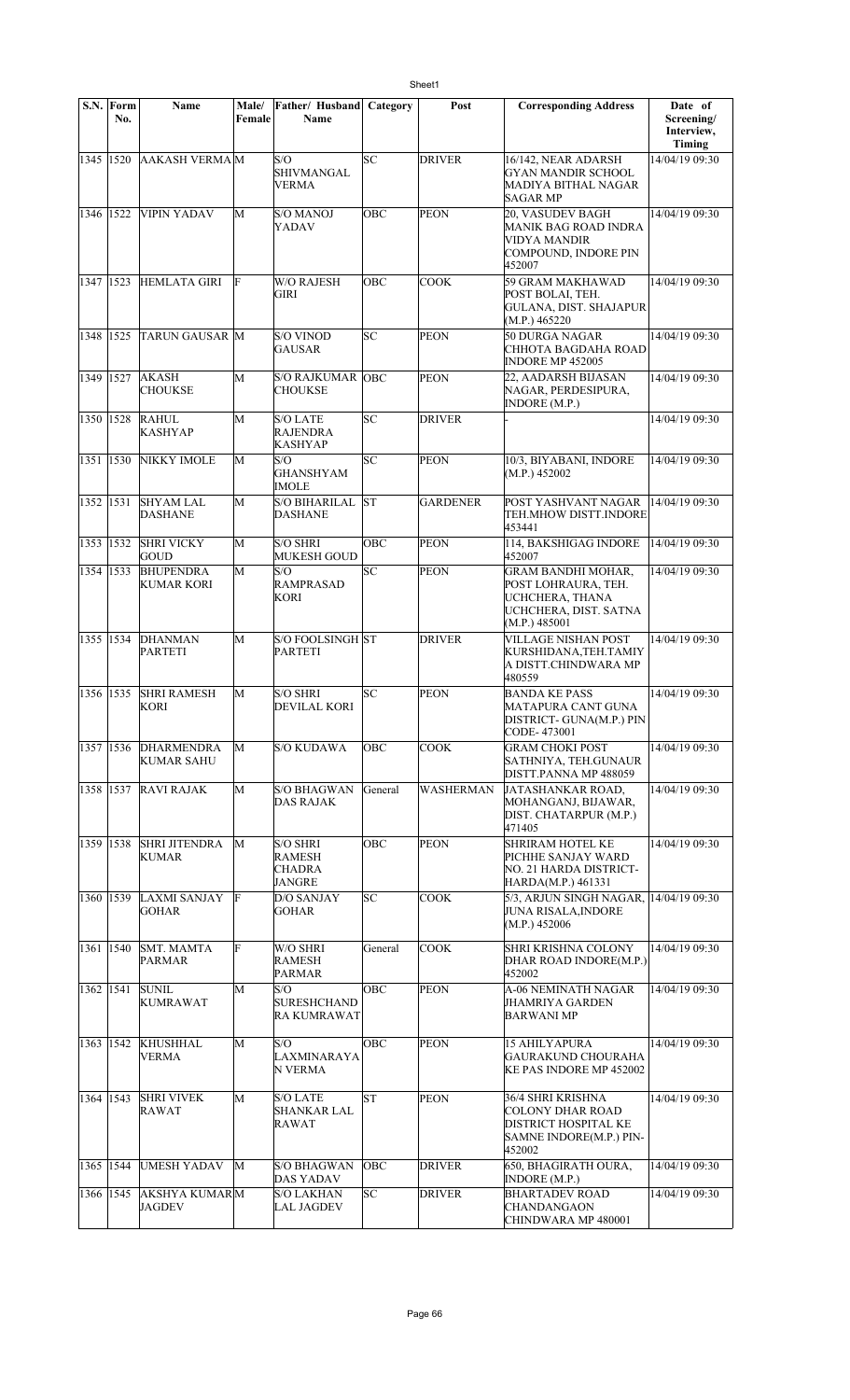|             | S.N. Form<br>No. | Name                                              | Male/<br>Female | Father/ Husband<br><b>Name</b>                                 | Category  | Post          | <b>Corresponding Address</b>                                                            | Date of<br>Screening/<br>Interview,<br>Timing |
|-------------|------------------|---------------------------------------------------|-----------------|----------------------------------------------------------------|-----------|---------------|-----------------------------------------------------------------------------------------|-----------------------------------------------|
| 1367 1546   |                  | <b>MANISHA</b><br><b>BHAIRVE</b>                  | F               | <b>D/O SANJAY</b><br><b>BHAIRVE</b>                            | lsc       | <b>PEON</b>   | SHANKAR PIVAL HOUSE<br>NO 25 VILLAGE SANTER<br>TEH MAHU DISTT INDORE<br>MP              | 14/04/19 09:30                                |
| 1368 1547   |                  | <b>SHRI DINESH</b><br><b>BAGHEL</b>               | M               | <b>S/O SHRI</b><br><b>SIKDAR SINGH</b><br><b>BAGHEL</b>        | <b>ST</b> | <b>PEON</b>   |                                                                                         | 14/04/19 09:30                                |
| 1369        | 1548             | <b>SHRI NAVEEN</b><br><b>PARDESHI</b>             | M               | <b>S/O SHRI</b><br>MADHUKAR<br><b>PARDESHI</b>                 | OBC       | <b>PEON</b>   | EWS, 108 OLD HOUSING<br><b>BOARD COLONY</b><br>JAITAPUR KHARGONE<br>M.P. 451001         | 14/04/19 09:30                                |
| 1370        | 1549             | <b>DINESH BHARTI M</b>                            |                 | S/O MADANLAL SC<br>JI BHARTI                                   |           | <b>PEON</b>   | HOUSE NO. 298 NAYA GAV 14/04/19 09:30<br>RAJGARH RATLAM DISTT<br><b>RATLAM 457001</b>   |                                               |
| 1371 1551   |                  | <b>SANJAY</b><br>MALVIYA                          | M               | <b>S/O DEVILAL</b><br><b>MALVIYA</b>                           | lsc       | <b>DRIVER</b> |                                                                                         | 14/04/19 09:30                                |
| 1372 1552   |                  | <b>SHRI</b><br><b>KRISHNAKANT</b><br>SONI         | M               | S/O SHRI VINOD OBC<br><b>SONI</b>                              |           | <b>PEON</b>   | 99/A/S-4/ SCHEME NO. 78<br>VIJAY NAGAR<br><b>INDORE(M.P.) 452010</b>                    | 14/04/19 09:30                                |
| 1373 1553   |                  | <b>SHRI VINOD</b><br><b>SARTALIYA</b>             | M               | <b>S/O SHRI</b><br><b>NANDRAM JI</b>                           | OBC       | <b>PEON</b>   | DHANGAR MOHALLA.<br><b>BALAGANJ, MANDSAUR</b><br>M.P. 485001                            | 14/04/19 09:30                                |
| 1374 1554   |                  | <b>BHOOPENDRA</b><br><b>BAGHEL</b>                | M               | <b>S/O SARDAR</b>                                              | lΣ        | <b>PEON</b>   | TALAB PULIYA VASKAL<br>PHATA ALIRAJPUR M.P                                              | 14/04/19 09:30                                |
| 1375        | 1555             | <b>BADE LAL</b><br><b>KHAJOORIYA</b>              | M               | <b>S/O RAM</b><br><b>SWAROOP</b>                               | lsc       | <b>PEON</b>   | <b>GRAM MEBATIKAPURA</b><br>POST DEHGAON THANA &<br>TEH.GOHAD DISTT BHIND<br>MP 477222  | 14/04/19 09:30                                |
| 1376 1556   |                  | <b>AAMIR RAZA</b>                                 | M               | <b>S/O JAVED</b><br><b>KHAN</b>                                | OBC       | <b>COOK</b>   | 33/335, KUMHAR GALI,<br><b>GANESH PURA, MORENA</b><br>(M.P.) 476001                     | 14/04/19 09:30                                |
| 1377        | 1557             | <b>SHRI HARIOM</b><br><b>SEN</b>                  | M               | <b>S/O SHRI</b><br><b>BALARAM SEN</b>                          | OBC       | <b>PEON</b>   |                                                                                         | 14/04/19 09:30                                |
| 1378        | 1558             | <b>ABHISHEK SONI M</b>                            |                 | <b>S/O HARIOM</b><br>SONI                                      | ОВС       | <b>DRIVER</b> | VILL POST JAMNER TEH<br><b>SHUJALPUR DISTT</b><br>SHAJAPUR MP. 465335                   | 14/04/19 09:30                                |
| 1379        | 1559             | <b>SHRI MANISH</b><br><b>KUMAR</b>                | M               | <b>S/O SHRI</b><br><b>RAJENDRA</b><br><b>PRASAD</b>            | SC        | <b>DRIVER</b> | KORI SAMAJ KARYALAYA 14/04/19 09:30<br>KE PAS, AARA BIRLA<br>NAGAR, GWALIOR 474004      |                                               |
| 1380 1560   |                  | SAWAN SHINDE M                                    |                 | <b>S/O DILEEP</b>                                              | SC        | <b>PEON</b>   | <b>GRAM POST JASWADI</b><br>NEAR SAI MANDIR,<br>HARIJAN MOHALLA<br><b>DISTT.KHANDWA</b> | 14/04/19 09:30                                |
| 1381        | 1561             | <b>SARITA</b><br><b>THANWAR</b>                   | F               | <b>W/O MANISH</b><br>THANWAR                                   | SC        | <b>PEON</b>   | C-3, C.R.P. LINE, CHACHA<br>NEHRU HOSPITAL,<br><b>INDORE</b> (M.P.) 452001              | 14/04/19 09:30                                |
| 1382 1562   |                  | DAYASHANKAR M<br><b>PATIDAR</b>                   |                 | <b>S/O SHRI</b><br>KAILASH<br><b>CHANDRA</b><br><b>PATIDAR</b> | OBC       | <b>DRIVER</b> | MHOW DISTRICT- INDORE 14/04/19 09:30<br><b>PIN CODE-453441</b>                          |                                               |
| 1383 1563   |                  | <b>ACHALRAJ PURI M</b>                            |                 | <b>S/O MOHAN</b><br><b>PURI</b>                                | OBC       | <b>PEON</b>   | 77 JANTA COLONY BADA<br><b>GANPATI INDORE MP</b><br>452002                              | 14/04/19 09:30                                |
| 1384   1564 |                  | <b>KRISHNA</b><br><b>CHANDRA</b><br><b>SITARE</b> | M               | <b>S/O BABULAL</b><br><b>SITARE</b>                            | SC        | <b>PEON</b>   | 583/8, NEHRU NAGAR,<br><b>INDORE (M.P.) 452011</b>                                      | 14/04/19 09:30                                |
| 1385 1565   |                  | MS SAVITA<br><b>BAGHEL</b>                        | F               | D/O SHRI<br><b>SIKDAR SINGH</b><br><b>BAGHEL</b>               | ST        | <b>PEON</b>   |                                                                                         | 14/04/19 09:30                                |
| 1386        | 1566             | <b>BHARAT SITARE M</b>                            |                 | <b>S/O BABULAL</b><br><b>SITARE</b>                            | SC        | <b>DRIVER</b> | 583/8, NEHRU NAGAR,<br><b>INDORE</b> (M.P.) 452011                                      | 14/04/19 09:30                                |
| 1387        | 1567             | RAHUL BHALSE M                                    |                 | <b>S/O LATE SHRI</b><br>GANESH<br><b>BAHALSE</b>               | SC        | PEON          | 9/3, SNEH NAGAR KALASH 14/04/19 09:30<br>MANDAP KE<br>PECHHE, INDORE, MP<br>452001      |                                               |
| 1388        | 1568             | <b>SUBHAM</b><br>KATARNE                          | M               | <b>S/O ARUN</b>                                                | SC        | <b>DRIVER</b> | DHARAMPURI SOLSINDA<br><b>SANVER ROAD INDORE</b><br>453551                              | 14/04/19 09:30                                |
| 1389        | 1569             | MS. SANTOSH<br>GANAWA                             | F               | <b>D/O SHRI RAM</b><br><b>SINGH</b><br><b>GANAWA</b>           | <b>ST</b> | PEON          | 346 BHIL COLONY<br>MUSAKHEDI<br>INDORE(M.P.) PIN CODE-<br>452001                        | 14/04/19 09:30                                |
| 1390 1570   |                  | <b>AKHILESH</b><br><b>MAKWANA</b>                 | М               | <b>S/O KAILASH</b><br>MAKWANA                                  | OBC       | <b>PEON</b>   | 287/288/4, PANCHMURTI<br>NAGAR, INDORE (M.P.)<br>452005                                 | 14/04/19 09:30                                |
| 1391 1571   |                  | <b>VINITA</b><br><b>RATHORE</b>                   | F               | W/O AJAYL<br><b>RATHORE</b>                                    | OBC       | <b>PEON</b>   | 127 ADARSH INDIRA<br>NAGAR DHAR ROAD<br>INDORE MP 452001                                | 14/04/19 09:30                                |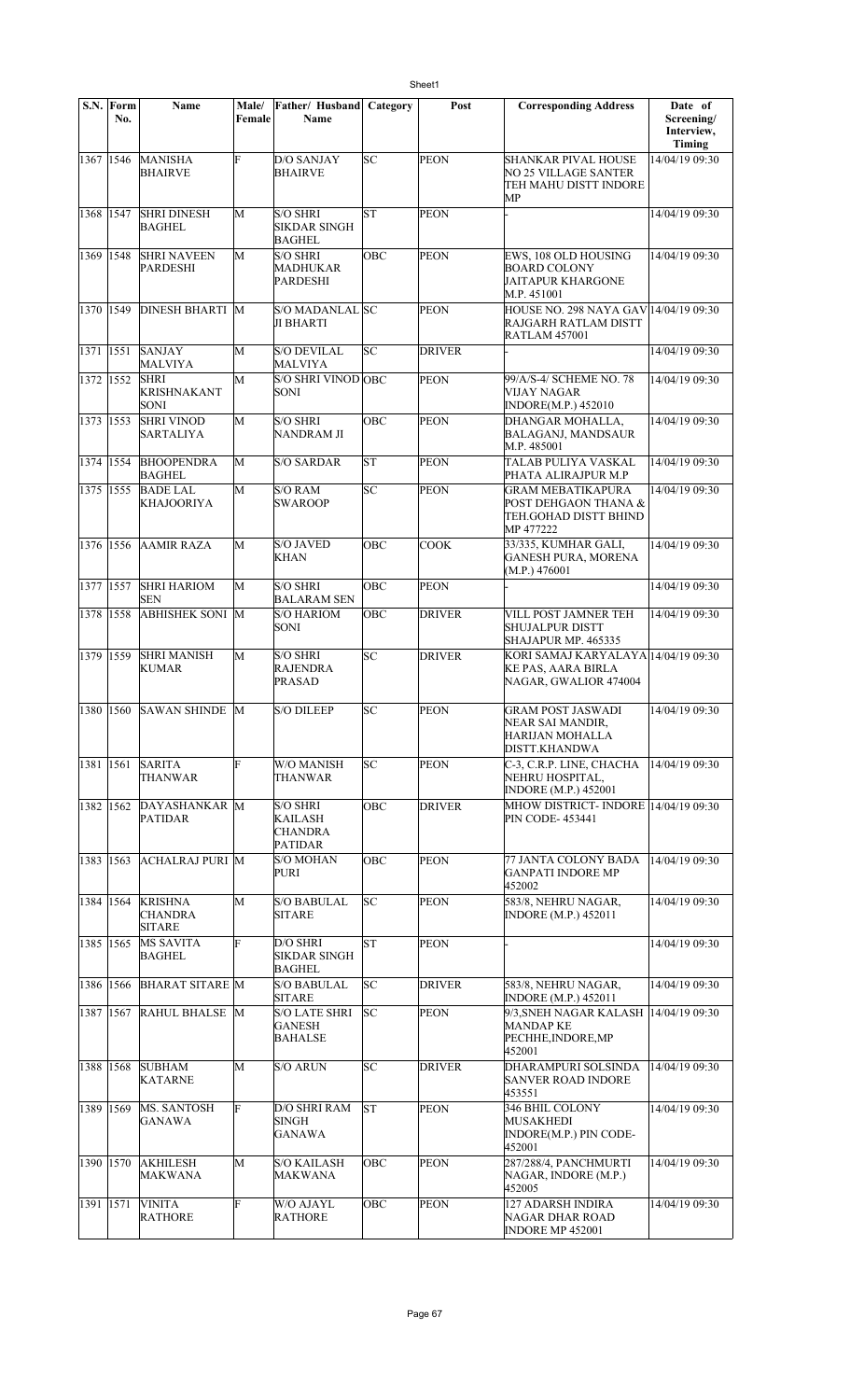|             | S.N. Form<br>No. | Name                                          | Male/<br>Female | Father/ Husband<br>Name                            | Category   | Post          | <b>Corresponding Address</b>                                                                                        | Date of<br>Screening/<br>Interview,<br><b>Timing</b> |
|-------------|------------------|-----------------------------------------------|-----------------|----------------------------------------------------|------------|---------------|---------------------------------------------------------------------------------------------------------------------|------------------------------------------------------|
| 1392 1572   |                  | <b>CHANDAN</b><br><b>KUMAR</b><br>JEENWAL     | M               | <b>S/O NEERAJ</b><br>JEENWAL                       | SC         | <b>PEON</b>   | 252, PANCHAM KI<br><b>FAIL, DR.ROSHAN SINGH</b><br><b>BHANDARI MARG</b><br><b>INDORE.</b>                           | 14/04/19 09:30                                       |
| 1393 1573   |                  | <b>SMT. SANGEETA F</b>                        |                 | <b>W/O SHRAVAN</b><br><b>KUMAR</b>                 | OBC        | <b>PEON</b>   | 439 SHRI RAM NAGAR<br><b>INDORE HAWA BANGLA</b><br>SHIVAM PUBLIC SCHOOL<br><b>KE SAMNE</b>                          | 14/04/19 09:30                                       |
| 1394 1574   |                  | <b>MUKESH</b><br><b>KACHRU</b>                | M               | <b>S/O JAGRAM</b><br><b>KACHRU</b>                 | lsт        | <b>PEON</b>   | FLAT NO.305 YUKTI<br>NARAYANI APARTMENT<br>SHRIJI VELLAY BICHOLI<br>MARDANA INDORE MP<br>452016                     | 14/04/19 09:30                                       |
| 1395 1575   |                  | <b>SHRI</b><br><b>MAHENDRA</b><br><b>SONA</b> | М               | <b>S/O SHRI RAJU</b><br><b>SONA</b>                | lsс        | <b>PEON</b>   | 487 JUMMAN NAGAR<br>KHAJRANA INDORE(M.P.)<br>452001                                                                 | 14/04/19 09:30                                       |
| 1396 1576   |                  | <b>DEEPAK</b>                                 | M               | <b>S/O KAMAL</b>                                   | OBC        | <b>PEON</b>   | 3169/9 SAKHAN MOHALLA 14/04/19 09:30<br>MAHU MP PINCODE 453441                                                      |                                                      |
| 1397 1577   |                  | <b>SUNIL</b><br><b>CHOUHAN</b>                | M               | <b>S/O LATE</b><br><b>MUKESH</b><br><b>CHOUHAN</b> | SC         | <b>DRIVER</b> | M 265, KISHAN GANJ,<br>NEAR RESHAM KENDRA,<br>DR. BHIMRAO BABA<br>SAHEB AMBEDKAR<br>NAGAR, MHOW, INDORE<br>(M.P.) 4 | 14/04/19 09:30                                       |
| 1398 1578   |                  | <b>YOGESH VYAS</b>                            | M               | <b>S/O RAM BHOG</b><br><b>VYAS</b>                 | General    | <b>PEON</b>   | 1600/9 NANDA NAGAR<br><b>INDORE MP 452011</b>                                                                       | 14/04/19 09:30                                       |
| 1399 1579   |                  | <b>RAHUL JATVA</b>                            | M               | S/O<br><b>RAMPRASAD</b><br><b>JATVA</b>            | SC         | <b>PEON</b>   | 837, SUTAR GALI, HATOD<br>(M.P.) 453111                                                                             | 14/04/19 09:30                                       |
| 1400 1580   |                  | <b>ABHISHEK</b>                               | М               | <b>S/O SANTOSH</b>                                 | SC         | <b>PEON</b>   | H.NO.58 SUBHASH CHOUK  14/04/19 09:30<br>MHOW GAON MASJID KE<br><b>PASS TEH.MHOW</b><br><b>DISTT.INDORE</b>         |                                                      |
| 1401 1581   |                  | <b>SHRI SANJAY</b>                            | М               | <b>S/O SHRI NAND</b><br><b>KISHOR</b>              | <b>OBC</b> | <b>PEON</b>   | GRAM & POST- TIKHAD<br>TEHSIL- ITARASI<br>DISTRICT-<br>HOSHANGABAD(M.P.)<br>461115                                  | 14/04/19 09:30                                       |
| 1402   1582 |                  | <b>SAPNA</b><br>CHOUHAN                       | F               | W/O AJITSING                                       | SC         | PEON          | 244 COMUNITY HALL KE<br>PAS DEVAS NAKA<br>NIRANJANPUR INDORE<br>MP 452010                                           | 14/04/19 09:30                                       |
| 1403 1583   |                  | <b>SHRI DINESH</b><br>KUMAR                   | M               | <b>S/O SHRI</b><br><b>JAYRAM SINGH</b>             | SC         | PEON          | GRAM-LIMBODA, POST-<br>SAJOD LIMBODA.<br>(TARANA) DIST-UJJAIN<br>M.P. 456665                                        | 14/04/19 09:30                                       |
| 1404 1584   |                  | <b>DEEPAK JATVA</b>                           | M               | S/O<br><b>RAMPRASAD</b><br><b>JATVA</b>            | SC         | <b>DRIVER</b> | 837, BALAI MOHALLA,<br>HATOD (M.P.) 453111                                                                          | 14/04/19 09:30                                       |
| 1405 1585   |                  | <b>SANDEEP</b><br>KUMAR                       | М               | <b>S/O SANTOSH</b><br><b>KUMAR</b>                 | SC         | <b>PEON</b>   | H.NO.58, SUBHASH<br>CHOUK, MHOW GAON<br><b>MASJID KE PASS MHOW</b><br><b>INDORE</b>                                 | 14/04/19 09:30                                       |
| 1406 1586   |                  | <b>CHITRAESH</b><br><b>SIRAVALE</b>           | M               | <b>S/O PRAKASH</b><br><b>RAW SIRAVALE</b>          | SC         | <b>PEON</b>   | MHOWGONA, AYODHYA<br><b>BASTI POST MHOW.</b><br>DISTT. INDORE (M.P.) PIN<br>453441                                  | 14/04/19 09:30                                       |
| 1407 1587   |                  | <b>SHRI VIKAS</b><br><b>SONKAR</b>            | М               | <b>S/O SHRI</b><br><b>SATYANARAYA</b><br>N SONKAR  | SC         | <b>PEON</b>   | 1/2, VINOBA NAGAR,<br>GOVT. SCHOOL KE PAS,<br><b>INDORE M.P. 452018</b>                                             | 14/04/19 09:30                                       |
| 1408 1588   |                  | <b>MOHIT</b>                                  | M               | S/O<br><b>JAGANNATH</b>                            | OBC        | <b>PEON</b>   | 208 ASHOK NAGAR<br><b>BIJASAN ROAD INDORE</b><br>MP 452005                                                          | 14/04/19 09:30                                       |
| 1409 1589   |                  | <b>SHRI KRISHNA</b><br><b>KUMAR KACHER</b>    | M               | S/O SHRI AMRIT OBC<br><b>LAL KACHER</b>            |            | <b>PEON</b>   | NEHRU NAGAR GHASILAL  14/04/19 09:30<br>KI CHAL GALI NO. 1<br>INDORE(M.P.) PIN CODE-                                |                                                      |
| 1410 1590   |                  | <b>GORE LAL MORE M</b>                        |                 | S/O SARDAR<br><b>MORE</b>                          | ST         | <b>PEON</b>   | 2/2 TRIVENI NAGAR<br>CHILAWAD INDORE, MP<br>452001                                                                  | 14/04/19 09:30                                       |
| 1411        | 1591             | PUSHPENDRA<br><b>KANADE</b>                   | M               | <b>S/O RAJESH</b><br><b>KANADE</b>                 | SC         | GARDENER      | MALHAR GANJ THANA<br>(INDORE)                                                                                       | 14/04/19 09:30                                       |
| 1412 1592   |                  | <b>RISHABH</b><br><b>CHAPRI</b>               | M               | <b>S/O ASHOK</b><br><b>CHAPRI</b>                  | SC.        | <b>PEON</b>   | KISHANGANJ, 11 GRAM<br>HARANIYA KHEDI.<br>MHOW, INDORE (M.P.)<br>453441                                             | 14/04/19 09:30                                       |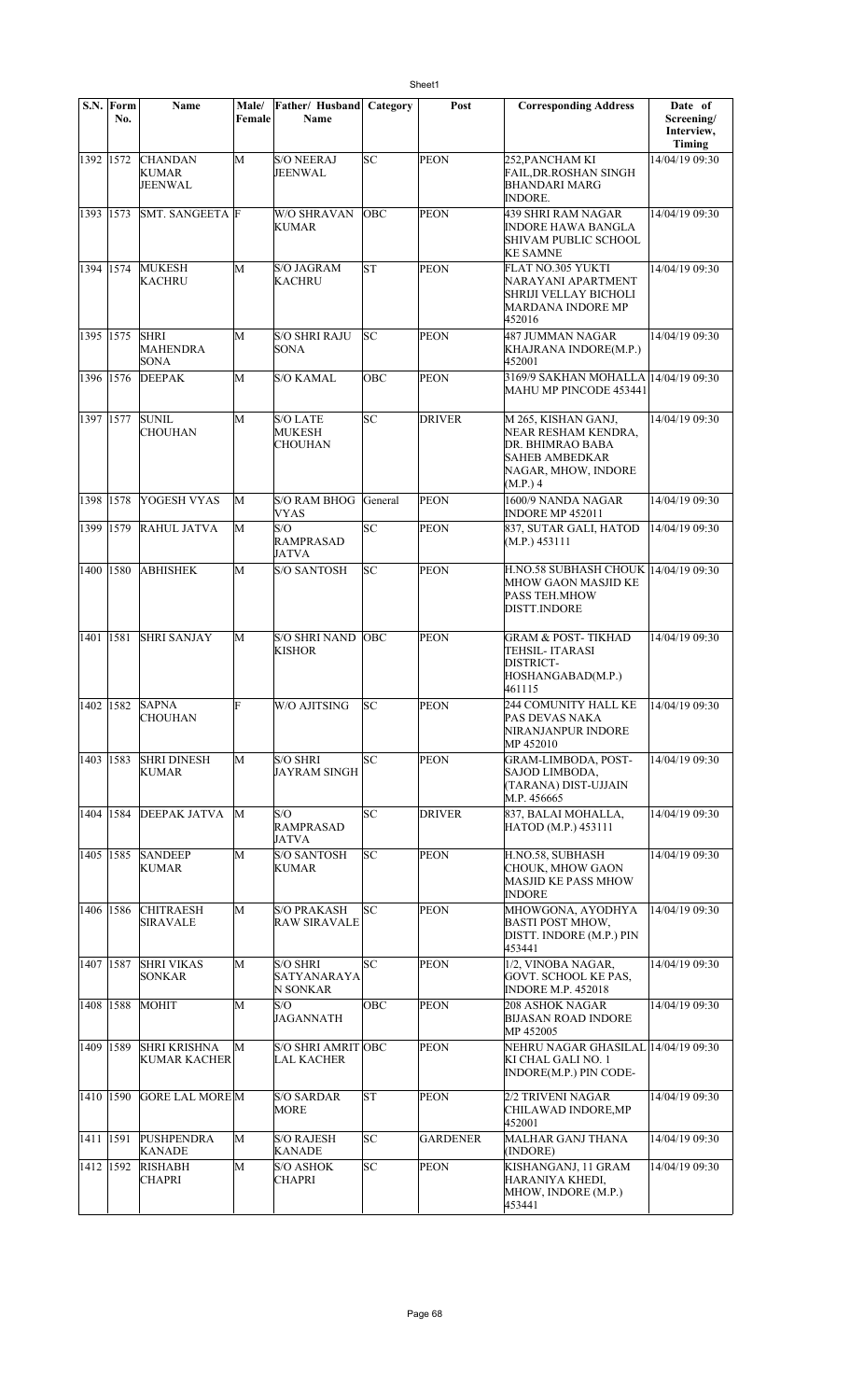|             | S.N. Form<br>No. | Name                                   | Male/<br>Female | Father/Husband<br>Name                              | Category | Post            | <b>Corresponding Address</b>                                                                                                       | Date of<br>Screening/<br>Interview,<br>Timing |
|-------------|------------------|----------------------------------------|-----------------|-----------------------------------------------------|----------|-----------------|------------------------------------------------------------------------------------------------------------------------------------|-----------------------------------------------|
| 1413 1593   |                  | <b>SHRI NARENDRAM</b><br>TIWARI        |                 | <b>S/O SHRI</b><br><b>BAIJNATH</b><br><b>TIWARI</b> | General  | <b>GARDENER</b> | H.NO. 687, WARD NO. 25,<br><b>BADHIBAL COLONY KE</b><br>PICHE, NEW BUS STAND,<br>BALPURNA, SHEHDOL,<br>M.P. 484001                 | 14/04/19 09:30                                |
| 1414 1594   |                  | <b>VIJAY VERMA</b>                     | M               | <b>S/O BABULAL</b><br><b>VERMA</b>                  | General  | <b>PEON</b>     | 113, RNT MARG<br>JEEVAJIGANJ THANE KE<br>PASS ABDALPURA UJJAIN<br>MP 456001                                                        | 14/04/19 09:30                                |
| 1415 1595   |                  | <b>ANITA SHINDE</b>                    | F               | <b>W/O RAJESH</b><br>SHINDE                         | lsс      | <b>PEON</b>     | 23/109 GPO ROAD MAHU<br><b>BADI HOUSE DISTT</b><br><b>INDORE 453441</b>                                                            | 14/04/19 09:30                                |
| 1416 1596   |                  | <b>SHRI ROHIT</b><br>DAWAR             | M               | S/O SHRI<br><b>DURGAPRASAD</b><br><b>DAWAR</b>      | lsт      | <b>DRIVER</b>   | I/16 P.W.D. QUATER OLD<br>PALASIA INDORE(M.P.)<br>452001                                                                           | 14/04/19 09:30                                |
| 1417 1597   |                  | <b>MANISH GIRI</b>                     | M               | S/O RAMNIWAS OBC<br>GIRI                            |          | <b>DRIVER</b>   | 149, B, DHIRAJ NAGAR,<br>OPP. VELOCITY CINEMA,<br><b>INDORE (M.P.) 452010</b>                                                      | 14/04/19 09:30                                |
| 1418 1598   |                  | <b>SHUBHAM</b><br><b>KANADE</b>        | M               | <b>S/O RAJESH</b><br><b>KANADE</b>                  | SC       | <b>DRIVER</b>   | 100/2 COUTHI PALTAN<br>(POLICE LINE) MALHAR<br><b>GANJ THANA</b>                                                                   | 14/04/19 09:30                                |
| 1419 1599   |                  | <b>RAJESH</b><br>KAYASTH               | M               | <b>S/O DHANNA</b><br><b>LAL KAYASTH</b>             | SC       | <b>DRIVER</b>   |                                                                                                                                    | 14/04/19 09:30                                |
| 1420 1600   |                  | <b>AVINASH</b><br><b>KHILRE</b>        | М               | S/O KAILASH<br><b>KHILARE</b>                       | SC       | <b>PEON</b>     | <b>683 GOTU KI CHAL</b><br>MALWA MILL INDORE MP<br>452001                                                                          | 14/04/19 09:30                                |
| 1421   1601 |                  | KRISHNAPAL<br>SINGH PARIHAR            | М               | S/O ARJUN<br><b>SINGH</b><br><b>PARIHAR</b>         | General  | <b>PEON</b>     | 427, HUKUMCHAND<br>COLONY, INDORE (M.P.)<br>452002                                                                                 | 14/04/19 09:30                                |
| 1422 1602   |                  | <b>SHRI SANJAY</b><br>SISODIYA         | М               | S/O SHRI AMAR ST<br><b>SINGH</b><br><b>SISODIYA</b> |          | <b>DRIVER</b>   |                                                                                                                                    | 14/04/19 09:30                                |
| 1423 1603   |                  | <b>VIJAY SINGH</b><br>CHOUHAN          | М               | <b>S/O VEER</b><br><b>SINGH</b><br>CHOUHAN          | General  | <b>PEON</b>     | 123, ABHILASHA<br>NAGAR,MUSAKHEDI,INDO<br>RE MP 452001                                                                             | 14/04/19 09:30                                |
|             | 1424 1604        | <b>SAPNA DHADSE</b>                    | F               | <b>D/O BHUWANI</b><br>RAM (BHAI<br>RAM) DHADSE      | SC       | <b>PEON</b>     | 186/5, SURAJ NAGAR,<br><b>BEHIND MAYUR</b><br>HOSPITAL, BANGALI<br>CHOURAHA, INDORE<br>(M.P.) 452016                               | 14/04/19 09:30                                |
|             |                  | 1425 1605 SHRI ARVIND<br><b>BAGHEL</b> | М               | <b>S/O SHRI WAL</b><br><b>SINGH BAGHEL</b>          | IST      | <b>PEON</b>     |                                                                                                                                    | 14/04/19 09:30                                |
|             | 1426 1606        | <b>DEEPMALA</b><br>GHARU               | F               | W/O ISHWAR<br>GHARU                                 | SC       | COOK            | 128 BHAVARKUA<br>HARIJAN COLONY<br>INDORE MP                                                                                       | 14/04/19 09:30                                |
|             | 1427   1607      | <b>REHAN BEG</b>                       | М               | <b>S/O SIRAJ BEG</b>                                | General  | <b>PEON</b>     | 38, WARD NO.04, BHEEL<br><b>GALI WEST</b><br>NIMAR, SANAWAD MP<br>451111                                                           | 14/04/19 09:30                                |
| 1428 1608   |                  | <b>SHRI SANNI</b><br>DAMOR             | М               | <b>S/O SHRI</b><br><b>RAJESH DAMOR</b>              | lΣ       | <b>PEON</b>     | SHIV MANDIR 811<br>SCHEME NO. 51 INDORE<br>TEHSIL- INDORE<br>DISTRICT-INDORE(M.P.)<br>452006                                       | 14/04/19 09:30                                |
| 1429 1609   |                  | <b>RAJ KUMARI</b>                      | F               | W/O SUNIL                                           | SC       | <b>PEON</b>     | GOVIND COLONEY COURT 14/04/19 09:30<br><b>KE PECHE, DURGA</b><br>MANDIR KE PAS<br>AMLA, TEH. POST<br>AMLA,DISTT.BETUL,MP<br>460551 |                                               |
| 1430 1610   |                  | <b>SHRI PUNJALAL</b><br>RAIKWAR        | M               | S/O LATE SHRI<br><b>BABULALJI</b><br><b>RAIKWAR</b> | lsс      | <b>PEON</b>     | HARIJAN MOHALLA<br>DANTODIYA TEHSIL &<br>DISTRICT- RATLAM(M.P.)<br>PIN-457001                                                      | 14/04/19 09:30                                |
| 1431 1611   |                  | <b>SHRI PAVAN</b><br>MATHIL            | M               | <b>S/O SHRI</b><br>RAJENDRA<br><b>PRASAD</b>        | OBC      | <b>PEON</b>     | <b>65 VISHVANATH DHAM</b><br>COLONY NEAR KARVLA<br>KUA KHAJRANA<br>INDORE(M.P.)                                                    | 14/04/19 09:30                                |
|             | 1432 1612        | <b>KAPIL SAXENA</b>                    | М               | S/O SATISH<br>SAXENA                                | General  | <b>PEON</b>     | 32/1 GOVIND VALLABH<br>PANT MARG POST<br>MANDLESHWAR, TEHSIL<br>MAHESHWAR, DISTRICT<br>KHARGONE 451221                             | 14/04/19 09:30                                |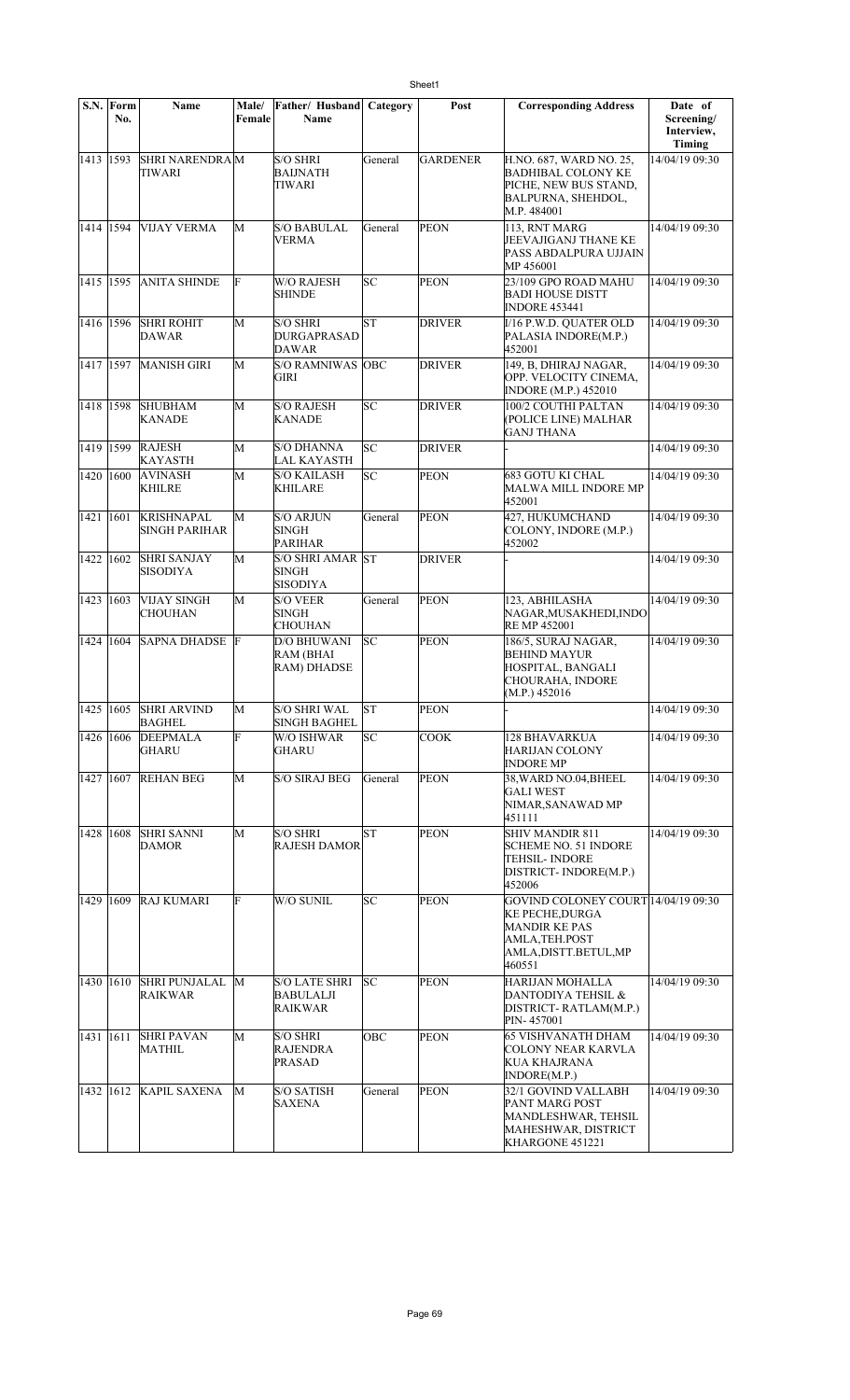| S.N.        | Form<br>No. | Name                                   | Male/<br>Female | Father/ Husband<br>Name                              | Category   | Post          | <b>Corresponding Address</b>                                                                                                 | Date of<br>Screening/<br>Interview,<br>Timing |
|-------------|-------------|----------------------------------------|-----------------|------------------------------------------------------|------------|---------------|------------------------------------------------------------------------------------------------------------------------------|-----------------------------------------------|
| 1433 1613   |             | <b>DINESH</b><br><b>CHANDIWAL</b>      | М               | S/O HIRA SINGH SC<br><b>CHANDIWAL</b>                |            | <b>PEON</b>   | 258, GRAM + POST PAL<br>KANKARIYA, TEH.<br>HATOD, DIST. INDORE<br>(M.P.) 453551                                              | 14/04/19 09:30                                |
| 1434 1614   |             | <b>MUKESH</b><br><b>DANGDE</b>         | M               | <b>S/O UMRAW</b><br><b>DANGDE</b>                    | SC         | PEON          | <b>MUKESH DANGDE</b><br>TRIVENI WARD<br>13.VILLAGE AND POST<br><b>BHAISADEHI</b><br>TEH.BHAISADEHI<br>DISTT.BAITUL MP 460220 | 14/04/19 09:30                                |
| 1435 1615   |             | <b>SHRI SUNIL</b><br><b>BOURASI</b>    | М               | <b>S/O SHRI</b><br><b>INDRAPAL</b><br><b>BOURASI</b> | SC         | <b>PEON</b>   | 08 P.W.D. QUAETER TILAK  14/04/19 09:30<br>NAGAR MAIN ROAD<br><b>INDORE(M.P.) 452018</b>                                     |                                               |
| 1436 1616   |             | <b>VINOD VERMA</b>                     | М               | <b>S/O BHURELAL</b><br><b>VERMA</b>                  | lsc        | <b>DRIVER</b> | 105/9 LAXMI BAI MARG<br>WARD NO 09 WABDI<br>CHOUK KASRAWAD,<br><b>DISTRICT KHARGONE</b><br>(M.P.) 451228                     | 14/04/19 09:30                                |
| 1437        | 1617        | <b>GURUBHAJAN</b><br>CHATRAPAL         | M               | <b>S/O NAMDEV</b><br>CHATRAPAL                       | SC         | <b>PEON</b>   | <b>AMBEDKAR WARD NO.14</b><br>BUS STAND BHAISEDEHI<br>TEH.BHAISEDEHI BETUL<br>M.P. 460220                                    | 14/04/19 09:30                                |
| 1438 1618   |             | <b>GOKUL SOLANKIM</b>                  |                 | <b>S/O DEVKARAN SC</b><br><b>SOLANKI</b>             |            | <b>PEON</b>   | 105 (A), ABHINAV NAGAR,<br>RING ROAD, CHITAVAD,<br><b>INDORE</b> (M.P.) 452061                                               | 14/04/19 09:30                                |
| 1439 1619   |             | <b>SHRI PANKAJ</b><br><b>BOURASI</b>   | M               | <b>S/O SHRI</b><br><b>GANESH</b><br><b>BOURASI</b>   | lsc        | <b>PEON</b>   | 513 VINOBA NAGAR<br>INDORE(M.P.) 452018                                                                                      | 14/04/19 09:30                                |
| 1440 1620   |             | <b>SHRI RAJESH</b><br>MANJHI           | М               | <b>S/O SHRI PREM</b><br><b>MANJHI</b>                | <b>OBC</b> | <b>PEON</b>   | LIG-54, SARSWATI<br>NAGAR, JAWAHAR<br>CHOUK, BHOPAL M.P.<br>462003                                                           | 14/04/19 09:30                                |
| 1441        | 1621        | <b>SHEKHAR BHATIM</b>                  |                 | S/O<br>KAILASHCHAN<br><b>D BHATI</b>                 | OBC        | <b>PEON</b>   | <b>TEACHER COLONY</b><br>JHABUA                                                                                              | 14/04/19 09:30                                |
| 1442        | 1622        | <b>SHRI SUNIL</b><br><b>NIRAPUR</b>    | M               | <b>S/O SHRI</b><br>PANDURANG<br><b>NIRAPURE</b>      | General    | WASHERMAN     | WARD NO. 30, NEAR<br>M.G.M. COLLEGE ROAD<br>ITARSI, DIST-<br>HOSHANGBAD M.P. 461111                                          | 14/04/19 09:30                                |
|             |             | 1443 1623 VIKRAM<br><b>CHOUHAN</b>     | M               | <b>S/O NANURAM</b><br><b>CHOUHAN</b>                 | SC         | PEON          | <b>GRAM WANIYA POST</b><br><b>GULBALOD TEH. ALOT,</b><br>DISTT. RATLAM (M.P.) PIN<br>457118                                  | 14/04/19 09:30                                |
| 1444 1624   |             | <b>KRISHNAM</b><br><b>SHRIVASTAVA</b>  | М               | <b>S/O ANIL</b><br><b>SHRIVASTAVA</b>                | General    | <b>PEON</b>   | VIJAY TAKIJ<br>ROAD, BEHIND PRAKASH<br>DAL<br>MILL, CHANDRASHEKHAR<br>WARD, SAGAR.MP                                         | 14/04/19 09:30                                |
| 1445   1625 |             | SHRI AMJAD ALI M                       |                 | <b>S/O SHRI</b><br><b>SHOKAT ALI</b>                 | OBC        | <b>PEON</b>   | 204(B) GEETA NAGAR<br><b>SIRPUR DHAR ROAD</b><br>INDORE(M.P.)                                                                | 14/04/19 09:30                                |
| 1446 1626   |             | <b>PREM SINGH</b><br>MALVIYA           | М               | S/O<br>LAXMINARAYA<br>N SINGH<br><b>MALVIYA</b>      | SC         | <b>PEON</b>   | <b>GRAM TAPARIYAHEDI</b><br>POST KHARPA TEH. DIST.<br>RAJGARH (M.P.) 465691                                                  | 14/04/19 09:30                                |
| 1447 1627   |             | <b>REKHA SAXENA F</b>                  |                 | W/O SOURABH<br><b>SAXENA</b>                         | General    | PEON          | <b>HOSUE NO 85 BALLABH</b><br>VIHAR COLONY<br><b>MAHESHWAR DISTRICT</b><br>KHARGONE (M.P.) 451224                            | 14/04/19 09:30                                |
| 1448 1628   |             | <b>ANUJ SINGH</b><br>TOMAR             | М               | <b>S/O GAMBHIR</b><br><b>SINGH TOMAR</b>             | General    | <b>DRIVER</b> | D-1/3 SADAR BAZAR<br>POLICE LINE<br>INDORE(M.P.)                                                                             | 14/04/19 09:30                                |
| 1449 1629   |             | <b>RAJUL TIWARI</b>                    | М               | <b>S/O RAKESH</b><br>TIWARI                          | General    | <b>DRIVER</b> | SAGAR STATE COLONEY,<br>NARSINGPUR ROAD,<br>MAKRONIYA, SAGAR, MP.<br>470004                                                  | 14/04/19 09:30                                |
| 1450 1630   |             | <b>SHRI RAJKUMAR M</b><br><b>RAJAK</b> |                 | <b>S/O SHRI</b><br><b>FATTELAL</b><br>RAJAK          | OBC        | WASHERMAN     | 222, CHOUDHARY PARK<br>COLONY, RING ROAD,<br>MUSAKHEDI, DIST-<br><b>INDORE M.P. 452001</b>                                   | 14/04/19 09:30                                |
| 1451   1632 |             | <b>BHUMIKA</b><br><b>MAVLIYA</b>       | F               | <b>D/O SANTOSH</b><br><b>MAVALIYA</b>                | OBC        | <b>PEON</b>   | 400 JAGJIVAN RAM<br>NAGAR INDORE MP 452012                                                                                   | 14/04/19 09:30                                |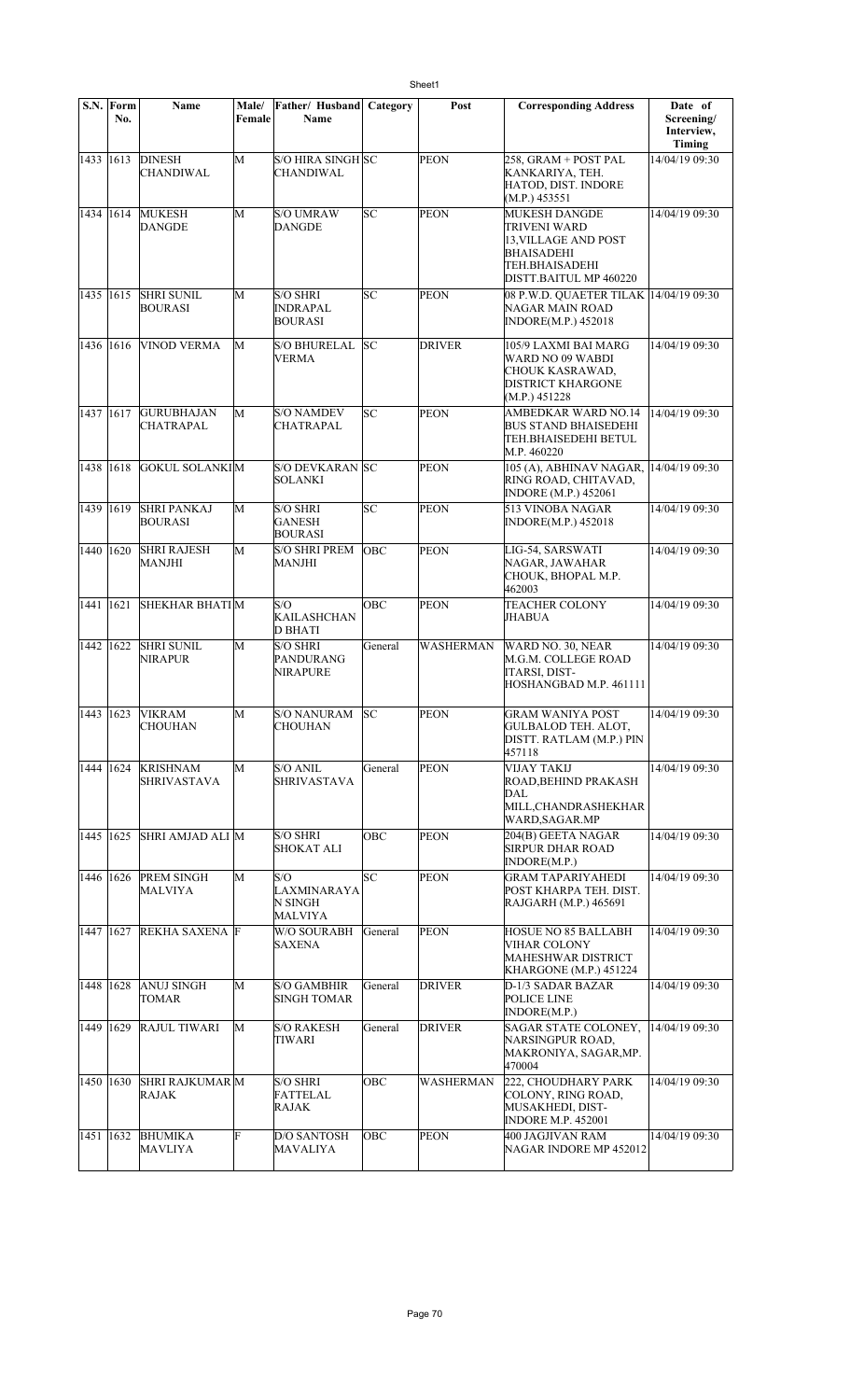|             | S.N. Form<br>No. | Name                                       | Male/<br>Female | Father/ Husband<br><b>Name</b>                                      | Category   | Post            | <b>Corresponding Address</b>                                                                            | Date of<br>Screening/<br>Interview,<br><b>Timing</b> |
|-------------|------------------|--------------------------------------------|-----------------|---------------------------------------------------------------------|------------|-----------------|---------------------------------------------------------------------------------------------------------|------------------------------------------------------|
| 1452 1633   |                  | <b>RAJENDRA</b><br><b>SINGH DANGI</b>      | M               | S/O<br><b>RAMPRASAD</b><br>DANGI                                    | OBC        | <b>PEON</b>     | <b>GRAM POST BIORA</b><br><b>KALAN TEHSIL</b><br>KHILCHIPUR DISTRICT<br>RAJGARH (M.P.) 465689           | 14/04/19 09:30                                       |
| 1453        | 1634             | <b>SHRI JAY</b><br>AWASTHI                 | M               | <b>S/O SHRI</b><br><b>SURESH</b><br><b>PRASAD</b><br>AWASTHI        | General    | <b>PEON</b>     | <b>INDORE(M.P.) 452005</b>                                                                              | 14/04/19 09:30                                       |
| 1454 1636   |                  | NITE SINGH<br><b>BAGHEL</b>                | M               | <b>S/O RASNIYA</b><br><b>BAGHEL</b>                                 | lsт        | <b>DRIVER</b>   | 40-G, SUDAMA NAGAR,E-<br>SECTOR INDORE, 452009                                                          | 14/04/19 09:30                                       |
| 1455        | 1637             | <b>JITENDRA HIRVEM</b>                     |                 | S/O MANGILAL<br><b>HIRVE</b>                                        | lsc        | <b>PEON</b>     | <b>AKHIPURA WARD NO 09</b><br>KARHI TEHSIL<br>MAHESHWAR DISTRICT<br>KHARGONE (M.P.) 451220              | 14/04/19 09:30                                       |
| 1456        | 1638             | <b>GYANESHWAR</b><br><b>SHINDE</b>         | M               | <b>S/O LATE</b><br><b>NILESH SHINDE</b>                             | OBC        | <b>PEON</b>     | 17B GOPUR COLONY<br>ANNAPURNA ROAD<br><b>INDORE MP 452009</b>                                           | 14/04/19 09:30                                       |
| 1457 1639   |                  | SHRI AKHILESH<br><b>CHOUHAN</b>            | M               | <b>S/O SHRI</b><br><b>RAMESH</b><br><b>CHOUHAN</b>                  | <b>OBC</b> | <b>PEON</b>     | 109 PIPLYARAO GOVT.<br><b>SCHOOL KE PASS</b><br><b>INDORE(M.P.) 452001</b>                              | 14/04/19 09:30                                       |
| 1458 1640   |                  | <b>SHRI ANIL</b><br><b>SITOLE</b>          | M               | <b>S/O SHRI</b><br><b>RAJENDRA</b><br><b>SITOLE</b>                 | SC         | <b>PEON</b>     | <b>GRAM- CHIKHLI, POST-</b><br>SOMAKHEDI, TEHSIL-<br>MAHESHWAR, DIST-<br>KHARGONE M.P. 451221           | 14/04/19 09:30                                       |
| 1459        | 1641             | <b>DEEPAK PAL</b>                          | M               | S/O KAMAL<br><b>KISHORE PAL</b>                                     | OBC        | <b>PEON</b>     | 15TH VAHINI, MAHESH<br><b>GAURD LINE, INDORE</b><br>(M.P.) 452006                                       | 14/04/19 09:30                                       |
| 1460        | 1642             | ANISH SAMUAL                               | M               | <b>S/O ARUN</b><br><b>SAMUAL</b>                                    | General    | <b>PEON</b>     |                                                                                                         | 14/04/19 09:30                                       |
| 1461        | 1643             | <b>KRISHNA</b><br><b>SWAMY</b>             | M               | S/O<br><b>SUBRAMANYA</b><br><b>M SWAMY</b>                          | SC         | <b>PEON</b>     | 2682 YADAV MOHALLA<br>MHOW DISTT. INDORE<br>(M.P.) PIN 453441                                           | 14/04/19 09:30                                       |
| 1462        | 1644             | <b>SHRI</b><br><b>RAMVIHARI</b><br>AHIRWAR | M               | <b>S/O SHRI</b><br><b>CHOUNA JI</b><br>AHIRWAR                      | SC         | <b>DRIVER</b>   | 140/2, GANESH DHAM<br>COLONY, BANGANGA<br>THANA KE PAS, SANWER<br>ROAD, INDORE M.P. 452015              | 14/04/19 09:30                                       |
| 1463 1645   |                  | <b>SANJAY</b><br><b>CHOUDHARY</b>          | M               | S/O<br><b>NANDKISHORE</b><br><b>CHOUDHARY</b>                       | General    | <b>PEON</b>     | <b>UJJAIN BYPASS ROAD,</b><br>WARD NO. 03, SANWER<br><b>DIST. INDORE (M.P.) 453551</b>                  | 14/04/19 09:30                                       |
| 1464 1646   |                  | <b>SHRI SOHAN</b><br><b>SINGH RAWAT</b>    | M               | S/O SHRI<br><b>HARPAL SINGH</b><br><b>RAWAT</b>                     | SΤ         | <b>PEON</b>     |                                                                                                         | 14/04/19 09:30                                       |
| 1465 1647   |                  | SHRI ABHISHEK M<br>GHAVRI                  |                 | <b>S/O SHRI</b><br><b>PRITHVIRAJ</b><br><b>GHAVRI</b>               | SC         | <b>DRIVER</b>   | 7, AMAR TEKRI, MALWA<br>MILL INDORE M.P. 452003                                                         | 14/04/19 09:30                                       |
| 1466 1648   |                  | <b>SEEMA DEVI</b><br><b>KUSHWAHA</b>       | F               | W/O MUNNA<br>LAL<br><b>KUSHWAHA</b>                                 | <b>OBC</b> | <b>PEON</b>     | <b>SOUTH CIVIL PACHPEDI</b><br>JABALPUR                                                                 | 14/04/19 09:30                                       |
| 1467 1649   |                  | <b>SATISH KUMAR</b><br>MAURYA              | M               | S/O MOHANLAL OBC<br><b>MAURYA</b>                                   |            | <b>GARDENER</b> | 366 C PRAJAPAT NAGAR<br><b>INDORE MP 452009</b>                                                         | 14/04/19 09:30                                       |
| 1468        | 1650             | <b>FIROZ KHAN</b><br>PANJABI               | М               | <b>S/O GULAM</b><br>KADAR KHAN<br><b>PANJABI</b>                    | General    | <b>PEON</b>     | AZAD MARG WARD NO. 02 14/04/19 09:30<br>MANAWAR TEHSIL<br><b>MANAWAR DISTRICT</b><br>DHAR (M.P.) 454446 |                                                      |
| 1469        | 1651             | <b>JITENDRA</b><br><b>CHOUDHARY</b>        | M               | <b>S/O AMAR</b><br><b>SINGH</b><br><b>CHOUDHARY</b>                 | OBC        | <b>DRIVER</b>   | 337/1, GARIPURA, WARD<br>NO. 1, TOK KHURD, DIST.<br>DEWAS (M.P.) 455116                                 | 14/04/19 09:30                                       |
| 1470   1652 |                  | <b>SHRI YATENDRAM</b><br>KALYANE           |                 | <b>S/O SHRI</b><br><b>SHRAVAN</b><br><b>KUMAR</b><br><b>KALYANE</b> | SC         | <b>PEON</b>     | <b>38 USHA FATAK JAIL</b><br>ROAD INDORE(M.P.)<br>452001                                                | 14/04/19 09:30                                       |
| 1471        | 1653             | <b>SHRI MOHD.</b><br>AKARAM                | М               | S/O SHRI MOHD. OBC<br><b>RAFIQ</b>                                  |            | PEON            | 336-B, NEW NURANI<br>NAGAR, DAILIMA MASJID<br>KE PAS, INDORE M.P.<br>452002                             | 14/04/19 09:30                                       |
| 1472   1654 |                  | PAWAN KUMAR M<br><b>MISHRA</b>             |                 | <b>S/O ARVIND</b><br><b>KUMAR</b><br><b>MISHRA</b>                  | General    | <b>PEON</b>     | <b>BANK COLONEY GALI</b><br>NO.2 BHARHUT NAGAR<br><b>SATNA MP 485001</b>                                | 14/04/19 09:30                                       |
| 1473 1655   |                  | <b>SMT. LAXMI</b><br>AHIRWAR               | F               | W/O SHRI<br>DHARMDAS<br><b>AHIRWAR</b>                              | SC         | <b>COOK</b>     | 140/2, GANESH DHAM<br>COLONY SANWER ROAD,<br><b>INDORE DIST-INDORE M.P.</b><br>452015                   | 14/04/19 09:30                                       |
| 1474        | 1656             | <b>NILESH</b><br>ADWALKAR                  | М               | <b>S/O DAMODAR</b><br><b>ADWALKAR</b>                               | OBC        | <b>GARDENER</b> | 3231, SUDAMA NAGAR,<br>SECTOR - E, INDORE (M.P.)<br>452009                                              | 14/04/19 09:30                                       |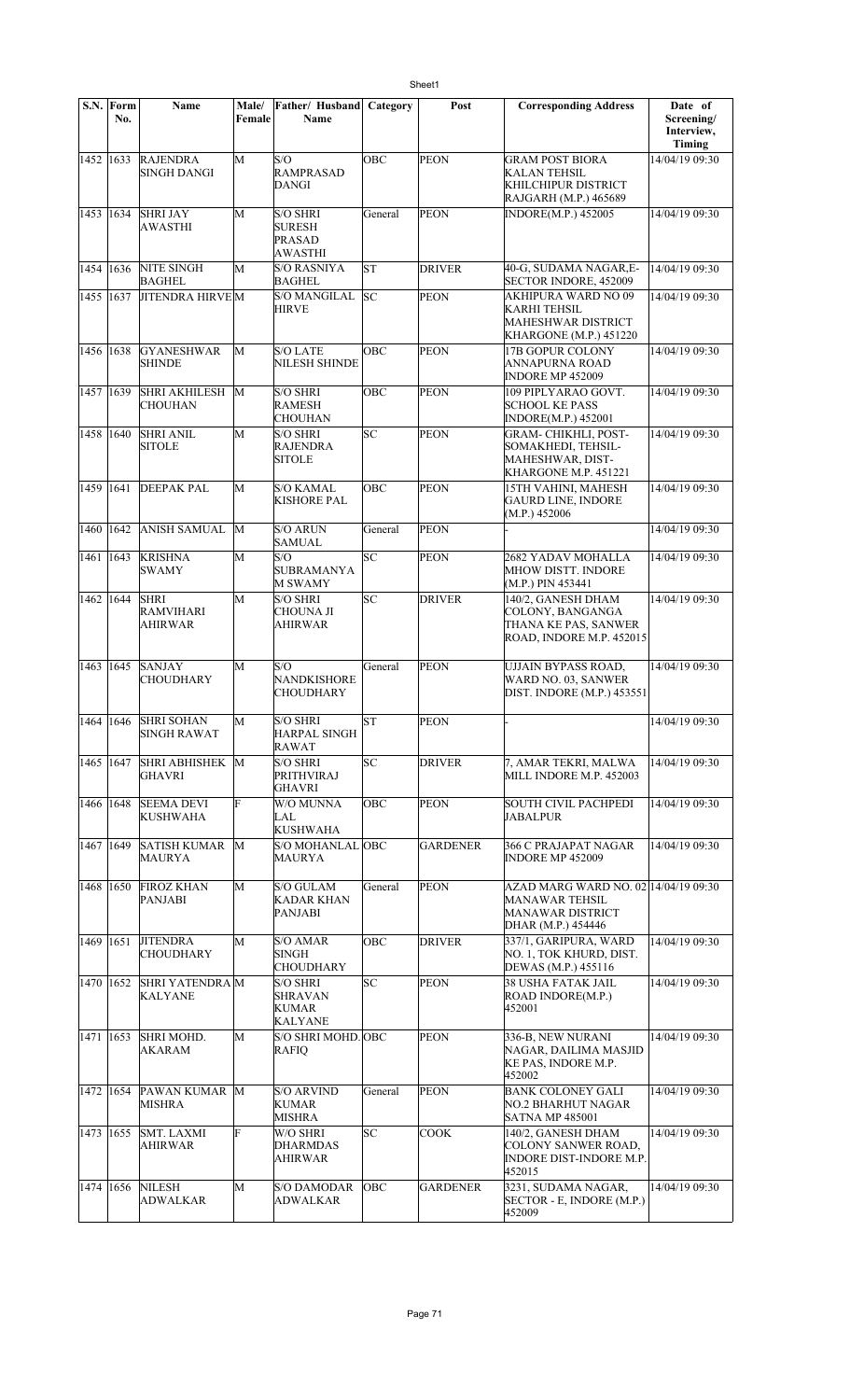|             | S.N. Form<br>No. | Name                                      | Male/<br>Female | Father/Husband<br>Name                                    | Category | Post          | <b>Corresponding Address</b>                                                                                                      | Date of<br>Screening/<br>Interview,<br>Timing |
|-------------|------------------|-------------------------------------------|-----------------|-----------------------------------------------------------|----------|---------------|-----------------------------------------------------------------------------------------------------------------------------------|-----------------------------------------------|
| 1475 1657   |                  | <b>SANTOSH</b><br>PARIHAR                 | M               | <b>S/O ASHOK</b><br>PARIHAR                               | lsc      | <b>DRIVER</b> | CIVIL WARD NO 08 DR.<br>AGRAWAL SCHOOL KE<br>PICHE DAMOH (M.P.)                                                                   | 14/04/19 09:30                                |
| 1476 1658   |                  | <b>MURLI</b>                              | M               | S/O<br><b>GANGARAM</b>                                    | SC       | <b>PEON</b>   | VILL POST DAKACHYA<br><b>DISTT INDORE TEH</b><br><b>SANVER MP</b>                                                                 | 14/04/19 09:30                                |
| 1477 1659   |                  | <b>NARENDRA</b>                           | M               | <b>S/O DARSHNA</b><br>SINGH                               | lsт      | <b>PEON</b>   | <b>63. ADIWASI BHEEL</b><br>COLONEY, MUSAKHEDI<br>INDORE MP 452001                                                                | 14/04/19 09:30                                |
| 1478 1660   |                  | <b>SMT. SANDHYA</b><br><b>SEN</b>         | F               | <b>W/O SHRI RAVI</b><br><b>SEN</b>                        | OBC      | <b>COOK</b>   | 73/3, PANCHMURTI<br>NAGAR, INDORE M.P.<br>452002                                                                                  | 14/04/19 09:30                                |
| 1479 1661   |                  | <b>JAIRAM</b><br><b>KUSHWAH</b>           | M               | S/O<br><b>GANGADHAR</b><br><b>KUSHWAH</b>                 | General  | <b>PEON</b>   | A/4, C.R.P. LINE, INDORE<br>(M.P.)                                                                                                | 14/04/19 09:30                                |
| 1480 1662   |                  | <b>SHRI DEEPAK</b><br><b>VYAS</b>         | M               | S/O SHRI GOPALOBC<br>VYAS                                 |          | <b>DRIVER</b> | 12/2 RAM BAG INDORE<br>(M.P.) PIN-452006                                                                                          | 14/04/19 09:30                                |
| 1481        | 1663             | <b>GAURAV</b><br><b>SHRIVASTAVA</b>       | $\overline{M}$  | <b>S/O SHYAM</b><br><b>SUNDAR</b><br><b>SHRIVASTAVA</b>   | General  | <b>PEON</b>   | WARD NO 02 SHAKTI<br>NAGAR CHAINPUR ROAD<br><b>BARELI DISTRICT RAISEN</b><br>(M.P.) 464668                                        | 14/04/19 09:30                                |
| 1482        | 1664             | <b>ASHISH</b><br><b>BHAGHESHWAR</b>       | M               | S/O<br><b>HARISHANKAR</b><br><b>BHAGHESHWA</b><br>R       | General  | <b>PEON</b>   | <b>ROHAN ADVOCATE KE</b><br>PASS, KESHAVGANJ<br>WARD, SAGAR MP 470002                                                             | 14/04/19 09:30                                |
| 1483 1665   |                  | <b>SHRI SANTOSH</b><br><b>KUMAR</b>       | М               | <b>S/O SHRI</b><br>KAILASHCHAN<br>DRA                     | OBC      | <b>PEON</b>   | 123, GRAM-NIPANYA<br>TULA, POST-<br>LIMACHOUAHAN, TEHSIL-<br>SARANGPUR, DIST-<br>RAJGARH M.P.                                     | 14/04/19 09:30                                |
| 1484 1666   |                  | VIJAY KUMAR<br><b>RATHORE</b>             | М               | <b>S/O BANESINGH SC</b><br><b>RATHORE</b>                 |          | <b>PEON</b>   | <b>37 VILL BURANAKHEDI</b><br><b>INDORE 452016</b>                                                                                | 14/04/19 09:30                                |
| 1485 1667   |                  | <b>SHRI DEEPAK</b><br><b>SANWLE</b>       | M               | <b>S/O SHRI</b><br><b>GIRDHARILAL</b><br><b>SANWLE</b>    | SC       | <b>PEON</b>   | 65, BHAWNA NAGAR,<br>KHANDWA NAKA,<br><b>INDORE 452001</b>                                                                        | 14/04/19 09:30                                |
| 1486 1668   |                  | <b>ANOOP PANDEY M</b>                     |                 | <b>S/O ANAND</b><br>MANGAL<br><b>PANDEY</b>               | General  | <b>PEON</b>   | <b>BHOPAL ROAD</b><br>DHULICHAND PETROL<br>PUMP, RAJEEV NAGAR<br>WARD, KRISHNA<br><b>DARWAR KE PAS</b><br>DISTRICT SAGAR (M.P.) 4 | 14/04/19 09:30                                |
| 1487   1669 |                  | <b>JITENDRA SINGH M</b><br>$\mathsf{PAL}$ |                 | <b>S/O HAMIR</b><br><b>SINGH PAL</b>                      | OBC      | <b>PEON</b>   |                                                                                                                                   | 14/04/19 09:30                                |
| 1488 1671   |                  | <b>SHRI AJAY</b><br><b>KUMAR RAWAL</b>    | М               | <b>S/O SHRI</b><br><b>OMPRAKASH</b><br><b>RAWAL</b>       | General  | <b>PEON</b>   | 145 ANIL SHRI NAGAR<br><b>KELAMATA MANDIR KE</b><br>PICHHE DEWAS DISTRICT-<br>DEWAS(M.P.) PIN - 455001                            | 14/04/19 09:30                                |
| 1489 1672   |                  | <b>SHAILENDRA</b><br><b>SAHU</b>          | М               | <b>S/O MOHAN</b><br><b>LAL SAHU</b>                       | OBC      | <b>PEON</b>   | YADAV COLONY<br>MADHUKAR SHAH WARD<br>SAGAR TEHSIL SAGAR<br>DISTRICT SAGAR (M.P.)<br>470002                                       | 14/04/19 09:30                                |
| 1490 1673   |                  | KAPIL MALVIYA M                           |                 | <b>S/O GANESH</b><br>MALVIYA                              | OBC      | WASHERMAN     | 56 MAHAVIR MARG<br>PATTA CHOUPATI DHAR<br>454001                                                                                  | 14/04/19 09:30                                |
| 1491 1674   |                  | <b>SHRI DEEPAK</b><br><b>MEENA</b>        | M               | <b>S/O SHRI</b><br><b>JAGDISHCHAN</b><br><b>DRA MEENA</b> | OBC      | <b>PEON</b>   | <b>F87II, LAVKUSH VIHAR,</b><br><b>SUKHLIYA INDORE DIST-</b><br><b>INDORE M.P. 452010</b>                                         | 14/04/19 09:30                                |
| 1492 1675   |                  | <b>SURENDRA</b><br><b>CHOUDHARY</b>       | М               | <b>S/O RAJARAM</b><br><b>CHOUDHARY</b>                    | SC.      | <b>PEON</b>   | <b>INFRONT OF KHANDEKAR 14/04/19 09:30</b><br>COMPLEX JHANDA<br>CHOWK GOPALGANJ<br>SAGAR,MP                                       |                                               |
| 1493 1676   |                  | <b>ASHISH KUMAR M</b><br>RICHHARIYA       |                 | S/O RAMPYARE General<br><b>RICHHARIYA</b>                 |          | <b>PEON</b>   | GRAM SUNWAHA TEHSIL<br>TIKAMGARH DISTRICT<br>TIKAMGARH (M.P.) 472001                                                              | 14/04/19 09:30                                |
| 1494 1677   |                  | KANHAIYA<br>JATWA                         | M               | <b>S/O KISHAN</b><br>LAL JATWA                            | SC       | <b>PEON</b>   | 649, PANCHAM KI PHEL,<br>NEAR TEEN KUAN,<br><b>INDORE</b> (M.P.) 452001                                                           | 14/04/19 09:30                                |
| 1495 1678   |                  | <b>ROSHAN SHYAM</b> M<br><b>SHAKYAVAR</b> |                 | S/O SHYAMLAL SC<br>SHAKYAVAR                              |          | <b>PEON</b>   | 681 GOTU KI CHAL<br><b>MALWA MILL INDORE MP</b><br>452003                                                                         | 14/04/19 09:30                                |
| 1496 1679   |                  | <b>LAVKUSH</b>                            | M               | S/O KANHAIYA  SC<br>LAL                                   |          | <b>PEON</b>   | H.NO.52 KISHANGANJ<br><b>NAKA NO.5 MHOW 453441</b>                                                                                | 14/04/19 09:30                                |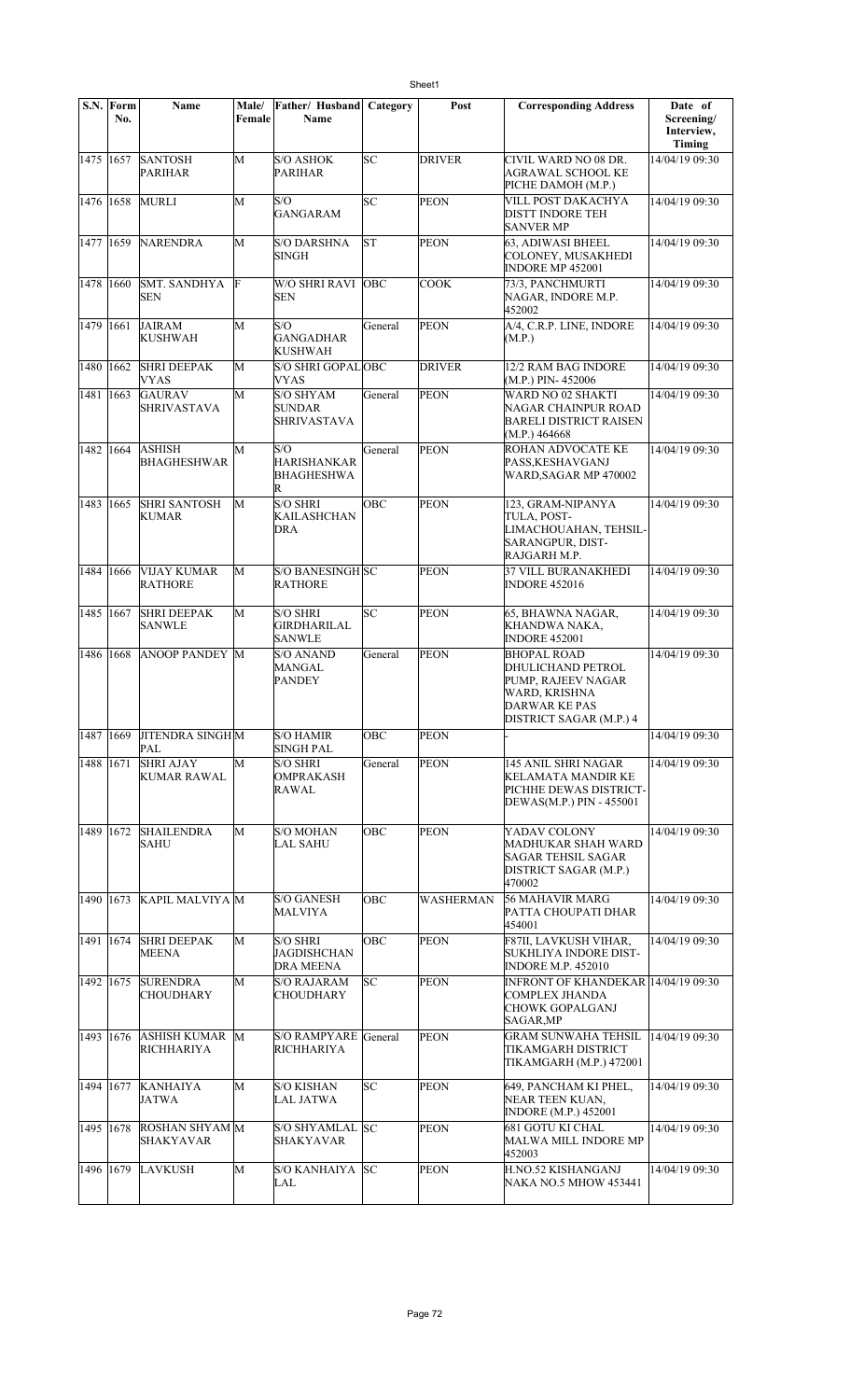|             | S.N. Form<br>No. | Name                                      | Male/<br>Female | Father/ Husband<br>Name                               | Category   | Post             | <b>Corresponding Address</b>                                                                                                             | Date of<br>Screening/<br>Interview,<br>Timing |
|-------------|------------------|-------------------------------------------|-----------------|-------------------------------------------------------|------------|------------------|------------------------------------------------------------------------------------------------------------------------------------------|-----------------------------------------------|
| 1497 1680   |                  | <b>SHRI IKRAM</b><br><b>SENANI</b>        | M               | <b>S/O SHRI</b><br><b>GANGARAM</b><br><b>SENANI</b>   | lsт        | <b>PEON</b>      | <b>GRAM-CHIKHLI, POST-</b><br><b>BABDARH, TEHSIL-</b><br>SENDHAWA, DIST-<br><b>BARWANI M.P. 451666</b>                                   | 14/04/19 09:30                                |
| 1498        | 1681             | MS. ARCHANA<br><b>DABY</b>                | F               | D/O SHRI<br>BALWANT<br>SINGH DABY                     | OBC        | <b>DRIVER</b>    | KU. ARCHANA DABY D/O<br><b>BALWANT SINGH DABY</b><br>NITYANAND CHOUK<br><b>GRAM PANCHAYAT KE</b><br><b>SAMNE GANDHWANI</b><br>TEHSIL- GA | 14/04/19 09:30                                |
| 1499   1682 |                  | <b>PRAKASH</b>                            | М               | S/O VAJMAL                                            | <b>ST</b>  | <b>PEON</b>      | <b>GRAM AMBAVTAAR,</b><br>POST DUGANI, TEH.<br>WARLA, BADWANI (M.P.)<br>451666                                                           | 14/04/19 09:30                                |
| 1500 1683   |                  | <b>LEELA</b><br>AHIRWAR                   | F               | W/O KAMTA<br><b>PRASAD</b><br>AHIRWAR                 | SC         | <b>PEON</b>      | <b>AHIRWAR GRAM</b><br>FATEHPUR RAVIDAS<br>MANDIR KE PAS TEHSIL<br><b>BANDA BELAI DISTRICT</b><br><b>SAGAR 470335</b>                    | 14/04/19 09:30                                |
| 1501 1684   |                  | <b>RADHA</b><br><b>SHAKYAVAR</b>          | F               | <b>W/O ROSHAN</b><br><b>SHAKYAVAR</b>                 | lsс        | <b>PEON</b>      | <b>681 GOTU KI CHAL</b><br><b>MALWA MILL INDORE MP</b><br>452003                                                                         | 14/04/19 09:30                                |
| 1502 1685   |                  | <b>KANHA</b><br><b>KAROSIYA</b>           | M               | S/O MADANJI<br><b>KAROSIYA</b>                        | lsс        | <b>PEON</b>      | 5, PATEL NAGAR,<br><b>GOMATGIRI INDORE</b>                                                                                               | 14/04/19 09:30                                |
| 1503 1686   |                  | <b>SHRI RAVI SEN</b>                      | М               | <b>S/O SHRI</b><br>SHANKAR LAL<br>SEN                 | ОВС        | <b>PEON</b>      | 73/3, PANCHMURTI<br>NAGAR, NEAR PRAPFUL<br><b>TALKIES DIST-INDORE</b><br>M.P. 452002                                                     | 14/04/19 09:30                                |
| 1504 1687   |                  | RAJNI<br><b>SURYAVANSHI</b>               | F               | D/O<br>RAMPRASAD<br>CHOUDHARY                         | SC         | <b>PEON</b>      | 2/4 NAJAR ALI MARG<br>PATH NO3 KSHIRSAGAR<br>COLONY SHARMA SADAN<br><b>KE PEECHHE UJJAIN</b><br>456001                                   | 14/04/19 09:30                                |
| 1505 1689   |                  | <b>KAMLESH</b><br><b>SURYAVANSHI</b>      | M               | S/O<br><b>PRAKASHCHAN</b><br>DRA<br><b>SURVYANSHI</b> | SC         | <b>COOK</b>      | 23 KSHIR SAGAR COLONY 14/04/19 09:30<br>SHARMA SADAN KE<br>PEECHHE UJJAIN MP<br>456001                                                   |                                               |
| 1506 1691   |                  | <b>DEEPIKA</b><br><b>PARMAR</b>           | F               | D/O GOPAL<br><b>SINGH</b>                             | <b>ST</b>  | <b>PEON</b>      | <b>F6 MANDAKINI BLOCK</b><br><b>1ST BATALIYA INDORE</b><br>MP 452006                                                                     | 14/04/19 09:30                                |
| 1507 1692   |                  | <b>SAMSHUDDIN</b>                         | M               | S/O<br>SHAKILUDDIN                                    | General    | <b>PEON</b>      | <b>GRAM KAJIBASAI, POST</b><br>KOTWAL, THANA MATA<br>BASAIYYA, DIST.<br>MORENA (M.P.) 476001                                             | 14/04/19 09:30                                |
| 1508 1693   |                  | <b>SHRI VIRENDRA</b><br><b>SINGH DABY</b> | M               | <b>S/O SHRI</b><br><b>BALWANT</b><br>SINGH DABY       | OBC        | <b>DRIVER</b>    | <b>VIRENDRA SINGH DABY</b><br><b>S/O BALWANT SINGH</b><br>DABY NITYANAND<br>CHOUK PACHAYAT KE<br>SAMNE GANDHWANI<br>POST-GANDHWA         | 14/04/19 09:30                                |
| 1509 1694   |                  | <b>SHRI RAHUL</b><br><b>CHOUHAN</b>       | M               | <b>S/O LATE</b><br><b>VASUDEV</b><br>CHOUHAN          | SC         | <b>PEON</b>      | <b>121 NORTH MUSAKHEDI</b><br><b>INDORE(M.P.) 452001</b>                                                                                 | 14/04/19 09:30                                |
| 1510 1695   |                  | PANKAJ                                    | M               | S/O GOPAL<br><b>SINGH GURJAR</b>                      | OBC        | <b>DRIVER</b>    | VERMA COLONY KAWADI 14/04/19 09:30<br>KI DUKAN KE PAS,<br>DISTRICT SHIVPURI (M.P.)                                                       |                                               |
| 1511 1696   |                  | <b>SHRI DEEPAK</b><br>ARYA                | М               | S/O SHRI<br>UMASHANKAR<br>ARYA                        | SC         | <b>WASHERMAN</b> | MUKAM POST-<br>RAIBIDPURA DEVNAGAR,<br>TEHSIL-DIST-KHARGONE<br>M.P. 451440                                                               | 14/04/19 09:30                                |
| 1512 1697   |                  | <b>KUSHAL KUMAR</b> M<br>YADAV            |                 | <b>S/O LATE</b><br>GOVIND<br><b>PRASAD</b><br>YADAV   | General    | PEON             | <b>VIVEKANAND WARD</b><br>KATANGI ROAD, BEHIND<br>SINGWAHINI MANDIR<br><b>SEONI MP 480661</b>                                            | 14/04/19 09:30                                |
| 1513 1698   |                  | <b>BHUPENDRA</b><br>YADAV                 | M               | S/O MULAYAM<br>SINGH YADAV                            | <b>OBC</b> | <b>DRIVER</b>    | 213 DRP LINE, INDORE<br>(M.P.) PIN 452006                                                                                                | 14/04/19 09:30                                |
| 1514 1699   |                  | <b>DEEPAK KUMAR M</b><br><b>BEN</b>       |                 | <b>S/O SANTOSH</b><br>KUMAR                           | SC         | <b>PEON</b>      | MASTANA CHOWK, NEAR  14/04/19 09:30<br><b>SATYAM TOWER, IN</b><br>KISHANLAL RAJAK<br>HOUSE, RANJHI,<br>JABALPUR (M.P.)                   |                                               |
| 1515 1700   |                  | <b>DILIP SHARMA</b>                       | M               | <b>S/O NANDLAL</b><br>SHARMA                          | General    | <b>GARDENER</b>  | 254 SHUBHAM PALACE<br><b>SCEME NO 51 INDORE MP</b><br>452006                                                                             | 14/04/19 09:30                                |
| 1516 1701   |                  | <b>MANJULA</b><br><b>KUSHWAH</b>          | F               | W/O MAHESH<br>KUSHWAH                                 | <b>OBC</b> | <b>PEON</b>      | 359, JAGJIWAN RAM<br>NAGAR, PATNIPURA,<br>INDORE (M.P.)                                                                                  | 14/04/19 09:30                                |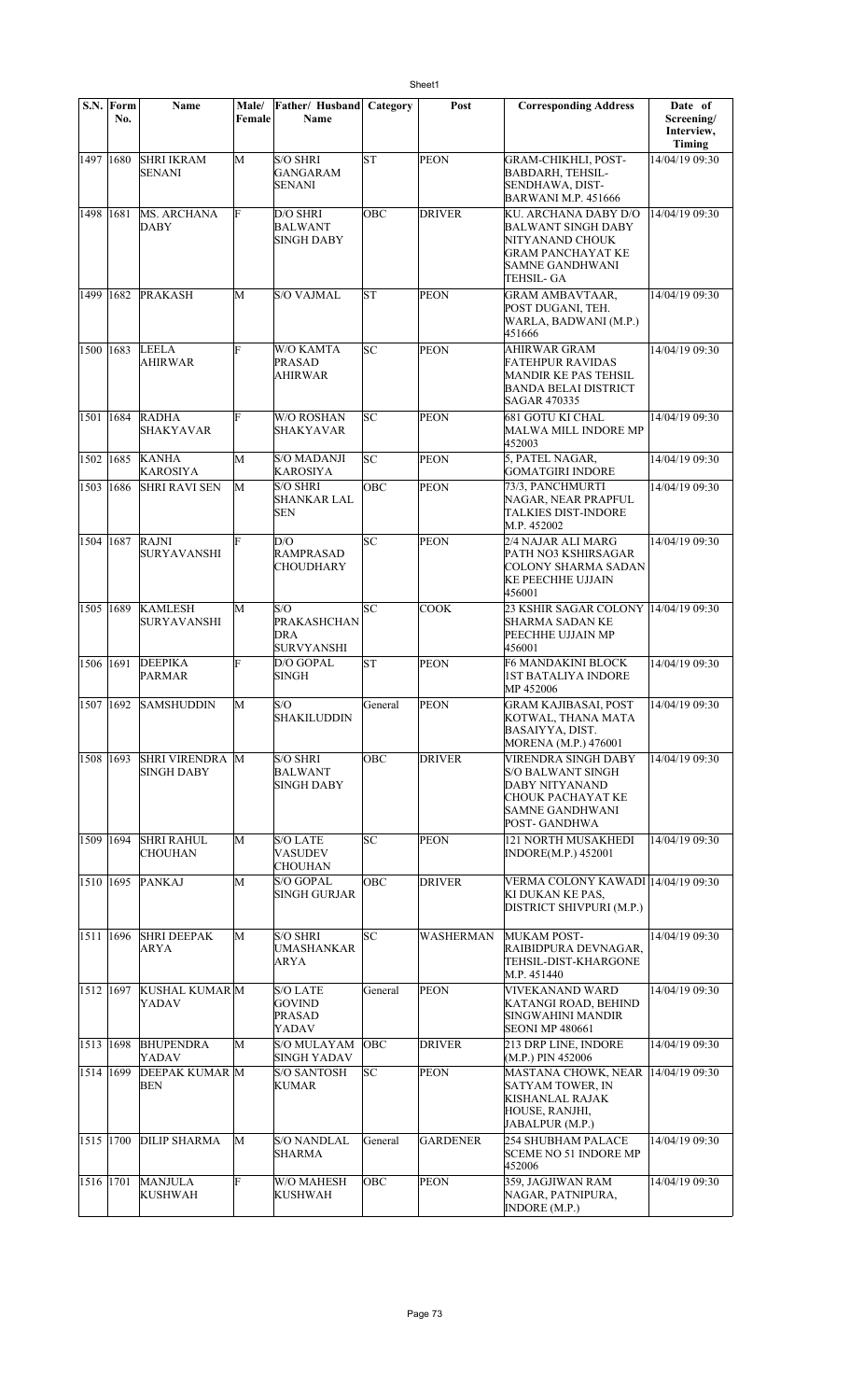|           | $S.N.$ Form<br>No. | Name                                                | Male/<br>Female | Father/Husband<br><b>Name</b>                                       | Category   | Post             | <b>Corresponding Address</b>                                                                                              | Date of<br>Screening/<br>Interview,<br>Timing |
|-----------|--------------------|-----------------------------------------------------|-----------------|---------------------------------------------------------------------|------------|------------------|---------------------------------------------------------------------------------------------------------------------------|-----------------------------------------------|
| 1517 1702 |                    | <b>SHRI SANDEEP</b><br>PANCHOLI                     | M               | <b>S/O SHRI</b><br>CHANDAR<br><b>PANCHOLI</b>                       | SC         | <b>PEON</b>      | <b>GRAM-HIRAPUR, POST-</b><br>SATWAS, DIST-DEWAS<br>M.P. 455440                                                           | 14/04/19 09:30                                |
| 1518      | 1703               | <b>SHRI ANIL</b><br><b>BOURASI</b>                  | M               | <b>S/O SHRI</b><br><b>INDRAPAL</b><br><b>BOURASI</b>                | SC         | <b>PEON</b>      | <b>8 P.W.D. QUAETER TILAK</b><br>NAGAR MAIN ROAD<br>INDORE(M.P.) 452018                                                   | 14/04/19 09:30                                |
| 1519 1704 |                    | <b>PRAKASH</b><br>JAWRE                             | M               | <b>S/O MAYARAM</b><br>JAWRE                                         | SC         | <b>PEON</b>      | 93 B BLOCK SATPURA<br><b>COLONY BARWANI,</b><br>WARD NO 17 DISTRICT<br>BARWANI (M.P.) 451551                              | 14/04/19 09:30                                |
| 1520      | 1705               | <b>ABHISHEK</b><br>TIWARI                           | M               | <b>S/O JAGDISH</b><br>TIWARI                                        | General    | <b>GARDENER</b>  | 316 SHUBHAM PALACE<br><b>SCEME NO 1 KE PAS</b><br><b>INDORE MP POST OFFICE</b><br>KILA MAIDAN 452006                      | 14/04/19 09:30                                |
| 1521      | 1706               | <b>RAVINDRA</b><br>BHURIYA                          | M               | <b>S/O PINJU</b><br><b>BHURIYA</b>                                  | lsт        | PEON             | <b>GRAM RATIMALI,</b><br>RAJGARH ROAD, POST<br>PARA, DIST. JHABUA<br>(M.P.) 457661                                        | 14/04/19 09:30                                |
| 1522      | 1707               | <b>SHRI VIJAY</b><br><b>KUMAR</b><br><b>DWIVEDI</b> | М               | <b>S/O SHRI</b><br><b>DINESH</b><br><b>PRASAD</b><br><b>DWIVEDI</b> | General    | <b>GARDENER</b>  | <b>GRAM-VIHARA, POST-</b><br>VIHARA THANA,<br>CHORHATA, DIST-REWA<br>M.P.                                                 | 14/04/19 09:30                                |
| 1523      | 1708               | <b>RAHUL KUMAR</b><br>YADAV                         | M               | <b>S/O LATE</b><br><b>GOVIND</b><br><b>PRASAD</b><br>YADAV          | General    | <b>PEON</b>      | <b>VIVEKANAND WARD</b><br>KATANGI ROAD, BEHIND<br>SINGWAHINI MANDIR<br><b>SEONI MP 480661</b>                             | 14/04/19 09:30                                |
| 1524      | 1709               | <b>SONU SONI</b>                                    | М               | <b>S/O VIJAY</b><br><b>KUMAR SONI</b>                               | OBC        | <b>PEON</b>      | 189 ABDALPURA UJJAIN<br>456001                                                                                            | 14/04/19 09:30                                |
| 1525      | 1710               | <b>SHRI AMIT</b><br><b>BORASI</b>                   | M               | <b>S/O SHRI</b><br><b>INDRAPAL</b><br><b>BORASI</b>                 | SC         | <b>PEON</b>      | <b>8 P.W.D. QUARTER TILAK</b><br>NAGAR MAIN ROAD<br>INDORE(M.P.) 452018                                                   | 14/04/19 09:30                                |
| 1526      | 1711               | PRITI<br><b>ANTARVEDI</b>                           | F               | W/O VINOD<br>ANTARVEDI                                              | SC         | PEON             | <b>86 NORTH TODA BUM</b><br><b>BABA KI GALLI</b><br><b>INDORE(M.P.) PIN 452007</b>                                        | 14/04/19 09:30                                |
| 1527      | 1712               | <b>ANURAG</b><br><b>CHOUHAN</b>                     | M               | <b>S/O SUNIL</b><br><b>CHOUHAN</b>                                  | SC         | <b>PEON</b>      | 36, DEV SHRINAGAR,<br>DEWAS (M.P.)-455001                                                                                 | 14/04/19 09:30                                |
| 1528      | 1713               | <b>SHRI PRAVESH</b><br><b>TANWAR</b>                | M               | <b>S/O SHRI</b><br><b>RAMESH</b><br><b>CHANDRA</b><br><b>TANWAR</b> | <b>OBC</b> | <b>PEON</b>      | LIG-II, 169, SANDIPANI<br>NAGAR, (DHANCHA<br>BHAVAN) AGAR ROAD,<br><b>UJJAIN M.P. 456010</b>                              | 14/04/19 09:30                                |
| 1529      | 1714               | <b>BHOLYA</b><br><b>SOLANKI</b>                     | M               | <b>S/O RAJARAM</b><br><b>SOLANKI</b>                                | ОВС        | <b>PEON</b>      | <b>GRAM SATTLAI (GANGLI)</b><br>POST SIRSI, TEHSIL<br>MANAWAR, DISTRICT<br>DHAR (M.P.) 454335                             | 14/04/19 09:30                                |
| 1530 1715 |                    | <b>MUKESH</b><br>KUMAR<br>ASHWARE                   | M               | S/O<br><b>RAMKISHAN</b><br>ASHWARE                                  | SC         | <b>PEON</b>      | <b>MUKESH KUMAR</b><br>ASHWARE, GRAM<br>KHUTWASA POST<br>HIRANKHEDA, TEH.SEONI<br>MALWA<br>DISTT.HOSHANGABAD MP<br>461221 | 14/04/19 09:30                                |
| 1531 1716 |                    | <b>SARITA SEM</b>                                   | F               | W/O DAYARAM ST<br><b>SEM</b>                                        |            | <b>PEON</b>      | PLOT 27, MAKAN 32,<br>SCHEME 30, JUNI INDORE,<br>NEAR KIRANA SHOP.<br>JABRAN COLONY, JUNI<br><b>INDORE</b> (M.P.) 45201   | 14/04/19 09:30                                |
| 1532 1717 |                    | <b>VIRENDRA</b><br><b>KUMAR SAMAD</b>               | M               | <b>S/O GOVIND</b><br><b>PRASAD</b><br><b>SAMAD</b>                  | SC         | PEON             | 11/1, 96 QUARTERS<br>DUSARI PALTAN, POLICE<br>LINE INDORE (M.P.) PIN<br>452005                                            | 14/04/19 09:30                                |
| 1533 1718 |                    | <b>SHRI RAJESH</b><br><b>SAHU</b>                   | M               | <b>S/O SHRI</b><br><b>GHASIRAM</b><br><b>SAHU</b>                   | ОВС        | <b>PEON</b>      | RAJESH SAHU, GRAM-<br>MAJHGUWA KHURD<br>POST- GULGANJ TEHSIL-<br><b>BIJAWAR DISTRICT-</b><br>CHHATARPUR(M.P.)             | 14/04/19 09:30                                |
| 1534 1719 |                    | <b>ANKIT</b><br>PARDESHI                            | M               | <b>S/O LATE RAM</b><br><b>DULARE</b><br>PARDESHI                    | OBC        | <b>WASHERMAN</b> | <b>185 PUSHP RATNPARK</b><br>DEV GURANIYA INDORE<br>MP 452016                                                             | 14/04/19 09:30                                |
| 1535 1720 |                    | <b>SHIVA SONI</b>                                   | M               | S/O RAJ KUMAR OBC<br>SONI                                           |            | <b>PEON</b>      | BAJRIYA MOHALLA<br>WARD NO.14 BHANDER<br>DISTT.DATIA M.P.475335                                                           | 14/04/19 09:30                                |
| 1536 1721 |                    | SUMIT BATHAM M                                      |                 | <b>S/O SUNIL</b><br><b>BATHAM</b>                                   | OBC        | <b>PEON</b>      |                                                                                                                           | 14/04/19 09:30                                |
| 1537      | 1722               | <b>SHRI AJAY</b><br>MOURYA                          | М               | <b>S/O SHRI</b><br><b>RAMSANJEEVA</b><br>N                          | General    | <b>PEON</b>      | H.NO. 937, MAIN ROAD,<br>AKHADE KE PICHE, GAVLI<br>PALASIA, MHOW, DIST-<br><b>INDORE M.P. 453441</b>                      | 14/04/19 09:30                                |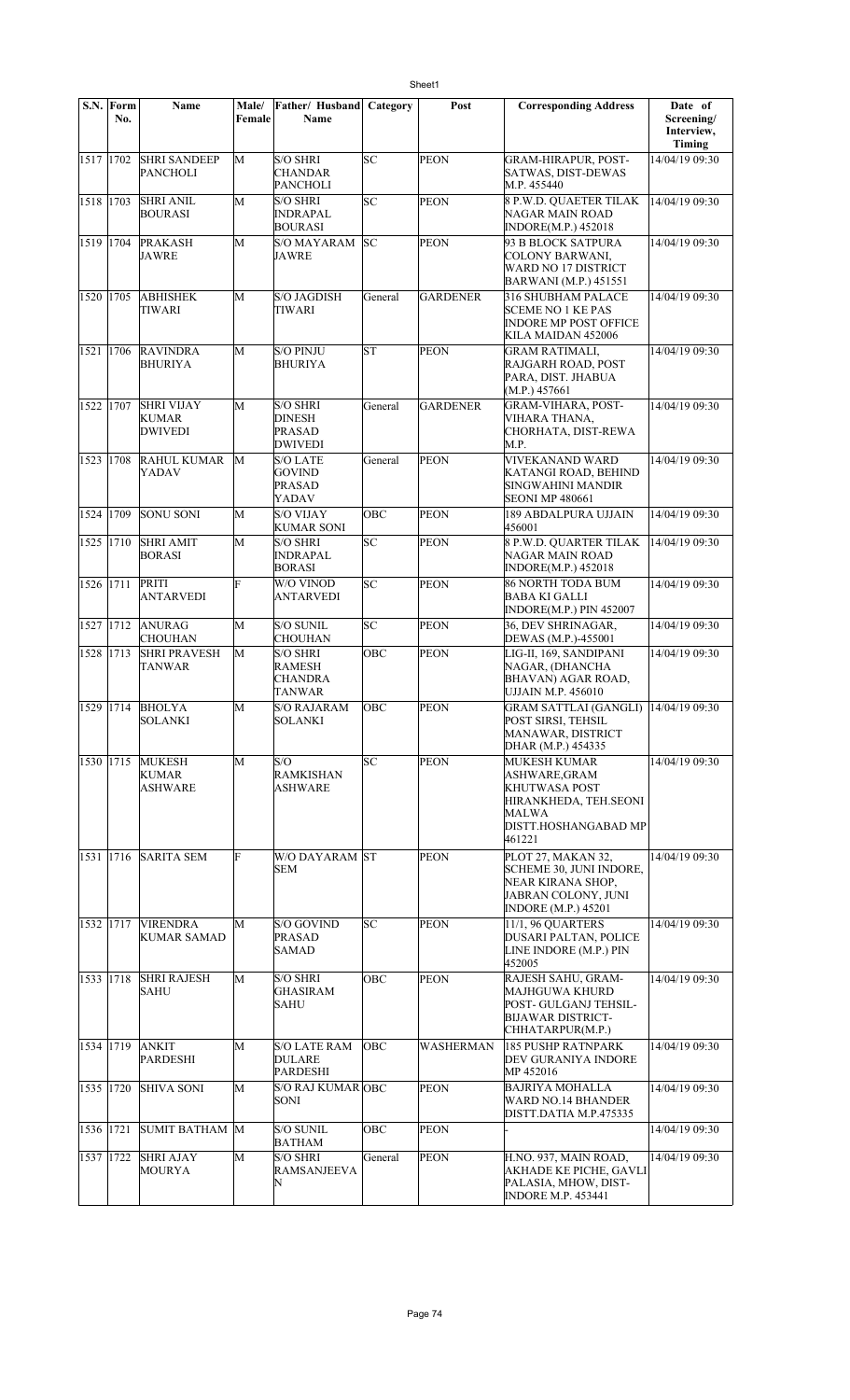|           | S.N. Form<br>No. | Name                                    | Male/<br>Female | Father/ Husband<br>Name                              | Category   | Post             | <b>Corresponding Address</b>                                                                                                            | Date of<br>Screening/<br>Interview,<br><b>Timing</b> |
|-----------|------------------|-----------------------------------------|-----------------|------------------------------------------------------|------------|------------------|-----------------------------------------------------------------------------------------------------------------------------------------|------------------------------------------------------|
| 1538 1724 |                  | <b>JITENDRA RAO</b>                     | M               | <b>S/O SHIVAJI</b><br><b>RAO</b>                     | General    | <b>PEON</b>      | PHOOLAN POST<br>CHAMBAL TEH.<br>DEPALPUR, DISTT.<br>INDORE (M.P.) PIN 473220                                                            | 14/04/19 09:30                                       |
| 1539 1725 |                  | <b>GHANSHYAM</b><br>SOLANKI             | M               | S/O<br>LAXMINARAYA<br>N SOLANKI                      | ОВС        | <b>WASHERMAN</b> | 181 GOVIND NAGAR<br><b>COLONY INDORE MP</b><br>452015                                                                                   | 14/04/19 09:30                                       |
| 1540 1726 |                  | <b>SHRI RAVINDRA</b> M<br><b>PARMAR</b> |                 | <b>S/O SHRI SUNIL OBC</b><br><b>PARMAR</b>           |            | <b>PEON</b>      | 31/19-1 C.R.P. LINE<br>GANESH MANDIR KE<br>SAMNE INDORE(M.P.) PIN<br>CODE-452001                                                        | 14/04/19 09:30                                       |
| 1541 1727 |                  | <b>VIKAS SEN</b>                        | M               | <b>S/O SHIVRAJ</b><br><b>SEN</b>                     | General    | <b>PEON</b>      | <b>SMT KAMLA THAKUR</b><br>NAKAM NO 1450/50<br>CHANDAN COLONY<br>HANUMAN MANDIR KE<br>PICHE, POST GADA,<br>JABALPUR (M.P.)              | 14/04/19 09:30                                       |
| 1542 1728 |                  | <b>SHRI AASHISH</b><br>KHAKAL           | M               | S/O SHRI VINOD OBC<br><b>KHALAL</b>                  |            | <b>GARDENER</b>  | 288, SHIVAJI NAGAR,<br><b>INDORE M.P. 452003</b>                                                                                        | 14/04/19 09:30                                       |
| 1543 1729 |                  | <b>VAIBHAV</b><br>NAGALKAR              | M               | <b>S/O SANTOSH</b><br>NAGALKAR                       | OBC        | <b>PEON</b>      | <b>INFRONT OF LOYANC</b><br>BHAWAN CHIKITSALAYA<br>PADAWA INDORE<br>ROAD,KHANDWA MP                                                     | 14/04/19 09:30                                       |
| 1544 1730 |                  | <b>ARUN RAVAT</b>                       | М               | S/O GOPISINGH ST<br><b>RAVAT</b>                     |            | <b>PEON</b>      | VILL POST SAGUR<br><b>BHAGUR TEH</b><br><b>BHIKANGAV DISTT</b><br>KHARGONE MP 451331                                                    | 14/04/19 09:30                                       |
| 1545 1731 |                  | <b>ASIF KHAN</b>                        | M               | <b>S/O ABDUL</b><br>KHAN                             | OBC        | <b>PEON</b>      | <b>MAHARAJ BADA</b><br>LASHKAR, GWALIOR<br>(M.P.) 474001                                                                                | 14/04/19 09:30                                       |
| 1546 1732 |                  | <b>SURENDRA</b><br> SINGH KAJLIYA       | M               | S/O JIYA LAL<br><b>KAJLIYA</b>                       | lst        | <b>PEON</b>      | 6/D, ARJUN NAGAR,<br>RADHAGANJ ROAD,<br>DEWAS                                                                                           | 14/04/19 09:30                                       |
| 1547 1733 |                  | <b>BHERULAL</b><br>FULERIYA             | M               | S/O<br>RAMPRASAD JI<br>FULERIYA                      | <b>SC</b>  | <b>PEON</b>      | 17, WARD 13, GRAM +<br>POST DUPADA, TEH.<br>MOMAN BADODIYA, DIST.<br>SHAJAPUR (M.P.) - 465226                                           | 14/04/19 09:30                                       |
| 1548 1734 |                  | AJAY<br>VISHWAKARMA                     | М               | <b>S/O KARELALJI OBC</b><br><b>VISHWAKARM</b><br>A   |            | <b>PEON</b>      | <b>RAVIDAS COLONY WARD</b><br>NO 4 SANT S R S SCHOOL<br><b>KE PAS GANJBASODA</b><br>DISTRICT VIDISHA (M.P.)<br>464221                   | 14/04/19 09:30                                       |
| 1549 1735 |                  | <b>SHAILENDRA</b>                       | M               | S/O<br><b>CHAMPALAL</b>                              | SC         | <b>PEON</b>      | 194 SLICE 3 SECTOR E<br>SCHEME NO 78 ARNIYA<br>NAGAR SAIBABA MANDIR<br>KE PAS INDORE 452010                                             | 14/04/19 09:30                                       |
| 1550 1736 |                  | <b>SHRI RAJESH</b><br><b>TADAVI</b>     | М               | <b>S/O SHRI</b><br><b>MANGILAL</b><br><b>TADHAVI</b> | ST         | <b>PEON</b>      | 90, KIRTI PALACE SHRI<br><b>NAGAR EXTENTION</b><br><b>INDORE</b>                                                                        | 14/04/19 09:30                                       |
| 1551 1737 |                  | VARSHA RANI                             | F               | W/O SONU<br>VERMA                                    | lΣ         | <b>PEON</b>      | PLOT NO. 27, HOUSE NO.<br>32. SCHEME 30. JUNI<br><b>INDORE, BEHIND THANA,</b><br>NEAR KIRANA SHOP,<br>JABRAN COLONY, IN                 | 14/04/19 09:30                                       |
| 1552 1738 |                  | MANOJ BARETH M                          |                 | <b>S/O SHYAMLAL</b><br><b>BARETH</b>                 | <b>OBC</b> | <b>PEON</b>      |                                                                                                                                         | 14/04/19 09:30                                       |
| 1553 1739 |                  | <b>SMT. ARTI</b><br><b>CHOUHAN</b>      | F               | W/O SHRI<br><b>RAJESH</b><br><b>CHOUHAN</b>          | ST         | <b>COOK</b>      |                                                                                                                                         | 14/04/19 09:30                                       |
| 1554 1740 |                  | <b>KANHAIYA LAL</b><br>SHAKYA           | M               | <b>S/O SURESH</b><br><b>CHANDRA</b>                  | SC         | <b>PEON</b>      | RADHA RANI GARDEN KE  14/04/19 09:30<br>SAMNE, BODHYA VIHAR<br>COLONY, ANTARI TEHSIL<br>KELARAS, DISTRICT-<br><b>MORENA</b> (M.P.) 4762 |                                                      |
| 1555 1741 |                  | MS. SARIKA<br>YADAV                     | F               | <b>D/O LATE SHRI</b><br><b>NARAYAN</b><br>YADAV      | OBC        | <b>PEON</b>      | MOULANA AZAD NAGAR<br>MARG, MANDLESHWAR,<br>TEHSIL-MAHESHWAR,<br>DIST-KHARGONE M.P.<br>451221                                           | 14/04/19 09:30                                       |
| 1556 1742 |                  | <b>MAYANK</b><br><b>PRATAP SINGH</b>    | М               | S/O RAM MILAN General<br><b>SINGH</b>                |            | <b>PEON</b>      | <b>BEHIND PANCHAVATI</b><br>DHABA, NEW PANNA<br>NAKA, CHATARPUR (M.P.)<br>471001                                                        | 14/04/19 09:30                                       |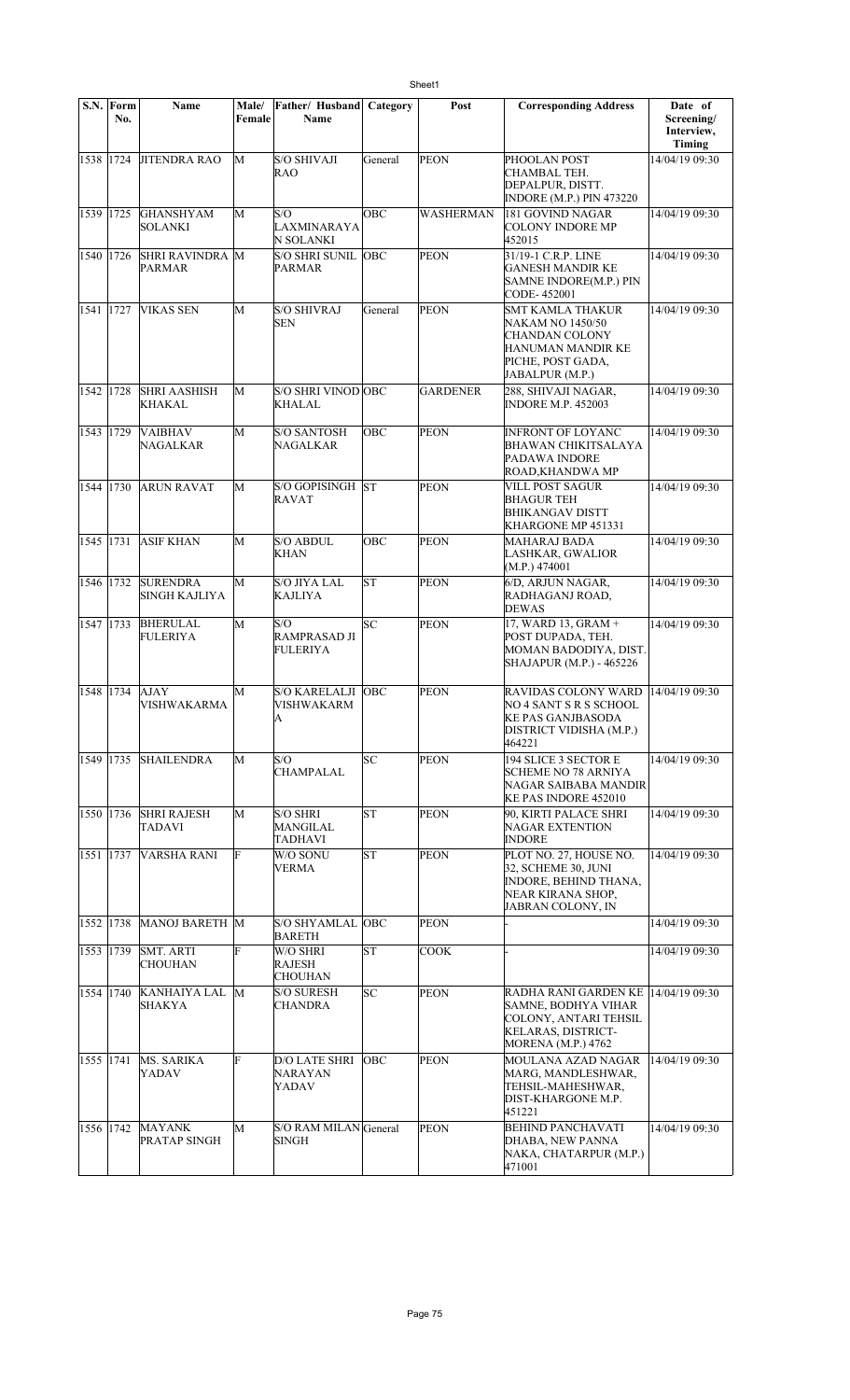|           | S.N. Form<br>No. | Name                                    | Male/<br>Female | Father/ Husband<br><b>Name</b>                          | Category | Post            | <b>Corresponding Address</b>                                                                                                         | Date of<br>Screening/<br>Interview,<br>Timing |
|-----------|------------------|-----------------------------------------|-----------------|---------------------------------------------------------|----------|-----------------|--------------------------------------------------------------------------------------------------------------------------------------|-----------------------------------------------|
| 1557 1743 |                  | <b>SHRI PRAVEEN</b><br><b>RAMANWAL</b>  | M               | <b>S/O SHRI</b><br><b>KAILASH</b><br>RAMANWAL           | lsc      | <b>PEON</b>     | 1055, M SCHEME NO. 114<br>PART 1, NAI SADAK,<br>POOJA KIRANE KE PAS,<br><b>INDORE M.P. 452010</b>                                    | 14/04/19 09:30                                |
| 1558 1744 |                  | <b>SHRI VASIM</b><br>MAKRANI            | М               | <b>S/O LATE SHRI</b><br><b>RASEED</b><br><b>MAKRANI</b> | OBC      | <b>PEON</b>     | MASJID MOHALLA DAHI<br>DISTRICT-DHAR(M.P.)<br>454331                                                                                 | 14/04/19 09:30                                |
| 1559 1745 |                  | <b>SURESH</b><br><b>CHOUDHARY</b>       | М               | S/O RAMDAYAL SC<br>CHOUDHARY                            |          | <b>PEON</b>     | H. N. 339, SHARDA NAGAR, 14/04/19 09:30<br>RTO OFFICE KE SAMNE,<br>PATAN ROAD KARMETA,<br>JABALPUR (M.P.) 482002                     |                                               |
| 1560      | 1746             | <b>AJAHAR KHAN</b>                      | M               | <b>S/O AJIJ KHAN</b>                                    | OBC      | <b>DRIVER</b>   | 79 GARIB NAVAJ COLONY<br><b>INDORE</b>                                                                                               | 14/04/19 09:30                                |
| 1561 1747 |                  | <b>SWARN SINGH</b><br>VASUNIYA          | M               | <b>S/O SHRI</b><br><b>KAILASH</b><br><b>VASUNIYA</b>    | lsт      | <b>PEON</b>     | H.NO. 2, ADIVASI BHEEL<br>COLONY, MUSAKHEDI<br><b>INDORE M.P. 452001</b>                                                             | 14/04/19 09:30                                |
| 1562 1748 |                  | <b>RISHI KUMAR</b><br><b>SAVITA</b>     | M               | <b>S/O SIYARAM</b><br><b>SAVITA</b>                     | OBC      | <b>PEON</b>     | 32, RACE COURSE ROAD,<br><b>INFRONT OF SAINIK</b><br>PETROL PUMP, GWALIOR<br>MP 474001                                               | 14/04/19 09:30                                |
| 1563 1749 |                  | <b>SATENDRA</b><br><b>KUMAR</b>         | M               | <b>S/O SANTOSH</b><br><b>KUMAR</b>                      | SC       | <b>PEON</b>     | <b>GRAM POST PADRIYA</b><br>(GANGAI) TEHSIL-<br>KUNDAM, DISTRICT-<br>JABALPUR (M.P.) 482001                                          | 14/04/19 09:30                                |
| 1564 1750 |                  | <b>UPASNA</b><br>THAKUR                 | F               | <b>D/O SHRAVAN</b><br><b>THAKUR</b>                     | General  | <b>PEON</b>     | 109/2, CHANDMARI, ITT<br>BHATTA, DHAR ROAD,<br><b>INDORE</b> (M.P.) 452001                                                           | 14/04/19 09:30                                |
| 1565 1751 |                  | <b>DEEPMALA</b><br><b>RAIKWAR</b>       | F               | W/O LATE SHRI OBC<br><b>KAMAL</b><br><b>RAIKWAR</b>     |          | <b>PEON</b>     | 252, MAYUR NAGAR<br>MUSAKHEDI, GALI NO. 2,<br><b>INDORE</b>                                                                          | 14/04/19 09:30                                |
| 1566 1752 |                  | <b>MANOJ KORIYA</b>                     | M               | S/O<br><b>GHANSHYAM</b><br><b>KORIYA</b>                | ST       | <b>GARDENER</b> | 87, AADIWASI MOHALLA,<br>NEUGURADIYA POST<br>CHOURDIYA, TEH. MHOW,<br><b>INDORE</b> (M.P.)-453441                                    | 14/04/19 09:30                                |
| 1567 1753 |                  | <b>JITENDRA SINGHM</b>                  |                 | <b>S/O BHARAT</b><br><b>SINGH</b>                       | General  | <b>GARDENER</b> | <b>GRAM+POST BIORA</b><br><b>KALAN TEHSIL</b><br>KHILCHIPUR DISTRICT<br>RAJGARH (M.P.) 465689                                        | 14/04/19 09:30                                |
| 1568 1754 |                  | MS. LAXMI                               | F               | W/O LATE SHRI SC<br><b>SURESH</b><br><b>CHANDRA</b>     |          | <b>PEON</b>     | 159, MALVIYA NAGAR<br>MHOW RAILWAY PATARI<br><b>KE PASS DISTRICT-</b><br><b>INDORE(M.P.) 453441</b>                                  | 14/04/19 09:30                                |
| 1569 1755 |                  | <b>DIVYA</b>                            | F               | <b>D/O ROHIT</b><br><b>KUMAR</b>                        | lsc      | <b>PEON</b>     | BHANDARIYA ROAD,<br>CHAMPA TALAB,<br><b>KHANDWA (M.P.) 450001</b>                                                                    | 14/04/19 09:30                                |
| 1570 1756 |                  | <b>SHRI HIMANSHUM</b><br><b>BANODHE</b> |                 | <b>S/O SHRI</b><br><b>RAVISHANKAR</b><br><b>BANODHE</b> | lsc      | <b>PEON</b>     | <b>BADI GWAL TOLI, INDORE 14/04/19 09:30</b>                                                                                         |                                               |
| 1571 1757 |                  | <b>SHANE ALAM</b><br><b>NIJAMI</b>      | M               | <b>S/O SARVAR</b><br>ALAM NIJAMI                        | General  | PEON            | <b>SHANE ALAM NIJAMI S/O</b><br>SARVAR ALAM NIJAMI<br>WARD NO.15,TALAIYA<br><b>MUHAL LOVKUSH</b><br>NAGAR, DISTT. CHATARPU<br>R MP 4 | 14/04/19 09:30                                |
| 1572 1758 |                  | <b>RAMESHWAR</b><br><b>CHOUHAN</b>      | М               | <b>S/O PAHLAD</b><br><b>CHOUHAN</b>                     | SC       | <b>DRIVER</b>   | 1043 KRISHAN BAG<br><b>COLONY PRESS COMPLEX</b><br>KE PASS KHAJUR WALA<br>KUWA, INDORE (M.P.)                                        | 14/04/19 09:30                                |
| 1573 1759 |                  | <b>SMT. ANITA</b><br><b>KULPARE</b>     | F               | W/O SHRI AJAY SC<br><b>KULPARE</b>                      |          | <b>PEON</b>     | 374, BADI GWAL TOLI,<br>MAIN ROAD, INDORE M.P.<br>452001                                                                             | 14/04/19 09:30                                |
| 1574 1760 |                  | <b>DHARMENDRA</b><br>SOLANKI            | M               | S/O MADIYA<br><b>SOLANKI</b>                            | OBC      | <b>GARDENER</b> | <b>GRAM SATTLAI</b><br>(GANGALI) POST SIRSI,<br>TEHSIL MANAWAR,<br>DISTRICT DHAR (M.P.)<br>454335                                    | 14/04/19 09:30                                |
| 1575 1761 |                  | DASHRATH                                | M               | <b>S/O RAM</b><br><b>CHANDRA</b>                        | OBC      | <b>PEON</b>     | <b>GAON BASI PIPRI THANA</b><br><b>BADGADA TEH. MHOW</b><br>(M.P.)                                                                   | 14/04/19 09:30                                |
| 1576 1762 |                  | <b>MAYANK</b><br>SHARMA                 | M               | <b>S/O SATISH</b><br><b>SHARMA</b>                      | General  | <b>PEON</b>     | <b>GAYATRI COLONY</b><br>KHILCHIPUR DISTT<br>RAJGARH MP 465679                                                                       | 14/04/19 09:30                                |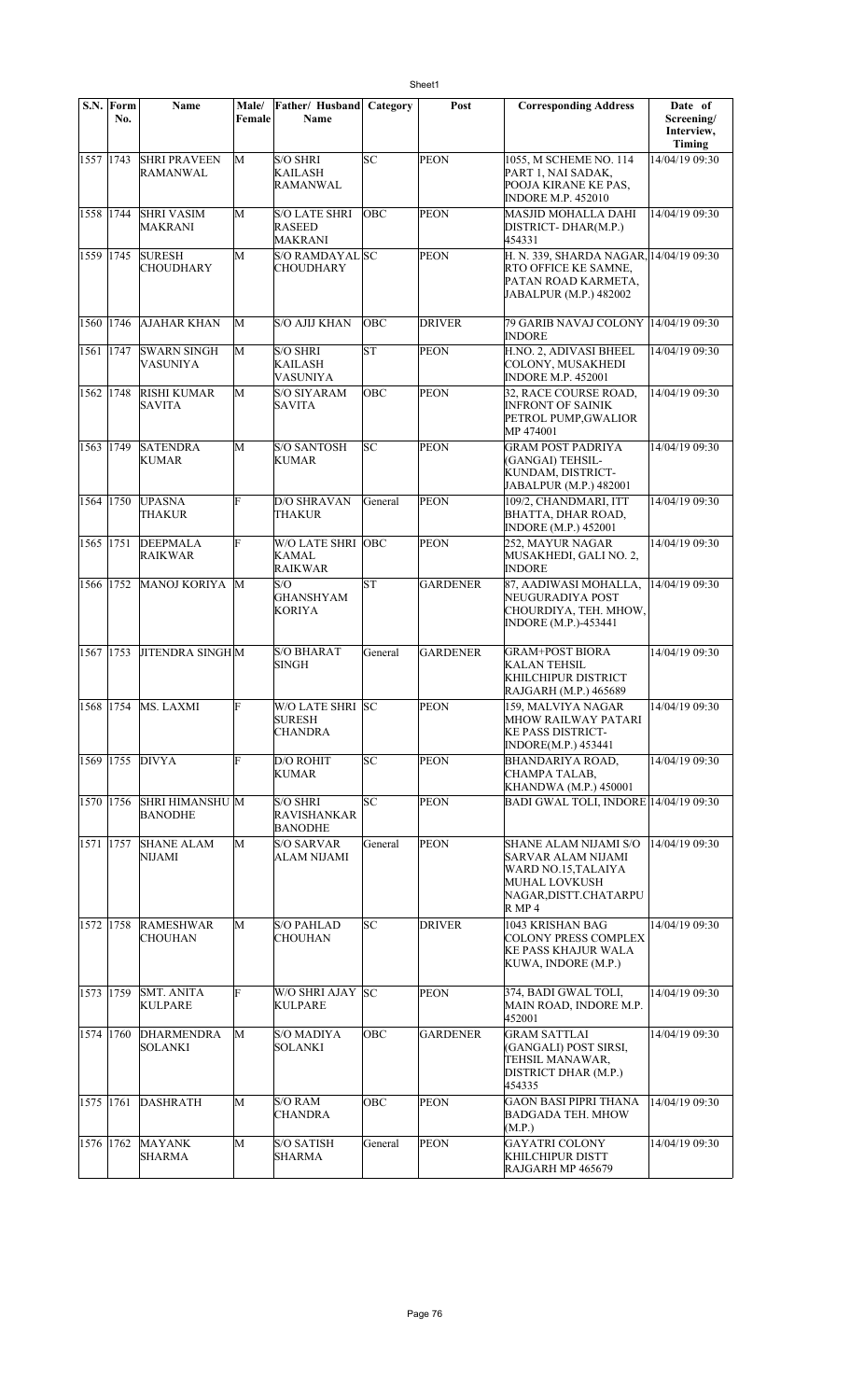|           | S.N. Form<br>No. | Name                                        | Male/<br>Female | Father/ Husband<br>Name                              | Category   | Post            | <b>Corresponding Address</b>                                                                                       | Date of<br>Screening/<br>Interview,<br>Timing |
|-----------|------------------|---------------------------------------------|-----------------|------------------------------------------------------|------------|-----------------|--------------------------------------------------------------------------------------------------------------------|-----------------------------------------------|
| 1577 1764 |                  | <b>YOGENDRA</b><br><b>SINGH HARSANA</b>     | M               | <b>S/O SIYARAM</b><br><b>SINGH</b><br><b>HARSANA</b> | <b>OBC</b> | <b>PEON</b>     | KRISHNA NAGAR,<br><b>GANGARAM KA PURA,</b><br><b>BAANMOR, DIST.</b><br>MORENA (M.P.) 476444                        | 14/04/19 09:30                                |
| 1578 1765 |                  | <b>SHRI SHRIKANT</b><br>GEHLOD              | M               | <b>S/O SHRI</b><br>OMPRAKASH<br><b>GEHLOD</b>        | SC         | <b>GARDENER</b> | GRAM-SANGWAL, TEHSIL<br>HATOD, POST-PALIYA<br>DIST-INDORE M.P. 453111                                              | 14/04/19 09:30                                |
| 1579 1766 |                  | <b>PANKAJ</b><br><b>NARNAURE</b>            | M               | <b>S/O SHESHRAM</b><br>NARNAURE                      | lst        | <b>PEON</b>     | CHICHTOLA ROAD<br>LANJHI, TEHSIL LANJHI<br><b>DISTRICT BALAGHAT</b><br>(M.P.) 481222                               | 14/04/19 09:30                                |
| 1580 1767 |                  | <b>SHEETAL</b><br>GARHVAL                   | F               | D/O MOHANLALOBC<br><b>GARHVAL</b>                    |            | <b>PEON</b>     | 115 GOPAL NAGAR<br>LALBAG BURHANPUR<br>DISTT BURHANPUR 450331                                                      | 14/04/19 09:30                                |
| 1581 1768 |                  | МОНІТ РАТНАК                                | M               | <b>S/O RAVINDRA</b><br><b>KUMAR</b><br><b>PATHAK</b> | General    | <b>PEON</b>     | 638.BRAHMAN MOHALLA,<br><b>GRAM BALEDI, UJJAIN</b><br>(M.P.) PIN 456222                                            | 14/04/19 09:30                                |
| 1582 1769 |                  | <b>SHRI ASHVIN</b><br>PARMAR                | M               | <b>S/O SHRI</b><br>SHANKAR BHAI<br><b>PARMAR</b>     | <b>ST</b>  | <b>PEON</b>     | 94, NEW GLOBUS CITY,<br>AMBIKA NAGAR KE PAS<br>RATLAM M.P. 457001                                                  | 14/04/19 09:30                                |
| 1583 1770 |                  | <b>SATENDRA</b><br>BATHAM                   | M               | <b>S/O RAJKUMAR OBC</b>                              |            | <b>PEON</b>     | I-1 HARSI COLONY SILVER 14/04/19 09:30<br>STATE KE SAMNE,<br>UNIVERSITY ROAD<br><b>GWALIOR (M.P.) 474011</b>       |                                               |
| 1584 1771 |                  | <b>VIKAS RATHORE M</b>                      |                 | S/O JEEVANLAL OBC<br><b>RATHORE</b>                  |            | <b>PEON</b>     | 8, TAIGORE MARG,<br>KAJIWADA, DHAR (M.P.)-<br>454001                                                               | 14/04/19 09:30                                |
| 1585 1772 |                  | <b>SONU</b><br><b>VISHWAKARMA</b>           | M               | S/O<br>PREMNARAYA<br>N                               | SC         | <b>DRIVER</b>   | VILL MEWATIKAPURA<br>POST DEHGAV THANA<br>AND TEH GOHAD DISTT<br><b>BHIND MP 477222</b>                            | 14/04/19 09:30                                |
| 1586 1773 |                  | <b>SHRI SACHIN</b><br><b>PANWAR</b>         | М               | <b>S/O SHRI</b><br><b>JAGDISH</b><br><b>PANWAR</b>   | OBC        | <b>PEON</b>     | 3811, RAVJI BAZAR, JUNI<br><b>INDORE, M.P. 452001</b>                                                              | 14/04/19 09:30                                |
| 1587 1774 |                  | <b>IRSHAD KHAN</b>                          | M               | <b>S/O SHABBIR</b><br><b>KHAN</b>                    | OBC        | <b>PEON</b>     | HAZARI MOHALLAH<br>WARD NO 12 BHANDER<br>DISTRICT DATIA (M.P.)<br>475335                                           | 14/04/19 09:30                                |
| 1588 1775 |                  | <b>PREM SINGH</b>                           | M               | <b>S/O RAMESH</b><br>SINGH                           | SC         | <b>PEON</b>     | <b>GRAM + POST</b><br>UMMEDGARH, BANSI<br>JORA DISTRICT MORENA                                                     | 14/04/19 09:30                                |
|           | 1589 1776        | <b>SHRITILOK</b><br>CHANDRA<br><b>JARMA</b> | M               | <b>S/O SHRI</b><br><b>BHURELAL</b><br><b>JARMA</b>   | SC         | <b>PEON</b>     | <b>150 RAVIDAS NAGAR</b><br>LASUDIYA MOURI A.B.<br>ROAD DEWAS NAKA<br>INDORE(M.P.) PIN CODE-<br>453771             | 14/04/19 09:30                                |
| 1590 1777 |                  | <b>RAJKISHOR</b><br>TAGORE                  | M               | <b>S/O KASHIRAM</b><br><b>TAGORE</b>                 | <b>SC</b>  | <b>DRIVER</b>   | JALIM KE KUYE KE PAS<br>MAHAVEERPURA<br>MURENA MP 476001                                                           | 14/04/19 09:30                                |
| 1591 1778 |                  | AMAN BATHAM M                               |                 | S/O MOHAN<br><b>LAL BATHAM</b>                       | OBC        | PEON            | NOT MENTION                                                                                                        | 14/04/19 09:30                                |
| 1592 1779 |                  | <b>DHEERAJ</b><br><b>MALVIYA</b>            | М               | S/O<br><b>AATMARAM</b><br><b>MALVIYA</b>             | SC         | <b>PEON</b>     | 111, GIRIRAJ DHAM<br>NAGAR A.B. ROAD,DEWAS<br>MP 455002                                                            | 14/04/19 09:30                                |
| 1593 1780 |                  | SMT.<br>CHANCHALA<br><b>JARMA</b>           | F               | W/O SHRI<br>TILOK<br><b>CHANDRA</b><br><b>JARMA</b>  | SC         | <b>PEON</b>     | 150 RAVIDAS NAGAR<br>LASUDIYA MOURI A.B.<br>ROAD DEWAS NAKA<br>INDORE(M.P.) PIN CODE-<br>452001                    | 14/04/19 09:30                                |
| 1594 1781 |                  | <b>SANJAY</b><br><b>PARMAR</b>              | M               | S/O MAN SINGH OBC<br>PARMAR                          |            | <b>PEON</b>     | SANJAY NAGAR<br><b>COLONEY GALLA MANDI</b><br><b>SEHORE, MP 466001</b>                                             | 14/04/19 09:30                                |
| 1595 1782 |                  | SHRI SUNIL UIKEM                            |                 | <b>S/O SHRI</b><br><b>MANSU UIKE</b>                 | ST         | COOK            | GRAM- JAMUNIYA POST-<br>BARELIPAR THANA<br>NAVGAON TEHSIL-<br>JUNNARDEV DISTRICT-<br>CHHINDWADA(M.P.) PIN<br>CODE- | 14/04/19 09:30                                |
| 1596 1783 |                  | <b>BHARAT</b><br><b>MEVADA</b>              | М               | <b>S/O SHERSINGH OBC</b><br><b>MEVADA</b>            |            | <b>DRIVER</b>   | <b>GRAM MANPURA POST</b><br>JANPUR BABDIYA TEH. &<br>DISTT. SEHORE MP<br>4666001                                   | 14/04/19 09:30                                |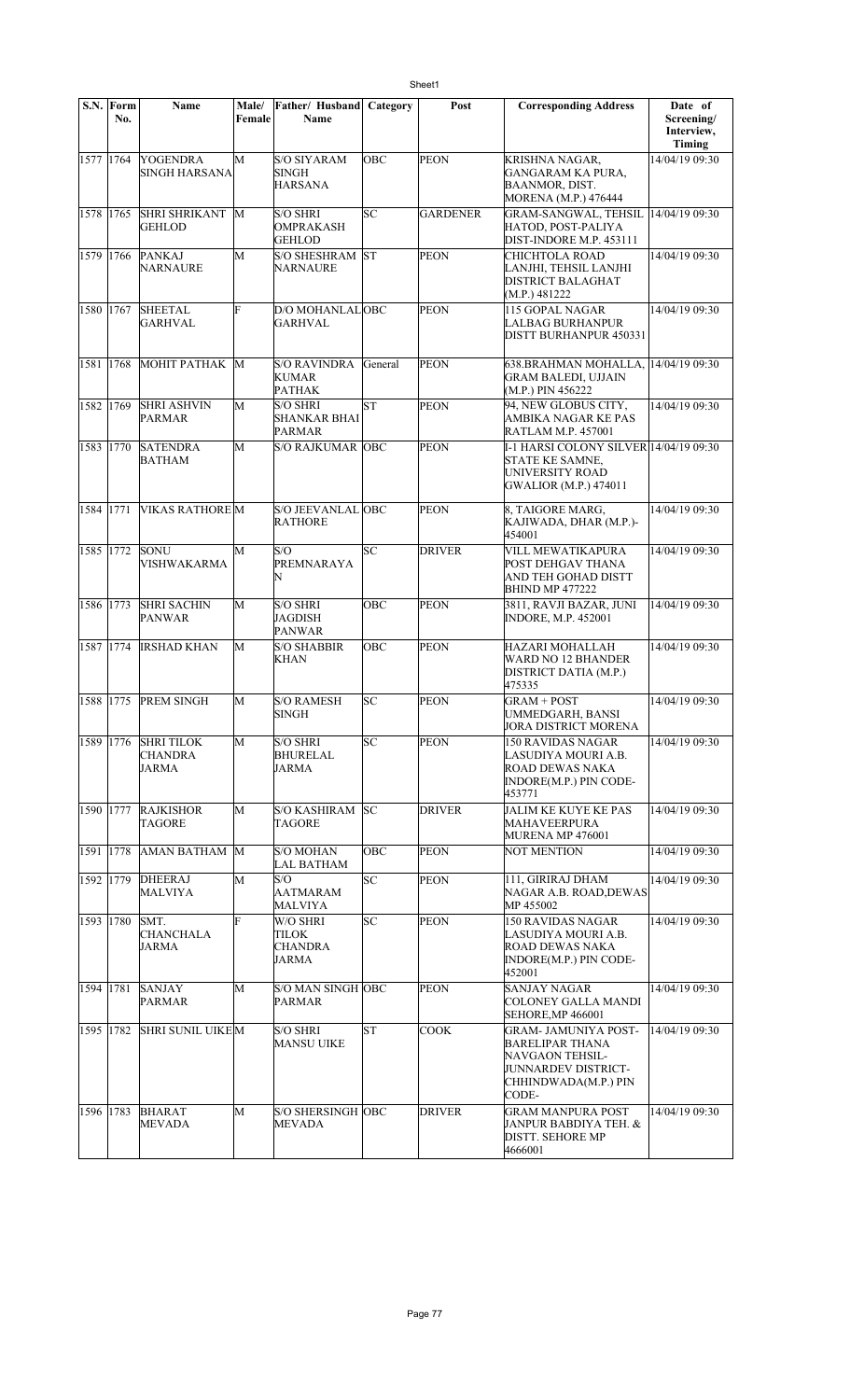|           | S.N. Form<br>No. | Name                                                | Male/<br>Female | Father/ Husband<br><b>Name</b>                         | Category   | Post          | <b>Corresponding Address</b>                                                                                              | Date of<br>Screening/<br>Interview,<br>Timing |
|-----------|------------------|-----------------------------------------------------|-----------------|--------------------------------------------------------|------------|---------------|---------------------------------------------------------------------------------------------------------------------------|-----------------------------------------------|
| 1597 1784 |                  | <b>SMT. SAVITA</b><br>GHODKI                        | F               | W/O SHRI<br><b>MANOJ KUMAR</b><br><b>GHODKI</b>        | <b>OBC</b> | <b>PEON</b>   |                                                                                                                           | 14/04/19 09:30                                |
| 1598 1785 |                  | MAHESH VERMAM                                       |                 | <b>S/O DURGA</b><br><b>PRASAD</b><br><b>VERMA</b>      | <b>OBC</b> | <b>PEON</b>   | H.NO.17-E// BHARAT<br>NAGAR BHOPAL MP<br>462039                                                                           | 14/04/19 09:30                                |
| 1599 1786 |                  | SMT.<br><b>SWARNMALA</b><br>DANGE                   | F               | W/O SHRI<br><b>ANAND RAO</b><br><b>DANGE</b>           | <b>OBC</b> | <b>PEON</b>   | SHRI ANANDRAO DANGE<br>ANNAPURNA NAGAR<br>ITAWA DEWAS(M.P.)<br>455001                                                     | 14/04/19 09:30                                |
| 1600 1787 |                  | <b>KISHAN PATEL</b>                                 | М               | S/O VISHNU JI<br><b>PATEL</b>                          | <b>OBC</b> | <b>DRIVER</b> | <b>NOT MENTION</b>                                                                                                        | 14/04/1909:30                                 |
| 1601      | 1788             | JAGDISH PATEL                                       | M               | <b>S/O KARAN</b><br>SINGH PATEL                        | OBC        | <b>PEON</b>   | MEDKI CHAK DEWAS MP<br>455001                                                                                             | 14/04/19 09:30                                |
| 1602 1789 |                  | <b>SMT. SAPNA</b><br>SOLANKI                        | F               | W/O SHRI<br><b>VIKAS</b><br>SOLANKI                    | lsc        | <b>PEON</b>   |                                                                                                                           | 14/04/19 09:30                                |
| 1603 1790 |                  | <b>ROHAN PASI</b>                                   | M               | <b>S/O RAMESH</b><br>PASI                              | SC         | <b>DRIVER</b> | LIYO COMPOUND, SADAR, 14/04/19 09:30<br>CANTT, JABALPUR (M.P.)                                                            |                                               |
| 1604 1791 |                  | <b>NAKUL</b><br><b>VISHWAKARMA</b>                  | M               | <b>S/O ASHOK</b><br>VISHWAKARM<br>A                    | <b>OBC</b> | <b>DRIVER</b> | 1450/P-51, CHANDAN<br>COLONY, GANGANAGAR,<br>NEAR SHANKAR MANDIR,<br>GARHA, JABALPUR (M.P.)<br>482003                     | 14/04/19 09:30                                |
| 1605 1792 |                  | <b>SUNIL KUMAR</b><br>YADAV                         | M               | S/O GAYA<br><b>PRASAD</b><br>YADAV                     | General    | <b>PEON</b>   | MUSANNAPUR BASWAHI<br>KUNDA PRATAPGAR<br>UTTAR PRADESH 230204                                                             | 14/04/19 09:30                                |
| 1606 1793 |                  | <b>SMT.SHRADDA</b><br>DESHMUKH                      | F               | W/O SHRI<br><b>SURESH</b><br><b>DESHMUKH</b>           | OBC        | <b>PEON</b>   | 166 ANNAPURNA NAGAR<br>ITAWA DEWAS(M.P.)<br>455001                                                                        | 14/04/19 09:30                                |
| 1607 1794 |                  | <b>SANDEEP</b><br><b>KUMAR BEN</b>                  | M               | <b>S/O SANTOSH</b><br><b>KUMAR BEN</b>                 | lsc        | <b>DRIVER</b> | MASTANA CHOWK,<br><b>SATYAM TOWER, IN</b><br>KISHAN LAL RAJAK<br>HOUSE, RANJHI,<br>JABALPUR (M.P.)                        | 14/04/19 09:30                                |
| 1608 1795 |                  | <b>TEJAS SHARMA</b>                                 | M               | <b>S/O LATE SHRI</b><br>JAGDISH<br><b>SHARMA</b>       | General    | <b>PEON</b>   | <b>22-B CHETAN NAGAR</b><br>BANGALI COLONEY<br>INDORE MP 452016                                                           | 14/04/19 09:30                                |
| 1609 1796 |                  | <b>SHRI</b><br>DEEPANSHU<br>TIWARI                  | М               | <b>S/O SHRI LALJI</b><br>TIWARI                        | General    | <b>PEON</b>   | PLOT NO.4 TULSINAGAR<br>NEAR ASHOKA HALL<br>SCHOOL DAMOHNAKA<br>JABALPUR(M.P.) 482001                                     | 14/04/19 09:30                                |
| 1610 1797 |                  | <b>VERENDRA</b><br>KUMAR<br>PRAJAPATI               | M               | <b>S/O NATHU</b><br>RAM<br><b>PRAJAPATI</b>            | SC         | <b>PEON</b>   | SICHAI COLONEY BEHIND  14/04/19 09:30<br>SARASWATI SCHOOL,<br>WARD NO.14/29<br>CHHATARPUR, DISTT.CHH<br>ATARPUR MP 471001 |                                               |
| 1611 1798 |                  | <b>JITENDRA SINGHM</b>                              |                 | <b>S/O AMAR</b><br><b>SINGH</b>                        | SC         | <b>DRIVER</b> | AMBEDKAR NAGAR.<br>NEAR CIRCUIT HOUSE,<br>BHIND (M.P.) 477001                                                             | 14/04/19 09:30                                |
| 1612 1799 |                  | <b>SHRI PAWAN</b><br><b>SINGH</b><br><b>CHOUHAN</b> | M               | <b>S/O SHRI</b><br><b>KESHAR SINGH</b><br>CHOUHAN      | General    | <b>PEON</b>   |                                                                                                                           | 14/04/19 09:30                                |
| 1613 1800 |                  | ANKIT GWALA                                         | М               | S/O CHUNNILALOBC<br><b>GWALA</b>                       |            | <b>PEON</b>   | H.NO. 44, WARD NO. 17,<br>NEAR LUHARO MANDIR,<br>NAYAPURA ROAD,<br><b>MANDSAUR (M.P.) 458002</b>                          | 14/04/19 09:30                                |
| 1614 1801 |                  | MS. GAYATRI<br><b>CHOUHAN</b>                       | F               | D/O SHRI<br><b>KESHAR SINGH</b><br><b>CHOUHAN</b>      | General    | <b>PEON</b>   |                                                                                                                           | 14/04/19 09:30                                |
| 1615 1802 |                  | SUNNY BATHAM M                                      |                 | S/O RAM GOPAL OBC<br><b>BATHAM</b>                     |            | <b>COOK</b>   | SINDHIYA SCHOOL.<br><b>GWALIOR FORT,</b><br>GWALIOR (M.P.)                                                                | 14/04/19 09:30                                |
| 1616 1803 |                  | <b>RAMKISHORE</b><br>BALMIKI                        | М               | <b>S/O NANDLAL</b><br>BALMIKI                          | SC         | <b>PEON</b>   | NOT MENTION                                                                                                               | 14/04/19 09:30                                |
| 1617 1804 |                  | <b>RITIK NIRAPURE M</b>                             |                 | <b>S/O SHRI</b><br><b>SANTOSH</b><br><b>NIRAPURE</b>   | SC         | <b>PEON</b>   | 99 SCH. NO. 155 SANGAM<br>NAGAR INDORE(M.P.)<br>452006                                                                    | 14/04/19 09:30                                |
| 1618 1805 |                  | <b>MAHENDRA</b><br>PRATAP SINGH<br>BHADORIYA        | M               | <b>S/O MANOHAR</b><br><b>SINGH</b><br><b>BHADORIYA</b> | General    | <b>PEON</b>   | LAXMIPURAM, E-34/A,<br>TRANSPORT NAGAR,<br>BAHODAPUR, GWALIOR<br>(M.P.) 474001                                            | 14/04/19 09:30                                |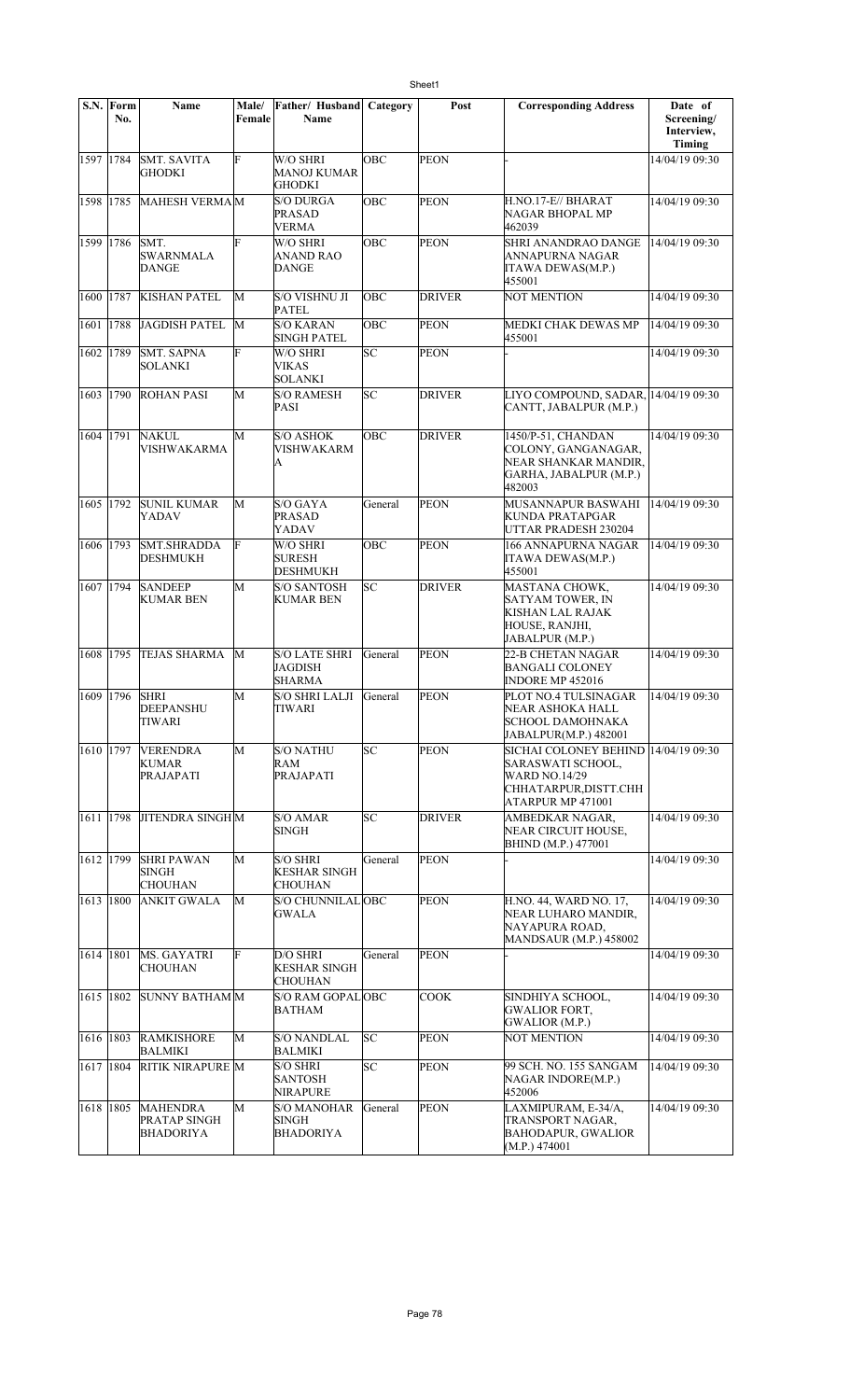|             | S.N. Form<br>No. | Name                                    | Male/<br>Female | Father/Husband<br><b>Name</b>                          | Category  | Post            | <b>Corresponding Address</b>                                                                             | Date of<br>Screening/<br>Interview,<br>Timing |
|-------------|------------------|-----------------------------------------|-----------------|--------------------------------------------------------|-----------|-----------------|----------------------------------------------------------------------------------------------------------|-----------------------------------------------|
| 1619 1806   |                  | <b>RAVI KUMAR</b>                       | M               | <b>S/O BALRAM</b>                                      | lsс       | <b>PEON</b>     | <b>GRAM + POST REHAT,</b><br>DIST. GWALIOR (M.P.)<br>475330                                              | 14/04/19 09:30                                |
| 1620 1807   |                  | <b>MANISH</b>                           | M               | <b>S/O RAMESH</b><br><b>CHANDRA</b>                    | SC        | <b>PEON</b>     | 21/6, KANCHANPURA,<br>MAXKI ROAD,UJJAIN.MP                                                               | 14/04/19 09:30                                |
| 1621 1808   |                  | <b>SMT. PUJA</b><br><b>GHORPADE</b>     | F               | W/O SHRI<br><b>CHANDRAMOH</b><br><b>AN GHORPADE</b>    | OBC       | <b>PEON</b>     | 34/5 JAWAHAR MARG<br>NIHALPURA INDORE(M.P.)<br>452001                                                    | 14/04/19 09:30                                |
| 1622   1809 |                  | AJAY CHOUHAN M                          |                 | S/O MAYARAM<br><b>CHOUHAN</b>                          | <b>ST</b> | <b>PEON</b>     | <b>GRAM GOPALPURA</b><br>(SADAKPURA), DHAR<br>ROAD, MANAWAR, DIST.<br>DHAR (M.P.) 454446                 | 14/04/19 09:30                                |
| 1623 1810   |                  | <b>VIVEK SHUKLA</b>                     | M               | <b>S/O HITENDRA</b><br><b>SHUKLA</b>                   | General   | <b>DRIVER</b>   | C-36/6-A, RISHINAGAR<br>ANUPURAK, UJJAIN MP<br>456010                                                    | 14/04/19 09:30                                |
| 1624 1811   |                  | <b>DHRUV SINGH</b><br><b>GAUD</b>       | M               | <b>S/O NARAYAN</b><br>PRASAD GAUD                      | İST       | <b>PEON</b>     | WARD NO. 17, GWALIOR<br>ROAD, GOHAD<br>CHOURAHA, DIST. BHIND<br>(M.P.) 477116                            | 14/04/19 09:30                                |
| 1625 1812   |                  | <b>RAJESH KUMAR M</b><br><b>AHIRWAR</b> |                 | <b>S/O BALLU</b><br><b>PRASAD</b><br><b>AHIRWAR</b>    | lsс       | <b>PEON</b>     | H.NO.24, WARD NO.82<br>DAMKHEDA, B SECTOR<br><b>SARVDHARM COLONEY</b><br>KOLAR ROAD, BHOPAL MP<br>462042 | 14/04/19 09:30                                |
| 1626 1813   |                  | <b>SHRI DENESH</b><br>NAGAR             | M               | <b>S/O SHRI</b><br><b>MANGILALJI</b><br>NAGAR          | SC        | <b>PEON</b>     | 139, SHIVNAGAR<br><b>MUSAKHEDI</b><br>INDORE(M.P.)                                                       | 14/04/19 09:30                                |
| 1627 1814   |                  | <b>RAVI SHAKYA</b>                      | M               | <b>S/O LALTA</b><br><b>PRASAD</b><br><b>SHAKYA</b>     | SC        | <b>PEON</b>     | MANDIK KI GOTH,<br>KAMPOO, GIRD, GWALIOR<br>(M.P.) 474001                                                | 14/04/19 09:30                                |
| 1628 1815   |                  | <b>HEERA LAL</b><br><b>PATHAK</b>       | М               | S/O NARENDRA General<br><b>PATHAK</b>                  |           | <b>PEON</b>     | <b>WARD NO.04 POLICE</b><br><b>COLONEY BUDNI</b><br>DISTT.SEHORE M.P.466445                              | 14/04/19 09:30                                |
| 1629 1816   |                  | <b>HEMLATA</b><br>YADAV                 | M               | S/O<br><b>SHALIGRAM</b><br>YADAV                       | OBC       | <b>PEON</b>     | WARD NO.10 H.NO.249<br>YADAV MOHALLA.<br><b>BUDNIGHAT DISTT</b><br>SIHORE, MP 466445                     | 14/04/19 09:30                                |
| 1630 1817   |                  | <b>ATUL SISODIYA</b>                    | M               | <b>S/O VISHRAM</b><br><b>SISODIYA</b>                  | SC        | <b>PEON</b>     | MU. + POST. PATHRAD<br>KHURD, TEH.<br>MAHESHWAR, DIST.<br>KHARGONE (M.P.) 451225                         | 14/04/19 09:30                                |
| 1631 1818   |                  | <b>SMT. MAMTA</b><br>PAWAR              | F               | W/O SHRI<br>RAJARAM<br><b>PAWAR</b>                    | SC        | <b>PEON</b>     | 562 NOUSHRABAD<br><b>COLONY KILOSKAR</b><br><b>COMPANY KE PASS</b><br>DEWAS(M.P.) PIN 455001             | 14/04/19 09:30                                |
| 1632 1819   |                  | <b>VEEPENDRA</b><br><b>SHRIVAS</b>      | M               | S/O<br><b>RAMKISHORE</b><br><b>SHRIVAS</b>             | OBC       | PEON            | <b>GRAM AND POST</b><br><b>GAURIHAR.</b><br>DISTT.CHATARPUR MP                                           | 14/04/19 09:30                                |
| 1633   1820 |                  | <b>RAM POOJAN</b><br><b>PATEL</b>       | M               | <b>S/O KAMTA</b><br>PRASAD PATEL                       | OBC       | <b>DRIVER</b>   | H.NO. 63/1, PAMPAPUR,<br>RAHUL NAGAR, NEAR<br>MANIT COLLEGE, LINK<br>ROAD NO. 3, BHOPAL<br>(M.P.) 462003 | 14/04/19 09:30                                |
| 1634 1821   |                  | <b>SACHIN</b><br>GATHIYA                | M               | <b>S/O SUMAN</b><br>GATHIYA                            | lsс       | <b>PEON</b>     | <b>BADA BADA AVAR SANT</b><br>RAIDAS WARD,<br>KHANDWA MP 450001                                          | 14/04/19 09:30                                |
| 1635 1822   |                  | <b>SHRI MAHESH</b><br>YADAV             | M               | <b>S/O LATE SHRI</b><br>MOHAN LAL<br>YADAV             | OBC       | PEON            | 754/9 NEHARU NAGAR<br><b>INDORE</b> (M.P.) 452001                                                        | 14/04/19 09:30                                |
| 1636   1823 |                  | <b>SATISH GUPTA</b>                     | M               | S/O OM<br>PRAKASH<br><b>GUPTA</b>                      | General   | <b>GARDENER</b> | 72, GURUNANAK ROAD,<br>WARD NO. 2, SANAWAD,<br>TEH. BADWAHA, DIST.<br>KHARGONE (M.P.) 451111             | 14/04/19 09:30                                |
| 1637   1824 |                  | ANKUSH YADAV M                          |                 | <b>S/O PARIMAL</b><br><b>SINGH YADAV</b>               | ОВС       | <b>DRIVER</b>   | <b>BABU JABARSINGH WALI</b><br><b>GALI,GANESH PURA</b><br>MURAINA, MP 4760001                            | 14/04/19 09:30                                |
| 1638   1825 |                  | <b>SHRI PRADEEP</b><br>BARIYA           | М               | <b>S/O SHRI</b><br><b>SHANKAR LAL</b><br><b>BARIYA</b> | ST        | <b>PEON</b>     | GRAM- GANDWADA POST-14/04/19 09:30<br>SHERGARH TEHSIL-<br><b>BADNAWAR DISTRICT-</b><br>DHAR(M.P.) 454665 |                                               |
| 1639   1827 |                  | <b>SHRI NEELESH</b><br><b>CHOUHAN</b>   | M               | <b>S/O SHRI</b><br>KARAN SINGH<br><b>CHOUHAN</b>       | SC        | PEON            | 118, RAM BALRAM NAGAR 14/04/19 09:30<br><b>SIRPUR DHAR ROAD</b><br><b>INDORE (M.P.) 452002</b>           |                                               |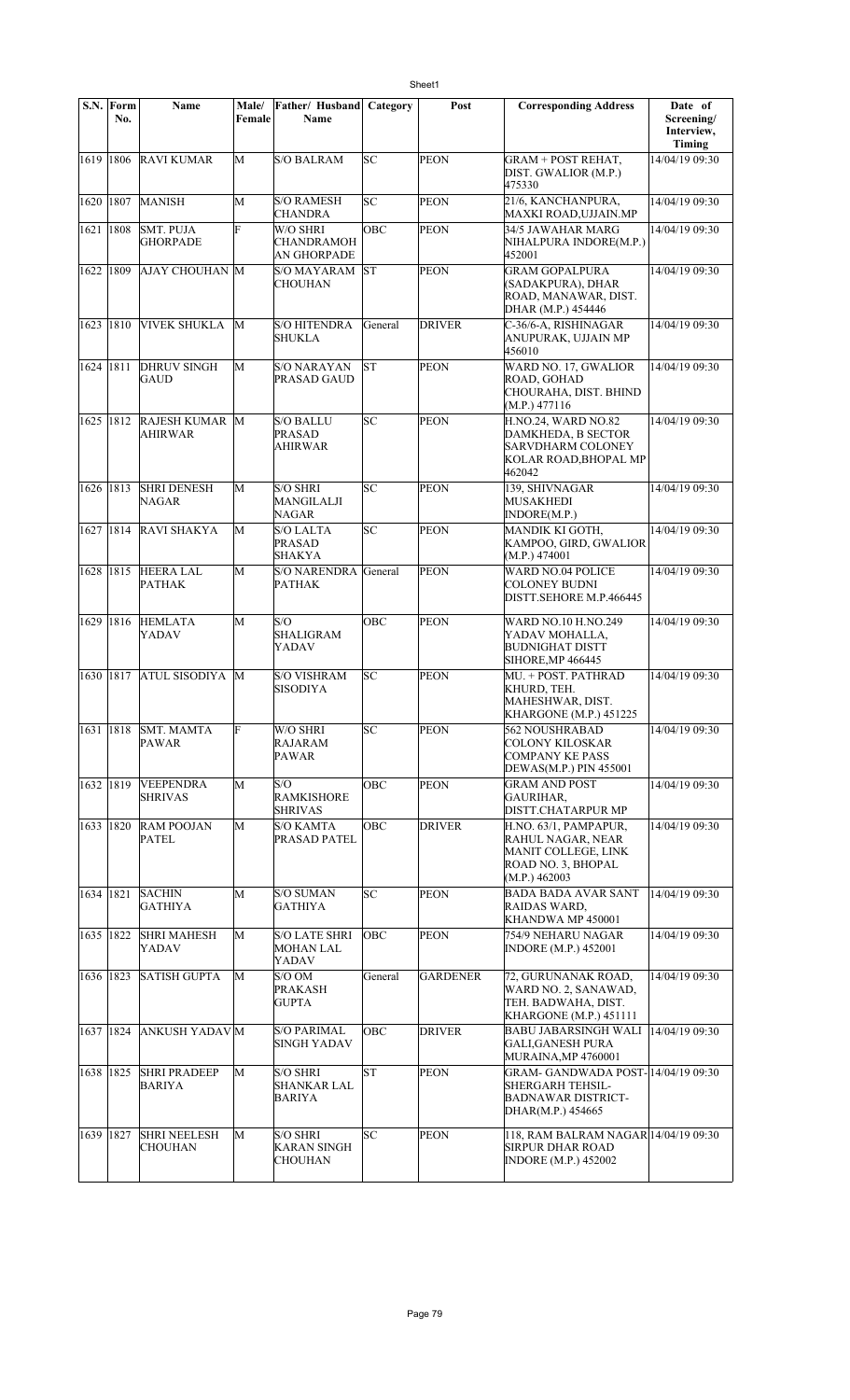|             | S.N. Form<br>No. | <b>Name</b>                                 | Male/<br>Female | Father/ Husband<br><b>Name</b>                                       | Category   | Post          | <b>Corresponding Address</b>                                                                                           | Date of<br>Screening/<br>Interview,<br>Timing |
|-------------|------------------|---------------------------------------------|-----------------|----------------------------------------------------------------------|------------|---------------|------------------------------------------------------------------------------------------------------------------------|-----------------------------------------------|
| 1640 1828   |                  | <b>PRADEEP</b><br><b>KUMAR KHODE</b>        | M               | <b>S/O MOHAN</b><br><b>LAL KHODE</b>                                 | lsс        | <b>DRIVER</b> | 823, GRAM KARHI,<br><b>DR.AMBEDKAR</b><br>COLONEY, TEH.MAHESHW<br>AR,DISTT.KHARGONE,MP                                 | 14/04/19 09:30                                |
| 1641        | 1829             | JAGDISH KIRAR M                             |                 | <b>S/O JALAM</b><br><b>SINGH JI KIRAR</b>                            | OBC        | PEON          | TALI MOHALLA, GRAM<br><b>BHANDAWAD, POST</b><br>KASHI KHEDI, TEH.<br>ZIRAPUR, DIST. RAJGARH<br>(BYAWARA) (M.P.) 465691 | 14/04/19 09:30                                |
| 1642   1830 |                  | <b>SHRI ANKIT</b><br><b>GOVLANA</b>         | M               | <b>S/O SHRI</b><br><b>SURESH</b><br><b>CHANDRA</b><br>GOVLANA        | lsс        | <b>PEON</b>   | <b>SURAJ NAGAR TEHSIL-</b><br><b>BAGLI DISTRICT-</b><br>DEWAS(M.P.) 455227                                             | 14/04/19 09:30                                |
| 1643   1831 |                  | <b>URVESH VERMA M</b>                       |                 | S/O NARENDRA SC<br>VERMA                                             |            | DRIVER        | H.NO.2120, RAJ<br>MOHALLA, MHOW MP<br>453441                                                                           | 14/04/19 09:30                                |
| 1644 1832   |                  | <b>VIJAY SONI</b>                           | M               | S/O<br><b>RAMKALESH</b><br>SONI                                      | General    | <b>PEON</b>   | <b>GRAM VISAR, POST</b><br>ATARIYA, THANA<br>CHORHATA, TEH. HUZUR,<br>DIST. REWA (M.P.) 486001                         | 14/04/19 09:30                                |
| 1645        | 1833             | SUGAM SHARMA M                              |                 | <b>S/O SURESH</b><br>SHARMA                                          | General    | <b>COOK</b>   | ARJUN NAGAR, SHIKSHAK 14/04/19 09:30<br>COLONY, WARD NO. 13,<br>DABRA, DIST. GWALIOR<br>(M.P.) 475110                  |                                               |
| 1646   1834 |                  | <b>SHRI RAHUL</b><br>CHOUHAN                | M               | <b>S/O SHRI</b><br>KARAN SINGH<br><b>CHOUHAN</b>                     | SC         | <b>DRIVER</b> | 118, RAM BALRAM NAGAR 14/04/19 09:30<br><b>SIRPUR DHAR ROAD</b><br><b>INDORE(M.P.) 452002</b>                          |                                               |
| 1647   1836 |                  | <b>SHIVAM VERMA M</b>                       |                 | <b>S/O DINESH</b><br>VERMA                                           | lsт        | PEON          | MU. + POST. PATHRAD,<br>TEH. MAHESHWAR,<br>DIAST. KHARGONE (M.P.)<br>451225                                            | 14/04/19 09:30                                |
| 1648 1837   |                  | <b>SHRI LOKENDRA M</b><br>CHOUHAN           |                 | <b>S/O SHRI</b><br>SAGARMAL<br>CHOUHAN                               | SC         | <b>PEON</b>   | <b>GRAM- CHAPDA TEHSIL-</b><br><b>BAGLI DISTRICT-</b><br>DEWAS(M.P.) PIN CODE-<br>455227                               | 14/04/19 09:30                                |
| 1649   1838 |                  | <b>ARVIND SURESH M</b><br><b>GANGAREKAR</b> |                 | <b>S/O SURESH</b><br>GANGAREKAR                                      | SC         | <b>PEON</b>   | <b>GRAM NANDRA (GARHI),</b><br>TEH. MAHESHWAR, DIST.<br>KHARGONE (M.P.) 451225                                         | 14/04/19 09:30                                |
|             |                  | 1650  1839  RITESH                          | М               | S/O GOVIND<br>PRASAD<br><b>PATIDAR</b>                               | OВC        | COOK          | GRAM + POST<br>MUNGAWALI, DIST.<br>SEHORE (M.P.)                                                                       | 14/04/19 09:30                                |
| 1651   1840 |                  | MAHENDRA<br>YADAV                           | М               | <b>S/O KISHORE</b><br>YADAV                                          | <b>OBC</b> | <b>DRIVER</b> | VILLAGE<br>KANKUND, AVALIYA<br>PIPLIYA,<br>TEH.DEWAS, DISTT.DEWAS<br>MP 455001                                         | 14/04/19 09:30                                |
| 1652   1841 |                  | <b>SHRI JITENDRA</b><br><b>SHARMA</b>       | М               | <b>S/O SHRI</b><br><b>SUBHASH</b><br><b>CHANDRA</b><br><b>SHARMA</b> | General    | <b>DRIVER</b> | D-164, S-5 SCHEME 78,<br>VIJAY NAGAR, INDORE<br>M.P. 452010                                                            | 14/04/19 09:30                                |
| 1653 1842   |                  | <b>SAURABH</b><br><b>RAJORIYA</b>           | M               | <b>S/O RAMESH</b><br><b>PRASAD</b><br><b>RAJORIYA</b>                | SC         | DRIVER        | H.NO. 23, WARD -<br>AADARSH NAGAR,<br>HOSHANGABAD (M.P.)<br>461001                                                     | 14/04/19 09:30                                |
| 1654   1843 |                  | <b>ANJLI YADAV</b>                          | F               | D/O<br><b>BHAGWANDAS</b><br>YADAV                                    | OBC        | <b>PEON</b>   | H NO-14, SUNHARI<br>BAG,T.T.NAGAR,BHOPAL,<br>MP 462003                                                                 | 14/04/19 09:30                                |
| 1655   1844 |                  | KOMAL<br><b>SHARMA</b>                      | F               | D/O<br><b>OMPRAKASH</b>                                              | General    | <b>PEON</b>   | R 24, SHRINAGAR,<br>MANDLESHWAR, TEH.<br>MAHESHWAR DIST.<br>KHARGONE (M.P.)                                            | 14/04/19 09:30                                |
| 1656 1845   |                  | <b>SHRI AASIM</b><br><b>KHAN</b>            | M               | <b>S/O SHRI</b><br><b>CHUNNE KHAN</b>                                | OBC        | PEON          | <b>KABRISTHAN ROAD,</b><br>ABBAS ALI KI BAGIYA,<br>AAPAGANJ LASHKAR,<br><b>GWALIOR M.P. 474001</b>                     | 14/04/19 09:30                                |
| 1657   1846 |                  | <b>GOURAV</b><br><b>PARIHAR</b>             | M               | S/O<br><b>BHAGWANLAL</b><br>PARIHAR                                  | SC         | <b>DRIVER</b> | 734 LIG II ATIRIKT<br>VISHWA BANK COLONY,<br>KANIPURA ROAD, UJJAIN<br>(M.P.)                                           | 14/04/19 09:30                                |
| 1658 1847   |                  | <b>HIRDESH</b><br><b>VERMA</b>              | M               | <b>S/O DURGA</b><br><b>PRASAD</b><br><b>VERMA</b>                    | OBC        | <b>COOK</b>   | E 8/17 BHARAT NAGAR MP 14/04/19 09:30<br>462039                                                                        |                                               |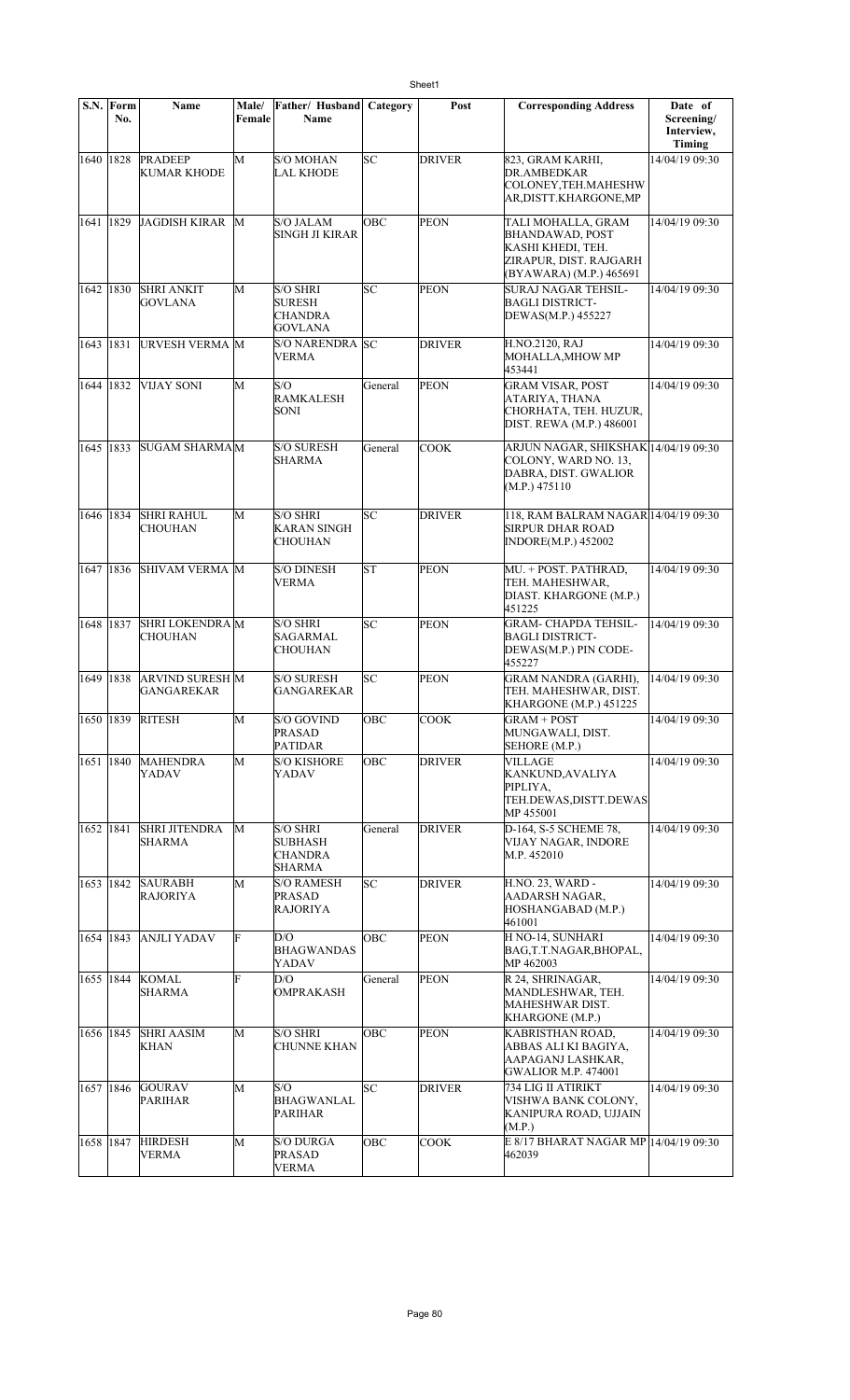|             | S.N. Form<br>No. | Name                                               | Male/<br>Female | Father/ Husband<br>Name                                       | Category   | Post            | <b>Corresponding Address</b>                                                                                                      | Date of<br>Screening/<br>Interview,<br><b>Timing</b> |
|-------------|------------------|----------------------------------------------------|-----------------|---------------------------------------------------------------|------------|-----------------|-----------------------------------------------------------------------------------------------------------------------------------|------------------------------------------------------|
| 1659 1848   |                  | <b>SHRI KAMAL</b><br>PURI                          | M               | <b>S/O BABU PURI</b>                                          | <b>OBC</b> | <b>PEON</b>     | <b>GRAM-AKHTYARPUR,</b><br>TEHSIL-SHUJALPUR,<br>POST-SHUJALPUR MANDI,<br>DIST-SHAJAPUR M.P.<br>465333                             | 14/04/19 09:30                                       |
| 1660 1849   |                  | <b>RAJESH PATEL</b>                                | М               | <b>S/O CHETRAM</b><br><b>PATEL</b>                            | General    | <b>PEON</b>     | ANUPAM NAGAR, NEAR<br>KAVERI STATE, BHAIRAV<br>TALAB, WARD NO. 30,<br><b>KHANDWA (M.P.) 450001</b>                                | 14/04/19 09:30                                       |
| 1661 1850   |                  | <b>SHRI CHANDAN</b><br>MUVEL                       | M               | <b>S/O SHRI</b><br><b>GANGARAM JI</b><br><b>MUVEL</b>         | lsт        | <b>PEON</b>     |                                                                                                                                   | 14/04/19 09:30                                       |
| 1662   1851 |                  | <b>SANDHYA</b><br><b>SHRIVASTAV</b>                | F               | D/O RAM<br><b>PRASAD</b><br><b>SHRIVASTAVA</b>                | General    | <b>PEON</b>     | GALI NO. 1, DURGA<br>NAGAR, VIDISHA (M.P.)-<br>464001                                                                             | 14/04/19 09:30                                       |
|             | 1663   1852      | <b>KAMAL SINGH</b><br>DAKIYA                       | M               | S/O LAL SINGH<br><b>DAKIYA</b>                                | <b>ST</b>  | <b>DRIVER</b>   | <b>GRAM SHYAMPURA POST 14/04/19 09:30</b><br>REHANDA, TEH.&<br>DISTT.JHABUA,MP 457661                                             |                                                      |
| 1664   1853 |                  | <b>SMT. ANJU</b><br>TIWARI                         | F               | W/O SHRI<br>NARENDRA<br><b>TIWARI</b>                         | General    | <b>PEON</b>     | H.NO. 687, WARE NO. 25,<br>DADHIWAL COLONY KE<br>PICHE, U BUS STAND,<br><b>BALPURWA, SHEHDOL</b><br>M.P.                          | 14/04/19 09:30                                       |
| 1665 1854   |                  | PREMJEET<br><b>SINGH</b><br><b>SHAKRAWAR</b>       | M               | <b>S/O VIRENDRA</b><br><b>SINGH</b><br>SHAKRAWAR              | General    | <b>PEON</b>     | SANTOSHI MATA MANDIR 14/04/19 09:30<br>GALI NO 10 GULABRA,<br>CHHINDWARA (M.P.)<br>480001                                         |                                                      |
| 1666   1855 |                  | <b>KAILASH UIKEY M</b>                             |                 | <b>S/O BABULAL</b><br><b>UIKEY</b>                            | <b>ST</b>  | <b>DRIVER</b>   | <b>VEER VISHNU GOND</b><br>WARD NO 30 JHOPADI NO.<br>107 KALIBHAI THANA<br>SARNI DISTT BETUL MP<br>460449                         | 14/04/19 09:30                                       |
| 1667        | 1856             | <b>ANJU</b>                                        | F               | W/O ROHIT<br><b>KUMAR</b>                                     | SC         | <b>PEON</b>     | <b>BHANDARIYA ROAD,</b><br>CHAMPA TALAB,<br><b>KHANDWA (M.P.) 450001</b>                                                          | 14/04/19 09:30                                       |
| 1668 1857   |                  | <b>HEMLATA</b><br><b>BILLORE</b>                   | F               | D/O DAMODAR<br><b>PRASAD</b><br><b>BILLORE</b>                | General    | PEON            | AHILYA COLONY, HATOD, 14/04/19 09:30<br>TEH. HATOD, DISTT.<br><b>INDORE</b> (M.P.)-453111                                         |                                                      |
| 1669   1859 |                  | <b>SHRI</b><br><b>KAMALSINGH</b>                   | M               | <b>S/O SHRI</b><br>JAMSINGH                                   | <b>ST</b>  | <b>GARDENER</b> | RAMJI VATIKA, GRAM-<br>MIRJAPUR, TEHSIL-<br>INDORE DIST-INDORE M.P.<br>452020                                                     | 14/04/19 09:30                                       |
| 1670 1860   |                  | <b>SHRI PRATEEK</b><br><b>SHARMA</b>               | М               | <b>S/O SHRI</b><br><b>KAILASH</b><br><b>CHANDRA</b><br>SHARMA | General    | <b>PEON</b>     | <b>BHAUDAS KI DUTIYA</b><br>NAYAPURA GUJARKHEDA<br>SIMROL RAOD MHOW<br>AMBEDKAR NAGAR<br><b>MHOW DISTRICT-</b><br>INDORE(M.P.) PI | 14/04/19 09:30                                       |
| 1671 1861   |                  | <b>KRISHNA</b><br>KUMAR<br><b>KAITHWAS</b>         | М               | <b>S/O DINDAYAL</b><br><b>KAITHWAS</b>                        | lsc        | <b>PEON</b>     | NAYA GAON RAJGARH,<br>RATLAM, H.NO. 290,<br>DISTT. RATLAM-457001                                                                  | 14/04/19 09:30                                       |
| 1672 1862   |                  | <b>AKHILESH</b><br><b>KUMAR</b><br><b>AHIRWAR</b>  | М               | S/O RAM<br><b>SWAROOP</b><br><b>AHIRWAR</b>                   | SC         | <b>PEON</b>     | CHHATARPUR (M.P.)                                                                                                                 | 14/04/19 09:30                                       |
| 1673   1863 |                  | <b>JITENDRA</b><br><b>KUMAR</b><br><b>KUSHWAHA</b> | М               | S/O SHRI NIWAS OBC<br>KUSHWAHA                                |            | <b>PEON</b>     | C/O S.N. VERMA, HQ COY.<br>CSWT BSF, INDORE<br>AIRPORT ROAD, INDORE<br>(M.P.) 452005                                              | 14/04/19 09:30                                       |
| 1674   1864 |                  | <b>DEVENDRA</b>                                    | M               | <b>S/O RAMESH</b><br><b>KUMAR</b>                             | lsт        | <b>DRIVER</b>   | PATHAR TAL KE PEECHHE 14/04/19 09:30<br>WARD NO 8 DABOH TEH<br>LAHAR DISTT BHIND MP<br>477447                                     |                                                      |
| 1675 1865   |                  | <b>SMT. POOJA</b><br><b>DEVARE</b>                 | F               | W/O SHRI<br>NILESH<br><b>DEVARE</b>                           | General    | <b>PEON</b>     | C.M. -12, SUKHLIYA,<br>POLICE THANE KE PAS,<br><b>INDORE M.P. 452010</b>                                                          | 14/04/19 09:30                                       |
| 1676 1867   |                  | <b>SHIVAM</b><br><b>BHADAURIYA</b>                 | М               | <b>S/O BHAGWAN</b><br><b>SINGH</b><br><b>BHADAURIYA</b>       | General    | <b>DRIVER</b>   | SHIVAM BHADHAURIYA<br>C/O SHRI RATAN SINGH<br><b>BHADHAURIYA, NEW</b><br>AERODRUM POLICE LINE,<br>D/2, BEHIND AERODRUM            | 14/04/19 09:30                                       |
| 1677   1868 |                  | VIKRAM KUMAR M<br><b>SEN</b>                       |                 | <b>S/O RAJENDRA</b><br>SEN                                    | <b>OBC</b> | <b>PEON</b>     | JAYA SHREE RAM<br><b>COLONY NEEM VALI</b><br>MATA KE AGE GIRD<br>GWALIOR MP 474001                                                | 14/04/19 09:30                                       |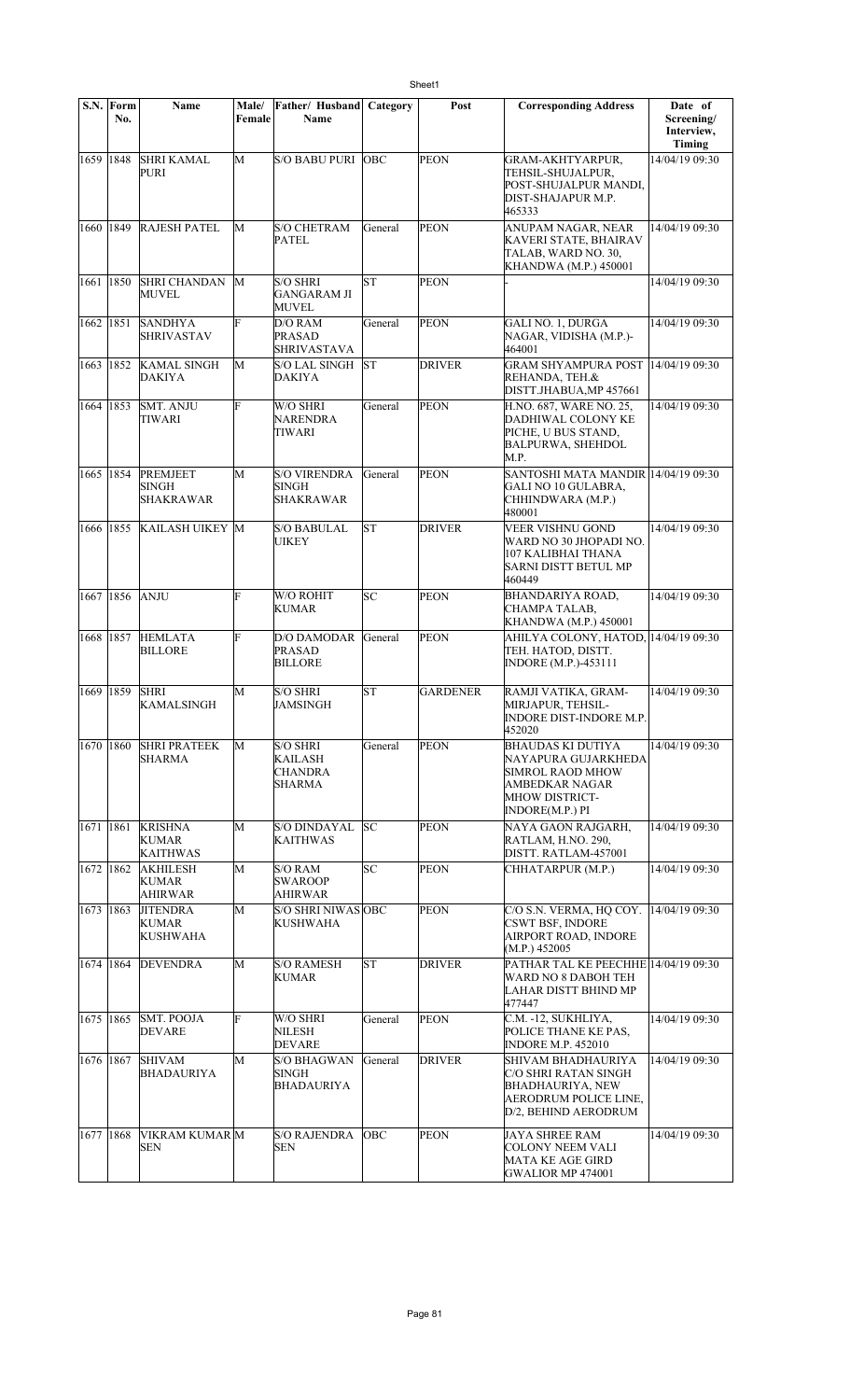|           | S.N. Form<br>No. | <b>Name</b>                            | Male/<br>Female | Father/ Husband<br>Name                                  | Category | Post            | <b>Corresponding Address</b>                                                                                                       | Date of<br>Screening/<br>Interview,<br>Timing |
|-----------|------------------|----------------------------------------|-----------------|----------------------------------------------------------|----------|-----------------|------------------------------------------------------------------------------------------------------------------------------------|-----------------------------------------------|
| 1678 1869 |                  | TARA<br><b>SURYAWANSHI</b>             | Ė               | <b>W/O SANTOSH</b>                                       | lsс      | <b>PEON</b>     | GRAM CHHOTA<br>MALSAPURA POST SIYA<br>DISTRICT DEWAS (M.P.)<br>455001                                                              | 14/04/19 09:30                                |
| 1679 1870 |                  | <b>SHRI MAYANK</b><br>MESHARAM         | М               | <b>S/O SHRI</b><br><b>DEEPAK</b><br><b>MESHARAM</b>      | SC       | <b>PEON</b>     | D.M.-244, SUKHLIYA,<br>HEERA NAGAR POLICE<br>THANE KE PAS, INDORE<br>M.P. 452010                                                   | 14/04/19 09:30                                |
| 1680 1871 |                  | GIRJESH KUMAR M<br>SHARMA              |                 | S/O SATYA<br>NARAYAN<br>SHARMA                           | General  | <b>DRIVER</b>   | C/O KAILASH NARAYAN<br>BOHARE, 17/RAJPUT<br><b>BORDING GALI, JHANSI</b><br>ROAD, BHIND (M.P.) 477001                               | 14/04/19 09:30                                |
| 1681 1872 |                  | <b>SHUBHAM</b><br>SANDAL               | М               | <b>S/O SUDESH</b><br>KUMAR<br>SANDAL                     | SC       | <b>PEON</b>     | H.NO. 1516 (A), PATTI<br><b>BAZAR (CHANDAR</b><br>MARG), MHOW (M.P.)-<br>453441                                                    | 14/04/19 09:30                                |
| 1682 1873 |                  | <b>SAWAN TAWER</b>                     | M               | <b>S/O MAHESH</b><br>TAWER                               | OBC      | <b>PEON</b>     | NO ADDRESS IS<br>MENTIONED                                                                                                         | 14/04/19 09:30                                |
| 1683 1874 |                  | MALKHAN<br><b>SINGH</b>                | M               | <b>S/O MATADIN</b>                                       | OBC      | PEON            | MOHALLA VARKI SARAY<br>BHANDER DISTT DATIYA<br>475335                                                                              | 14/04/19 09:30                                |
| 1684 1875 |                  | <b>GOPAL</b><br>CHOUHAN                | М               | <b>S/O DINKAR</b><br>CHOUHAN                             | OBC      | <b>PEON</b>     | 23, KASTURBA MARG,<br><b>BADA GAWLI BADA, LAL</b><br><b>BAI, BEHIND MATA</b><br>MANDIR, OPP. SHEETLA<br>MATA MANDIR, DHAR<br>(M.P) | 14/04/19 09:30                                |
| 1685 1876 |                  | <b>OMPRAKASH</b><br>PANWAR             | M               | S/O MOHABBAT SC<br>SINGH PANWAR                          |          | <b>DRIVER</b>   | NAGESHWAR COLONEY<br>JETAPUR,KHARGONE,DIST<br>T.KHARGONE, MP 451001                                                                | 14/04/19 09:30                                |
| 1686 1877 |                  | <b>SHRI SANJEEV</b><br>CHOUHAN         | М               | S/O SHRI<br>RAJARMA<br>CHOUHAN                           | lsc      | <b>PEON</b>     | 7, SOUTH GADARAKHED,<br>MARIMATA CHOURAHA<br>KE PAS, POLICE PETROL<br>PUMP, INDORE POST-KILA<br><b>MAIDAN, 452006</b>              | 14/04/19 09:30                                |
| 1687 1878 |                  | <b>SHASHIKALA</b><br>BHARTI            | F               | <b>D/O SHRILAL</b><br><b>BHARTI</b>                      | lst      | <b>PEON</b>     | GRAM DULNIYA POST<br>BIJORI, TEHSIL TAMIYA,<br>DISTRICT CHHINDWARA<br>(M.P.) 480559                                                | 14/04/19 09:30                                |
|           |                  | 1688 1879 MUKESH<br><b>SURYAVANSHI</b> | М               | S/O PANNALAL General<br>JI<br><b>SURYAVANSHI</b>         |          | PEON            | <b>GRAM + POST</b><br>RATTAGARH KHEDA,<br>DIST. RATLAM (M.P.)<br>457441                                                            | 14/04/19 09:30                                |
| 1689 1880 |                  | <b>DHANRAJ</b><br><b>CHOUDHARY</b>     | M               | <b>S/O KAILASH</b><br><b>CHANDRA</b><br><b>CHOUDHARY</b> | OBC      | <b>PEON</b>     | VILL TONKKALA TEH<br>TONKKHURD DISTT<br><b>DEWAS MP 455001</b>                                                                     | 14/04/19 09:30                                |
| 1690 1882 |                  | <b>SANDEEP</b><br><b>ROKDE</b>         | M               | <b>S/O SUKHRAM</b><br><b>ROKDE</b>                       | SC       | <b>DRIVER</b>   | GRAM AND POST GADI<br>MOHALLA NANDRA<br>TEH.MAHESHWAR,DISTT.<br>KHARGONE MP 451225                                                 | 14/04/19 09:30                                |
| 1691 1884 |                  | <b>AKRAM KHAN</b>                      | М               | <b>S/O ASLAM</b><br>KHAN                                 | OBC      | <b>PEON</b>     | GURUNANAK ROAD.<br>WARD NO. 02, SANAWAD,<br>DIST. KHARGONE (M.P.)<br>451111                                                        | 14/04/19 09:30                                |
| 1692 1885 |                  | <b>RISHI KUMAR</b><br>BHARTI           | M               | <b>S/O SHRILAL</b><br><b>BHARTI</b>                      | lsт      | <b>GARDENER</b> | MUKAM DULNIYA, POST<br>BIJORI, TEHSIL TAMIYA,<br>DISTRICT CHHINDWARA<br>(M.P.) 480559                                              | 14/04/19 09:30                                |
| 1693 1886 |                  | <b>ASHISH BALMIK M</b>                 |                 | <b>S/O BASANT</b><br><b>BALMIK</b>                       | SC       | <b>PEON</b>     | <b>ASHISH HOUSE NO 1773</b><br>CHANDRASHEKHAR<br>AZAD WAR NO 69<br>NARSINGHNAGAR RANJHI<br>JABALPUR MP 482005                      | 14/04/19 09:30                                |
| 1694 1887 |                  | <b>SHRI KALU</b><br>SINGH              | М               | <b>S/O SHRI</b><br>HARISINGH                             | General  | <b>GARDENER</b> | 74, MAHESH BAAG<br>COLONY, BARFANI DHAM<br>KE PAS, MR-9, INDORE<br>M.P.                                                            | 14/04/19 09:30                                |
| 1695 1888 |                  | <b>SHAILENDRA</b><br>SAHU              | M               | S/O HIRALAL JI OBC                                       |          | <b>PEON</b>     | DHANAGAR MOHALLA<br>(BALAGANJ), MANDSAUR<br>(M.P.) 458001                                                                          | 14/04/19 09:30                                |
| 1696 1889 |                  | SUNIL MALVIYA M                        |                 | <b>S/O SHIVRAM</b><br>MALVIYA                            | OBC      | GARDENER        | GRAM AND POST GADI<br>MOHALLA NANDA<br>TEH.MAHESHWAR<br>DISTT.KHARGONE,MP<br>451225                                                | 14/04/19 09:30                                |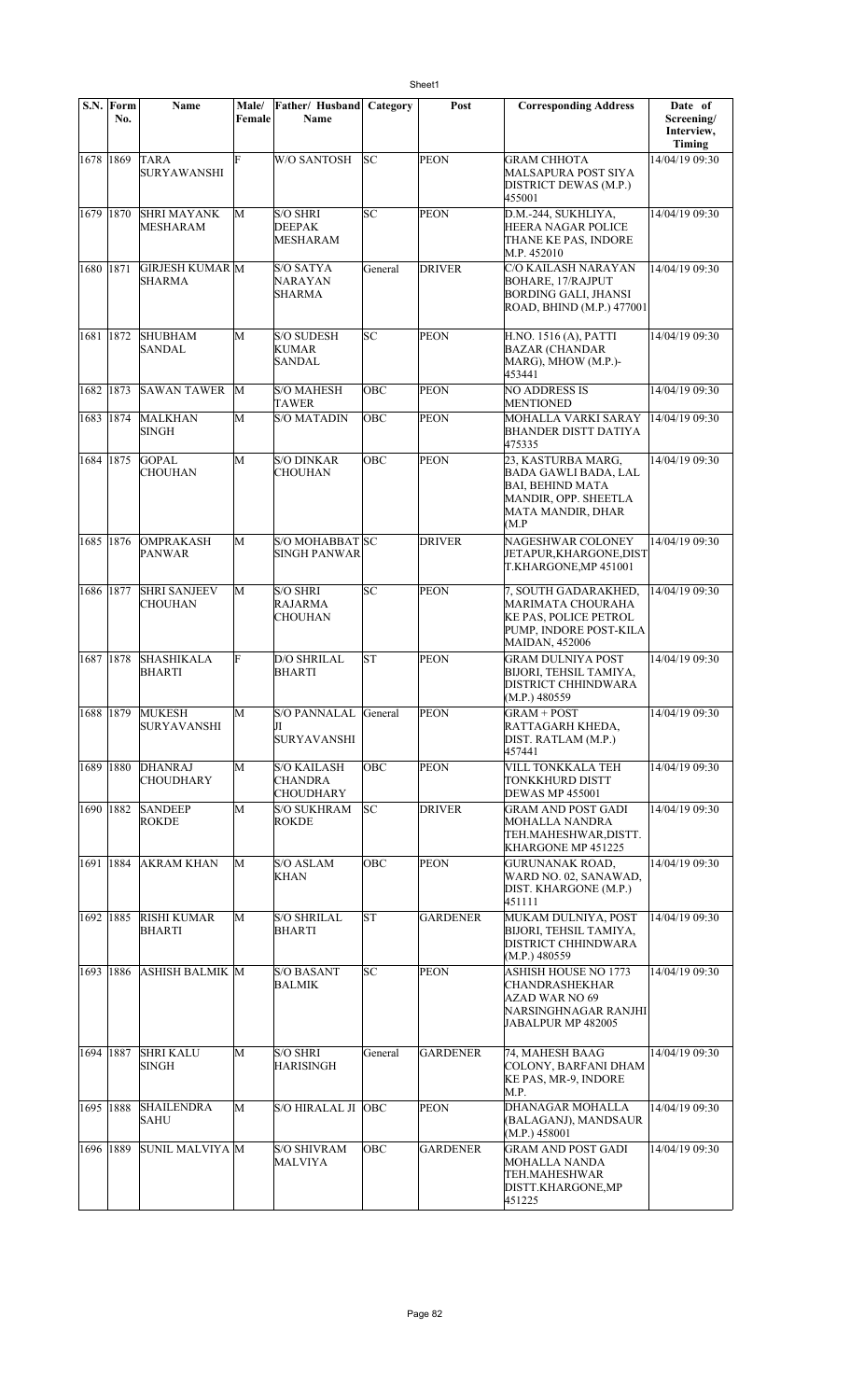|             | S.N. Form<br>No. | <b>Name</b>                              | Male/<br>Female | Father/ Husband Category<br>Name                      |           | Post             | <b>Corresponding Address</b>                                                                                                       | Date of<br>Screening/<br>Interview,<br>Timing |
|-------------|------------------|------------------------------------------|-----------------|-------------------------------------------------------|-----------|------------------|------------------------------------------------------------------------------------------------------------------------------------|-----------------------------------------------|
| 1697   1890 |                  | <b>PRADEEP</b><br><b>MANDE</b>           | М               | <b>S/O RAJU</b><br><b>MANDE</b>                       | OBC       | <b>PEON</b>      | PUSHPAK NAGAR<br>CHITRANJAN WARD<br>DURGA MANDIR KE PAS,<br>ADHARTAL, JABALPUR<br>(M.P.)                                           | 14/04/19 09:30                                |
| 1698        | 1891             | <b>SHRI AJAY</b><br><b>BINJAWA</b>       | М               | <b>S/O SHRI</b><br><b>RAMBHAROS</b><br><b>BINJAWA</b> | General   | <b>PEON</b>      | 220, RAJARAM NAGAR,<br><b>GALI NO. 2, DIST-INDORE</b><br>M.P. 452015                                                               | 14/04/19 09:30                                |
| 1699        | 1892             | <b>RAM SAGORE</b>                        | М               | <b>S/O SUBHASH</b><br><b>SAGORE</b>                   | SC        | <b>WASHERMAN</b> | NANDGAON ROAD, POST<br>SURPALA, TEH + DIST.<br>KHARGONE (M.P.) 451440                                                              | 14/04/19 09:30                                |
| 1700        | 1893             | <b>ARIF KHAN</b>                         | М               | <b>S/O ASHIK</b><br><b>KHAN</b>                       | General   | <b>PEON</b>      | RAIDAS MARG, WARD NO<br><b>14 KHANDELWAL</b><br>HOSTEL, CHAKKI KE PAS,<br><b>BARWANI, DISTRICT</b><br><b>BARWANI</b> (M.P.) 451551 | 14/04/19 09:30                                |
| 1701        | 1894             | NEERAJ KORI                              | М               | <b>S/O SHANKAR</b><br><b>LAL KORI</b>                 | SC        | <b>DRIVER</b>    | <b>CHANDRASHEKHAR</b><br>WARD SAHU PHARSH<br><b>SAGAR MP</b>                                                                       | 14/04/19 09:30                                |
| 1702 1895   |                  | <b>VINAY SALVE</b>                       | M               | <b>S/O MANOJ</b><br><b>SALVE</b>                      | SC        | PEON             | ORANGPURA, NEAR NAAG 14/04/19 09:30<br>MANDIR, KHARGONE<br>(M.P.) 451001                                                           |                                               |
| 1703 1896   |                  | <b>SHRI JITENDRA</b><br><b>ROHIDAS</b>   | M               | <b>S/O SHRI</b><br><b>CHOTELAL</b><br><b>ROHIDAS</b>  | SC        | <b>PEON</b>      | H.NO. 1357, DWARKAPURI   14/04/19 09:30<br>COLONY, INDORE M.P.<br>452009                                                           |                                               |
| 1704        | 1897             | VIVEK DAHIYA                             | M               | S/O C. L.<br><b>DAHIYA</b>                            | <b>SC</b> | <b>PEON</b>      | HOUSE NO 2256<br>HANUMAN MANDIR KE<br>PEECHHE GOKALPUR<br><b>JABALPUR MP</b>                                                       | 14/04/19 09:30                                |
| 1705 1898   |                  | MURTAZA BEG                              | M               | <b>S/O SAYEED</b><br><b>BEG</b>                       | General   | <b>PEON</b>      | AMBEDKAR GALI, WARD<br>NO. 03, SANAWAD, DIST<br>KHARGONE (M.P.) 451111                                                             | 14/04/19 09:30                                |
| 1706 1899   |                  | <b>SHRI DEVENDRAM</b><br><b>PATERIYA</b> |                 | <b>S/O SHRI</b><br><b>PRASAD</b><br>PATERIYA          | General   | <b>PEON</b>      | <b>GRAM-HILGUVA, POST-</b><br>ISHANAGAR, DIST-<br>CHATARPUR M.P. 471315                                                            | 14/04/19 09:30                                |
| 1707 1900   |                  | PRASHANT<br><b>GODIYA</b>                | M               | <b>S/O RAJENDRA</b><br><b>KUMAR</b><br><b>GODIYA</b>  | lst       | <b>DRIVER</b>    | <b>JILA PANCHAYAT</b><br>CAMPUS THATIPURA<br>GWALIOR (M.P.)                                                                        | 14/04/19 09:30                                |
| 1708 1901   |                  | MAMTA SINGAR F                           |                 | W/O AJIT<br><b>SINGAR</b>                             | <b>ST</b> | <b>COOK</b>      | 97, AADIWASI, BHEEL<br>COLONEY,<br>MUSAKHEDI, INDORE MP<br>452001                                                                  | 14/04/19 09:30                                |
| 1709        | 1902             | <b>ATIF MOHD</b>                         | M               | <b>S/O SHRI SAFIO</b><br><b>MOHD</b>                  | ОВС       | <b>PEON</b>      | <b>GRAM-KAJI VASAI, POST-</b><br>KOTWAL, THANA MATA<br>VASAIYAM, DIST AND<br>TEHSIL-MORENA M.P.<br>476001                          | 14/04/19 09:30                                |
| 1710        | 1903             | <b>SHRI RAVI</b><br>SOLANKI              | М               | <b>S/O SHRI</b><br><b>RAMESH</b><br><b>CHANDRA</b>    | SC        | PEON             | 292/3 SAMAJ WAD NAGAR 14/04/19 09:30<br><b>INDORE(M.P.) 452002</b>                                                                 |                                               |
| 1711 1904   |                  | <b>ARPIT TANWAR</b>                      | M               | <b>S/O MANOHAR</b><br>SINGH TANWAR                    | ОВС       | <b>PEON</b>      | DHASHAHRA MAIDAN<br>BARWAH, DISTT.<br>KHARGONE PIN 451115                                                                          | 14/04/19 09:30                                |
| 1712 1906   |                  | ANURAG SINGH M<br>TOMAR                  |                 | <b>S/O ARVIND</b><br><b>SINGH TOMAR</b>               | General   | <b>PEON</b>      | G.L. 388, DEENDAYAL<br>NAGAR, GWALIOR (M.P.)<br>474020                                                                             | 14/04/19 09:30                                |
| 1713        | 1907             | <b>SHEETAL</b><br><b>GIRWAL</b>          | F               | W/O RAHUL<br><b>GIRWAL</b>                            | <b>ST</b> | <b>PEON</b>      | <b>NOT MENTION</b>                                                                                                                 | 14/04/19 09:30                                |
| 1714 1908   |                  | MOHAMMAD<br><b>ANAS</b>                  | M               | S/O<br><b>MOHAMMAD</b><br>AYAJ                        | OBC       | <b>PEON</b>      | 962/7 THAKKAR VILL<br>WARD NURANI MASJID<br>KE PAS JABALPUR 482001                                                                 | 14/04/19 09:30                                |
| 1715 1909   |                  | <b>MANISH</b><br><b>SHRIVAS</b>          | M               | <b>S/O SATISH</b><br><b>SHRIVAS</b>                   | General   | <b>PEON</b>      | PURANA JOURA,<br><b>BALAGANJ ROAD, WARD</b><br>NO. 13, JOURA, DIST.<br>MORENA (M.P.) 476221                                        | 14/04/19 09:30                                |
| 1716 1910   |                  | <b>SHRI RAVI</b><br><b>PATEL</b>         | М               | <b>S/O SHRI</b><br><b>MUKESH PATEL</b>                | OBC       | <b>DRIVER</b>    | <b>GRAM-CHOTA TIGRIYA,</b><br>POST-CHOTA TIGRIYA,<br>DIST-DEWAS M.P. 455111                                                        | 14/04/19 09:30                                |
| 1717 1911   |                  | <b>BHARAT</b><br>BANODHA                 | М               | S/O<br><b>NANDKISHORE</b>                             | SC        | <b>PEON</b>      | H.NO. 2, SARSWATI<br>NAGAR, BEHIND THANA<br>OF JUNI INDORE, INDORE-<br>452007                                                      | 14/04/19 09:30                                |
| 1718 1912   |                  | <b>MAYANK</b><br>KAHAR                   | М               | <b>S/O KAMAL</b><br><b>KAHAR</b>                      | OBC       | PEON             | 9, CHHATRIBAG, INDORE<br>(M.P.) PIN 452002                                                                                         | 14/04/19 09:30                                |
| 1719 1913   |                  | <b>SEEMA SITOLE</b>                      | F               | <b>W/O MAHESH</b><br><b>SITOLE</b>                    | SС        | <b>PEON</b>      | 449/19, IDRES<br>NAGAR, INDORE MP 452001                                                                                           | 14/04/19 09:30                                |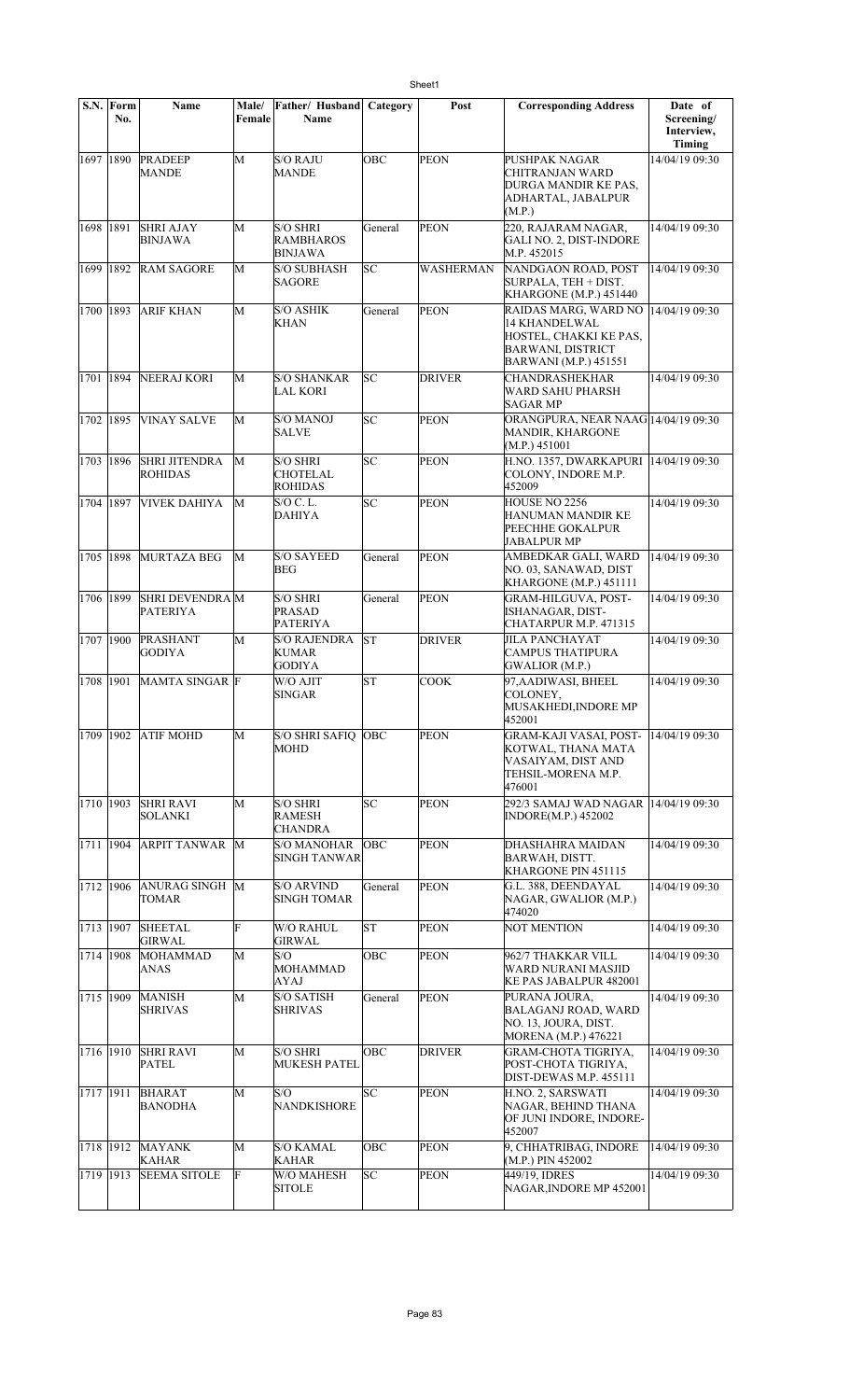|           | S.N. Form<br>No. | <b>Name</b>                           | Male/<br>Female | Father/ Husband<br>Name                               | Category   | Post            | <b>Corresponding Address</b>                                                                                               | Date of<br>Screening/<br>Interview,<br>Timing |
|-----------|------------------|---------------------------------------|-----------------|-------------------------------------------------------|------------|-----------------|----------------------------------------------------------------------------------------------------------------------------|-----------------------------------------------|
|           | 1720 1914        | <b>SHRI SACHIN</b><br>VERMA           | M               | <b>S/O SHRI</b><br>MANGILAL                           | lsт        | <b>PEON</b>     |                                                                                                                            | 14/04/19 09:30                                |
| 1721 1915 |                  | <b>SHRI SHUBHAM</b><br>NAR            | M               | <b>S/O SHRI</b><br><b>MOHAN LAL</b><br>NAR            | OBC        | <b>COOK</b>     | WARD NO. 16, TILAWAD<br>(MAINA), TEHSIL-<br>KALAPIPAL, DIST-<br>SHAJAPUR M.P. 465333                                       | 14/04/19 09:30                                |
| 1722 1916 |                  | <b>RAJENDRA</b><br>CHOUHAN            | M               | <b>S/O DAYARAM</b><br>CHOUHAN                         | lsc        | <b>PEON</b>     | <b>VILL JHABA POST</b><br>AKHADA TEH KUSHI<br>DISTT DHAR 454221                                                            | 14/04/19 09:30                                |
| 1723 1917 |                  | <b>SHUBHAM</b><br><b>KUMAWAT</b>      | M               | <b>S/O SURESH</b><br><b>KUMAWAT</b>                   | OBC        | <b>PEON</b>     | <b>48. CHANAKYAPURI.</b><br>NEAR WATER TANK.<br>DEWAS (M.P.) 455001                                                        | 14/04/19 09:30                                |
| 1724 1918 |                  | <b>VIRENDRA</b><br>GOUD               | M               | S/O<br>SHIVNARAYAN<br>GOUD                            | lsт        | <b>PEON</b>     | 1, SOUTH KAMTHI PURA,<br><b>INDORE PIN 452002</b>                                                                          | 14/04/19 09:30                                |
|           | 1725 1919        | MONU<br>CHOUHAN                       | M               | <b>S/O KISHORE</b><br><b>CHOUHAN</b>                  | SC         | <b>GARDENER</b> | 452016                                                                                                                     | 14/04/19 09:30                                |
| 1726 1920 |                  | <b>YOGESH</b><br>KOUSHAL              | M               | S/O<br>SHANKARLAL<br>KOUSHAL                          | General    | <b>PEON</b>     | HOUSE NO 2344<br>LUNIYAPURA MAHU<br>DISTT INDORE MP 453441                                                                 | 14/04/19 09:30                                |
| 1727 1921 |                  | <b>ANKUR YADAV</b>                    | M               | <b>S/O VINOD</b><br>YADAV                             | OBC        | <b>PEON</b>     | WARD NO 2 GALI NO 3<br>LAKADI DIPO KE SAMNE<br>TIMARANI DISTT HARDA<br>MP                                                  | 14/04/19 09:30                                |
| 1728 1922 |                  | <b>SONU CHOUHAN</b> M                 |                 | <b>S/O KISHORE</b><br>CHOUHAN                         | SC         | <b>DRIVER</b>   | 452, KANADIYA, INDORE<br>$(M.P.)-452016$                                                                                   | 14/04/19 09:30                                |
| 1729 1923 |                  | SHRI<br><b>NANDKISHORE</b><br>BILLORE | M               | <b>S/O SHRI</b><br>MITTHULAL<br><b>BILLORE</b>        | lsс        | <b>PEON</b>     | 506/4, RUSTAM KA<br><b>BAGICHA, PATNIPURA,</b><br><b>INDORE M.P. 452009</b>                                                | 14/04/19 09:30                                |
| 1730 1924 |                  | SURAJ<br>CHOUDHARY                    | M               | S/O ARUN<br><b>CHOUDHARY</b>                          | OBC        | <b>GARDENER</b> | <b>RAILWAY STATION</b><br>PALIYA.<br>TEH.HATOD,DISTT.INDOR<br>E MP 453111                                                  | 14/04/19 09:30                                |
| 1731 1925 |                  | <b>SHRI AMIT</b><br>ATULKAR           | M               | <b>S/O SHRI</b><br><b>DASHRATH</b>                    | lsc        | <b>PEON</b>     | <b>85B, UTKARSH VIHAR</b><br>COLONY, BHATKHEDI,<br>MHOWGAON, MHOW,<br><b>INDORE M.P. 453441</b>                            | 14/04/19 09:30                                |
| 1732 1927 |                  | MAYUR<br>VISHWAKARMA                  | M               | <b>S/O MUKESH</b><br>VISHWAKARM<br>A                  | General    | <b>PEON</b>     | 1450/6 CHANDAN<br>COLONY, GANGA NAGAR,<br>GADA, JABALPUR (M.P.)<br>482003                                                  | 14/04/19 09:30                                |
|           | 1733 1928        | <b>SHRI RAKESH</b><br>YADAV           | M               | <b>S/O SHRI</b><br>MADANLAL<br>YADAV                  | OBC        | <b>PEON</b>     | 129-B, SHAHIN NAGAR,<br>MUSAKHEDI, INDORE M.P.<br>452001                                                                   | 14/04/19 09:30                                |
|           | 1734 1929        | <b>MONU MALI</b>                      | M               | S/O<br>RADHESHYAM<br>MALI                             | <b>OBC</b> | <b>DRIVER</b>   | <b>H.NO. 136, GRAM</b><br>MUNGALIYA CHAAP,<br>POST MUNGALIYA<br>CHAAP, THANA KHAJURI<br>SADAK, DIST BHOPAL<br>(M.P.) 46204 | 14/04/19 09:30                                |
| 1735 1930 |                  | <b>SHRI ANAND</b><br><b>CHOUHAN</b>   | М               | <b>S/O SHRI</b><br><b>BALKISHAN</b><br><b>CHOUHAN</b> | General    | <b>PEON</b>     | 281/2, BANGANGA,<br><b>INDORE DIST-INDORE M.P.</b><br>452015                                                               | 14/04/19 09:30                                |
| 1736 1931 |                  | RAJESH INGALE M                       |                 | S/O<br><b>MADHUKAR</b><br><b>INGALE</b>               | SC.        | <b>PEON</b>     | WARD NO 4 ADARSH<br>NAGAR BHANDARIYA<br>ROAD SAGITA CYCLE KE<br>PAS KHANDAWA                                               | 14/04/19 09:30                                |
|           | 1737 1932        | <b>RAJENDRA KORI M</b>                |                 | <b>S/O ASHOK</b><br><b>KORI</b>                       | SC         | <b>PEON</b>     |                                                                                                                            | 14/04/19 09:30                                |
|           | 1738 1933        | <b>SHRI SATISH</b><br>SOLANKI         | М               | <b>S/O SHRI</b><br><b>RAMESH</b><br>CHANDRA           | SC         | <b>PEON</b>     | 292/3 SAMAJ WAD NAGAR 14/04/19 09:30<br>INDORE(M.P.) 452002                                                                |                                               |
|           | 1739 1934        | SATYAM<br><b>DWIVEDI</b>              | М               | S/O<br><b>GYANENDRA</b><br>DWIVEDI                    | General    | <b>PEON</b>     | GRAM RAMNAGAR,POST<br>JANARDANPUR<br>TEH.RAMPUR<br>BAGHELAN, DISTT. SATNA<br>MP 485111                                     | 14/04/19 09:30                                |
| 1740 1935 |                  | <b>SHRI JAY</b><br>BHABHAR            | М               | <b>S/O SHRI</b><br><b>DEVISINGH</b><br><b>BHABHAR</b> | ST         | <b>DRIVER</b>   | MII-184, AYODHYA<br>NAGARI, JANATA<br>QUARTER POLICE LINE<br>NANDA NAGAR, INDORE<br>M.P. 452011                            | 14/04/19 09:30                                |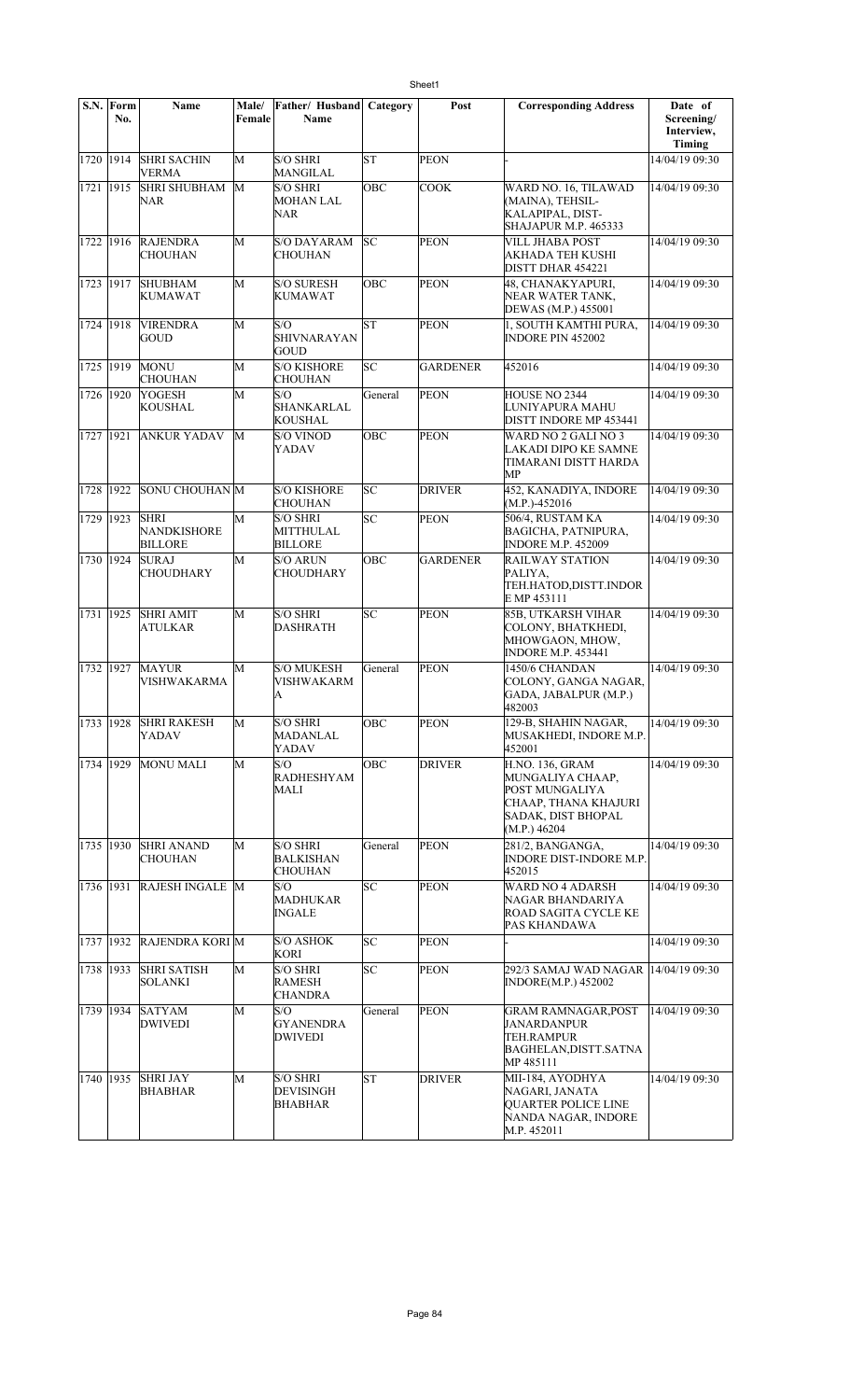|           | S.N. Form<br>No. | Name                                           | Male/<br>Female | Father/ Husband<br><b>Name</b>                                  | Category      | Post            | <b>Corresponding Address</b>                                                                                            | Date of<br>Screening/<br>Interview,<br>Timing |
|-----------|------------------|------------------------------------------------|-----------------|-----------------------------------------------------------------|---------------|-----------------|-------------------------------------------------------------------------------------------------------------------------|-----------------------------------------------|
| 1741 1936 |                  | <b>JITENDRA</b><br><b>BATHAM</b>               | M               | <b>S/O NANDA</b><br><b>BATHAM</b>                               | OBC           | <b>PEON</b>     | <b>GEDE WALI SADAK,</b><br>MURTI WALA MOHALLA,<br>HANUMAN MANDIR.<br>LASHKAR, GWALIOR<br>(M.P.) 474001                  | 14/04/19 09:30                                |
| 1742 1937 |                  | <b>SHRI PANKAJ</b><br>PRAJAPATI                | M               | <b>S/O SHRI</b><br><b>RAMESH</b><br><b>CHANDRA</b><br>PRAJAPATI | OBC           | <b>PEON</b>     | WARD NO. 03, NAKA<br>CHOUK, CHOUDHARY<br>MOHALLA, TANODIYA,<br>TEHSIL-AGAR, DIST-AGAR<br>(MALWA) M.P. 465441            | 14/04/19 09:30                                |
| 1743 1938 |                  | <b>PRADEEP SINGH M</b>                         |                 | S/O<br><b>VISHWNATH</b>                                         | OBC           | <b>DRIVER</b>   | <b>GRAM AND POST</b><br>KHADIYAHAR, TEHSIL<br>AMBAHA, DISTRICT<br><b>MORENA 476554</b>                                  | 14/04/19 09:30                                |
| 1744 1939 |                  | <b>RAMNIVAS</b><br><b>SAVITA</b>               | M               | <b>S/O AADIRAM</b><br><b>SAVITA</b>                             | General       | <b>DRIVER</b>   | WARD NO.1, SAVITA<br>NAGAR JORA,<br>DISTT.MURAINA MP<br>476221                                                          | 14/04/19 09:30                                |
| 1745 1940 |                  | <b>BRAJENDRA</b><br><b>CHAKRAWARTI</b>         | M               | <b>S/O DEVI</b><br><b>PRASAD</b><br><b>CHAKRAWARTI</b>          | OBC           | <b>PEON</b>     | HOUSE NO 499 VEHICLE<br>MADAI MASJID KE<br>PEECHHE BILPUR ROAD<br>JABALPUR MP 482009                                    | 14/04/19 09:30                                |
| 1746 1941 |                  | <b>SHRI DEVILAL</b><br><b>KATARIYA</b>         | M               | <b>S/O SHRI</b><br><b>NARAYAN</b><br><b>SINGH</b>               | SC            | <b>PEON</b>     | 218/1, KEWADA SWAMI<br>ROAD, WARD 12, AGAR<br>MALWA, DIST-AGAR M.P.<br>465441                                           | 14/04/19 09:30                                |
| 1747 1942 |                  | <b>REVTI SAHU</b>                              | F               | D/O BENI<br>PRASAD SAHU                                         | OBC           | <b>PEON</b>     | H.NO. 399, NEAR JAIN<br>MANDIR, BARGI, GRAM +<br>POST BARGI, JABALPUR<br>(M.P.) 482051                                  | 14/04/19 09:30                                |
| 1748 1943 |                  | <b>SHRI MANGAL</b><br><b>NARNWARE</b>          | М               | <b>S/O SHRI</b><br><b>BITTAL</b><br>NARNWARE                    | General       | <b>PEON</b>     | BLOCK-C H.NO. 10<br>SHAYAM NAGAR NEAR<br>HABIB GANJ THANA<br>BHOPAL (M.P.)                                              | 14/04/19 09:30                                |
| 1749 1944 |                  | <b>RAJESH UIKEY</b>                            | M               | <b>S/O SUKHLAL</b><br><b>UIKEY</b>                              | lsт           | <b>GARDENER</b> | <b>GRAM SUNDREL POST</b><br><b>SUNDEL</b><br>TEH, SATWAS, DISTT. DEWA<br>S, MP 455440                                   | 14/04/19 09:30                                |
| 1750 1945 |                  | <b>SMT. BABITA</b><br>MALVIYA                  | F               | W/O SHRI<br><b>KAMAL</b><br>MALVIYA                             | SC            | <b>PEON</b>     | H.NO. 05, WARD NO. 10,<br>NEEM CHOUK, JHIKDIYA<br>NIPANIYA, BAIJNATH<br>SHAJAPUR M.P. 465441                            | 14/04/19 09:30                                |
| 1751 1946 |                  | <b>RAHUL</b><br><b>BAVARIYA</b>                | M               | <b>S/O SUNIL</b><br><b>BAVARIYA</b>                             | SC            | <b>GARDENER</b> | HOUSE NO 303 CHETNA<br>MAIDAN ROAD BILHARI<br><b>MANDLA ROAD</b><br>JABALPUR MP 782020                                  | 14/04/19 09:30                                |
| 1752 1947 |                  | <b>MUKESH</b><br>MORYA                         | M               | S/O DALCHAND SC<br><b>MORYA</b>                                 |               | <b>PEON</b>     | <b>SHRI AJAY KUMAR</b><br><b>BHOND, TARAGANJ</b><br>NAGDEVTA MANDIR KE<br>SAMNE WALI GALI,<br>LASHKAR, GWALIOR          | 14/04/19 09:30                                |
| 1753 1948 |                  | <b>SHRIKANT</b><br><b>DIWAN</b>                | M               | <b>S/O HARI</b><br><b>KISHAN DIWAN</b>                          | lsт           | <b>DRIVER</b>   | OPP. GEETA BHAWAN,<br>NEAR MAHADEV<br>MANDIR, RAJIV NAGAR,<br>RASULIYA,<br>HOSHANGABAD (M.P.)<br>461001                 | 14/04/19 09:30                                |
| 1754      | 1949             | <b>SHRI KRISHNA</b><br><b>KUMAR</b>            | M               | <b>S/O BALURAM</b><br><b>JI MEHAR</b>                           | SC            | <b>PEON</b>     | WARD NO. 12 SARAWTI<br>MARG POST- SINGOLI<br><b>TEHSIL- SINGOLI</b><br>DISTRICT-NEEMUCH(M.P.)<br><b>PIN CODE-458228</b> | 14/04/19 09:30                                |
| 1755 1950 |                  | <b>SHRI MUKESH</b><br><b>KUMAR YADAV</b>       | М               | <b>S/O SHRI</b><br><b>DESHRAJ</b><br>YADAV                      | OBC           | <b>PEON</b>     | DIAL 100, CONTROL ROOM 14/04/19 09:30<br>AGAR MALWA 465441                                                              |                                               |
| 1756 1951 |                  | <b>MAHESH</b><br><b>KUMAR</b><br><b>DHURWE</b> | М               | S/O BIHARI LAL ST<br><b>DHURWE</b>                              |               | <b>COOK</b>     | <b>GRAM JAMLI POST</b><br>KHERI, TEH.ICHHAWAR, DI<br>STT.SEHOR M.P.466115                                               | 14/04/19 09:30                                |
| 1757 1952 |                  | <b>ASHISH</b>                                  | M               | <b>S/O MANSING</b>                                              | lΣ            | <b>GARDENER</b> | 42 NEW GURADIYA POST<br>CHORADIYA TEH MAHU<br>DISTT INDORE MP 453441                                                    | 14/04/19 09:30                                |
| 1758 1953 |                  | <b>PRADEEP</b>                                 | M               | <b>S/O BHANWAR</b><br><b>SINGH</b>                              | <sub>SC</sub> | <b>PEON</b>     | <b>GRAM DEEKHAT PURA</b><br>POST DEEKHAT PURA,<br>DISTRICT-MORENA (M.P.)                                                | 14/04/19 09:30                                |
| 1759 1954 |                  | <b>SHAHRUKH</b><br>KHAN                        | M               | <b>S/O KUDDUS</b><br><b>KHAN</b>                                | OBC           | <b>DRIVER</b>   | PATHANI MOHALLA,<br>WARD NO. 11, BAIHAR,<br>DIST. BALAGHAT (M.P.)<br>481111                                             | 14/04/19 09:30                                |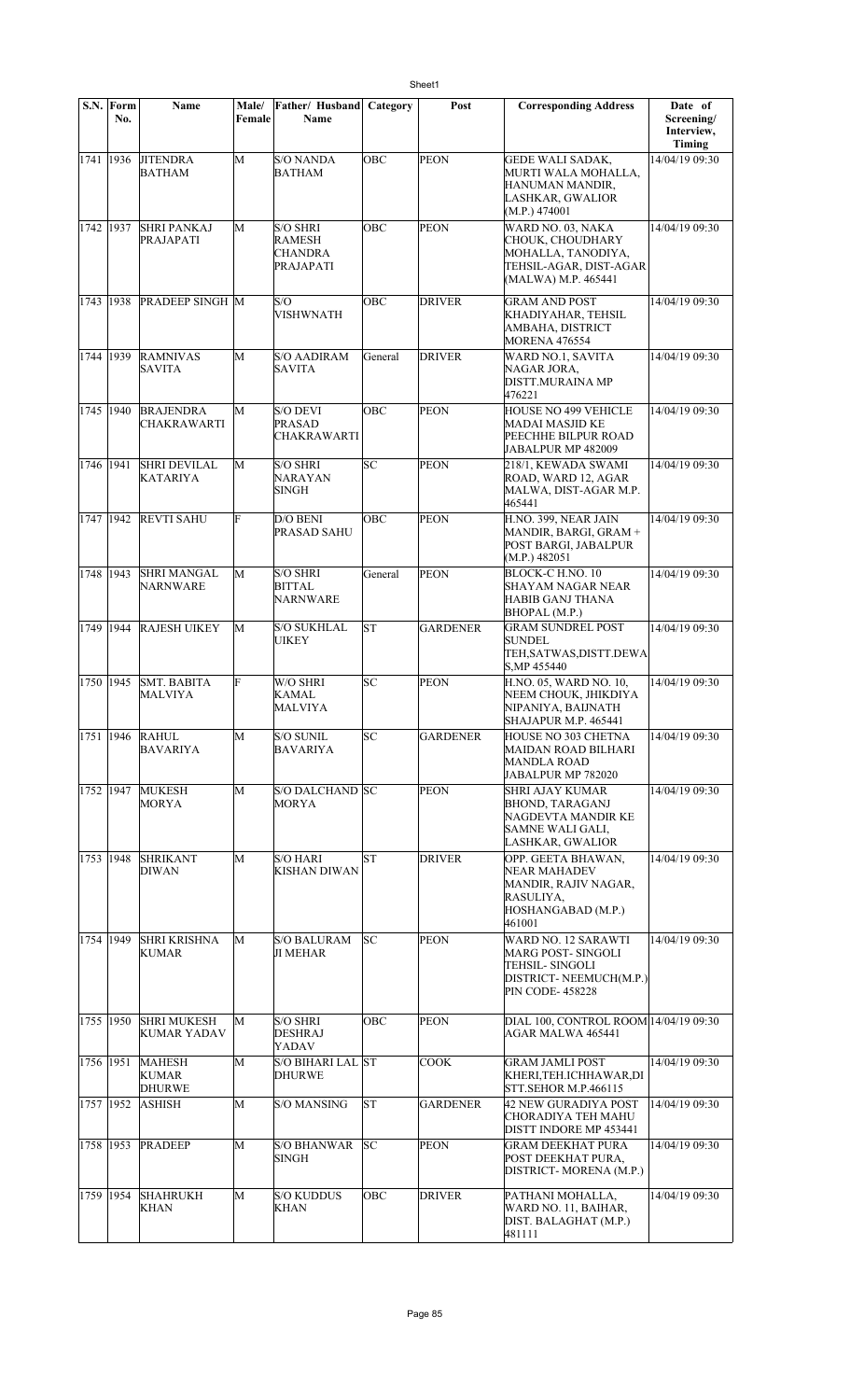|           | S.N. Form<br>No. | <b>Name</b>                                     | Male/<br>Female | Father/ Husband<br>Name                           | Category  | Post            | <b>Corresponding Address</b>                                                                                   | Date of<br>Screening/<br>Interview,<br>Timing |
|-----------|------------------|-------------------------------------------------|-----------------|---------------------------------------------------|-----------|-----------------|----------------------------------------------------------------------------------------------------------------|-----------------------------------------------|
| 1760 1955 |                  | <b>PRAVEEN</b><br>KUMAWAT                       | M               | <b>S/O VIJAY</b><br><b>KUMAWAT</b>                | OBC       | <b>PEON</b>     | 15, GURU SHANKAR<br>NAGAR NEAR<br>HAWABANGLA, VILSI<br>KARKHANA<br>ROAD, INDORE MP 452009                      | 14/04/19 09:30                                |
| 1761 1956 |                  | <b>SHRI VISHAL</b><br>RAMOSHI                   | M               | <b>S/O SHRI VEER</b><br>BHAN<br><b>RAMOSHI</b>    | General   | <b>PEON</b>     | S/93/94 AMBEDKAR<br>NAGAR SOUTH T.T.<br>NAGAR (M.P.) 462003                                                    | 14/04/19 09:30                                |
| 1762      | 1957             | SMT. MAYA BAI F                                 |                 | D/O SHRI<br><b>PRAHALAD</b><br>GAWALI             | OBC       | <b>PEON</b>     | H.NO. 04, WARD NO. 17,<br>BADAGAVALIPURA,<br>MOTISAR MANDIR KE<br>PAS, AGAR(MALWA) M.P.<br>465441              | 14/04/19 09:30                                |
| 1763      | 1958             | <b>AYUSH SHARMA M</b>                           |                 | <b>S/O SANTOSH</b>                                | General   | <b>DRIVER</b>   | WARD NO 06, BADONI,<br><b>BADONI KHURD, DATIA</b><br>(M.P.) 475686                                             | 14/04/19 09:30                                |
| 1764 1959 |                  | <b>SHRI AJAY</b><br>BHABHAR                     | М               | <b>S/O SHRI</b><br>DEVISINGH<br><b>BHABHAR</b>    | ST        | <b>DRIVER</b>   | MII-184, AYOUDHAYA<br>NAGARI JANATA<br><b>OUARTER POLICE LINE</b><br>NANDA NAGAR INDORE<br>M.P. 452011         | 14/04/19 09:30                                |
| 1765      | 1960             | <b>RAJENDRA</b><br><b>KUMAR</b>                 | M               | <b>S/O SANTOSH</b><br><b>KUMAR</b>                | lsс       | <b>PEON</b>     | <b>GRAM+POST PANDRIYA</b><br>(GANGAI) TEHSIL<br>KUNDAM, DISTRICT<br>JABALPUR (M.P.) 482001                     | 14/04/19 09:30                                |
| 1766      | 1961             | <b>KAMAL</b><br>SHARMA                          | M               | S/O<br><b>SATYAPRAKAS</b><br><b>H SHARMA</b>      | General   | <b>GARDENER</b> | R/O S.NO. 15/02 NDA ROAD<br><b>KOSMOS BANK KE PAS</b><br>VILLAGE VARGE TEH<br>HAVELI DISTT PUNA<br>MAHARASHTRA | 14/04/19 09:30                                |
| 1767 1962 |                  | ROHIT<br><b>KHARODIYA</b>                       | М               | <b>S/O MOTIRAM</b><br><b>KHARODIYA</b>            | lsс       | <b>PEON</b>     | <b>NOT MENTION</b>                                                                                             | 14/04/19 09:30                                |
| 1768      | 1963             | <b>SHRI JAYESH</b><br>PRAJAPATI                 | M               | <b>S/O SHRI</b><br><b>RAJKUMAR</b><br>PRAJAPATI   | OBC       | <b>PEON</b>     | 116 HRISHI GARDEN<br>MOHAN TOKIES ROAD<br>INDIRA GANDHI COLONY<br>KE PASS MHOW MHOW<br>(M.P.) 453441           | 14/04/19 09:30                                |
| 1769      | 1964             | <b>ASHWANI PATELM</b>                           |                 | <b>S/O ASHOK</b><br><b>PATEL</b>                  | ∣ОВС      | <b>PEON</b>     | H. N. 106 RAMPUR POLICE<br>CHOUKI, POLICE<br>QUARTER, JABALPUR<br>(M.P.) 482001                                | 14/04/19 09:30                                |
|           |                  | 1770 1965 SHASHIKANT<br><b>GUPTA</b>            | $\overline{M}$  | <b>S/O RAJENDRA</b><br>PRASAD GUPTA               | General   | PEON            | <b>GRAM NOUDIYA AABAD,</b><br>POST JIYAWAN, TEHSIL<br>DEVSAR, DISTRICT<br>SINGRAULI (M.P.) 486881              | $14/04/19$ 09:30                              |
| 1771      | 1966             | <b>SACHIN</b><br>MALVIYA                        | M               | <b>S/O RAJENDRA</b><br>MALVIYA                    | OBC       | <b>DRIVER</b>   | VILL POST TEH<br>BHAGWANPURA DISTT<br>KHARGONE MP 451441                                                       | 14/04/19 09:30                                |
| 1772      | 1967             | <b>SUMIT GEHLOD</b>                             | М               | S/O<br>OMPRAKASH<br><b>GEHLOD</b>                 | lsc       | <b>PEON</b>     | GRAM SAGWAL, POST<br>PALIYA, TEH. AND<br>DISTT.INDORE MP                                                       | 14/04/19 09:30                                |
| 1773 1968 |                  | <b>VIPIN SHIVHARE M</b>                         |                 | <b>S/O KAILASH</b><br>NARAYAN<br><b>SHIVHARE</b>  | OBC       | <b>DRIVER</b>   | NAVGRIH MANDIR,<br>KALAR BAGH,<br>KAMLAGANJ, SHIVPURI<br>(M.P.) 473551                                         | 14/04/19 09:30                                |
| 1774 1969 |                  | <b>SACHIN YADAV</b>                             | M               | <b>S/O SUKHDEV</b><br>YADAV                       | OBC       | <b>PEON</b>     | VILL POST SADALI<br>BAMUDI TEH<br>KUSARAWAD DISTT<br>KHARGONE MP 451228                                        | 14/04/19 09:30                                |
| 1775 1970 |                  | <b>DEEPAK MEDA</b>                              | M               | <b>S/O MADAN</b><br><b>SINGH MEDA</b>             | <b>ST</b> | <b>PEON</b>     | 1 CHRAD MOHALLA<br>MUSAKHEDI, INDORE MP<br>452001                                                              | 14/04/19 09:30                                |
| 1776 1971 |                  | <b>RINKESH</b><br>KUMAR<br><b>CHOURASIA</b>     | M               | S/O<br><b>RAVISHANKAR</b><br><b>CHOURASIA</b>     | OBC       | <b>DRIVER</b>   | <b>SAI MANDIR KE PAS</b><br>CHOURASIA FLOUR MILL<br>PARKOTA, SAGAR (M.P.)                                      | 14/04/19 09:30                                |
| 1777 1972 |                  | <b>SHRI CHANDRA</b><br>MOHAN<br><b>GHORPADE</b> | М               | <b>S/O SHRI</b><br>SATISH<br><b>GHORPADE</b>      | SC        | <b>PEON</b>     | 34/5 NIHALPURA<br>JAWAHAR MARG<br>INDORE(M.P.) 452001                                                          | 14/04/19 09:30                                |
| 1778 1973 |                  | <b>DILIP KANADE</b>                             | М               | S/O<br><b>NATTHULAL</b><br><b>KANADE</b>          | SC        | <b>PEON</b>     | 51 SHYAMA CHARAN<br>SHUKLA NAGAR<br>NAVLAKHA INDORE MP<br>452001                                               | 14/04/19 09:30                                |
| 1779 1974 |                  | <b>SHRI RITESH</b><br><b>CHOUHAN</b>            | M               | <b>S/O SHRI</b><br><b>ASHOK</b><br><b>CHOUHAN</b> | lsс       | <b>PEON</b>     | 368/3, MALVIYA NAGAR,<br><b>INDORE M.P. 452010</b>                                                             | 14/04/19 09:30                                |
| 1780      | 1975             | <b>VINAY KATARE</b>                             | M               | <b>S/O VIJAY</b><br>KATARE                        | SC        | <b>PEON</b>     | 119 NARTH MUSAKHEDI,<br><b>INDORE (M.P.) 452001</b>                                                            | 14/04/19 09:30                                |
| 1781 1976 |                  | VIJAY                                           | М               | <b>S/O BALRAM</b>                                 | SC        | <b>PEON</b>     | VIJAY S/O BALRAM 35<br>DISTT JAIL KE THIK<br><b>SAMNE AKASHVANI</b><br>VIHAR KE PAS INDORE                     | 14/04/19 09:30                                |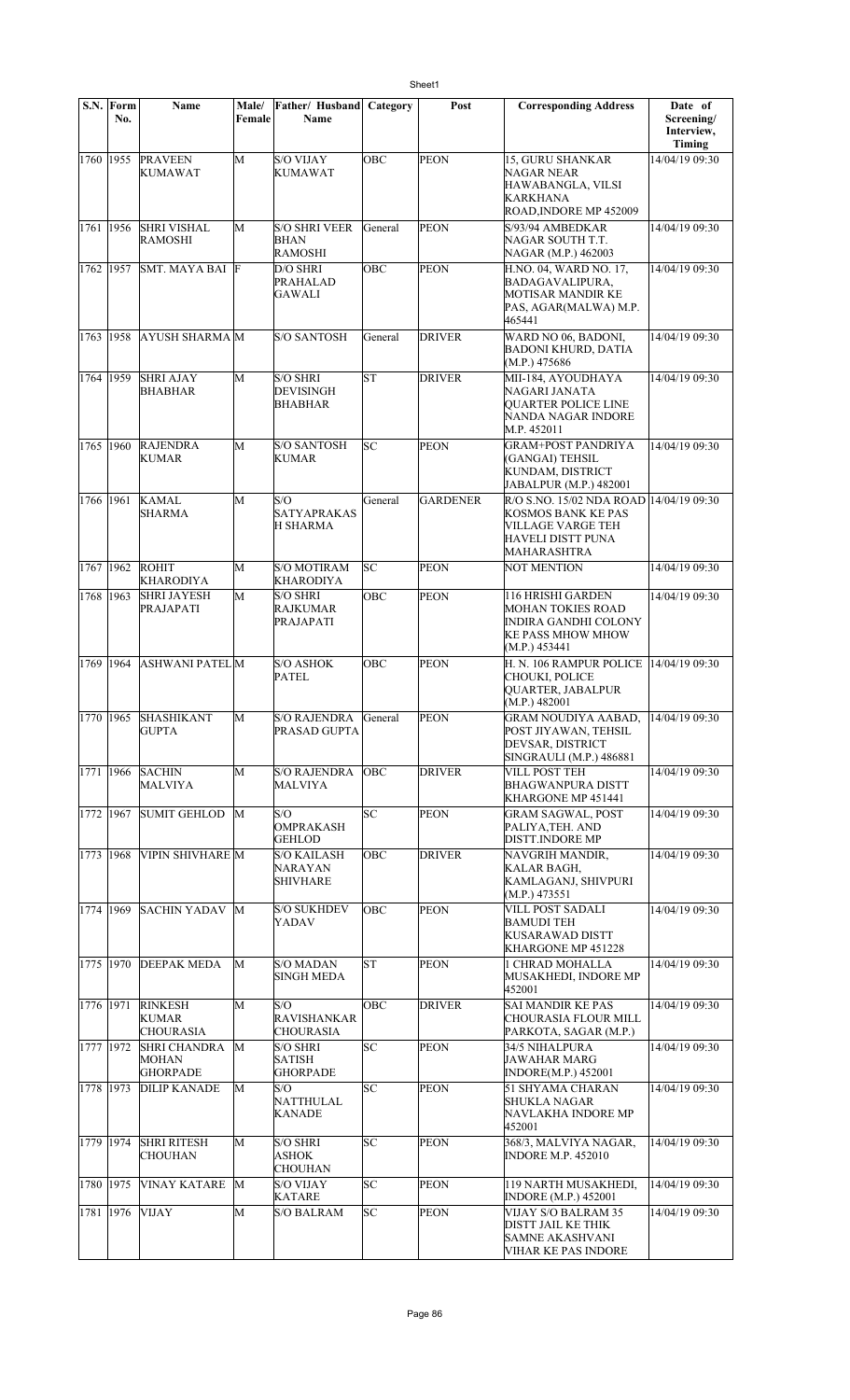|           | S.N. Form<br>No. | Name                                            | Male/<br>Female | Father/ Husband<br>Name                                     | Category | Post            | <b>Corresponding Address</b>                                                                                         | Date of<br>Screening/<br>Interview,<br>Timing |
|-----------|------------------|-------------------------------------------------|-----------------|-------------------------------------------------------------|----------|-----------------|----------------------------------------------------------------------------------------------------------------------|-----------------------------------------------|
| 1782 1977 |                  | <b>SHRI</b><br><b>HARGOVIND</b><br><b>SINGH</b> | М               | <b>S/O SHRI</b><br><b>BALARAM</b><br><b>SINGH</b>           | lsc      | <b>PEON</b>     | OSWAL DENIM UNIT-2,<br>PILUKHEDI, PILOT NO. 87,<br><b>INDUSTRIES AREA</b><br>RAJGARH M.P. 465667                     | 14/04/19 09:30                                |
| 1783 1978 |                  | <b>ASHOK</b><br><b>KAUSHAL</b>                  | М               | <b>S/O MANGILAL</b><br>KAUSHAL                              | lsc      | <b>PEON</b>     | <b>B-56,CHANKAYPURI</b><br><b>EXTENSION, NEAR</b><br>PARMAL<br>FACTORY, DEWAS, MP<br>455001                          | 14/04/19 09:30                                |
| 1784 1979 |                  | <b>MISS NANDINI</b><br>BALI                     | F               | D/O SHRI<br><b>MUKESH BALI</b>                              | SC       | PEON            | M.N. 36 NEW GANDHI<br>NAGAR TEELA JAMAL<br>PURI BHOPAL (M.P.) PIN<br>462001                                          | 14/04/19 09:30                                |
| 1785 1980 |                  | <b>JIBRAEIL</b><br><b>BHUTTO</b>                | M               | <b>S/O MEHBOOB</b><br><b>BHUTTO</b>                         | OBC      | <b>DRIVER</b>   | MAIN ROAD,<br><b>BHAGWANPURA,</b><br>SAHKARI KENDRIYE<br><b>BANK KE SAMNE,</b><br>DISTRICT-KHARGONE<br>(M.P.) 451441 | 14/04/19 09:30                                |
| 1786 1981 |                  | MISS MEGHA<br><b>BALI</b>                       | F               | D/O SHRI<br><b>MUKESH BALI</b>                              | lsc      | <b>PEON</b>     | M.N. 36 NEW GANDHI<br>NAGAR TEELA JAMAL<br>PURA BHOPAL (M.P.)<br>462001                                              | 14/04/19 09:30                                |
| 1787 1982 |                  | <b>SHRI MAHESH</b><br><b>SUNHARE</b>            | M               | <b>S/O SHRI</b><br>MAHENDRA<br><b>SUNHARE</b>               | SC       | PEON            | 104, BADA NEHRU<br>STADIUM, INDORE M.P.<br>452001                                                                    | 14/04/19 09:30                                |
| 1788 1983 |                  | <b>AJAY SUNHARE</b>                             | M               | S/O MISHRI LAL SC<br><b>SUNHARE</b>                         |          | <b>PEON</b>     | 9/1 RUSTAM KA BAGICHA, 14/04/19 09:30<br><b>INDORE</b> (M.P.) 452001                                                 |                                               |
| 1789 1984 |                  | <b>SHRI BRIJESH</b><br><b>SAHU</b>              | M               | <b>S/O SHRI</b><br>SHANKARLAL<br><b>SAHU</b>                | OBC      | PEON            | 1678/2, ROOP NAGAR, NEW 14/04/19 09:30<br>GOURINAGAR, INDORE<br>M.P. 452010                                          |                                               |
| 1790 1985 |                  | <b>SAPNA YADAV</b>                              | F               | W/O LATE<br><b>VISHAL YADAV</b>                             | OBC      | <b>PEON</b>     | 78 NAYAPURA HUJUR<br><b>GANJ AERODRUM ROAD</b><br>DISTRICT 452005                                                    | 14/04/19 09:30                                |
| 1791 1986 |                  | <b>SHRI BANTI</b><br><b>SUNHARE</b>             | M               | <b>S/O SHRI</b><br><b>MAHENDRA</b><br><b>SUNHARE</b>        | SC       | PEON            | 104, BADA NEHRU<br>STADIUM INDORE M.P.<br>452001                                                                     | 14/04/19 09:30                                |
| 1792 1988 |                  | <b>SHRI ANIL</b><br><b>VERMA</b>                | M               | <b>S/O SHRI</b><br><b>RAMESH</b><br><b>CHANDRA</b><br>VERMA | OBC      | PEON            | <b>GRAM-BATWADI, POST-</b><br><b>BAIRCHA, DIST-SHAJAPUR</b>                                                          | 14/04/19 09:30                                |
| 1793 1989 |                  | NEERAJ KAHAR                                    | M               | <b>S/O RAMESH</b><br>KAHAR                                  | ОВС      | <b>PEON</b>     | MUKAM AND POST<br>RANIPUR TEH. GHODA<br>DONGARI, DISTT. BETUL<br>MP 460443                                           | 14/04/19 09:30                                |
| 1794 1990 |                  | <b>ANIL PARADE</b>                              | M               | <b>S/O RAMESH</b><br><b>PARADE</b>                          | SC.      | <b>PEON</b>     |                                                                                                                      | 14/04/19 09:30                                |
| 1795 1991 |                  | <b>MAYUR</b><br><b>JITENDRA</b><br><b>AMODE</b> | M               | <b>S/O JITENDRA</b><br>VAMANRAO<br>AMODE                    | ОВС      | <b>PEON</b>     | WARD NO 11 SHAHPUR<br>DISTT BURHANPUR                                                                                | 14/04/19 09:30                                |
| 1796 1993 |                  | <b>RAKESH KUMAR M</b>                           |                 | <b>S/O KAILASH</b><br>NARAYAN                               | OBC      | <b>PEON</b>     | <b>GRAM POST TILAVAD</b><br>MAINA, TEH. KALAPEPAL<br><b>DISTT. SHAJAPUR MP</b><br>465333                             | 14/04/19 09:30                                |
| 1797 1994 |                  | <b>GANESH</b><br>MALVIYA                        | M               | S/O<br><b>RAGHUVEER</b><br><b>MALVIYA</b>                   | OBC      | <b>PEON</b>     | 76/1 KARMA NAGAR<br>BANGANGA INDORE MP<br>452015                                                                     | 14/04/19 09:30                                |
| 1798 1995 |                  | <b>SHRI RAKESH</b><br><b>VANSHKAR</b>           | M               | <b>S/O SHRI</b><br>KISHAN LAL<br>VANSHKAR                   | SC       | <b>GARDENER</b> | <b>GRAM- JHALAUN POST-</b><br>SEMARI HARCHAND<br>TEHSIL- BABAI DISTRICT-<br>HOSHANGABAD(M.P.) PIN<br>CODE-461668     | 14/04/19 09:30                                |
| 1799 1996 |                  | <b>RAMESH KUMARM</b><br>SEN                     |                 | <b>S/O BALMIK</b><br><b>SEN</b>                             | General  | <b>PEON</b>     | R-47, ZONE II, M.P. NAGAR, 14/04/19 09:30<br>NEAR ARYA BHAWAN,<br>BHOPAL (M.P.) 462011                               |                                               |
| 1800 1997 |                  | <b>KEDARNATH</b><br><b>GUPTA</b>                | М               | <b>S/O SHRI RAM</b><br><b>SAJIVAN</b><br><b>GUPTA</b>       | General  | <b>PEON</b>     | A-86, SHASHTRI NAGAR,<br>JAWAHAR CHOWK,<br>BHOPAL (M.P.) 462003                                                      | 14/04/19 09:30                                |
| 1801 1998 |                  | <b>SANDEEP</b><br><b>MANJHI</b>                 | M               | <b>S/O SHRI RAMJI ST</b><br>LAL MANJHI                      |          | <b>DRIVER</b>   | I-66/27, SOUTH T.T.T<br>NAGAR, BHOPAL (M.P.)<br>462003                                                               | 14/04/19 09:30                                |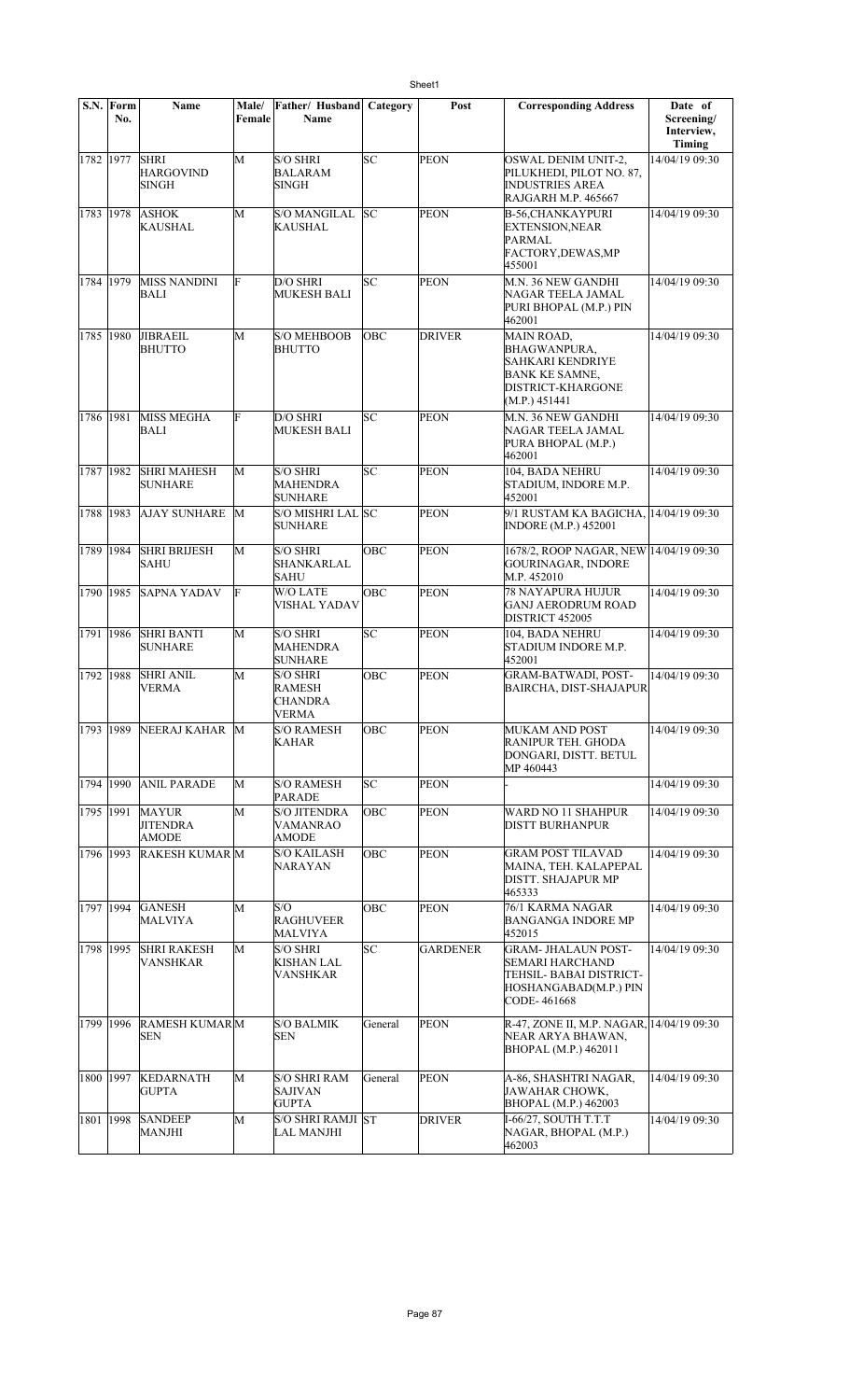|           | S.N. Form<br>No. | <b>Name</b>                              | Male/<br>Female | Father/ Husband<br>Name                                 | Category | Post            | <b>Corresponding Address</b>                                                                                                    | Date of<br>Screening/<br>Interview,<br>Timing |
|-----------|------------------|------------------------------------------|-----------------|---------------------------------------------------------|----------|-----------------|---------------------------------------------------------------------------------------------------------------------------------|-----------------------------------------------|
| 1802 1999 |                  | <b>SHRI DEEPAK</b><br>KUMAR MEHAR        | M               | <b>S/O SHRI</b><br><b>BALURAM JI</b><br><b>MEHAR</b>    | SC       | <b>PEON</b>     | WARD NO.12 SARASWATI<br>MARG SINGOLI TEHSIL-<br>SINGOLI DISTRICT-<br>NEEMUCH(M.P.) PIN<br>CODE-458228                           | 14/04/19 09:30                                |
| 1803 2000 |                  | <b>SANDEEP</b><br><b>SARIYA</b>          | M               | <b>S/O HOKAM</b><br>SINGH SARIYA                        | OBC      | <b>DRIVER</b>   | <b>NOT MENTION</b>                                                                                                              | 14/04/19 09:30                                |
| 1804 2002 |                  | <b>SHIVSANT</b><br>KUSHWAHA              | M               | S/O AMAR<br><b>SINGH</b><br><b>KUSHWAHA</b>             | OBC      | <b>COOK</b>     | <b>VILLAGE</b><br>KUSHIYARI, MAIHAR, DIST<br><b>T.SATNA MP 485771</b>                                                           | 14/04/19 09:30                                |
| 1805 2003 |                  | <b>SURENDRA</b><br>KUMAR GAUD            | M               | <b>S/O RAMSEVAK ST</b><br>GAUD                          |          | <b>PEON</b>     | NARESH AADIVASI, SAFAI 14/04/19 09:30<br>KARAMCHARI, JAIL<br>VIBHAG, NEW JAIL<br>CIRCLE, JAIL BADODI,<br>DIST. SHIVPURI (M.P.)  |                                               |
| 1806 2006 |                  | <b>ARUN YADAV</b>                        | M               | <b>S/O KHEMA</b><br>YADAV                               | OBC      | <b>DRIVER</b>   | <b>NOT MENTION</b>                                                                                                              | 14/04/19 09:30                                |
| 1807 2008 |                  | <b>HARSHAD</b><br>MADARIYA               | М               | S/O<br><b>GHANSHYAM</b><br>MADARIYA                     | General  | <b>PEON</b>     | <b>GRAM RANIKHEDI, POST.</b><br>RAJOD TEH. SARDARPUR,<br>DIST. DHAR (M.P.) 454660                                               | 14/04/19 09:30                                |
| 1808 2009 |                  | <b>TEJPAL</b><br>MALVIYA                 | М               | S/O MOHANLAL SC<br><b>MALVIYA</b>                       |          | <b>GARDENER</b> | 96 SUBHASH NAGAR<br>SOMVARIYA SONKACHH<br>DISTT DEWAS MP 455118                                                                 | 14/04/19 09:30                                |
| 1809 2011 |                  | <b>SUSHIL PATEL</b>                      | M               | S/O NARAYAN<br><b>PATEL</b>                             | OBC      | <b>PEON</b>     | 72, KHANI MOHALLA,<br>MUSAKHEDI,NEAR RAM<br>MANDIR, INDORE, MP                                                                  | 14/04/19 09:30                                |
| 1810 2012 |                  | <b>SHRI</b><br><b>SATYENDRA</b><br>KUMAR | M               | <b>S/O SHRI</b><br>VIKTIYA<br>BARMAN                    | OBC      | <b>GARDENER</b> | HIG- 22 A SECTOR<br>AYODHYA NAGAR<br>BHOPAL (M.P.) PIN CODE-<br>462021                                                          | 14/04/19 09:30                                |
| 1811 2013 |                  | <b>SURESH KUMAR M</b><br><b>SISODIYA</b> |                 | <b>S/O PADAM</b><br>SINGH                               | SC       | <b>PEON</b>     | GRAM BHADLI KHEDA,<br>POST. PUNASA, TEH.<br>PUNASA, DIST. KHANDWA<br>(M.P.) 450114                                              | 14/04/19 09:30                                |
| 1812 2014 |                  | <b>MANISH SONI</b>                       | M               | S/O<br><b>KAILASHCHAN</b><br>DRA SONI                   | OBC      | <b>DRIVER</b>   | SUBHASH MARG<br>SONKACHH DIST DEWAS<br>MP 455118                                                                                | 14/04/19 09:30                                |
| 1813 2016 |                  | <b>BALKRISHNA</b><br><b>RATHORE</b>      | М               | <b>S/O LATE</b><br><b>SHANKAR LAL</b><br><b>RATHORE</b> | OBC      | PEON            | 35, GANDHI NAGAR, AGAR 14/04/19 09:30<br>ROAD, UJJAIN (M.P.)<br>456001                                                          |                                               |
|           |                  | 1814 2017 ASHISH                         | М               | <b>S/O DAULAT</b><br><b>RAM JI</b>                      | OBC      | <b>GARDENER</b> | <b>MALI PURA</b><br>PIPALARAVA, TEH. SONKA<br>TCH,DISTT.DEWAS                                                                   | 14/04/19 09:30                                |
| 1815 2019 |                  | SHRI ANIL SAHU M                         |                 | <b>S/O SHRI</b><br><b>SURESH SAHU</b>                   | OBC      | <b>DRIVER</b>   | GRAM + POST- ROHANA<br>DISTRICT & TEHSIL-<br>HOSHANGABAD(M.P.) PIN<br>CODE- 461001                                              | 14/04/19 09:30                                |
| 1816 2020 |                  | <b>VINOD KUMAR</b><br><b>VERMA</b>       | М               | S/O<br>LAKHANLAL<br><b>VERMA</b>                        | General  | <b>PEON</b>     | OLD PANI KI TANKI KE<br>PAS MALKHEDI TEH AND<br>DISTT HOSHANGABAD MP<br>461001                                                  | 14/04/19 09:30                                |
| 1817 2021 |                  | <b>RAHUL</b><br>JALODIYA                 | M               | <b>S/O NARAYAN</b><br>Л                                 | SC       | PEON            | GRAM SINDURIYA, POST.<br>SUNVANI GOPAL, DIST.<br>DEWAS (M.P.)                                                                   | 14/04/19 09:30                                |
| 1818 2022 |                  | <b>RAVI DINDODE</b>                      | М               | <b>S/O VASUDEV</b><br><b>DINDODE</b>                    | lΣ       | <b>PEON</b>     | 76, CHAMUNDAPUR, BNP<br>ROAD, RADHAGANJ,<br><b>BEHIND MANAS SHIV</b><br>BHAWAN,DEWAS,MP<br>455001                               | 14/04/19 09:30                                |
| 1819 2024 |                  | AJAY                                     | М               | <b>S/O PREM</b><br>NARAYAN                              | SС       | PEON            | 131/1, INDIRA NAGAR,<br>NEAR PANCHKUIYA<br>ROAD, INDORE (M.P.)<br>452002                                                        | 14/04/19 09:30                                |
| 1820 2025 |                  | <b>GAURAV YADAVM</b>                     |                 | <b>S/O SURESH</b><br>YADAV                              | General  | <b>PEON</b>     | <b>ASATI MOHALLA</b><br>HATVARA SCHOOL KE<br>PAS WARD NO 11<br>CHHATARPUR MP 471001                                             | 14/04/19 09:30                                |
| 1821 2027 |                  | <b>JAIKE</b><br>KAROSIYA                 | М               | <b>S/O MUKESH</b><br>KAROSIYA                           | General  | <b>PEON</b>     | H.NO.154,JAIKE<br>KAROSIYA, AMRIT NAGAR<br><b>COLONEY, BEHIND</b><br>JAWAHAR NAGAR, NEAR<br>KHATU SHYAM<br>MANDIR, DEWAS, MP 45 | 14/04/19 09:30                                |
| 1822 2028 |                  | SHIVENDRA<br><b>SINGH</b>                | M               | S/O PUSHPARAJ General<br>SINGH                          |          | <b>DRIVER</b>   | OTR NO. 5014, CISF BNP<br>COLONY, DEWAS (M.P.)<br>455001                                                                        | 14/04/19 09:30                                |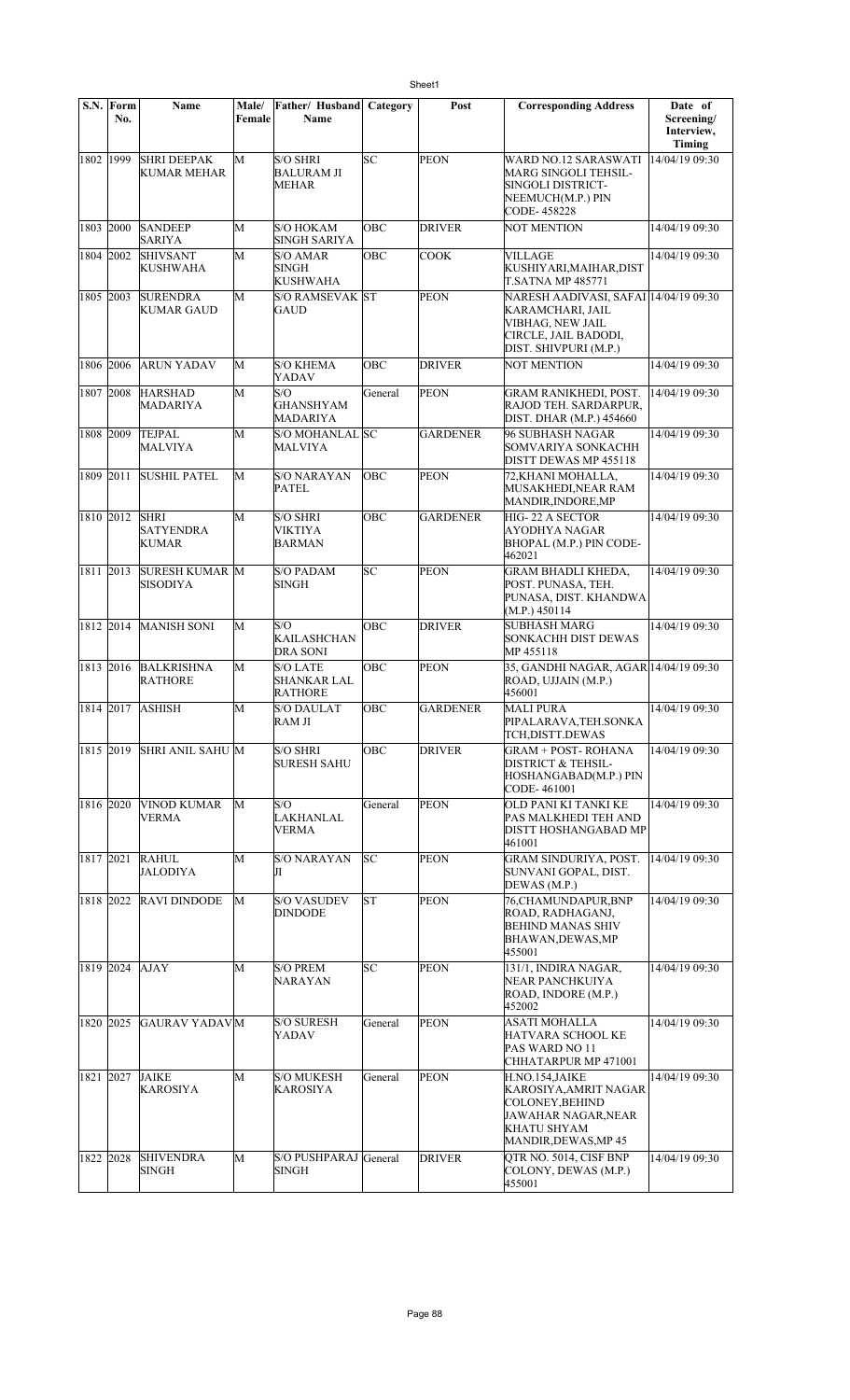|           | S.N. Form<br>No. | Name                                    | Male/<br>Female | Father/ Husband Category<br>Name                                  |         | Post             | <b>Corresponding Address</b>                                                                                | Date of<br>Screening/<br>Interview,<br>Timing |
|-----------|------------------|-----------------------------------------|-----------------|-------------------------------------------------------------------|---------|------------------|-------------------------------------------------------------------------------------------------------------|-----------------------------------------------|
| 1823 2029 |                  | <b>MONU SHAKYA</b>                      | M               | S/O RAMSINGH<br>SHAKYA                                            | lsc     | <b>PEON</b>      | BLOCK NO.C-3, H.NO.F-<br>8.PYARE LAL<br><b>KHANDELWAL</b><br>PARISAR, RAHUL<br>NAGAR, BHOPAL MP<br>462003   | 14/04/19 09:30                                |
| 1824 2030 |                  | <b>SHISHUPAL</b><br>YADAV               | М               | <b>S/O SITARAM</b><br>YADAV                                       | General | <b>PEON</b>      | <b>VILL PAHADI POST</b><br>PAHADI TILWAS TEH<br>TIKAMGARH MP 472001                                         | 14/04/19 09:30                                |
| 1825 2032 |                  | AMAN<br>PARDESHI                        | М               | <b>S/O VIJAY</b><br><b>PARDESHI</b>                               | OBC     | WASHERMAN        | 128, GANGLYA<br>KHEDI,MHOW,DISTT.INDO<br>RE, MP 453441                                                      | 14/04/19 09:30                                |
| 1826 2033 |                  | AMIT ROKADE                             | M               | S/O MOHANLAL SC<br><b>ROKADE</b>                                  |         | <b>DRIVER</b>    | <b>GRAM + POST. GADI</b><br>MOHALLA NANDRA, TEH.<br>MAHESHWAR, DIST.<br>KHARGONE (M.P.) 451225              | 14/04/19 09:30                                |
| 1827 2034 |                  | <b>MATADEEN</b>                         | М               | S/O<br><b>RAMKISHOR</b>                                           | General | <b>PEON</b>      | VILL MOHANPURA POST<br>BAHADURPURA DISTT<br>TIKAMGARH MP 472001                                             | 14/04/19 09:30                                |
| 1828 2035 |                  | <b>SHRI DEEPAK</b><br>KANOJIA           | М               | <b>S/O SHRI</b><br>ASHOK KUMAR<br><b>KANOJIA</b>                  | lsc     | <b>WASHERMAN</b> | A-1 CHANKAYA PURI J.K.<br><b>KE ROAD GOVINDPURA</b><br>BHOPAL (M.P.) PIN-462023                             | 14/04/19 09:30                                |
| 1829 2036 |                  | <b>RAJIV KUMAR</b><br>YADAV             | М               | S/O<br>PRABHUDAYAL<br>YADAV                                       | General | <b>PEON</b>      | VILL LAKHORA POST<br><b>BAHADURPUR DISTT</b><br>TIKAMGARH MP 472001                                         | 14/04/19 09:30                                |
| 1830 2037 |                  | <b>SATYAJEET</b><br>MANDAL              | М               | <b>S/O SUBHASH</b><br>MANDAL                                      | General | PEON             | CHHOTA BANGADA, 45-B,<br><b>VYANKTESH</b><br><b>VIHAR, BEEJASAN</b><br>ROAD, INDORE MP 452005               | 14/04/19 09:30                                |
| 1831 2039 |                  | <b>RAHUL SANT</b>                       | М               | <b>S/O RAJPAL</b><br>SANT                                         | Бc      | <b>PEON</b>      | 2 CHOUSATH YOGINI<br>MARG GALI NO 5 UJJAIN<br>MP 456006                                                     | 14/04/19 09:30                                |
| 1832 2040 |                  | <b>SHRI</b><br>LEELADHAR                | M               | <b>S/O SHRI</b><br>SUNDARLAL                                      | OBC     | <b>PEON</b>      | PATEL WARD SADAR<br>DHIMAR MOHALLA<br><b>BAITUL DISTRICT-</b><br><b>BAITUL (M.P.) PIN-462001</b>            | 14/04/19 09:30                                |
| 1833 2041 |                  | PRASHANT<br>KUMAR<br>MANDAVI            | M               | <b>S/O LATE</b><br><b>RAMESH</b><br>CHANDRA                       | lsc     | <b>PEON</b>      | PRASHAND KUMAR<br>MANDAVI,GRAM<br>AAMPURA, POST<br>DOLRIYA, TEH.DOLRIYA, D<br>ISTT.HOSANGABAD,MP<br>461116  | 14/04/19 09:30                                |
| 1834 2042 |                  | <b>SANJAY</b><br>MALVIYA                | М               | <b>S/O GULAB</b><br><b>CHAND</b><br><b>MALVIYA</b>                | OBC     | <b>PEON</b>      | 17 C, VISHWAKARMA<br>NAGAR, INDORE (M.P.)<br>452009                                                         | 14/04/19 09:30                                |
| 1835 2043 |                  | <b>LOKENDRA</b><br>MALVIYA              | M               | <b>S/O LATE</b><br><b>RAMCHANDRA</b><br>MALVIYA                   | SC      | <b>PEON</b>      | 1/3 RAVINDRANATH<br>TAGORE MARG<br>JIVAJIGANJ THANA KE<br>SAMNE UJJAIN MP 456006                            | 14/04/19 09:30                                |
| 1836 2044 |                  | <b>RITU MORE</b>                        | F               | <b>D/O SUKHDEV</b><br>MORE                                        | lsт     | <b>PEON</b>      | <b>GRAM AHMADPUR POST</b><br>KHEGAON,TEH.&<br>DISTT.KHANDWA                                                 | 14/04/19 09:30                                |
| 1837 2045 |                  | ANKIT SHARMA                            | M               | <b>S/O VISHNU</b><br><b>PRASAD</b><br>SHARMA                      | General | <b>PEON</b>      | C-81, NAND BAGH<br>COLONY, INDORE (M.P.)                                                                    | 14/04/19 09:30                                |
| 1838 2046 |                  | <b>SHRI YOGESH</b><br>MALVIYA           | М               | <b>S/O SHRI</b><br><b>RAMESH</b><br>MALVIYA                       | General | <b>DRIVER</b>    | LAGADIMATA MANDIR<br>KE PICHHE GRAM-<br>JETPURA TEHSIL- DHAR<br>DISTRICT-DHAR(M.P.) PIN<br>CODE-454001      | 14/04/19 09:30                                |
| 1839 2048 |                  | <b>RAGHVENDRA</b><br>SINGH<br>NARWARIYA | М               | <b>S/O KEDAR</b><br>SINGH<br>NARWARIYA                            | OBC     | <b>DRIVER</b>    | <b>GRAM MAANPURA, POST.</b><br>JAMNA, DIST. BHIND<br>(M.P.) 477001                                          | 14/04/19 09:30                                |
| 1840 2049 |                  | <b>SHRI DEVENDRA M</b><br>KANOJIYA      |                 | S/O LATE SHRI<br><b>SURESH</b><br><b>KUMAR</b><br><b>KANOJIYA</b> | lsс     | WASHERMAN        | H.N. -1098 HANUMAN<br><b>MANDIR KE PASS</b><br><b>RAILWAY STATION</b><br>BAIRAGARH BHAOPAL<br>(M.P.) 462030 | 14/04/19 09:30                                |
| 1841 2051 |                  | RAMA<br>SURADKAR                        | F               | W/O RAHUL<br>SURADKAR                                             | SC      | <b>PEON</b>      | C-39, PANCHSHEEL<br>NAGAR, AIRPORT ROAD,<br><b>INDORE</b> (M.P.) 452005                                     | 14/04/19 09:30                                |
| 1842 2053 |                  | <b>SHRI RANJEET</b><br>PURVIYA          | М               | <b>S/O LATE SHRI</b><br><b>MAHESH</b><br><b>KUMAR</b>             | General | <b>PEON</b>      | <b>GRAM-KARANPUR</b><br>TEHSIL + POST-<br><b>SOHAGPUR DISTRICT-</b><br>HOSHANGABAD(M.P.) PIN<br>CODE-461771 | 14/04/19 09:30                                |
| 1843 2057 |                  | PUNIT NAYAK                             | М               | <b>S/O TEJKARAN</b><br>NAYAK                                      | ОВС     | <b>PEON</b>      | <b>GRAM + POST KUDANA,</b><br>TEH. SANWER, DIST.<br><b>INDORE</b> (M.P.) 453551                             | 14/04/19 09:30                                |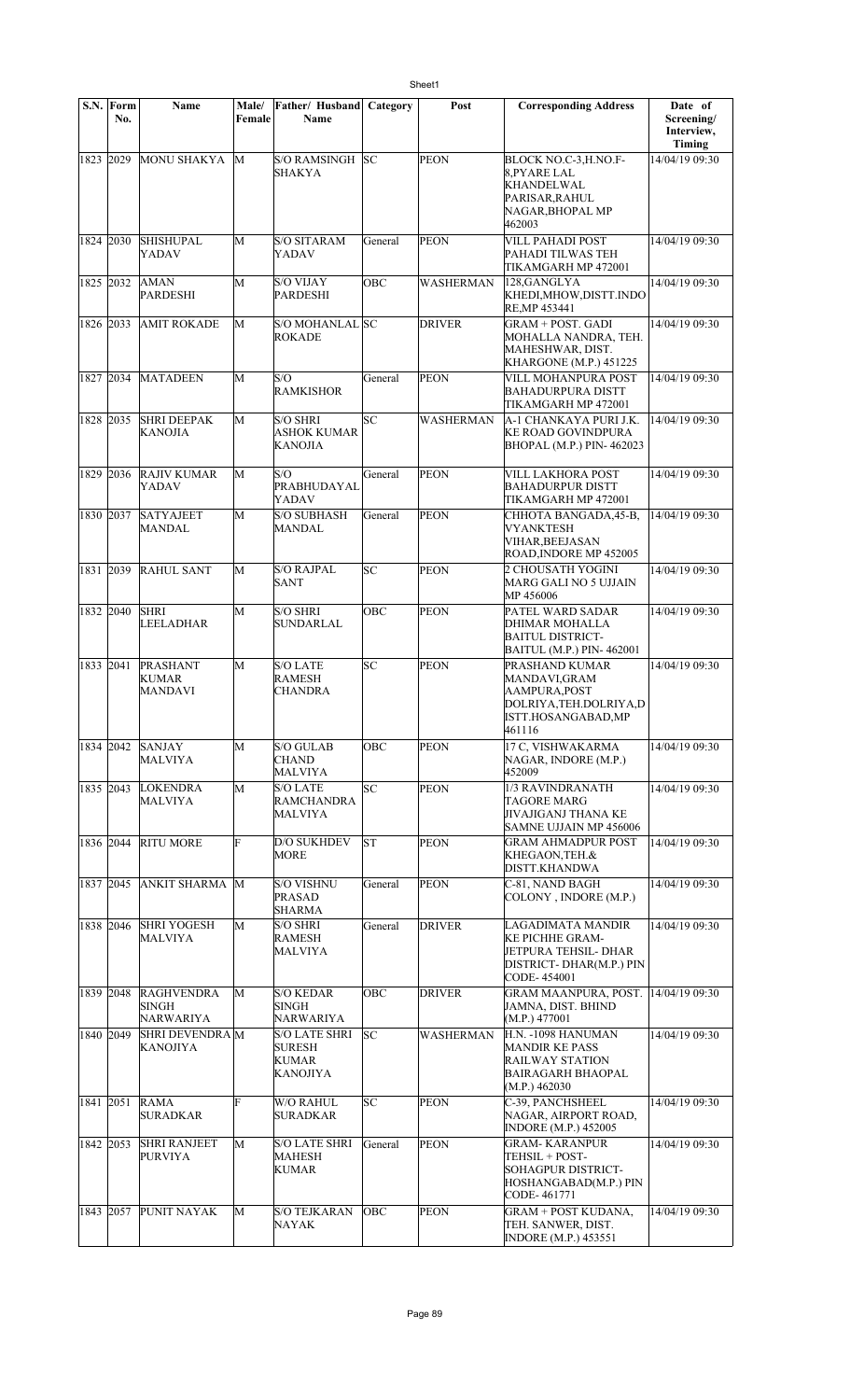|           | S.N. Form<br>No. | <b>Name</b>                                               | Male/<br>Female | Father/ Husband<br><b>Name</b>                                | Category | Post          | <b>Corresponding Address</b>                                                                                               | Date of<br>Screening/ |
|-----------|------------------|-----------------------------------------------------------|-----------------|---------------------------------------------------------------|----------|---------------|----------------------------------------------------------------------------------------------------------------------------|-----------------------|
|           |                  |                                                           |                 |                                                               |          |               |                                                                                                                            | Interview,<br>Timing  |
| 1844 2058 |                  | <b>SANDEEP</b><br><b>SINGAR</b>                           | M               | <b>S/O LATE SHRI</b><br>MANGAL<br>SINGH SINGAR                | lst      | <b>PEON</b>   | 73, BHEEL COLONEY,<br>MUSAKHEDI, INDORE MP<br>452001                                                                       | 14/04/19 09:30        |
| 1845 2059 |                  | <b>SHRI MANISH</b>                                        | M               | <b>S/O SHRI</b><br>SHIVNARAYAN                                | OBC      | <b>DRIVER</b> | <b>INDRA COLONY WARD</b><br>NO. 2 TIMRANI DISTRICT-<br>HARDA(M.P.) PIN-461228                                              | 14/04/19 09:30        |
| 1846 2060 |                  | VINAY SUNHARI M                                           |                 | <b>S/O MOHAN</b><br><b>SUNHARI</b>                            | OBC      | <b>PEON</b>   | 254, JABRAN COLONY,<br>JUNI INDORE, INDORE<br>(M.P.)                                                                       | 14/04/19 09:30        |
| 1847 2063 |                  | <b>GORELAL</b><br>JAMRE                                   | M               | <b>S/O BILMAN</b><br><b>JAMRE</b>                             | lsт      | <b>PEON</b>   | DEEP PRAKASH 104 B<br>PRAKRITI CORPORATE Y<br>N ROAD CHANDRAGUPT<br>TALKIES KE PAS, INDORE                                 | 14/04/19 09:30        |
| 1848 2064 |                  | <b>SAWAN</b><br>SUNHARI                                   | M               | <b>S/O MOHAN</b><br><b>SUNHARI</b>                            | OBC      | <b>PEON</b>   | 254, JABRAN COLONY,<br>JUNI INDORE, INDORE<br>(M.P.)                                                                       | 14/04/19 09:30        |
| 1849 2066 |                  | <b>SHRI SUNIL</b><br>DHANGAR                              | M               | <b>S/O SHRI</b><br><b>NANDRAM</b>                             | OBC      | <b>DRIVER</b> | <b>GRAM- SINDPAN STATION 14/04/19 09:30</b><br>POST-BOTALGANJ TEHSIL<br>& DISTRICT-<br>MANDSAUR(M.P.) PIN-<br>458664       |                       |
| 1850 2068 |                  | <b>SHRIKRISHNA</b><br>JOSHI                               | M               | S/O<br><b>LABCHANDRA</b>                                      | General  | <b>PEON</b>   | 50/B SHAHIN NAGAR LAL<br><b>MANDIR MUSAKHEDI,</b><br><b>INDORE 452001</b>                                                  | 14/04/19 09:30        |
| 1851 2069 |                  | <b>DURGESH</b><br><b>UMATHE</b>                           | M               | S/O<br>KISHORILAL<br><b>UMATHE</b>                            | SC       | <b>PEON</b>   | INDIRA GANDHI WARD 15, 14/04/19 09:30<br>BHAISDEHI, TEH.<br><b>BHAISDEHI, DIST. BETUL</b><br>(M.P.) 460220                 |                       |
| 1852 2071 |                  | <b>SHRI SHRI</b><br><b>RAJESH KUMAR</b><br><b>AHIRWAR</b> | М               | <b>S/O SHRI</b><br>MATHURA<br><b>PRASAD</b><br><b>AHIRWAR</b> | SC       | <b>PEON</b>   | WARD NO. 04 KALAR<br>MOHALLA AOBEDULLA<br><b>GANJ DISTRICT-</b><br>RAISEN(M.P.) 464993                                     | 14/04/19 09:30        |
| 1853 2072 |                  | PANKAJ GURAV                                              | M               | <b>S/O VISHNU</b><br><b>PRASHAD</b><br><b>GURAV</b>           | OBC      | <b>PEON</b>   | 8/1 MOTI TABELA URDU<br><b>SCHOOL KE PASS, INDORE</b><br>452007                                                            | 14/04/19 09:30        |
| 1854 2074 |                  | <b>YOGESH GAUD</b>                                        | M               | <b>S/O SITARAM</b><br><b>GAUD</b>                             | lΣT      | <b>PEON</b>   | 2/1, RAMBAGH, TILAK<br>PATH, MAIN ROAD,<br><b>INDORE</b> (M.P.)                                                            | 14/04/19 09:30        |
| 1855 2076 |                  | <b>HUZEFA</b><br>PENWALA                                  | M               | S/O ZAINUDDIN General<br>PENWALA                              |          | <b>PEON</b>   | 58 JUNA PITHA FLAT NO<br><b>203 2ND FLOOR MAIN</b><br>ROAD INDORE (M.P.)                                                   | 14/04/19 09:30        |
|           | 1856 2077        | <b>KAMAL SINGH</b>                                        | М               | <b>S/O JUJHAR</b><br>SINGH                                    | lΣ       | <b>PEON</b>   | UTWAL, PO. PALDUNA,<br>TEH. BADNAGAR, DIST.<br>UJJAIN (M.P.) 456771                                                        | 14/04/19 09:30        |
| 1857 2080 |                  | NITIN VAIDHYA M                                           |                 | S/O<br><b>PREMCHAND</b><br>VAIDHYA                            | SC.      | <b>PEON</b>   | 94/3, KULKARNI KA<br><b>BHATTA, SHEELNATH</b><br>CAMP, INDORE (M.P.)<br>452003                                             | 14/04/19 09:30        |
| 1858 2081 |                  | <b>JITENDRA</b><br><b>NAGAR</b>                           | M               | S/O<br><b>DHANSINGH</b><br>NAGAR                              | OBC      | <b>PEON</b>   | 1 DHAKAD MOHALLA<br>LIMBODI, DISTRICT<br><b>INDORE</b> (M.P.) 452001                                                       | 14/04/19 09:30        |
| 1859 2082 |                  | <b>SANDEEP VYAS</b>                                       | M               | <b>S/O PRAKASH</b><br>CHANDRA<br>VYAS                         | General  | <b>PEON</b>   | <b>SANDEEP VYAS S/O</b><br>PRAKASH CHANDRA<br>VYAS TEH.SANWER, MAIN<br>ROAD CHANDRAVATI<br>GANJ RAILWAY STATION<br>ROAD,DI | 14/04/19 09:30        |
| 1860 2084 |                  | <b>JITENDRA SINGH M</b>                                   |                 | S/O RAJKUMAR SC<br>SINGH                                      |          | <b>PEON</b>   | H. N. 05 GALI NO. 09<br>PARDESHIPURA INDORE<br>(M.P.)                                                                      | 14/04/19 09:30        |
| 1861 2085 |                  | <b>ANIL</b><br><b>NARVARIYA</b>                           | M               | S/O MADANLAL SC<br><b>NARVARIYA</b>                           |          | <b>DRIVER</b> | 104, RAM RAHIM COLONY, 14/04/19 09:30<br>RAU, INDORE (M.P.) 453331                                                         |                       |
| 1862 2086 |                  | NEHA MAVI                                                 | F               | W/O VINOD<br>MAVI                                             | lΣ       | <b>PEON</b>   | 61, BHEEL COLONEY<br><b>JALIWALA GROUND,</b><br>INDORE MP 452001                                                           | 14/04/19 09:30        |
| 1863 2087 |                  | <b>JITESH</b><br><b>SURYWANSHI</b>                        | M               | <b>S/O HEMRAJ</b><br><b>SURYWANSHI</b>                        | SC       | <b>PEON</b>   |                                                                                                                            | 14/04/19 09:30        |
| 1864 2089 |                  | <b>DILIP KUMAR</b><br><b>TOMAR</b>                        | M               | <b>S/O KAILASH</b><br><b>CHANDRA</b>                          | SC.      | <b>PEON</b>   | AVAS COLONY, GALI NO.<br>1, BETMA, DIST. INDORE<br>(M.P.)453001                                                            | 14/04/19 09:30        |
| 1865 2090 |                  | <b>SHRI SATISH</b><br><b>KUMAR</b>                        | M               | <b>S/O SHRI</b><br>PRAHLAD                                    | General  | WASHERMAN     | <b>GRAM POST FULAY</b><br>THANA LAKHANWADA<br>DISTRICT- SIVANI(M.P.)<br><b>PIN CODE-480661</b>                             | 14/04/19 09:30        |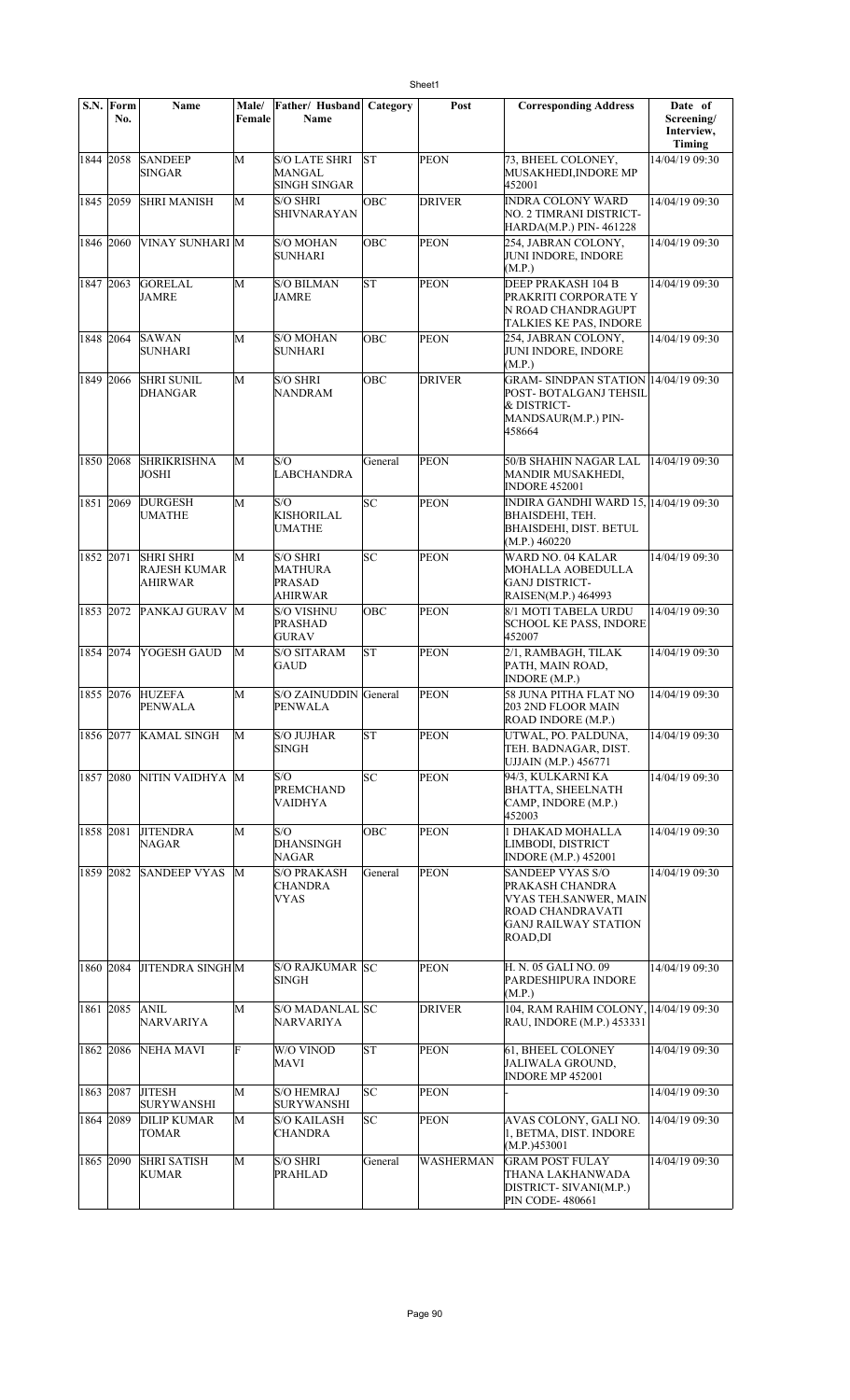|           | S.N. Form<br>No. | <b>Name</b>                                | Male/<br>Female | Father/ Husband<br>Name                            | Category | Post             | <b>Corresponding Address</b>                                                                             | Date of<br>Screening/<br>Interview,<br><b>Timing</b> |
|-----------|------------------|--------------------------------------------|-----------------|----------------------------------------------------|----------|------------------|----------------------------------------------------------------------------------------------------------|------------------------------------------------------|
| 1866 2091 |                  | <b>NARENDRA</b><br><b>SINGH</b><br>CHOUHAN | M               | <b>S/O LADSINGH</b><br>CHOUHAN                     | General  | <b>DRIVER</b>    | KANADIYA MAGR GRAM<br>124. GRAM UPDINATHA<br><b>BURANAKHEDI, INDORE</b><br>MP 452016                     | 14/04/19 09:30                                       |
| 1867 2092 |                  | ANAND JARIYA                               | M               | <b>S/O MOHAN</b><br>JARIYA                         | OBC      | <b>DRIVER</b>    | <b>GRAM BARDARI, POST.</b><br>JOSHI GURADIYA, TEH.<br>MHOW, DIST. INDORE<br>(M.P.) 452020                | 14/04/19 09:30                                       |
| 1868 2093 |                  | <b>SUKHLAL KOL</b>                         | M               | S/O DHARMDAS ST<br>KOL                             |          | <b>GARDENER</b>  | VILL POST RAURA TEH<br>RAIPUR KUCHULIYAN<br>THANA RAIPUR DISTT<br><b>REWA MP 486114</b>                  | 14/04/19 09:30                                       |
| 1869      | 2094             | <b>RAVINDRA JAIN M</b>                     |                 | S/O SHRIPAL JI<br><b>JAIN</b>                      | General  | <b>DRIVER</b>    | 62 B, SHRI KRISHNA<br>AVENUE, PHASE II,<br><b>KHANDWA ROAD,</b><br>LIMBODI, DIST INDORE<br>(M.P.) 452017 | 14/04/19 09:30                                       |
| 1870 2095 |                  | <b>SHRI RAM SINGHM</b><br><b>PARMAR</b>    |                 | <b>S/O SHRI</b><br><b>PRAKASH</b><br><b>PARMAR</b> | SC       | PEON             | <b>GRAM &amp; POST-</b><br><b>ABHAYPUR DISTRICT-</b><br><b>SHAJAPUR(M.P.) PIN</b><br>CODE-465698         | 14/04/19 09:30                                       |
| 1871 2096 |                  | <b>SANJAY</b><br>KAUSHAL                   | М               | S/O ANIL<br>KUMAR<br>KAUSHAL                       | lst      | <b>PEON</b>      | 226, SHY AM<br>NAGAR, MAIN, SUKHLIYA<br><b>INDORE,452010</b>                                             | 14/04/19 09:30                                       |
| 1872 2097 |                  | <b>VIMAL KUMAR</b><br><b>RAIKWAR</b>       | M               | <b>S/O HIRALAL</b><br>RAIKWAR                      | OBC      | <b>PEON</b>      | NARAYAN BUS STAND<br><b>BANDA BELAI DISTT</b><br><b>SAGAR MP</b>                                         | 14/04/19 09:30                                       |
| 1873 2098 |                  | <b>RAMESHWAR</b><br>YADAV                  | M               | S/O HARNAM<br>SINGH YADAV                          | OBC      | <b>PEON</b>      | <b>GRAM KANON, POST.</b><br>SATANPUR, DIST. GUNA<br>(M.P.) 473001                                        | 14/04/19 09:30                                       |
| 1874 2099 |                  | <b>SHIVSHANKAR</b><br><b>JAISWAL</b>       | M               | <b>S/O RAMSINGH</b><br><b>JAISWAL</b>              | General  | <b>PEON</b>      | 306, SHAHIN NAGAR-2,<br><b>MUSAKHEDI INDORE</b>                                                          | 14/04/19 09:30                                       |
| 1875 2100 |                  | <b>DURGA BADORE</b> F                      |                 | W/O SHRI<br>JAYPRAKASH<br><b>BADORE</b>            | SC       | <b>PEON</b>      | 195 RUSTAM KA BAGICHA 14/04/19 09:30<br>MALWAMIL INDORE(M.P.)<br>452003                                  |                                                      |
| 1876 2101 |                  | <b>RANJEET</b>                             | М               | S/O MANGILAL                                       | lst      | <b>PEON</b>      | <b>GRAM BAGADIYA, POST</b><br>DEDLA, DISTRICT DHAR<br>(M.P.) 454001                                      | 14/04/19 09:30                                       |
| 1877 2102 |                  | <b>SHAILENDRA</b><br><b>SINGH</b>          | M               | S/O<br><b>BHAGWANLAL</b><br>SINGH                  | SC       | <b>PEON</b>      | VILL POST UMMEDGARH<br>BANSI JIRA MURENA                                                                 | 14/04/19 09:30                                       |
| 1878 2104 |                  | <b>SHAILESH</b><br>NAGAR                   | М               | <b>S/O KAMALRAJ SC</b><br>NAGAR                    |          | PEON             | 108, NEHRU STADIUM<br><b>INDORE MP 452001</b>                                                            | 14/04/19 09:30                                       |
| 1879 2105 |                  | <b>SHRI MAYANK</b><br><b>JOSHI</b>         | M               | <b>S/O SHRI DILIP</b><br>JOSHI                     | General  | <b>DRIVER</b>    | 149 KANNU PATEL KI<br>CHAL INDORE (M.P.) PIN-<br>452011                                                  | 14/04/19 09:30                                       |
| 1880 2106 |                  | LAKHAN YADAVM                              |                 | <b>S/O CHANDAR</b><br><b>SINGH YADAV</b>           | OBC      | <b>DRIVER</b>    | <b>GRAM KASHIBARDIYA</b><br>POST BAPCHA TEH. &<br>DISTT. AGAR MALWA MP<br>465441                         | 14/04/19 09:30                                       |
| 1881 2107 |                  | <b>SUBHAM</b><br>NAVGOTRI                  | М               | S/O<br><b>RAMPRASAD</b><br>NAVGOTRI                | OBC      | <b>PEON</b>      | 6, SHRI RAM COLONY,<br>MAHESH NAGAR,<br>KAJIPURA, ANKPAT<br>MARG, UJJAIN (M.P.)<br>456006                | 14/04/19 09:30                                       |
| 1882 2108 |                  | <b>SHRI ESHAK</b><br>KHAN                  | М               | <b>S/O SHRI LATE</b><br>SULTAAN<br>KHAN            | OBC      | <b>PEON</b>      | ISHWAR VIHAR COLONY<br>GUDHA DUDHI KA NAKA<br>LASHKAR GWALIOR(M.P.)<br>474001                            | 14/04/19 09:30                                       |
| 1883 2109 |                  | <b>BHARAT DANGI M</b>                      |                 | <b>S/O SHIVRAJ</b><br>SINGH DANGI                  | OBC      | <b>DRIVER</b>    | 87, ABHISHEK NAGAR,<br>OPP. SHAMBHU TOL<br>KANTA, UDHYOG NAGAR,<br><b>INDORE</b> (M.P.)                  | 14/04/19 09:30                                       |
| 1884 2110 |                  | <b>RUKMANI</b><br>TAYDE                    | F               | W/O LOKESH<br>TAYDE                                | ОВС      | <b>PEON</b>      | 1123/29, NANDA NAGAR,<br>INDORE (M.P.)                                                                   | 14/04/19 09:30                                       |
| 1885 2111 |                  | <b>HEMANT JOSHI</b>                        | М               | <b>S/O MAHESH</b><br>JOSHI                         | General  | <b>DRIVER</b>    | 3644, E- SECTOR, SUDAMA<br>NAGAR, NEAR HAWA<br>BUNGLOW, INDORE (M.P.)<br>452009                          | 14/04/19 09:30                                       |
| 1886 2112 |                  | MONU SHARMA                                | M               | <b>S/O ANIRUDH</b><br>SHARMA                       | General  | <b>PEON</b>      | VIVEK COLONY, HAL<br>CHOURASIYA COLONY,<br>PATRI KE PAAR, CANTT,<br>GUNA (M.P.) 473001                   | 14/04/19 09:30                                       |
| 1887 2113 |                  | <b>SMT. POOJA</b><br>VERMA                 | F               | W/O SHRI<br><b>HIRDESH</b><br>VERMA                | SC       | <b>WASHERMAN</b> | E 8/17, BHARAT NAGAR,<br><b>BHOPAL 462039</b>                                                            | 14/04/19 09:30                                       |
| 1888 2114 |                  | <b>SANJAY</b><br><b>HALVADIYA</b>          | М               | <b>S/O BHAU</b><br>HALVADIYA                       | SC       | <b>PEON</b>      | 1-A, PARASHAR<br>NAGAR, RAJENDRA<br><b>NAGAR</b>                                                         | 14/04/19 09:30                                       |
| 1889 2115 |                  | <b>JEEVAN</b><br>PARMAR                    | М               | S/O<br><b>RADHESHYAM</b><br><b>PARMAR</b>          | SC       | <b>GARDENER</b>  | UMARI KHEDA,<br><b>KHANDWA ROAD,</b><br><b>INDORE 452020</b>                                             | 14/04/19 09:30                                       |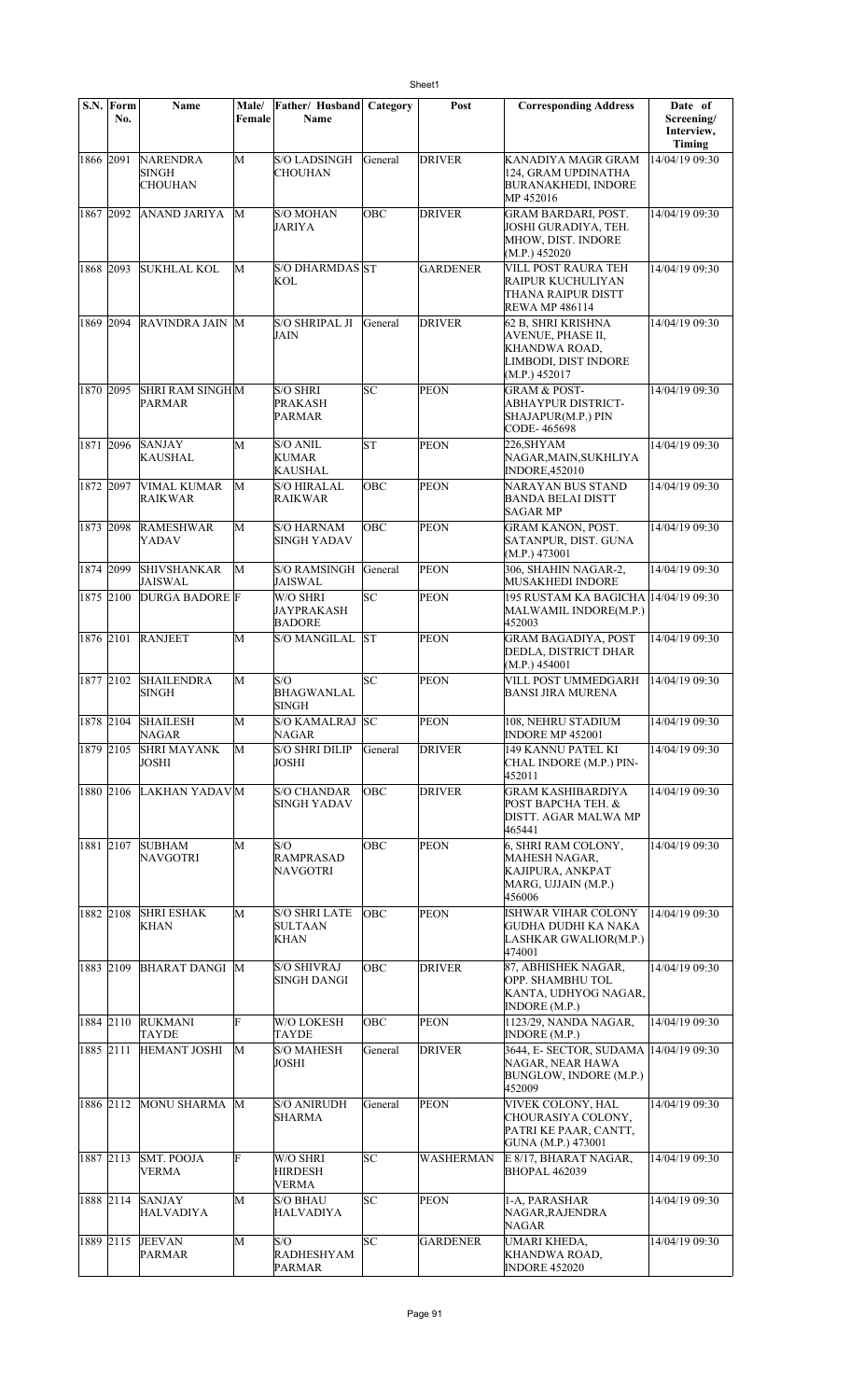|           | S.N. Form<br>No. | <b>Name</b>                                | Male/<br>Female | Father/ Husband<br>Name                           | Category   | Post            | <b>Corresponding Address</b>                                                                                            | Date of<br>Screening/<br>Interview,<br>Timing |
|-----------|------------------|--------------------------------------------|-----------------|---------------------------------------------------|------------|-----------------|-------------------------------------------------------------------------------------------------------------------------|-----------------------------------------------|
| 1890 2116 |                  | <b>ATEEK SHARMA M</b>                      |                 | <b>S/O VINOD</b><br>KUMAR<br>SHARMA               | General    | <b>PEON</b>     | 112, AHIR KHEDI, NEAR<br>VIDUR NAGAR, HAWA<br>BUNGLOW, INDORE (M.P.)<br>452009                                          | 14/04/19 09:30                                |
| 1891 2117 |                  | <b>SHRI KAPIL</b><br>YADAV                 | M               | <b>S/O SHRI JUGAL OBC</b><br>KISHORE<br>YADAV     |            | <b>DRIVER</b>   | <b>MAHARANA PRATAP</b><br>WARD 44, JHINJHARI,<br>KATNI M.P. 483501                                                      | 14/04/19 09:30                                |
| 1892 2118 |                  | <b>SHRI VIVEK</b><br>JATAV                 | M               | <b>S/O SHRI</b><br><b>BABULAL</b><br><b>JATAV</b> | SC         | <b>PEON</b>     | INDIRA COLONY WARD<br>NO. 1, KUMBHRAJ, DIST-<br>GUNA M.P.                                                               | 14/04/19 09:30                                |
| 1893 2119 |                  | RAKESH KUMAR M<br><b>MISHRA</b>            |                 | S/O RAM<br>VISHWAS<br><b>MISHRA</b>               | General    | <b>PEON</b>     | D/113, DRP LINE, JAIL<br>ROAD, INDORE MP                                                                                | 14/04/19 09:30                                |
| 1894 2120 |                  | <b>AMIT YADAV</b>                          | M               | <b>S/O RAMSEVAK OBC</b><br>YADAV                  |            | <b>DRIVER</b>   | 154/A, DHEERAJ NAGAR,<br>RING ROAD, KHAJRANA,<br><b>INDORE</b> (M.P.) 452001                                            | 14/04/19 09:30                                |
| 1895 2121 |                  | <b>SHRI</b><br>HARIKRISHANA<br>PRAJAPATI   | М               | <b>S/O SHRI</b><br>PAISUN                         | SC         | <b>PEON</b>     | <b>GRAM-MANWARA, POST-</b><br>CHANDPURA, TEHSIL-<br>GORIHAR, DIST-<br>CHATARPUR M.P.                                    | 14/04/19 09:30                                |
| 1896 2123 |                  | TINA BAIRAGI                               | F               | D/O INDORI LALOBC<br><b>BAIRAGI</b>               |            | <b>PEON</b>     | 195, PAWANPURI<br>COLONEY, INDORE, MP<br>452001                                                                         | 14/04/19 09:30                                |
| 1897 2124 |                  | <b>SHRI</b><br>YASHWANT<br>KUMAR YADAV     | М               | S/O SHRI<br><b>MISHRI LAL</b><br>YADAV            | OBC        | <b>DRIVER</b>   | WARD NO. 10 TAVA<br>COLONY KE PICHHE<br>SHAHID PATEL COLONY<br>SIVANI MALWA DISTRICT-<br>HOSHANGABAD(M.P.) 4612         | 14/04/19 09:30                                |
| 1898 2125 |                  | <b>SHRI ATUL</b><br>KUMAR<br><b>BARMAN</b> | М               | S/O SHRI SUNIL<br><b>KUMAR</b><br><b>BARMAN</b>   | <b>OBC</b> | <b>PEON</b>     | KHERMAI NAGAR, NIWAS<br>DIST-MANDALA, POST-<br>NIWAS, TEHSIL-NIWAS,<br>WARD NO. 12, H.NO. 402<br><b>PIN CODE 481885</b> | 14/04/19 09:30                                |
| 1899 2126 |                  | <b>BABLI GOSWAMIF</b>                      |                 | W/O<br>DINESHGIRI<br><b>GOSWAMI</b>               | OBC        | <b>COOK</b>     | HATHI GURADIYA,<br>DEVGAD, DEWAS (M.P.)<br>455223                                                                       | 14/04/19 09:30                                |
| 1900 2127 |                  | <b>AJIT KUMAR</b><br>GAUD                  | М               | <b>S/O LATE</b><br><b>KISHAN GAUD</b>             | General    | <b>PEON</b>     | <b>MALI CHOWK TAGORE</b><br>WARD SIVANI MP 480661                                                                       | 14/04/19 09:30                                |
|           |                  | 1901 2128 SHRI AJIT<br><b>SHARMA</b>       | M               | S/O SHRI<br><b>SHASHIKANT</b><br>SHARMA           | General    | <b>PEON</b>     | POLYTECHNIC COLLEGE<br><b>KE BUNGALOW SE, NEW</b><br><b>BUS STAND, BALAJI</b><br>NAGAR, MORENA M.P.<br>476001           | 14/04/19 09:30                                |
| 1902 2130 |                  | <b>SHRUTI GOUD</b>                         | F               | W/O ASHOK<br>GOUD                                 | lsт        | <b>PEON</b>     |                                                                                                                         | 14/04/19 09:30                                |
|           | 1903 2131        | <b>PAWAN</b><br>SHARMA                     | M               | S/O BRAJENDRA General                             |            | <b>PEON</b>     | WARD NO 23<br>CHATURVEDI NAGAR<br><b>BHIND MP 477001</b>                                                                | 14/04/19 09:30                                |
| 1904 2132 |                  | PAWAN<br><b>BHURIYA</b>                    | М               | S/O<br>VISHNURAM<br><b>BHURIYA</b>                | <b>ST</b>  | <b>DRIVER</b>   | 05, BANKERS COLONY,<br>MANDAV ROAD, DHAR<br>(M.P.) 454001                                                               | 14/04/19 09:30                                |
| 1905 2133 |                  | SHRI JITENDRA<br>PARMAR                    | М               | S/O SHRI<br><b>GAJANAND</b><br><b>PARMAR</b>      | SC         | <b>PEON</b>     | 15/697, RAMRAHIM<br>COLONY, RAU, TEHSIL-<br><b>INDORE M.P. 453331</b>                                                   | 14/04/19 09:30                                |
| 1906 2134 |                  | ROHIT<br>BHARGAVA                          | М               | S/O DINESH<br>BHARGAVA                            | General    | <b>GARDENER</b> | 75, GRAM SANTER,<br>MHOW, DIST. INDORE<br>(M.P.) 453441                                                                 | 14/04/19 09:30                                |
| 1907 2135 |                  | <b>AJIT</b>                                | М               | S/O BRIJKISHOR General                            |            | <b>PEON</b>     | VILL AND POST PIDORA<br>THANA BAROHI TEH AND<br>DISTT BHIND MP 477001                                                   | 14/04/19 09:30                                |
| 1908 2136 |                  | REEMA BAIRAGI M                            |                 | S/O INDORI LAL OBC<br><b>BAIRAGI</b>              |            | <b>PEON</b>     | 195,PAWANPURI<br><b>COLONEY, INDORE MP</b><br>452001                                                                    | 14/04/19 09:30                                |
|           | 1909 2137        | <b>HARSH RAJ</b><br><b>SHARMA</b>          | М               | <b>S/O JAWAHAR</b><br><b>LAL SHARMA</b>           | General    | <b>PEON</b>     | 341/1 KRISHNA BAGH<br>COLONY GALI NO 1, 60<br>FEET ROAD PANI KE<br>TANKI KE PAS, INDORE<br>452005                       | 14/04/19 09:30                                |
| 1910 2138 |                  | <b>SHRI PARYANT</b><br>SHARMA              | M               | <b>S/O SHRI</b><br><b>RAJESH</b><br><b>SHARMA</b> | General    | <b>PEON</b>     | 34/7, EKTA PARISAR, OLD<br>SUBHASH NAGAR,<br><b>BHOPAL M.P. 462023</b>                                                  | 14/04/19 09:30                                |
| 1911 2139 |                  | <b>ABHISHEK SEN</b>                        | M               | <b>S/O ASHOK SEN OBC</b>                          |            | <b>PEON</b>     | 18/7, PARDESHIPURA<br>INDORE MP 452001                                                                                  | 14/04/19 09:30                                |
| 1912 2140 |                  | <b>SHRI JITENDRA</b><br><b>SINGH YADAV</b> | M               | <b>S/O SHRI</b><br><b>DHARA SINGH</b><br>YADAV    | OBC        | <b>PEON</b>     | <b>GRAM-KAMAI, POST-</b><br>JANOURA, THANA-FUP,<br>TEHSIL-ATER, DSIT-BHIND<br>M.P. 477001                               | 14/04/19 09:30                                |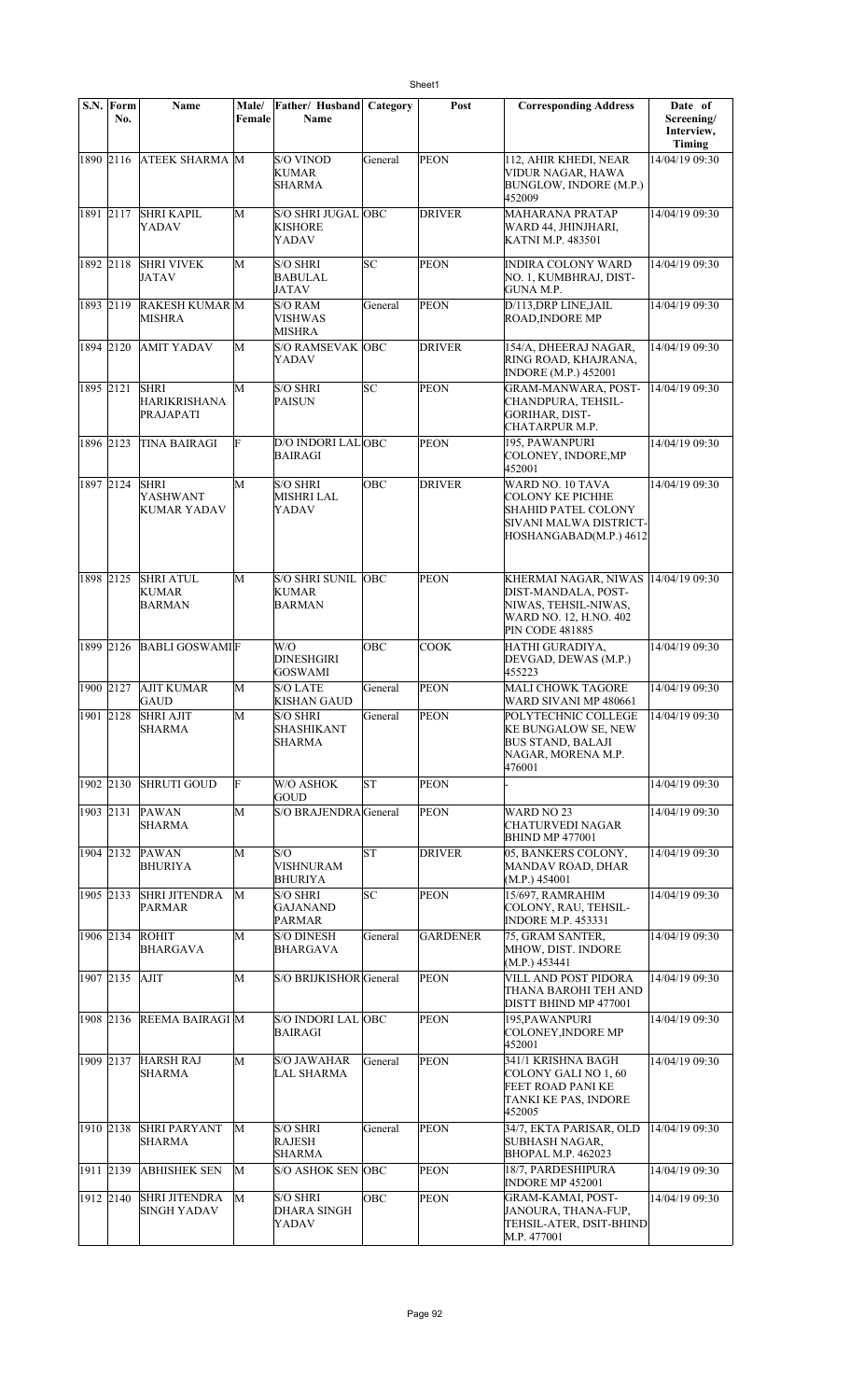|                    | S.N. Form<br>No. | Name                                             | Male/<br>Female | Father/ Husband<br>Name                          | Category  | Post             | <b>Corresponding Address</b>                                                                                                      | Date of<br>Screening/<br>Interview,<br><b>Timing</b> |
|--------------------|------------------|--------------------------------------------------|-----------------|--------------------------------------------------|-----------|------------------|-----------------------------------------------------------------------------------------------------------------------------------|------------------------------------------------------|
| 1913 2141          |                  | <b>RAHUL BHATI</b>                               | M               | S/O<br><b>RAMNARAYAN</b><br>BHATI                | OBC       | <b>DRIVER</b>    | 20/7, KANCHANPURA,<br>MAKSI ROAD, UJJAIN<br>(M.P.)                                                                                | 14/04/19 09:30                                       |
| 1914 2142          |                  | <b>SONU RAJAK</b>                                | M               | S/O<br>LAXMINARAYA<br>N                          | General   | <b>PEON</b>      | LIG 1230 NEW DARPAN<br><b>COLONY DHADHIPUR</b><br>MURAR GWALIOR MP<br>474011                                                      | 14/04/19 09:30                                       |
| 1915 2144          |                  | <b>VINOD</b><br><b>ANTARVEDI</b>                 | M               | <b>S/O SHRI</b><br>HARIPRASAD<br>ANTARVEDI       | SC        | <b>PEON</b>      | 86, NORTH TODHA BAM<br><b>BABA KI GALI, INDORE</b><br>M.P. 452007                                                                 | 14/04/19 09:30                                       |
| 1916 2145          |                  | VIJAY KUMAR<br><b>GAVNA</b>                      | M               | S/O JAGDISH<br><b>CHANDRA</b><br><b>GAVNA</b>    | SC        | <b>PEON</b>      | <b>GRAM KAYASTHAKHEDI,</b><br><b>BEHIND PANCHAYAT</b><br>BHAWAN EVAM GOVT.<br>SCHOOL, TEH. SANWER,<br>POST. BADODIYA KHAN,<br>DIS | 14/04/19 09:30                                       |
| 1917 2146          |                  | <b>SHRI RAJENDRA M</b><br>PRATAP SINGH           |                 | <b>S/O SHRI</b><br>BUDAMAN<br>SINGH              | General   | <b>PEON</b>      | F-5 SAI HOMES APSARA<br><b>TAKIES KE PASS</b><br>SUBHASH NAGAR HUZUR<br>BHOPAL (M.P.) PIN CODE-<br>462023                         | 14/04/19 09:30                                       |
| $\sqrt{1918}/2147$ |                  | <b>GANESH</b><br><b>BAIRAGI</b>                  | М               | S/O INDORI LAL OBC<br><b>BAIRAGI</b>             |           | <b>GARDENER</b>  | 195, PAWANPURI<br>COLONEY, INDORE, MP<br>452001                                                                                   | 14/04/19 09:30                                       |
| 1919 2148          |                  | <b>PARVATI</b><br><b>CHOUHAN</b>                 | F               | D/O VINOD<br>CHOUHAN                             | SC        | <b>PEON</b>      | <b>14 SHATABADI COLOY</b><br>KODARIYA TEH MAHU<br>DISTT INDORE 453441                                                             | 14/04/19 09:30                                       |
| 1920 2150          |                  | <b>SUNITA MISTRI</b>                             | F               | D/O SHIV<br>NARAYAN<br>MISTRI                    | SC        | <b>PEON</b>      | <b>155 PATNIPURA</b><br>KANHAIYALAL KI CHAL<br><b>INDORE 452001</b>                                                               | 14/04/19 09:30                                       |
| 1921 2151          |                  | <b>SHRI RAKAM</b><br>SINGH BHURIYA               | М               | <b>S/O SHRI</b><br>KIDIYA<br><b>BHURIYA</b>      | <b>ST</b> | <b>PEON</b>      | <b>GRAM- KAKDAWA POST-</b><br>NARWALI TEHSIL-<br>KUKSHI DISTRICT-<br>DHAR(M.P.) 454116                                            | 14/04/19 09:30                                       |
| 1922 2152          |                  | <b>UMESH ARWAL</b>                               | M               | <b>S/O KAMAL</b><br>ARWAL                        | SC        | <b>PEON</b>      | 3/6, NAKODA HILS<br>PREMNAGAR, CHANDESRI<br><b>UJJAIN,MP</b>                                                                      | 14/04/19 09:30                                       |
| 1923 2153          |                  | <b>LOKESH</b><br>AJMERA                          | M               | <b>S/O LATE</b><br>MAHESH<br>AJMERA              | OBC       | <b>PEON</b>      | 462/5, SARVHARA NAGAR, 14/04/19 09:30<br>TEEN PULIYA, MAIN<br>ROAD, INDORE (M.P.)<br>452011                                       |                                                      |
|                    |                  | 1924   2154   PRAVIN KUMAR   M<br><b>DASHMER</b> |                 | S/O GULAB<br><b>DASHMER</b>                      | SС        | PEON             | VILL POST ROOPJHAR TEH 14/04/19 09:30<br>PARASWADA DISTT<br>BALAGHAT MP 481105                                                    |                                                      |
| 1925 2155          |                  | <b>SHRI NILESH</b><br><b>JOSHI</b>               | М               | <b>S/O SHRI</b><br>MOTILAL JOSHI                 | General   | <b>PEON</b>      | 2/3, CHOUDHARY PARK<br>COLONY, INDORE M.P.<br>452001                                                                              | 14/04/19 09:30                                       |
| 1926 2156          |                  | <b>DIKSHA</b><br>CHAWDA                          | F               | W/O RAHUL<br>CHAWDA                              | SC        | PEON             | 21/2 RESHAM GALI<br>NANDLALPURA INDORE<br>(M.P.) 452007                                                                           | 14/04/19 09:30                                       |
| 1927 2157          |                  | <b>WASIM KHAN</b>                                | М               | S/O SAJID KHANOBC                                |           | <b>PEON</b>      | 230, SHRI MANGAL<br>NAGAR, BICHOLI HAPSI<br>ROAD, INDORE (M.P.)<br>452016                                                         | 14/04/19 09:30                                       |
| 1928 2158          |                  | <b>RITESH</b><br><b>LASHKARI</b>                 | М               | <b>S/O SUNIL</b><br>LASHKARI                     | OBC       | <b>WASHERMAN</b> | 43/8, MURAI<br>MOHALLA, INDORE, MP<br>452001                                                                                      | 14/04/19 09:30                                       |
| 1929 2159          |                  | <b>SHRI</b><br><b>DHARMENDRA</b><br>BANSLE       | М               | <b>S/O SHRI DILIP</b><br><b>BANSALE</b>          | General   | <b>PEON</b>      | 93, GALI NO. 01,<br>PANNALAL CHOURAHA,<br>SHANTI NAGAR,<br>MUSAKHEDI, INDORE M.P.<br>452001                                       | 14/04/19 09:30                                       |
| 1930 2160          |                  | <b>DEVENDRA</b><br>KHICHI                        | M               | S/O<br><b>CHANDRABHA</b><br>NSINGH KHICHI        | General   | <b>PEON</b>      | RAJMAHAL MARG WARD<br>NO7 KHILCHIPUR DISTT<br>RAJGARH MP 465679                                                                   | 14/04/19 09:30                                       |
| 1931 2161          |                  | <b>SHUBHAM</b><br>LAHARI                         | М               | <b>S/O SHRI</b><br><b>BABLU LAHARI</b>           | SC        | <b>PEON</b>      | 39, JAY AMBE NAGAR,<br>SUKHLIYA, INDORE M.P.<br>452010                                                                            | 14/04/19 09:30                                       |
| 1932 2162          |                  | <b>SHRI DAWAL</b><br><b>SINGH MANDLOI</b>        | М               | S/O SHRI BHIM<br>SINGH<br>MANDLOI                | lst.      | <b>PEON</b>      | SUKHSAGAR APARTMENT 14/04/19 09:30<br>31 JATI COLONY RAMBAG<br><b>INDORE(M.P. PIN CODE-</b>                                       |                                                      |
| 1933 2163          |                  | <b>ASHA MEHRA</b>                                | F               | W/O NITESH<br><b>MEHRA</b>                       | OBC       | <b>COOK</b>      | 19 RUSTAM KA BAGICHA, 14/04/19 09:30<br>INDORE(M.P.)                                                                              |                                                      |
| 1934 2164          |                  | <b>SHRI SAVAN</b><br><b>CHOUHAN</b>              | M               | <b>S/O SHRI</b><br><b>KAMAL SINGH</b><br>CHOUHAN | General   | <b>PEON</b>      | H.NO. 1, BLOCK M KE PAS, 14/04/19 09:30<br><b>GOLDEN PAM,</b><br>NIRANJANPUR, INDORE<br>M.P.                                      |                                                      |
| 1935 2165          |                  | <b>LOKESH GAUD</b>                               | М               | <b>S/O VINOD</b><br><b>GAUD</b>                  | OBC       | <b>PEON</b>      | 387/2 KRISHNA BAG<br>COLONEY, ARODRUM<br>ROAD, INDORE, MP 452006                                                                  | 14/04/19 09:30                                       |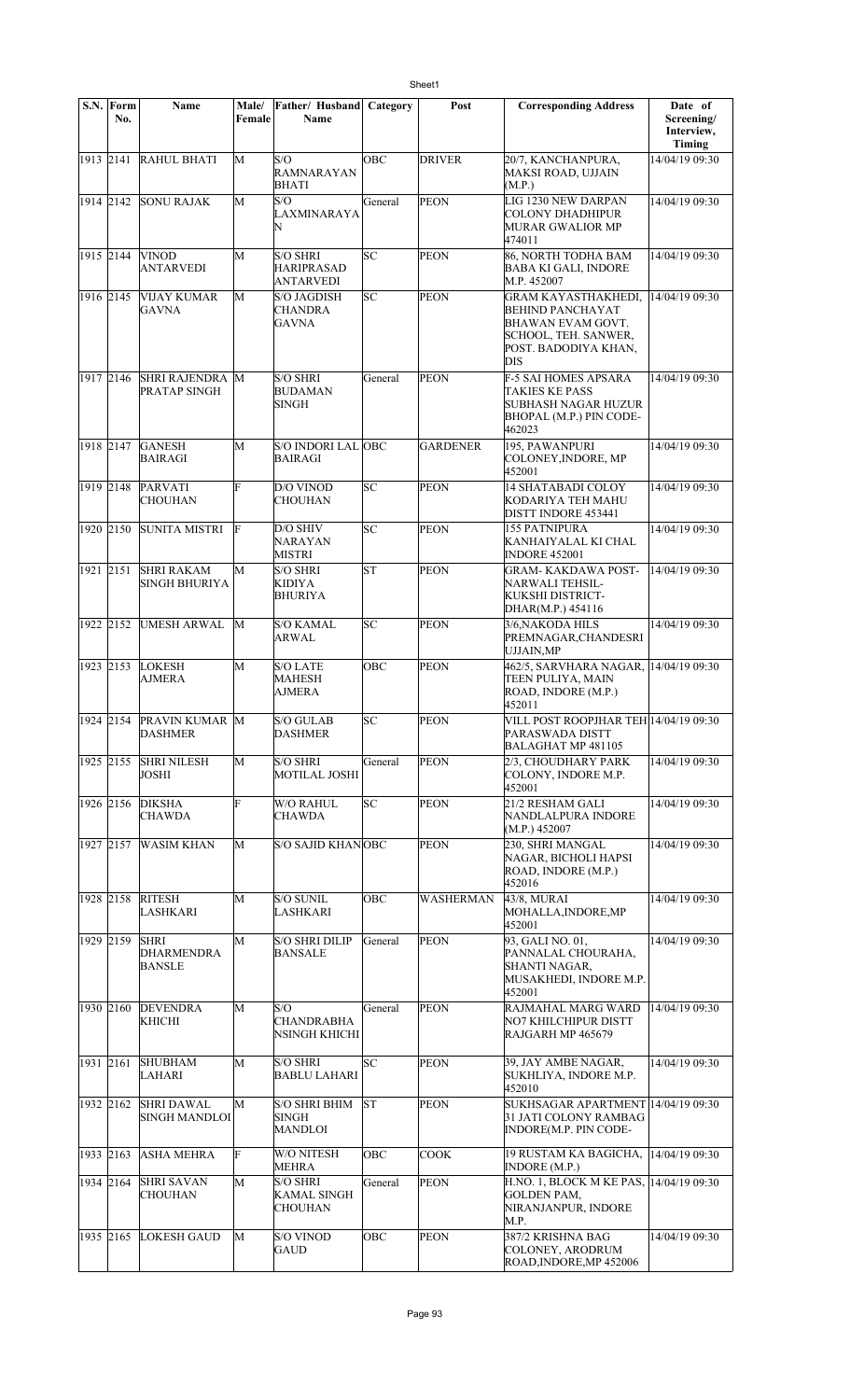|           | S.N. Form<br>No. | <b>Name</b>                                         | Male/<br>Female | Father/ Husband<br>Name                                       | Category  | Post          | <b>Corresponding Address</b>                                                                                              | Date of<br>Screening/<br>Interview,<br>Timing |
|-----------|------------------|-----------------------------------------------------|-----------------|---------------------------------------------------------------|-----------|---------------|---------------------------------------------------------------------------------------------------------------------------|-----------------------------------------------|
| 1936 2166 |                  | <b>KISHAN</b><br>SHAKYA                             | M               | S/O<br><b>SURESHCHAND</b><br>RA                               | SC        | <b>DRIVER</b> | RADHA RANI GARDEN KE<br>SAMNE BAUDH VIHAR<br><b>COLONY ATARI TEH</b><br>KAILARAS DISTT<br>MURENA MP 416224                | 14/04/19 09:30                                |
| 1937 2167 |                  | SMT.<br>CHANDRAKALA<br><b>SITARE</b>                | F               | W/O SHRI<br><b>KRISHNA</b><br><b>CHANDRA</b><br><b>SITARE</b> | SC        | <b>PEON</b>   | 583/8, NEHRU NAGAR,<br><b>INDORE M.P. 452011</b>                                                                          | 14/04/19 09:30                                |
|           |                  | 1938 2168 PANKAJ DUBEY                              | M               | <b>S/O DINESH</b><br><b>CHANDRA</b><br><b>DUBEY</b>           | General   | <b>PEON</b>   | <b>32 PREM NAGAR PART 2</b><br>JAWAHAR NAGAR KE<br>PICHE, SHY AM MANDIR<br>KE PAS, DEWAS 455001                           | 14/04/19 09:30                                |
| 1939 2169 |                  | <b>PRATIK</b><br><b>THANWAR</b>                     | М               | <b>S/O NAVRANG</b><br><b>THANWAR</b>                          | SC        | <b>PEON</b>   | NEAR D-14, 2-F, RATLAM<br>KOTHI, INDORE (M.P.)<br>452001                                                                  | 14/04/19 09:30                                |
| 1940 2170 |                  | SHRI DAYARAM M<br><b>DANDLIYA</b>                   |                 | <b>S/O LATE SHRI</b><br>PRAHLAD JI                            | SC        | <b>PEON</b>   | 38, BHAGIRATH PURA,<br><b>INDORE LAXMIBAI</b><br><b>NAGAR STATION KE PAS</b><br><b>MAIN RAOD 452003</b>                   | 14/04/19 09:30                                |
| 1941 2171 |                  | VIKRAM DABAR M                                      |                 | <b>S/O RAJARAM</b><br><b>DABAR</b>                            | <b>ST</b> | <b>PEON</b>   | GRAM BAIKA POST<br><b>CHORAL TEH.MHOW</b><br>DISTT.INDORE MP 453441                                                       | 14/04/19 09:30                                |
| 1942 2172 |                  | <b>SHRI SANTOSH</b><br><b>PARMAR</b>                | M               | <b>S/O SHRI</b><br><b>BADRILAL</b><br><b>PARMAR</b>           | SC        | <b>PEON</b>   | H/NO 230 GRAM- MOROD<br>KHANDWA ROAD INDORE                                                                               | 14/04/19 09:30                                |
| 1943 2173 |                  | SMT. VANDANA F<br><b>KAUSHAL</b>                    |                 | W/O ASHISH<br><b>KAUSHAL</b>                                  | OBC       | <b>PEON</b>   | 17/1, SANVID NAGAR,<br>KANADIYA ROAD,<br><b>INDORE</b> (M.P.) 452018                                                      | 14/04/19 09:30                                |
| 1944 2174 |                  | MS. PREETI<br><b>SAXENA</b>                         | F               | D/O SHRI<br><b>SHIVPRASAD</b><br><b>SAXENA</b>                | General   | <b>PEON</b>   | H.NO. 6, KETAN<br><b>RESIDENCY ALISHA</b><br>VIHAR, KOLAR ROAD,<br><b>BHOPAL</b>                                          | 14/04/19 09:30                                |
| 1945 2175 |                  | <b>CHANCHAL</b><br><b>BANSHIWAL</b>                 | M               | <b>S/O KAILASH</b><br><b>CHAND</b><br><b>BANSHIWAL</b>        | SC        | <b>PEON</b>   | HOUSE NO 10 GALI NO 09<br>PARDESHIPURA, INDORE<br>(M.P.)                                                                  | 14/04/19 09:30                                |
| 1946 2176 |                  | <b>SHRI ASHISH</b><br><b>PATEL</b>                  | М               | <b>S/O SHRI</b><br><b>LAXMAN</b><br><b>SINGH</b>              | OBC       | <b>PEON</b>   | BIJASAN MANDIR KE PAS,<br>RAGAR, GRAM-BARARU,<br>SAGAR M.P. 470001                                                        | 14/04/19 09:30                                |
| 1947 2177 |                  | <b>SAPNA PEMAL</b>                                  | F               | <b>D/O HARILAL</b><br><b>PEMAL</b>                            | SC        | PEON          | <b>NOT MENTION</b>                                                                                                        | 14/04/19 09:30                                |
|           | 1948 2179        | <b>SHRI JITENDRA</b><br><b>HANOTIYA</b>             | M               | <b>S/O SHRI</b><br>MADANLAL<br><b>HANOTIYA</b>                | SC        | <b>PEON</b>   | 104/11, LAL GALI INODRE<br>M.P. 452003                                                                                    | 14/04/19 09:30                                |
| 1949 2180 |                  | <b>SHRI</b><br><b>DHARMENDRA</b><br><b>ASHAPURE</b> | M               | <b>S/O SHRI</b><br><b>RAMESHCHAN</b><br><b>DRA ASHAPURE</b>   | SC        | <b>PEON</b>   | <b>GRAM (SANWER) TEHSIL</b><br>POST-SONKACHCHH<br>DISTRICT- DEWAS(M.P.)<br>PIN CODE-455118                                | 14/04/19 09:30                                |
| 1950 2181 |                  | <b>ASHISH</b><br><b>KAUSHAL</b>                     | M               | <b>S/O LATE</b><br><b>GHANSHYAMJI</b><br><b>KAUSHAL</b>       | General   | <b>PEON</b>   | 15/1, SANVID NAGAR,<br>KANADIYA ROAD,<br><b>INDORE</b> (M.P.) 452018                                                      | 14/04/19 09:30                                |
|           | 1951 2182        | <b>SUNIL</b><br>LOBANIYA                            | М               | <b>S/O BHERULAL</b><br><b>LOBANIYA</b>                        | SC        | <b>PEON</b>   | 98 WARD NO 15, RAVIDAS<br>MOHALLAH SANVER,<br>TEHSIL SANVER,<br>DISTRICT INDORE (M.P.)<br>453551                          | 14/04/19 09:30                                |
| 1952 2183 |                  | <b>SHYAM PEMAL</b>                                  | М               | <b>S/O HARI LAL</b><br>PEMAL                                  | SC        | <b>PEON</b>   | <b>NOT MENTION</b>                                                                                                        | 14/04/19 09:30                                |
|           | 1953 2184        | <b>SHRI CHETAN</b>                                  | M               | <b>S/O SHRI</b><br><b>TANWAR SINGH</b>                        | lΣ        | <b>COOK</b>   | FLAT NO. 607, SORE<br>BLOCK, OCEAN PARK,<br>NIPANIA, INDORE M.P.<br>452010                                                | 14/04/19 09:30                                |
|           | 1954 2185        | <b>RAKINA BARE</b>                                  | F               | <b>D/O LATE</b><br>NATHTHU<br>SINGH BARE                      | <b>ST</b> | <b>PEON</b>   | 52, NEW HIRA NAGAR,<br>M.R. 10 ROAD, SUKHLIYA<br>INDORE(M.P.)                                                             | 14/04/19 09:30                                |
|           | 1955 2186        | <b>VARSHA</b><br><b>RAIKWAR</b>                     | F               | W/O MUKESH<br><b>RAIKWAR</b>                                  | General   | <b>PEON</b>   | 401/4 MAHESH GARD LINE 14/04/19 09:30<br>KSHIPRA BLOCK WARD<br><b>NO19 INDORE 452006</b>                                  |                                               |
| 1956 2187 |                  | <b>DHARAMVEER</b><br><b>SINGH THAKUR</b>            | М               | <b>S/O HUKUM</b><br><b>SINGH THAKUR</b>                       | General   | <b>PEON</b>   | 377/4 SAMAJWAD NAGAR,<br>MHOW NAKA, INDORE, MP<br>452002                                                                  | 14/04/19 09:30                                |
| 1957 2188 |                  | SUNIL KUMAR<br>SHARMA                               | M               | S/O BHAGWATI General<br><b>PRASAD</b><br>SHARMA               |           | <b>PEON</b>   | ADARSH VIDHYALAYA<br>KE SAMNE, LAXMAN<br>TALLAIYA, TULSI<br>COLONY, GOSWAMI GALI,<br><b>GANESH PURA, MORENA</b><br>(M.P.) | 14/04/19 09:30                                |
| 1958 2189 |                  | <b>SMT. MANISHA</b><br><b>DUBEY</b>                 | F               | W/O SHRI<br><b>SATISH DUBEY</b>                               | General   | <b>PEON</b>   | <b>65B CHANDRALOK</b><br>NAGAR MIL ROAD DEWAS                                                                             | 14/04/19 09:30                                |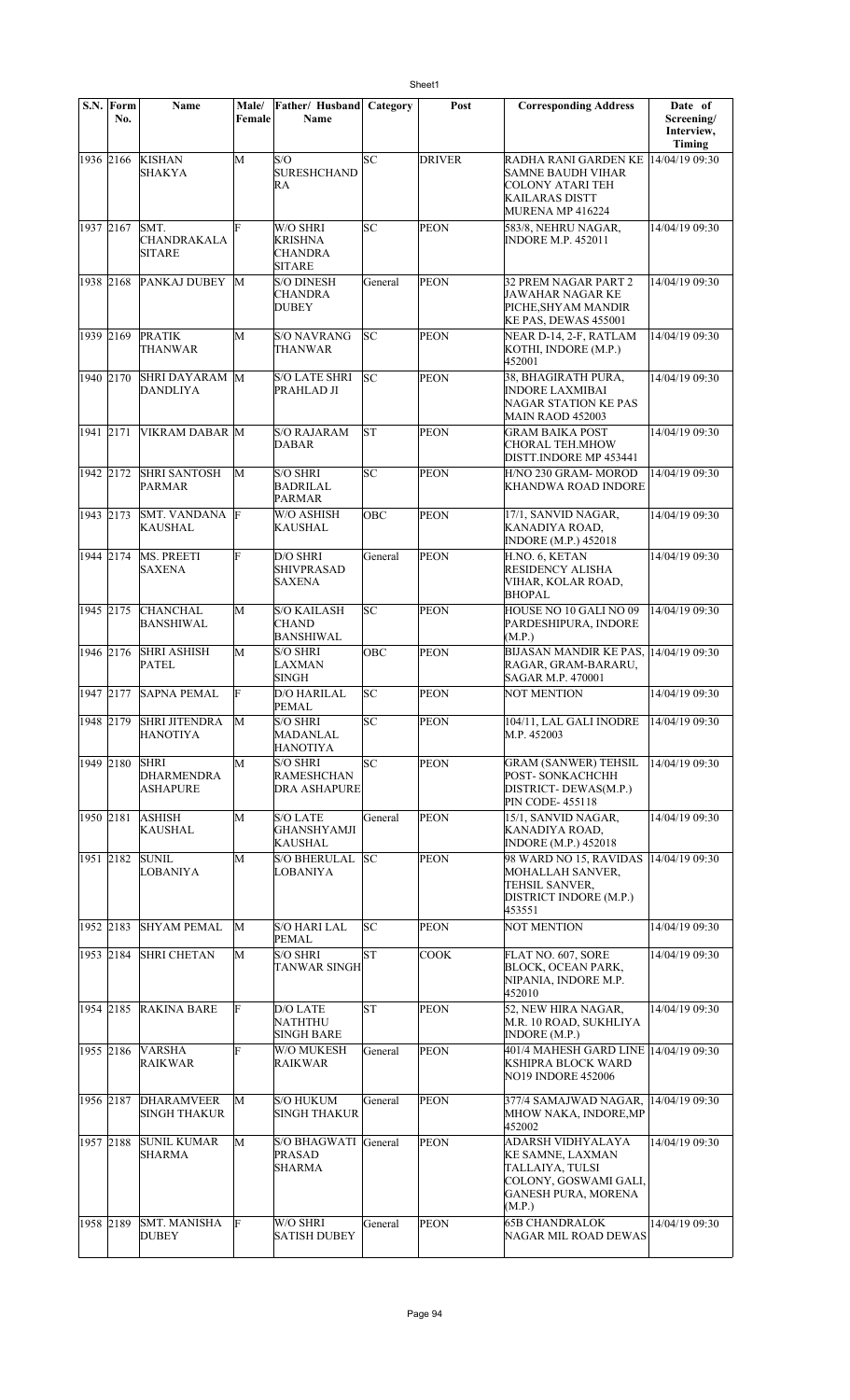|           | $S.N.$ Form<br>No. | <b>Name</b>                                | Male/<br>Female | Father/ Husband<br>Name                                   | Category   | Post            | <b>Corresponding Address</b>                                                                                            | Date of<br>Screening/<br>Interview,<br>Timing |
|-----------|--------------------|--------------------------------------------|-----------------|-----------------------------------------------------------|------------|-----------------|-------------------------------------------------------------------------------------------------------------------------|-----------------------------------------------|
| 1959 2190 |                    | <b>GANESH BARE</b>                         | М               | S/O LATE<br>NATHTHU LAL<br>BARE                           | <b>ST</b>  | <b>PEON</b>     | 52, NEW HIRA NAGAR,<br>M.R. 10 ROAD, SUKHLIYA<br>INDORE (M.P.)                                                          | 14/04/19 09:30                                |
| 1960 2191 |                    | <b>SHRI RANVEER</b><br>SINGH               | М               | S/O SHRI<br>RAMCHARAN<br>LAL                              | SC         | <b>PEON</b>     | <b>GRAM-NANDU KA PURA,</b><br>POST-BADHRETA, TEHSIL-<br>KELARAS, VAYA,<br>SHAVLGARH, DIST-<br><b>MORENA M.P. 476224</b> | 14/04/19 09:30                                |
| 1961 2192 |                    | <b>REKHA THAKRE</b> F                      |                 | D/O BHAGWAN<br><b>SINGH</b><br>SAJONIYA                   | General    | <b>PEON</b>     | 143/7 NANDA NAGAR<br><b>INDORE</b>                                                                                      | 14/04/19 09:30                                |
| 1962 2193 |                    | <b>SHRI SUSHIL</b><br>KUMAR DAHIYA         | М               | S/O SHRI<br>KUSMAYELAL<br><b>DAHIYA</b>                   | OBC        | <b>PEON</b>     | GRAM-PARSWARA,<br>CHOUSHT, SEMARWARA,<br>TEHSIL-NAMOD, DIST-<br>SATANA M.P.                                             | 14/04/19 09:30                                |
| 1963 2194 |                    | MANSHARAM<br>VERMA                         | М               | S/O SAKHARAM SC<br><b>VERMA</b>                           |            | <b>PEON</b>     | <b>VILL GOGAVA POST</b><br>PATHRAD TEH<br><b>MAHESHWAR DISTT</b><br><b>KHARGONE MP</b>                                  | 14/04/19 09:30                                |
| 1964 2195 |                    | <b>SHRI RAJVEER</b><br><b>KUMAR SHAKYA</b> | М               | <b>S/O SHRI</b><br><b>HARISHCHAND</b><br><b>RA SHAKYA</b> | SC         | <b>DRIVER</b>   | <b>GRAM-PIPRONIYA, POST-</b><br>TILOJARI, TEHSIL-<br>KELARAS, DIST-MORENA<br>M.P. 476228                                | 14/04/19 09:30                                |
| 1965 2196 |                    | <b>DIPIKA DUBEY</b>                        | F               | W/O SHRI VIJAY General<br><b>DUBEY</b>                    |            | <b>PEON</b>     | <b>65-B CHANDRALOK</b><br>NAGAR MILROAD DEWAS                                                                           | 14/04/19 09:30                                |
| 1966 2197 |                    | <b>UPENDRA SINGH M</b><br>CHOUHAN          |                 | S/O MANGI LAL SC<br>CHOUHAN                               |            | <b>DRIVER</b>   | 09 NAUSRABAD<br>COLONEY, INFRONT OF<br>HANUMAN MANDIR,<br><b>DEWAS, MP 455001</b>                                       | 14/04/19 09:30                                |
| 1967 2198 |                    | <b>RAJENDRA</b><br>VERMA                   | М               | <b>S/O KAILESH</b><br>NARAYAN<br>VERMA                    | General    | <b>DRIVER</b>   | <b>BAJRANG COLONY</b><br> KANNOD ROAD, ASHTA<br>RAJSHRI BORDING KE<br><b>SAMNE, DISTRICT SEHORE</b><br>(M.P.) 466116    | 14/04/19 09:30                                |
| 1968 2200 |                    | <b>RAJKUMAR</b><br><b>SONKAR</b>           | M               | <b>S/O RAJENDRA</b><br>SONKAR                             | lst        | <b>PEON</b>     | 175, MAYUR<br>NAGAR, MUSAKHEDI GALI<br>NO.8 INDORE MP 452001                                                            | 14/04/19 09:30                                |
| 1969 2201 |                    | DHEERAJ<br>CHOUHAN                         | M               | S/O YASHWANT SC<br><b>CHOUHAN</b>                         |            | <b>GARDENER</b> | 04 GURDA KHEDI, TEHSIL<br>HATOD, DISTRICT INDORE<br>(M.P.) 453111                                                       | 14/04/19 09:30                                |
| 1970 2202 |                    | <b>MOHSIN KHAN</b>                         | М               | <b>S/O SADIK</b><br><b>KHAN</b>                           | General    | PEON            | C/O BHARAT TYPING<br>CENTER, WARD NO. 17, 01,<br>MOLANA AZAD MARG,<br>BADWAHA, DIST.<br>KHARGONE (M.P.) 451115          | 14/04/19 09:30                                |
| 1971 2203 |                    | <b>SMT. ROSHNI</b><br><b>GHEGHAT</b>       | F               | W/O SHRI<br><b>DURGESH</b><br><b>GHEGHAT</b>              | lsc        | <b>PEON</b>     | 8, MYH M.P. INDORE<br>452001                                                                                            | 14/04/19 09:30                                |
| 1972 2204 |                    | <b>MISS MANJU</b><br><b>HIRAVE</b>         | F               | D/O SHRI<br>ONKAR LAL<br><b>HIRAVE</b>                    | SC         | <b>PEON</b>     | 108 DR. AMBEDKAR<br>NAGAR SHRI SAJJAN MIL<br><b>KE SAMANE</b><br>RATLAM(M.P.) 457001                                    | 14/04/19 09:30                                |
| 1973 2205 |                    | <b>HEMANT</b><br><b>KUMAR VERMA</b>        | М               | S/O<br>BINDESHWARI<br>PRASAD                              | General    | <b>PEON</b>     | 15/5/1 AMBER COLONY<br>UJJAIN (M.P.) 456001                                                                             | 14/04/19 09:30                                |
| 1974 2206 |                    | <b>MAHIMA</b><br><b>GAUHAR</b>             | F               | D/O MANOJ<br>GAUHAR                                       | SC         | <b>PEON</b>     | 139 RAJMOHALLA<br>HARIJAN COLONY<br><b>INDORE MP 452002</b>                                                             | 14/04/19 09:30                                |
| 1975 2207 |                    | <b>KAMLESH SENI</b>                        | М               | S/O<br>RADHESHYAM<br><b>SENI</b>                          | OBC        | <b>DRIVER</b>   | 11A, SAI BABA<br>NAGAR, DWARKA PURI<br>INDORE, MP 452005                                                                | 14/04/19 09:30                                |
| 1976 2208 |                    | <b>ASHISH YADAV</b>                        | M               | S/O ALAKH<br>NIRANJAN<br>YADAV                            | OBC        | <b>PEON</b>     | TEHSIL PARISAR,<br>SONKATCH, DIST. DEWAS<br>(M.P.) 455118                                                               | 14/04/19 09:30                                |
| 1977 2209 |                    | <b>SHRI ATUL</b><br><b>KAUSHAL</b>         | М               | <b>S/O SHRI</b><br>MAHESH<br><b>KAUSHAL</b>               | <b>OBC</b> | PEON            | <b>GRAM-ROJADI, TEHSIL-</b><br>HATOD, DIST-INDORE M.P.<br>453111                                                        | 14/04/19 09:30                                |
| 1978 2210 |                    | <b>RAHUL VERMA</b>                         | М               | S/O BHAGWAN<br>SINGH VERMA                                | lsс        | <b>PEON</b>     | 31 SHAHID NAGAR AZAD<br><b>ROAD UJJAIN (M.P.) 456001</b>                                                                | 14/04/19 09:30                                |
| 1979 2211 |                    | <b>SHRI VIPIN</b><br>KUMHARIYA             | М               | S/O SHRI<br>MAHESH<br>KUMHARIYA                           | SC         | <b>PEON</b>     | 28, AVANTIPURA, MODI<br>KA CHOPAHA, UJJAIN M.P.<br>456006                                                               | 14/04/19 09:30                                |
| 1980 2212 |                    | SANNI GAUHAR M                             |                 | <b>S/O MANOJ</b><br>GAUHAR                                | SC         | <b>PEON</b>     | 139 RAJMOHALLA<br><b>HARIJAN COLONY</b><br><b>INDORE MP 452002</b>                                                      | 14/04/19 09:30                                |
| 1981 2213 |                    | <b>SHRI AJAY</b><br>SHARMA                 | М               | S/O SHRI<br>MAHESH<br>CHANDRA<br><b>SHARMA</b>            | General    | GARDENER        |                                                                                                                         | 14/04/19 09:30                                |